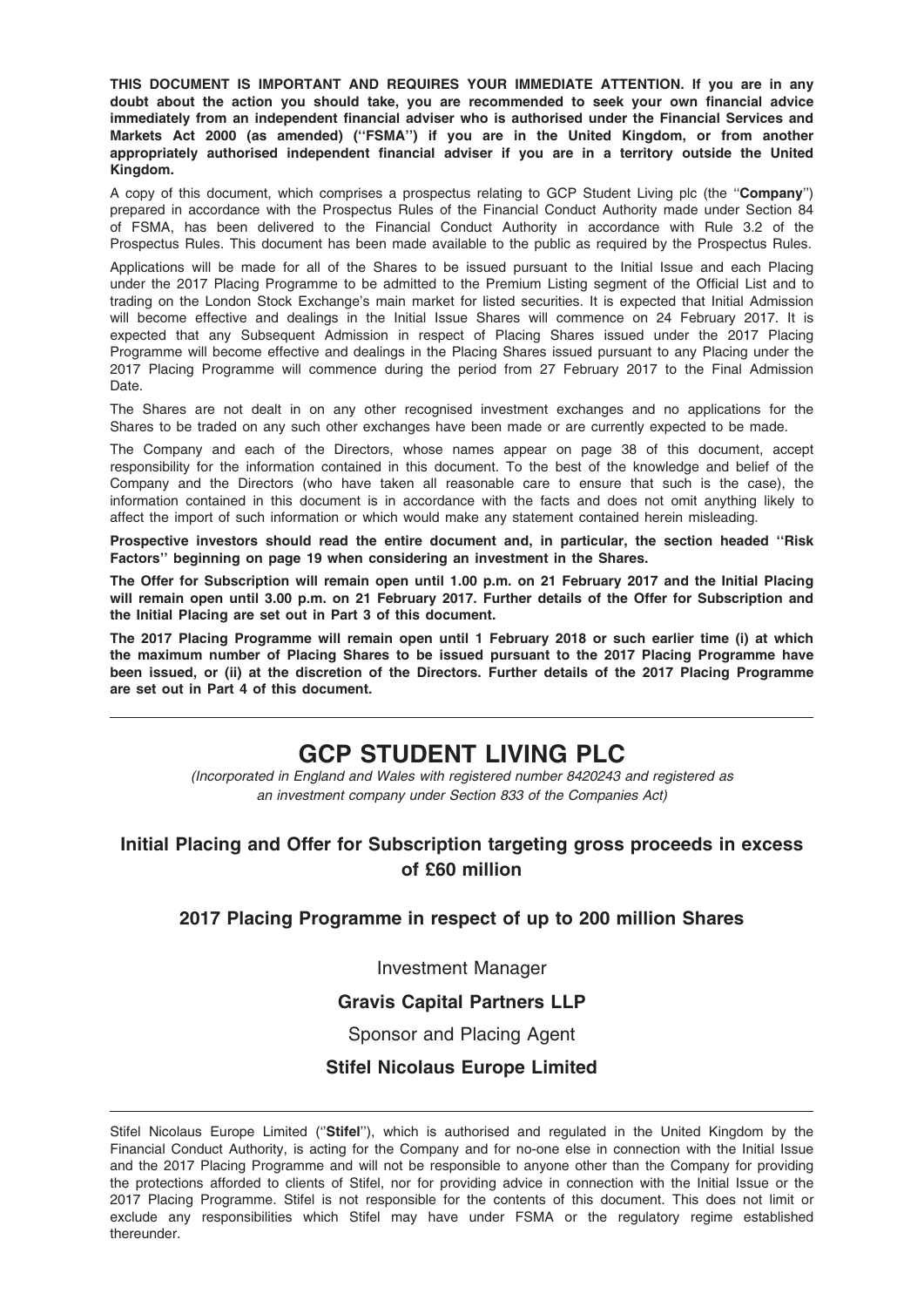Apart from the responsibilities and liabilities, if any, which may be imposed on Stifel by FSMA or the regulatory regime established thereunder, Stifel does not accept any responsibility whatsoever for the contents of this document or for any other statement made or purported to be made by it, or on its behalf, in connection with the Company, the Investment Manager, the Shares, the Initial Issue or the 2017 Placing Programme. Stifel accordingly disclaims all and any liability whether arising in tort, contract or otherwise (save as referred to above), which it might otherwise have in respect of such document or any such statement.

Persons wishing to participate in the Offer for Subscription should complete the Application Form set out in Appendix 1 and, if applicable, the Tax Residency Self-Certification Form set out in Appendix 2 to this document. To be valid, Application Forms and, if applicable, Tax Residency Self-Certification Forms must be completed and returned with the appropriate remittance, by post or by hand (during business hours only), to the Receiving Agent, Capita Asset Services, Corporate Actions, The Registry, 34 Beckenham Road, Beckenham, Kent BR3 4TU so as to be received no later than 1.00 p.m. on 21 February 2017.

This document does not constitute an offer to sell, or the solicitation of an offer to acquire or subscribe for Shares in any jurisdiction where such offer or solicitation is unlawful or would impose any unfulfilled registration, qualification, publication or approval requirements on the Company, Stifel or the Investment Manager. The offer and sale of Shares has not been and will not be registered under the applicable securities law of any state, province or territory of the United States, Australia, Canada, the Republic of South Africa or Japan. Subject to certain exemptions, the Shares may not be offered, sold or delivered, directly or indirectly, within the United States, Australia, Canada, the Republic of South Africa or Japan or to any U.S. Person (as defined in Regulation S under the U.S. Securities Act of 1933 (as amended) (the "US Securities Act")) or to any national, resident or citizen of Australia, Canada, the Republic of South Africa or Japan.

The Shares have not been nor will be registered under the U.S. Securities Act or with any securities or regulatory authority of any state or other jurisdiction of the United States and the Shares may not be offered, sold, exercised, resold, transferred or delivered, directly or indirectly, within the United States or to, or for the account or benefit of, U.S. Persons (as defined in Regulation S under the U.S. Securities Act), except pursuant to an exemption from, or in a transaction not subject to, the registration requirements of the U.S. Securities Act and in compliance with any applicable securities laws of any state or other jurisdiction in the United States. There will be no public offer of the Shares in the United States. The Shares are being offered or sold outside the United States to non U.S. Persons in offshore transactions in reliance on the exemption from the registration requirements of the U.S. Securities Act provided by Regulation S thereunder. The Company has not been and will not be registered under the U.S. Investment Company Act of 1940, as amended (the "U.S. Investment Company Act") and investors will not be entitled to the benefits of the U.S. Investment Company Act.

Dated: 2 February 2017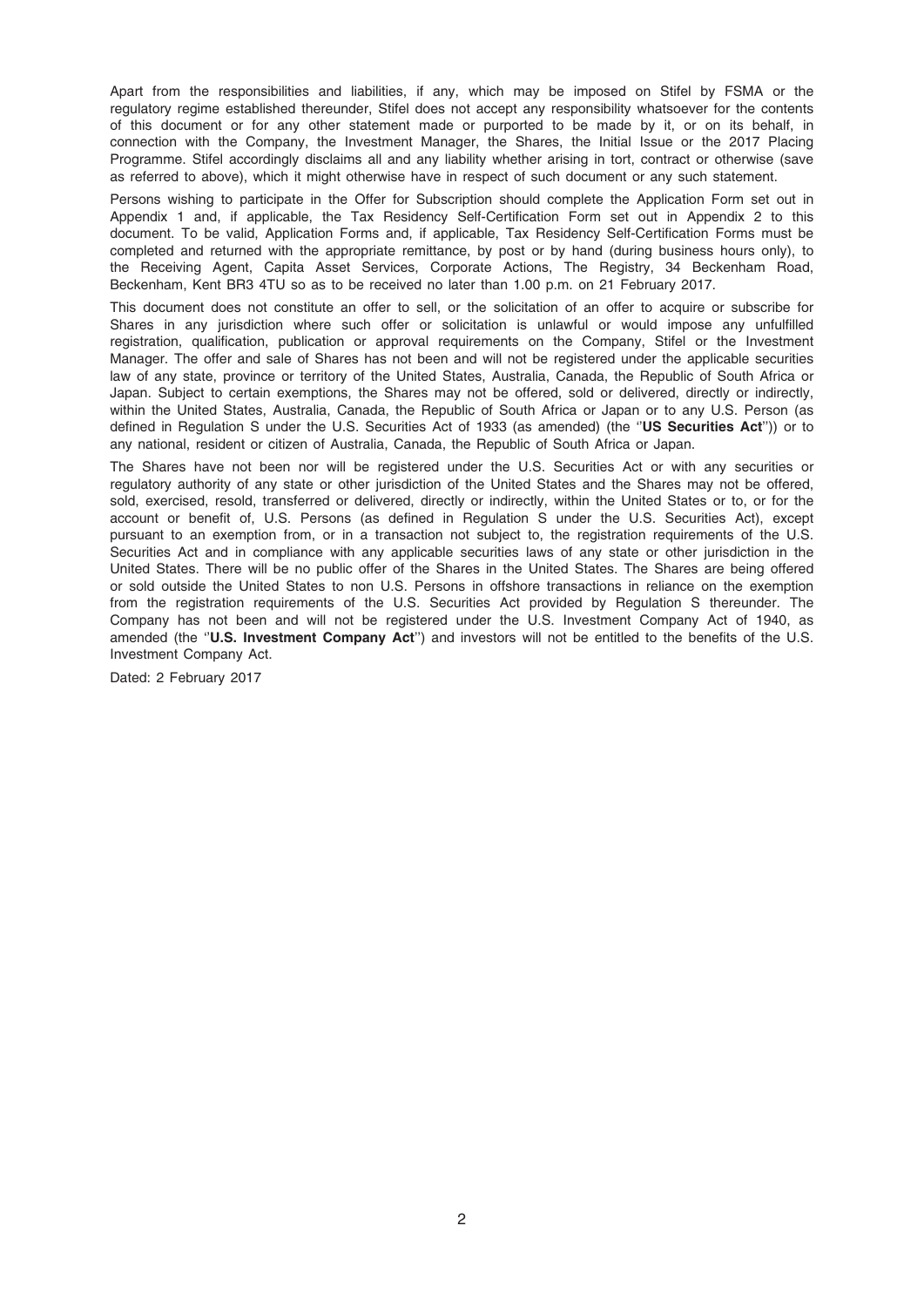# **CONTENTS**

|                                                                             | Page           |
|-----------------------------------------------------------------------------|----------------|
|                                                                             | $\overline{4}$ |
|                                                                             | 19             |
|                                                                             | 31             |
|                                                                             | 36             |
|                                                                             | 36             |
|                                                                             | 37             |
|                                                                             | 38             |
|                                                                             | 40             |
|                                                                             | 51             |
|                                                                             | 57             |
|                                                                             | 62             |
|                                                                             | 67             |
|                                                                             | 71             |
|                                                                             | 84             |
|                                                                             | 95             |
|                                                                             | 120            |
| PART 10 - TERMS AND CONDITIONS OF THE INITIAL PLACING AND THE 2017 PLACING  | 127            |
| PART 11 - TERMS AND CONDITIONS OF APPLICATION UNDER THE OFFER FOR           | 136            |
|                                                                             | 147            |
| APPENDIX 2 - INDIVIDUAL HOLDER TAX RESIDENCY SELF-CERTIFICATION FORM - SOLE | 153            |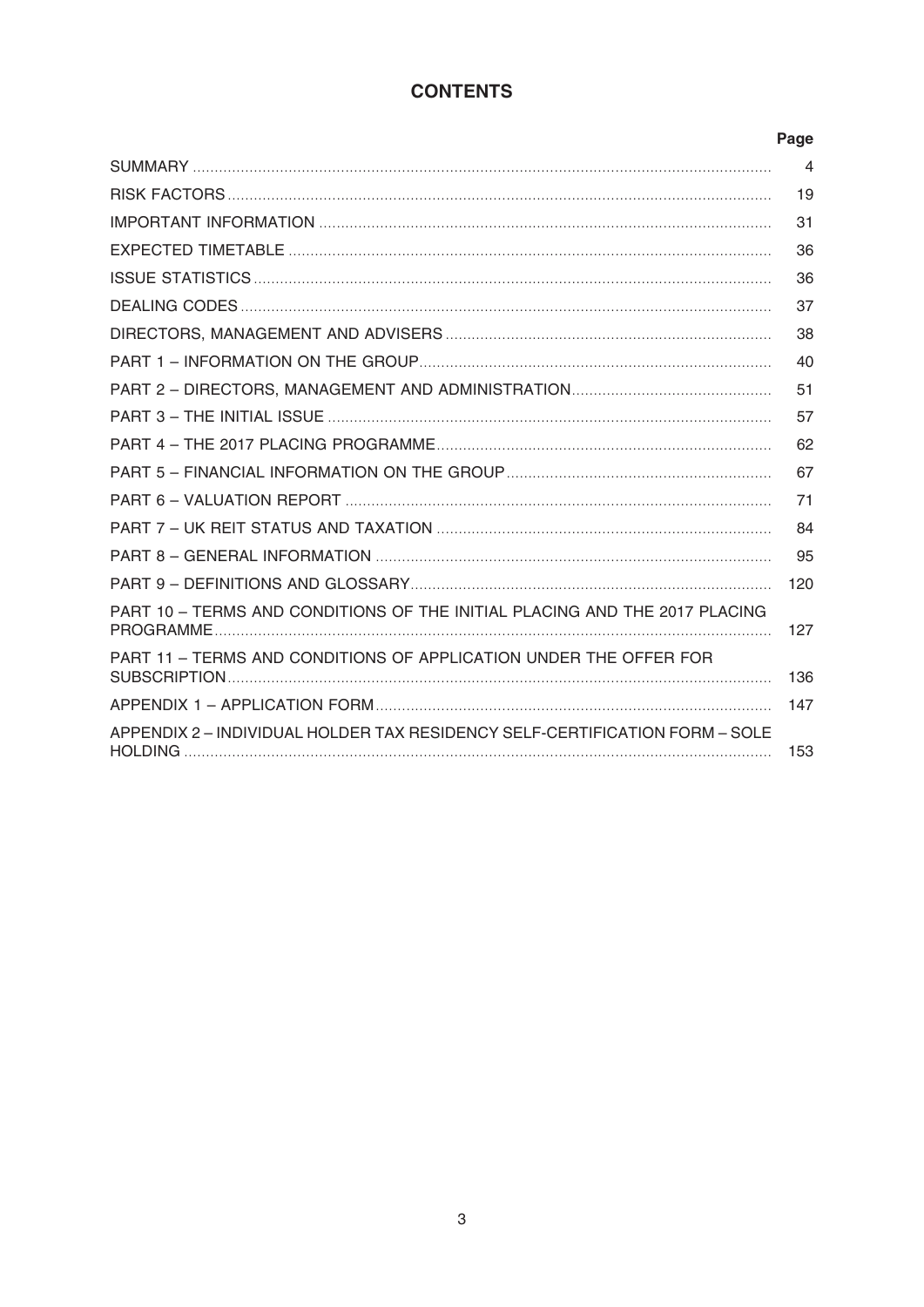# **SUMMARY**

Summaries are made up of disclosure requirements known as ''Elements''. These Elements are numbered in Sections A-E (A.1-E.7). This summary contains all the Elements required to be included in a summary for this type of security and issuer. Some Elements are not required to be addressed which means there may be gaps in the numbering sequence of the Elements. Even though an Element may be required to be inserted into the summary because of the type of security and issuer, it is possible that no relevant information can be given regarding the Element. In this case a short description of the Element is included in the summary with the mention of "not applicable".

| Section A - Introduction and warnings |                                                                                              |                                                                                                                                                                                                                                                                                                                                                                                                                                                                                                                                                                                                                                                                                                                                                                                                                                                                                                                                       |  |
|---------------------------------------|----------------------------------------------------------------------------------------------|---------------------------------------------------------------------------------------------------------------------------------------------------------------------------------------------------------------------------------------------------------------------------------------------------------------------------------------------------------------------------------------------------------------------------------------------------------------------------------------------------------------------------------------------------------------------------------------------------------------------------------------------------------------------------------------------------------------------------------------------------------------------------------------------------------------------------------------------------------------------------------------------------------------------------------------|--|
| <b>Element</b>                        | <b>Disclosure Requirement</b>                                                                | <b>Disclosure</b>                                                                                                                                                                                                                                                                                                                                                                                                                                                                                                                                                                                                                                                                                                                                                                                                                                                                                                                     |  |
| A.1.                                  | Warning                                                                                      | This summary should be read as an introduction to this document. Any<br>decision to invest in the Shares should be based on consideration of<br>the document as a whole by the investor. Where a claim relating to the<br>information contained in this document is brought before a court, the<br>plaintiff investor might, under the national legislation of the Member<br>States, have to bear the costs of translating this document before the<br>legal proceedings are initiated. Civil liability attaches only to those<br>persons who have tabled the summary including any translation<br>thereof, but only if the summary is misleading, inaccurate or<br>inconsistent when read together with the other parts of this document<br>or it does not provide, when read together with the other parts of this<br>document, key information in order to aid investors when considering<br>whether to invest in such securities. |  |
| A.2                                   | Subsequent resale or<br>final placement of<br>securities through<br>financial intermediaries | Not applicable, the Company is not engaging any financial<br>intermediaries for any resale or final placement of securities after<br>publication of this document.                                                                                                                                                                                                                                                                                                                                                                                                                                                                                                                                                                                                                                                                                                                                                                    |  |
|                                       |                                                                                              | <b>Section B - Issuer</b>                                                                                                                                                                                                                                                                                                                                                                                                                                                                                                                                                                                                                                                                                                                                                                                                                                                                                                             |  |
| <b>Element</b>                        | <b>Disclosure Requirement</b>                                                                | <b>Disclosure</b>                                                                                                                                                                                                                                                                                                                                                                                                                                                                                                                                                                                                                                                                                                                                                                                                                                                                                                                     |  |
| B.1.                                  | Legal and commercial<br>name                                                                 | GCP Student Living plc.                                                                                                                                                                                                                                                                                                                                                                                                                                                                                                                                                                                                                                                                                                                                                                                                                                                                                                               |  |
| B.2.                                  | Domicile and legal form                                                                      | The Company was incorporated in England and Wales on 26 February<br>2013 with registered number 8420243 as a public company limited by<br>shares under the Companies Act. The principal legislation under which<br>the Company operates is the Companies Act.                                                                                                                                                                                                                                                                                                                                                                                                                                                                                                                                                                                                                                                                         |  |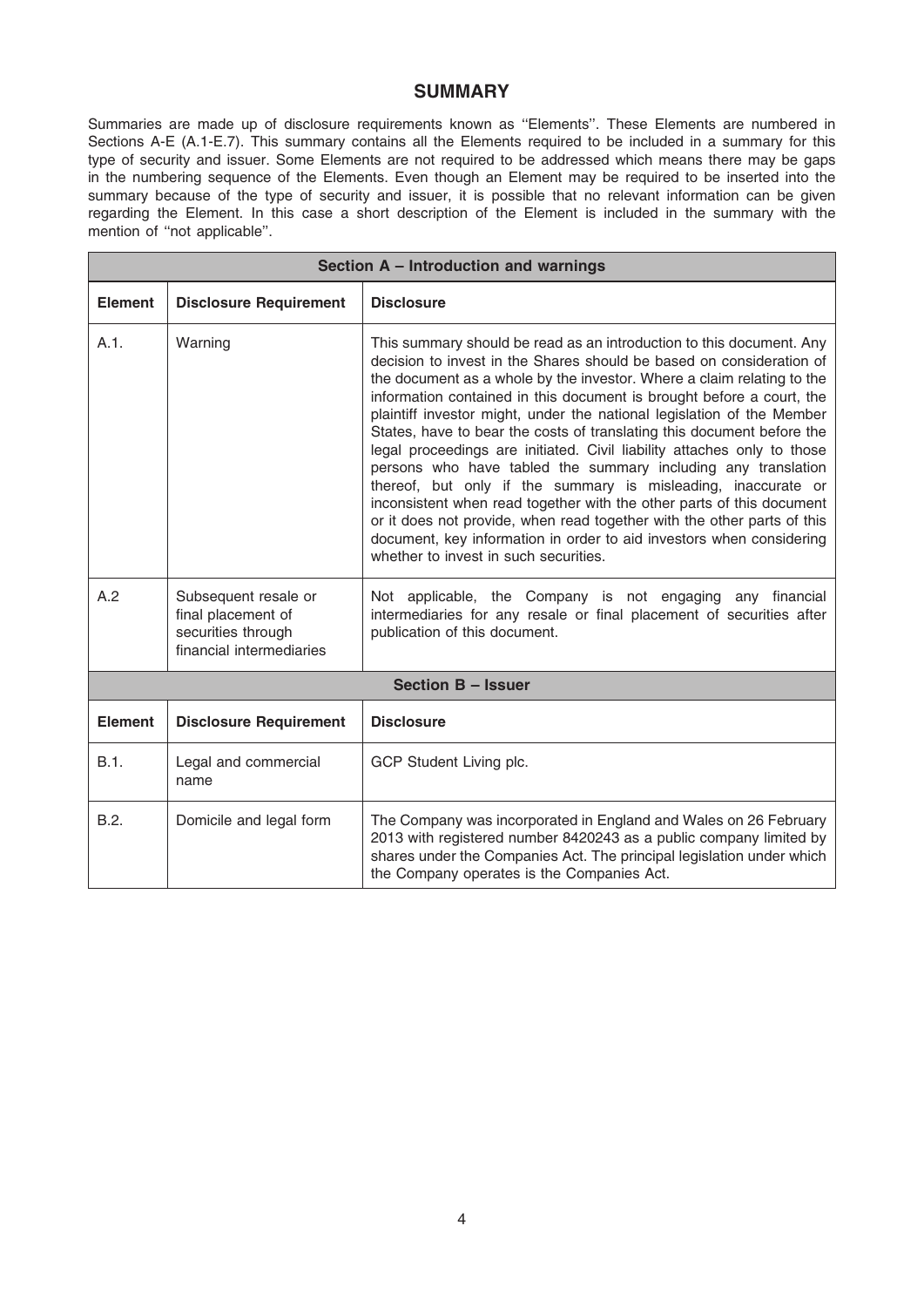| B.5. | Group description  | The Company is the holding company of the Group. As at the date of<br>this document, the Company has the following wholly owned<br>subsidiaries:                                                                                                                      |                                      |                            |
|------|--------------------|-----------------------------------------------------------------------------------------------------------------------------------------------------------------------------------------------------------------------------------------------------------------------|--------------------------------------|----------------------------|
|      |                    |                                                                                                                                                                                                                                                                       | Date of                              |                            |
|      |                    | Name                                                                                                                                                                                                                                                                  | incorporation                        | Registered<br>number       |
|      |                    | <b>GCP Topco Limited</b>                                                                                                                                                                                                                                              | 27 August 2015                       | 09751720                   |
|      |                    | <b>GCP Holdco Limited</b>                                                                                                                                                                                                                                             | 27 August 2015                       | 09751644                   |
|      |                    | <b>GCP Scape East Limited</b>                                                                                                                                                                                                                                         | 15 November 2013                     | 8776650                    |
|      |                    | <b>GCP Brunswick Limited</b>                                                                                                                                                                                                                                          | 31 May 2006                          | 5833170                    |
|      |                    | <b>GCP Operations Limited</b>                                                                                                                                                                                                                                         | 26 March 2014                        | 8961147                    |
|      |                    | Leopard Guernsey Greenwich JV                                                                                                                                                                                                                                         | 26 October 2012                      | 55788                      |
|      |                    | Limited                                                                                                                                                                                                                                                               |                                      | (Guernsey                  |
|      |                    | Leopard Guernsey Greenwich                                                                                                                                                                                                                                            | 3 November 2011                      | incorporated)<br>54194     |
|      |                    | Limited                                                                                                                                                                                                                                                               |                                      | (Guernsey                  |
|      |                    |                                                                                                                                                                                                                                                                       |                                      | incorporated)              |
|      |                    | Leopard Guernsey Greenwich 2                                                                                                                                                                                                                                          | 23 April 2012                        | 55013                      |
|      |                    | Limited                                                                                                                                                                                                                                                               |                                      | (Guernsey<br>incorporated) |
|      |                    | <b>GCP RHUL Limited</b>                                                                                                                                                                                                                                               | 15 November 2013                     | 8776872                    |
|      |                    | GCP RHUL 2 Limited                                                                                                                                                                                                                                                    | 13 April 2016                        | 10120942                   |
|      |                    | <b>GCP SG Limited</b><br>Old Street Acquisitions Limited                                                                                                                                                                                                              | 20 February 2014<br>18 December 2012 | 8904577<br>56049           |
|      |                    |                                                                                                                                                                                                                                                                       |                                      | (Guernsey                  |
|      |                    |                                                                                                                                                                                                                                                                       |                                      | incorporated)              |
|      |                    | Leopard Guernsey Old Street                                                                                                                                                                                                                                           | 21 September 2011                    | 54000                      |
|      |                    | Limited                                                                                                                                                                                                                                                               |                                      | (Guernsey                  |
|      |                    |                                                                                                                                                                                                                                                                       |                                      | incorporated)              |
|      |                    | Leopard Guernsey Old Street 2                                                                                                                                                                                                                                         | 19 October 2011                      | 54120                      |
|      |                    | Limited                                                                                                                                                                                                                                                               |                                      | (Guernsey                  |
|      |                    |                                                                                                                                                                                                                                                                       |                                      | incorporated)              |
|      |                    | <b>GCP WL Limited</b>                                                                                                                                                                                                                                                 | 3 February 2016<br>15 June 2016      | 09986426<br>10231975       |
|      |                    | <b>GCP Apex Limited</b><br><b>GCP Brunswick 2 Limited</b>                                                                                                                                                                                                             | 16 May 2016                          | 10182391                   |
|      |                    |                                                                                                                                                                                                                                                                       |                                      |                            |
| B.6. | Major shareholders | So far as is known to the Company by virtue of the notifications made<br>pursuant to the Disclosure Guidance and Transparency Rules, as at<br>the Latest Practicable Date the following persons hold directly or<br>indirectly three per cent. or more of the Shares: |                                      |                            |
|      |                    |                                                                                                                                                                                                                                                                       | Number of                            | % of issued                |
|      |                    | Name                                                                                                                                                                                                                                                                  | <b>Shares held</b>                   | <b>Share Capital</b>       |
|      |                    | <b>Bank of Montreal</b>                                                                                                                                                                                                                                               | 25.429.101                           | 9.14                       |
|      |                    | CCLA Investment Management Ltd                                                                                                                                                                                                                                        | 21,430,788                           | 7.70                       |
|      |                    | Old Mutual plc                                                                                                                                                                                                                                                        | 15,244,727                           | 5.48                       |
|      |                    | Investec Wealth & Investment<br>Limited                                                                                                                                                                                                                               | 12,050,466                           | 4.33                       |
|      |                    | Aviva plc & its subsidiaries                                                                                                                                                                                                                                          | 8,477,736                            | 3.05                       |
|      |                    | All Shareholders have the same voting rights in respect of the share<br>capital of the Company.                                                                                                                                                                       |                                      |                            |
|      |                    | As at the Latest Practicable Date, the Company and the Directors are<br>not aware of any person who, directly or indirectly, jointly or severally,<br>exercises or could exercise control over the Company.                                                           |                                      |                            |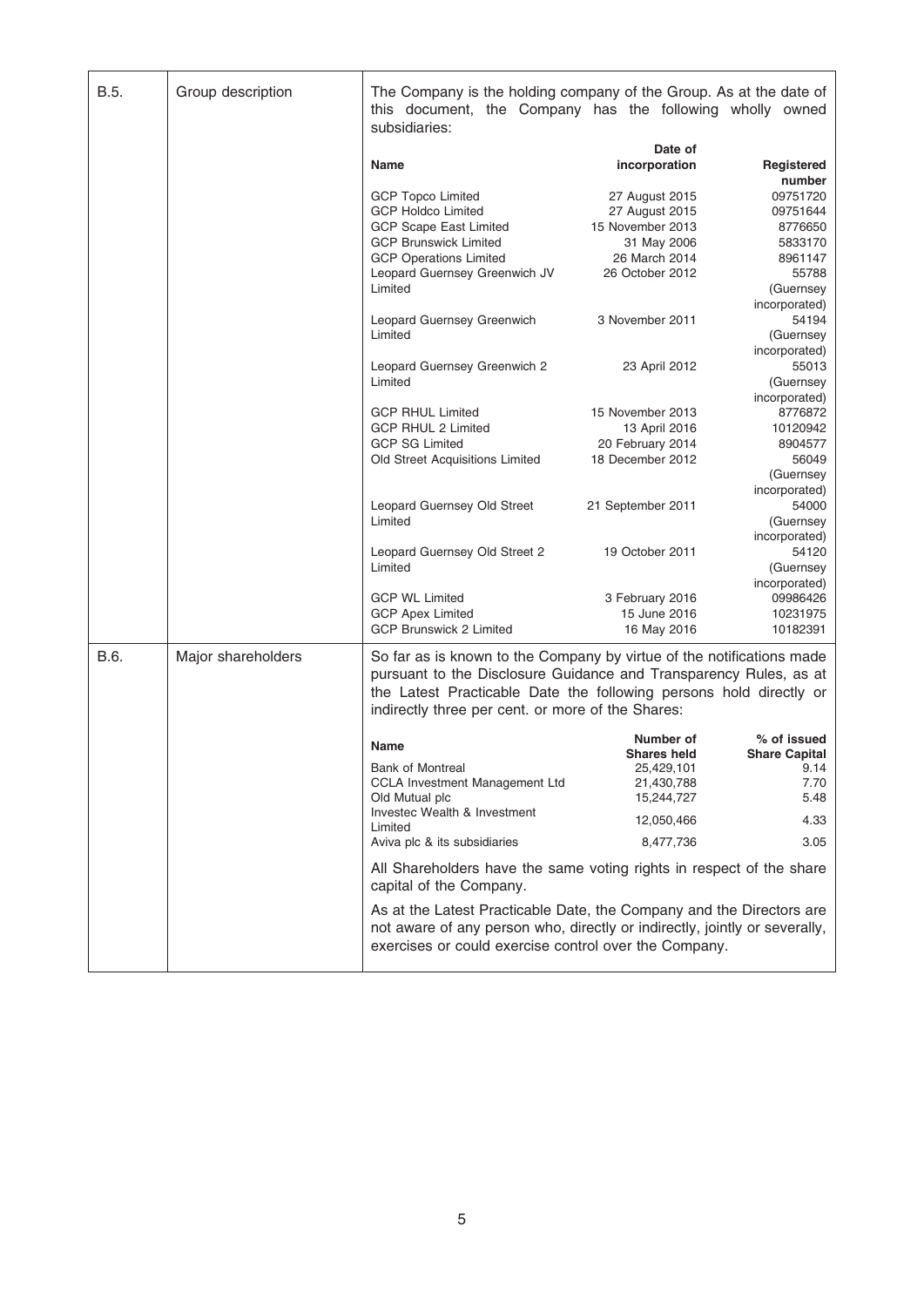| B.7. | Key financial information | The selected historical financial information set out below, which has<br>been prepared under IFRS, has been extracted without material<br>adjustment from the audited consolidated financial statements of the<br>Group for the period from the Company's incorporation to 30 June<br>2014, the audited consolidated financial statements of the Group for<br>the financial period ended 30 June 2015 and the audited consolidated<br>financial statements of the Group for the financial period ended 30 June<br>2016: |                                                                               |                                                                        |                                                                        |
|------|---------------------------|--------------------------------------------------------------------------------------------------------------------------------------------------------------------------------------------------------------------------------------------------------------------------------------------------------------------------------------------------------------------------------------------------------------------------------------------------------------------------------------------------------------------------|-------------------------------------------------------------------------------|------------------------------------------------------------------------|------------------------------------------------------------------------|
|      |                           | Consolidated statement of financial position                                                                                                                                                                                                                                                                                                                                                                                                                                                                             |                                                                               |                                                                        |                                                                        |
|      |                           |                                                                                                                                                                                                                                                                                                                                                                                                                                                                                                                          | As at or for the<br>period ended<br><b>30 June 2016</b><br>(audited)<br>£'000 | As at or for the<br>period ended<br>30 June 2015<br>(audited)<br>£'000 | As at or for the<br>period ended<br>30 June 2014<br>(audited)<br>£'000 |
|      |                           | Assets and liabilities<br><b>Investment Property</b><br>Trade and other receivables<br>Cash and cash equivalents                                                                                                                                                                                                                                                                                                                                                                                                         | 424,787<br>6,867<br>66,337                                                    | 177,220<br>18,683<br>106,292                                           | 151,560<br>1,315<br>3,629                                              |
|      |                           | <b>Total assets</b>                                                                                                                                                                                                                                                                                                                                                                                                                                                                                                      | 498,806                                                                       | 302,503                                                                | 157,507                                                                |
|      |                           | Trade and other payables<br>Deferred income<br>Interest bearing loans and                                                                                                                                                                                                                                                                                                                                                                                                                                                | (6, 114)<br>(5,235)                                                           | (4, 819)<br>(2, 442)                                                   | (2,212)<br>(2,028)                                                     |
|      |                           | borrowings<br>Financial liabilities at                                                                                                                                                                                                                                                                                                                                                                                                                                                                                   | (128, 174)                                                                    | (39, 569)                                                              | (39, 456)                                                              |
|      |                           | amortised cost                                                                                                                                                                                                                                                                                                                                                                                                                                                                                                           |                                                                               | (117, 422)                                                             |                                                                        |
|      |                           | <b>Total liabilities</b>                                                                                                                                                                                                                                                                                                                                                                                                                                                                                                 | (140, 338)                                                                    | (164, 774)                                                             | (44, 652)                                                              |
|      |                           | Net assets                                                                                                                                                                                                                                                                                                                                                                                                                                                                                                               | 358,468                                                                       | 137,729                                                                | 112,855                                                                |
|      |                           | Number of Shares                                                                                                                                                                                                                                                                                                                                                                                                                                                                                                         | 261,795,015                                                                   | 109,910,428<br>$(+ 120,000,000 C)$<br>Shares)                          | 109,910,428                                                            |
|      |                           | NAV per Share (pence)                                                                                                                                                                                                                                                                                                                                                                                                                                                                                                    | 136.93                                                                        | 125.51<br>(C Share<br>$NAV = 97.85$                                    | 102.64                                                                 |
|      |                           | <b>Consolidated Statement of Comprehensive Income</b>                                                                                                                                                                                                                                                                                                                                                                                                                                                                    |                                                                               |                                                                        |                                                                        |
|      |                           |                                                                                                                                                                                                                                                                                                                                                                                                                                                                                                                          | As at or for<br>the period<br>ended 30 June<br>2016 (audited)<br>£'000        | As at or for<br>the period<br>ended 30 June<br>2015 (audited)<br>£'000 | As at or for<br>the period<br>ended 30 June<br>2014 (audited)<br>£'000 |
|      |                           | Income and expenses                                                                                                                                                                                                                                                                                                                                                                                                                                                                                                      |                                                                               |                                                                        |                                                                        |
|      |                           | Revenue<br>Property operating expenses<br>Administration expenses<br>Fair value gains on                                                                                                                                                                                                                                                                                                                                                                                                                                 | 22,482<br>(4,600)<br>(5,712)                                                  | 11,505<br>(2,529)<br>(2,001)                                           | 9,132<br>(1,664)<br>(2, 357)                                           |
|      |                           | investment properties<br>Operating profit<br>Finance expenses - other                                                                                                                                                                                                                                                                                                                                                                                                                                                    | 27,156<br>39,326<br>(7,635)                                                   | 25,660<br>32,635                                                       | 5,010<br>10,121                                                        |
|      |                           | Net gains/(losses) on the<br>valuation of cash flow hedges                                                                                                                                                                                                                                                                                                                                                                                                                                                               | 214                                                                           | (261)                                                                  | 47                                                                     |
|      |                           | Total comprehensive income<br>for the period                                                                                                                                                                                                                                                                                                                                                                                                                                                                             | 28,542                                                                        | 31,020                                                                 | 7,756                                                                  |
|      |                           | Save to the extent disclosed below, as at the date of this document,<br>there has been no significant change in the financial condition and<br>operating results of the Company or the Group during or subsequent to<br>the period covered by the historical financial information.<br>On 20 May 2013, the Company acquired Scape East for £93 million.                                                                                                                                                                  |                                                                               |                                                                        |                                                                        |
|      |                           | On 3 December 2013, the Group acquired The Pad 1 for £13 million,<br>and entered into a forward purchase agreement in respect of The Pad<br>2.                                                                                                                                                                                                                                                                                                                                                                           |                                                                               |                                                                        |                                                                        |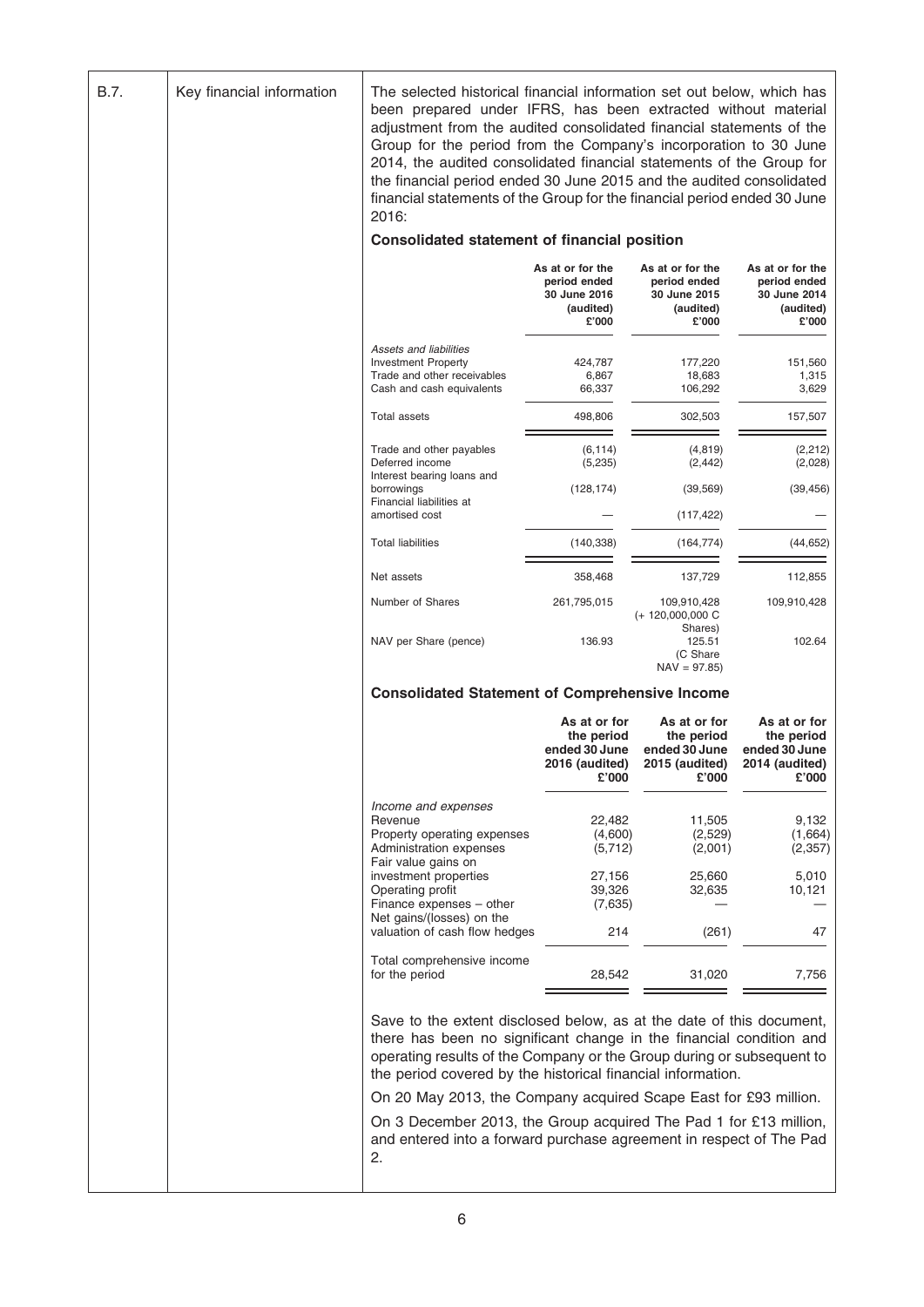|  | On 27 February 2014, the Group entered into a forward purchase<br>agreement in relation to Scape Surrey.                                                                                                                                                                                                                                                                                                                                                                                                                                                                         |
|--|----------------------------------------------------------------------------------------------------------------------------------------------------------------------------------------------------------------------------------------------------------------------------------------------------------------------------------------------------------------------------------------------------------------------------------------------------------------------------------------------------------------------------------------------------------------------------------|
|  | On 26 March 2014, GCP Operations Limited, a new wholly owned<br>subsidiary of the Company, was incorporated and effective from 1 April<br>2014, Scape Student Living took over the facilities and property<br>management function in relation to Scape East, previously provided by<br>Grosvenor Facilities Services Limited. It assumed the employment of<br>those individuals providing asset and facilities management services to<br>Scape East. Accordingly, the facilities and property management<br>agreement with Grosvenor Facilities Services Limited was terminated. |
|  | On 30 May 2014, the Group acquired Scape Greenwich for<br>approximately £40.5 million.                                                                                                                                                                                                                                                                                                                                                                                                                                                                                           |
|  | On 7 September 2015, the Group acquired Scape Surrey for<br>approximately £18.9 million.                                                                                                                                                                                                                                                                                                                                                                                                                                                                                         |
|  | On 25 September 2015, the Group acquired The Pad 2 for<br>approximately £16.1 million.                                                                                                                                                                                                                                                                                                                                                                                                                                                                                           |
|  | On 30 September 2015, the Group acquired Scape Shoreditch for<br>approximately £166 million. On the same date, the Group completed a<br>refinancing of its borrowing facilities under which it drew down £130<br>million which was used to part finance the acquisition of Scape<br>Shoreditch, and to repay the Group's then existing borrowings in full.                                                                                                                                                                                                                       |
|  | On 3 February 2016, GCP WL Limited, a new wholly owned subsidiary<br>of the Company, was incorporated and on 15 February 2016 GCP WL<br>Limited acquired Water Lane Apartments for approximately<br>£18.3 million.                                                                                                                                                                                                                                                                                                                                                               |
|  | On 13 April 2016, GCP RHUL 2 Limited, a new wholly owned<br>subsidiary of the Company was incorporated and on 14 April 2016,<br>entered into a conditional agreement to acquire Podium, Royal<br>Holloway, London, under the terms of the Forward Purchase<br>Agreement.                                                                                                                                                                                                                                                                                                         |
|  | On 15 June 2016, GCP Apex Limited, a new wholly owned subsidiary<br>of the Company, was incorporated and on 17 June 2016 GCP Apex<br>Limited exchanged contracts to acquire the site in respect of Scape<br>Wembley and entered into the Forward Funding Agreement in relation<br>to Scape Wembley on the same date. On 28 September 2016, GCP<br>Apex Limited completed the site acquisition in respect of Scape<br>Wembley.                                                                                                                                                    |
|  | In the financial period ended 30 June 2014, the Company allotted and<br>issued 109,910,428 Shares and 100,001 non-voting redeemable fixed<br>rate preference shares raising gross proceeds of c.£122 million. The<br>redeemable fixed rate<br>preference<br>non-voting<br>shares<br>were<br>subsequently redeemed and cancelled.                                                                                                                                                                                                                                                 |
|  | In the financial year ended 30 June 2015, the Company allotted and<br>issued 120,000,000 C shares of one pence each at a price of 100<br>pence per C share, which subsequently converted into 93,725,280<br>Shares, raising gross proceeds of c.£120 million. The balance of<br>26,274,720 C Shares were redeemed.                                                                                                                                                                                                                                                               |
|  | In the financial year ended 30 June 2016, the Company allotted and<br>issued 58,159,307 Shares raising gross proceeds of c.£79 million.                                                                                                                                                                                                                                                                                                                                                                                                                                          |
|  | On 20 December 2016, the Company allotted and issued 16,428,572<br>Shares raising gross proceeds of c.£23 million.                                                                                                                                                                                                                                                                                                                                                                                                                                                               |
|  | On 16 September 2016 the Company was admitted to the Premium<br>Listing segment of the Official List and transferred from trading on the<br>Specialist Fund Segment to trading on the Premium Segment of the<br>main market of the London Stock Exchange.                                                                                                                                                                                                                                                                                                                        |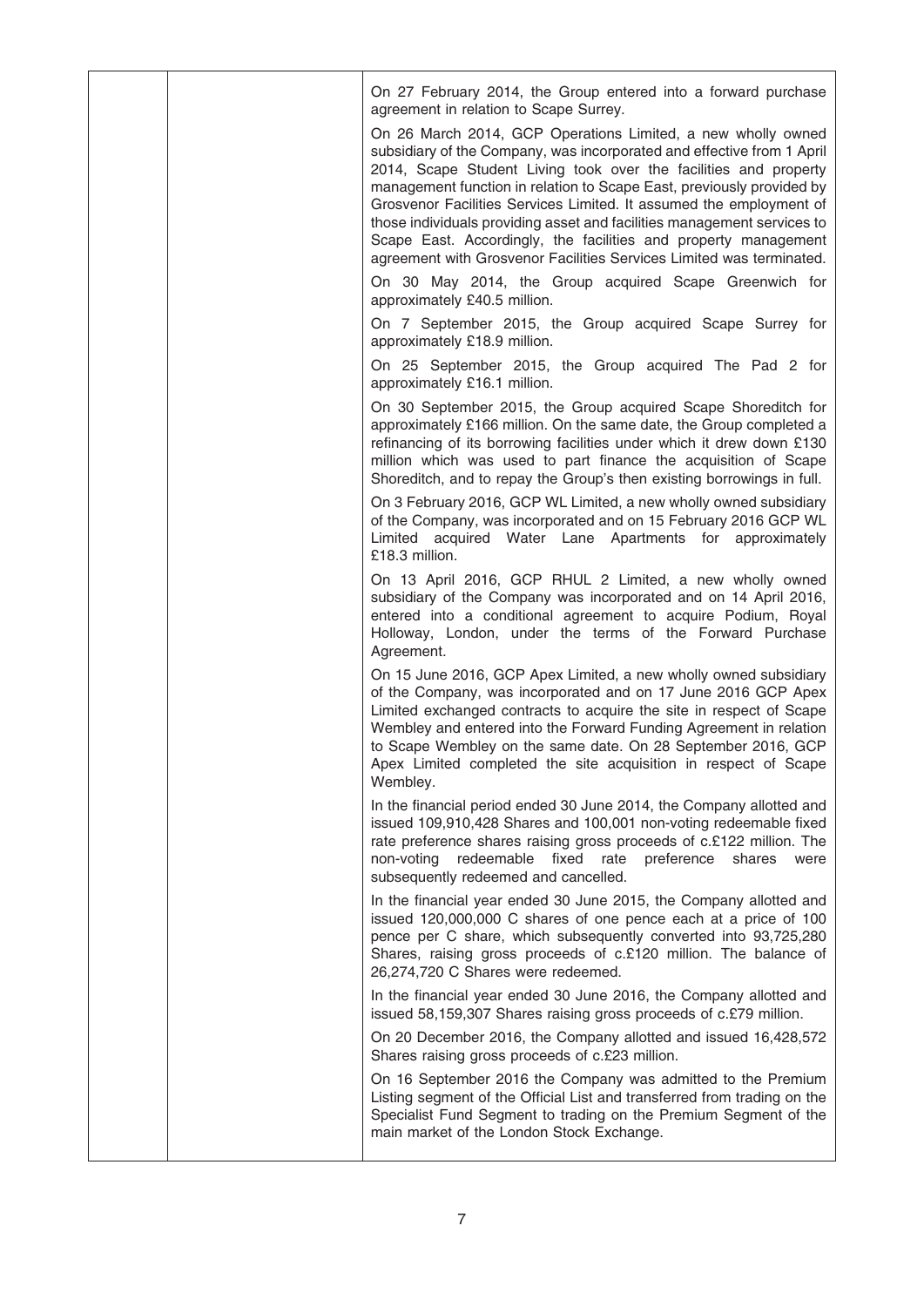|       |                                                                                                                            | The independent Valuer completed valuations of the Company's<br>property portfolio as at 30 September 2016 and 31 December 2016.<br>Pursuant to such valuations, the independent Valuer valued the<br>Company's property portfolio at £449.9 million and £465.7 million<br>respectively, compared to the valuation of £424.8 million as at 30 June<br>2016.<br>The Company declared, and on 5 September 2016 paid, a fourth<br>interim dividend of 1.43 pence per Share in respect of the quarter<br>ended 30 June 2016. In respect of dividends relating to the current<br>financial year, the Company has paid or declared dividends totaling<br>2.86 pence per Share for the interim period to 31 December 2016.                                                                                                                                                                                                                                                                                                                        |
|-------|----------------------------------------------------------------------------------------------------------------------------|--------------------------------------------------------------------------------------------------------------------------------------------------------------------------------------------------------------------------------------------------------------------------------------------------------------------------------------------------------------------------------------------------------------------------------------------------------------------------------------------------------------------------------------------------------------------------------------------------------------------------------------------------------------------------------------------------------------------------------------------------------------------------------------------------------------------------------------------------------------------------------------------------------------------------------------------------------------------------------------------------------------------------------------------|
| B.8.  | Key pro forma<br>financial information                                                                                     | Not applicable. No pro forma financial information.                                                                                                                                                                                                                                                                                                                                                                                                                                                                                                                                                                                                                                                                                                                                                                                                                                                                                                                                                                                        |
| B.9.  | Profit forecast                                                                                                            | Not applicable. No profit forecast or estimate made.                                                                                                                                                                                                                                                                                                                                                                                                                                                                                                                                                                                                                                                                                                                                                                                                                                                                                                                                                                                       |
| B.10. | Description of the<br>nature of any<br>qualifications in the<br>audit report on the<br>historical financial<br>information | Not applicable. The audited financial statements of the Group<br>contained in this document do not contain any qualifications.                                                                                                                                                                                                                                                                                                                                                                                                                                                                                                                                                                                                                                                                                                                                                                                                                                                                                                             |
| B.11. | Qualified working capital                                                                                                  | Not applicable. The Company is of the opinion that, after taking into<br>account existing available facilities to the Group, the working capital<br>available to the Group is sufficient for its present requirements that is<br>for at least the next twelve months from the date of this document.                                                                                                                                                                                                                                                                                                                                                                                                                                                                                                                                                                                                                                                                                                                                       |
| B.34. | Investment policy                                                                                                          | <b>Investment objective</b>                                                                                                                                                                                                                                                                                                                                                                                                                                                                                                                                                                                                                                                                                                                                                                                                                                                                                                                                                                                                                |
|       |                                                                                                                            | The Company's investment objective is to provide Shareholders with<br>attractive total returns in the longer term through the potential for<br>modest capital appreciation and regular, sustainable, long-term<br>dividends with RPI inflation-linked income characteristics.                                                                                                                                                                                                                                                                                                                                                                                                                                                                                                                                                                                                                                                                                                                                                              |
|       |                                                                                                                            | <b>Investment policy</b>                                                                                                                                                                                                                                                                                                                                                                                                                                                                                                                                                                                                                                                                                                                                                                                                                                                                                                                                                                                                                   |
|       |                                                                                                                            | The Company intends to meet its investment objective through owning,<br>leasing and licensing student residential accommodation and teaching<br>facilities to a diversified portfolio of direct let tenants and HEIs. The<br>Company will mostly invest in modern, purpose built, private student<br>residential accommodation and teaching facilities located primarily in<br>and around London where the Investment Manager believes the<br>Company is likely to benefit from supply and demand imbalances for<br>student residential accommodation. The Company may also invest in<br>development and forward-funded projects which are consistent with the<br>objective of providing Shareholders with regular, sustainable dividends<br>and have received planning permission for student accommodation,<br>subject to the Board being satisfied as to the reputation, track record<br>and financial strength of the relevant developer and building contractor.<br>Rental income will predominantly derive from a mix of contractual |
|       |                                                                                                                            | arrangements including direct leases and/or licences to students<br>("direct let agreements"), leases and/or licences to students<br>guaranteed by HEIs and/or leases and/or licences directly to HEIs.<br>The Company may enter into soft nominations agreements (pari passu<br>marketing arrangements with HEIs to place their students in private<br>accommodation) or hard nominations agreements (longer term<br>marketing arrangements with HEIs of between two and 30 years in<br>duration). Where the Company invests in properties which contain<br>commercial or retail space it may derive further income through leases                                                                                                                                                                                                                                                                                                                                                                                                        |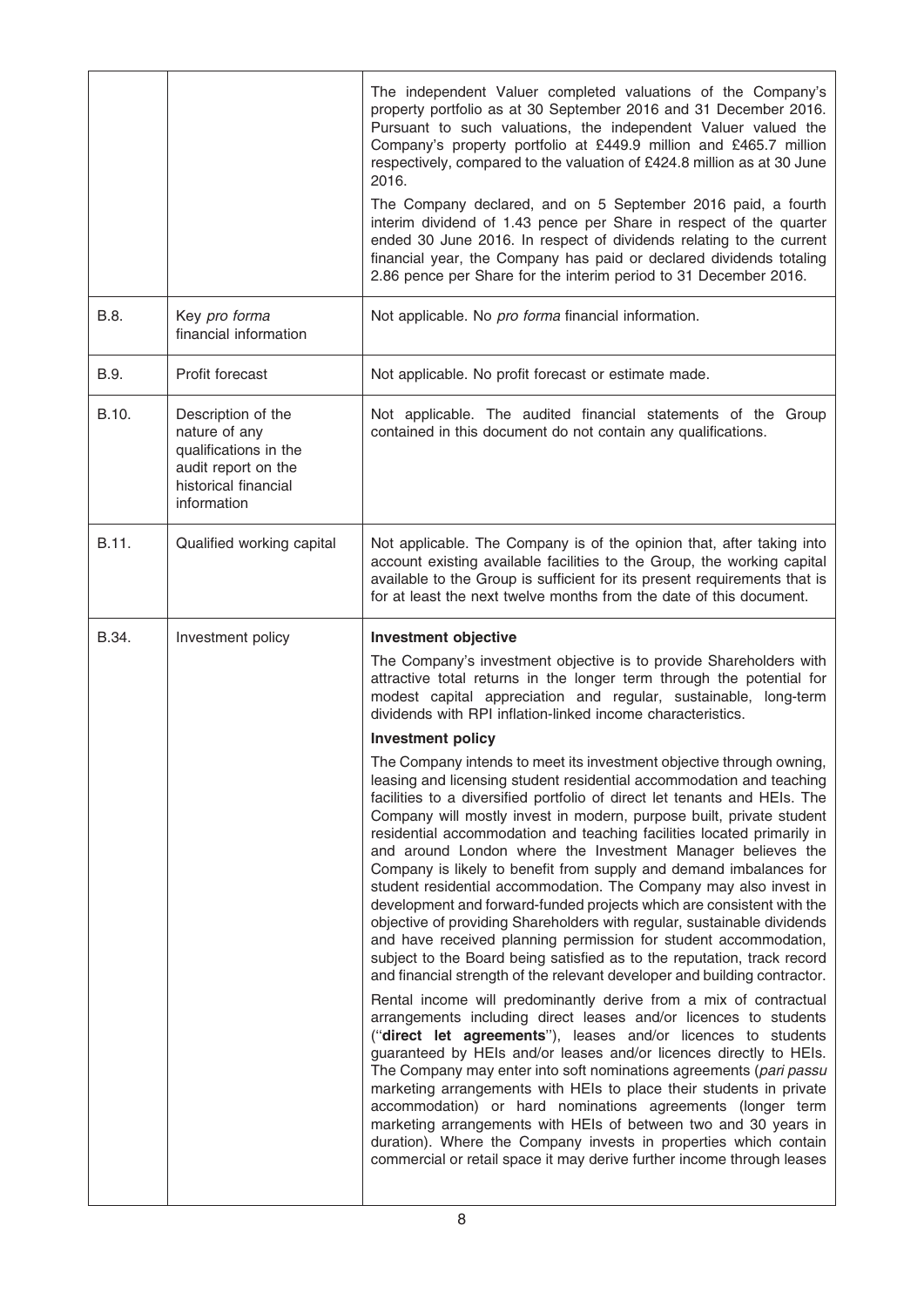|  |           | of such space. Where the Company invests in development and<br>forward-funded projects, development costs will typically be paid in<br>stages through construction, with a bullet payment at completion.                                                                                                                                                                                                                                                                                                                                                                                                                                                                                  |
|--|-----------|-------------------------------------------------------------------------------------------------------------------------------------------------------------------------------------------------------------------------------------------------------------------------------------------------------------------------------------------------------------------------------------------------------------------------------------------------------------------------------------------------------------------------------------------------------------------------------------------------------------------------------------------------------------------------------------------|
|  | colleges. | The Company intends to focus primarily on accommodation and<br>teaching facilities for students studying at Russell Group universities<br>and other leading academic institutions, regional universities with<br>satellite teaching facilities in and around London and at specialist                                                                                                                                                                                                                                                                                                                                                                                                     |
|  |           | The Company may invest directly or through holdings in special<br>purpose vehicles and its assets may be held through limited<br>partnerships, trusts or other vehicles with third party co-investors.                                                                                                                                                                                                                                                                                                                                                                                                                                                                                    |
|  |           | Borrowing and gearing policy                                                                                                                                                                                                                                                                                                                                                                                                                                                                                                                                                                                                                                                              |
|  |           | The Company may seek to use gearing to enhance returns over the<br>long-term. The level of gearing will be governed by careful<br>consideration of the cost of borrowing and the Company may seek to<br>use hedging or otherwise seek to mitigate the risk of interest rate<br>increases. Gearing, represented by borrowings as a percentage of<br>Gross Assets, will not exceed 55 per cent. at the time of investment. It<br>is the Directors' current intention to target gearing of less than 30 per<br>cent. of Gross Assets in the long term and to comply with the REIT<br>condition relating to the ratio between the Group's 'property profits' and<br>'property finance costs'. |
|  |           | <b>Use of derivatives</b>                                                                                                                                                                                                                                                                                                                                                                                                                                                                                                                                                                                                                                                                 |
|  |           | The Company may invest through derivatives for efficient portfolio<br>management. In particular, the Company may engage in interest rate<br>hedging or otherwise seek to mitigate the risk of interest rate increases<br>as part of the Company's efficient portfolio management.                                                                                                                                                                                                                                                                                                                                                                                                         |
|  |           | <b>Investment restrictions</b>                                                                                                                                                                                                                                                                                                                                                                                                                                                                                                                                                                                                                                                            |
|  |           | The Company invests and manages its assets with the objective of<br>spreading risk through the following restrictions:                                                                                                                                                                                                                                                                                                                                                                                                                                                                                                                                                                    |
|  | $\bullet$ | the Company will derive its rental income from a portfolio of not<br>less than 500 studios;                                                                                                                                                                                                                                                                                                                                                                                                                                                                                                                                                                                               |
|  | $\bullet$ | the value of any newly acquired single property will be limited to<br>25 per cent. of Gross Assets, calculated as at the time of<br>investment;                                                                                                                                                                                                                                                                                                                                                                                                                                                                                                                                           |
|  |           | the Company mostly invests in modern, purpose built, private<br>student residential accommodation and teaching facilities located<br>primarily in and around London. Accordingly, no less than 75 per<br>cent. of the Group's property portfolio will comprise assets which<br>are located in and around London, calculated as at the time of<br>investment;                                                                                                                                                                                                                                                                                                                              |
|  |           | at least 90 per cent. by value of the properties directly or indirectly<br>owned by the Company shall be in the form of freehold or long<br>leasehold (over 60 years remaining at the time of acquisition)<br>properties or the equivalent;                                                                                                                                                                                                                                                                                                                                                                                                                                               |
|  |           | the Company will not (i) invest more than 20 per cent. of its Gross<br>Assets in undeveloped land; and (ii) commit more than 15 per<br>cent. of its Gross Assets to forward-funded projects in respect of<br>such undeveloped land, such commitment to be determined on<br>the basis of the net construction funding requirements (and<br>associated advisory costs) of such projects at the time of<br>commitment up to their completion, in both cases as measured<br>at the time of investment;                                                                                                                                                                                        |
|  |           | the Company will not invest in completed assets which are not<br>income generative at, or shortly following, the time of acquisition;<br>and                                                                                                                                                                                                                                                                                                                                                                                                                                                                                                                                              |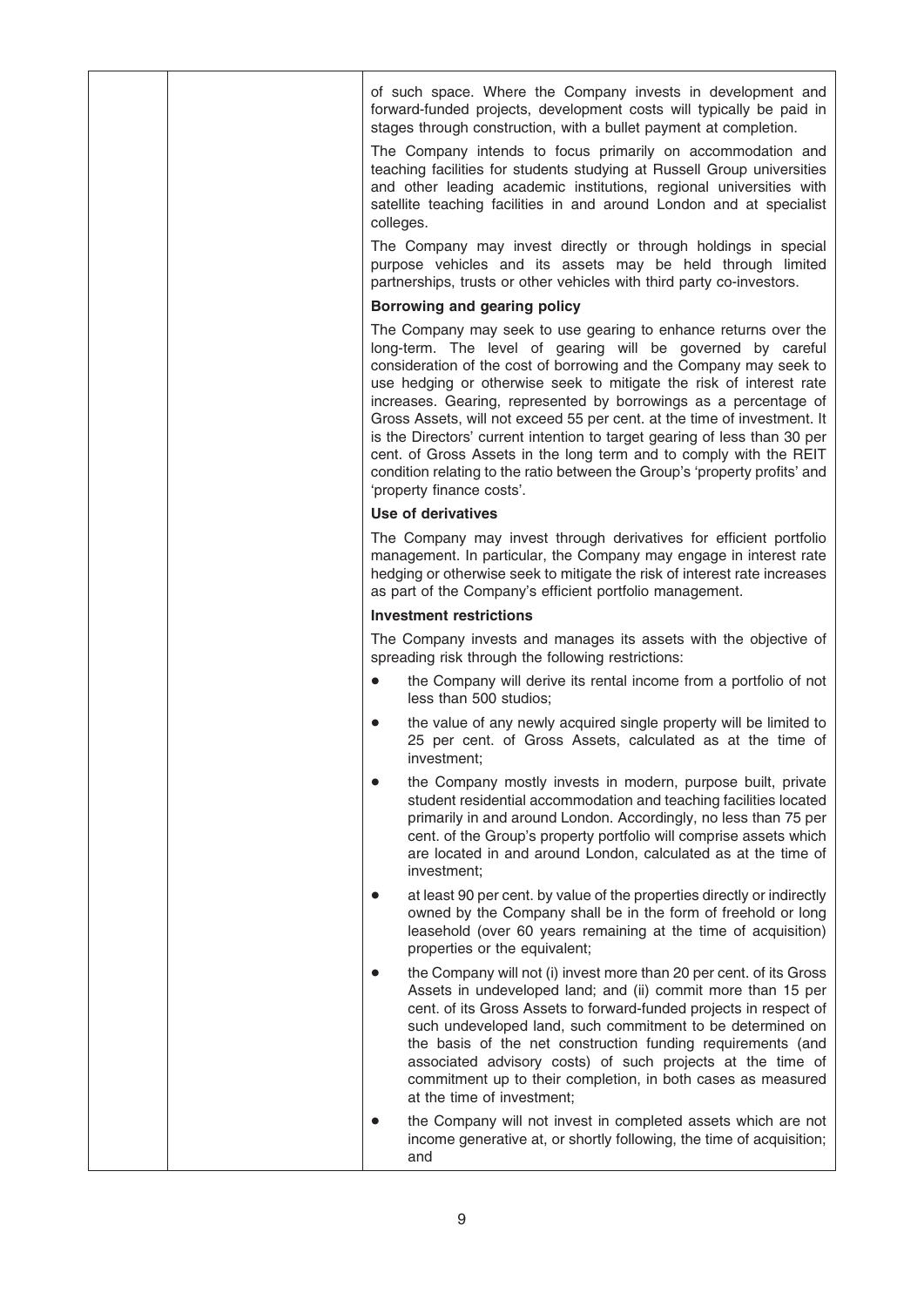|       |                                                                                                       | the Company will not invest in closed-ended investment<br>companies.                                                                                                                                                                                                                                                                                                                                                                                                                                                                                                                                                                                                                      |
|-------|-------------------------------------------------------------------------------------------------------|-------------------------------------------------------------------------------------------------------------------------------------------------------------------------------------------------------------------------------------------------------------------------------------------------------------------------------------------------------------------------------------------------------------------------------------------------------------------------------------------------------------------------------------------------------------------------------------------------------------------------------------------------------------------------------------------|
|       |                                                                                                       | The Directors currently intend, at all times, to conduct the affairs of the<br>Company so as to enable it to qualify as the principal company of a<br>REIT for the purposes of Part 12 of the CTA 2010 (and the regulations<br>made thereunder).                                                                                                                                                                                                                                                                                                                                                                                                                                          |
|       |                                                                                                       | In the event of a breach of the investment guidelines and restrictions<br>set out above, the Investment Manager shall inform the Directors upon<br>becoming aware of the same and, if the Directors consider the breach<br>to be material, notification will be made to a Regulatory Information<br>Service.                                                                                                                                                                                                                                                                                                                                                                              |
|       |                                                                                                       | No material change will be made to the investment policy without the<br>approval of Shareholders by ordinary resolution.                                                                                                                                                                                                                                                                                                                                                                                                                                                                                                                                                                  |
| B.35. | <b>Borrowing limits</b>                                                                               | The Company may seek to use gearing to enhance returns over the<br>long-term. The level of gearing will be governed by careful<br>consideration of the cost of borrowing and the Company may seek to<br>use hedging or otherwise seek to mitigate the risk of interest rate<br>increases. Gearing, represented by borrowings as a percentage of<br>Gross Assets, will not exceed 55 per cent. at the time of investment. It<br>is the Directors' current intention to target gearing of less than 30 per<br>cent. of Gross Assets in the long term and to comply with the REIT<br>condition relating to the ratio between the Group's 'property profits' and<br>'property finance costs'. |
|       |                                                                                                       | As at the Latest Practicable Date, the Group's outstanding debt under<br>the Pricoa Debt Facility was £130 million and is repayable in<br>September 2024.                                                                                                                                                                                                                                                                                                                                                                                                                                                                                                                                 |
|       |                                                                                                       | As at the Latest Practicable Date, the Group's average blended cost of<br>borrowing was 3.07 per cent. and the gearing of the Group was<br>approximately 27 per cent. of Gross Assets.                                                                                                                                                                                                                                                                                                                                                                                                                                                                                                    |
| B.36. | Regulatory status                                                                                     | The Company is not regulated as a collective investment scheme by<br>the FCA. However, it is subject to the Prospectus Rules, the Disclosure<br>Guidance and Transparency Rules, the Market Abuse Regulation, the<br>Listing Rules and the rules of the London Stock Exchange.                                                                                                                                                                                                                                                                                                                                                                                                            |
| B.37. | <b>Typical investor</b>                                                                               | Typical investors in the Company are expected to be institutional and<br>sophisticated investors and private clients.                                                                                                                                                                                                                                                                                                                                                                                                                                                                                                                                                                     |
| B.38. | Investment of<br>20 per cent.<br>or more in a<br>single underlying<br>issuer or<br>investment company | Not applicable. The Company will not invest 20 per cent. or more in a<br>single underlying issuer or investment company.                                                                                                                                                                                                                                                                                                                                                                                                                                                                                                                                                                  |
| B.39. | Investment of<br>40 per cent.<br>or more in<br>another collective<br>investment undertaking           | Not applicable. The Company will not invest 40 per cent. or more in<br>another collective investment undertaking.                                                                                                                                                                                                                                                                                                                                                                                                                                                                                                                                                                         |
| B.40. | Applicant's service<br>providers                                                                      | Investment management arrangements<br>The Investment Manager has been given, pursuant to the terms of the<br>Investment Management Agreement, sole responsibility for the<br>management of the Group's assets in accordance with the<br>Company's investment policy, subject to the overall control and<br>supervision of the Directors. The Investment Manager acts as the<br>Company's AIFM for the purpose of the AIFMD and has day-to-day                                                                                                                                                                                                                                             |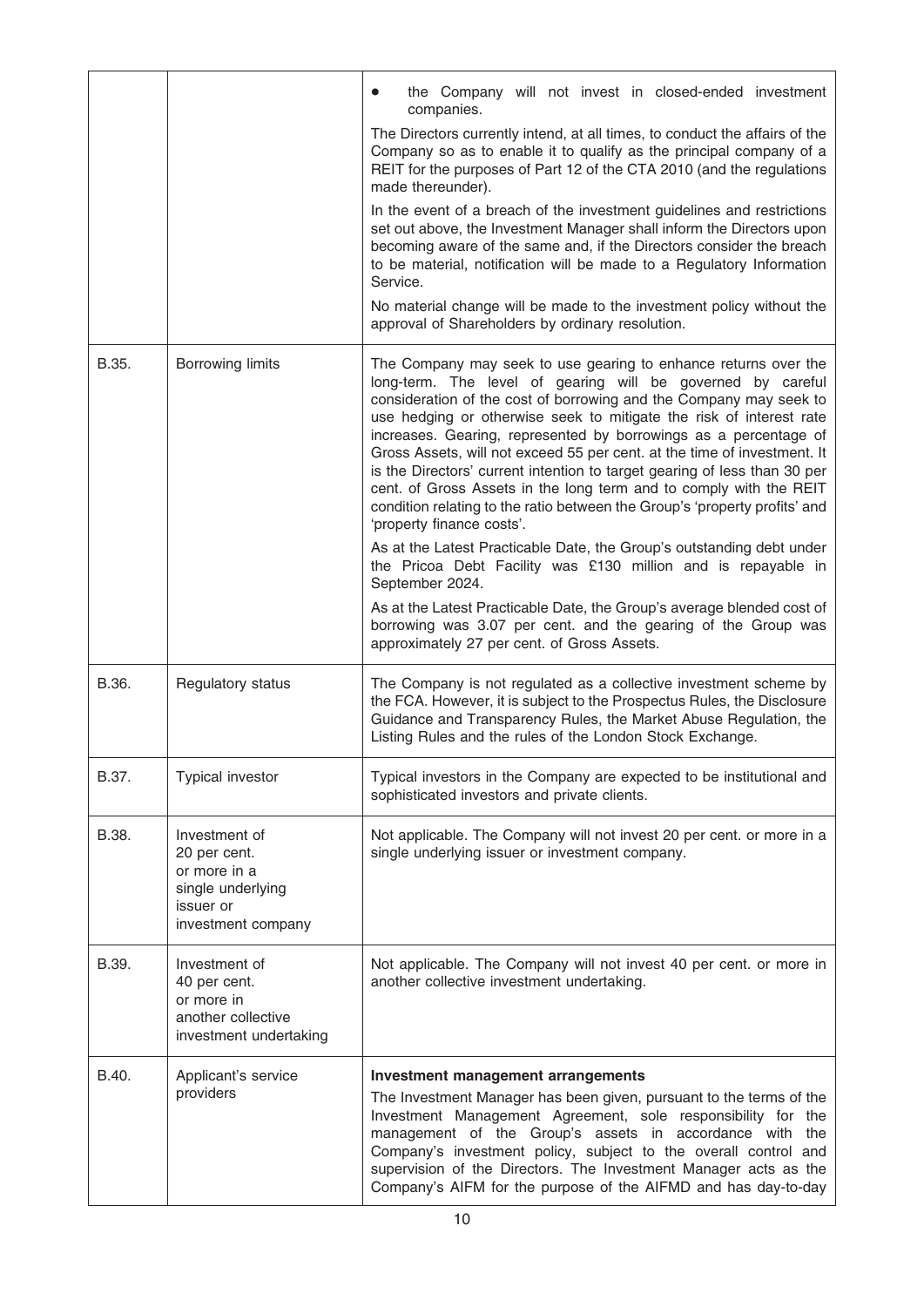responsibility for the control and supervision of the Asset and Facilities Managers. The Investment Manager is entitled to receive from the Company: (i) a management fee which is calculated and paid quarterly in arrears at an annual rate of one per cent. of the prevailing NAV; and (ii) a £22,500 per annum fee in relation to the Investment Manager's services provided in its role as the Company's AIFM.

### Asset and facilities management arrangements

The Group has appointed Scape Student Living as the asset and facilities manager in relation to the Scape Standing Assets pursuant to which Scape Student Living provides asset and facilities management services in connection with the Scape Standing Assets (including sales, marketing (including social media) and brand and general facilities management). Scape Student Living also has overall responsibility for the supervision and provision of asset management services through the oversight and management of the Group's employees and is responsible for the procurement and supervision of the facilities management services in connection with the Scape Standing Assets.

Under the terms of the Scape Agreements, Scape Student Living is entitled to a fee which is calculated and paid quarterly in arrears and is equal to one-quarter of the Investment Manager's management fee attributable to each relevant asset. The Investment Manager is responsible for the payment of fees to Scape Student Living out of its investment management fees.

Collegiate has been appointed by the Group to provide asset and facilities management services (including sales, marketing, facilities and brand management) in relation to Water Lane Apartments pursuant to the terms of the Collegiate Agreement. Under the terms of the Collegiate Agreement, Collegiate is entitled to an asset management fee, payable by the Company, of 5.5 per cent. of the total rental income collected by Collegiate per annum in respect of Water Lane Apartments.

## Administration arrangements

Capita Sinclair Henderson Limited has been appointed as the administrator to the Company and its onshore subsidiaries. It provides the day-to-day administration of the Company. It is also responsible for the Company's general administrative functions, such as the calculation and publication of the NAV and maintenance of the Company's accounting and statutory records. Under the terms of its administration agreement, Capita Sinclair Henderson Limited is entitled to an administration fee of £83,500 per annum (exclusive of VAT). The administration agreement is terminable upon six months' written notice.

Belasko Administration Limited has been appointed as administrator to the Company's offshore subsidiaries and provides the day-to-day administration for these entities.

Under the terms of its administration agreements, Belasko Administration Limited is entitled to an administration fee of £95,600 per annum (exclusive of VAT). The administration agreements are terminable upon three months' written notice.

#### Secretarial arrangements

Capita Company Secretarial Services Limited has been appointed by the Company to provide company secretarial functions required by the Companies Act. The Secretary is entitled to a company secretarial fee of £60,000 per annum (exclusive of VAT) in respect of the Company, £1,750 per annum (exclusive of VAT) in respect of each onshore subsidiary and an additional fee of £2,000 per annum (exclusive of VAT) payable in respect of GCP Operations Limited, subject to an annual RPI increase. The secretarial agreement is terminable upon six months' written notice.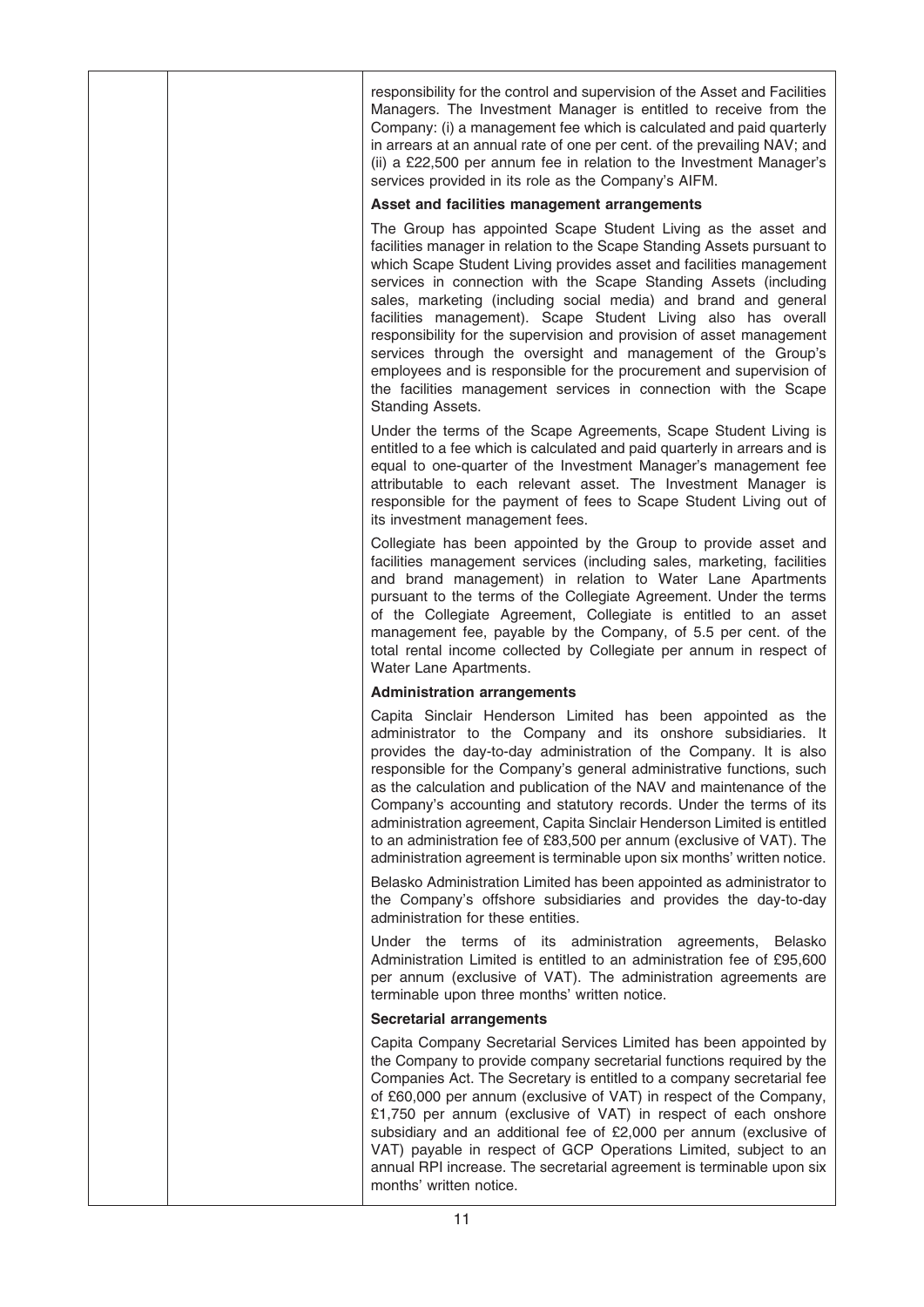|       |                                                                | <b>Depositary arrangements</b><br>increased in line with RPI on 1 January each year.                                                                                             |          |                                                                                              |                                                   |                                                             | Langham Hall UK Depositary LLP has been appointed depositary to<br>the Company. Under the terms of the Depositary Agreement, the<br>Depositary is responsible for: (i) ensuring the Company's cash flows<br>are properly monitored; (ii) the safe keeping of Custody Assets and the<br>Non-custody Assets of the Company entrusted to it (which it shall hold<br>on trust for the Company); and (iii) the oversight and supervision of the<br>Investment Manager and the Company. The Depositary is entitled to<br>receive a fee of £44,000 per annum (exclusive of VAT). The fee will be |
|-------|----------------------------------------------------------------|----------------------------------------------------------------------------------------------------------------------------------------------------------------------------------|----------|----------------------------------------------------------------------------------------------|---------------------------------------------------|-------------------------------------------------------------|-------------------------------------------------------------------------------------------------------------------------------------------------------------------------------------------------------------------------------------------------------------------------------------------------------------------------------------------------------------------------------------------------------------------------------------------------------------------------------------------------------------------------------------------------------------------------------------------|
| B.41. | Regulatory status<br>of investment<br>manager and<br>custodian | Conduct Authority.<br>Authority.                                                                                                                                                 |          |                                                                                              |                                                   |                                                             | The Investment Manager is authorised and regulated by the Financial<br>The Depositary is authorised and regulated by the Financial Conduct                                                                                                                                                                                                                                                                                                                                                                                                                                                |
| B.42. | Calculation of NAV                                             | with IFRS or as otherwise determined by the Board.<br>website.                                                                                                                   |          |                                                                                              |                                                   |                                                             | The NAV is calculated quarterly by Capita Sinclair Henderson Limited,<br>as administrator to the Company. Calculations are made in accordance<br>Details of each quarterly valuation, and of any suspension in the<br>making of such valuations, are announced by the Company through a<br>Regulatory Information Service as soon as practicable after the end of<br>the relevant quarter and published on the Investment Manager's                                                                                                                                                       |
| B.43. | Cross liability                                                | investment in another collective investment undertaking.                                                                                                                         |          |                                                                                              |                                                   |                                                             | Not applicable. The Company is not an umbrella collective investment<br>undertaking and as such there is no cross liability between classes or                                                                                                                                                                                                                                                                                                                                                                                                                                            |
| B.44. | No financial statements<br>have been made up                   | the key financial information at B.7.                                                                                                                                            |          |                                                                                              |                                                   |                                                             | Not applicable. The Company has commenced operations and<br>historical information is included within this document. Please see                                                                                                                                                                                                                                                                                                                                                                                                                                                           |
| B.45. | Portfolio                                                      | of the portfolio are below:<br><b>Standing assets</b><br><b>Name</b><br>Scape East<br>The Pad<br>Scape Greenwich<br><b>Scape Surrey</b><br>Scape Shoreditch<br><b>Water Lane</b> |          | Location<br>Mile End, London<br>Greenwich, London<br>Guildford, Surrey<br>Shoreditch, London | Royal Holloway, Surrey                            | <b>Number</b><br>of Beds<br>588<br>220<br>280<br>141<br>541 | As at 31 December 2016, the property portfolio of the Group was<br>valued by the Valuer at £465.7 million, and comprised the Scape<br>Standing Assets, Water Lane Apartments and Scape Wembley. Details<br><b>Market Value as</b><br>at 31 December<br>2016 (£ million)<br>127.7<br>34.5<br>51.2<br>22.9<br>176.3                                                                                                                                                                                                                                                                         |
|       |                                                                | Apartments<br>Forward funded asset under development                                                                                                                             |          | Water Lane, Bristol                                                                          |                                                   | 153                                                         | 18.5                                                                                                                                                                                                                                                                                                                                                                                                                                                                                                                                                                                      |
|       |                                                                | Name<br>Scape Wembley                                                                                                                                                            | Location | Wembley, London                                                                              | Proposed<br>number of<br>beds<br>(approx.)<br>580 | Date of<br>acquisition<br>June 2016                         | <b>Market value</b><br>as<br>at 31 December<br>2016 (£ million)<br>34.6                                                                                                                                                                                                                                                                                                                                                                                                                                                                                                                   |
| B.46. | <b>NAV</b>                                                     | dividend for the quarter to 31 December 2016.                                                                                                                                    |          |                                                                                              |                                                   |                                                             | As at close of business on 31 December 2016, the unaudited estimated<br>NAV per Share was 138.17 pence. The NAV includes income for the<br>period (cum income) and does not include a provision for an accrued                                                                                                                                                                                                                                                                                                                                                                            |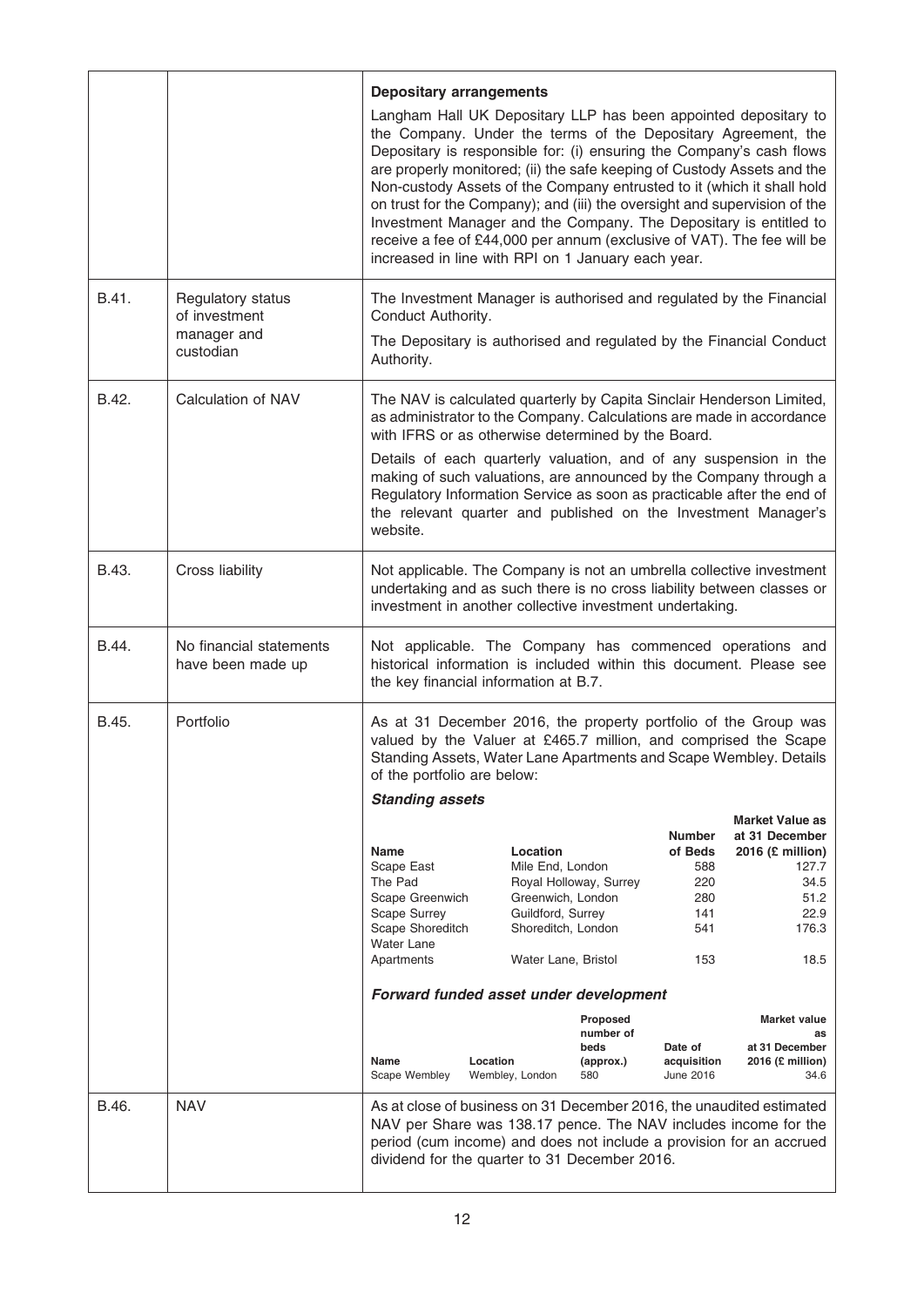|                |                                                                  | The NAV (ex-income) was 136.74 pence per Share as at that date.<br>The Articles provide that the Directors are required to propose an<br>ordinary resolution that the Company continues its business as<br>presently constituted (the "Continuation Resolution") (i) at the fifth<br>annual general meeting of the Company in 2018; and (ii) at each third<br>annual general meeting of the Company thereafter. If any Continuation<br>Resolution is not passed, the Directors are required to put proposals for<br>the reconstruction, reorganisation or winding up of the Company to the<br>Shareholders for their approval.<br>The Directors have the discretion, subject to the necessary<br>shareholder authorities, to seek to manage, on an on-going basis,<br>the premium or discount at which the Shares may trade to their NAV<br>through further issues and buy-backs, as appropriate. |
|----------------|------------------------------------------------------------------|---------------------------------------------------------------------------------------------------------------------------------------------------------------------------------------------------------------------------------------------------------------------------------------------------------------------------------------------------------------------------------------------------------------------------------------------------------------------------------------------------------------------------------------------------------------------------------------------------------------------------------------------------------------------------------------------------------------------------------------------------------------------------------------------------------------------------------------------------------------------------------------------------|
|                |                                                                  | <b>Section C - Securities</b>                                                                                                                                                                                                                                                                                                                                                                                                                                                                                                                                                                                                                                                                                                                                                                                                                                                                     |
| <b>Element</b> | <b>Disclosure Requirement</b>                                    | <b>Disclosure</b>                                                                                                                                                                                                                                                                                                                                                                                                                                                                                                                                                                                                                                                                                                                                                                                                                                                                                 |
| C.1.           | Type and class of<br>securities                                  | Up to 200 million Shares may be issued, in aggregate, pursuant to the<br>Initial Issue and the 2017 Placing Programme.<br>The ISIN for the Shares (which includes the Initial Issue Shares and the<br>Placing Shares) is GB00B8460Z43, the SEDOL is B8460Z4 and the                                                                                                                                                                                                                                                                                                                                                                                                                                                                                                                                                                                                                               |
|                |                                                                  | ticker is DIGS.                                                                                                                                                                                                                                                                                                                                                                                                                                                                                                                                                                                                                                                                                                                                                                                                                                                                                   |
| C.2.           | Currency                                                         | The Shares are denominated in Sterling.                                                                                                                                                                                                                                                                                                                                                                                                                                                                                                                                                                                                                                                                                                                                                                                                                                                           |
| C.3.           | Details of share capital                                         | As at the date of this document, 278,223,587 Shares are in issue, all of<br>which are fully paid. The nominal value of the Shares is one pence<br>each.                                                                                                                                                                                                                                                                                                                                                                                                                                                                                                                                                                                                                                                                                                                                           |
| C.4.           | Description of the<br>rights attaching to<br>the securities      | The Shares carry the right to receive the profits of the Company<br>available for distribution at such times as the Directors may determine<br>in accordance with the Articles.<br>On a winding-up, the surplus capital and assets of the Company shall<br>be divided amongst the holders of Shares pro rata according to the                                                                                                                                                                                                                                                                                                                                                                                                                                                                                                                                                                     |
|                |                                                                  | nominal capital paid up on their holdings of Shares.<br>Holders of Shares have the right to receive notice of, and to attend and<br>vote at, general meetings and class meetings of the Company. Each<br>holder of Shares who is present in person (or, being a corporation, by<br>representative) or by proxy at a general meeting or a class meeting on<br>a show of hands has one vote and, on a poll, every such holder who is<br>present in person (or, being a corporation, by representative) or by<br>proxy has one vote in respect of each Share held by him.                                                                                                                                                                                                                                                                                                                            |
| C.5.           | Restrictions on the<br>free transferability<br>of the securities | Not applicable; there are no restrictions on the free transferability of the<br>Shares.                                                                                                                                                                                                                                                                                                                                                                                                                                                                                                                                                                                                                                                                                                                                                                                                           |
| C.6.           | Admission                                                        | Applications will be made to the UKLA and the London Stock Exchange<br>for all of the Shares to be issued pursuant to the Initial Issue and each<br>Placing under the 2017 Placing Programme to be admitted to the<br>Premium Listing segment of the Official List and to trading on the<br>London Stock Exchange's main market for listed securities. The<br>Shares will be held in registered form and will be eligible for settlement<br>in CREST. Temporary documents of title will not be issued.<br>It is expected that Initial Admission will become effective and dealings<br>in the Initial Issue Shares will commence on 24 February 2017.                                                                                                                                                                                                                                              |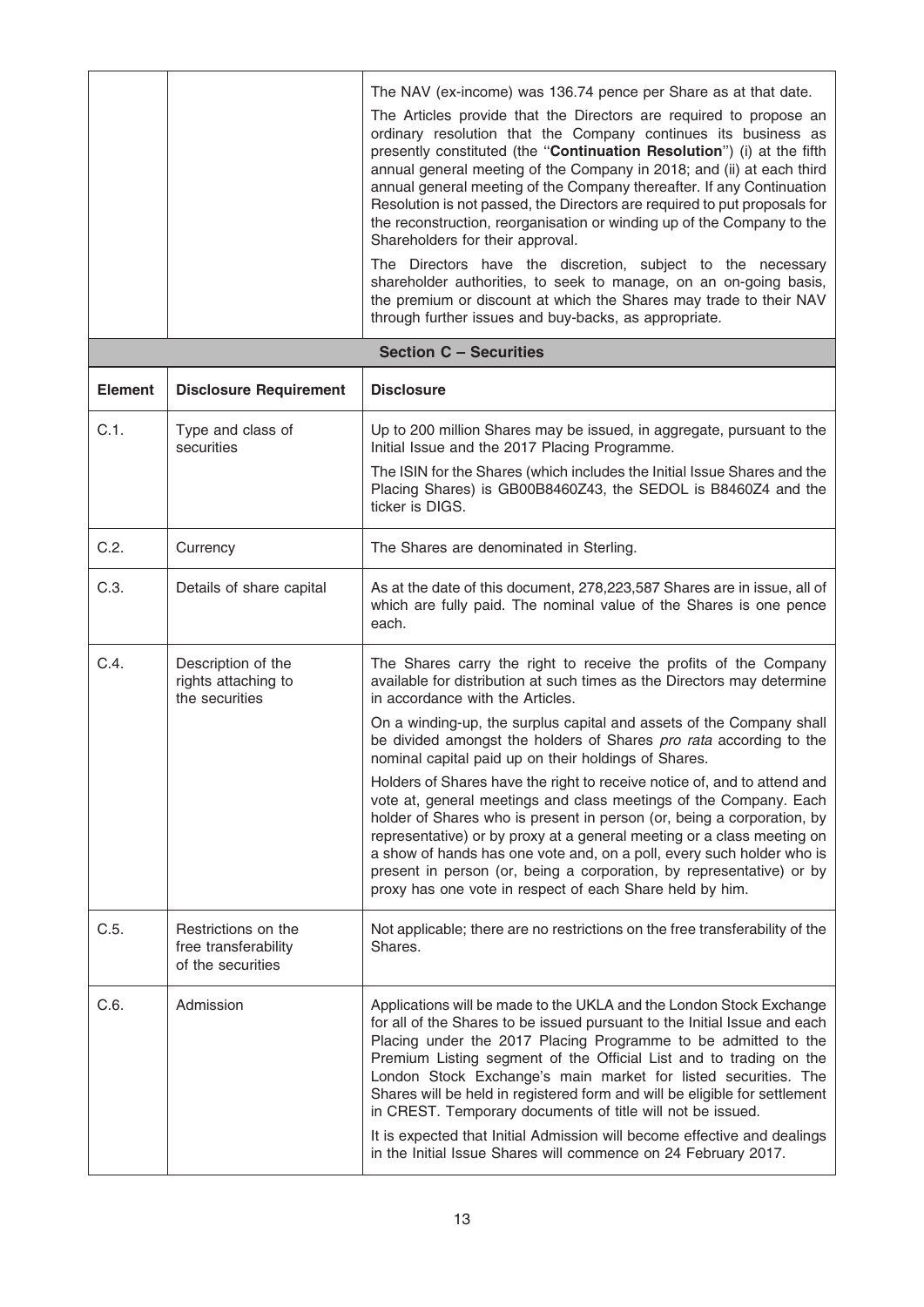|                |                                                                                            | It is expected that any Subsequent Admission in respect of Placing<br>Shares issued under the 2017 Placing Programme will become<br>effective and dealings in the Placing Shares issued pursuant to any<br>Placing under the 2017 Placing Programme will commence during the<br>period from 27 February 2017 to the Final Admission Date.                                                                                                                                                                                                                                                                                                                                                            |
|----------------|--------------------------------------------------------------------------------------------|------------------------------------------------------------------------------------------------------------------------------------------------------------------------------------------------------------------------------------------------------------------------------------------------------------------------------------------------------------------------------------------------------------------------------------------------------------------------------------------------------------------------------------------------------------------------------------------------------------------------------------------------------------------------------------------------------|
| C.7.           | Dividend policy                                                                            | The Company pays dividends on a quarterly basis with dividends<br>typically declared in October, January, April and July and paid in<br>December, March, June and September in each year.                                                                                                                                                                                                                                                                                                                                                                                                                                                                                                            |
|                |                                                                                            | In respect of dividends relating to the current financial year, the<br>Company has paid or declared dividends totaling 2.86 pence per Share<br>for the interim period to 31 December 2016.                                                                                                                                                                                                                                                                                                                                                                                                                                                                                                           |
|                |                                                                                            | The Company paid dividends totaling 5.66 pence per Share in respect<br>of the financial year ended 30 June 2016 (2015: 5.60 pence per Share).                                                                                                                                                                                                                                                                                                                                                                                                                                                                                                                                                        |
|                |                                                                                            | Subscribers for Initial Issue Shares will not be entitled to the dividend of<br>1.43 pence per Share declared in respect of the quarterly period ended<br>31 December 2016, as announced on 31 January 2017.                                                                                                                                                                                                                                                                                                                                                                                                                                                                                         |
|                |                                                                                            | The Company's annualised share price total return (with dividend<br>income reinvested) in the period from IPO Admission to the Latest<br>Practicable Date was 15 per cent. which exceeds its target annualised<br>return of 8 to 10 per cent.                                                                                                                                                                                                                                                                                                                                                                                                                                                        |
|                |                                                                                            | Investors should note that the targeted annualised total return is a<br>target only and not a profit forecast and there can be no assurance that<br>it will be met or that any dividend or capital growth will be achieved.                                                                                                                                                                                                                                                                                                                                                                                                                                                                          |
|                |                                                                                            | <b>Section D - Risks</b>                                                                                                                                                                                                                                                                                                                                                                                                                                                                                                                                                                                                                                                                             |
| <b>Element</b> | <b>Disclosure Requirement</b>                                                              | <b>Disclosure</b>                                                                                                                                                                                                                                                                                                                                                                                                                                                                                                                                                                                                                                                                                    |
|                |                                                                                            |                                                                                                                                                                                                                                                                                                                                                                                                                                                                                                                                                                                                                                                                                                      |
| D.1.           | Key information on<br>the key risks that<br>are specific to the<br>Company or its industry | The Company may not meet its investment objective. Any appreciation<br>in the value of Sterling may decrease demand for accommodation by<br>international students which may materially and adversely impact the<br>NAV and earnings of the Company.                                                                                                                                                                                                                                                                                                                                                                                                                                                 |
|                |                                                                                            | The Group's performance will depend on general property and<br>investment market conditions.                                                                                                                                                                                                                                                                                                                                                                                                                                                                                                                                                                                                         |
|                |                                                                                            | The Group's rental income and property values may be adversely<br>affected by increased supply of student accommodation and teaching<br>facilities, the failure to collect rents or increasing operating costs.                                                                                                                                                                                                                                                                                                                                                                                                                                                                                      |
|                |                                                                                            | The Group may not be able to maintain or increase the occupancy<br>rates or rental rates of the student accommodation properties it<br>acquires, which may have a material adverse impact on the Group's<br>revenue performance, margins and asset values.                                                                                                                                                                                                                                                                                                                                                                                                                                           |
|                |                                                                                            | Any material appreciation in the value of Sterling may decrease<br>demand for accommodation by international students which may<br>materially and adversely impact the NAV and earnings of the<br>Company.                                                                                                                                                                                                                                                                                                                                                                                                                                                                                           |
|                |                                                                                            | Any change in the laws, regulations and/or government policy affecting<br>the Group may have a material adverse effect on the ability of the<br>Company to successfully pursue its investment policy and meet its<br>investment objective and on the value of the Company and the Shares.<br>Such potential changes in law, regulation and/or government policy<br>include inter alia increased tuition fees, decreased student loans and/or<br>grants and reducing the number of international students granted<br>student visas which may reduce student numbers and in turn, may<br>reduce demand for student accommodation.<br>The Group's success and results are, to some extent, dependent on |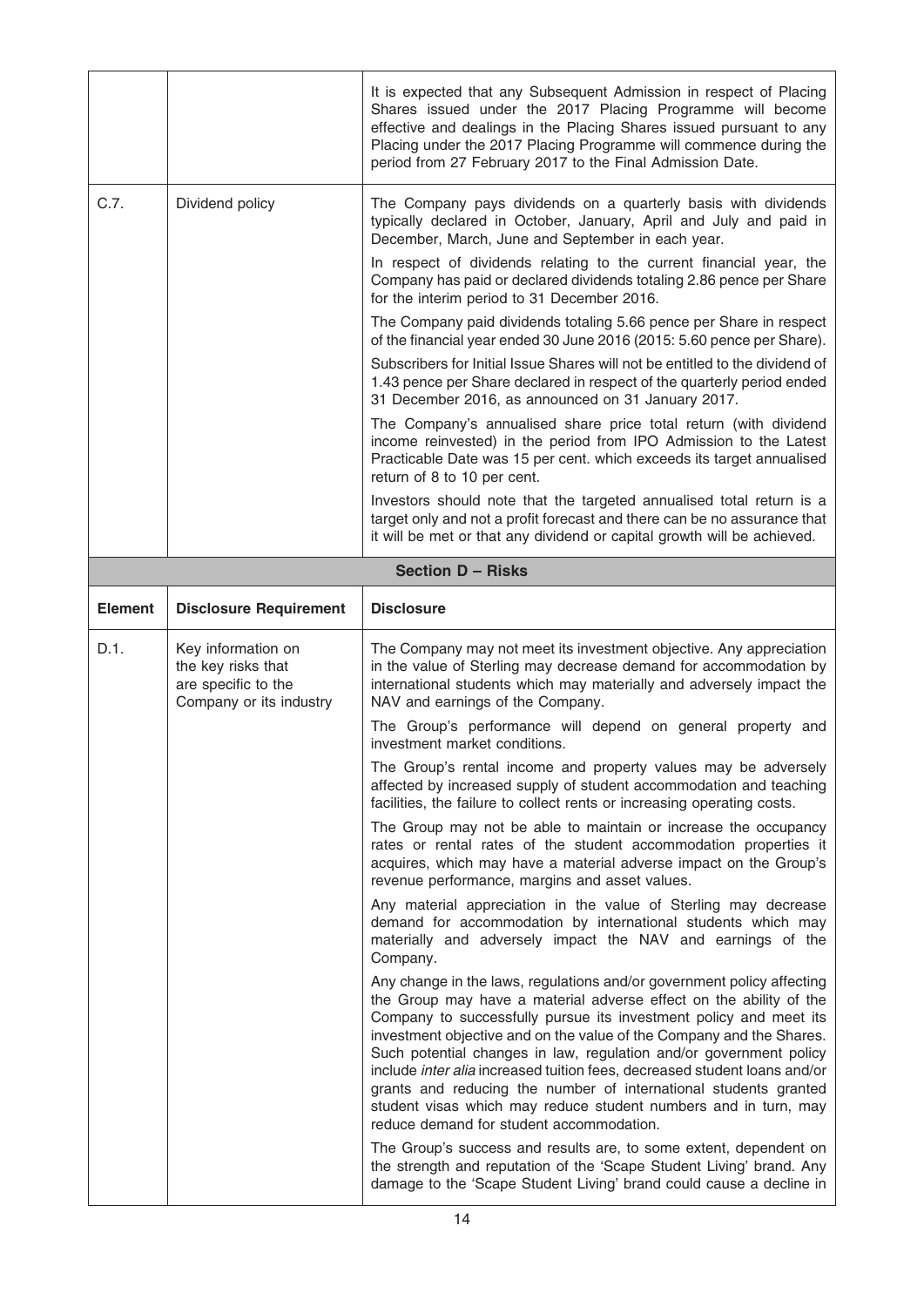| E.1.           | Proceeds and costs<br>of the issue                                     | Up to 200 million Shares may be issued, in aggregate, pursuant to the<br>Initial Issue and the 2017 Placing Programme.                                                                                                                                                                                                                                                                                                                                                                                                                                                                                                                                                                    |
|----------------|------------------------------------------------------------------------|-------------------------------------------------------------------------------------------------------------------------------------------------------------------------------------------------------------------------------------------------------------------------------------------------------------------------------------------------------------------------------------------------------------------------------------------------------------------------------------------------------------------------------------------------------------------------------------------------------------------------------------------------------------------------------------------|
| <b>Element</b> | <b>Disclosure Requirement</b>                                          | <b>Disclosure</b>                                                                                                                                                                                                                                                                                                                                                                                                                                                                                                                                                                                                                                                                         |
|                |                                                                        | Section E - Offer                                                                                                                                                                                                                                                                                                                                                                                                                                                                                                                                                                                                                                                                         |
| D.3.           | Key information on<br>the key risks that are<br>specific to the Shares | The value of the Shares and any income derived from those shares can<br>fluctuate and may go down as well as up.<br>The Shares may trade at a discount to NAV.<br>It may be difficult for Shareholders to realise their investment and there<br>may not be a liquid market in the Shares.                                                                                                                                                                                                                                                                                                                                                                                                 |
|                |                                                                        | The Group may be subject to a period of significant uncertainty in the<br>event of the UK leaving the EU ("Brexit"). The extent of the impact of<br>Brexit on the Group is currently unknown but may subject it to<br>uncertainty in relation to relevant regulatory and tax legislation, reduce<br>student numbers coming into the UK from the EU and materially and<br>adversely impact the value of student accommodation assets in the<br>UK, including those in the Group's portfolio.                                                                                                                                                                                               |
|                |                                                                        | If the Group fails to remain qualified as a REIT, its profits and gains will<br>be subject to UK corporation tax.                                                                                                                                                                                                                                                                                                                                                                                                                                                                                                                                                                         |
|                |                                                                        | Any change in the Company's tax status or in taxation legislation in the<br>UK (including a change in interpretation of such legislation) could affect<br>the Company's profits, portfolio value and ability to achieve its<br>investment objective or provide favourable returns to Shareholders.<br>In particular, an increase in the rates of SDLT or the abolition of<br>Multiple Dwelling Relief could have a material effect on the value of the<br>Group's property assets and the price at which UK property assets can<br>be acquired. Any such change could also adversely affect the net<br>amount of any dividends payable to Shareholders and/or the price of<br>the Shares. |
|                |                                                                        | The performance of the Group will depend on the ability and services of<br>the Investment Manager and other service providers.                                                                                                                                                                                                                                                                                                                                                                                                                                                                                                                                                            |
|                |                                                                        | The Group uses borrowings which may have an adverse impact on the<br>NAV or dividends. Borrowings may not be available at the appropriate<br>time or on appropriate terms from time to time. In addition, movements<br>in interest rates may affect the cost of financing.                                                                                                                                                                                                                                                                                                                                                                                                                |
|                |                                                                        | The Group's investments are illiquid and may be difficult or impossible<br>to realise at any particular time which may materially and adversely<br>impact the NAV and the earnings of the Group.                                                                                                                                                                                                                                                                                                                                                                                                                                                                                          |
|                |                                                                        | The Group invests in a forward funded asset and may continue to<br>invest in further such developments in future. Development activities<br>may involve a higher degree of risk than is associated with standing<br>assets. Inaccurate assessment of a development opportunity, delays<br>or disruptions which are outside of the Group's control, changes in<br>market conditions and the inability of developers and/or building<br>contractors to perform their contractual commitments could have a<br>material adverse effect on the Company's profitability and NAV.                                                                                                                |
|                |                                                                        | The net revenue generated by the Group's properties may depend on<br>the financial stability of any HEIs with which the Group has direct<br>contractual relationships.                                                                                                                                                                                                                                                                                                                                                                                                                                                                                                                    |
|                |                                                                        | the demand for accommodation and/or the rental rates that can be<br>achieved at the properties owned by the Group. The occurrence of any<br>of these events could have an adverse effect on the Group's revenue,<br>performance, margins and asset values.                                                                                                                                                                                                                                                                                                                                                                                                                                |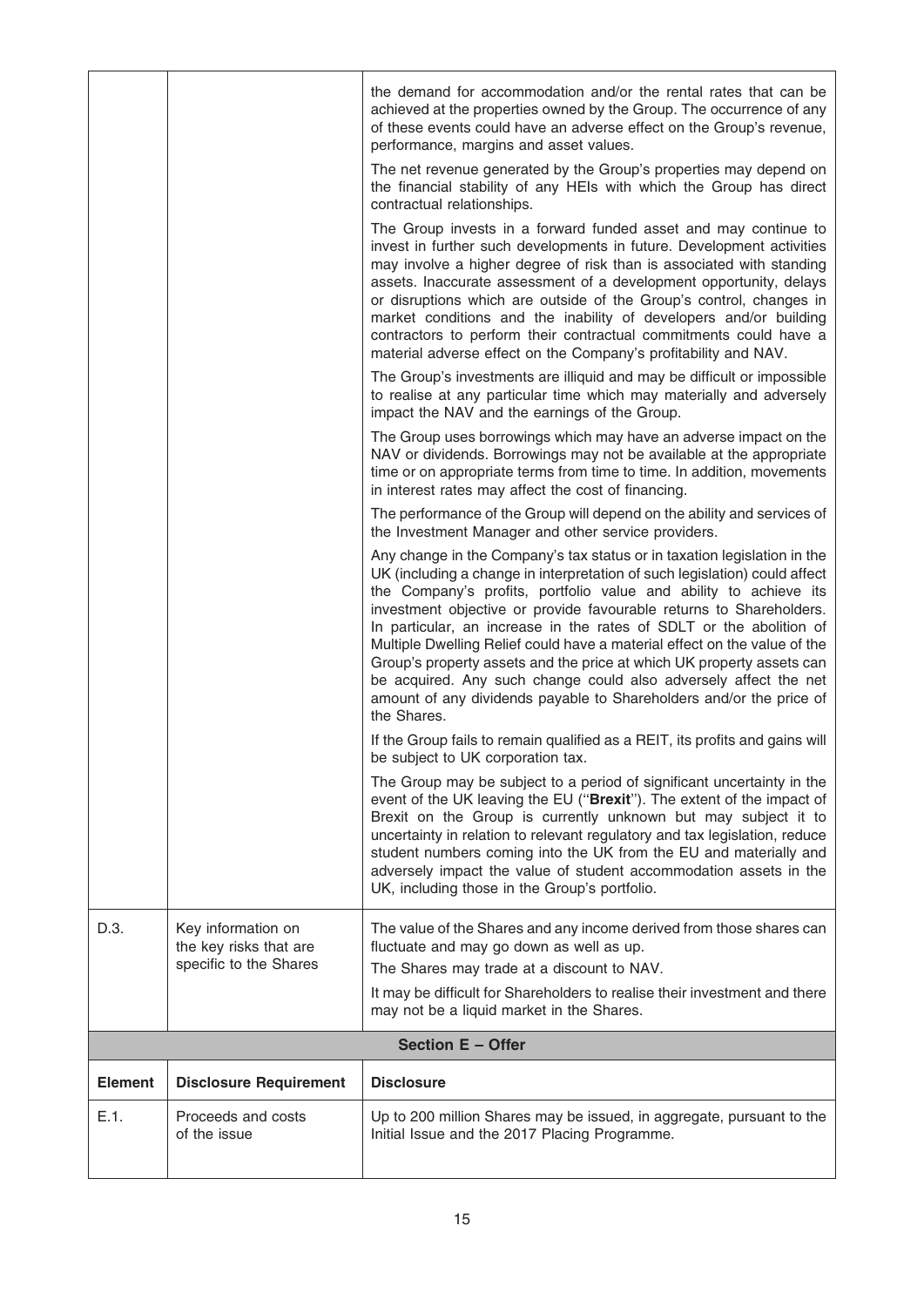|        |                                              | The Company is targeting raising gross proceeds in excess of<br>£60 million pursuant to the Initial Issue. A maximum of 64,285,715<br>Shares will be issued pursuant to the Initial Issue. Up to 200 million<br>Shares, less any Shares issued pursuant to the Initial Issue, may be<br>issued under the 2017 Placing Programme.                                                                                                                                                                                                                                                                                                                                                                                                                                                                                                           |
|--------|----------------------------------------------|--------------------------------------------------------------------------------------------------------------------------------------------------------------------------------------------------------------------------------------------------------------------------------------------------------------------------------------------------------------------------------------------------------------------------------------------------------------------------------------------------------------------------------------------------------------------------------------------------------------------------------------------------------------------------------------------------------------------------------------------------------------------------------------------------------------------------------------------|
|        |                                              | Shares issued under the Initial Issue will be issued at a price of 140.0<br>pence per Share.                                                                                                                                                                                                                                                                                                                                                                                                                                                                                                                                                                                                                                                                                                                                               |
|        |                                              | Shares issued under any Placing under the 2017 Placing Programme<br>will be issued at a minimum issue price equal to the prevailing<br>published NAV per Share at the time of allotment together with a<br>premium intended to at least cover the costs and expenses of the<br>relevant placing of Shares (including, without limitation, any placing<br>commissions).                                                                                                                                                                                                                                                                                                                                                                                                                                                                     |
|        |                                              | Assuming gross proceeds of £60 million are raised, the net proceeds of<br>the Initial Issue are expected to be approximately £59.1 million<br>(excluding the fixed costs of implementing the Initial Issue and the<br>2017 Placing Programme).                                                                                                                                                                                                                                                                                                                                                                                                                                                                                                                                                                                             |
|        |                                              | The net proceeds of the 2017 Placing Programme will depend on the<br>number of Shares issued and the relevant price at which any such<br>Shares are issued.                                                                                                                                                                                                                                                                                                                                                                                                                                                                                                                                                                                                                                                                                |
|        |                                              | By issuing Shares at a premium to their prevailing NAV intended to at<br>least cover the costs and expenses of the relevant share issue<br>(including, without limitation, any commissions), such fees and<br>expenses in relation to the Initial Issue and any Placing under the<br>2017 Placing Programme will be indirectly borne by subscribers for<br>those Shares. Accordingly, there will be no dilution to the Company's<br>then prevailing published NAV arising from the issuance of Shares<br>pursuant to the Initial Issue or any Placing under the 2017 Placing<br>Programme.                                                                                                                                                                                                                                                 |
|        |                                              | The Company will bear the fixed costs incurred in relation to the legal,<br>advisory and regulatory matters arising in connection with the Initial<br>Issue and the 2017 Placing Programme, which are estimated to<br>amount to approximately 0.17 per cent. of its prevailing published NAV<br>as at the date of this document.                                                                                                                                                                                                                                                                                                                                                                                                                                                                                                           |
| E.2.a. | Reasons for the issue<br>and use of proceeds | The Company, through its Investment Manager, continues to see high<br>quality opportunities in the student residential accommodation market,<br>including in respect of the Target Asset, which it believes are strongly<br>positioned to benefit from the core supply/demand imbalance<br>characteristics which the Company seeks to identify in potential<br>investments. To provide the Company with the operational flexibility<br>to take advantage of such investment opportunities as and when they<br>arise in a competitive market, the Company announced on 31 January<br>2017 that it had obtained shareholder authority to issue and allot up to<br>200 million Shares on a non-pre-emptive basis, by way of a series of<br>placings and/or open offers and/or offers for subscription, at the<br>discretion of the Directors. |
|        |                                              | The net proceeds of the Initial Issue and any Placing under the 2017<br>Placing Programme, after providing for the Group's operational<br>expenses, will be used to make investments in accordance with the<br>Company's investment policy, which may include the Target Asset and<br>the pipeline assets identified in paragraph 9 of Part 1 of this document,<br>including Podium.                                                                                                                                                                                                                                                                                                                                                                                                                                                       |
| E.3.   | Terms and conditions<br>of the offer         | <b>Overview</b><br>Up to 200 million Shares may be issued, in aggregate, pursuant to the<br>Initial Issue and the 2017 Placing Programme.                                                                                                                                                                                                                                                                                                                                                                                                                                                                                                                                                                                                                                                                                                  |
|        |                                              |                                                                                                                                                                                                                                                                                                                                                                                                                                                                                                                                                                                                                                                                                                                                                                                                                                            |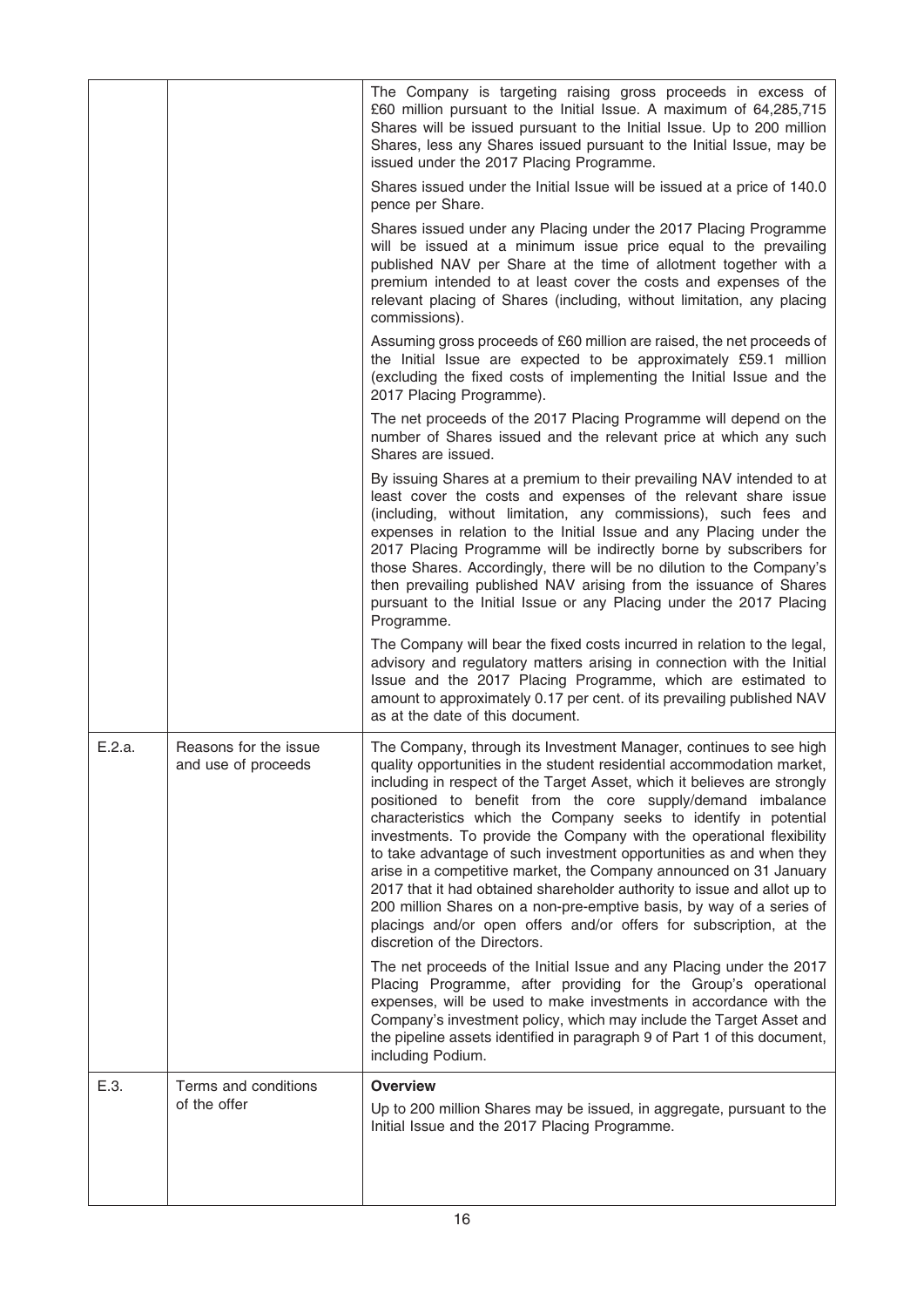|  | The Company is targeting raising gross proceeds in excess of<br>£60 million pursuant to the Initial Issue. A maximum of 64,285,715<br>Shares will be issued pursuant to the Initial Issue, representing<br>maximum gross proceeds thereunder of £90 million.                                                                                                                                                                                                                                                                                                       |
|--|--------------------------------------------------------------------------------------------------------------------------------------------------------------------------------------------------------------------------------------------------------------------------------------------------------------------------------------------------------------------------------------------------------------------------------------------------------------------------------------------------------------------------------------------------------------------|
|  | Up to 200 million Shares, less any Shares issued pursuant to the Initial<br>Issue, may be issued under the 2017 Placing Programme.                                                                                                                                                                                                                                                                                                                                                                                                                                 |
|  | <b>Initial Issue</b>                                                                                                                                                                                                                                                                                                                                                                                                                                                                                                                                               |
|  | Shares are being made available under the Initial Issue, at the Initial<br>Issue Price, by way of the Offer for Subscription and the Initial Placing.<br>Shares are being made available under the Initial Placing on and<br>subject to the terms and conditions set out in Part 10 of this document.<br>Shares are being made available under the Offer for Subscription on<br>and subject to the terms and conditions set out in Part 11 of this<br>document.                                                                                                    |
|  | The Offer for Subscription will close at 1.00 p.m. on 21 February 2017<br>or such later date as the Company and Stifel may agree (being no later<br>than 24 March 2017). The Initial Placing will close at 3.00 p.m. on<br>21 February 2017 or such later date as the Company and Stifel may<br>agree (being no later than 24 March 2017). If the Offer for Subscription<br>and/or the Initial Placing is extended, the revised timetable will be<br>notified to investors through the publication of an announcement<br>through a Regulatory Information Service. |
|  | Any application under the Initial Issue may be rejected in whole or in<br>part at the sole discretion of the Company.                                                                                                                                                                                                                                                                                                                                                                                                                                              |
|  | Individual applications under the Offer for Subscription must be for a<br>minimum subscription of 1,000 Shares and then in multiples of 100<br>Shares thereafter, although the Directors may accept applications<br>below the minimum amounts stated above in their absolute discretion.<br>There is no minimum or maximum subscription in respect of the Initial<br>Placing.                                                                                                                                                                                      |
|  | The Initial Issue is conditional, <i>inter alia</i> , on:                                                                                                                                                                                                                                                                                                                                                                                                                                                                                                          |
|  | Initial Admission having become effective at or before 8.00 a.m.<br>$\bullet$<br>on 24 February 2017 or such later time and date as the Company<br>and Stifel may agree (being not later than 8.00 a.m. on 29 March<br>2017);                                                                                                                                                                                                                                                                                                                                      |
|  | the Minimum Gross Proceeds being raised; and                                                                                                                                                                                                                                                                                                                                                                                                                                                                                                                       |
|  | the Placing Agreement not having been terminated in<br>accordance with its terms at any time prior to Initial Admission.                                                                                                                                                                                                                                                                                                                                                                                                                                           |
|  | The Directors also have the discretion not to proceed with the Initial<br>Issue prior to the allotment of the Shares if all of the above conditions<br>(other than Initial Admission) have been met. If the Initial Issue does<br>not proceed, any monies received under the Initial Issue will be<br>returned to applicants without interest.                                                                                                                                                                                                                     |
|  | The Initial Issue is not being underwritten.                                                                                                                                                                                                                                                                                                                                                                                                                                                                                                                       |
|  | Placings under the 2017 Placing Programme                                                                                                                                                                                                                                                                                                                                                                                                                                                                                                                          |
|  | The 2017 Placing Programme will open on 27 February 2017 and will<br>close on the Final Admission Date. Shares issued pursuant to any<br>Placing will be issued at a minimum price equal to the prevailing<br>published NAV per Share at the time of allotment together with a<br>premium intended to at least cover the costs and expenses of the<br>relevant placing of Shares (including, without limitation, any placing<br>commissions).                                                                                                                      |
|  | The allotment and issue of Placing Shares under the 2017 Placing<br>Programme is at the discretion of the Directors. There is no minimum<br>or maximum subscription in respect of any Placing.                                                                                                                                                                                                                                                                                                                                                                     |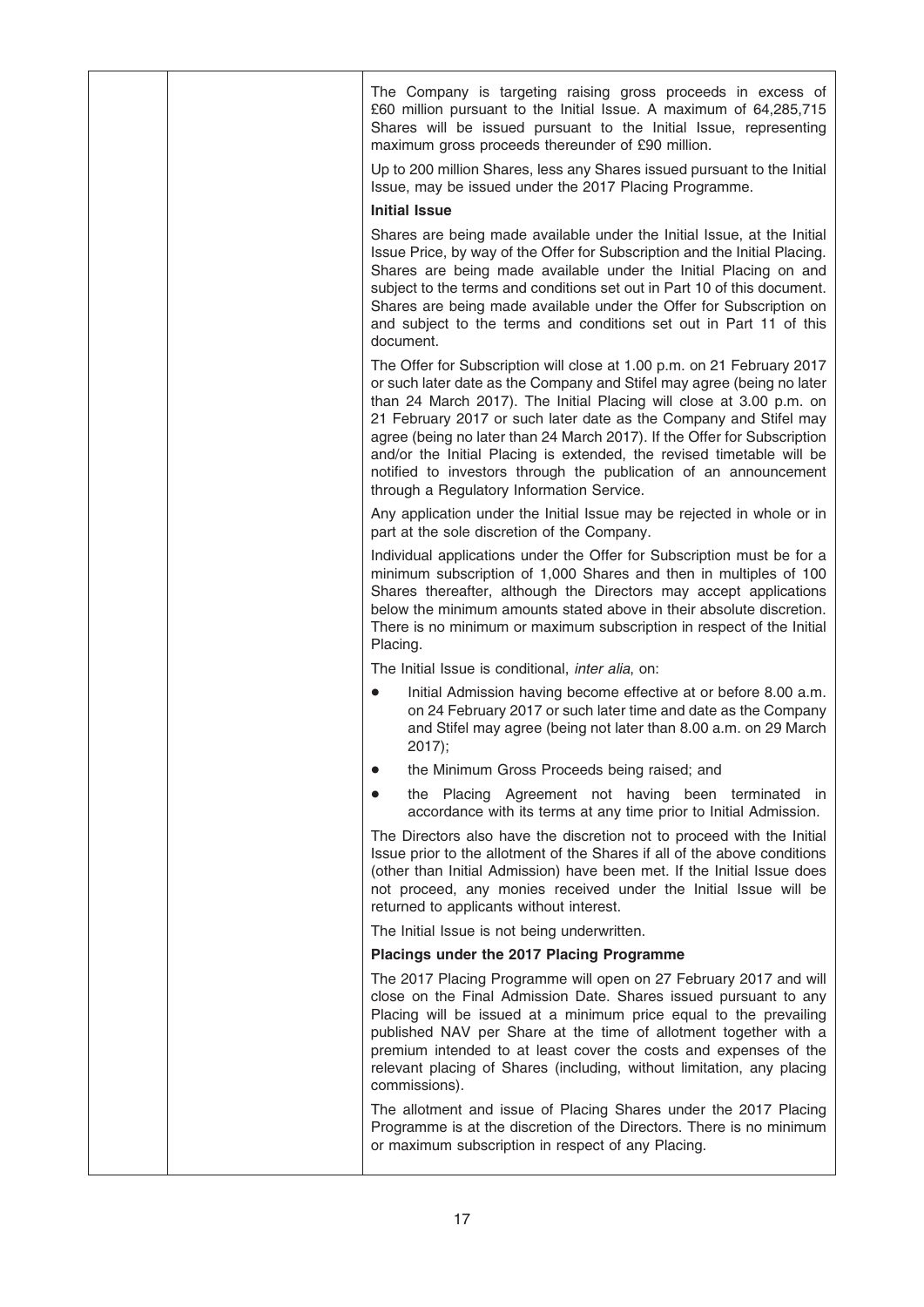|      |                                                                       | The 2017 Placing Programme is not being underwritten and, as at the<br>date of this document the actual number of Placing Shares to be issued<br>pursuant to Placings under the 2017 Placing Programme is not known.<br>The number of Placing Shares available should not be taken as an<br>indication of the number of Placing Shares finally to be issued.<br>Each allotment of Placing Shares pursuant to the 2017 Placing                                                                                                                                                                                                                                                                                                                                                                                                                                                                                                                                                                                                                                                                                     |
|------|-----------------------------------------------------------------------|-------------------------------------------------------------------------------------------------------------------------------------------------------------------------------------------------------------------------------------------------------------------------------------------------------------------------------------------------------------------------------------------------------------------------------------------------------------------------------------------------------------------------------------------------------------------------------------------------------------------------------------------------------------------------------------------------------------------------------------------------------------------------------------------------------------------------------------------------------------------------------------------------------------------------------------------------------------------------------------------------------------------------------------------------------------------------------------------------------------------|
|      |                                                                       | Programme is conditional on:<br>Shareholder authority for the disapplication of pre-emption rights<br>$\bullet$<br>in respect of the relevant allotment being in place;                                                                                                                                                                                                                                                                                                                                                                                                                                                                                                                                                                                                                                                                                                                                                                                                                                                                                                                                           |
|      |                                                                       | the Placing Price being not less than the prevailing published<br>$\bullet$<br>NAV per Share at the time of allotment together with a premium<br>intended to at least cover the costs and expenses of the relevant<br>placing of Shares (including, without limitation, any placing<br>commissions);                                                                                                                                                                                                                                                                                                                                                                                                                                                                                                                                                                                                                                                                                                                                                                                                              |
|      |                                                                       | the Company having a placing agreement or equivalent<br>$\bullet$<br>arrangement in place at the time of the issue;                                                                                                                                                                                                                                                                                                                                                                                                                                                                                                                                                                                                                                                                                                                                                                                                                                                                                                                                                                                               |
|      |                                                                       | a valid supplementary prospectus being published by the<br>$\bullet$<br>Company when required; and                                                                                                                                                                                                                                                                                                                                                                                                                                                                                                                                                                                                                                                                                                                                                                                                                                                                                                                                                                                                                |
|      |                                                                       | the relevant Subsequent Admission of the Placing Shares issued<br>$\bullet$<br>pursuant to the allotment.                                                                                                                                                                                                                                                                                                                                                                                                                                                                                                                                                                                                                                                                                                                                                                                                                                                                                                                                                                                                         |
|      |                                                                       | In circumstances where these conditions are not fully met, the relevant<br>issue of Placing Shares pursuant to the 2017 Placing Programme will<br>not take place.                                                                                                                                                                                                                                                                                                                                                                                                                                                                                                                                                                                                                                                                                                                                                                                                                                                                                                                                                 |
| E.4. | Material interests                                                    | Not applicable. As at the date of this document, no interest is material<br>to the Initial Issue or any Placing under the 2017 Placing Programme.                                                                                                                                                                                                                                                                                                                                                                                                                                                                                                                                                                                                                                                                                                                                                                                                                                                                                                                                                                 |
| E.5. | Name of person<br>selling securities                                  | Not applicable. No person or entity is offering to sell Shares as part of<br>the Initial Issue or any Placing under the 2017 Placing Programme.                                                                                                                                                                                                                                                                                                                                                                                                                                                                                                                                                                                                                                                                                                                                                                                                                                                                                                                                                                   |
| E.6. | <b>Dilution</b>                                                       | As at the Latest Practicable Date, there were 278,223,587 Shares in<br>issue. If the maximum number of 200 million Shares were to be issued<br>pursuant to the Initial Issue and the 2017 Placing Programme, the<br>issued share capital of the Company following such issuance would<br>have increased by approximately 72 per cent. On this basis, if an<br>existing Shareholder did not acquire any Shares in the Initial Issue or<br>the 2017 Placing Programme, his or her proportionate voting interest in<br>the Company would be diluted by approximately 42 per cent. By way of<br>illustration, an existing Shareholder holding Shares representing 5 per<br>cent. of the Company's issued share capital as at the date of this<br>document, who does not acquire any Shares in the Initial Issue or the<br>2017 Placing Programme, would, following completion of the Initial<br>Issue and the 2017 Placing Programme, hold Shares representing<br>approximately 3 per cent. of the Company's issued share capital<br>following the conclusion of the Initial Issue and the 2017 Placing<br>Programme. |
| E.7. | <b>Estimated Expenses</b><br>charged to the investor<br>by the issuer | The Initial Issue Price includes and any Placing Price under the 2017<br>Placing Programme will include a premium to the Company's prevailing<br>NAV per Share intended to at least cover the costs and expenses of<br>the Initial Issue and relevant Placing (including, without limitation, any<br>commissions). Accordingly, there will be no dilution to the Company's<br>then prevailing published NAV arising from the relevant issuance of<br>Shares.<br>The Company will bear the fixed costs incurred in relation to the legal,<br>advisory and regulatory matters arising in connection with the Initial<br>Issue and the 2017 Placing Programme, which are estimated to<br>amount to approximately 0.17 per cent. of its prevailing published NAV<br>as at the date of this document.                                                                                                                                                                                                                                                                                                                  |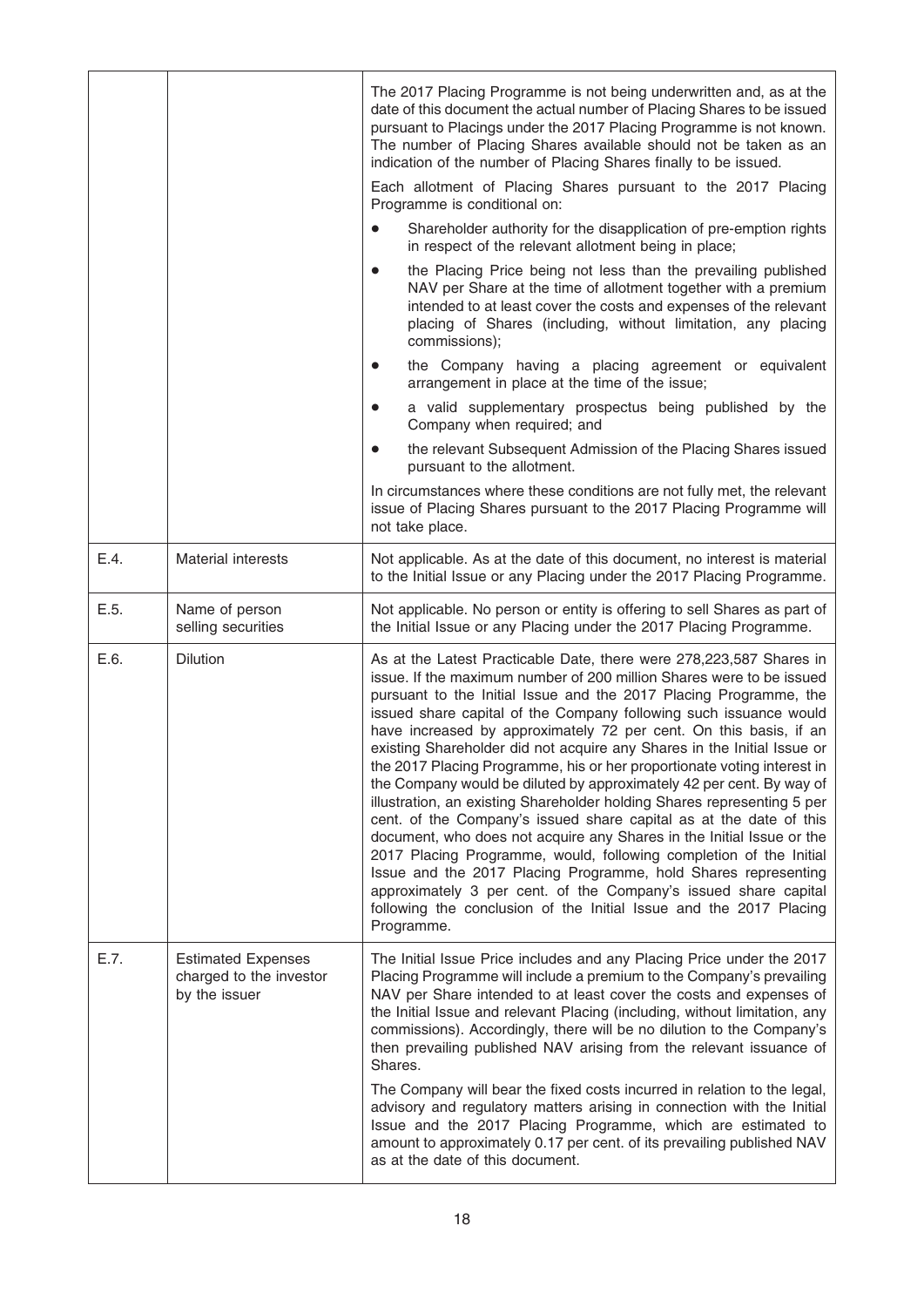# RISK FACTORS

Investors should consider carefully all of the information set out in this document and the risks attaching to an investment in the Company or the Shares, including, in particular, the risks described below. An investment in the Shares is only suitable for institutional investors and professionally-advised private investors and highly knowledgeable investors who understand and are capable of evaluating the merits and risks of such an investment and who have sufficient resources to be able to bear any losses (which may equal the whole amount invested) that may result from such an investment.

The Directors believe the risks described below are the material risks relating to an investment in the Shares at the date of this document. Additional risks and uncertainties not currently known to the Directors, or that the Directors deem immaterial at the date of this document, may also have an adverse effect on the performance of the Company and the value of the Shares. Investors should review this document carefully and in its entirety and consult with their professional advisers before applying for Shares under the Initial Issue or a Subsequent Placing under the 2017 Placing Programme.

## RISKS RELATING TO THE GROUP, ITS INVESTMENT STRATEGY AND OPERATIONS

## The Company may not meet its investment objective

The Company may not achieve its investment objective. Meeting the investment objective is a target but the existence of such an objective should not be considered as an assurance or guarantee that it can or will be met.

The Company's investment objective is to provide Shareholders with attractive total returns in the longer term through the potential for modest capital appreciation and regular, sustainable, long-term dividends with RPI inflation-linked income characteristics. The amount of any capital appreciation will depend upon, amongst other things, the Company successfully pursuing its investment policy and the performance of the Group's assets. There can be no assurance as to the level of any capital appreciation over the long term. The declaration, payment and amount of any future dividends by the Company are subject to the discretion of the Directors and will depend upon, amongst other things, the Group successfully pursuing the Company's investment policy and the Group's earnings, financial position, cash requirements, level and rate of borrowings and availability of profit, as well as the provisions of relevant laws or generally accepted accounting principles from time to time. There can be no assurance as to the level and/or payment of future dividends by the Company.

## An appreciation in the value of Sterling may decrease demand for accommodation by international students

It is expected that a significant proportion of tenants will be international students. As such, any appreciation in the value of Sterling may decrease demand for accommodation by international students which may materially and adversely impact the NAV and earnings of the Company.

#### The Group's performance depends on general property and investment market conditions

The Group's performance depends to a significant extent on property values in the United Kingdom. An overall downturn in the UK property market and the availability and cost of credit to the UK property sector may have a materially adverse effect upon the value of the properties owned by the Group and ultimately upon the NAV and the ability of the Group to generate revenues.

## Investor returns will be dependent upon the performance of the portfolio and the Company may experience fluctuations in its operating results

Investors contemplating an investment in the Shares should recognise that their market value can fluctuate and may not always reflect their underlying value. Returns achieved are reliant primarily upon the performance of the Group's property portfolio. No assurance is given, express or implied, that Shareholders will receive back the amount of their original investment in the Shares.

The Company may experience fluctuations in its operating results due to a number of factors, including changes in the values of investments made by the Group, changes in the Group's operating expenses, occupancy rates, the degree to which the Group encounters competition and general economic and market conditions. Such variability may lead to volatility in the trading price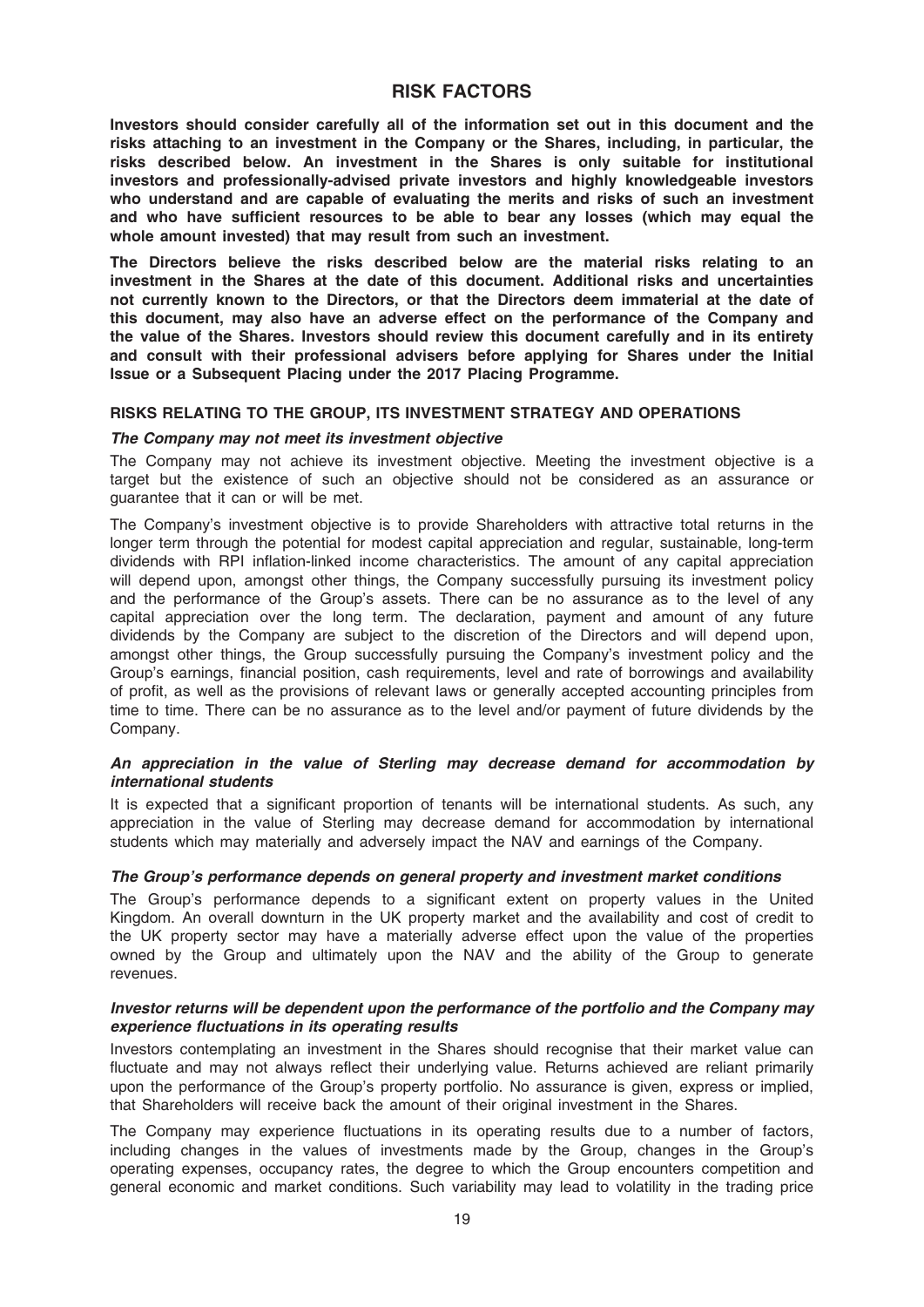of the Shares and cause the Company's results for a particular period not to be indicative of its performance in a future period.

## Development Risk

The Group invests in a forward funded asset and may continue to invest in further such developments in future. Development activities of the Group may involve a higher degree of risk than is associated with its standing assets and require the Company to assess each development opportunity. Inaccurate assessment of a development opportunity could result in a substantial proportion of the development remaining vacant after completion. Such vacancies would adversely affect the level of rental income obtained and the value of the development property which could have a material adverse effect on the Company's profitability and NAV.

Development projects may be subject to delays or disruptions that are outside of the Group's control. The Group may not be able to recover cost overruns or may incur holding costs which could have a material adverse effect on the Company's profitability and NAV.

Changes in market conditions or the regulatory environment during the development period may have a detrimental effect upon the development opportunity and ultimately upon the Company's profitability and NAV.

The Group will rely on the performance of the relevant developer and building contractor in relation to each development and forward-funded project. In the event that a developer and/or building contractor is unable (for example by reason of its insolvency) or unwilling to perform its contractual commitments up to a satisfactory standard, the Group may be required to appoint a replacement developer and/or building contractor. There can be no assurance that such a replacement or replacements could be found at all or on terms that are not less favourable to the Group which could have a material adverse effect on the Company's profitability and NAV.

#### The Group's rental income and property values may be adversely affected by increased supply of student accommodation and teaching facilities, the failure to collect rents, increasing operating costs or any deterioration in the quality of the properties in the Group's portfolio

Rental income and property values may be adversely affected by increased supply of student accommodation and teaching facilities, the failure to collect rents because of tenants' or licensees' inability to pay or otherwise, the periodic need to renovate and the costs thereof and increased operating costs. A decrease in rental income and/or on property values may materially and adversely impact the NAV and earnings of the Company.

## The Group may not be able to maintain or increase the rental rates for its rooms, which may, in the longer term, have a material adverse impact on the value of the Group's properties, as well as the Group's turnover and its ability to service interest on its debts

The value of the Group's properties and, to a significant degree, the Group's turnover, is dependent on the rental rates that can be achieved from the properties that the Group owns. The ability of the Group to maintain or increase the rental rates for its rooms and properties generally may be adversely affected by general UK economic conditions and/or the disposable income of students. In addition, there may be other factors that depress rents or restrict the Group's ability to increase rental rates, including local factors relating to particular properties/locations (such as increased competition) and any harm to the reputation of the Group amongst universities, students or other potential customers. Any failure to maintain or increase the rental rates for the Group's rooms and properties generally may have a material adverse effect on the value of the Group's properties as well as the Group's turnover and its ability to service interest on its debts in the longer term.

## Changes in laws, regulations and/or government policy may adversely affect the Group's business

The Group and its operations are subject to laws and regulations enacted by national and local governments and government policy. Any change in the laws, regulations and/or government policy affecting the Group may have a material adverse effect on the ability of the Company to successfully pursue its investment policy and meet its investment objective and on the value of the Company and the Shares. In such event, the investment returns of the Company may be materially adversely affected. Such potential changes in law, regulation and/or government policy include: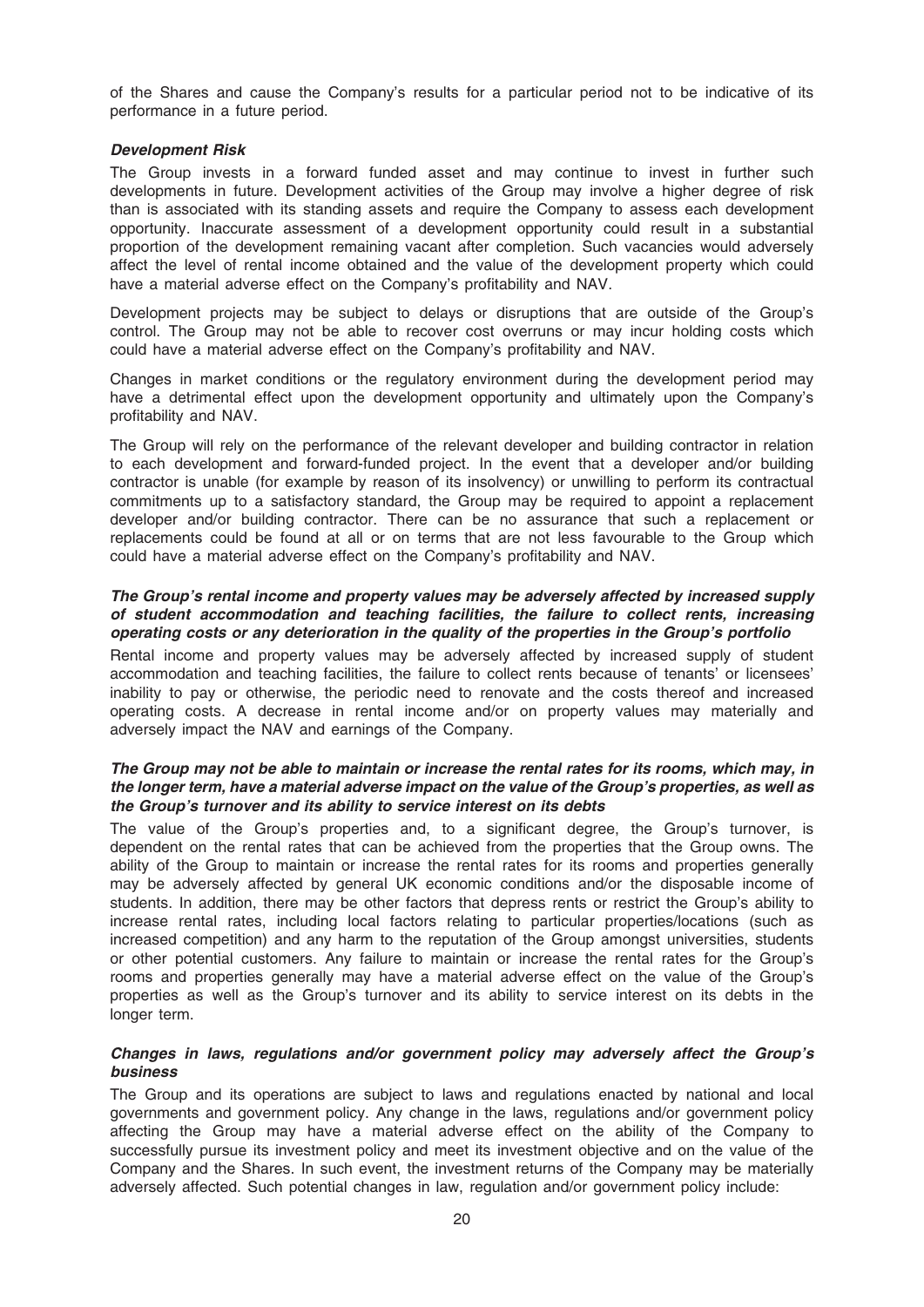- increased tuition fees, decreased student loans and/or grants and reducing the number of international students granted student visas which may reduce student numbers (both from the United Kingdom and overseas) and reduce students' disposable income which may in turn reduce demand for student accommodation and rents;
- more onerous health and safety and environmental legislation and regulation which may increase the costs of compliance and reduce the Group's earnings; and
- less onerous planning legislation and regulation which may result in increased supply of student accommodation and adversely impact occupancy rates and reduce rents.

Furthermore, the Company is subject to and will be required to comply with certain regulatory requirements that are applicable to closed-ended investment companies that are admitted to the Premium Listing segment of the Official List and to trading on the London Stock Exchange's main market for listed securities. The Company must comply with the London Stock Exchange Admission and Disclosure Standards, the Listing Rules, the Prospectus Rules, the Disclosure Guidance and Transparency Rules and the Market Abuse Regulation and so far as the Company is aware, as at the date of this document, the Company complies with such rules and regulations as are relevant. Any failure in future to comply with any future changes to such rules and regulations may result in the Shares being suspended from trading on the London Stock Exchange which would impair Shareholders' ability to realise their investment for the duration of any such period of suspension.

## UK exit from the European Union

A referendum was held on 23 June 2016 to decide whether the UK should remain in the EU. A vote was given in favour of the UK leaving the EU ("Brexit"). The extent of the impact on the Group will depend in part on the nature of the arrangements that are put in place between the UK and the EU, including in relation to students coming from the EU to the UK to study, following Brexit and the extent to which the UK continues to apply laws that are based on EU legislation. The Group may also be subject to a significant period of uncertainty in the period leading to eventual Brexit, including, *inter alia*, uncertainty in relation to any potential regulatory or tax change. In addition, the macroeconomic effect of Brexit on the value of investments in the student accommodation market, and, by extension, the value of the investments in the Group's investment portfolio is unknown. The UK's exit from the EU could also create significant UK (and potentially global) stock market uncertainty, which may have a material adverse effect on the total Shareholder returns, NAV and price of the Shares. As such, it is not possible to state the impact that Brexit will have on the Group and its investments. It could also potentially make it more difficult for the Group to raise capital in the EU and/or increase the regulatory compliance burden on the Group. This could restrict the Group's future activities and thereby negatively affect returns.

## The Group may not be able to maintain the occupancy rates of its current portfolio or any other student accommodation properties it acquires, which may have a material adverse impact on the Group's revenue performance, margins and asset values

The ability of the Group to maintain attractive occupancy levels (or to maintain such levels on economically favourable terms) on its assets may be adversely affected by a number of factors, including a fall in the number of students, competing sites, any harm to the reputation of the Group amongst universities, students or other potential customers, the need for refurbishment of a given property or as a result of other local or national factors. A fall in occupancy levels may adversely affect the Group's revenue performance, margins and asset values.

#### The Group is exposed to the 'Scape Student Living' brand

The Group's success and results are, to some extent, dependent on the strength and reputation of the 'Scape Student Living' brand. The 'Scape Student Living' brand is vulnerable to adverse market perception as it operates in an industry where integrity, customer trust and confidence are paramount. The Group is exposed to the risk that litigation, employee misconduct, operational failures, press speculation and negative publicity, amongst others, whether or not founded, could damage the 'Scape Student Living' brand. The 'Scape Student Living' brand could also be harmed if any of the Scape Standing Assets or any other student residential property that uses the 'Scape Student Living' brand (whether or not owned by the Group) do not perform as expected (whether or not the expectations are founded) or tenants' and/or licensees' expectations for the Scape Standing Assets or any other student residential property (whether or not owned by the Group) that uses the 'Scape Student Living' brand are not met or change.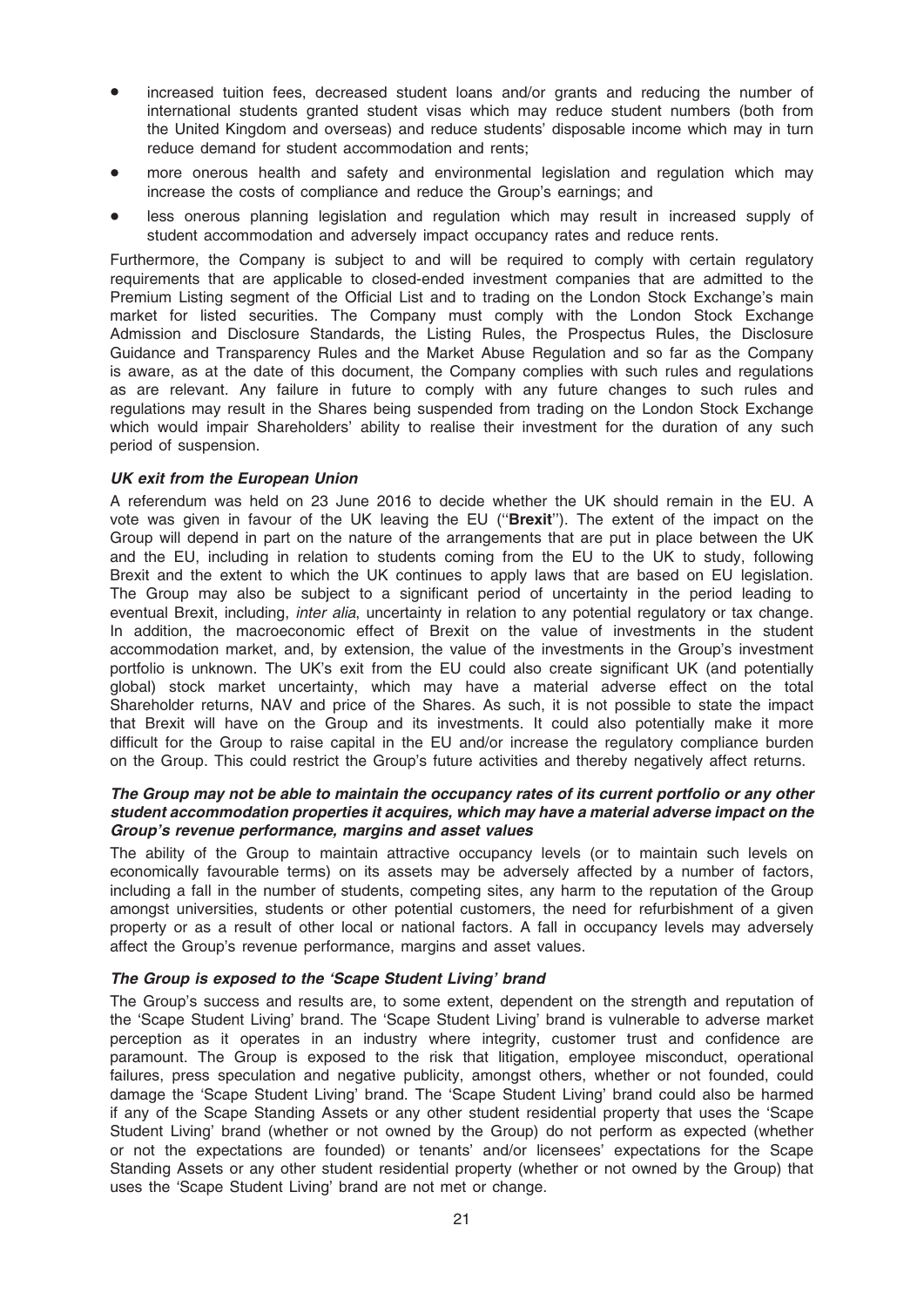Any damage to the 'Scape Student Living' brand could cause a decline in the demand for accommodation and/or the rental rates that can be achieved at the properties owned by the Group. The occurrence of any of these events could have an adverse effect on the Group's revenue, performance, margins and asset values.

Furthermore, the Group's non-exclusive licence to use the 'Scape Student Living' brand in respect of any asset will automatically cease if Scape Student Living ceases to provide asset management services in relation to such asset. In such circumstances, the Group is required to cease using the 'Scape Student Living' brand at the relevant asset at the end of the academic year following that in which it ceases to engage Scape Student Living. In such circumstances, the Group will no longer have the benefit of the 'Scape Student Living' brand which could have an adverse effect on the Group's revenue, performance, margins and asset values.

## The net revenue generated by the Group's properties may depend on the financial stability of any HEIs with which the Group has direct contractual relationships

The net revenue generated from the Group's properties may depend on the financial stability of any HEIs with whom the Group has direct contractual relationships. Clients may default on contract terms, such as rent collection and pre-let agreements, or the advance bookings of student accommodation, having an adverse effect on the Group's revenue, performance, margins and asset values.

## Reliance on service providers and other third parties

In the main, the Group relies upon the performance of third party service providers to perform its executive functions. In particular, the Investment Manager, the Asset and Facilities Managers, the Administrators, the Depositary, the Secretary and the Registrar and their respective delegates, if any, will perform services that are integral to the Group's operations and financial performance. Failure by any service provider to carry out its obligations to the Group in accordance with the terms of its appointment, to exercise due care and skill, or to perform its obligations to the Group at all as a result of insolvency, bankruptcy or other causes could have a material adverse effect on the Group's performance and returns to Shareholders.

The termination of the Group's relationship with any third party service provider or any delay in appointing a replacement for such service provider, could disrupt the business of the Group materially and could have a material adverse effect on the Group's performance and returns to Shareholders.

Further, misconduct or misrepresentations by employees of the Group, the Investment Manager, the Asset and Facilities Managers or other third party service providers could cause significant losses to the Group.

#### Past performance cannot be relied upon as an indicator of future performance

The past performance of the Group, other investments managed or advised by the Investment Manager or managed by any of the Asset and Facilities Managers cannot be relied upon as an indicator of the future performance of the Group. Investor returns will be dependent on the Company successfully pursuing its investment policy. The success of the Company depends, amongst other things, on the Investment Manager's ability to identify and acquire investments in accordance with the Company's investment policy and the Asset and Facilities Managers' ability to perform adequately under their relevant Asset and Facilities Management Agreement(s). There can be no assurance that they will be able to do so.

An investor may not get back the amount originally invested. The Company can offer no assurance that investments will generate gains or income or that any gains or income that may be generated on particular investments will be sufficient to offset any losses that may be sustained.

#### Borrowings and interest rate hedging

Any amounts that are secured by the Group under a loan facility are likely to rank ahead of Shareholders' entitlements and accordingly, should the Group's assets not grow at a rate sufficient to cover the costs of establishing and operating the Group, on a liquidation of the Company, Shareholders may not recover their initial investment.

Prospective investors should be aware that, whilst the use of borrowings should enhance NAV per Share, where the value of the Group's underlying assets is rising, it will have the opposite effect where the underlying asset value is falling. In addition, in the event that the rental income of the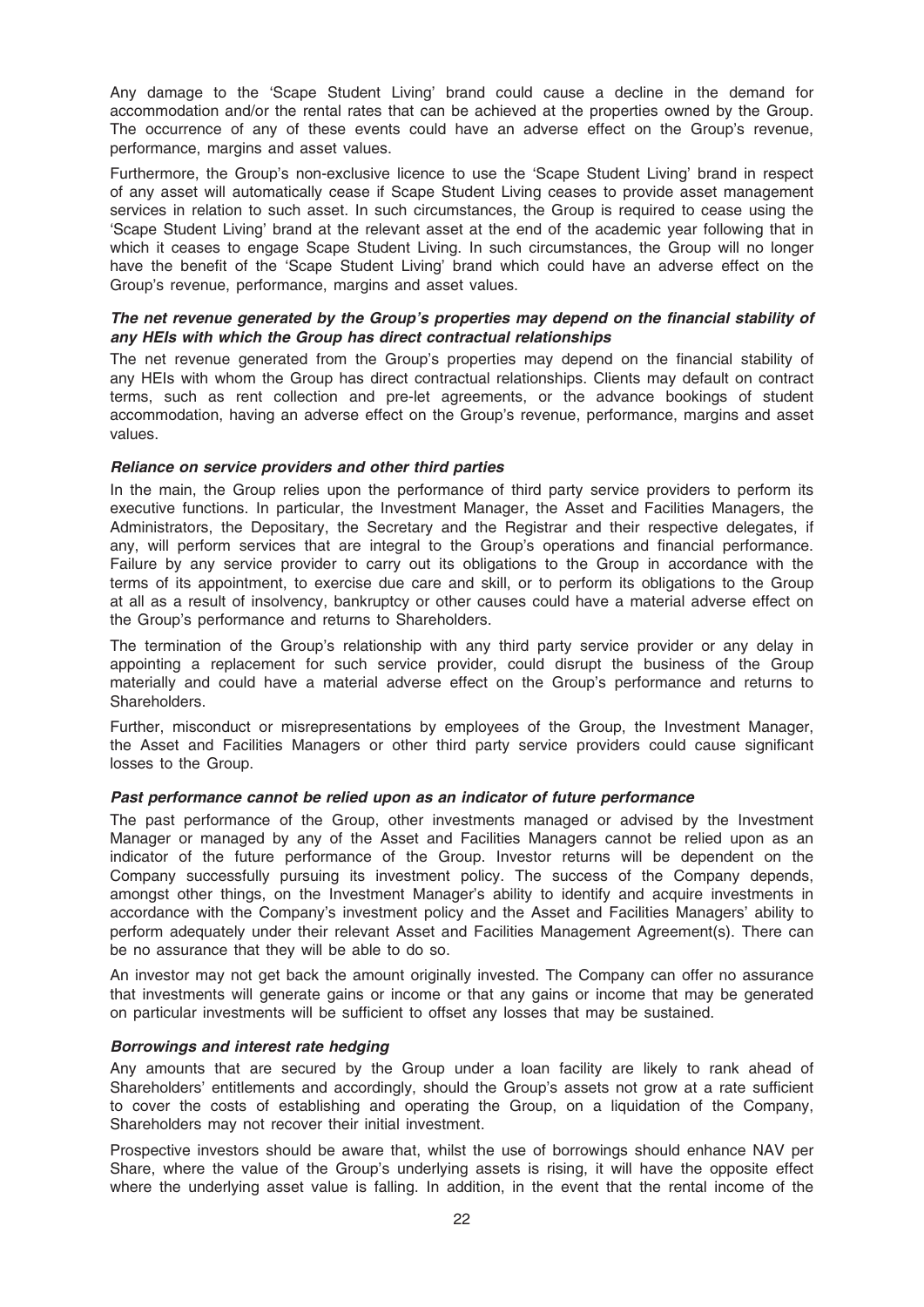Group's property portfolio falls, including as a result of defaults by tenants pursuant to their leases/ licences with the Group, the use of borrowings will increase the impact of such falls on the net revenue of the Group and, accordingly, this will have an adverse effect on the Company's ability to pay dividends to Shareholders.

Any increase in UK Sterling interest rates could have an adverse impact on the Group's cost of borrowing or its ability to secure borrowing facilities and could result in the expected dividends of the Company being reduced and/or a reduction in the value of the Shares. The Group may make use of interest rate hedging contracts, but there is no guarantee that such contracts, will adequately protect the Group from adverse movements in real or nominal interest rates. If such contracts are terminated before their original term expires the Group could incur significant breakage costs which may have an adverse effect on the ability of the Company to pay dividends to Shareholders.

The Directors intend to secure further borrowing facilities to finance and/or part-finance further acquisitions in accordance with the Company's investment policy. However, there can be no guarantee that any such facilities will be available to the Company on commercially acceptable terms or at all, which would adversely affect the Company's investment returns and may have a material adverse effect on the Group's financial position and results of operations.

As at the Latest Practicable Date, the Group has total debt facilities of approximately £130 million (all of which has been drawn).

#### The Group is subject to concentration risk

## Portfolio

Whilst it is the Board's intention for the Company to acquire additional property assets in the future there can be no certainty that it will be able to do so. Until the acquisition of any such further assets, the Group's performance will be reliant entirely on revenues derived from the Group's current property portfolio, comprising seven assets as at the Latest Practicable Date. Any circumstances which materially affect the returns generated by the Group's property portfolio may materially and adversely impact the NAV and earnings of the Company.

## **Geography**

As at the Latest Practicable Date, approximately 96 per cent. of the Group's standing assets are located in and around London. As a result of this concentration the Company may be adversely affected by events which damage or diminish London's attractiveness to students (including overseas students) or London property values which could materially affect the returns generated by the Group's property portfolio which, in turn, could materially and adversely impact the NAV and earnings of the Company.

## The Group's investments are illiquid and may be difficult or impossible to realise at any particular time

The Group invests in student residential accommodation and teaching facilities. Such investments are illiquid and may be difficult for the Group to sell and the price achieved on any such realisation may be at a discount to the prevailing valuation of the relevant investment which may materially and adversely impact the NAV and the earnings of the Company.

#### Property valuation is inherently subjective and uncertain

The valuation of the Group's properties is inherently subjective, in part because all property valuations are made on the basis of assumptions which may not prove to be accurate, and, in part, because of the individual nature of each property. This is particularly so where there has been more limited transactional activity in the market against which the Group's property valuations can be benchmarked by the Group's independent third-party valuation agents. Valuations of the Group's investments may not reflect actual sale prices even where any such sales occur shortly after the relevant valuation date.

The Group may invest in properties through investments in various property-owning vehicles, and may in the future utilise a variety of investment structures for the purpose of investing in property. Where a property or an interest in a property is acquired through a company or investment structure, the value of the company or investment structure may not be the same as the value of the underlying property due, for example, to tax, environmental, contingent, and contractual or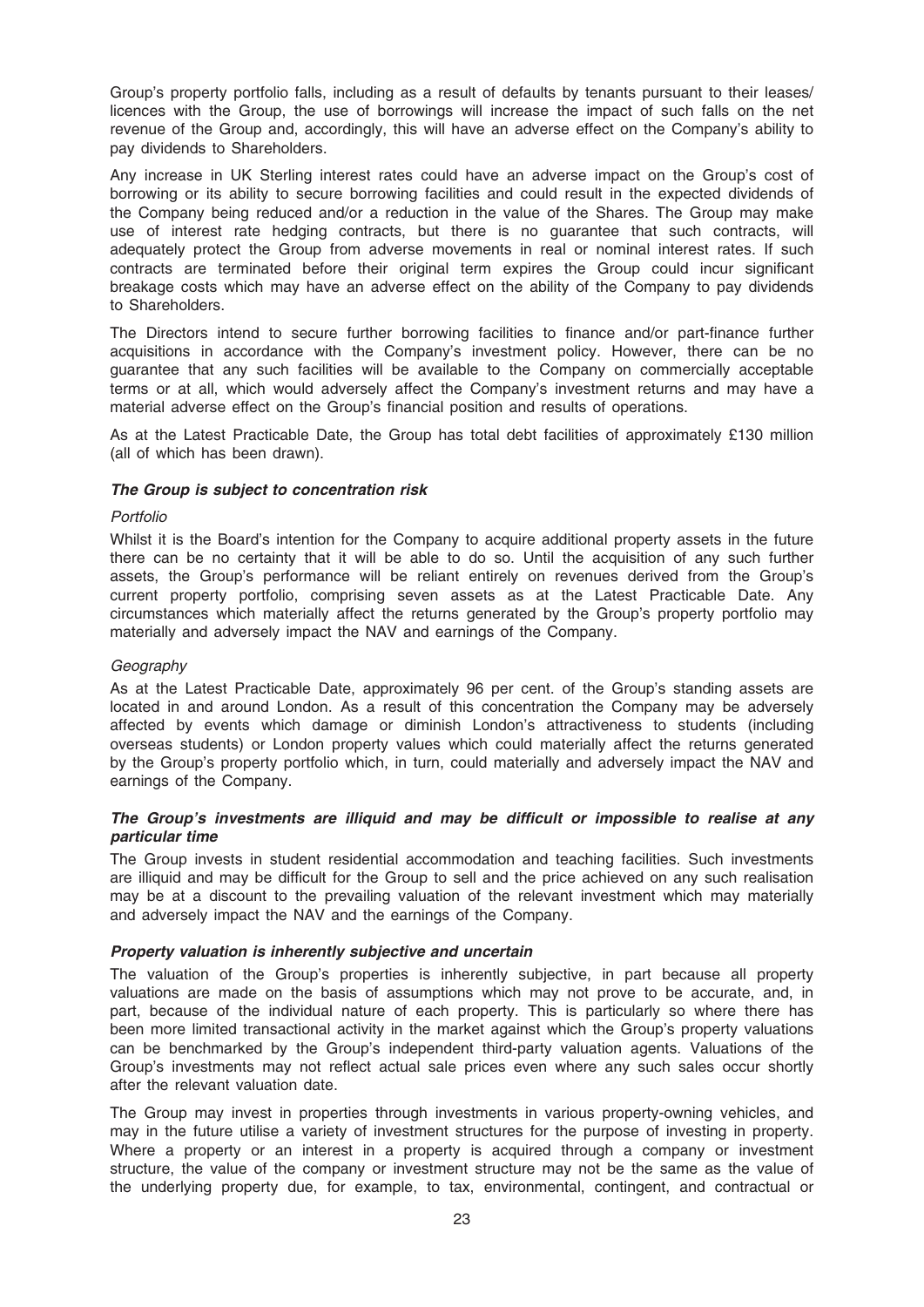other liabilities, or structural considerations. As a result, there can be no assurance that the value of investments made through those structures will fully reflect the value of the underlying property.

#### The Group may be unable to execute further acquisitions

The growth of the Group depends upon the ability of the Investment Manager to identify, select and execute future investments which offer the potential for satisfactory returns. There can be no assurance that the Investment Manager will be successful in sourcing suitable investments or that the Group will make any further investments in property assets. The availability of such future investment opportunities will depend upon a number of factors including, but not limited to, the availability of suitable assets for acquisition within the Company's investment objective and policy, conditions in the UK student accommodation sector and the ability of the Company to access appropriate funding.

There can be no guarantee that the Group will have access to further financing or identify and execute any property acquisitions which may adversely impact the secondary market liquidity in the Shares and leave investors subject to greater concentration risk than would otherwise be the case.

The Group has agreed to acquire the Forward Purchase Asset in accordance with the Forward Purchase Agreement. The acquisition is subject to the satisfaction of conditions including, *inter alia*, practical completion of the building works, receipt of a satisfactory building survey and the building achieving bedroom lettings of 75 per cent. or more. The Company will be required to proceed with the acquisition of the Forward Purchase Asset within 12 months from the date on which all conditions under the Forward Purchase Agreement have been satisfied. The Board do not expect building works for the Forward Purchase Asset to be completed until Q3 2017. There can be no assurance that the conditions will be satisfied.

Further details in relation to the Forward Purchase Agreement are set out at paragraph 6.8 of Part 8 of this document.

Under the Pipeline Agreement, Scape Student Living has undertaken to use its reasonable endeavours to ensure that the next two student residential property developments to be developed, managed or operated by Scape Student Living or any of its affiliates and be branded under the 'Scape Student Living' brand, enter into right of first offer agreements in respect of such developments as soon as is practicable following their practical completion. However, there can be no assurance that Scape Student Living will be able to ensure that the owner or owners of such developments enter into such right of first offer agreements or that the Group will be able to acquire such assets, including by reason of not being able to match a third party's valuation. Further details in relation to the Pipeline Agreement are set out at paragraph 6.12 of Part 8 of this document.

The Group will face competition from other property investors who may have greater financial resources than the Group and a greater ability to borrow funds to acquire properties. Competition in the property market may also lead either to an over-supply of student accommodation through over-development or higher prices for existing properties being driven up through competing bids by potential purchasers.

## Any costs associated with potential pipeline investments that do not proceed to completion will affect the Group's performance

The Group may be required to put down a deposit and expects to incur certain third-party costs in respect of potential pipeline investments, including in connection with financing, valuations and professional services associated with the sourcing and analysis of suitable assets. There can be no assurance that the Group will not forfeit any deposit or as to the level of such costs. The forfeiture of a deposit may have a material adverse effect on the Group's profitability, NAV and the price of the Shares and there can be no guarantee that the Group will be successful in its negotiations to acquire any given potential pipeline investment.

## The Group's due diligence may not identify all risks and liabilities in respect of an acquisition or lease agreement

Prior to entering into an agreement to acquire any property, the Investment Manager will perform due diligence, on behalf of the Group, on the proposed investment. In doing so, it would typically rely, in part, on third parties to conduct a significant portion of this due diligence (including legal reports on title and property valuations). To the extent that the Investment Manager or other third parties underestimate or fail to identify risks and liabilities (including any environmental liabilities)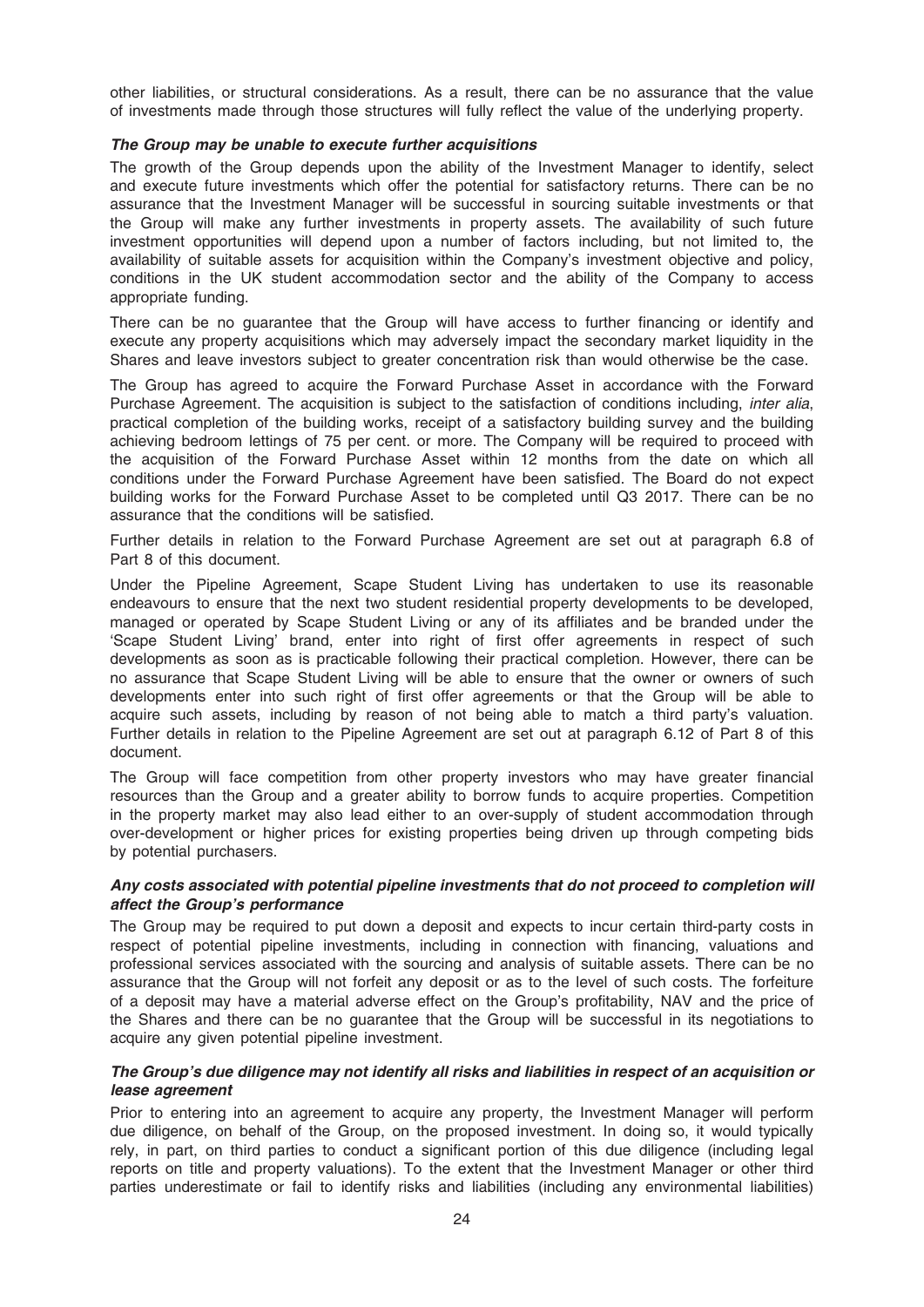associated with the investment in question, the Group may be subject to defects in title, to environmental, structural or operational defects requiring remediation, or the Group may be unable to obtain necessary permits which may materially and adversely impact the NAV and the earnings of the Company.

A due diligence failure may also result in properties that are acquired failing to perform in accordance with projections which may materially and adversely impact the NAV and the earnings of the Company.

The Investment Manager will also perform due diligence, on behalf of the Group, on HEIs prior to entering into any long-term lease or other agreements with such counterparty. To the extent that the Investment Manager or any third party on which it relies to conduct such due diligence, fail to identify risks associated with the relevant HEI (including risks associated with its financial solvency), the Group may risk entering into long term lease or other arrangements which are subsequently not honoured by the counterparty. This may materially and adversely impact the earnings of the Company and its NAV.

The Group's operational activity is dependent on suppliers, contractors and other third parties

The Group's business is dependent upon a number of third parties, including suppliers and contractors. To the extent that these parties are unable or unwilling to perform their contractual commitments up to a satisfactory standard, it could have a material adverse effect on the Group's financial position and results of operations.

In addition, the Group has entered into arrangements with third parties for the provision of maintenance services in respect of its properties. To the extent that these third parties are unable or unwilling to perform their contractual commitments, there is a risk of reputational damage to the Group, or that the Group will have to seek alternative contractors (or to perform such services itself) which could be difficult or more costly.

## The Group may suffer losses in excess of insurance proceeds, if any, or from uninsurable events

The Group's properties may suffer physical damage resulting in losses (including loss of rent) which may not be fully compensated for by insurance, or at all. Should an uninsured loss or a loss in excess of insured limits occur, the Group may lose capital invested in the affected property as well as anticipated future revenue from that property and the Group might also remain liable for any debt or other financial obligations related to that property. Any material uninsured losses may have a material adverse effect on the Group's financial position and results of operations.

## There is a risk of accidents causing personal injury at premises owned by the Group, which could result in litigation against the Group and/or harm the Group's reputation

There is a risk of accidents at premises owned by the Group, which could result in personal injury to tenants, people visiting the premises, employees, contractors or members of the public. The Group has public liability insurance in place which the Directors consider provides an adequate level of protection against third party claims. However, should an accident attract publicity or be of a size and/or nature that is not adequately covered by insurance, the resulting publicity and costs could have an adverse impact on the Group's reputation, financial position or results of operations.

## RISKS RELATING TO THE SHARES

#### Shares may trade at a discount to NAV

The value of an investment in the Company, and the income derived from it, if any, may go down as well as up and an investor may not get back the amount invested.

The market price of the Shares, like shares in all REITs, may fluctuate independently of their relevant underlying NAV and may trade at a discount or premium at different times, depending on factors such as supply and demand for the Shares, market conditions and general investor sentiment. The market value of a Share may vary considerably to its NAV.

#### Shareholders have no right to have their Shares redeemed or repurchased by the Company

The Company has been established as a closed-ended vehicle. Accordingly, there is no right or entitlement attaching to the Shares that allows them to be redeemed or repurchased by the Company at the option of the Shareholder.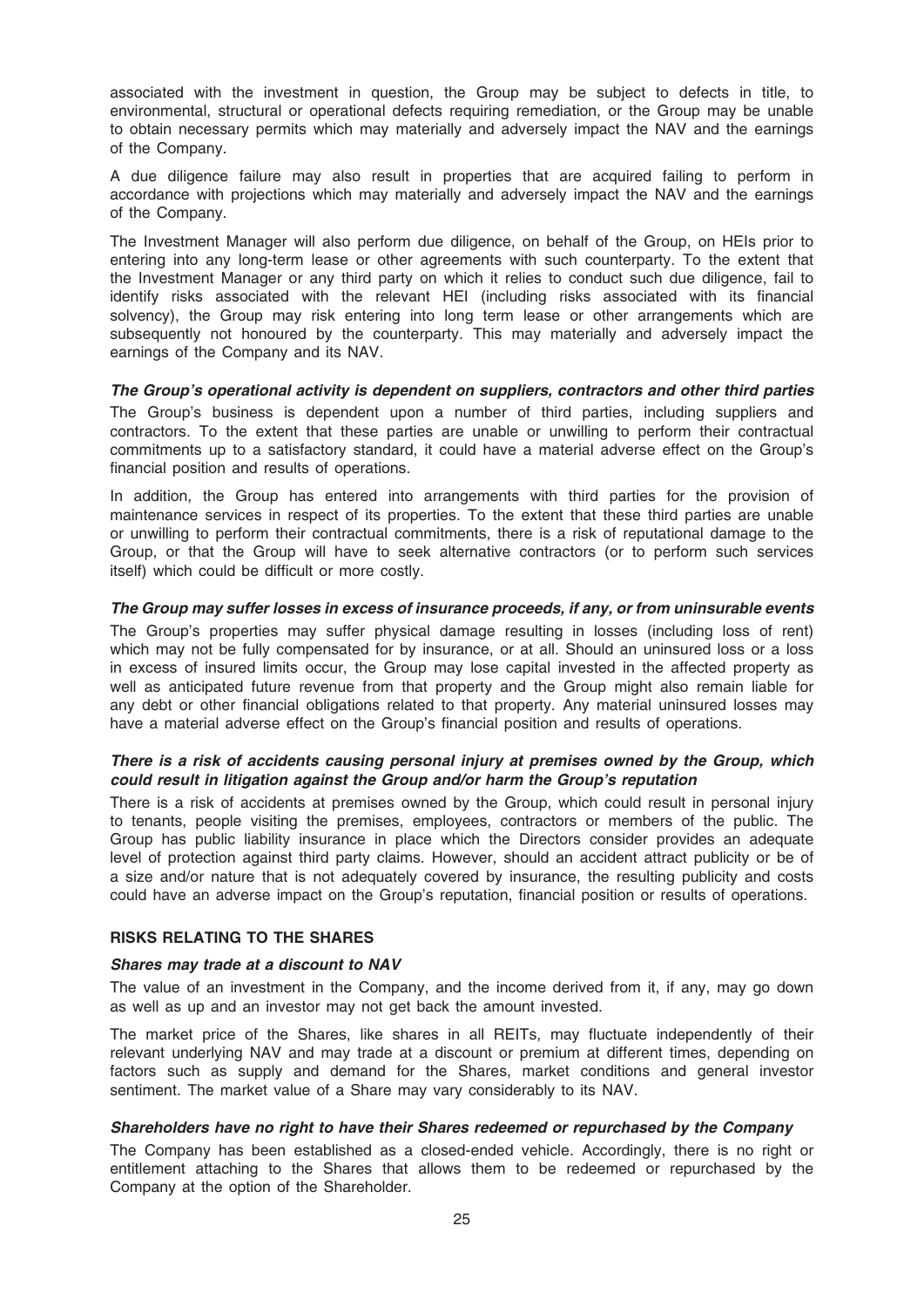## The issue of Shares pursuant to the Initial Issue and any Placing under the 2017 Placing Programme will dilute existing Shareholders' voting rights

The issue of Shares pursuant to the Initial Issue and any Placing under the 2017 Placing Programme will dilute the voting rights of the holders of Shares, or the possibility of the issue of Shares, pursuant to the Initial Issue or any Placing under the 2017 Placing Programme may cause the market price of existing Shares to decline although, in respect of the Initial Issue and any Placing under the 2017 Placing Programme, the minimum issue price will be equal to the prevailing published NAV per Share at the time of allotment together with a premium intended to at least cover the costs and expenses of the relevant issue of Shares (including, without limitation, any commissions), and therefore will not be dilutive to the NAV per Share.

If the maximum number of 200 million Shares were to be issued pursuant to the Initial Issue and the 2017 Placing Programme, the issued share capital of the Company following such issuance would have increased by approximately 72 per cent. On this basis, if an existing Shareholder did not acquire any Shares in the Initial Issue or the 2017 Placing Programme, his or her proportionate voting interest in the Company would be diluted by approximately 42 per cent. By way of illustration, an existing Shareholder holding Shares representing 5 per cent. of the Company's issued share capital as at the date of this document, who does not acquire any Shares in the Initial Issue or the 2017 Placing Programme, would, following completion of the Initial Issue and the 2017 Placing Programme, hold Shares representing approximately 3 per cent. of the Company's issued share capital following the conclusion of the Initial Issue and the 2017 Placing Programme.

#### It may be difficult for Shareholders to realise their investment and there may not be a liquid market in the Shares

Although the Shares will be admitted to the Premium Listing segment of the Official List and to trading on the London Stock Exchange's main market for listed securities, there can be no assurance as to the levels of secondary market trading in Shares or the prices at which such Shares may trade. Accordingly, Shareholders should not expect that they will necessarily be able to realise, within a period which they would otherwise regard as reasonable, their investment in the Company, nor can they be certain that they will be able to realise their investment on a basis that necessarily reflects the value of the underlying investments held by the Company.

While the Directors retain the right to effect the repurchases of Shares in the manner described in this document, they are under no obligation to use such powers or to do so at any time and Shareholders should not place any reliance on the willingness of the Directors so to act. Shareholders wishing to realise their investment in the Company may therefore be required to dispose of their Shares on the market.

The number of Shares to be issued pursuant to the Initial Issue and/or any Placing under the 2017 Placing Programme is not yet known, and there may be a limited number of holders of Shares. Limited numbers and/or holders of such Shares may mean that there is limited liquidity in such Shares which may affect (i) an investor's ability to realise some or all of his investment; (ii) the price at which such investor can effect such realisation; and/or (iii) the price at which the Shares trade in the secondary market.

#### The Shares may be subject to significant forced transfer provisions

The Shares have not been registered and will not be registered in the United States under the U.S. Securities Act or under any other applicable securities laws and the Shares may not be offered, sold, exercised, resold, transferred or delivered, directly or indirectly, within the United States or to, or for the account or benefit of, U.S. Persons (as defined in Regulation S under the U.S. Securities Act), except pursuant to an exemption from, or in a transaction not subject to, the registration requirements of the U.S. Securities Act and in compliance with any applicable securities laws of any state or other jurisdiction in the United States. There will be no public offer of the Shares in the United States. The Shares are being offered or sold outside the United States to non U.S. Persons in offshore transactions in reliance on the exemption from the registration requirements of the U.S. Securities Act provided by Regulation S thereunder.

If at any time the holding or beneficial ownership of any shares in the Company by any person (whether on its own or taken with other shares), in the opinion of the Directors: (i) would cause the assets of the Company to be treated as ''plan assets'' of any benefit plan investor under Section 3(42) of ERISA or the U.S. Code; or (ii) would or might result in the Company and/or its shares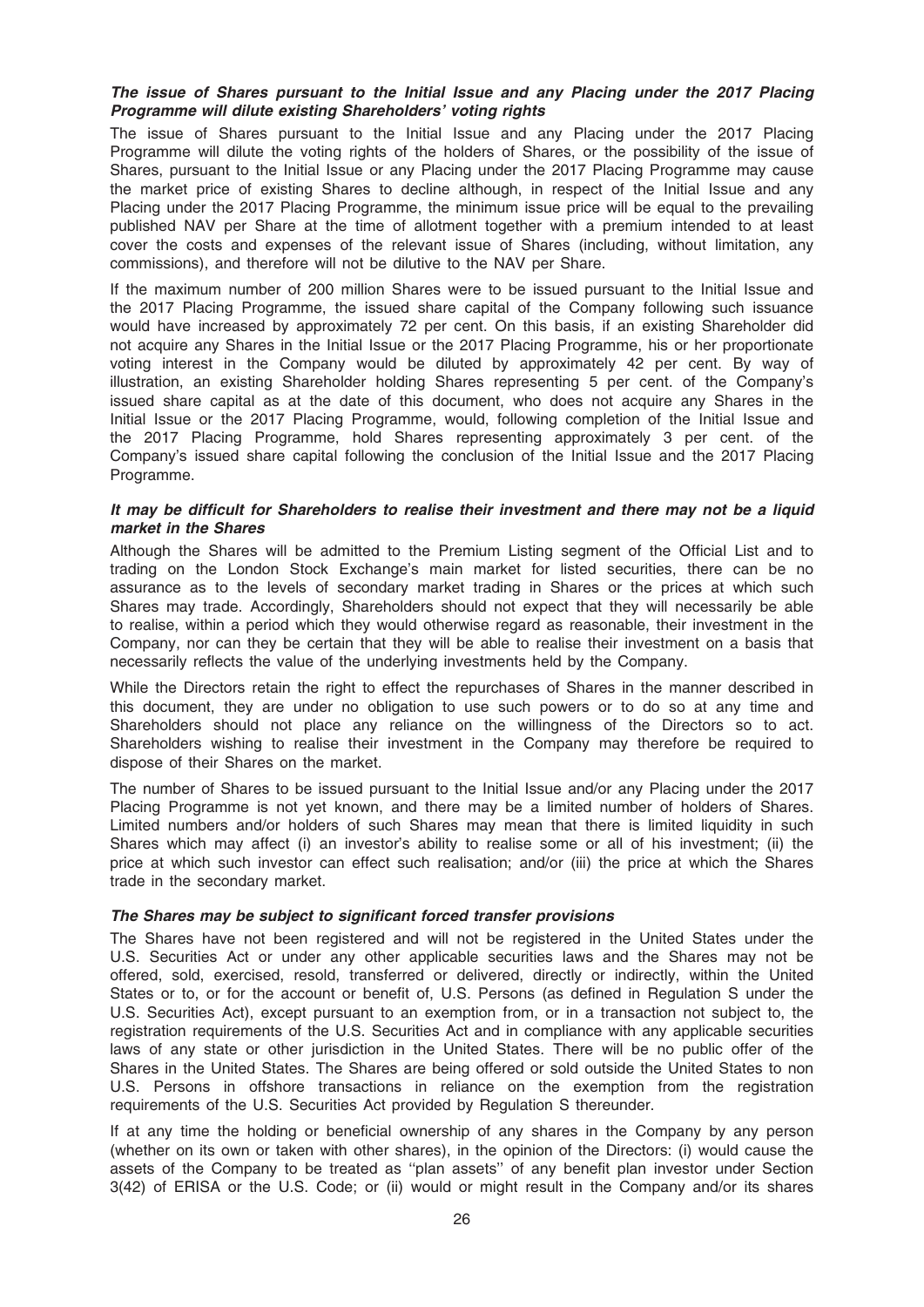being required to register or qualify under the U.S. Investment Company Act and/or the U.S. Securities Act and/or the U.S. Securities Exchange Act of 1934 and/or any laws of any state of the U.S. that regulate the offering and sale of securities; or (iii) may cause the Company not to be considered a ''Foreign Private Issuer'' under the U.S. Securities Exchange Act of 1934; or (iv) may cause the Company to be a ''controlled foreign corporation'' for the purpose of the U.S. Code; or (v) creates a significant legal or regulatory issue for the Company under the U.S. Bank Holding Company Act of 1956 (as amended) or regulations or interpretations thereunder, the Directors may require the holder of such shares to dispose of such shares and, if the shareholder does not sell such shares, may dispose of such shares on their behalf. These restrictions may make it more difficult for a U.S. Person to hold and shareholders of the Company generally to sell the Shares and may have an adverse effect on the market value of the Shares (see paragraph 4.5 of Part 8 of this document).

### RISKS ASSOCIATED WITH THE INVESTMENT MANAGER, THE ASSET AND FACILITIES MANAGERS AND OTHER SERVICE PROVIDERS

The performance of the Group will depend on the ability of the Investment Manager, the Asset and Facilities Managers and other service providers to provide competent, attentive and efficient services to the Group. There can be no assurance that, over time, the Investment Manager, the Asset and Facilities Managers and other service providers will be able to provide such services or that the Group will be able to invest its assets on attractive terms or generate any investment returns for Shareholders or indeed avoid investment losses.

The ability of the Company to achieve its investment objective and maintain an operational portfolio of properties is significantly dependent upon the expertise of the Directors and employees of the Group, the partners, directors and employees of the Investment Manager and the Asset and Facilities Managers and the ability of the Group, the Investment Manager and the Asset and Facilities Managers to attract and retain suitable staff. The impact of the departure of a key individual (or individuals) on the ability of the Investment Manager to achieve the investment objective of the Company or any of the Asset and Facilities Managers to successfully operate and manage the relevant Group assets and facilities cannot be determined and may depend on, amongst other things, the ability of the Group, the Investment Manager and the Asset and Facilities Managers to recruit individuals of similar experience. A failure by the Group, the Investment Manager and/or any of the Asset and Facilities Managers to do so may impact negatively on the performance of the Investment Manager and/or the Asset and Facilities Managers and, therefore, of the Group. The Group is subject to various UK and EU employment and other laws that apply to its employees. Although the Group has no history of labour unrest, there can be no assurance that labour disputes or work stoppages will not occur in the future. Any significant disagreements between the Group and its employees could disrupt the Group's operations and increase its operating costs, which could affect the Group's business, financial condition and results of operations.

If the Investment Management Agreement or any Asset and Facilities Management Agreement is terminated, the Directors would have to find a replacement investment manager or asset and facilities manager, as the case may be, for the Group and there can be no assurance that such a replacement will be found.

## The Investment Manager and the Asset and Facilities Managers may allocate some of their resources to activities in which the Group is not engaged, which could have a negative impact on the Company's ability to achieve its investment objective

The Investment Manager and the Asset and Facilities Managers are not required to commit all of their resources to the Group's affairs. Insofar as the Investment Manager and/or the Asset and Facilities Managers devote resources to their responsibilities in relation to other business interests, their ability to devote resources and attention to the Group's affairs will be limited. This could adversely affect the Company's ability to achieve its investment objective, which could have a material adverse effect on the Company's profitability, NAV and Share price.

#### Potential conflicts of interest

The Investment Manager, the Asset and Facilities Managers and their affiliates may serve as investment manager and asset and facilities managers respectively to other clients and each of the Investment Manager's and the Asset and Facilities Managers' organisational and ownership structure involves a number of relationships. The Investment Manager, the Asset and Facilities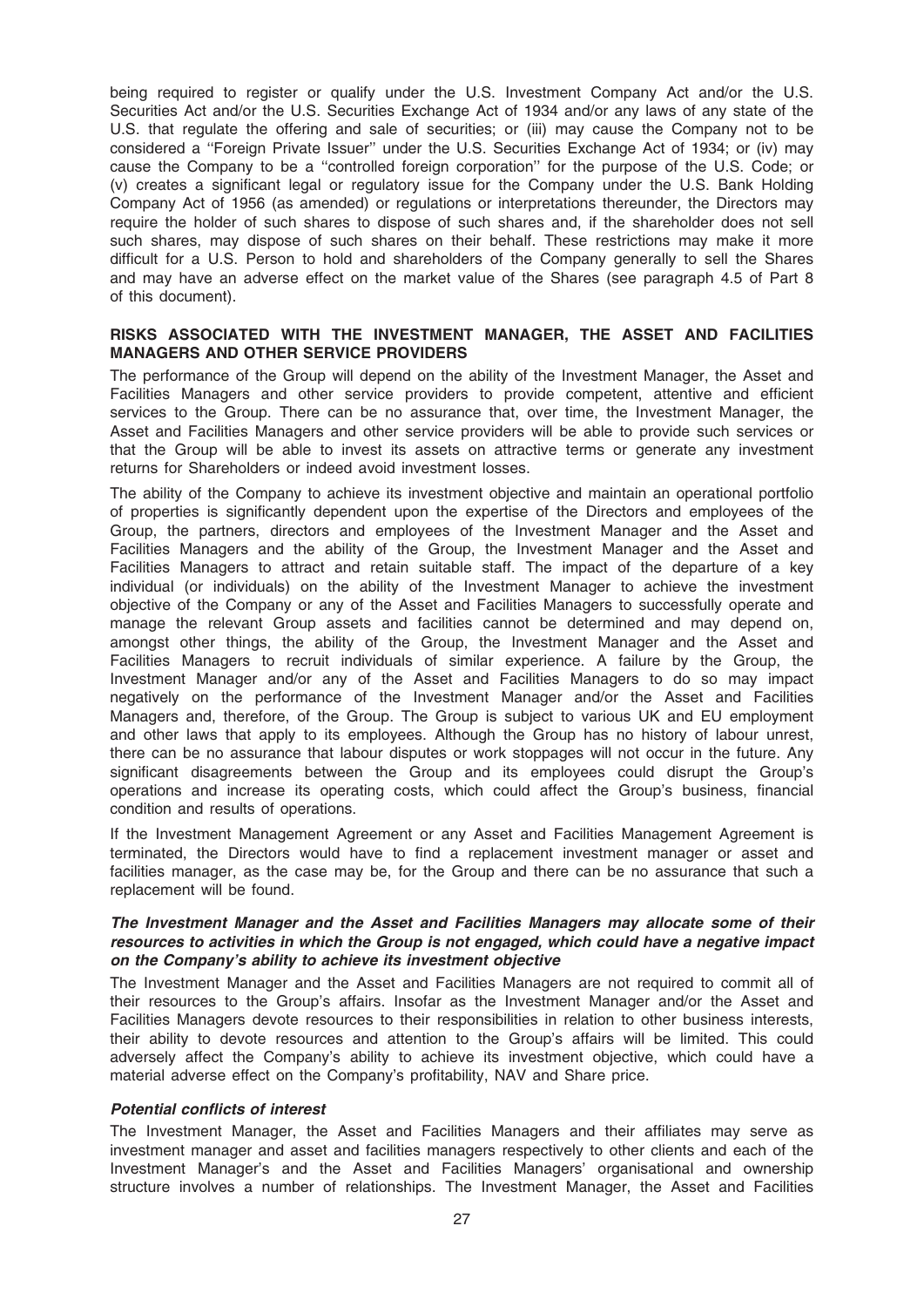Managers, and/or any of their affiliates may have conflicts of interest in allocating their time and activity between the Group and their other clients and in effecting transactions between the Group and such other clients. The Investment Manager, Scape Student Living and/or any of their affiliates may be involved in other financial, investment and professional activities that may on occasion give rise to conflicts of interest with the Group.

Please see paragraph 5 of Part 2 of this document for details on how the Investment Manager and the Asset and Facilities Managers manage these potential conflicts of interest.

## RISKS RELATING TO TAXATION AND REGULATION

## A change in the Company's tax status or in taxation legislation in the UK could adversely affect the Company's profits and portfolio value and/or returns to Shareholders

The levels of, and reliefs from, taxation may change, adversely affecting the financial prospects of the Company and/or the returns payable to Shareholders.

Any change in the Company's tax status or in taxation legislation in the UK (including a change in interpretation of such legislation) could affect the Company's ability to achieve its investment objective or provide favourable returns to Shareholders. In particular, an increase in the rates of SDLT or the abolition of Multiple Dwelling Relief could have a material effect on the value of the Group's property assets and the price at which UK property assets can be acquired. Any such change could also adversely affect the net amount of any dividends payable to Shareholders and/ or the price of the Shares.

#### There is no guarantee that the Group will maintain REIT status

The Group cannot guarantee that it will maintain REIT status nor can it guarantee continued compliance with all of the REIT conditions and there is a risk that the REIT regime may cease to apply in some circumstances. HMRC may require the Group to exit the REIT regime if:

- it regards a breach of conditions or failure to satisfy the conditions relating to the REIT status of the Company or the Group, or an attempt to obtain a tax advantage, as sufficiently serious;
- the Company or the Group has committed a certain number of breaches in a specified period; or
- HMRC has given members of the Group at least two notices in relation to the avoidance of tax within a ten year period.

If the conditions for REIT status relating to the share capital of the Company (i.e. the Company may issue only one class of ordinary share capital and/or issue non-voting restricted preference shares) or the prohibition on entering into loans with abnormal returns are breached, or the Company ceases to be UK tax resident, becomes dual tax resident or becomes an open ended investment company, the Company will automatically lose its REIT status with effect from the end of the previous accounting period.

The Group could lose its status as a REIT as a result of actions by third parties, for example, in the event of a successful takeover by a company that is not a REIT, or due to a breach of the close company conditions if it is unable to remedy the breach within a specified timeframe.

Future changes in legislation may cause the Group to lose its REIT status.

If the Group were to be required to leave the REIT regime within ten years of joining, HMRC has wide powers to direct how it would be taxed, including in relation to the date on which the Group is treated as exiting the REIT regime. The Group may also in such circumstances be subject to an increased tax charge.

#### If the Group fails to remain a REIT for UK tax purposes, its profits and gains will be subject to UK corporation tax

The requirements for maintaining REIT status are complex. Minor breaches of certain conditions within the REIT regime may result in additional tax being payable or will not be penalised if remedied within a given period of time, provided that the regime is not breached more than a certain number of times. A serious breach of these regulations may lead to the Group ceasing to be a REIT. If the Company or the Group fails to meet certain of the statutory requirements to maintain its status as a REIT, the Group may be subject to UK corporation tax on its property rental income profits and any chargeable gains on the sale of some or all properties. This could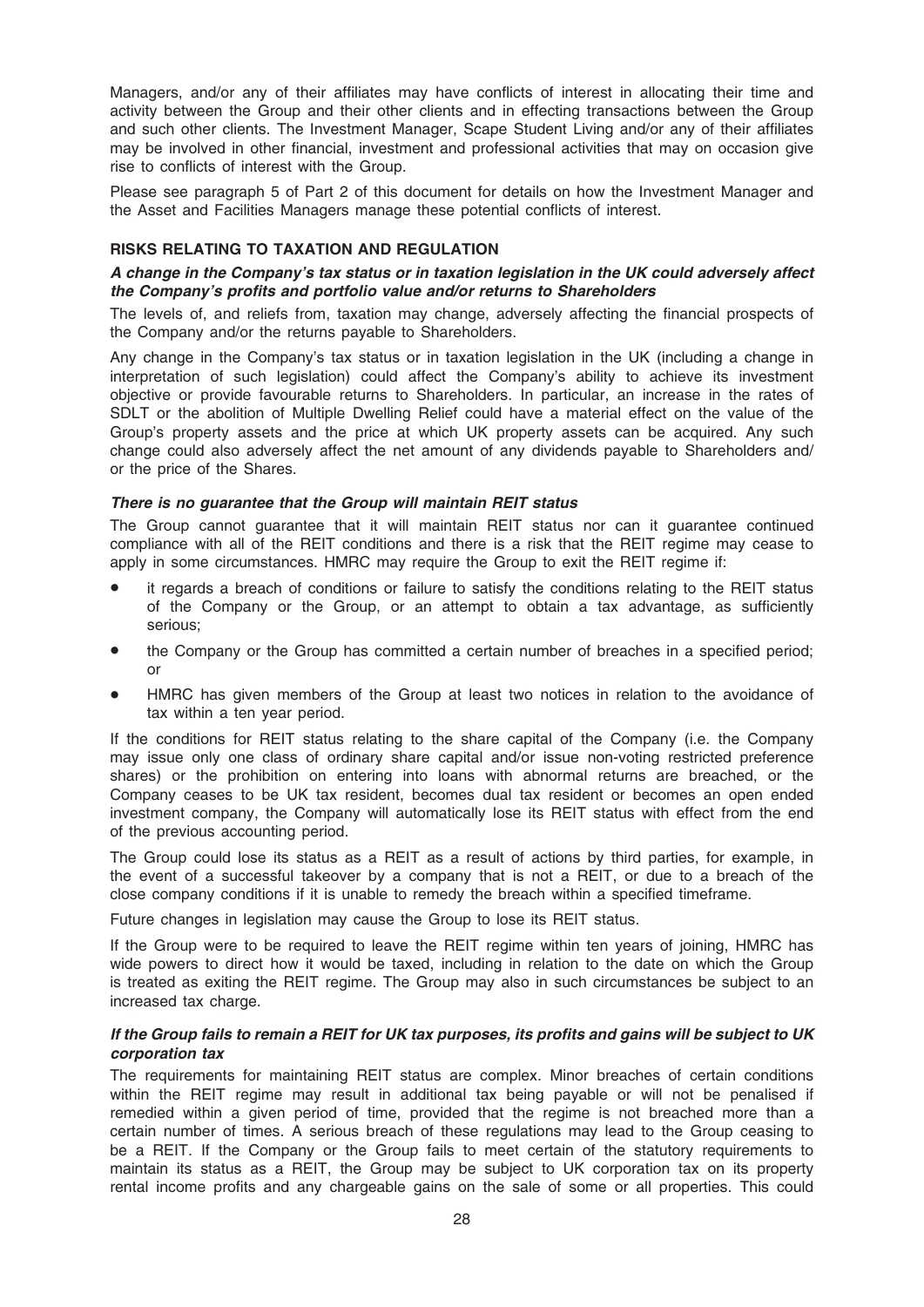reduce the reserves available to make distributions to Shareholders, the yield on the Shares and returns to Shareholders generally. In addition, incurring a UK corporation tax liability might require the Group to borrow funds, liquidate some of its assets or take other steps that could negatively affect its operating results. Moreover, if the Group's REIT status is withdrawn altogether because of its failure to meet one or more REIT qualification requirements, it may be disqualified from being a REIT from the end of the accounting period preceding that in which the failure occurred.

#### Base erosion and profit shifting

Base erosion and profit shifting ("BEPS") refers to the tax planning strategies of multinational corporations that exploit mismatches in national tax rules to artificially shift profits to low or no-tax locations, resulting in little or no overall corporate tax being paid. The Organisation for Economic Co-operation and Development (''OECD'') and the G20 countries are currently attempting to implement a number of measures to address BEPS and published a final report on 5 October 2015 which sets out 15 actions to tackle BEPS. These include measures aimed at preventing treaty abuse, preventing the artificial avoidance of permanent establishment basis, strengthening controlled foreign company rules and neutralising the effects of hybrid mismatch arrangements. In addition, the OECD report includes a sizeable section on potential changes to interest deductibility rules. Implementation of the OECD's BEPS measures, in final form, will be at the discretion of individual countries and the UK Government announced plans to introduce legislation to implement the OECD's recommendations from 1 April 2017 as part of the 2016 Budget. While the Investment Manager does not believe the Company is an intended target of the OECD's BEPS measures, being neither a multinational company nor involved in artificial arrangements, it is currently unclear what the implications will be for the Company or the real estate sector. It is possible that the implementation of the BEPS actions in the UK or other jurisdictions through which the Company invests may have negative implications for the Company, including the potential for a reduction in the tax deductibility of debt interest. There is therefore a risk that the OECD's BEPS measures could have an adverse effect on the value of the Company's investments and/or the results of its operations.

#### Distribution requirements may limit the Group's flexibility in executing its acquisition plans

The Group is intending to grow through acquisitions. However, the REIT distribution requirements limit the Group's ability to fund acquisitions and capital expenditures through retained income earnings. To maintain REIT status and as a result obtain full exemption from UK corporation tax on the profits of the Property Rental Business of the Group, the Group is required to distribute annually to Shareholders an amount sufficient to meet the 90 per cent. distribution test by way of Property Income Distributions. The Company would be required to pay tax at regular UK corporation tax rates on any shortfall to the extent that it distributes as Property Income Distributions less than the amount required to meet the 90 per cent. distribution test for each accounting period. Therefore, the Group's ability to grow through acquisitions would be limited if the Group were unable to obtain further debt or the Company were unable to issue Shares.

In addition, differences in timing between the receipt of cash and the recognition of income for the purposes of the REIT rules and the effect of any potential debt amortisation payments could require the Group to borrow funds to meet the distribution requirements that are necessary to achieve the full tax benefits associated with qualifying as a REIT, even if the then-prevailing market conditions are not favourable for these borrowings.

As a result of these factors, the constraints of maintaining REIT status could limit the Group's flexibility to make investments.

#### The Group's status as a REIT may restrict distribution opportunities to Substantial Shareholders

The Company may become subject to an additional tax charge if it makes a distribution to, or in respect of, a Substantial Shareholder. A Substantial Shareholder is, broadly, a company which is beneficially entitled to ten per cent. or more of the share capital of the Company (measured by reference to the percentage of the total nominal value of the share capital of the Company) or ten per cent. or more of the distributions paid by the Company or controls at least ten per cent. of the voting rights. This additional tax charge will not be incurred if the Company has taken reasonable steps to avoid paying distributions to a Substantial Shareholder. Therefore, the Articles contain provisions designed to avoid the situation where distributions may become payable to a Substantial Shareholder. These provisions provide the Directors with powers to identify Substantial Shareholders. The Articles also allow the Directors to require the disposal of Shares forming part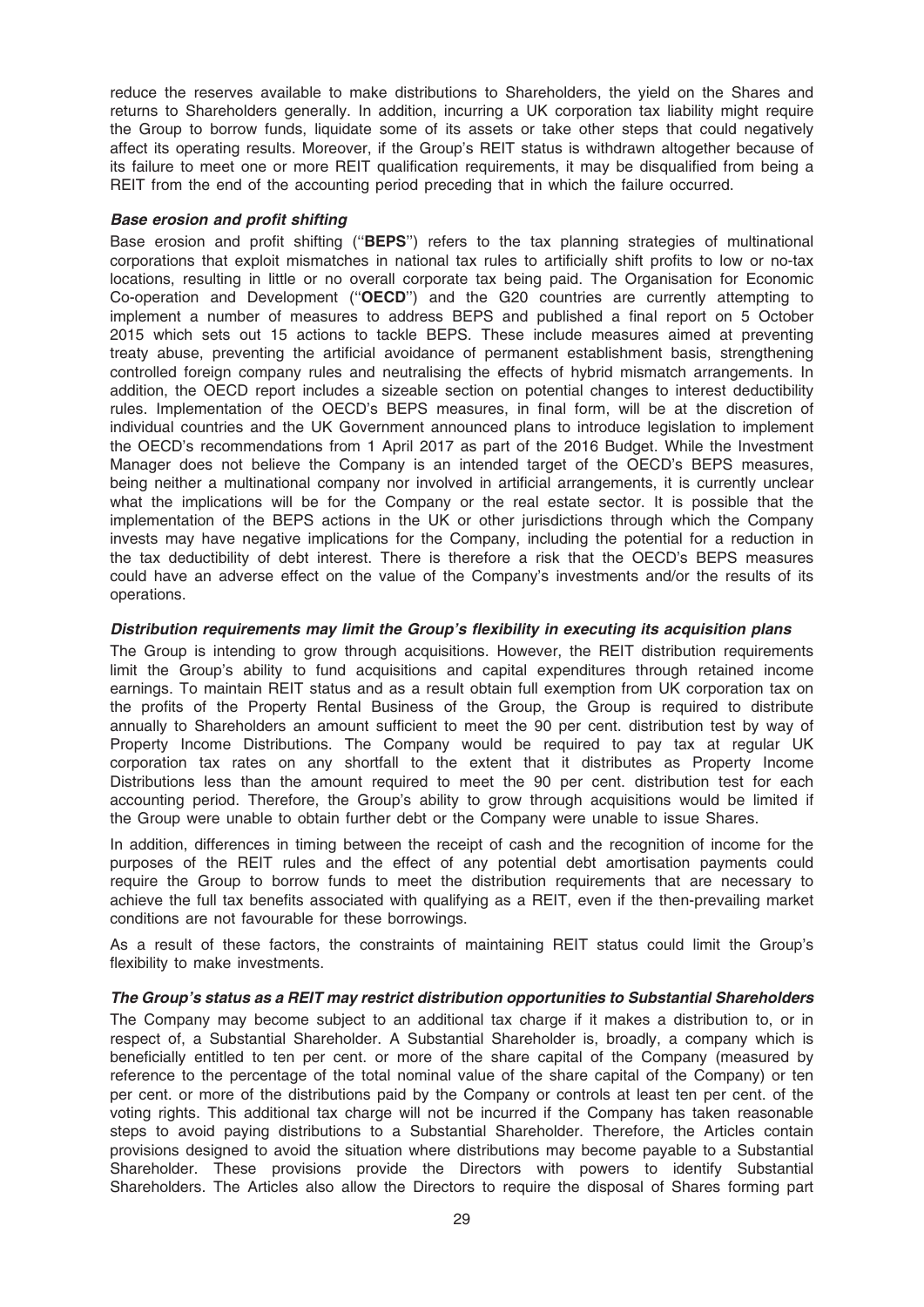of a Substantial Shareholding in certain circumstances where the Substantial Shareholder has failed to comply with these provisions.

## The Company has not registered and will not register as an investment company under the U.S. Investment Company Act and the Company's assets could be deemed ''plan assets'' that are subject to the requirements of ERISA and/or Section 4975 of the U.S. Code

The Company will seek to qualify for an exemption from the definition of ''investment company'' under the U.S. Investment Company Act and will not register as an investment company in the United States under the U.S. Investment Company Act. The U.S. Investment Company Act provides certain protections to investors and imposes certain restrictions on registered investment companies, none of which are applicable to the Company or its investors. To avoid being required to register as an investment company under the U.S. Investment Company Act and to avoid violating such act, the Company has implemented restrictions on the ownership and transfer of the Shares, which may materially affect Shareholders' ability to transfer their Shares to U.S. Persons.

The purchase of Shares by an employee benefit plan subject to ERISA, or Section 4975 of the U.S. Code or by any entity whose assets are treated as assets of any such plan, could result in the assets of the Company being considered plan assets for the purposes of ERISA, and/or Section 4975 of the U.S. Code and regulations made thereunder. In such circumstances the Company, the Investment Manager and also the fiduciaries of such an employee benefit plan could be liable for any ERISA violations by the Company or the Investment Manager and for other adverse consequences under ERISA. Each purchaser and transferee of Shares will be deemed to have represented by its purchase or receipt of the Shares, and throughout the period that it holds the Shares, that it is not an employee benefit plan subject to ERISA or Section 4975 of the U.S. Code or an entity whose assets are treated as assets of any such employee benefit plan. The Directors are also empowered by the Articles to require Shareholders, which they consider may because of their shareholding result in the assets of the Company being considered plan assets, to transfer their Shares in order to reduce this risk materialising. See paragraph 4.5 of Part 8 of this document for further details.

## Greater regulation of the financial services industry, which imposes additional restrictions on the Company, may materially affect the Group's business and its ability to achieve its investment objective

Legislation proposing greater regulation of the financial services industry and the financial markets is being actively pursued in the European Union and other jurisdictions.

There can be no assurance that future regulatory action will not result in additional market dislocation. It is impossible to predict the nature, timing and scope of future changes in laws and regulations applicable to the Group. Any such changes in laws and regulations may have a material adverse effect on the ability of the Company to carry out its business, to successfully pursue its investment policy and to realise its profit potential, and may include a requirement of increased transparency as to the identity of investors in the Company. Any such event may materially adversely affect the investment returns of the Company.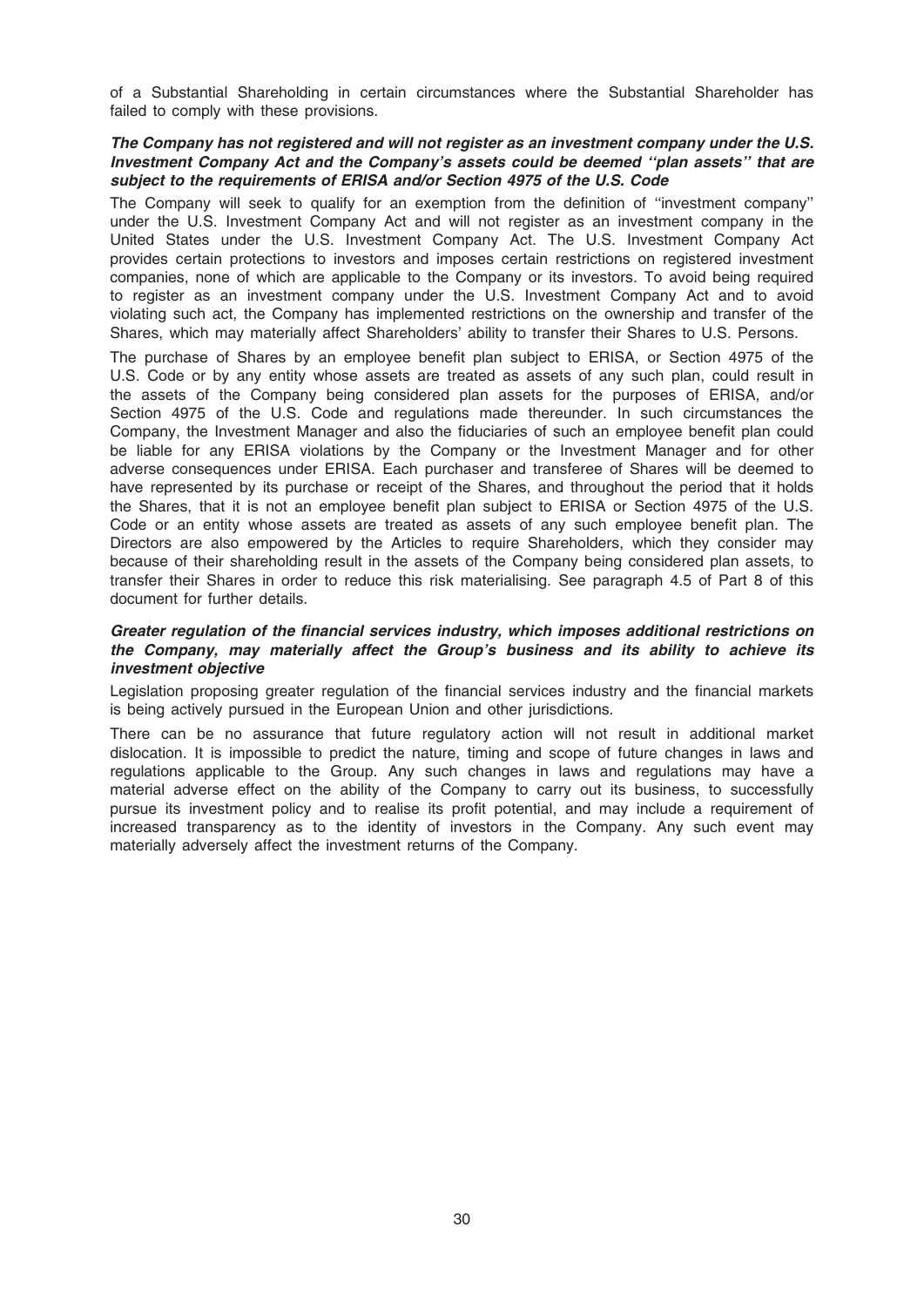## IMPORTANT INFORMATION

### GENERAL

In assessing an investment in Shares pursuant to this document, investors should rely only on the information in this document. No person has been authorised to give any information or make any representations in relation to the Group other than those contained in this document and, if given or made, such information or representations must not be relied upon as having been authorised by the Company, the Directors, the Investment Manager, Stifel or any other person. Neither the delivery of this document nor any subscription or purchase of Shares made pursuant to this document shall, under any circumstances, create any implication that there has been no change in the affairs of the Group since, or that the information contained herein is correct at any time subsequent to, the date of this document.

Apart from the responsibilities and liabilities, if any, which may be imposed on Stifel by FSMA or the regulatory regime established thereunder or under the regulatory regime of any other jurisdiction, Stifel accepts no responsibility whatsoever for the contents of this document or for any other statement made or purported to be made by it, or on its behalf, in connection with the Group, the Investment Manager, the Shares, the Initial Issue or any Placing under the 2017 Placing Programme. Stifel accordingly disclaims all and any liability whether arising in tort, contract or otherwise (save as referred to above), which it might otherwise have in respect of such document or any such statement.

The distribution of this document in jurisdictions other than the United Kingdom may be restricted by law and persons into whose possession this document comes should inform themselves about and observe any such restrictions.

This document does not constitute, and may not be used for the purposes of, an offer or an invitation to apply for any Shares pursuant to the Initial Issue or the 2017 Placing Programme by any person: (i) in any jurisdiction in which such offer or invitation is not authorised; or (ii) in any jurisdiction in which the person making such offer or invitation is not qualified to do so; or (iii) to any person to whom it is unlawful to make such offer or invitation. The distribution of this document and the offering of Shares pursuant to the Initial Issue or the 2017 Placing Programme in certain jurisdictions may be restricted. Accordingly, persons into whose possession this document comes are required to inform themselves about and observe any restrictions as to the offer or sale of Shares and the distribution of this document under the laws and regulations of any jurisdiction in connection with any application for Shares under the Initial Issue or the 2017 Placing Programme, including obtaining any requisite governmental or other consent and observing any other formality prescribed in such jurisdiction. Save for the UK, no action has been taken or will be taken in any jurisdiction by the Company that would permit a public offering of Shares in any jurisdiction where action for that purpose is required, nor has any such action been taken with respect to the possession or distribution of this document other than in any jurisdiction where action for that purpose is required.

The Shares are being offered and issued pursuant to the Initial Issue and the 2017 Placing Programme outside the United States in reliance on Regulation S. The Shares have not been nor will they be registered under the U.S. Securities Act or with any securities regulatory authority of any state or other jurisdiction of the United States. In addition, the Company has not registered and will not register under the U.S. Investment Company Act. The Shares have not been approved or disapproved by the SEC, any state securities commission in the United States or any other U.S. regulatory authority, nor have any of the foregoing authorities passed upon or endorsed the merits of the Initial Issue or any Placing under the 2017 Placing Programme or the accuracy or adequacy of this document. Any representation to the contrary is a criminal offence in the United States.

#### PRESENTATION OF INFORMATION

#### Market, economic and industry data

Market, economic and industry data used throughout this document is sourced from various industry and other independent sources. The Company and the Directors confirm that such data has been accurately reproduced and, so far as they are aware and are able to ascertain from information published from such sources, no facts have been omitted which would render the reproduced information inaccurate or misleading.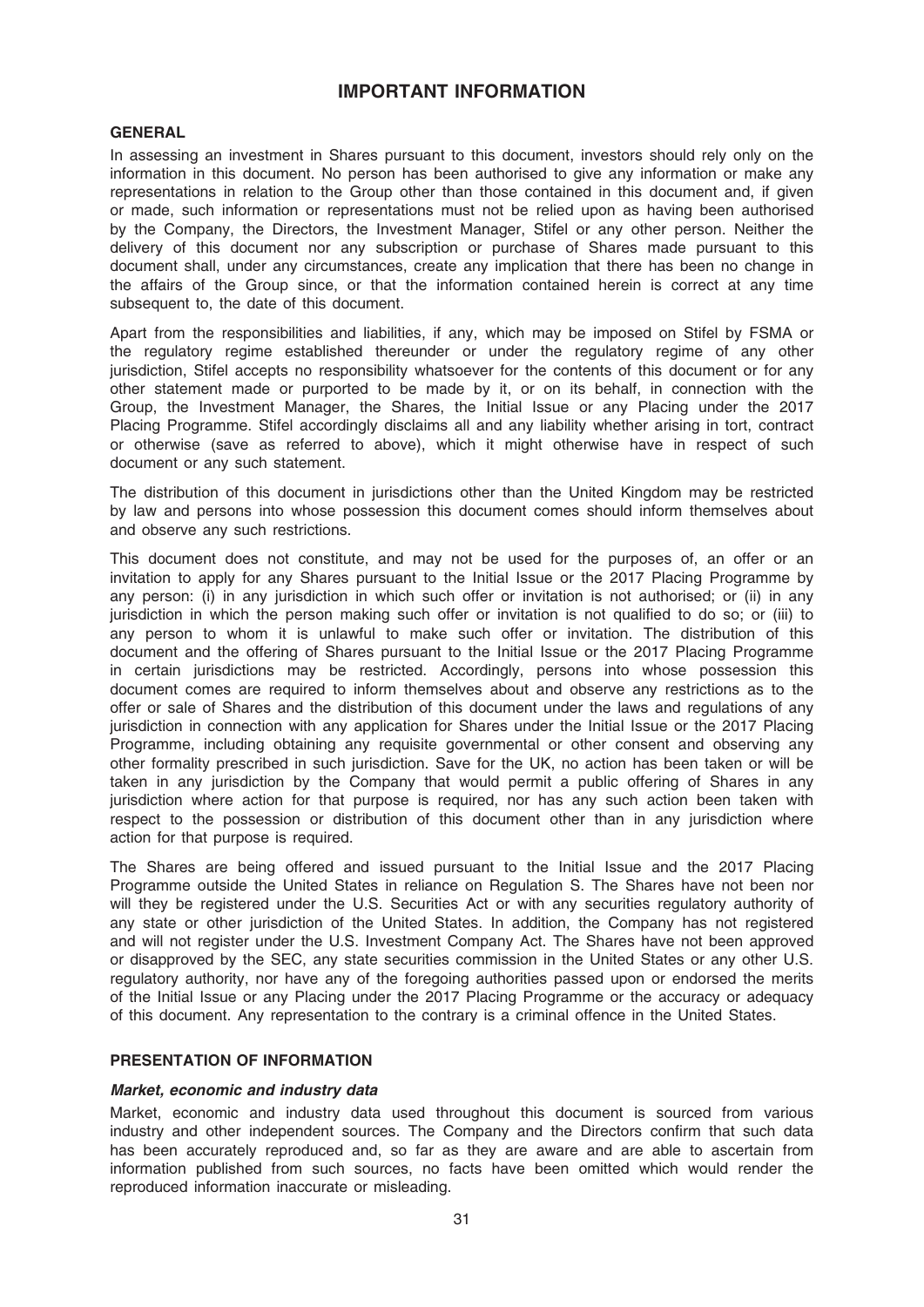## Currency presentation

Unless otherwise indicated, all references in this document to "£" or "pence" are to the lawful currency of the UK and all references to ''U.S.\$'' are to the lawful currency of the United States of America.

## **Definitions**

A list of defined terms used in this document is set out at pages 120 to 126.

### Governing law

Unless otherwise stated, statements made in this document are based on the law and practice currently in force in England and Wales and are subject to changes therein.

#### Investment considerations

The contents of this document are not to be construed as advice relating to legal, financial, taxation, investment or any other matters. Prospective investors should inform themselves as to:

- the legal requirements within their own countries for the subscription for, purchase, holding, transfer or other disposal of Shares;
- any foreign exchange restrictions applicable to the subscription for, purchase, holding, transfer or other disposal of Shares which they might encounter; and
- the income and other tax consequences which may apply in their own countries as a result of the subscription for, purchase, holding, transfer or other disposal of Shares.

Prospective investors must rely upon their own representatives, including their own legal advisers and accountants, as to legal, tax, investment or any other related matters concerning the Group and an investment in the Shares pursuant to the Initial Issue or the 2017 Placing Programme.

An investment in the Shares should be regarded as a long term investment. There can be no assurance that the Company's investment objective will be achieved.

This document should be read in its entirety before making any investment in the Shares pursuant to the Initial Issue or the 2017 Placing Programme. All Shareholders are entitled to the benefit of, are bound by and are deemed to have notice of, the provisions of the Articles, which investors should review.

#### **WEBSITE**

The contents of the Investment Manager's website insofar as they relate to the Group do not form part of this document. Investors should base their decision whether or not to invest in the Shares on the contents of this document alone.

#### OVERSEAS INVESTORS

#### For the attention of prospective investors in the European Economic Area

In relation to each Relevant Member State, no Shares have been offered or will be offered pursuant to the Initial Issue or any Placing under the 2017 Placing Programme to the public in that Relevant Member State prior to the publication of a document in relation to the Shares which has been approved by the competent authority in that Relevant Member State, or, where appropriate, approved in another Relevant Member State and notified to the competent authority in that Relevant Member State, all in accordance with the Prospectus Directive, except that offers of Shares to the public may be made at any time under the following exemptions under the Prospectus Directive, if they are implemented in that Relevant Member State:

- to any legal entity which is a "qualified investor" as defined in the Prospectus Directive;
- \* to fewer than 100, or, if the Relevant Member State has implemented the relevant provision of the 2010 PD Amending Directive (as defined below), 150 natural or legal persons (other than qualified investors as defined in the Prospectus Directive) in such Relevant Member State; or
- in any other circumstances falling within Article  $3(2)$  of the Prospectus Directive,

provided that no such offer of Shares shall result in a requirement for the publication of a document pursuant to Article 3 of the Prospectus Directive or any measure implementing the Prospectus Directive in a Relevant Member State and each person who initially acquires any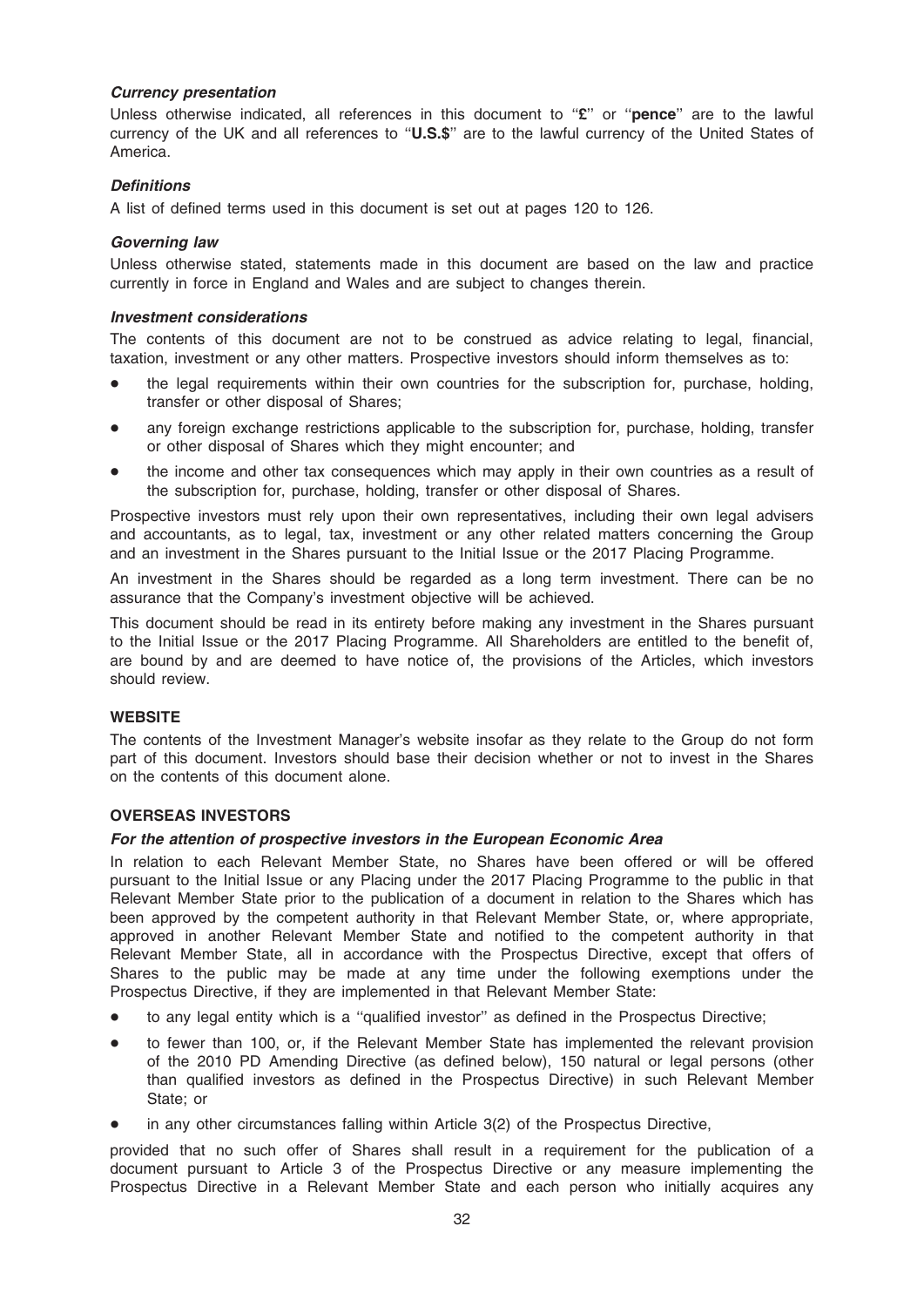Shares or to whom any offer is made under the Initial Issue or any Placing under the 2017 Placing Programme will be deemed to have represented, acknowledged and agreed that it is a ''qualified investor'' within the meaning of Article 2(1)(e) of the Prospectus Directive.

For the purposes of this provision, the expression an "offer to the public" in relation to any offer of Shares pursuant to the Initial Issue or the 2017 Placing Programme in any Relevant Member State means a communication in any form and by any means presenting sufficient information on the terms of the offer and any Shares to be offered so as to enable an investor to decide to purchase or subscribe for the Shares, as the same may be varied in that Relevant Member State by any measure implementing the Prospectus Directive in that Relevant Member State and the expression ''Prospectus Directive'' means Directive 2003/71/EC (and the amendments thereto, including Directive 2010/73/EU) (the "2010 PD Amending Directive"), to the extent implemented in the Relevant Member State and includes any relevant implementing measure in each Relevant Member State.

## For the attention of prospective investors in Guernsey

The Shares may only be promoted pursuant to the Initial Issue or the 2017 Placing Programme in or from within the Bailiwick of Guernsey by persons regulated by the Guernsey Financial Services Commission as licensees under the Protection of Investors (Bailiwick of Guernsey) Law, 1987 (as amended). Persons appointed by the Company and not so licensed may not promote the Company in Guernsey to private investors and may only distribute and circulate any document relating to the Shares in Guernsey to persons regulated as licensees under the Protection of Investors (Bailiwick of Guernsey) Law, 1987 as amended, the Banking Supervision (Bailiwick of Guernsey) Law, 1994, the Insurance Business (Bailiwick of Guernsey) Law, 2002 or the Regulation of Fiduciaries, Administration Business and Company Directors, etc. (Bailiwick of Guernsey) Law, 2000. Promotion of the Shares pursuant to the Initial Issue or the 2017 Placing Programme may not be made in any other way. The Prospectus Rules 2008 do not apply to the offer of the Shares pursuant to the Initial Issue or the 2017 Placing Programme.

#### For the attention of prospective investors in Jersey

This document may be circulated in Jersey only by persons who are registered by the Jersey Financial Services Commission in accordance with the FSL for the conduct of financial services business to distribute this document or are either exempt from, or outside the scope of, such registration in accordance with the FSL.

Consent for the circulation of this document in accordance with article 8 of the Control of Borrowing (Jersey) Order 1958, as amended, has not been sought from or given by the Jersey Financial Services Commission. This document may be circulated in Jersey only to persons similar to those to whom, and in a manner similar to that in which, it is for the time being circulated in the United Kingdom.

#### For the attention of prospective investors in the Isle of Man

The offer of Shares under this document is available and is and may be made in or from the Isle of Man only (i) by persons licensed to do so under the Isle of Man Financial Services Act 2008 (the ''2008 Act''); or (ii) to persons falling within an exclusion as set out in the Regulated Activities Order 2011 (as amended 2013 and 2016) or the Financial Services (Exemptions) Regulations 2011 (as amended 2013 and 2016) made under the 2008 Act. The offer of Shares under this document and this document are not available in or from the Isle of Man other than in accordance with (i) and (ii) above and must not be relied upon by any person unless made or received in accordance with the same.

## For the attention of prospective investors in Denmark

The Company is an alternative investment fund and the manager of the Company is an AIFM for purposes of the AIFMD. As such the Company may not be marketed, and this document may not be sent, to investors in Denmark unless: (i) the Company has been approved for marketing in Denmark by the Danish Financial Supervisory Authority pursuant to art. 42 of the AIFMD, in which case the Company may be marketed to professional investors within the meaning of the Danish AIFM Act only; or (ii) such marketing was initiated by the investors (reverse solicitation exemption). This document must not be distributed to, or relied upon by, investors in Denmark in any other circumstances. Furthermore, this document does not constitute a prospectus under any Danish laws or regulations and has not been filed with or approved by the Danish Financial Supervisory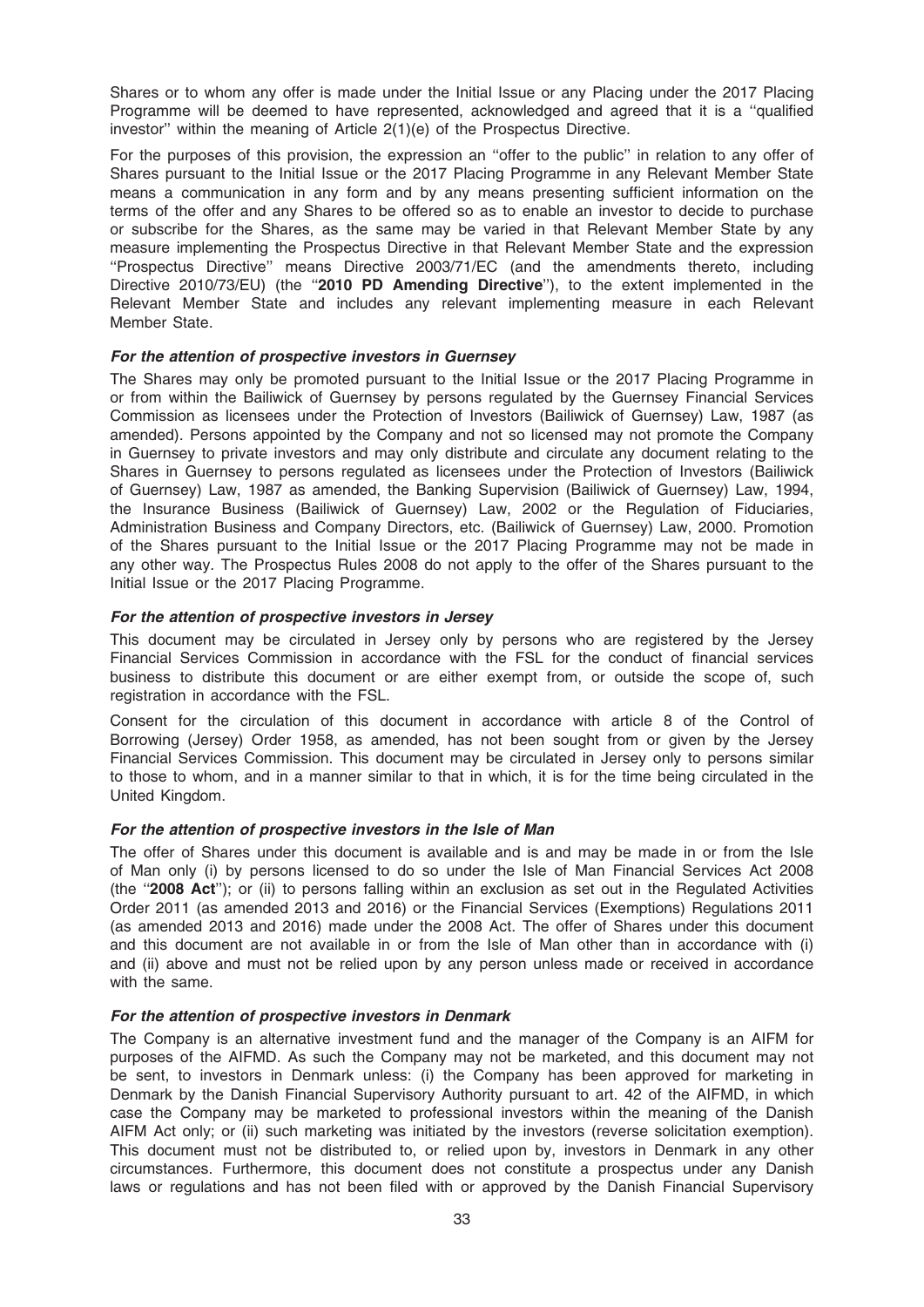Authority as this document has not been prepared in the context of a public offering of securities in Denmark within the meaning of the Danish Securities Trading Act or any Executive Orders issued in connection thereto. In accordance with the exemption from the prospectus requirements, this document will only be directed to qualified investors as defined in Section 2 of the Danish Executive Order no.1257/2015.

### For the attention of prospective investors in Ireland

The Shares will not be offered, sold, placed or underwritten in Ireland (a) except in circumstances which do not require the publication of a prospectus pursuant to Article 3(2) of Directive 2003/71/ EC as implemented in Ireland pursuant to the Irish Companies Act 2014, the Prospectus (Directive 2003/71/EC) Regulations 2005 (S.I. No. 324 of 2005), as amended and any rules issued by the Central Bank of Ireland pursuant thereto; (b) otherwise than in compliance with the provisions of the Irish Companies Act 2014; (c) otherwise than in compliance with the provisions of the European Communities (Markets in Financial Instruments) Regulations 2007 (S.I. No. 60 of 2007) (as amended), and the bookrunner(s) and any introducer appointed by the Company will conduct themselves in accordance with any codes or rules of conduct and any conditions or requirements, or any other enactment, imposed or approved by the Central Bank of Ireland with respect to anything done by them in relation to the Company; (d) otherwise than in compliance with the provisions of the European Union (Market Abuse) Regulations 2016 and any rules issued by the Central Bank of Ireland pursuant thereto; and (e) except to professional investors as defined in the AIFMD and otherwise in accordance with the AIFMD, Commission Delegated Regulation 231/2013, the Irish European Union (Alternative Investment Fund Managers) Regulations 2013 (S.I. no 257 of 2013), as amended, and any rules issued by the Central Bank of Ireland pursuant thereto.

## For the attention of prospective investors in Sweden

The Investment Manager has been duly notified to the Swedish Financial Supervisory Authority (Sw. Finansinspekhonen) (the ''SFSA'') and may under the Swedish Alternative Investment Fund Managers Act (2013:561) (the ''AIFMA'') market interests in the Company to professional investors in Sweden as defined in the AIFMA. Shares offered pursuant to the Initial Issue and the 2017 Placing Programme under this document are only directed to a limited number of professional investors for the purpose of providing certain information about a prospective investment in the Company and the information contained herein is to be used by the prospective professional investor to which it is furnished solely in connection with the consideration of the purchase of Shares described herein and not for any other purpose. This document may not be copied or, directly or indirectly, be distributed to or made available to non-professional investors in Sweden.

This document has not been, nor will it be, registered with or approved by the SFSA under the Swedish Financial Instruments Trading Act (1991:980) (the "Trading Act"). Accordingly, this document may not be made available, nor may the interests in the Company offered hereunder be marketed and offered for sale in Sweden, other than under circumstances which do not to require a prospectus (Sw. prospekt) under the Trading Act.

#### For the attention of prospective investors in Switzerland

The Company has not been licensed for distribution with the Swiss Financial Market Supervisory Authority ("FINMA") as a foreign collective investment scheme pursuant to Article 120 of the Swiss Federal Act on Collective Investment Schemes of 23 June 2006, as amended ("CISA"). Also, the Company has not appointed a Swiss paying agent and representative and therefore may not be distributed in Switzerland (as defined by Art. 3 para. 1 CISA). Accordingly, in Switzerland the Shares offered pursuant to the Initial Issue or the 2017 Placing Programme will only be offered and sold to prudentially regulated financial institutions pursuant to Article 10 para. 3 lit. a and b CISA; in addition, the Shares offered pursuant to the Initial Issue or the 2017 Placing Programme may be sold under the reverse solicitation-exemption pursuant to Article 3 para. 2 lit. a CISA. This document and any other offering material relating to the Shares may only be handed out within these restrictions. Investors in the Shares pursuant to the Initial Issue or the 2017 Placing Programme do not benefit from the specific investor protection provided by CISA and the supervision by the FINMA. The Shares are not publicly offered within the meaning of article 652a or 1156 of the Swiss Code of Obligations. As a consequence, this document is not a prospectus within the meaning of these provisions and may therefore not comply with the information standards required thereunder. This document is not a listing prospectus according to article 27 et seq. of the Listing Rules of the SIX Swiss Exchange and may therefore not comply with the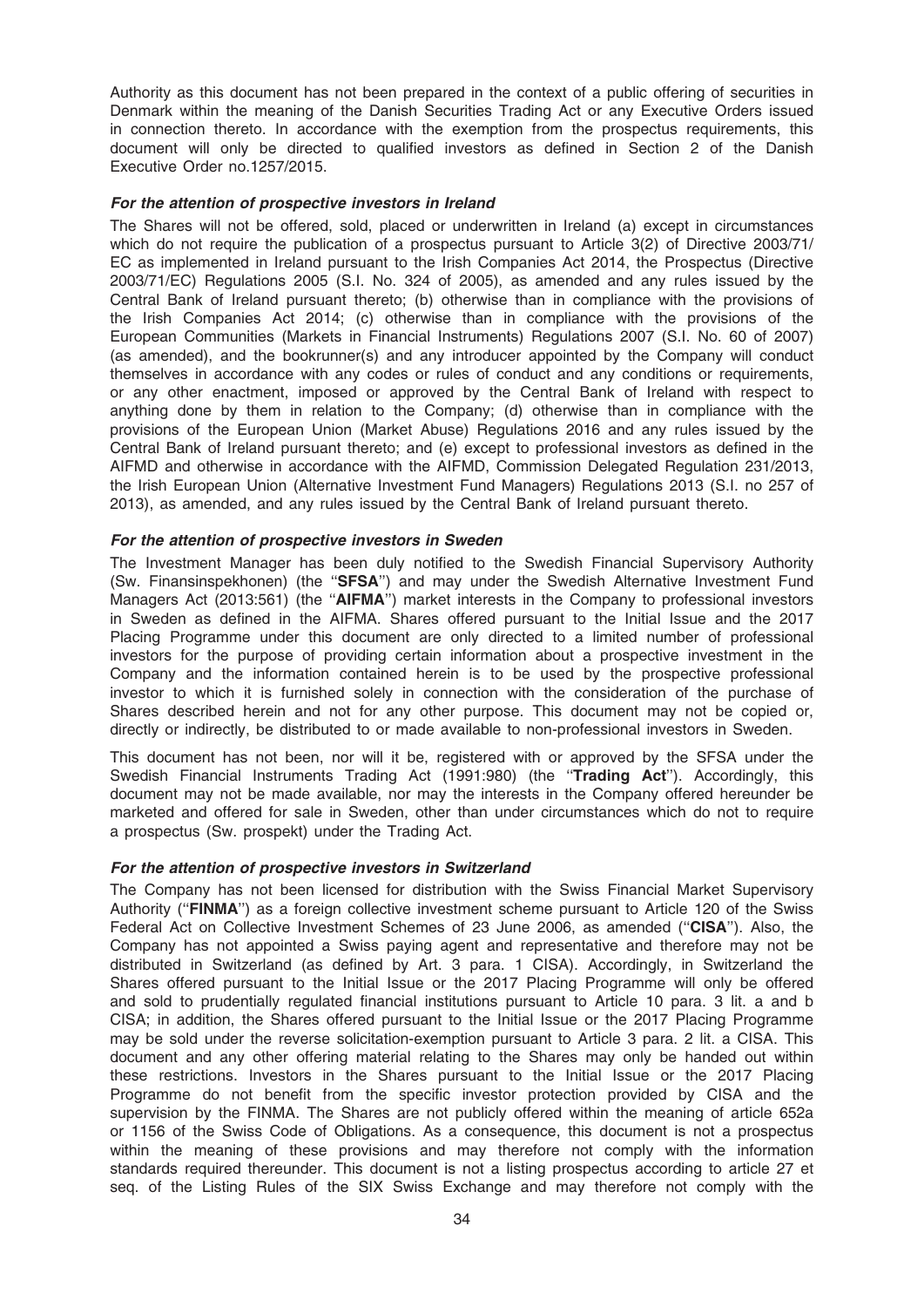information standards required thereunder or under the listing rules of any other Swiss stock exchange.

## For the attention of prospective investors in the Netherlands

The Shares will not be offered, sold, transferred or delivered, directly or indirectly, in the Netherlands, except to professional investors (professionele beleggers) within the meaning of section 1:1 of the Dutch Act on financial supervision (Wet op het financieel toezicht). Accordingly, this document may only be distributed or made available to persons in the Netherlands that qualify as professional investors (*professionele beleggers*) within the meaning of section 1:1 of the Dutch Act on financial supervision.

No approved prospectus is required pursuant to Directive 2003/71/EC, as amended.

## FORWARD-LOOKING STATEMENTS

This document contains forward looking statements, including, without limitation, statements containing the words ''believes'', ''estimates'', ''anticipates'', ''expects'', ''intends'', ''may'', ''will'' or ''should'' or, in each case, their negative or other variations or similar expressions. Such forward looking statements involve unknown risks, uncertainties and other factors which may cause the actual results, financial condition, performance or achievements of the Group, or industry results, to be materially different from any future results, performance or achievements expressed or implied by such forward looking statements.

Given these uncertainties, prospective investors are cautioned not to place any undue reliance on such forward looking statements. These forward looking statements speak only as at the date of this document. Subject to its legal and regulatory obligations (including under the Prospectus Rules), the Company expressly disclaims any obligations to update or revise any forward looking statement contained herein to reflect any change in expectations with regard thereto or any change in events, conditions or circumstances on which any such statement is based unless required to do so by law or any appropriate regulatory authority, including, FSMA, the Listing Rules, the Prospectus Rules, the Market Abuse Regulation and the Disclosure Guidance and Transparency Rules.

Nothing in the preceding two paragraphs should be taken as limiting the working capital statement in paragraph 9 of Part 8 of this document.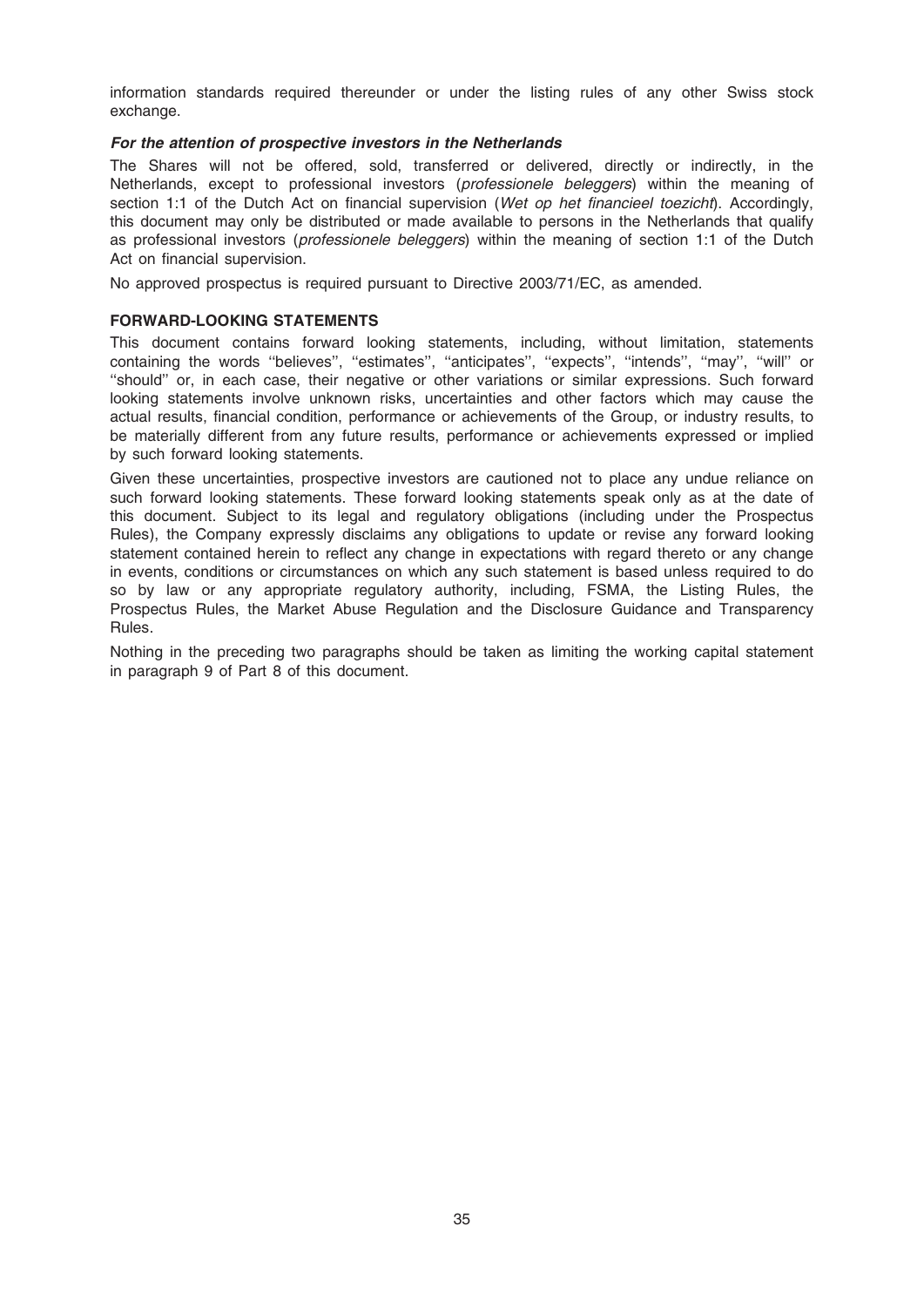# EXPECTED TIMETABLE

| <b>Publication of Prospectus</b>                                                                            | 2 February 2017                                                          |
|-------------------------------------------------------------------------------------------------------------|--------------------------------------------------------------------------|
| <b>INITIAL ISSUE</b>                                                                                        |                                                                          |
| Initial Placing opens                                                                                       | 2 February 2017                                                          |
| Offer for Subscription opens                                                                                | 2 February 2017                                                          |
| Latest time and date for receipt of completed Application<br>Forms in respect of the Offer for Subscription | 1.00 p.m. on 21 February 2017                                            |
| Latest time and date for commitments under the Initial Placing                                              | 3.00 p.m. on 21 February 2017                                            |
| Publication of results of the Initial Issue                                                                 | 22 February 2017                                                         |
| Initial Admission and dealings in Shares issued pursuant to the<br>Initial Issue commence                   | 8.00 a.m. on 24 February 2017                                            |
| CREST accounts credited with uncertificated Shares issued<br>pursuant to the Initial Issue                  | 24 February 2017                                                         |
| Where applicable, definitive share certificates despatched by<br>post in the week commencing                | 6 March 2017                                                             |
| <b>2017 PLACING PROGRAMME</b>                                                                               |                                                                          |
| 2017 Placing Programme opens                                                                                | 27 February 2017                                                         |
| Announcement of the results of each Placing                                                                 | as soon as practicable after the<br>closing of each Placing              |
| Subsequent Admission and crediting of CREST accounts in<br>respect of each Placing                          | as soon as practicable following the<br>closing of each Placing          |
| Share certificates in respect of Shares issued pursuant to each<br>Placing dispatched (if applicable)       | approximately two weeks following the<br>Admission of the Placing Shares |
| Last possible date for Shares to be issued pursuant to the 2017<br>Placing Programme                        | 1 February 2018                                                          |

\* The dates and times specified are subject to change. References to times are London times unless otherwise stated. Any changes to the expected timetable will be notified by the Company through a Regulatory Information Service.

# ISSUE STATISTICS

## INITIAL ISSUE STATISTICS

| Initial Issue Price                                        | 140.0 pence                 |
|------------------------------------------------------------|-----------------------------|
| Target gross proceeds of the Initial Issue                 | in excess of £60 million    |
| Estimated net proceeds of the Initial Issue*               | approximately £59.1 million |
| Maximum number of Shares available pursuant to the Initial |                             |
| <b>Issue</b>                                               | 64,285,715 Shares           |

Assuming gross proceeds raised under the Initial Issue of £60 million and excluding the fixed costs of implementing the Initial Issue and the 2017 Placing Programme. The actual number of Shares to be issued pursuant to the Initial Issue, and therefore the gross Initial Issue proceeds, is not known as at the date of this document but will be notified by the Company via a Regulatory Information Service prior to Initial Admission.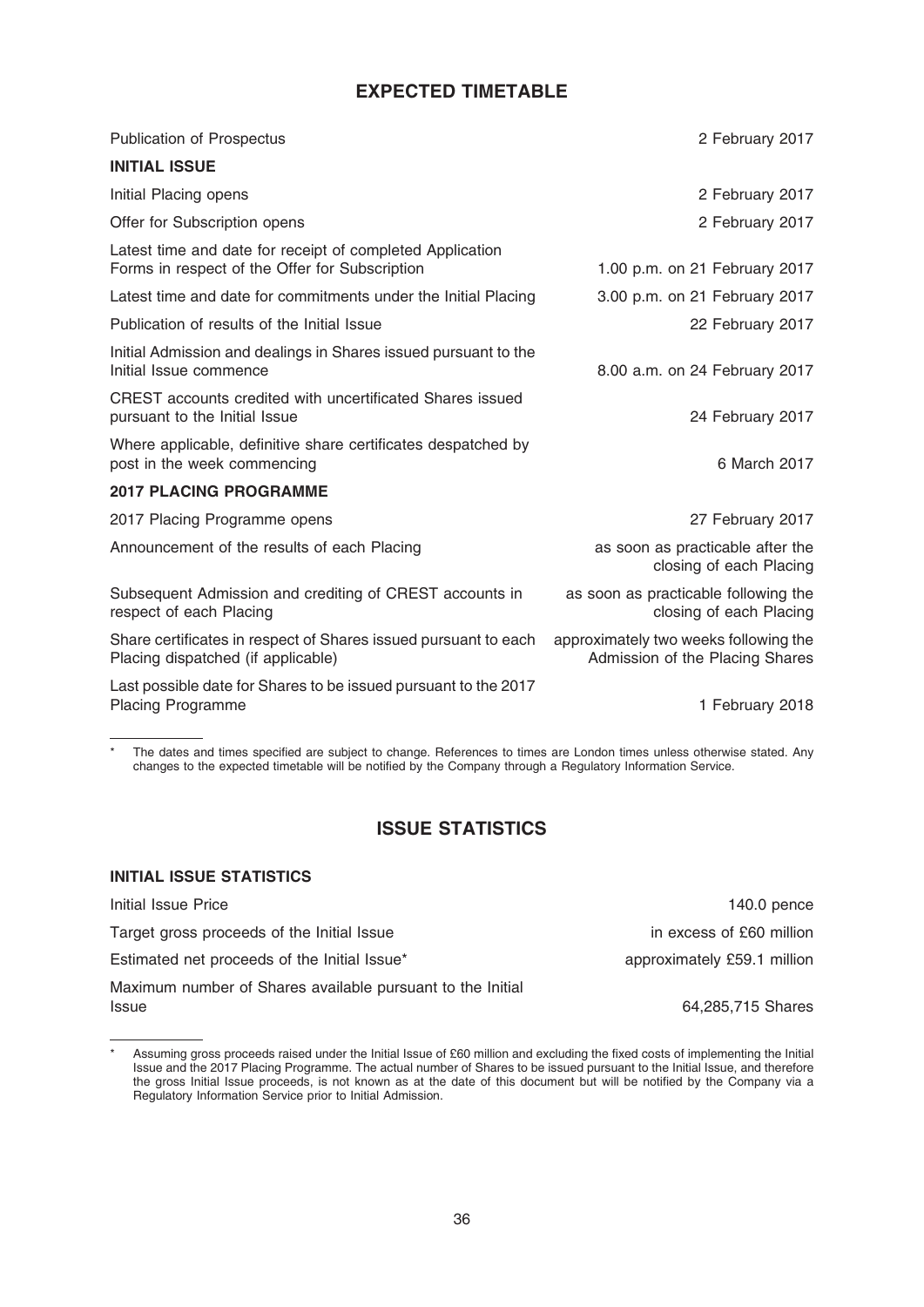### 2017 PLACING PROGRAMME STATISTICS

Aggregate maximum size of Placings under the 2017 Placing

Minimum Placing Price for any Placing NAV per Share plus a premium

200 million Shares

intended to at least cover the costs and expenses of the relevant placing of Shares (including, without limitation, any placing commissions)

# DEALING CODES

The dealing codes for the Shares are as follows: ISIN GB00B8460Z43 SEDOL B8460Z4 TICKER DIGS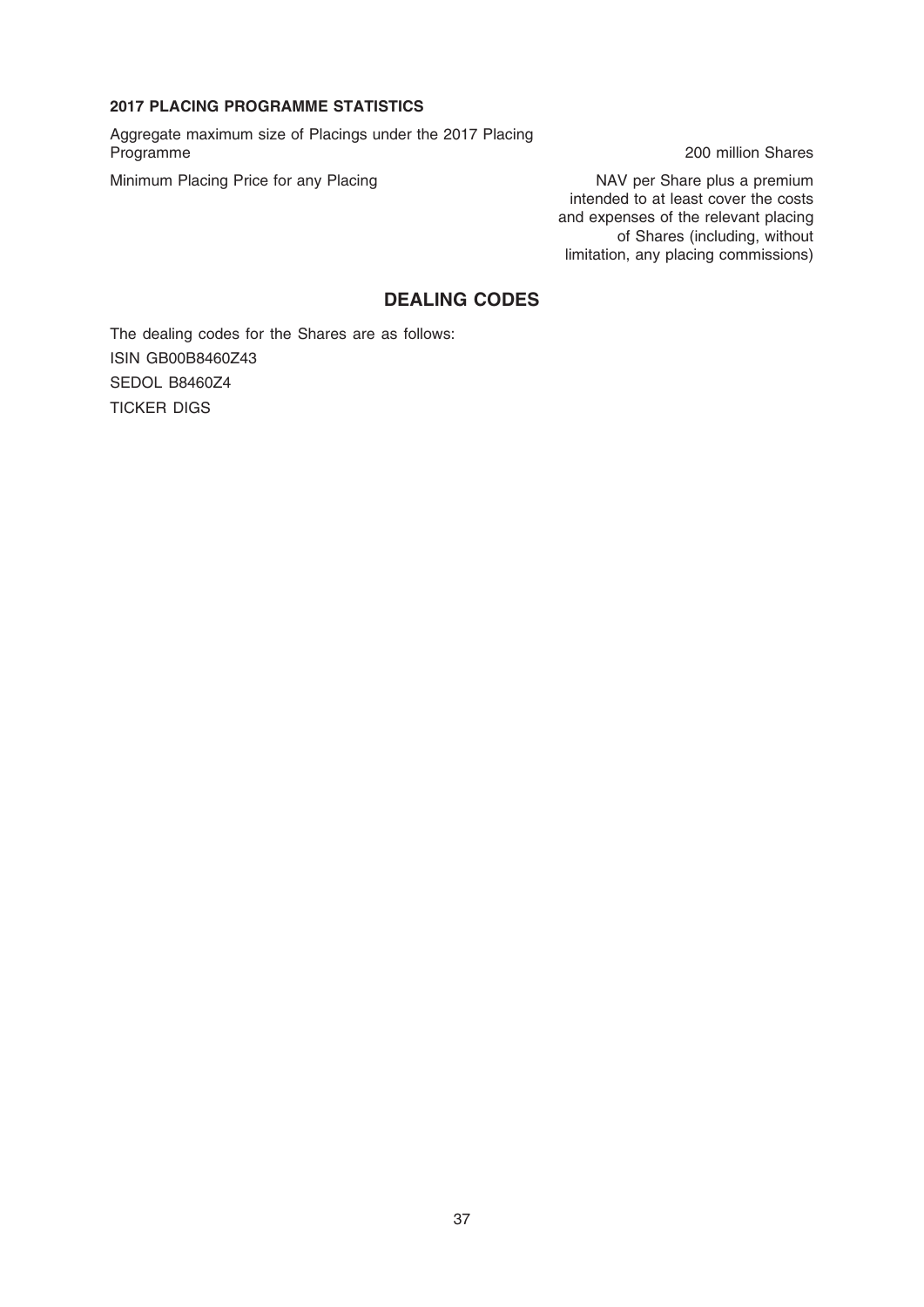# DIRECTORS, MANAGEMENT AND ADVISERS

| <b>Directors</b>                                      | Robert Henry Haldane Peto (Chairman)<br>Robert Malcolm Naish<br>Peter William Dunscombe<br>Marlene Wood                       |
|-------------------------------------------------------|-------------------------------------------------------------------------------------------------------------------------------|
|                                                       | all of the registered office below:                                                                                           |
| <b>Registered Office</b>                              | 51 New North Road<br>Exeter<br>EX4 4EP<br>Tel: 01392 477500                                                                   |
| Investment Manager and the<br>AIFM                    | <b>Gravis Capital Partners LLP</b><br>53-54 Grosvenor Street<br>London<br>W1K 3HU<br>Tel: 020 7518 1490                       |
| Sponsor and Placing Agent                             | Stifel Nicolaus Europe Limited<br>4th Floor, 150 Cheapside<br>London<br>EC2V 6ET                                              |
| Solicitors to the Company                             | Gowling WLG (UK) LLP<br>4 More London Riverside<br>London<br>SE1 2AU                                                          |
| Solicitors to the Sponsor and<br><b>Placing Agent</b> | Stephenson Harwood LLP<br>1 Finsbury Circus<br>London<br>EC2M 7SH                                                             |
| Secretary                                             | Capita Company Secretarial Services Limited<br><b>Beaufort House</b><br>51 New North Road<br>Exeter<br>EX4 4EP                |
| Administrators                                        | Capita Sinclair Henderson Limited<br><b>Beaufort House</b><br>51 New North Road<br>Exeter<br>EX4 4EP                          |
|                                                       | <b>Belasko Administration Limited</b><br>Weighbridge House<br>Le Pollet<br>St Peter Port<br>GY1 1WL<br>Guernsey               |
| <b>Receiving Agent</b>                                | Capita Asset Services<br><b>Corporate Actions</b><br>The Registry<br>34 Beckenham Road<br><b>Beckenham</b><br>Kent<br>BR3 4TU |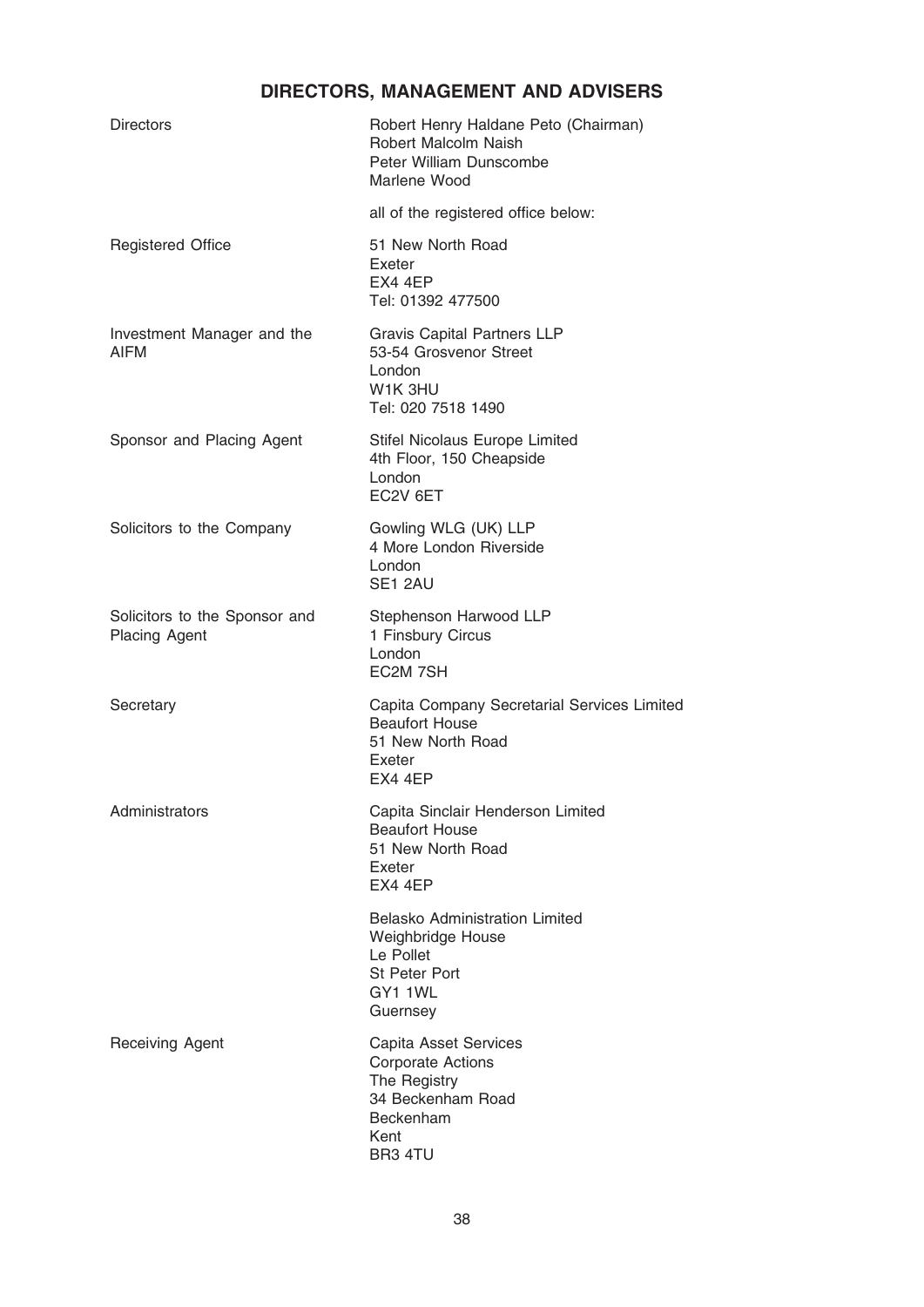| Registrar                   | Capita Asset Services<br>The Registry<br>34 Beckenham Road<br>Beckenham<br>Kent<br>BR3 4TU       |
|-----------------------------|--------------------------------------------------------------------------------------------------|
| Depositary                  | Langham Hall UK Depositary LLP<br>5 Old Bailey<br>London<br>EC4M 7BA                             |
| <b>Reporting Accountant</b> | PricewaterhouseCoopers LLP<br>1 Embankment Place<br>London<br>WC2N 6RH                           |
| Auditor                     | Ernst & Young LLP<br>1 More London Place<br>London<br>SE1 2AF                                    |
| Valuer                      | Knight Frank LLP<br>55 Baker Street<br>London<br>W1U 8AN                                         |
| <b>Principal Banker</b>     | Pricoa Mortgage Capital*<br>751 Broad Street<br><b>Newark</b><br>New York<br>Jersey<br>07102 USA |

\* Pricoa Mortgage Capital is a trading name of The Prudential Insurance Company of America, a company incorporated in New Jersey, USA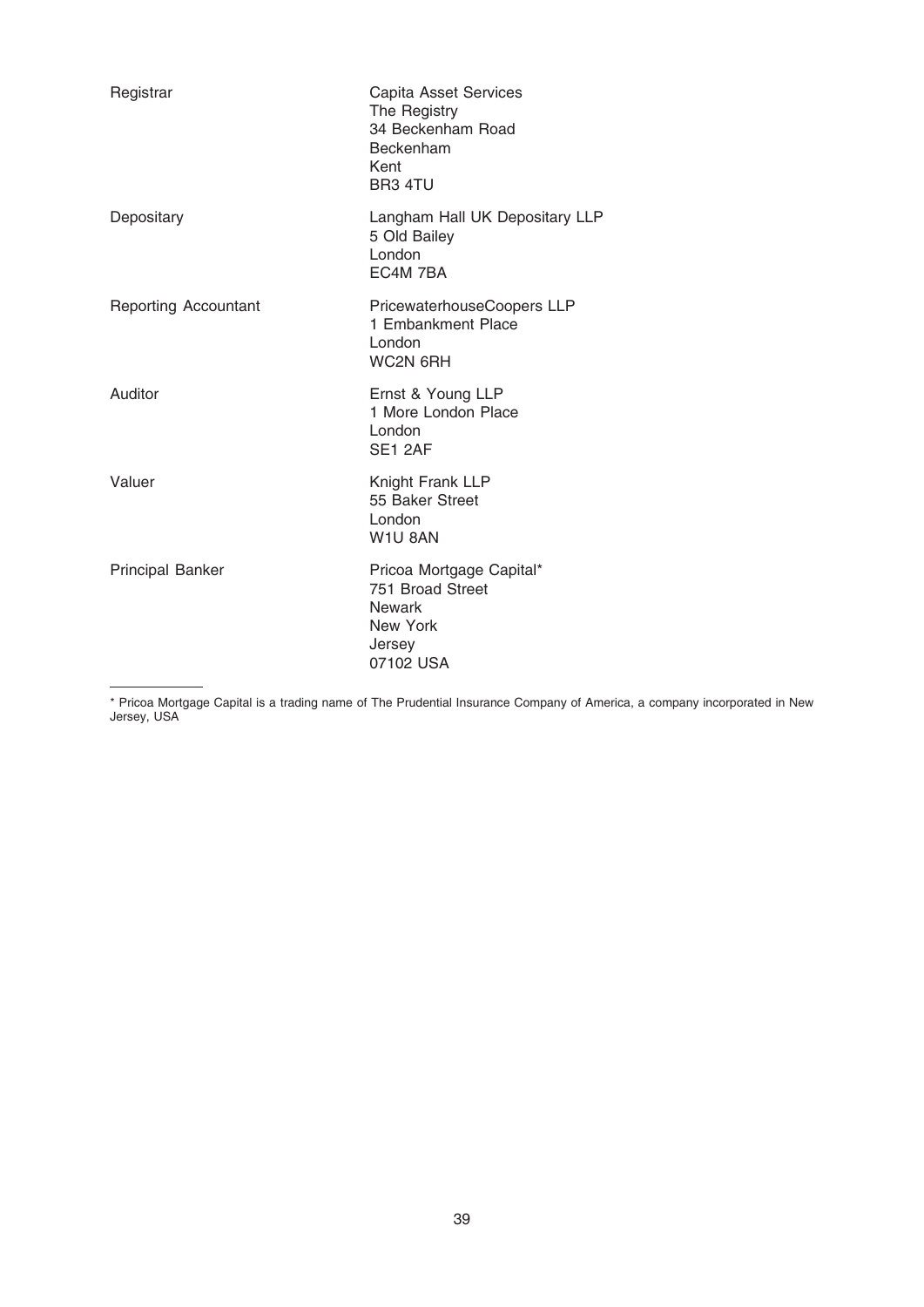### PART 1

### INFORMATION ON THE GROUP

### 1 INTRODUCTION

The Company is a closed-ended investment company incorporated in England and Wales on 26 February 2013 which carries on business as the principal company of a REIT. In the period from IPO Admission to the Latest Practicable Date, the Share price total return (including dividend income reinvested) was 15 per cent.

As at 31 December 2016, the value of the Group's property portfolio was £465.7 million and the unaudited estimated NAV per Share was 138.17 pence. The NAV includes income for the period (cum income) and does not include a provision for an accrued dividend for the quarter to 31 December 2016. The NAV (ex-income) was 136.74 pence per Share as at that date. As at the Latest Practicable Date, the market capitalisation of the Company was £401 million.

The Group employs 86 persons to provide asset and facilities management services in relation to the Scape Standing Assets.

On 16 September 2016, the Company transferred its admission from the London Stock Exchange (Specialist Fund Segment) to an admission to the Premium Listing segment of the Official List and to trading on the London Stock Exchange's main market for listed securities.

The Company's investment manager is Gravis Capital Partners LLP who acts as the Company's AIFM for the purposes of AIFMD. As at 31 December 2016, the Investment Manager had total assets under management of c.£1.6 billion, including three closed-ended investment companies admitted to the premium segment of the Official List and traded on the London Stock Exchange's main market for listed securities – the Company, GCP Infrastructure Investments Limited and GCP Asset Backed Income Fund Limited and which, as at the Latest Practicable Date, all traded at a premium to their respective net asset valuations.

### 2 OVERVIEW OF THE INITIAL ISSUE AND THE 2017 PLACING PROGRAMME

On 29 April 2016 the Company published a prospectus relating to the 2016 Placing Programme to issue up to 65 million Shares. In May and December 2016 the Company issued in aggregate approximately 60.5 million Shares raising gross proceeds of £83 million for the Company. Following the placing of Shares in December 2016, and as announced on 16 December 2016, the 2016 Placing Programme has been substantially exhausted.

The Company, through its Investment Manager, continues to see high quality opportunities in the student residential accommodation market, including in respect of the Target Asset, which it believes are strongly positioned to benefit from the core supply/demand imbalance characteristics which the Company seeks to identify in potential investments. To provide it with the operational flexibility to take advantage of such investment opportunities as and when they arise in a competitive market, the Company announced on 31 January 2017 that it had obtained shareholder authority to issue and allot up to 200 million Shares on a non-pre-emptive basis, by way of a series of placings and/or open offers and/or offers for subscription, at the discretion of the Directors. The shareholder authority granted replaced the shareholder authorities remaining in respect of the 2016 Placing Programme. The Initial Issue and any Placings under the 2017 Placing Programme are being conducted under the shareholder authorities described above.

Up to 200 million Shares may be issued, in aggregate, pursuant to the Initial Issue and the 2017 Placing Programme. The Company is targeting raising gross proceeds in excess of £60 million pursuant to the Initial Issue, by way of the Offer for Subscription and the Initial Placing. In determining the size of the Initial Issue, the Directors will take into account a number of factors including the availability and likelihood of acquisition of the pipeline assets (including the Target Asset), and demand for the new Shares.

The net proceeds of the Initial Issue and any Placing under the 2017 Placing Programme, after providing for the Group's operational expenses, will be used to make investments in accordance with the Company's investment policy, which may include the pipeline assets identified in paragraph 9 of this Part 1 of this document, including Podium. It is the Directors' current intention that the net proceeds of the Initial Issue be used to acquire the Target Asset, subject to satisfactory completion of advanced due diligence and contractual terms being agreed in an appropriate timeframe.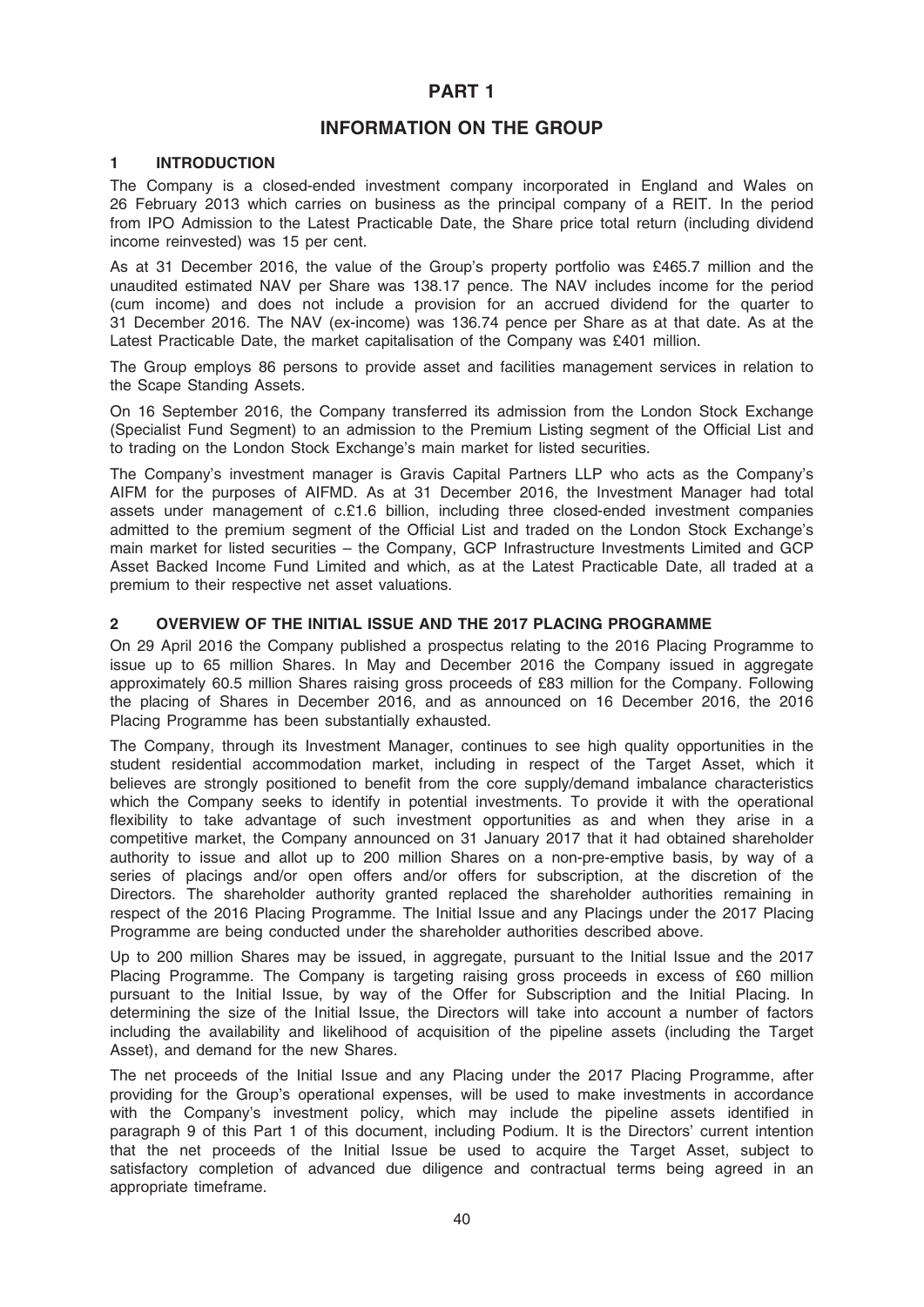In accordance with the authorities granted by Shareholders at a general meeting of the Company held on 31 January 2017 and which expire on 16 February 2018, the Shares will be issued on a non-pre-emptive basis.

As at the Latest Practicable Date, there were 278,223,587 Shares in issue. If the maximum number of 200 million Shares were to be issued pursuant to the Initial Issue and the 2017 Placing Programme, the issued share capital of the Company following such issuance would have increased by approximately 72 per cent. On this basis, if an existing Shareholder did not acquire any Shares in the Initial Issue or the 2017 Placing Programme, his or her proportionate voting interest in the Company would be diluted by approximately 42 per cent. By way of illustration, an existing Shareholder holding Shares representing 5 per cent. of the Company's issued share capital as at the date of this document, who does not acquire any Shares in the Initial Issue or the 2017 Placing Programme, would, following completion of the Initial Issue and the 2017 Placing Programme, hold Shares representing approximately 3 per cent. of the Company's issued share capital following the conclusion of the Initial Issue and the 2017 Placing Programme.

The Directors have considered the potential impact of the Initial Issue and the 2017 Placing Programme on the payment of dividends to Shareholders and will seek to ensure that the Initial Issue and any Placings under the 2017 Placing Programme do not result in material dilution to the dividends per Share that the Company may be able to pay to Shareholders from time to time.

By issuing Shares at a premium to their then prevailing NAV intended to at least cover the costs and expenses of the relevant share issue (including, without limitation, any commisions) such fees and expenses in relation to the Initial Issue and any Placing under the 2017 Placing Programme will be indirectly bourne by subscribers for those Shares. Accordingly, there will be no dilution to the Company's then prevailing published NAV arising from the issuance of Shares pursuant to the Initial Issue or any Placing under the 2017 Placing Programme.

The Company will bear the fixed costs incurred in relation to the legal, advisory and regulatory matters arising in connection with the Initial Issue and the 2017 Placing Programme, which are estimated to amount to approximately 0.17 per cent. of its prevailing published NAV as at the date of this document.

Further information in relation to the Initial Issue and the 2017 Placing Programme is set out at Part 3 and Part 4 of this document, respectively.

### Benefits of the Initial Issue and the 2017 Placing Programme

The Directors believe that instituting the Initial Issue and the 2017 Placing Programme will have the following benefits for Shareholders:

- the Company will be able to raise additional capital promptly, enabling it to take advantage of investment opportunities as and when they arise;
- selective acquisitions of assets with attractive rental growth characteristics will further diversify the Company's investment portfolio and reduce portfolio concentration risk;
- an increase in the market capitalisation of the Company should make the Company more attractive to a wider investor base;
- it is expected that the secondary market liquidity in the Shares will be further enhanced as a result of a larger and more diversified shareholder base. The Initial Issue and the 2017 Placing Programme will partially satisfy market demand for Shares from time to time and may improve liquidity in the market for Shares; and
- the Company's fixed running costs will be spread across a wider asset base, thereby reducing its on-going charges ratio.

### 3 INVESTMENT OBJECTIVE

The Company's investment objective is to provide Shareholders with attractive total returns in the longer term through the potential for modest capital appreciation and regular, sustainable, long-term dividends with RPI inflation-linked income characteristics.

### 4 INVESTMENT POLICY

The Company intends to meet its investment objective through owning, leasing and licensing student residential accommodation and teaching facilities to a diversified portfolio of direct let tenants and HEIs. The Company will mostly invest in modern, purpose built, private student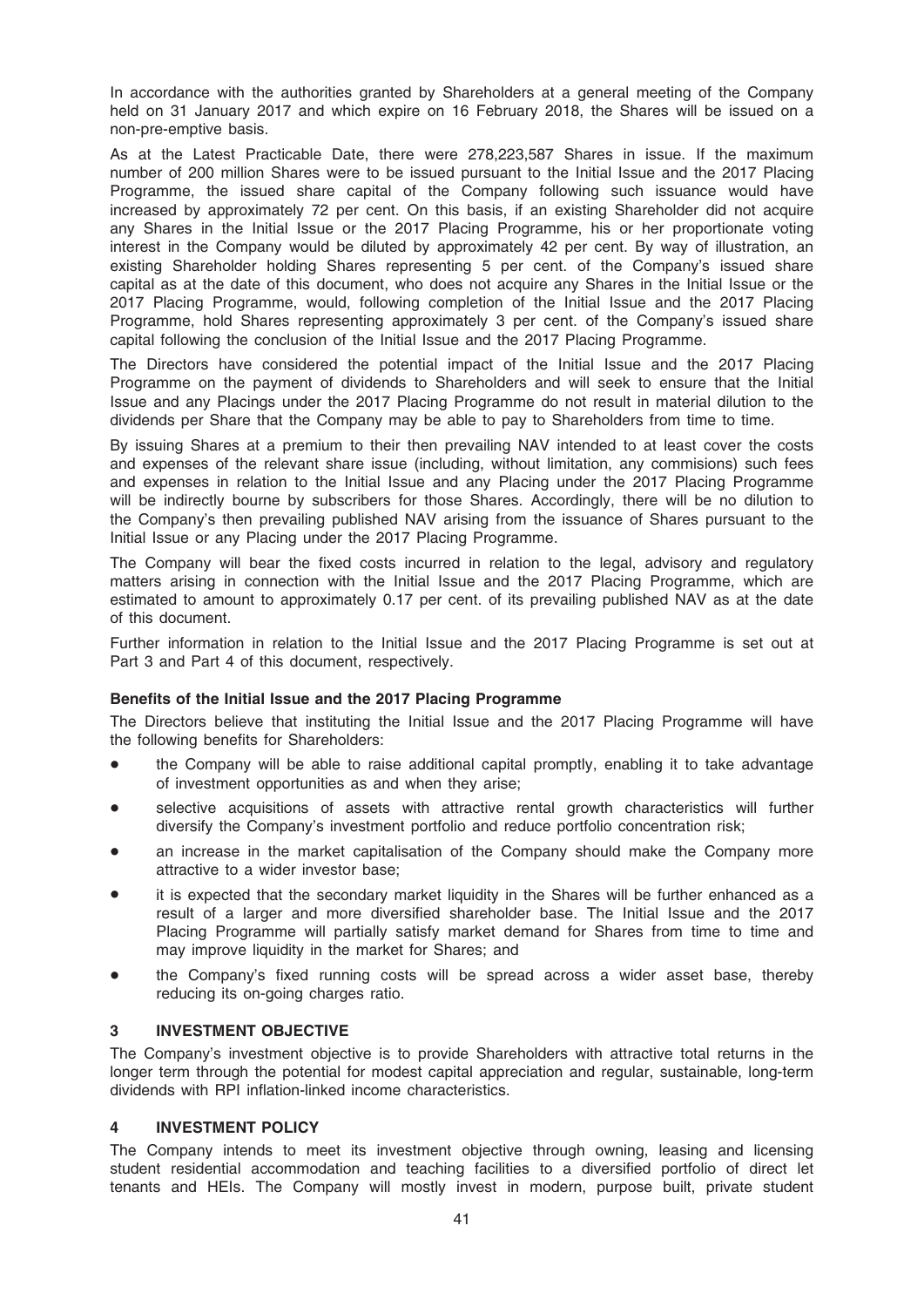residential accommodation and teaching facilities located primarily in and around London where the Investment Manager believes the Company is likely to benefit from supply and demand imbalances for student residential accommodation. The Company may also invest in development and forwardfunded projects which are consistent with the objective of providing Shareholders with regular, sustainable dividends and have received planning permission for student accommodation, subject to the Board being satisfied as to the reputation, track record and financial strength of the relevant developer and building contractor.

Rental income will predominantly derive from a mix of contractual arrangements including direct leases and/or licences to students ("direct let agreements"), leases and/or licences to students guaranteed by HEIs and/or leases and/or licences directly to HEIs. The Company may enter into soft nominations agreements (pari passu marketing arrangements with HEIs to place their students in private accommodation) or hard nominations agreements (longer term marketing arrangements with HEIs of between two and 30 years in duration). Where the Company invests in properties which contain commercial or retail space it may derive further income through leases of such space. Where the Company invests in development and forward-funded projects, development costs will typically be paid in stages through construction, with a bullet payment at completion.

The Company intends to focus primarily on accommodation and teaching facilities for students studying at Russell Group universities and other leading academic institutions, regional universities with satellite teaching facilities in and around London and at specialist colleges.

The Company may invest directly or through holdings in special purpose vehicles and its assets may be held through limited partnerships, trusts or other vehicles with third party co-investors.

### Borrowing and gearing policy

The Company may seek to use gearing to enhance returns over the long term. The level of gearing will be governed by careful consideration of the cost of borrowing and the Company may seek to use hedging or otherwise seek to mitigate the risk of interest rate increases. Gearing, represented by borrowings as a percentage of Gross Assets, will not exceed 55 per cent. at the time of investment. It is the Directors' current intention to target gearing of less than 30 per cent. of Gross Assets in the long term and to comply with the REIT condition relating to the ratio between the Group's 'property profits' and 'property finance costs'.

### Use of derivatives

The Company may invest through derivatives for efficient portfolio management. In particular, the Company may engage in interest rate hedging or otherwise seek to mitigate the risk of interest rate increases as part of the Company's efficient portfolio management.

### Investment Restrictions

The Company invests and manages its assets with the objective of spreading risk through the following restrictions:

- the Company will derive its rental income from a portfolio of not less than 500 studios;
- the value of any newly acquired single property will be limited to 25 per cent. of Gross Assets, calculated as at the time of investment;
- the Company mostly invests in modern, purpose built, private student residential accommodation and teaching facilities located primarily in and around London. Accordingly, no less than 75 per cent. of the Group's property portfolio will comprise assets which are located in and around London, calculated as at the time of investment;
- at least 90 per cent. by value of the properties directly or indirectly owned by the Company shall be in the form of freehold or long leasehold (over 60 years remaining at the time of acquisition) properties or the equivalent;
- the Company will not (i) invest more than 20 per cent. of its Gross Assets in undeveloped land; and (ii) commit more than 15 per cent. of its Gross Assets to forward-funded projects in respect of such undeveloped land, such commitment to be determined on the basis of the net construction funding requirements (and associated advisory costs) of such projects at the time of commitment up to their completion, in both cases as measured at the time of investment;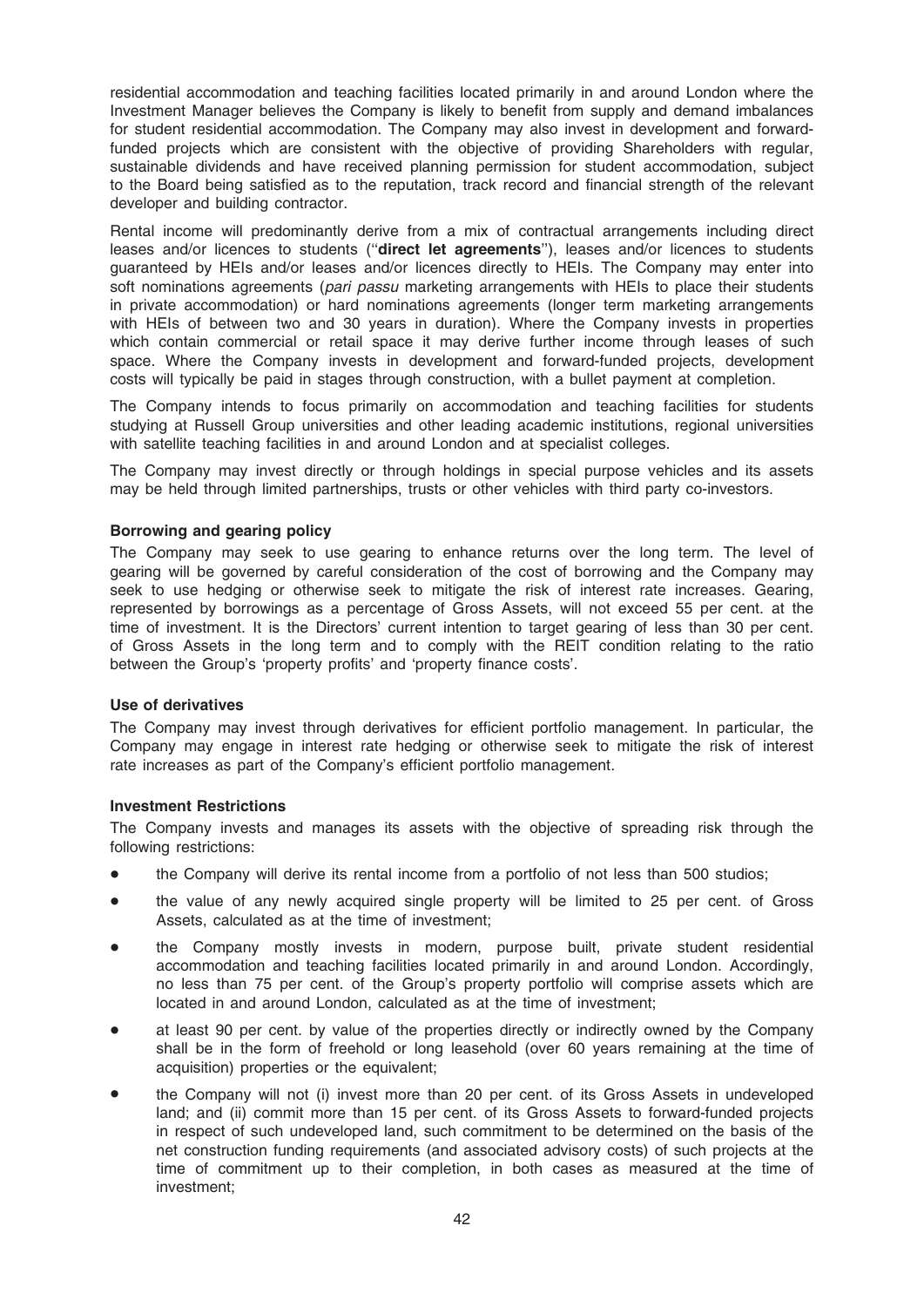- the Company will not invest in completed assets which are not income generative at, or shortly following, the time of acquisition; and
- the Company will not invest in closed-ended investment companies.

The Directors currently intend, at all times, to conduct the affairs of the Company so as to enable it to qualify as the principal company of a REIT for the purposes of Part 12 of the CTA 2010 (and the regulations made thereunder).

In the event of a breach of the investment guidelines and restrictions set out above, the Investment Manager shall inform the Directors upon becoming aware of the same and, if the Directors consider the breach to be material, notification will be made to a Regulatory Information Service.

No material change will be made to the investment policy without the approval of Shareholders by ordinary resolution.

### 5 DIVIDEND POLICY AND TARGET RETURNS

The Company pays dividends on a quarterly basis with dividends typically declared in October, January, April and July and paid in December, March, June and September in each year.

In respect of dividends relating to the current financial year, the Company has paid or declared dividends totaling 2.86 pence per Share for the interim period to 31 December 2016.

The Company paid dividends totaling 5.66 pence per Share in respect of the financial year ended 30 June 2016 (2015: 5.60 pence per Share).

The Company's annualised share price total return (with dividend income reinvested) in the period from IPO Admission to the Latest Practicable Date was 15 per cent. which exceeds its target annualised return of 8 to 10 per cent.

The UK REIT rules require the Group to meet a minimum distribution test for each accounting period that it is a REIT, or otherwise suffer a tax charge. This minimum distribution test requires the Company to distribute 90 per cent. of the income profits of the Property Rental Business for each accounting period, as adjusted for tax purposes.

Investors should note that the targeted annualised total return is a target only and not a profit forecast and there can be no assurance that it will be met or that any dividend or capital growth will be achieved.

### 6 GROUP BORROWINGS

As at the Latest Practicable Date, the Group's outstanding debt under the Pricoa Debt Facility was £130 million and is repayable in September 2024. As at that date, its average blended cost of borrowing was 3.07 per cent. and the gearing of the Group was approximately 27 per cent. of Gross Assets.

### 7 THE PORTFOLIO

As at 31 December 2016, the property portfolio of the Group comprised six standing assets (being the Scape Standing Assets and Water Lane Apartments) providing c.2,000 modern studios and beds and one forward funded development asset, Scape Wembley which, on completion, will provide a further c.580 studios and beds.

The Group's property portfolio was valued by the Valuer at £465.7 million as at 31 December 2016. The valuation of the Group's property portfolio as at that date is set out in the Valuation Report in Part 6 of this document. As at 30 June 2016 the Group had total property assets of £424.8 million. The increase of £40.9 million principally consists of the acquisition and ongoing construction of Scape Wembley of £34.6 million and an increase in the value of the Group's property assets, of £6.3 million.

The Group's standing assets are fully occupied for the 2016/17 academic year. As at the Latest Practicable Date, the net initial yield on the Group's standing assets was 5.1 per cent.

As at the Latest Practicable Date the Group's property portfolio comprised of the following assets: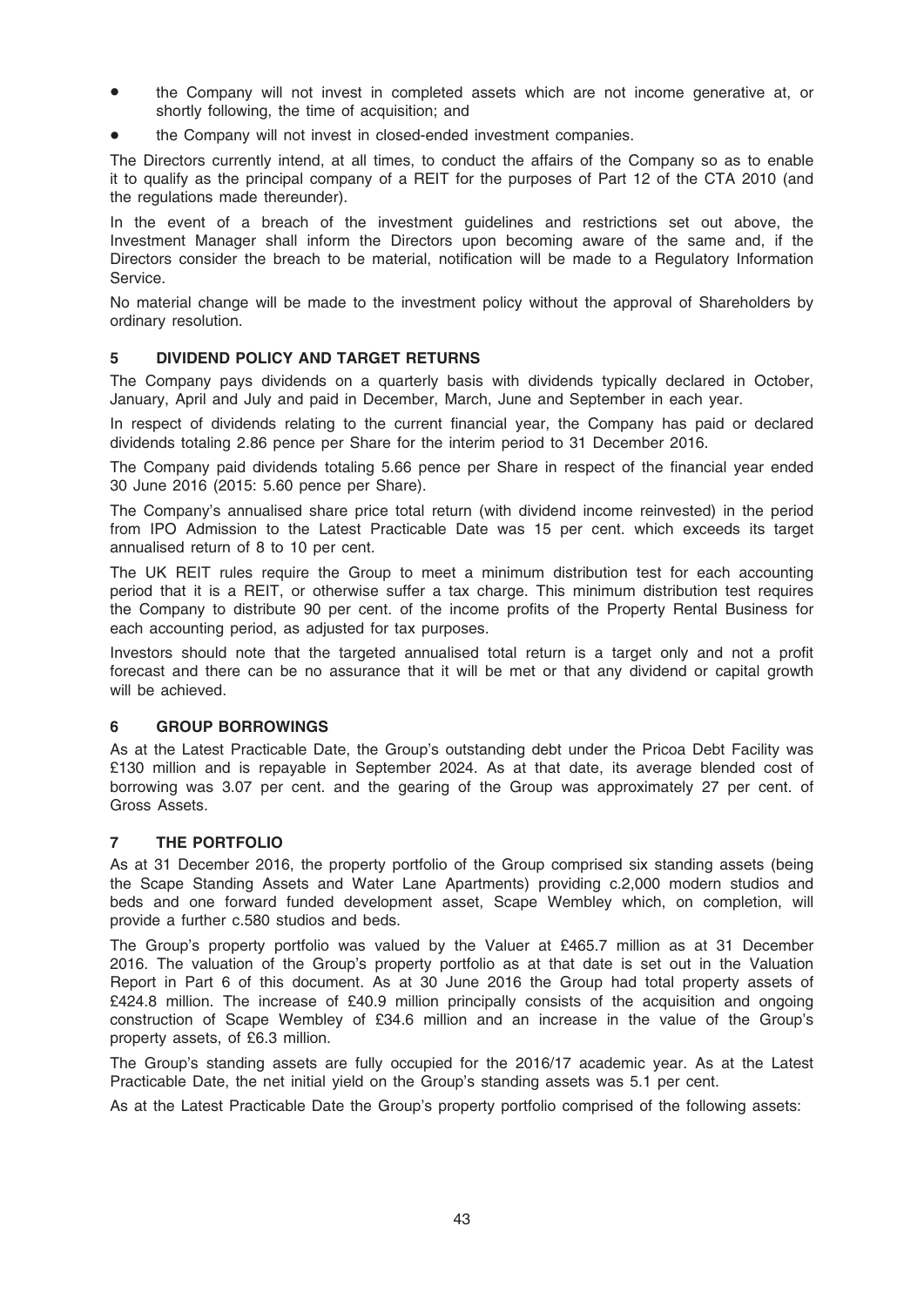### Standing assets (all freehold unless otherwise stated)

| Location                      | <b>Number</b><br>of Beds | Year<br>completed | <b>Commercial</b><br>space | <b>Market Value as</b><br>at 31 December<br>2016 $(E \text{ million})$ |
|-------------------------------|--------------------------|-------------------|----------------------------|------------------------------------------------------------------------|
| Mile End,<br>London           | 588                      | 2012              | 22,000 sq ft               | 127.7                                                                  |
| Royal Holloway,<br>Surrey     | 220                      | 2013              | Nil                        | 34.5                                                                   |
| Greenwich,<br>London          | 280                      | 2014              | Nil                        | 51.2                                                                   |
| Guildford.<br>Surrey          | 141                      | 2015              | Nil                        | 22.9                                                                   |
| Shoreditch.<br>London         | 541                      | 2015              | 49,000 sq ft               | 176.3                                                                  |
| Water Lane,<br><b>Bristol</b> | 153                      | 2015              | Nil                        | 18.5                                                                   |
|                               |                          |                   |                            |                                                                        |

\* Held pursuant to a 250 year lease<br>\*\* Held pursuant to a 150 year lease

Held pursuant to a 150 year lease

### Forward funded asset under development

|               |                    |                 |             | Total                         |                  | <b>Market value</b> |
|---------------|--------------------|-----------------|-------------|-------------------------------|------------------|---------------------|
|               |                    | <b>Proposed</b> |             | estimated                     |                  | as at               |
|               |                    | number          |             | cost to                       | <b>Estimated</b> | 31 December         |
|               |                    | of beds         |             | Date of completion completion |                  | 2016                |
| <b>Name</b>   | Location           | (approx.)       | acquisition | (£ million)                   | date             | (£ million)         |
| Scape Wembley | Wembley,<br>London | 580             | June 2016   | £46.8                         | <b>July 2017</b> | 34.6                |

The site acquisition in respect of Scape Wembley has been completed. The Company will be required to make further payments under the Wembley Forward Funding Agreement in relation to the development of Scape Wembley. All payments to be made by the Company in relation to the completion of the development of Scape Wembley will be funded out of the Company's existing cash resources.

The charts below show the Group's portfolio of assets by value, student mix and location.

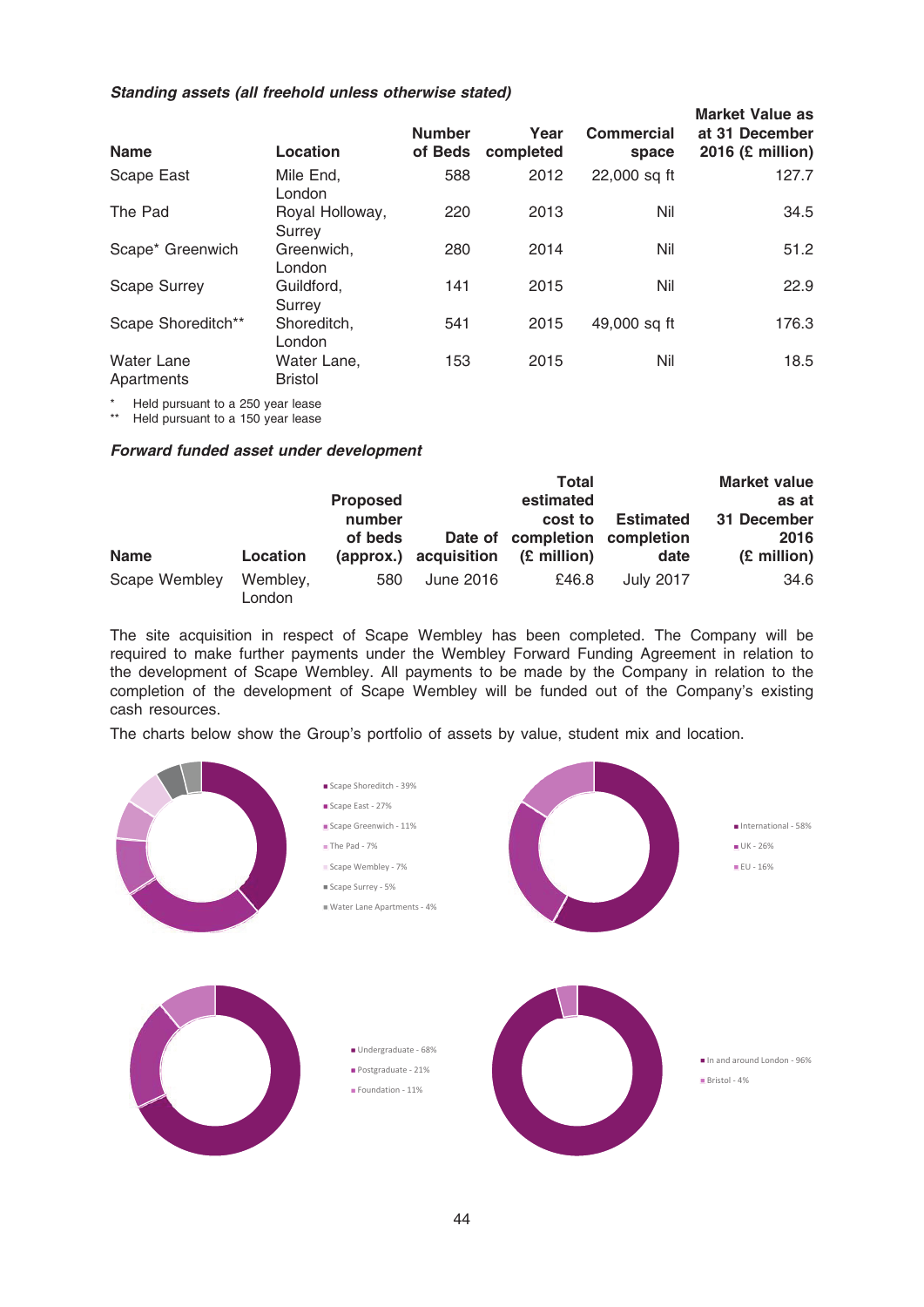### 8 MARKET OUTLOOK

The UK student accommodation investment market experienced another strong year in 2016 with some £3.5 billion of properties transacted, well above long term averages, and supported by a range of UK and overseas based long term investors.

Transactional volumes, coupled with another year of growth in student acceptances for the 2016/17 academic year, suggest the student residential accommodation market has not been materially impacted by the result of the UK 'Brexit' referendum in the short term.

Whilst the long-term implications of the result of the UK referendum remain unknown, it is the Board's current expectation that 'Brexit' will not have a material impact on the performance of the Group's investments. The portfolio is focused primarily on student accommodation assets in and around London, which has the largest student population of any city in the UK, and continues to position the Company to benefit from strong structural supply and demand imbalances. Demand by overseas students for private sector student accommodation in and around London is likely to remain resilient relative to the rest of the UK, given the international perception of London as a cosmopolitan, multicultural and global centre of learning. Depreciation in the value of Sterling may further enhance the relative attractions of a UK based degree for overseas students.

The Company, through its Investment Manager, continues to see high quality opportunities in the student residential accommodation market which it believes are strongly positioned to benefit from the core supply/demand imbalance characteristics which the Company seeks to identify in potential investments. Such characteristics ultimately support the longer-term sustainability and growth prospects of the underlying rental income from each asset. Accordingly, the Board and the Investment Manager remain confident that investor interest in the Company's student accommodation portfolio will continue due to its defensive income qualities as well as the prospect for continued rental growth.

### 9 PIPELINE

The Investment Manager is currently reviewing and conducting due diligence on assets in the Company's core markets, totalling c.2,800 studios and beds, which include:

- c.180 studios and beds in relation to the acquisition of Podium under the Forward Purchase Agreement (in relation to which further details are set out below);
- c.800 studios and beds in relation to two assets located in and around London and which are available to the Company under the Pipeline Agreement (in relation to which further details are set out below); and
- \* c.400-500 studios and beds which are undergoing advanced due diligence further to an exclusivity agreement in respect of a private student residential accommodation asset located in a prime central London position (the "Target Asset"), as announced on 25 January 2017. The Investment Manager has identified multiple asset management opportunities in respect of the asset which, if acquired, will be refurbished to the high specification typical of the Group's standing assets and the Scape Student Living brand. It is currently envisaged that the refurbishment would be completed ahead of the 2018/19 academic year. Post the refurbishment the Target Asset would have a net initial yield broadly consistent with the Group's prime London asset Scape Shoreditch and the Investment Manager would expect it to be, on full occupancy, earnings and dividend cover accretive. It is currently intended that the acquisition of the Target Asset would be funded through a mixture of debt and the proceeds of the Initial Issue.

The Investment Manager believes these assets may be suitable for the Company's portfolio and are in locations in and around London, which it believes will benefit from attractive and sustainable rental growth underpinned by supportive supply/demand characteristics.

As at the date of this document, the Group has conditionally agreed to acquire Podium, Royal Holloway London, under the terms of the Forward Purchase Agreement. Podium is a high specification, purpose-built, private student accommodation residence adjacent to Royal Holloway, University of London. The property is expected to be completed for the 2017/18 academic year providing approximately 180 beds and is in the same locality as The Pad, which comprises two buildings with c.220 beds currently owned by the Group. The Pad is fully occupied on 51 week tenancies for the 2016/17 academic year.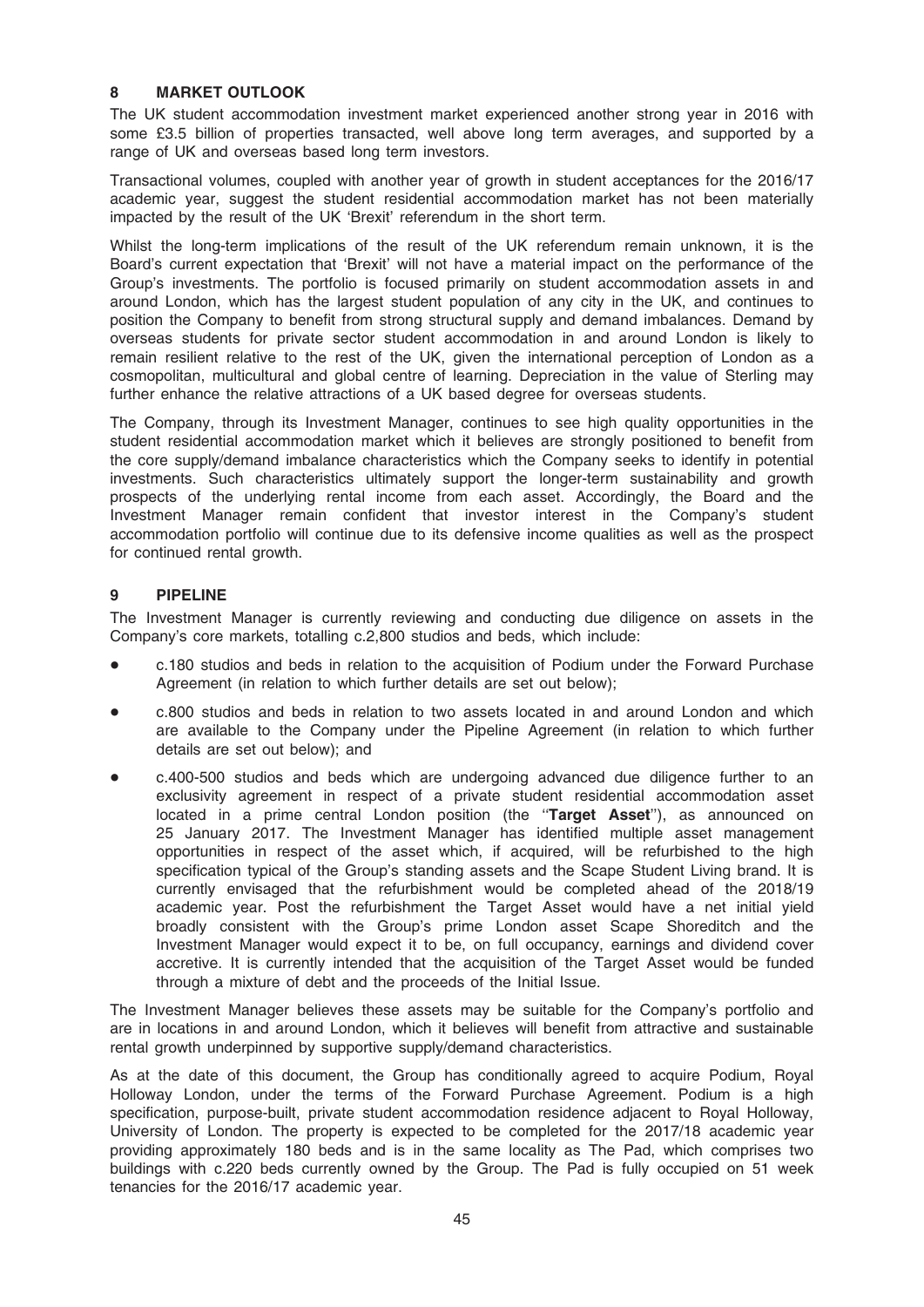The Forward Purchase Agreement is conditional, *inter alia*, on the fulfilment of a number of conditions including practical completion of the building works, expected to be competed for the 2017/18 academic year, receipt of satisfactory building survey and the building achieving bedroom lettings of 75 per cent. or more. In the event that the conditions of the Forward Purchase Agreement are not met, the Group shall be under no obligation to proceed with the acquisition of Podium. As at the date of this document these conditions have not been met. In the event such conditions are met, the Group will be required to proceed with the acquisition of Podium within 12 months of the date on which all such conditions have been met. The Directors do not currently envisage that the conditions will be satisfied, if they are satisfied, prior to September 2017. If the Group proceeds with the acquisition of Podium, the acquisition will be funded through the Group's existing cash resources at the relevant time, debt and/or equity, which may include the Initial Issue or any Placing under the 2017 Placing Programme.

Details of the Forward Purchase Agreement are set out at paragraph 6.8 of Part 8 of this document.

Under the terms of the Pipeline Agreement, Scape Student Living has undertaken to use its reasonable endeavours to ensure that the owner or owners of the next two student residential property developments to be developed, managed or operated by Scape Student Living or any of its affiliates and branded under the 'Scape Student Living' brand enter into right of first offer agreements in respect of such assets as soon as practicable following their practical completion. Subject to the relevant owner or owners entering into a right of first offer agreement and subject to completion of satisfactory due diligence and obtaining an independent third party valuation in accordance with the Company's valuation policy (see paragraph 12 of this Part 1 below), funding, agreement on price and the Investment Manager's recommendation, the Group will seek to acquire those developments that are consistent with the investment objective and investment policy of the Company.

Further details of the Pipeline Agreement are set out at paragraph 6.12 of Part 8 of this document.

### 10 COMPETITIVE ADVANTAGES

The Directors believe that the Company has a number of competitive advantages including:

- demonstrable total return characteristics: through a combination of increasing property valuations and above-RPI rental income growth from its portfolio, the Company has delivered capital appreciation and growing dividends for its Shareholders, as evidenced by annualised share price total returns (with dividend income reinvested) in the period from IPO Admission to the Latest Practicable Date of 15 per cent.;
- London focus: demand for private student accommodation is increasing while supply remains constrained. Approximately 35 per cent. of all students in UK HEIs study in and around London. Furthermore, in 2015 London had the largest number of international students of any city in the world. Circa 58 per cent. of the students in the Company's portfolio assets are international, with 96 per cent. of the Group's standing property portfolio (by value) located in and around London;
- access to investment opportunities: the Investment Manager has access to investment opportunities through established industry contacts and extensive knowledge of the sector and the Company may benefit from the Forward Purchase Agreement and the Pipeline Agreement in relation to the potential acquisition of further student residential properties;
- extensive expertise: the Group has extensive expertise in the construction, design, operation and financing of student residential and educational properties through its relationships with Scape Student Living and the Investment Manager and its relationships with the principals of Grosvenor House Group Limited and Event Investments Limited who provide significant expertise in site finding, land assembly and planning and student residential development and design;
- development and design expertise: Scape Student Living and its senior management team have over 30 years' experience of locating and identifying student residential and educational property sites and student residential developments globally, including in and around London, and a demonstrable track record in optimising design, room layout and pricing for student accommodation development;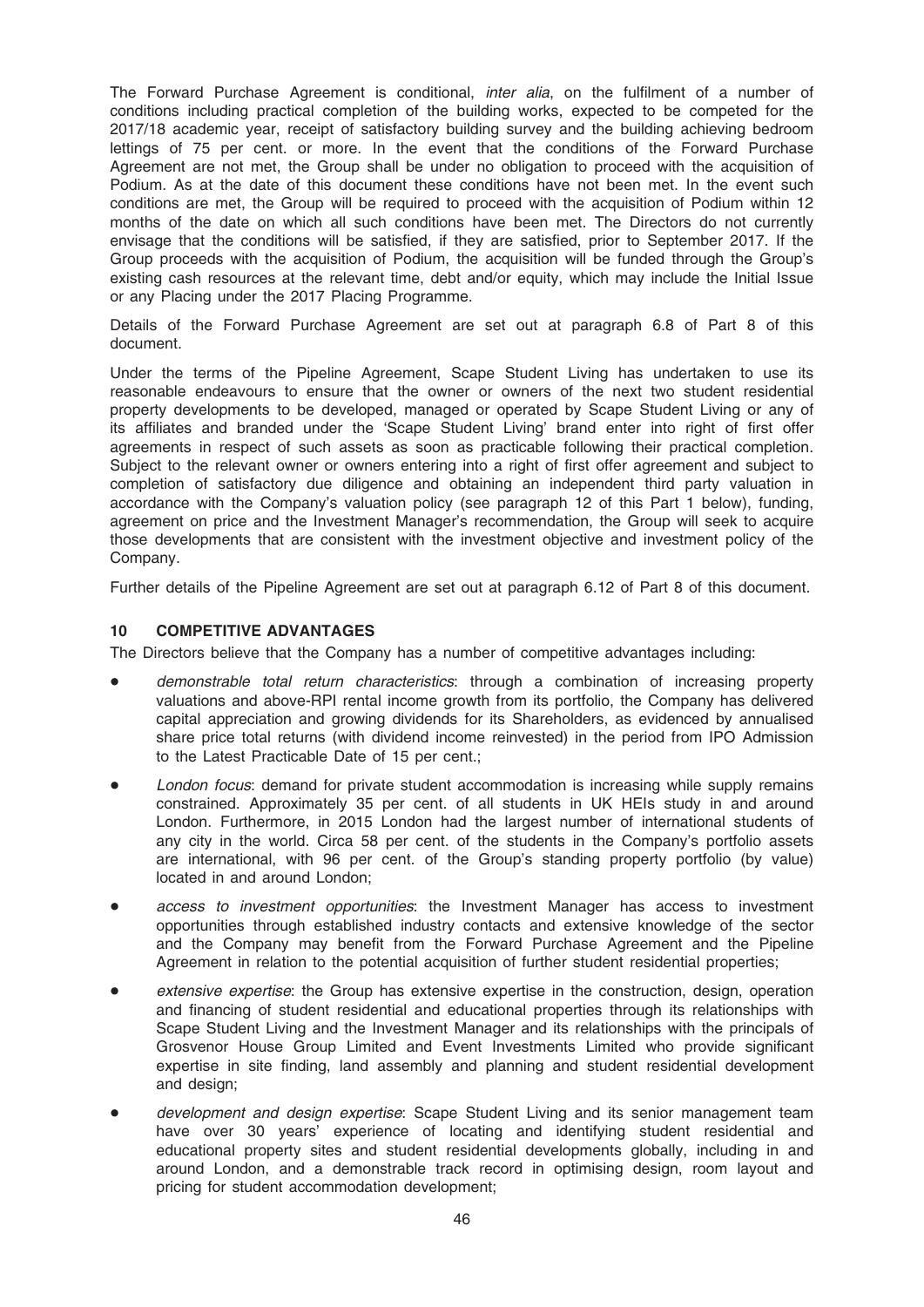- brand power: the Directors believe that the Group benefits from the 'Scape Student Living' brand which is a well-known student accommodation brand with established links to all of London's HEIs and with a growing presence and awareness throughout Asia and the Middle East; and
- access to financing: the Investment Manager and its partners have a track record in securing debt for numerous projects including in respect of substantially all of the Group's property portfolio.

### 11 INVESTMENT PROCESS

The Investment Manager undertakes a highly rigorous and selective investment process, broadly as described below:

### 11.1 Sourcing investments

The senior management of the Investment Manager have a long background in advising on transactions involving student accommodation and educational assets and have established close relationships with many of the key participants in the UK student residential market, including relevant property agents, Scape Student Living, Event Investments Limited and the principals of Grosvenor House Group Limited.

### 11.2 Review and approval

The Investment Manager performs an initial review of all investment opportunities which take into account the following considerations:

- location: focus on assets which benefit from supply/demand imbalances in the purpose built student accommodation market within close proximity of an HEI and/or major transport hub. Additional consideration is given to the suitability of the property to the characteristics of the local student market;
- security of rental income: strong rental protection and growth characteristics driven by student numbers, supply/demand characteristics and/or nominations agreements;
- inflation linkage: assets are sought with sufficient inflation linkage potential to provide inflation protection and offer income growth prospects;
- modern build: focus is on modern properties typically with interior designed finishes and hotel style communal facilities and services, or which may be redeveloped as such;
- financing: gearing levels which must be consistent with the Company's policy on borrowings and maturity profile of gearing;
- fit within existing portfolio: any portfolio synergies and impact on dividend yield and long term total return target; and
- overall market conditions: the outlook for the student residential sector taking into account wider market conditions and sentiment in the sector.

Where the Group enters into hard nominations agreements or long term leases and/or licences with HEI counterparties, the Investment Manager conducts financial due diligence on such counterparties to seek to ensure that they are competent and financially stable. Where appropriate, the Investment Manager may complement its analysis through the use of professional third party advisers.

The Investment Manager prepares a transaction proposal which includes an outline term sheet and business plan for the proposed acquisition including details of any potential conflicts of interest. This transaction proposal is submitted to the Directors for approval.

Based on the transaction proposal, the Directors determine whether detailed financial, legal and technical due diligence should be carried out by the Investment Manager.

### 11.3 Investment monitoring

The Investment Manager continually monitors the progress of the Group's investments. This includes regular site visits and the Asset and Facilities Managers reporting to the Investment Manager on a property-by-property basis. The Investment Manager updates the Directors on the progress of the Group's investments on a quarterly basis with additional formal contact being made where significant events have occurred which may impact the Group's income, expenditure or asset value.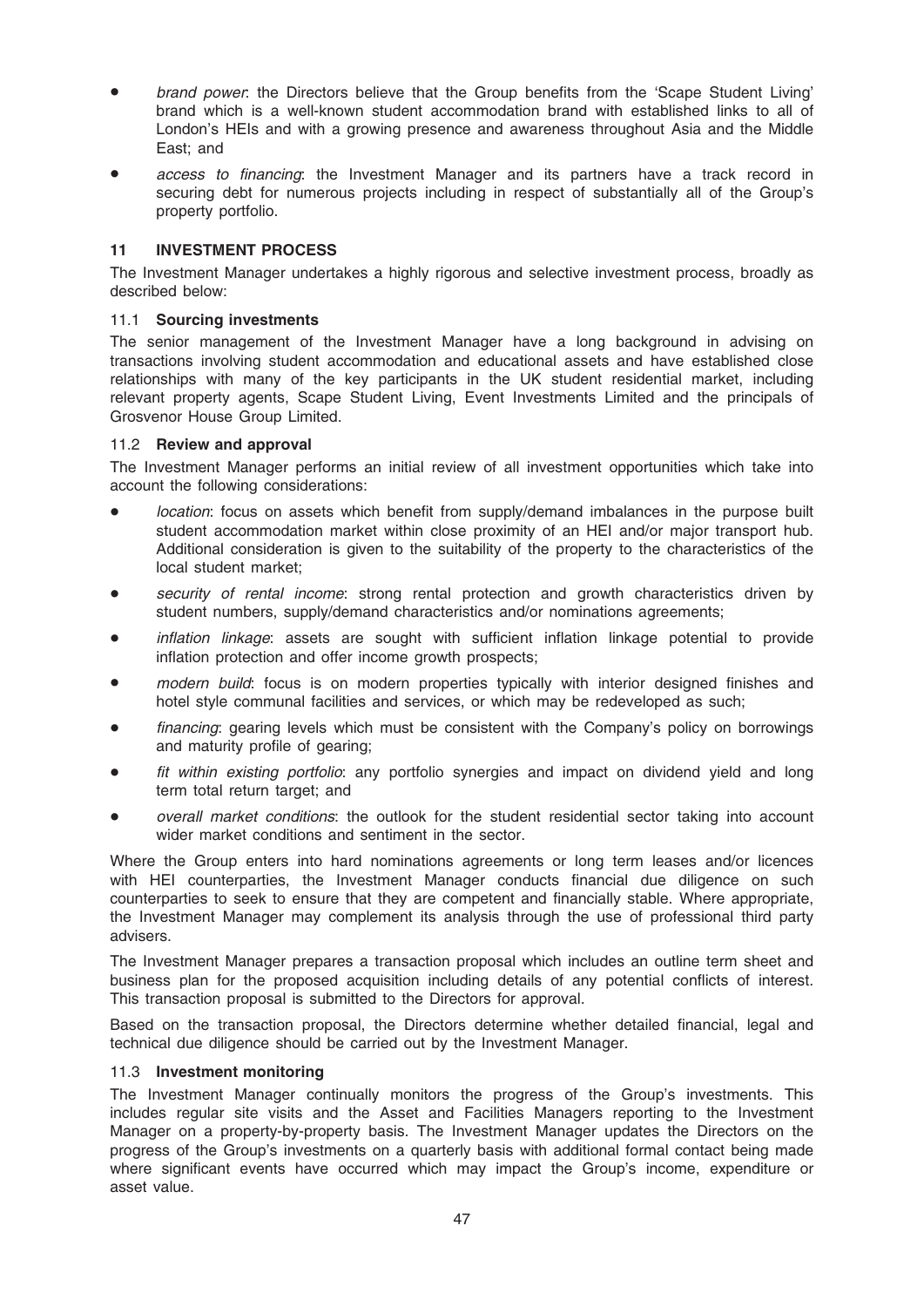### 11.4 Holding and exit strategy

The Company's investment holding period and the exit strategy depends on the underlying properties, current and projected occupancy levels, transaction structure, exit opportunities and size of the Company's investment. While the Directors intend to hold the Company's investments on a long term basis, the Company may dispose of investments outside this timeframe should an appropriate opportunity arise where, in the Investment Manager's opinion (with the approval of the Directors), the value that could be realised from such disposal would represent a satisfactory return on the initial investment and/or otherwise enhance the value of the Company, taken as a whole.

### 12 VALUATION

The Directors use the independent Valuer, or another professional independent valuer of equivalent standing, as property valuer to the Group. Full valuations of the Group's properties are conducted annually as at 30 September. Interim desktop valuations are also performed on a quarterly basis. The valuations of the Group's properties are at fair value as determined by the independent Valuer on the basis of market value in accordance with the internationally accepted RICS Appraisal Standards. The Valuer has produced a valuation report in relation to the Group's current property portfolio valuing such portfolio as at 31 December 2016 which is set out at Part 6 of this document.

Details of each quarterly valuation, and of any suspension in the making of such valuations, are announced by the Company on a Regulatory Information Service approved by the FCA as soon as practicable after the end of the relevant quarter.

### 13 CALCULATION OF NAV

The NAV (and NAV per Share) is calculated quarterly by Capita Sinclair Henderson Limited, as administrator to the Company. Calculations are made in accordance with IFRS or as otherwise determined by the Board.

Details of each quarterly valuation, and of any suspension in the making of such valuations, are announced by the Company through a Regulatory Information Service as soon as practicable after the end of the relevant quarter. The calculation of the NAV will only be suspended in circumstances where the underlying data necessary to value the investments of the Group cannot readily, or without undue expenditure, be obtained or in other circumstances (such as a system failure of the administrator) which prevents the Company from making such calculations. Details of any suspension in making such calculations are announced through a Regulatory Information Service as soon as practicable after any such suspension occurs.

As at close of business on 31 December 2016, the unaudited estimated NAV per Share was 138.17 pence. The NAV includes income for the period (cum income) and does not include a provision for an accrued dividend for the quarter to 31 December 2016.

The NAV (ex-income) was 136.74 pence per Share as at that date.

### 14 MEETINGS, REPORTS AND ACCOUNTS

The audited accounts of the Company are prepared in Sterling under IFRS. The Company's annual report and accounts are prepared up to 30 June each year. Copies of the report and accounts are typically sent to Shareholders by the end of October each year. The Company also publishes an unaudited half-yearly report covering the six months to December each year.

The Company currently intends to hold its next annual general meeting during October 2017.

### 15 SHARE CAPITAL MANAGEMENT

The Board has the discretion to seek to manage, on an on-going basis, the premium or discount at which the Shares may trade to their NAV through further issues and buy-backs, as appropriate.

### 15.1 Discount Control

### Continuation resolutions

The Articles provide that the Directors are required to propose an ordinary resolution that the Company continues its business as presently constituted (the ''Continuation Resolution'') (i) at the fifth annual general meeting of the Company in 2018; and (ii) at each third annual general meeting of the Company thereafter.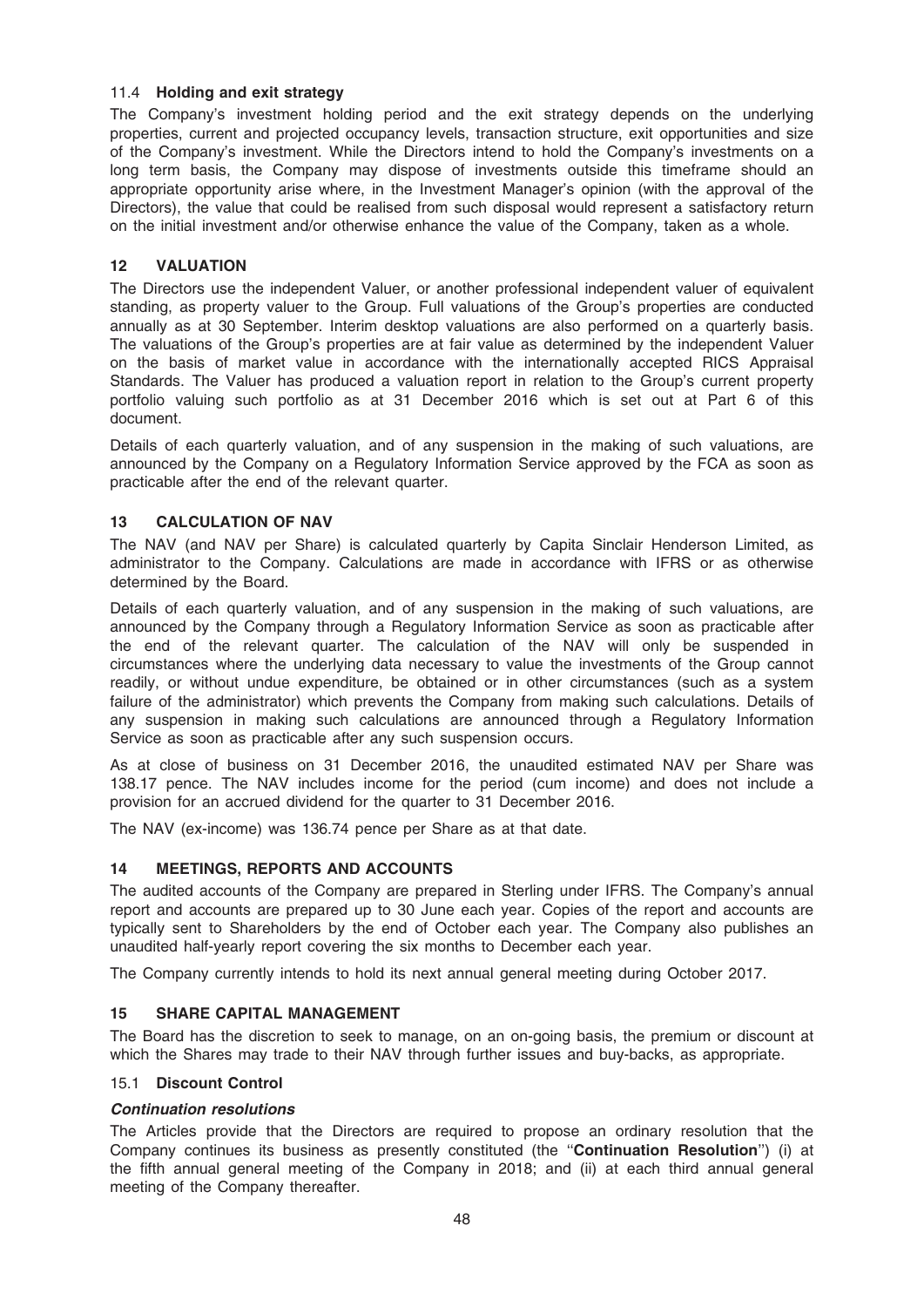If any Continuation Resolution is not passed, the Directors are required to put proposals for the reconstruction, reorganisation or winding up of the Company to the Shareholders for their approval.

### Share buy-backs

The Directors will consider repurchasing Shares in the market if they believe it to be in Shareholders' interests as a whole and as a means of correcting any imbalance between supply of and demand for the Shares.

A special resolution has been passed granting the Directors authority to repurchase up to 39,243,072 Shares during the period expiring on the conclusion of the earlier of the Company's next annual general meeting in 2017 and 31 December 2017. Renewal of this buy-back authority will be sought at each annual general meeting of the Company.

The Directors will have regard to the Company's REIT status when making any repurchase and will only make such repurchase through the market at prices (after allowing for costs) below the relevant prevailing NAV per Share and otherwise in accordance with guidelines established from time to time by the Board. Purchases of Shares may be made only in accordance with the Companies Act, the Listing Rules and all other applicable legal and regulatory requirements. Under the current Listing Rules, the maximum price (exclusive of expenses) which may be paid for a Share must not be more than the higher of: (i) five per cent. above the average of the mid-market values of the Shares for the five Business Days before the purchase is made; or (ii) that stipulated by the regulatory technical standards adopted by the EU pursuant to the Market Abuse Regulation.

Shareholders should note that the purchase of Shares by the Company is at the absolute discretion of the Directors and is subject to the working capital requirements of the Company and the amount of cash available to the Company to fund such purchases. Accordingly, no expectation or reliance should be placed on the Directors exercising such discretion on any one or more occasions.

### 15.2 Issuance of new Shares

The Directors have authority to issue up to 200 million Shares on a non-pre-emptive basis pursuant to the authorities given by Shareholders in a general meeting of the Company held on 31 January 2017. Such authority will expire on 16 February 2018.

The Directors also have authority to issue Shares up to an aggregate nominal value of £261,795 on a non-pre-emptive basis, pursuant to the authorities granted at the Company's annual general meeting held on 27 October 2016.

Investors should note that the issuance of new Shares is entirely at the discretion of the Board, and no expectation or reliance should be placed on such discretion being exercised on any one or more occasions or as to the proportion of new Shares that may be issued.

### 15.3 Treasury Shares

Any Shares repurchased pursuant to the general authority referred to above may be held in treasury. The Companies Act allows companies to hold shares acquired by way of market purchase as treasury shares, rather than having to cancel them. These shares may be subsequently cancelled or sold for cash. This would give the Company the ability to re-issue Shares quickly and cost efficiently, thereby improving liquidity and providing the Company with additional flexibility in the management of its capital base.

The Board currently intends only to authorise the sale of Shares from treasury at prices at or above the prevailing published NAV per Share (plus costs of the relevant sale). This should result in a positive overall effect on Shareholders if Shares are bought back at a discount and then sold at a price at or above the NAV per Share (plus costs of the relevant sale).

### 16 CAPITAL STRUCTURE

The Company's capital structure consists of Shares. The rights attaching to the Shares to be issued pursuant to the Initial Issue and any Placing under the 2017 Placing Programme are set out in the Articles and summarised below.

The Shares carry the right to receive the profits of the Company available for distribution at such times as the Directors may determine in accordance with the Articles.

On a winding-up, the surplus capital and assets of the Company shall be divided amongst the holders of Shares pro rata according to the nominal capital paid up on their holdings of Shares.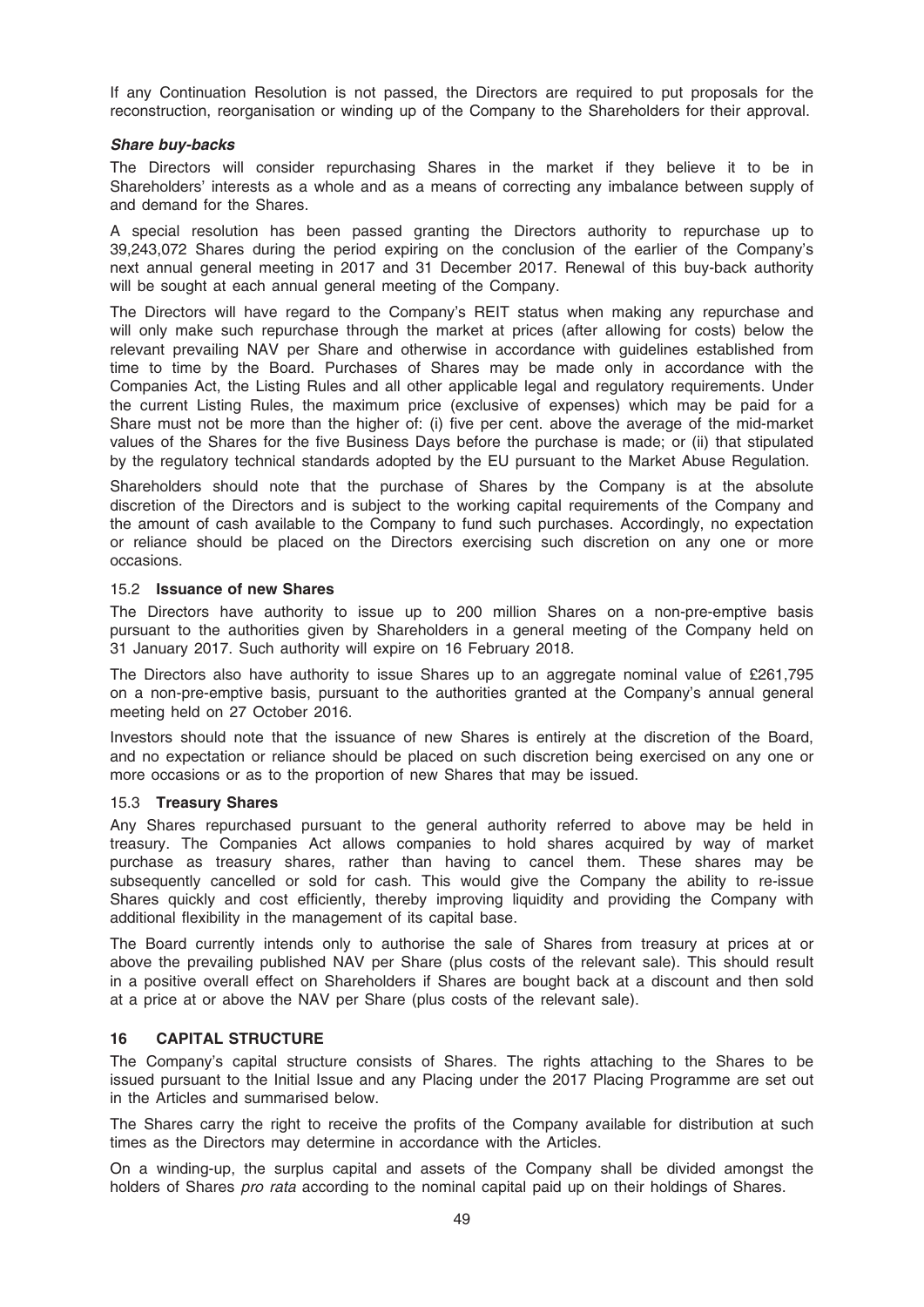Holders of Shares have the right to receive notice of, and to attend and vote at, general meetings and class meetings of the Company. Each holder of Shares who is present in person (or, being a corporation, by representative) or by proxy at a general meeting or a class meeting on a show of hands has one vote and, on a poll, every such holder who is present in person (or, being a corporation, by representative) or by proxy has one vote in respect of each Share held by him.

### 17 REIT STATUS AND TAXATION

Potential investors are referred to Part 7 of this document for details of the REIT regime and taxation of the Company and Shareholders in the UK. Investors who are in any doubt as to their tax position or who are subject to tax in jurisdictions other than the UK are strongly advised to consult their own professional advisers immediately.

### 18 RISK FACTORS

The Company's performance is dependent on many factors and potential investors should read the whole of this document and in particular the section entitled "Risk Factors" on pages 19 to 30.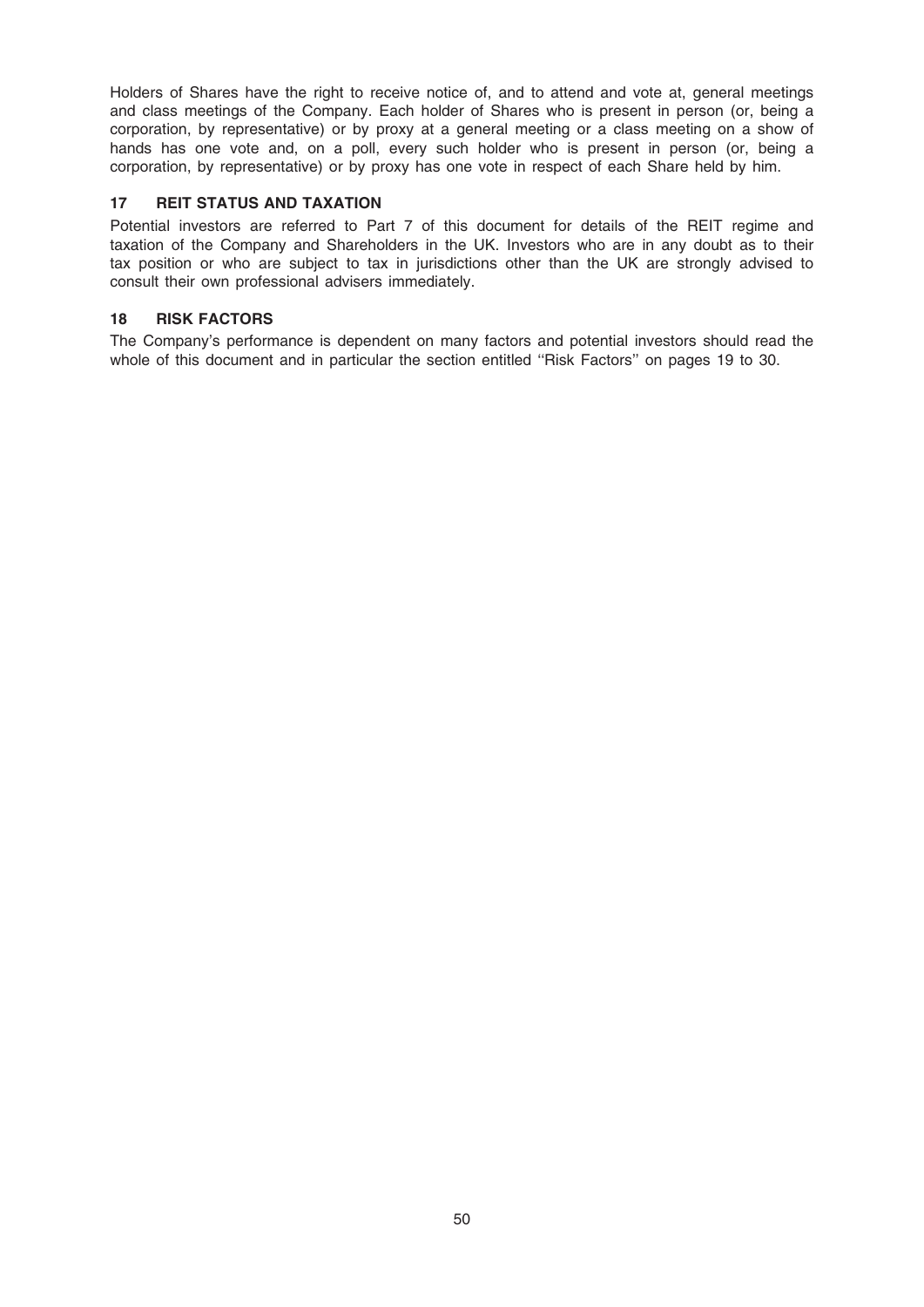### PART 2

### DIRECTORS, MANAGEMENT AND ADMINISTRATION

### 1 DIRECTORS

The Directors are responsible for the determination of the Company's investment policy and strategy and have overall responsibility for the Company's activities including the review of investment activity and performance and the control and supervision of the Investment Manager and the Asset and Facilities Managers. All of the Directors are non-executive and are independent of the Investment Manager and the Asset and Facilities Managers.

The Asset and Facilities Managers are responsible for the day-to-day management of the Group's standing assets. Scape Student Living has also been appointed as the development manager in respect of Scape Wembley.

The Directors meet at regular Board meetings, at least six times a year and at least once a quarter, with additional meetings arranged as necessary. The audit committee of the Company also meets at least six times a year and at least once a quarter. In the financial year ended 30 June 2016 the Directors met 20 times.

The Directors are as follows:

### Robert Henry Haldane Peto (Chairman) (aged 66)

Mr Peto is non-executive chairman of Standard Life Investments Property Income Trust Limited and non-executive chairman of DTZ Investment Management Limited ("DTZI"), the regulated arm of DTZ Investors which he founded in 1992. DTZI now has over £4 billion of assets under management. Mr Peto chairs a number of investment committees for property funds, is a consultant to Insight Investment Limited in respect of its commercial real estate debt programme and is a non-executive director of Lend Lease Europe GP Limited (Retail Fund), Western Heritable Company Limited and the commercial subsidiary of the Royal Bath & West Society. He was Global President of RICS in 2010/11, a member of the Bank of England Property Advisory Group from 2007 to 2011, chairman of DTZ UK from 1998 to 2008 and a member of the board of DTZ Holdings plc from 1998 to 2009.

Mr Peto was appointed as a Director of the Company on 9 April 2013.

### Robert Malcolm Naish (aged 63)

Mr Naish is a non-executive director and chairman of Ground Rents Income Fund plc and Target Healthcare REIT Limited. He was head of real estate at Scottish Widows Investment Partnership (''SWIP'') until 2012 with responsibility for a portfolio of commercial property assets spanning the UK, Continental Europe and North America, and SWIP's real estate investment management business. He has over 40 years' experience of working in the real estate industry and qualified as a Chartered Surveyor in 1976. Immediately prior to joining SWIP in 2007, Mr Naish was director and head of DTZ Investment Management, where he also led new business development in the UK and international markets. He was a founding partner of Jones Lang Wootton Fund Management and UK managing director of LaSalle Investment Management. In 2002, he cofounded Fountain Capital Partners, a pan-European real estate investment manager and adviser. Mr Naish was also chairman of the Scottish Property Federation for 2010/11. He now holds a number of non-executive directorships and roles in the charity sector.

Mr Naish was appointed as a Director of the Company on 9 April 2013.

### Peter William Dunscombe (aged 67)

Mr Dunscombe is a non-executive director of Murray International Trust plc and HgCapital Trust plc. He joined a London firm of stockbrokers in the early 1970s to carry out economic and company research. After five years, he joined Imperial Group in their in-house pension fund management team and later became joint managing director of Imperial Investments Limited. Mr Dunscombe joined BBC Pension Trust Limited where he was head of pension investments until 2011. He is a member of the investment committees of The Pensions Trust, Reed Elsevier Pension Fund, St James's Place plc and the Nuffield Foundation.

Mr Dunscombe was appointed as a Director of the Company on 9 April 2013.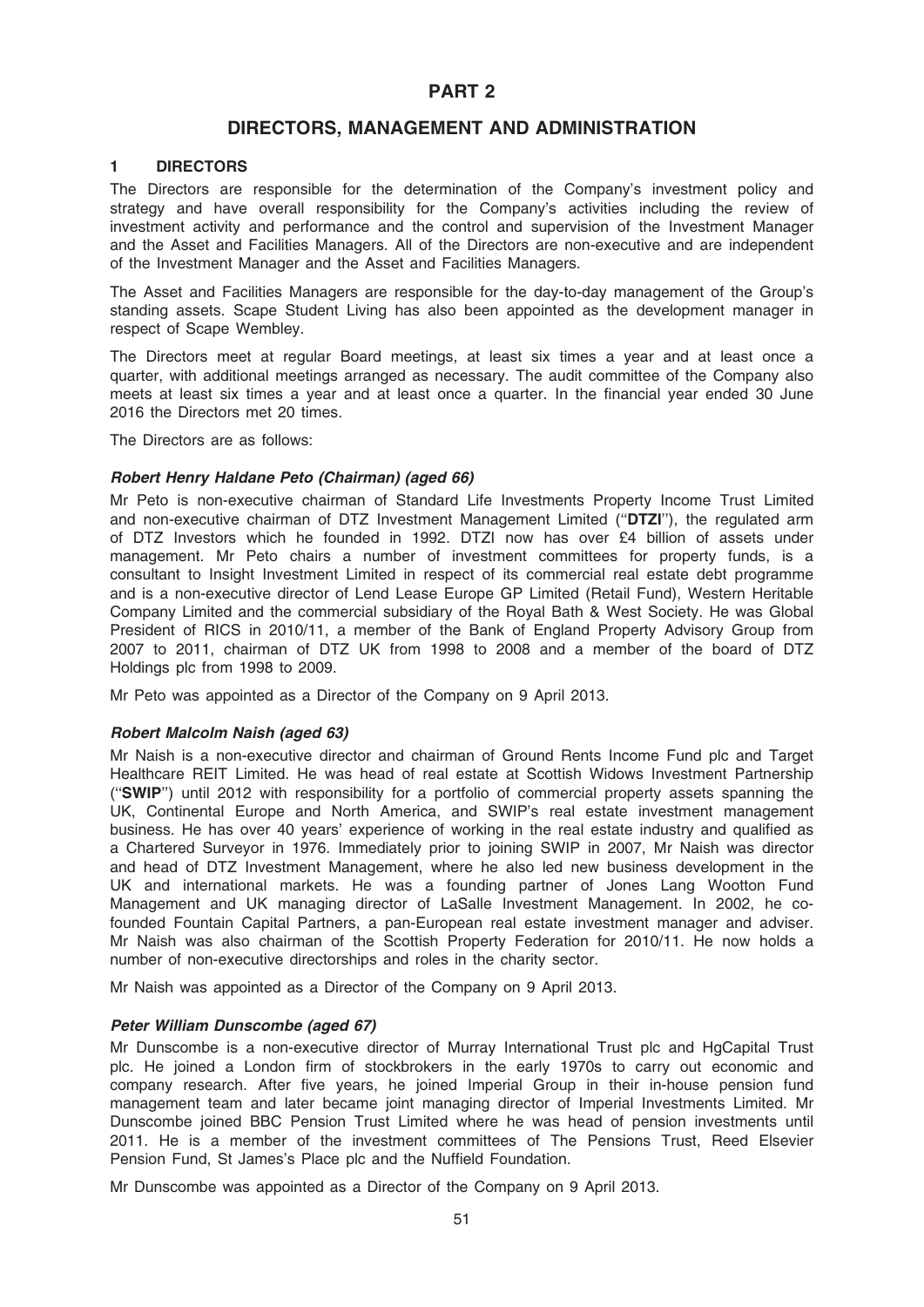### Marlene Wood (aged 54)

Mrs Wood is a chartered accountant with a broad range of experience in both private and public sectors and is currently a non-executive director and chair of the audit committee of RM Secured Direct Lending PLC. She is a non-executive director and chair of the audit committee for the Scottish Funding Council for Further and Higher Education and also sits on their remuneration committee. Mrs Wood was chair of the audit committee for the University of the Highlands and Islands until 2014. She spent 20 years with the Miller Group, a major UK property business, predominantly as finance director for Miller Developments, the property development and investment arm, and latterly as group accounting and treasury director. Mrs Wood is currently nonexecutive director and treasurer for One Parent Families Scotland.

Mrs Wood was appointed as a Director of the Company on 23 March 2015 and was appointed as chair of the audit committee on 21 July 2015.

All Directors are non-executive and independent of the Investment Manager.

### 2 MANAGEMENT OF THE COMPANY

### 2.1 Investment Manager

The Company receives investment advice and management services from the Investment Manager, Gravis Capital Partners LLP. The Investment Manager acts as the Company's AIFM for the purposes of the AIFMD. The Investment Manager was incorporated in England and Wales on 14 October 2007 under the Limited Liability Partnership Act 2000 (registered number OC332060) and is authorised and regulated by the FCA (registration number 487393). The Investment Manager has day-to-day responsibility for the control and supervision of the Asset and Facilities Managers.

The Investment Manager was formed with a view to developing a specialist infrastructure advisory boutique. This business model was amended to focus specifically on fund management, principally on income generating defensive sectors central to the UK's social and community infrastructure. The Investment Manager has advised on student accommodation and educational assets since its formation and its senior management team have combined experience of over 30 years in the sector. In the last ten years the partners of the Investment Manager have advised on the financing, development, acquisition and management of student accommodation and educational property assets with a value in excess of £500 million.

As at 31 December 2016, the Investment Manager had total assets under management of c.£1.6 billion, including three closed-ended investment companies admitted to the premium segment of the Official List and traded on London Stock Exchange's main market for listed securities – the Company, GCP Infrastructure Investments Limited and GCP Asset Backed Income Fund Limited and which, as at the Latest Practicable Date, all traded at a premium to their respective net asset valuations.

### Investment Management Agreement

The Investment Manager has been given, pursuant to the terms of the Investment Management Agreement, sole responsibility for the management of the Group's assets in accordance with the Company's investment policy, subject to the overall control and supervision of the Directors. The Investment Manager acts as the Company's AIFM for the purpose of the AIFMD and has day-today responsibility for the control and supervision of the Asset and Facilities Managers.

The Investment Manager is entitled to receive from the Company: (i) a management fee which is calculated and paid quarterly in arrears at an annual rate of one per cent. of the prevailing NAV; and (ii) a £22,500 per annum fee in relation to the Investment Manager's services provided in its role as the Company's AIFM.

The Investment Management Agreement is terminable by the Company on not less than 12 months' written notice to the Investment Manager at any time, such notice to expire no earlier than 21 September 2021, and is terminable by the Investment Manager on not less than 12 months' written notice to the Company at any time, such notice to expire no earlier than 31 October 2025. If the ordinary resolution to continue the Company's business as presently constituted, to be proposed at the fifth annual general meeting of the Company in 2018, is not passed, then the Investment Management Agreement will be terminable upon 24 months' written notice by either party. The Investment Management Agreement can be terminated at any time in the event of the insolvency of the Company or the Investment Manager.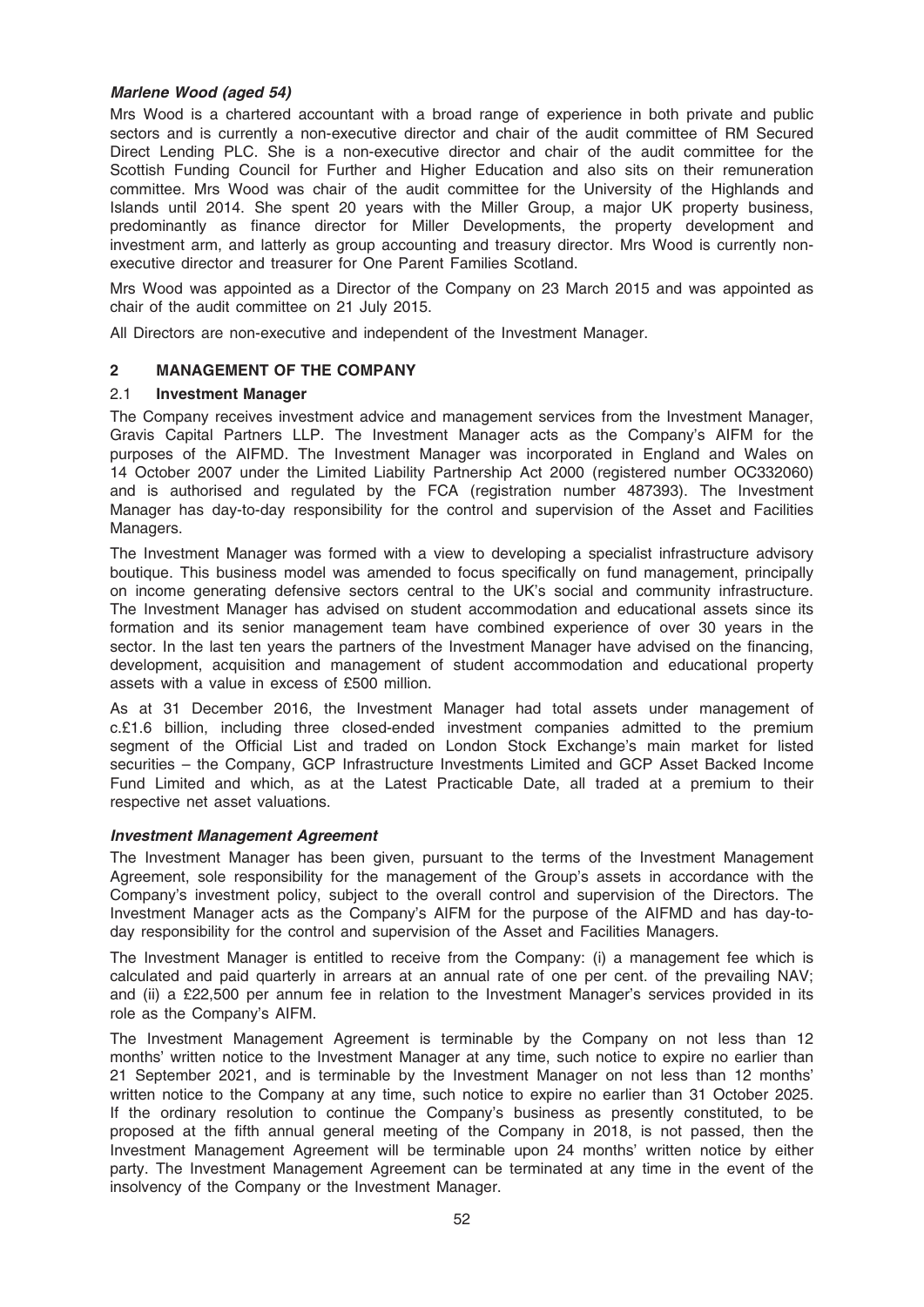The Board has been notified of the Investment Manager's intention, subject to regulatory approval, to transfer its fund management and advisory business from the existing limited liability partnership to a newly incorporated management company under substantially the same ownership as the current limited liability partnership. Accordingly, it is currently anticipated that the Investment Management Agreement will be novated to the new management company in Q2 2017. Under the novation agreement, the new management company will assume liability for all acts and omissions of the existing limited liability partnership vehicle under the Investment Management Agreement.

### 2.2 The Asset and Facilities Managers

### Scape Student Living

The Group has appointed Scape Student Living as the asset and facilities manager in relation to the Scape Standing Assets pursuant to which Scape Student Living provides asset and facilities management services in connection with the Scape Standing Assets (including sales, marketing (including social media) and brand and general facilities management). Scape Student Living also has overall responsibility for the supervision and provision of asset management services through the oversight and management of the Group's employees and is responsible for the procurement and supervision of the facilities management services in connection with the Scape Standing Assets.

Scape Student Living also acts as the development manager in respect of Scape Wembley, and will be appointed as the asset and facilities manager in respect of that property on or around completion of the development.

The Company has agreed to appoint Scape Student Living to act as the asset and facilities manager of any projects that are the subject of the Pipeline Agreement which are acquired by the Group.

Under the terms of the Scape Agreements, Scape Student Living is entitled to a fee which is calculated and paid quarterly in arrears and is equal to one-quarter of the Investment Manager's management fee attributable to the relevant asset. The Investment Manager is responsible for the payment of fees to Scape Student Living out of its investment management fees.

Scape Student Living has been appointed as the asset and facilities manager of each of the Scape Standing Assets for initial terms of five years (in the case of Scape East, Scape Shoreditch, Scape Surrey and Scape Greenwich) from the start of the 2015 academic year and an initial term of four years (in the case of The Pad) from the start of the 2016 academic year, thereafter being terminable upon twelve months' written notice (such notice not to be served prior to the end of the 2019 academic year) and at any time by either party in certain circumstances, including on the part of the Group in the event of the insolvency of Scape Student Living or in the event of a material breach by Scape Student Living of the relevant agreement which, if capable of remedy, is not remedied within 30 days of the Group serving a notice on Scape Student Living detailing the breach and requiring it to be remedied.

Scape Student Living has a number of professional accreditations including: Accreditation Network UK, National Code, UK Council for International Student Affairs and the Association for Student Residential Accommodation.

Scape Student Living is owned by its senior management and certain partners of the Investment Manager. The owners have extensive experience in site finding, land assembly and planning, design, development, financing and operation of student residential and educational property assets.

### Collegiate Accommodation Consulting Limited

Collegiate has been appointed by the Group to provide asset and facilities management services (including sales, marketing, facilities and brand management) in relation to Water Lane Apartments pursuant to the terms of the Collegiate Agreement.

Collegiate is a provider and manager of numerous student accommodation locations and facilities throughout the UK.

Under the terms of the Collegiate Agreement, Collegiate is entitled to an asset management fee, payable by the Company, of 5.5 per cent. of the total rental income collected by Collegiate per annum in respect of Water Lane Apartments. The initial term of the Collegiate Agreement is 16 December 2014 to 1 September 2017, following which, subject to any other right of termination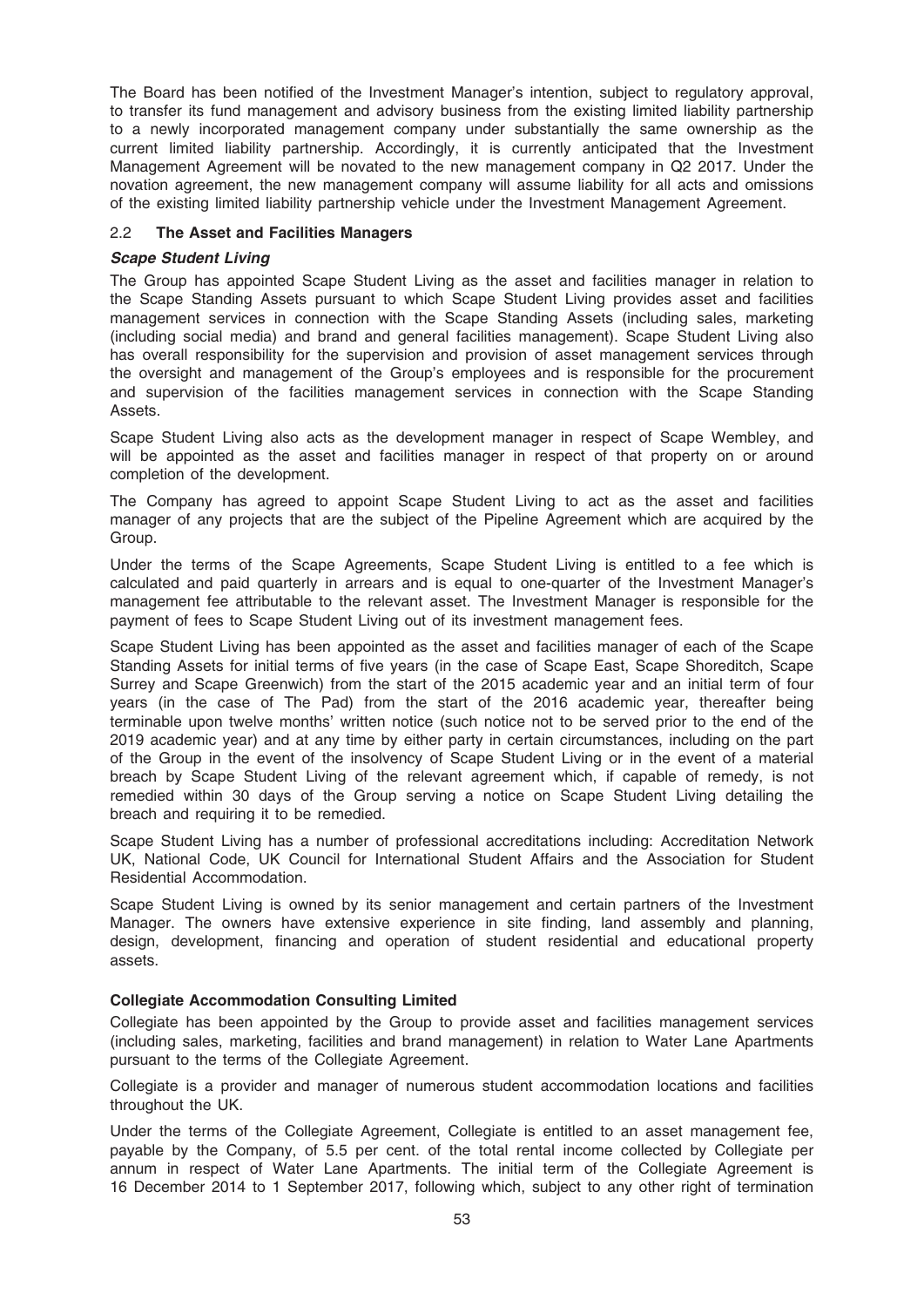and notice contained in the Collegiate Agreement, it will be renewed on an annual basis in respect of a financial year (being 1 September to 31 August).

### 3 OTHER ARRANGEMENTS

### 3.1 Administrators

### Capita Sinclair Henderson Limited

Capita Sinclair Henderson Limited has been appointed as the administrator to the Company and its onshore subsidiaries. It provides the day-to-day administration of the Company. It is also responsible for the Company's general administrative functions, such as the calculation and publication of the NAV and maintenance of the Company's accounting and statutory records. Under the terms of its administration agreement, Capita Sinclair Henderson Limited is entitled to an administration fee of £83,500 per annum (exclusive of VAT). The administration agreement is terminable upon six months' written notice.

### Belasko Administration Limited

Belasko Administration Limited has been appointed as administrator to the Company's offshore subsidiaries and provides the day-to-day administration for these entities.

Under the terms of its administration agreements, Belasko Administration Limited is entitled to an administration fee of £95,600 per annum (exclusive of VAT). The administration agreements are terminable upon three months' written notice.

### 3.2 Secretary

Capita Company Secretarial Services Limited has been appointed by the Company to provide company secretarial functions required by the Companies Act. The Secretary is entitled to a company secretarial fee of £60,000 per annum (exclusive of VAT) in respect of the Company, £1,750 per annum (exclusive of VAT) in respect of each onshore subsidiary and an additional fee of £2,000 per annum (exclusive of VAT) payable in respect of GCP Operations Limited, subject to an annual RPI increase. The secretarial agreement is terminable upon six months' written notice.

### 3.3 Registrar

The Company utilises the services of Capita Asset Services as registrar in relation to the transfer and settlement of Shares held in uncertificated form. Under the terms of the Registrar Agreement, the Registrar is entitled to an annual maintenance fee of £1.70 per Shareholder account per annum, subject to a minimum fee of £5,156 per annum (exclusive of VAT). The fee is subject to increase in line with RPI. The Registrar is also entitled to activity fees under the Registrar Agreement. The Registrar Agreement may be terminated on six months' notice.

### 3.4 Depositary

Langham Hall UK Depositary LLP has been appointed as Depositary to the Company. The Depositary is responsible for: (i) ensuring the Company's cash flows are properly monitored; (ii) the safe keeping of custody assets and the non-custody assets of the Company entrusted to it (which it shall hold on trust for the Company); and (iii) the oversight and supervision of the Investment Manager and the Company.

Under the terms of the Depositary Agreement, the Depositary is entitled to a fee of £44,000 per annum, subject to annual RPI increase. The Depositary Agreement is terminable by either the Company and/or the Investment Manager or the Depositary giving to the other not less than six months' written notice.

### 3.5 Auditor

Ernst & Young LLP provides audit services to the Group. The annual report and accounts are prepared according to accounting standards laid out under IFRS.

### 4 FEES AND EXPENSES

On-going annual expenses of the Company will be borne by the Company including fees paid to the Directors and service providers as detailed in paragraphs 3.1 to 3.5 of this Part 2 above, travel, accommodation, printing, audit, finance costs, due diligence and legal fees. Certain reasonable out-of-pocket expenses of the Investment Manager, the Asset and Facilities Managers, the Administrators, the Secretary, the Registrar, the Depositary and the Directors relating to the Group will also be borne by the Company.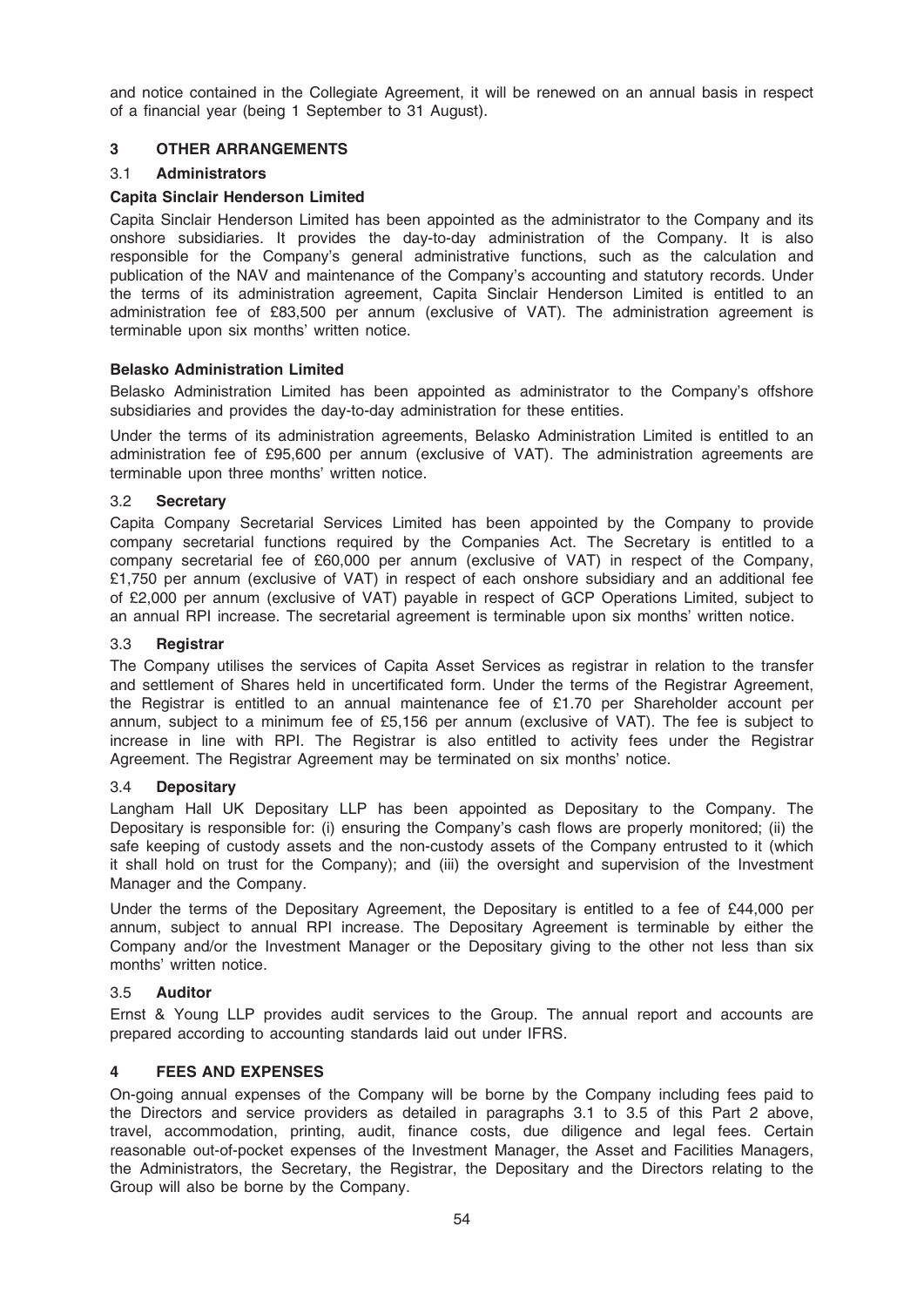### 5 CONFLICTS OF INTEREST

The Investment Manager, the Asset and Facilities Managers or any associate, director, partner, officer, employee, agent of any of them (each an ''Interested Party'') may be involved in other financial, investment or other professional activities which may, on occasion, give rise to conflicts of interest with the Group. Whenever such conflicts arise, the Investment Manager shall endeavour to ensure that they are resolved, and any relevant investment opportunities allocated, fairly.

Additionally, the fact that the Interested Parties engage in other business activities may reduce the time the Investment Manager and the Asset and Facilities Managers spend managing the Group's investments. Notwithstanding the Investment Management Agreement and the Asset and Facilities Management Agreements, the Investment Manager's and each of the Asset and Facilities Manager's decision to spend time on other activities besides the management of the Group's investments could be influenced by a variety of factors, including the compensation structure of any other investment vehicles and/or business activities as compared to that of the Group.

The Investment Manager has, pursuant to the terms of the Investment Management Agreement, agreed with the Company that neither it nor, *inter alia*, any employee of the Investment Manager, may, (while the Investment Management Agreement is in force) without the express prior written consent of the Company act as the adviser, manager or sponsor of any fund or entity that may invest in assets within the scope of the Company's investment policy or engage in any activity which may compete in the same or substantially similar investment area as the Company.

Mr Nigel Taee is chairman and Mr Tom Ward is the chief operating officer of Scape Student Living.

The executive partners of the Investment Manager (including Mr Ward) indirectly own, in aggregate, approximately 25 per cent. of Scape Student Living. In addition to this, Mr Taee owns approximately 25 per cent. of Scape Student Living. Mr Taee holds a substantial minority partnership interest in the Investment Manager of whom he is a non-executive partner, and in which capacity he is excluded from any involvement in investment management activities relating to the Company.

Scape Student Living has undertaken, pursuant to the Pipeline Agreement, to use its reasonable endeavours to ensure that the owner or owners of the next two student residential property developments to be developed, managed or operated by Scape Student Living or any of its affiliates and branded under the 'Scape Student Living' brand, enter into right of first offer agreements in respect of such assets as soon as is practicable following their practical completion.

Any assets that are acquired by the Group pursuant to the Pipeline Agreement with Scape Student Living will be acquired on the basis of independent valuations and subject to approval by the independent Board of Directors.

The Investment Manager and the Asset and Facilities Managers have confirmed that they will have regard to their obligations under their respective agreements with the Group and will otherwise act in a manner that they consider fair, reasonable and equitable having regard to their respective obligations to other clients, when potential conflicts of interest arise. Furthermore, the activities of the Investment Manager and the Asset and Facilities Managers in relation to the Group are subject to the overall direction and review of the Directors.

### 6 THE TAKEOVER CODE

The Takeover Code applies to the Company.

### 7 CORPORATE GOVERNANCE

The Disclosure Guidance and Transparency Rules require the Company to: (i) make a corporate governance statement in its annual report and accounts based on the code to which it is subject, or with which it voluntarily complies; and (ii) describe its internal control and risk management arrangements. The Company is a member of the Association of Investment Companies (''AIC'') and the Board has considered the principles and recommendations of the AIC Code of Corporate Governance (the "AIC Code"), by reference to the AIC Corporate Governance Guide for Investment Companies (the "AIC Guide"). The AIC Code, as explained by the AIC Guide, addresses all the principles set out in the UK Corporate Governance Code, as well as setting out additional principles and recommendations on issues that are of specific relevance to the Company. The Board considers that reporting against the principles and recommendations of the AIC Code, and by reference to the AIC Guide (which incorporates the UK Corporate Governance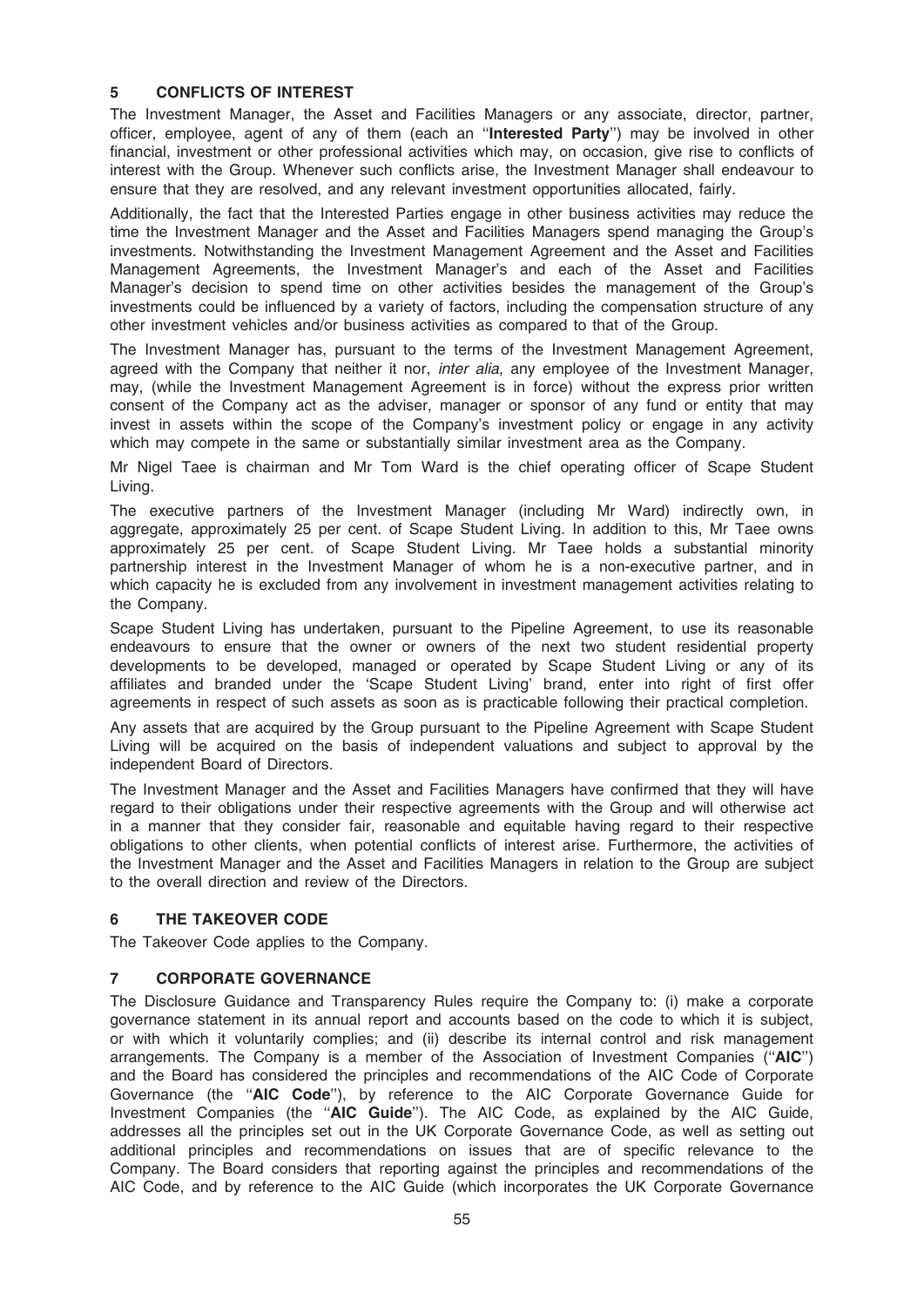Code), will provide better information to Shareholders. The Company complies with the recommendations of the AIC Code, the relevant provisions of the UK Corporate Governance Code (except as set out below) and associated disclosure requirements of the Listing Rules.

The UK Corporate Governance Code includes provisions relating to:

- the role of the chief executive;
- executive directors' remuneration; and
- the need for an internal audit function.

For the reasons set out in the AIC Guide the Board considers these provisions are not relevant to the Company, being an externally managed investment company with an entirely non-executive board. The Company has, therefore, not reported in respect of these provisions.

Peter Dunscombe is the senior independent director of the Company.

The Company's audit committee is chaired by Mrs. Wood and consists of all the Directors with the exception of the Chairman and meets at least six times a year and at least once a quarter. The Board considers that the members of the audit committee have the requisite skills and experience to fulfil the responsibilities of the audit committee. The audit committee examines the effectiveness of the Group's control systems. It reviews the half-yearly and annual reports and receives information from the Investment Manager. It also reviews the scope, results, cost effectiveness, independence and objectivity of the external auditor.

The management engagement committee of the Company is chaired by Mr. Naish. The management engagement committee meets at least once a year or more often if required. Its principal duties are to review the performance and the continuing appointment of all service providers of the Company including the Investment Manager. The committee also considers any variation to the terms of all service providers' agreements and reports its findings to the Board.

The Company has established a remuneration committee to deal with matters of Directors' remuneration. In particular, the committee, in conjunction with the Board, will agree the framework for the Directors' remuneration, review the ongoing appropriateness and relevance of the remuneration policy and consider the need to appoint external remuneration consultants. The first meeting of the committee was held in July 2016 and, in future, the committee will meet at least once a year.

In accordance with the Market Abuse Regulation, the Board has formed a disclosure committee, comprising all Directors and chaired by Mr Peto, to ensure the identification and disclosure of inside information and the Company's ongoing compliance with the Market Abuse Regulation.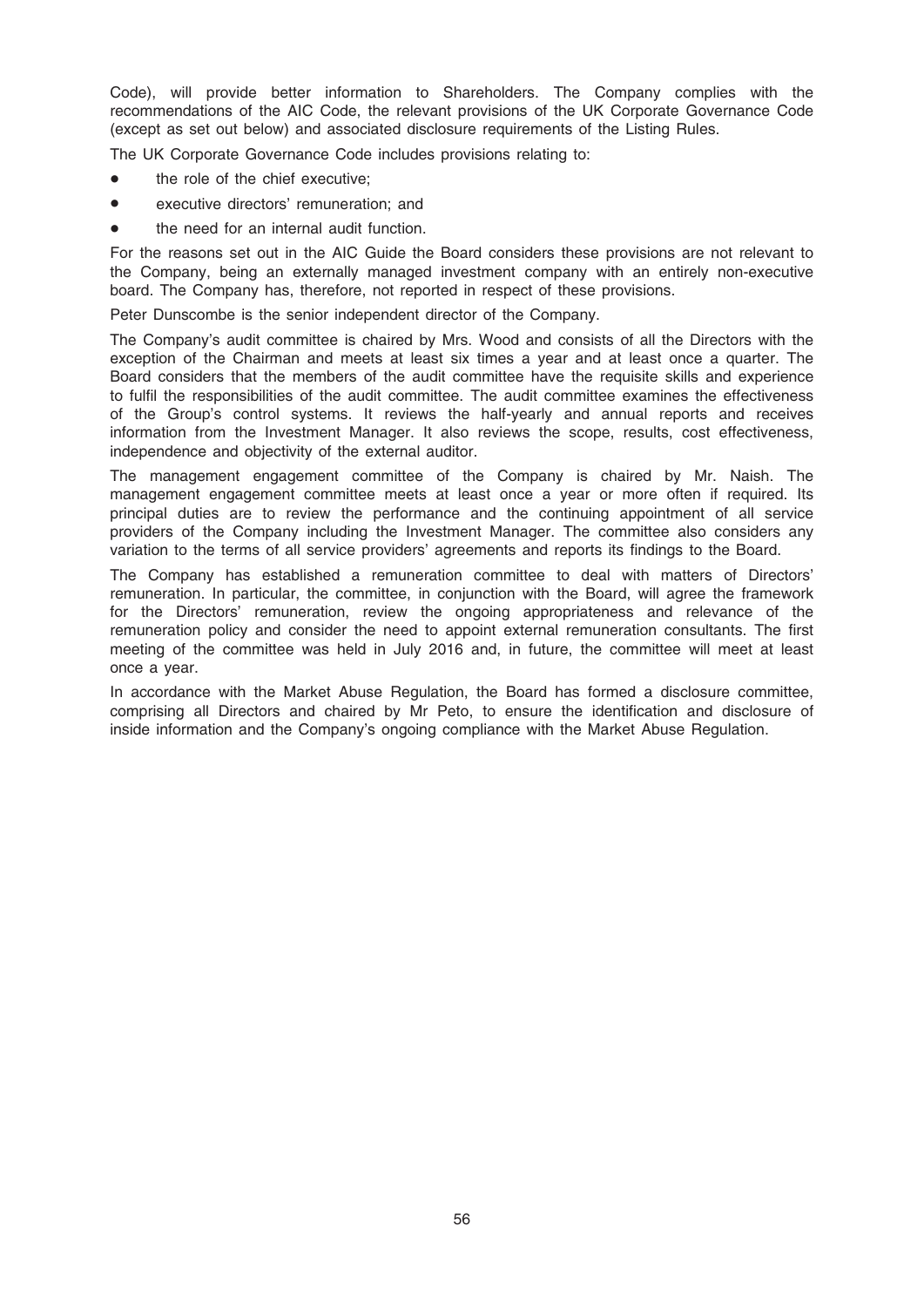### PART 3

### THE INITIAL ISSUE

### 1 INTRODUCTION

Up to 200 million Shares may be issued, in aggregate and on a non pre-emptive basis, pursuant to the Initial Issue and the 2017 Placing Programme.

The Company is targeting raising gross proceeds in excess of £60 million pursuant to the Initial Issue. A maximum of 64,285,715 Shares will be issued pursuant to the Initial Issue, representing maximum gross proceeds thereunder of £90 million.

### 2 INITIAL ISSUE

### 2.1 Overview

Shares are being made available under the Initial Issue, at the Initial Issue Price, by way of the Offer for Subscription and the Initial Placing. Shares are being made available under the Initial Placing on and subject to the terms and conditions set out in Part 10 of this document. Shares are being made available under the Offer for Subscription on and subject to the terms and conditions set out in Part 11 of this document.

The Initial Issue is not being underwritten.

Shares issued pursuant to the Initial Issue will rank pari passu with the Shares then in issue (save for any dividends or other distributions declared, made or paid on the Shares by reference to a record date prior to the allotment and issue of the relevant Initial Issue Shares). For the avoidance of doubt, subscribers for Initial Issue Shares will not be entitled to the dividend of 1.43 pence per ordinary share declared in respect of the quarterly period ended 31 December 2016, as announced on 31 January 2017.

The Company reserves the right to decline in whole or in part any application for Shares under the Initial Issue.

### 2.2 Initial Placing

The Initial Placing will close at 3.00 p.m. on 21 February 2017 (or such later date, not being later than 24 March 2017, as the Company and Stifel may agree). If the Initial Placing is extended, the revised timetable will be notified through a Regulatory Information Service.

Each Placee agrees to be bound by the Articles once the Shares, which the Placee has agreed to subscribe for pursuant to the Initial Placing, have been acquired by the Placee. The contract to subscribe for the Shares under the Initial Placing and all disputes and claims arising out of or in connection with its subject matter or formation (including non-contractual disputes or claims) will be governed by, and construed in accordance with, the laws of England and Wales.

Commitments under the Initial Placing, once made, may not be withdrawn without the consent of the Directors.

### 2.3 Offer for Subscription

The Offer for Subscription will close at 1.00 p.m. on 21 February 2017. If the Offer for Subscription is extended, the revised timetable will be notified through a Regulatory Information Service. The terms and conditions of the Offer for Subscription set out in Part 11 of this document and the Application Form attached as Appendix 1 to this document should be read carefully before an application is made.

The aggregate subscription price is payable in full on application. Individual applications must be for a minimum subscription of 1,000 Shares and then in multiples of 100 Shares thereafter, although the Board may accept applications below the minimum amounts stated above in its absolute discretion. Multiple subscriptions under the Offer for Subscription by individual investors will not be accepted.

Completed Application Forms accompanied either by a cheque or banker's draft or appropriate delivery versus payment (''DVP'') instructions in relation to the Offer for Subscription must be posted or delivered by hand (during normal business hours) to the Receiving Agent, Capita Asset Services, Corporate Actions, The Registry, 34 Beckenham Road, Beckenham, Kent BR3 4TU so as to be received as soon as possible and, in any event, no later than 1.00 p.m. on 21 February 2017.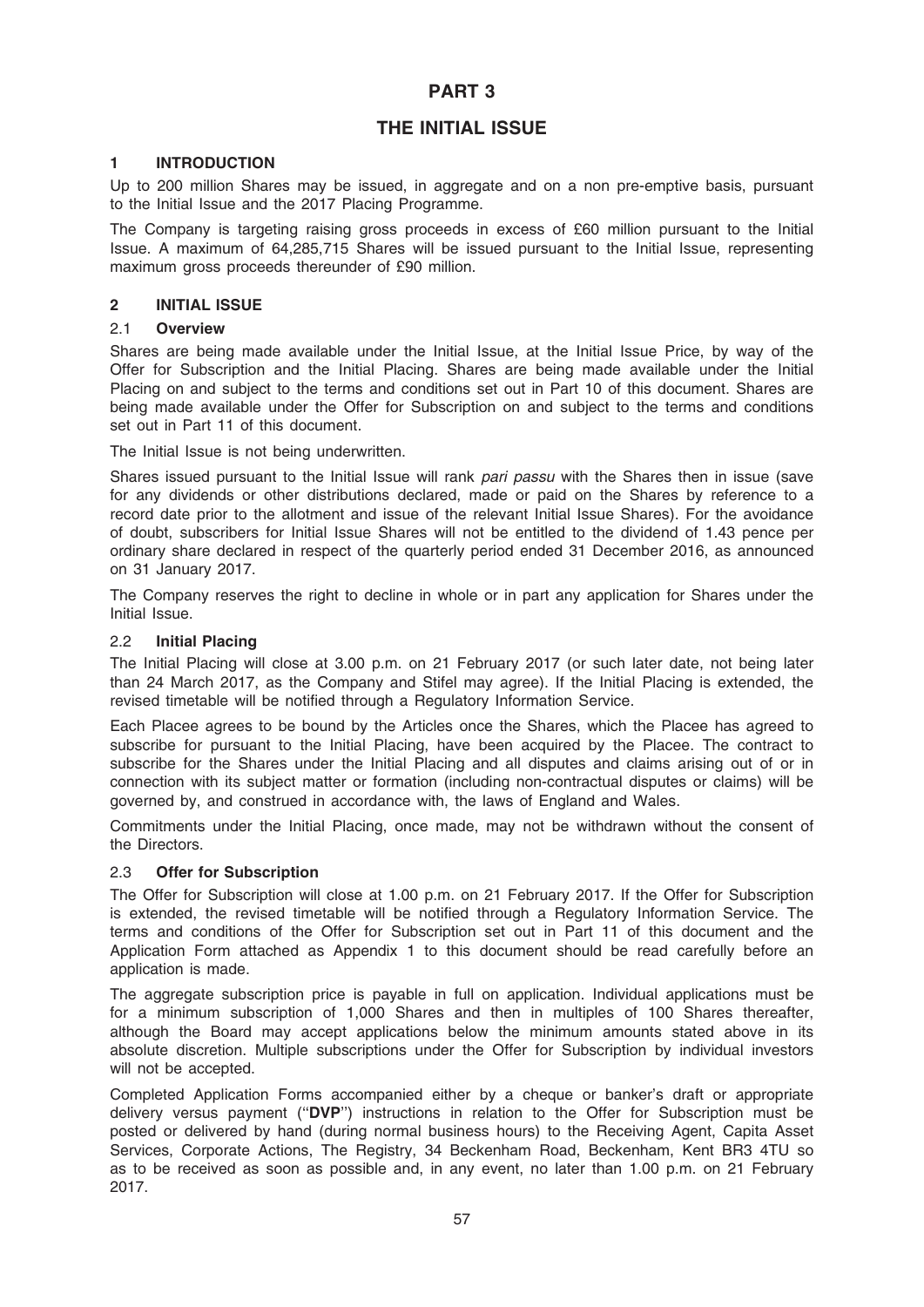Commitments under the Offer for Subscription, once made, may not be withdrawn without the consent of the Directors.

The Offer for Subscription is being made in the UK only.

If you are a new investor, in addition to completing and returning the Application Form to Capita Asset Services, you will also need to complete and return a Tax Residency Self Certification Form. The ''tax residency self-certification – individuals'' form can be found at Appendix 2 of this document, further copies of this form and the relevant form for joint holdings or corporate entity holdings can be requested from Capita Asset Services on 0371 664 0321. Calls are charged at the standard geographic rate and will vary by provider. Calls outside of the United Kingdom will be charged at the applicable international rate. The helpline is open between 9.00 a.m. – 5.30 p.m., Monday to Friday excluding public holidays in England and Wales. Please note that Capita Asset Services cannot provide any financial, legal or tax advice and calls may be recorded and monitored for security and training purposes.

It is a condition of any Application under the Offer for Subscription that (where applicable) a completed version of the relevant form is provided with the Application Form before any application under the Offer for Subscription can be accepted. Offer for Subscription Application Forms that are returned without the completed Tax Residency Self-Certification Form will be referred to the Company after the Offer for Subscription closes at 1.00 p.m. on 21 February 2017. It will then be the Company's decision if these Application Forms can be accepted under the Offer for Subscription.

### 3 CONDITIONS

The allotment of Shares pursuant to the Initial Issue is conditional on:

- Initial Admission occurring by 8.00 a.m. on 24 February 2017 (or such later time and/or date, not being later than 8.00 a.m. on 29 March 2017, as the Company and Stifel may agree);
- the Minimum Gross Proceeds being raised; and
- the Placing Agreement not having being terminated in accordance with its terms.

The Directors also have the discretion not to proceed with the Initial Issue prior to the allotment of the Shares if all of the above conditions (other than Initial Admission) have been met. If the Initial Issue does not proceed, any monies received under the Initial Issue will be returned to applicants without interest.

### 4 USE OF PROCEEDS

The net proceeds of the Initial Issue, after providing for the Group's operational expenses, will be used to make investments in accordance with the Company's investment policy, which may include the pipeline assets identified in paragraph 9 of Part 1 of this document, including Podium. It is the Directors current intention that the net proceeds of the Initial Issue be used to acquire the Target Asset, subject to satisfactory completion of advanced due diligence and contractual terms being agreed in an appropriate timeframe.

It is not expected that there will be any material impact on the earnings and NAV per Share, as the total net proceeds of the Initial Issue, after providing for the Company's operational expenses, will be used to purchase investments in line with the Company's investment policy, which may include the pipeline assets identified in paragraph 9 of Part 1 of this document.

So far as the Directors are aware as at the date of this document, no major shareholders or members of the Company's management, supervisory or administrative bodies intend to make a commitment for Shares under the Initial Issue.

### 5 COSTS OF THE INITIAL ISSUE

The Company will bear the fixed costs incurred in relation to the legal, advisory and regulatory matters arising in connection with the Initial Issue and the 2017 Placing Programme, which are estimated to amount to approximately 0.17 per cent. of its prevailing published NAV as at the date of this document.

Assuming gross proceeds of £60 million are raised, the costs associated with the Initial Issue are anticipated to be approximately £0.9 million, resulting in net proceeds of approximately £59.1 million (excluding the fixed costs referred to above).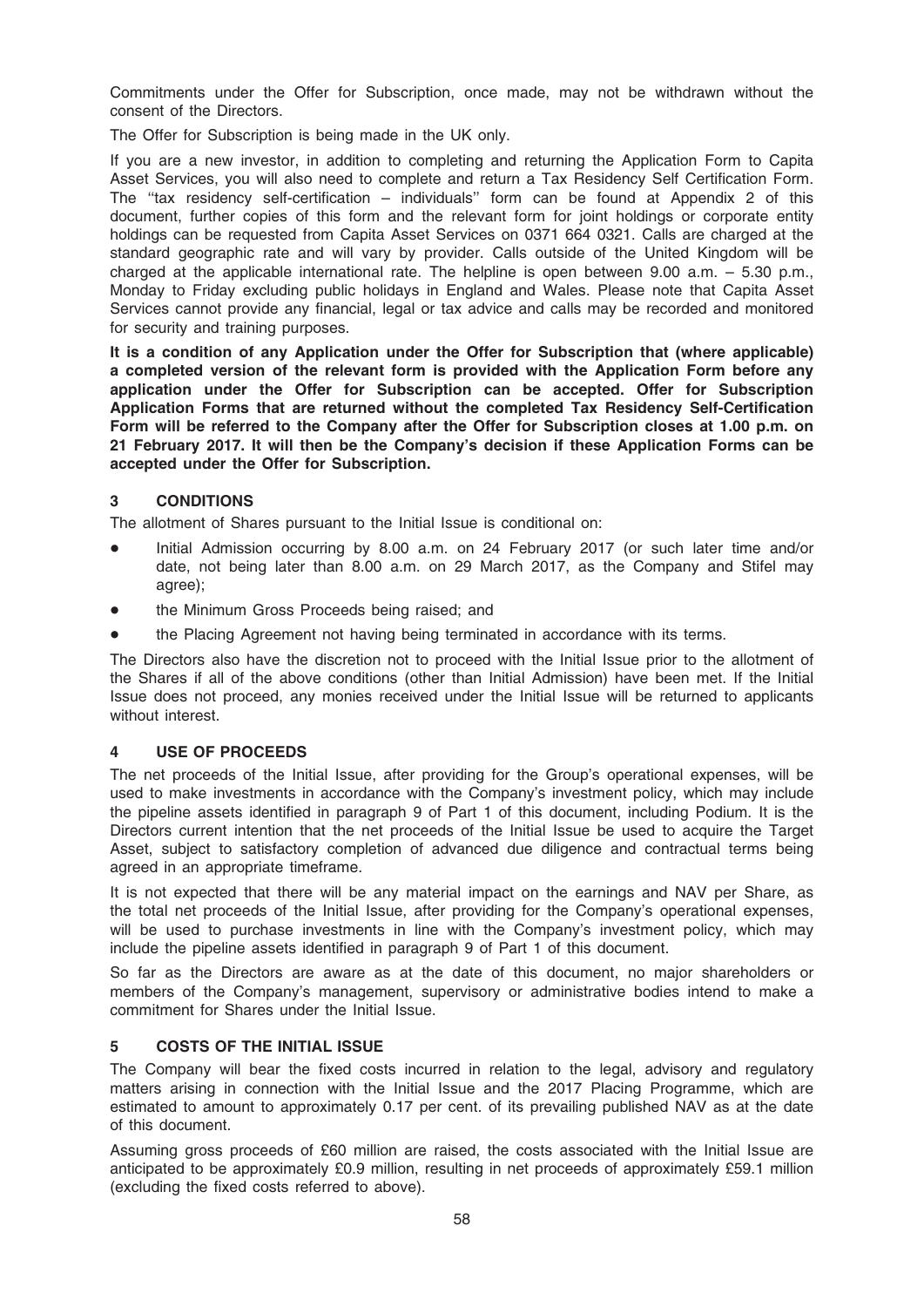By issuing Shares at a premium to their prevailing NAV intended to at least cover the costs and expenses of the Initial Issue (including, without limitation, any commissions), such fees and expenses in relation to the Initial Issue will be indirectly borne by subscribers for those Shares. Accordingly, there will be no dilution to the Company's then prevailing published NAV arising from the issuance of Shares pursuant to the Initial Issue.

### 6 WITHDRAWAL

In the event that the Company is required to publish a supplementary prospectus prior to Initial Admission, applicants who have applied for Shares under the Initial Issue shall have at least two clear Business Days following the publication of the relevant supplementary prospectus within which to withdraw their offer to acquire Shares in the Initial Issue in its entirety. The right to withdraw an application to acquire Shares in the Initial Issue in these circumstances will be available to all investors in the Initial Issue. If the application is not withdrawn within the stipulated period, any offer to apply for Shares in the Initial Issue will remain valid and binding.

Investors under the Offer for Subscription wishing to exercise statutory withdrawal rights after the publication of a supplementary prospectus prior to Initial Admission must do so by lodging written notice of withdrawal by hand (during normal business hours only) at Capita Asset Services, Corporate Actions, The Registry, 34 Beckenham Road, Beckenham, Kent, BR3 4TU or by emailing withdraw@capita.co.uk so as to be received no later than two Business Days after the date on which the supplementary prospectus is published. Notice of withdrawal given by any other means or which is deposited with or received after expiry of such period will not constitute a valid withdrawal.

### 7 PLACING AGREEMENT

Pursuant to the Placing Agreement, Stifel has agreed to use its reasonable endeavours to procure subscribers for Shares under the Initial Issue and the Investment Manager has agreed, to use its reasonable endeavours to make introductions to potential subscribers, each on the terms and subject to the conditions set out in the Placing Agreement.

Under the Placing Agreement, the Company has agreed to pay Stifel and the Investment Manager certain fees of £160,000 and in respect of the Initial Issue aggregate commissions equal to 1.5 per cent. of the gross proceeds raised under the Initial Issue.

Stifel will be paid from such fees and commissions set out above, a fee of £50,000 for the provision of corporate finance services in relation to the Initial Issue and 2017 Placing Programme and a commission of 1.20 per cent. of the gross proceeds raised under the Initial Issue, together with any applicable VAT. Pursuant to the Placing Agreement, Stifel may rebate any part of its commissions and fees to third parties.

Any commission that Stifel receives in relation to any subscription for Shares under the Initial Issue made by the Directors, any partners or employees of the Investment Manager or Robert Austin of the Grosvenor House Group will be rebated to the relevant person.

The Board notes the additional resource committed by the Investment Manager in providing its client funds, including the Company, a more comprehensive service which it believes will strengthen the level of transaction and marketing support for the Company.

The Investment Manager will be paid from the fees and commissions set out above a fee of £110,000 in connection with the provision of transaction management and documentation services in relation to the Initial Issue and the 2017 Placing Programme and a commission of 0.30 per cent. of the gross proceeds raised under the Initial Issue, together with any applicable VAT, in connection with marketing and investor introduction services. The Investment Manager has appointed Highland Capital Partners to assist it with its marketing and investor introduction services and will pay any fees due to Highland Capital Partners out of the fees it receives from the Company. Highland Capital Partners is an independent sales, marketing and investor relations business working with brokers and fund management companies to facilitate investor introductions. The amount of the fees and commissions payable to the Investment Manager under the Placing Agreement shall be subject to a cap, such that the aggregate amount paid by the Company to the Investment Manager in any rolling 12 month period in respect of fees and commissions (save for any fees payable under the Investment Management Agreement) shall be limited to a maximum of 0.25 per cent. calculated on the lower of i) the Net Asset Value and ii) the market capitalisation of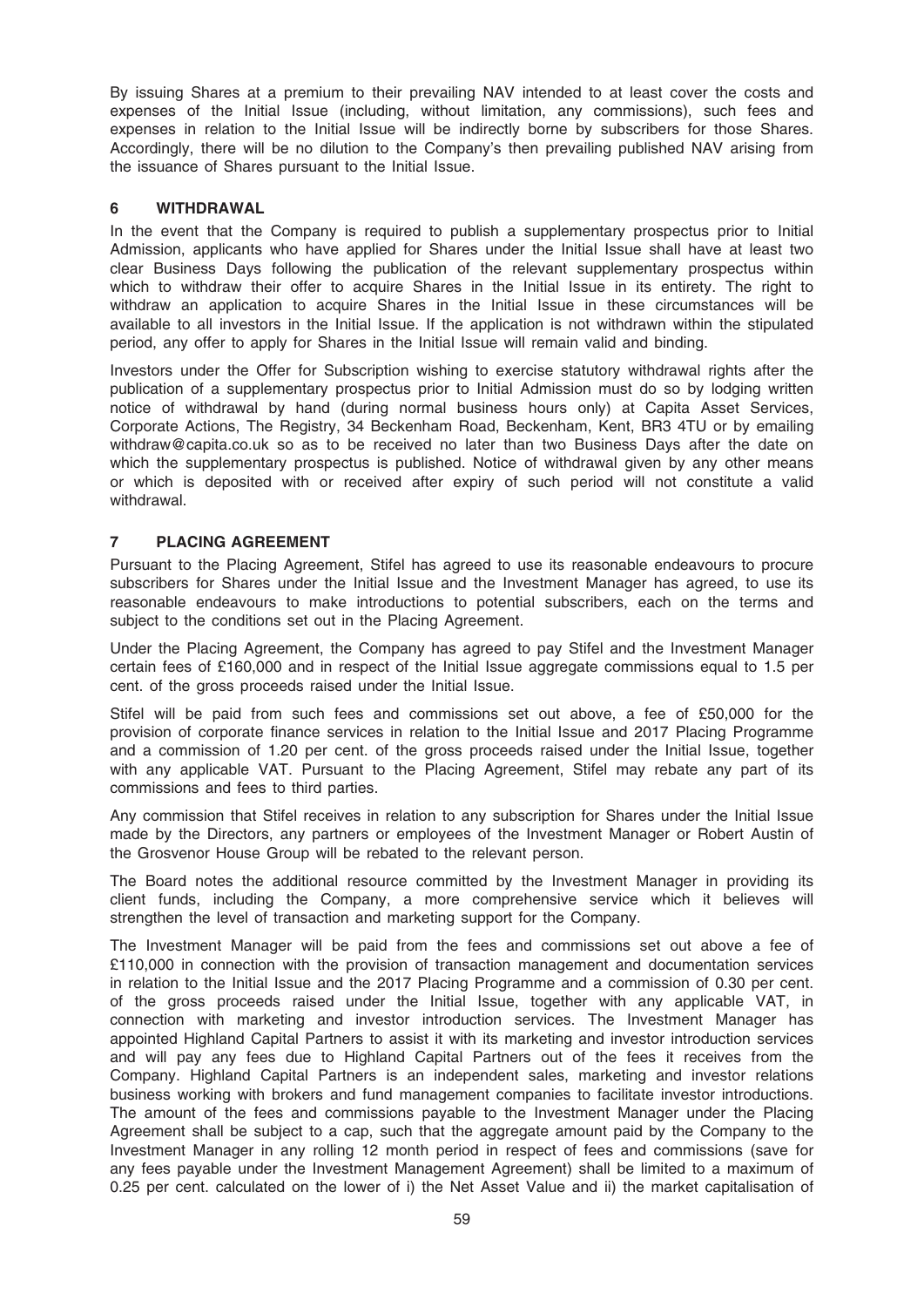the Company, measured as at the time payment of any such fees and commissions becomes due from time to time.

Details of the Placing Agreement are set out in paragraph 6.1 of Part 8 of this document.

### 8 GENERAL

Pursuant to anti-money laundering laws and regulations with which the Company must comply in the UK, the Company (and its agents) may require evidence in connection with any application for Shares, including further identification of the applicant(s), before any Shares are issued pursuant to the Initial Issue.

In the event that there are any significant changes affecting any of the matters described in this document or where any significant new matters have arisen after the publication of this document, the Company will publish a supplementary prospectus. The supplementary prospectus will give details of the significant change(s) or the significant new matter(s).

### 9 ADMISSION, CLEARING, SETTLEMENT AND DEALINGS

Payment for the Shares should be made in accordance with settlement instructions contained in Part 10 or Part 11 (as applicable) of this document, or otherwise provided by or on behalf of the Company or Stifel. Applicants under the Offer for Subscription are instructed to refer to the Application Form.

Shares allotted and issued pursuant to the Initial Issue may be issued in un-certificated form and settled through CREST from Initial Admission or issued in certificated form. It is expected that share certificates for Shares issued in certificated form would be dispatched approximately two weeks after Initial Admission. No temporary documents of title will be issued.

Dealings in Shares in advance of the crediting of the relevant stock account shall be at the risk of the person concerned.

The Company does not guarantee that at any particular time market maker(s) will be willing to make a market in the Shares, nor does it guarantee the price at which a market will be made in the Shares. Accordingly, the dealing price of the Shares may not necessarily reflect changes in the NAV per Share. Furthermore, the level of the liquidity in the Shares can vary significantly.

Application will be made to the UKLA and the London Stock Exchange for the Shares to be issued pursuant to the Initial Issue to be admitted to the Premium Listing segment of the Official List and to trading on the London Stock Exchange's main market for listed securities. All Shares will be allotted and issued subject to Initial Admission occurring. No application will be made for the Shares to be listed or dealt in on any other stock exchange or investment exchange.

It is expected that Initial Admission will become effective and dealings in the Initial Issue Shares will commence on 24 February 2017.

### 10 CREST

CREST is a paperless settlement procedure enabling securities to be evidenced otherwise than by a certificate and transferred otherwise than by written instrument. The Articles permit the holding of Shares within the CREST system. Settlement of transactions in the Initial Issue Shares following Initial Admission may take place within the CREST system if any Shareholder so wishes.

CREST is a voluntary system and Shareholders who wish to receive and retain share certificates will be able to do so. An investor applying for Shares under the Offer for Subscription or the Initial Placing may elect to receive Shares in un-certificated form if such investor is a system-member (as defined in the CREST Regulations) in relation to CREST.

### 11 SCALING BACK AND ALLOCATION

The Company will notify investors of the number of Shares in respect of which their application has been successful. An announcement of the results of the Initial Issue will be released through an RIS, including details of the number of new Shares allotted.

In the event that commitments under the Initial Issue exceed the maximum number of Shares available, applications under the Initial Issue will be scaled back at the Company's discretion in consultation with Stifel.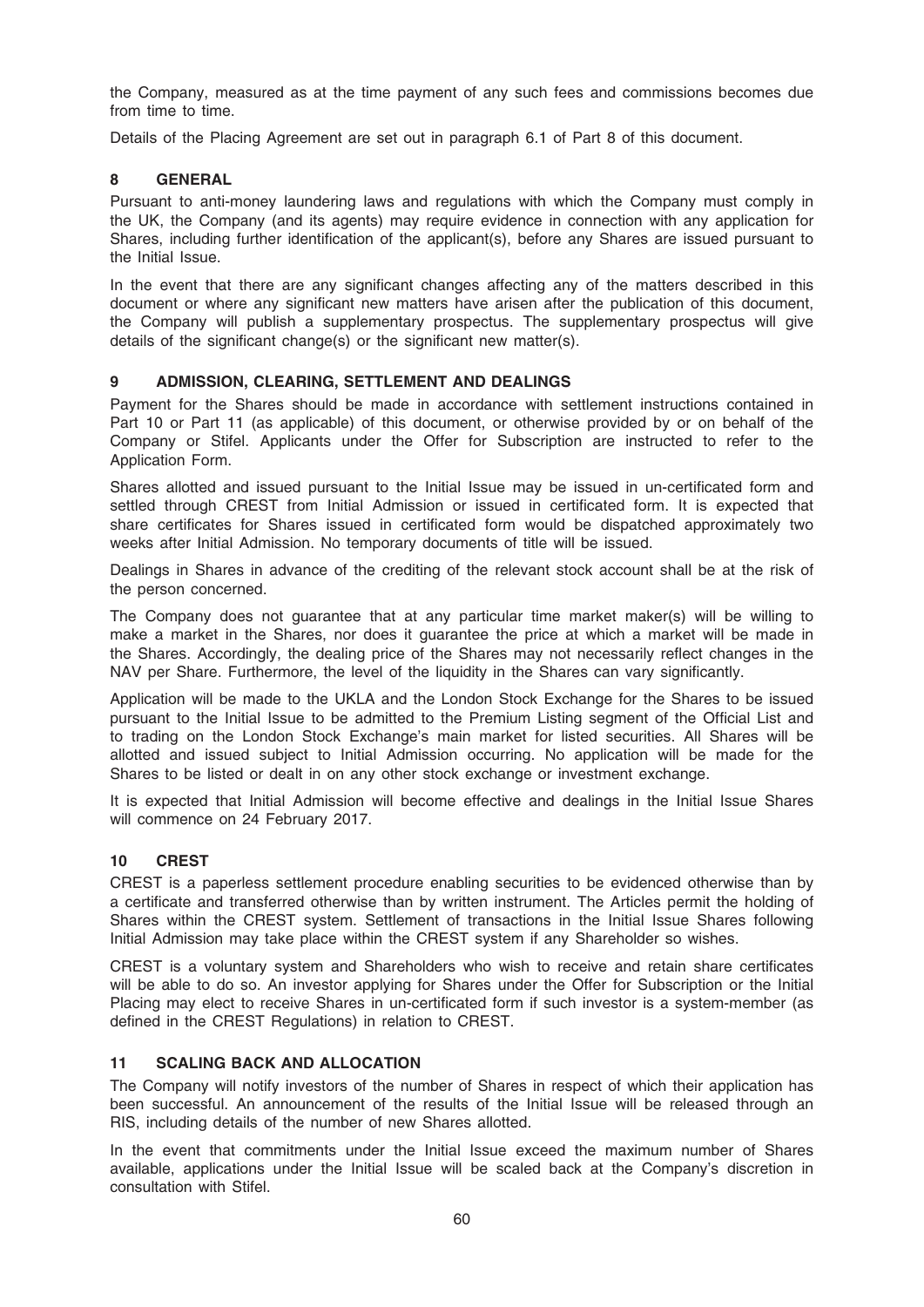Monies received in respect of unsuccessful applications (or to the extent scaled back) will be returned without interest at the risk of the applicant to the applicant from whom the money was received, within 14 days.

### 12 OVERSEAS PERSONS

The attention of potential investors who are Overseas Persons is drawn to the paragraphs below.

The offer of Shares pursuant to the Initial Issue to Overseas Persons may be affected by the laws of the relevant jurisdictions. Such persons should consult their professional advisers as to whether they require any government or other consents or need to observe any applicable legal requirements to enable them to obtain Shares under the Initial Issue. It is the responsibility of all Overseas Persons receiving this document and/or wishing to subscribe for Shares under the Initial Issue to satisfy themselves as to full observance of the laws of the relevant territory in connection therewith, including obtaining all necessary governmental or other consents that may be required and observing all other formalities needing to be observed and paying any issue, transfer or other taxes due in such territory.

No person receiving a copy of this document in any territory other than the UK may treat the same as constituting an offer or invitation to him/her, unless in the relevant territory such an offer can lawfully be made to him/her without compliance with any further registration or other legal requirements. Persons (including, without limitation, nominees and trustees) receiving this document may not distribute or send it to any U.S. Person or in or into the United States or any other jurisdiction where to do so would or might contravene local securities laws or regulations. In particular, investors should note that the Company has not, and will not be, registered under the U.S. Investment Company Act and the offer, issue and sale of the Shares have not been, and will not be, registered under the U.S. Securities Act or with any securities regulatory authority of any state or other jurisdiction of the United States.

Accordingly, the Shares will not be offered, sold or delivered, directly or indirectly within the United States or to any U.S. Person (as defined in Regulation S under the U.S. Securities Act), except pursuant to an exemption from, or in a transaction not subject to, the registration requirements of the U.S. Securities Act and in compliance with any applicable securities law of any state or other jurisdiction in the United States. Save in connection with such an exemption, the Shares may not be offered, sold, pledged or otherwise transferred or delivered, directly or indirectly, within the United States or to, or for the account or benefit of, any U.S. Person. Investors should additionally consider the provisions set out under the heading Important Information on page 31 of this document and the terms and conditions of a participation in the Initial Placing contained in Part 10 of this document and the terms and conditions of a participation in the Offer for Subscription contained in Part 11 of this document.

The Company reserves the right to treat as invalid any agreement to subscribe for Shares under the Initial Issue if it appears to the Company or its agents to have been entered into in a manner that may involve a breach of the securities legislation of any jurisdiction.

### United States transfer restrictions

Each of Stifel and the Investment Manager warranted in the Placing Agreement that it will not offer or sell or procure the offer or sale of the Shares except pursuant to an exemption from, or in a transaction not subject to, the registration requirements of the U.S. Securities Act and in compliance with any applicable securities law of any state or other jurisdiction in the United States. The Shares have not been, and will not be, registered under the U.S. Securities Act or with any securities regulatory authority of any state or other jurisdiction of the United States. Accordingly, investors may not reoffer, resell, pledge or otherwise transfer or deliver, directly or indirectly, any Shares within the United States, or to, or for the account or benefit of, any U.S. Person.

### 13 TYPICAL INVESTOR

Typical investors in the Company are expected to be institutional and sophisticated investors and private clients.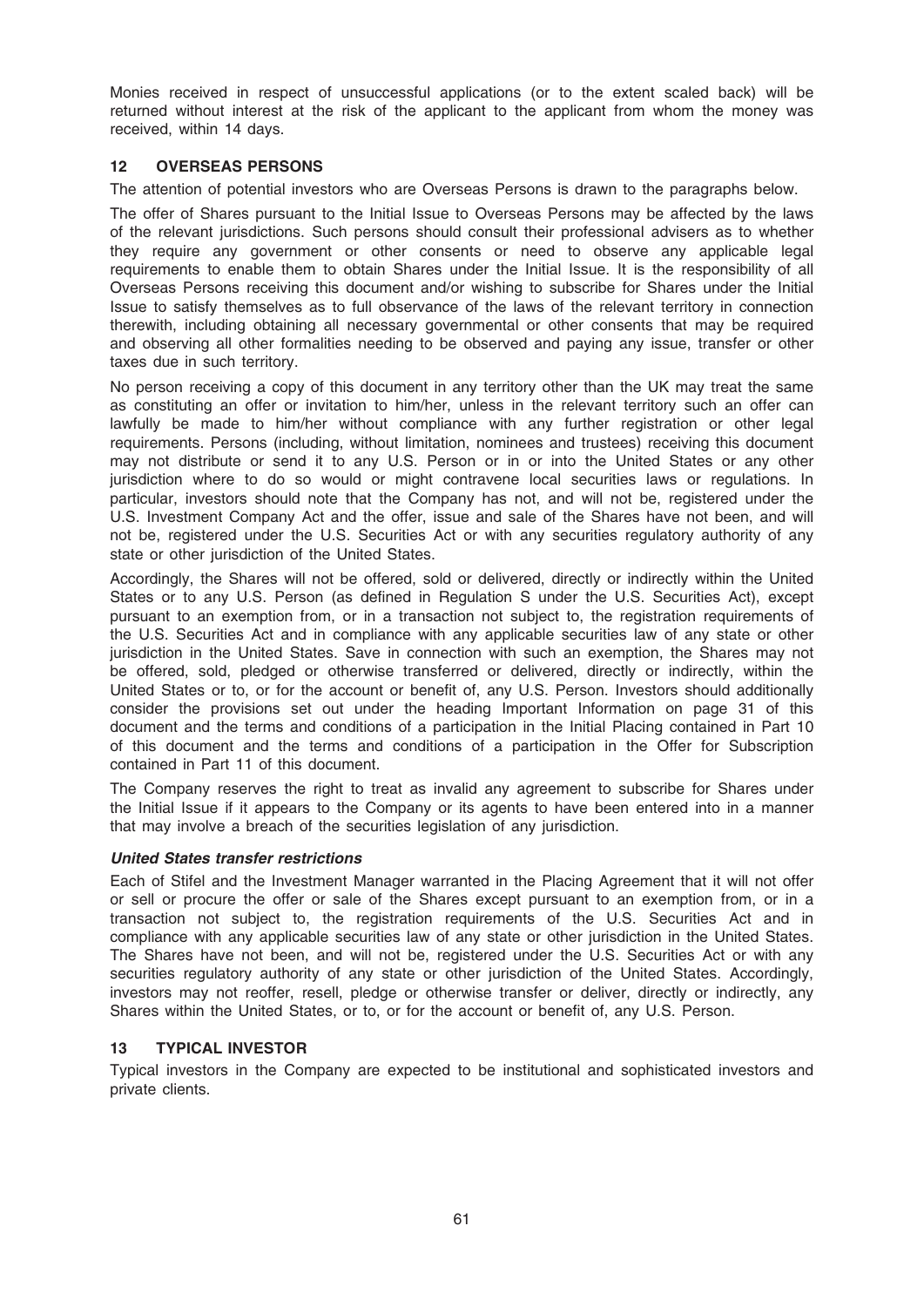### PART 4

### THE 2017 PLACING PROGRAMME

### 1 INTRODUCTION

Up to 200 million Shares may be issued, in aggregate and on a non pre-emptive basis, pursuant to the Initial Issue and the 2017 Placing Programme.

Up to 200 million Shares, less any Shares issued pursuant to the Initial Issue, may be issued under the 2017 Placing Programme.

### 2 THE 2017 PLACING PROGRAMME

The 2017 Placing Programme is flexible and may have a number of closing dates in order to provide the Company with the ability to issue Placing Shares on appropriate occasions over a period of time. The maximum number of Placing Shares available under the 2017 Placing Programme should not be taken as an indication of the number of Placing Shares finally to be issued. The Placing Shares are being made available under the 2017 Placing Programme at the Placing Price as determined from time to time. The terms and conditions that apply to the purchase of Placing Shares under the 2017 Placing Programme are set out in Part 10 of this document.

The 2017 Placing Programme will open on 27 February 2017 and will close on the Final Admission Date. The allotment and issue of Placing Shares under the 2017 Placing Programme is at the discretion of the Directors. Allotments and issuances of Placing Shares may take place at any time prior to the Final Admission Date. An announcement of each allotment and issue will be released through an RIS, including details of the number of Placing Shares allotted and issued and the applicable Placing Price for the allotment and issue and the expected Subsequent Admission date. Shares issued under any Placing under the 2017 Placing Programme will be issued at a minimum price equal to the prevailing published NAV per Share at the time of allotment together with a premium intended to at least cover the costs and expenses of the relevant placing of Shares (including, without limitation, any placing commissions). In accordance with Chapter 15 of the Listing Rules of the UK Listing Authority, the Company may not issue Shares at a price below the prevailing published NAV per Share.

There is no minimum or maximum subscription in respect of any Placing under the 2017 Placing Programme.

Placings under the 2017 Placing Programme are not being underwritten and, as at the date of this document, the actual number of Placing Shares to be issued is not known. The number of Placing Shares available should not be taken as an indication of the number of Placing Shares finally to be issued.

Where new Placing Shares are issued, the total assets of the Company will increase by that number of Placing Shares multiplied by the relevant Placing Price less the expenses of such issuance.

The Placing Shares issued pursuant to the 2017 Placing Programme will rank pari passu with the Shares then in issue (save for any dividends or other distributions declared, made or paid on the Shares by reference to a record date prior to the allotment and issue of the relevant Placing Shares).

The 2017 Placing Programme will be suspended at any time when the Company is unable to issue Placing Shares under any statutory provision or other regulation applicable to the Company or otherwise at the Directors' discretion. The 2017 Placing Programme may resume when such conditions cease to exist.

### 3 CONDITIONS

Each allotment of Shares pursuant to any Placing under the 2017 Placing Programme is conditional on:

Shareholder authority for the disapplication of pre-emption rights in respect of the relevant allotment being in place;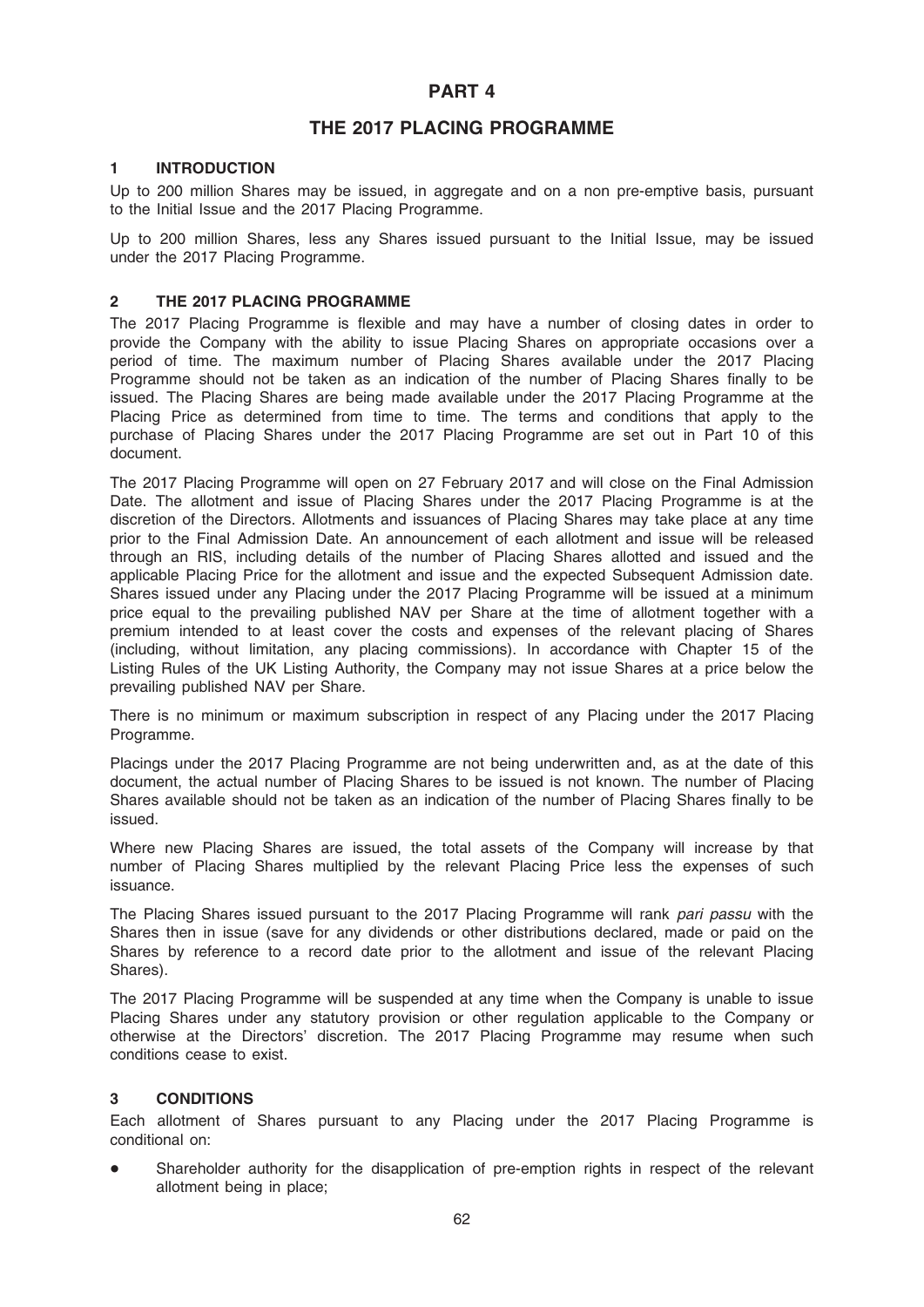- the price being not less than the prevailing published NAV per Share at the time of allotment together with a premium intended to at least cover the costs and expenses of the relevant placing of Shares (including, without limitation, any placing commissions);
- the Company having a placing agreement or equivalent arrangement in place at the time of the issue;
- a valid supplementary prospectus being published by the Company when required; and
- Admission of the Shares issued pursuant to the allotment.

In circumstances where these conditions are not fully met, the relevant issue of Shares will not take place.

### 4 USE OF PROCEEDS

The net proceeds of each Placing under the 2017 Placing Programme will depend on the number of Placing Shares issued and the relevant Placing Price. By issuing Placing Shares at a premium to NAV per Share intended to at least cover the costs and expenses of the relevant placing (including, without limitation, any placing commissions), such fees and expenses in relation to any Placing under the 2017 Placing Programme will be indirectly borne by subscribers for those Shares. Accordingly, there will be no dilution to the Company's then prevailing published NAV arising from the issuance of Shares pursuant to a Placing under the 2017 Placing Programme.

The net proceeds of any Placing under the 2017 Placing Programme, after providing for the Group's operational expenses, will be used to make investments in accordance with the Company's investment policy, which may include the pipeline assets identified in paragraph 9 of Part 1 of this document, including Podium.

It is not expected that there will be any material impact on the earnings and NAV per Share, as the total net proceeds of the 2017 Placing Programme, after providing for the Company's operational expenses, will be used to purchase investments in line with the Company's investment policy, which may include the pipeline assets identified in paragraph 9 of Part 1 of this document.

So far as the Directors are aware as at the date of this document, no major Shareholders or members of the Company's management, supervisory or administrative bodies intend to make a commitment for Shares under any Placing under the 2017 Placing Programme.

### 5 COSTS ASSOCIATED WITH THE 2017 PLACING PROGRAMME

The net proceeds of each Placing under the 2017 Placing Programme will depend on the number of Placing Shares issued and the relevant Placing Price. By issuing Placing Shares at a premium to NAV per Share intended to cover the costs and expenses of the relevant placing (including, without limitation, any placing commissions), such fees and expenses in relation to any Placing under the 2017 Placing Programme will be indirectly borne by subscribers for those Shares. Accordingly, there will be no dilution to the Company's then prevailing published NAV arising from the issuance of Shares pursuant to a Placing under the 2017 Placing Programme.

The Company will bear the fixed costs incurred in relation to the legal, advisory and regulatory matters arising in connection with the Initial Issue and the 2017 Placing Programme, which are estimated to amount to approximately 0.17 per cent. of its prevailing published NAV as at the date of this document.

### 6 WITHDRAWAL

In the event that the Company is required to publish a supplementary prospectus prior to any Subsequent Admission, applicants who have applied for Shares under any Placing shall have at least two clear Business Days following the publication of the relevant supplementary prospectus within which to withdraw their offer to acquire Shares in the relevant Placing in its entirety. The right to withdraw an application to acquire Shares in the relevant Placing in these circumstances will be available to all investors in the relevant Placing. If the application is not withdrawn within the stipulated period, any offer to apply for Shares in the relevant Placing will remain valid and binding.

### 7 PLACING AGREEMENT

Pursuant to the Placing Agreement, Stifel has agreed to use its reasonable endeavours to procure subscribers for Shares under the 2017 Placing Programme and the Investment Manager has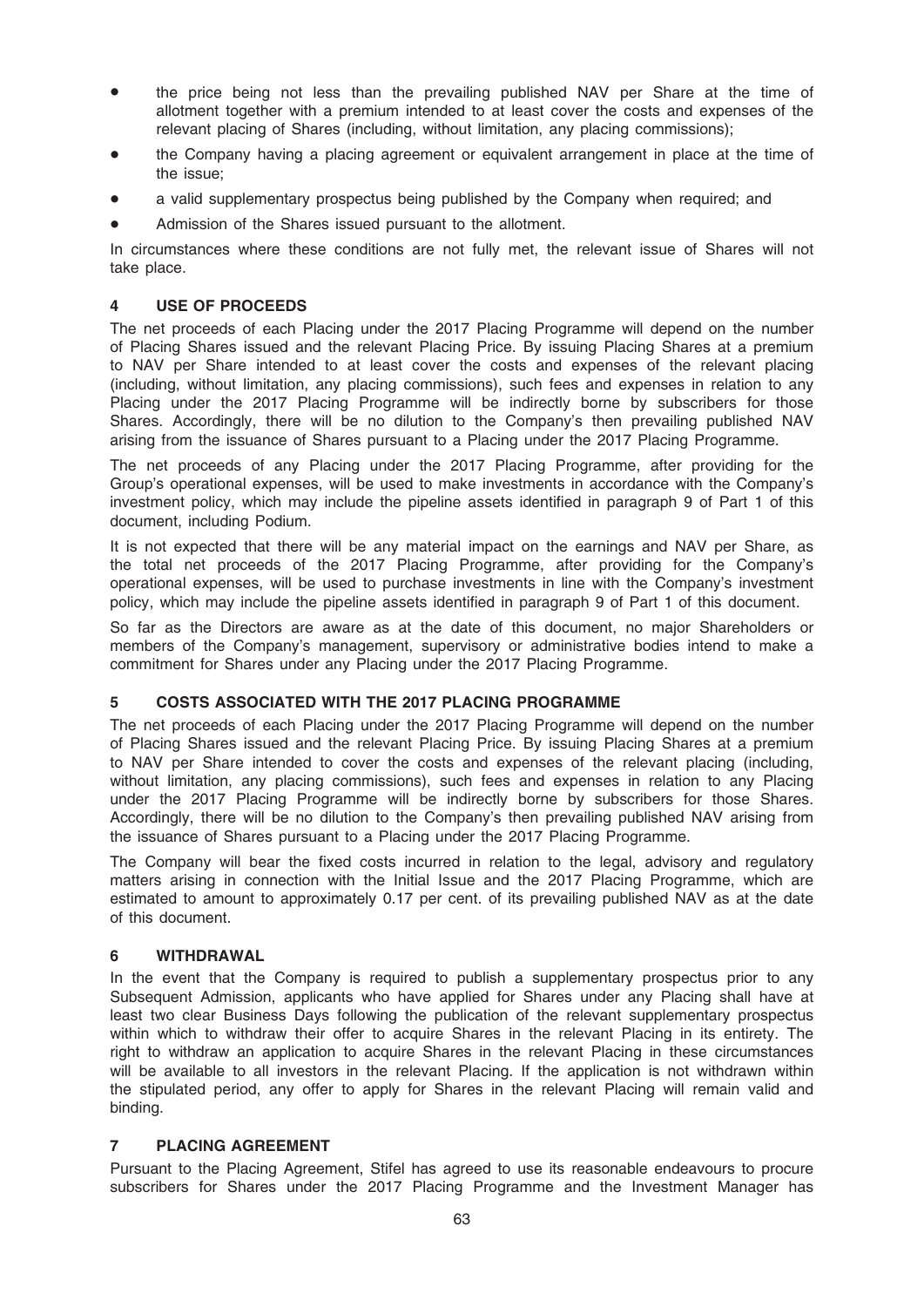agreed, to use its reasonable endeavours to make introductions to potential subscribers, each on the terms and subject to the conditions set out in the Placing Agreement.

Under the Placing Agreement, the Company has agreed to pay Stifel and the Investment Manager certain fees of £160,000 and in respect of Placings under the 2017 Placing Programme an aggregate commission equal to 1.5 per cent. of the gross proceeds raised under each Placing under the 2017 Placing Programme.

Stifel will be paid from such fees and commissions set out above, a fee of £50,000 for the provision of corporate finance services in relation to the Initial Issue and 2017 Placing Programme and a commission of 1.20 per cent. of the gross proceeds raised under each Placing under the 2017 Placing Programme, together with any applicable VAT. Pursuant to the Placing Agreement, Stifel may rebate any part of its commissions and fees to third parties.

Any commission that Stifel receives in relation to any subscription for Shares made by the Directors, any partners or employees of the Investment Manager or Robert Austin of the Grosvenor House Group pursuant to the 2017 Placing Programme will be rebated to the relevant person.

The Board notes the additional resource committed by the Investment Manager in providing its client funds, including the Company, a more comprehensive service which it believes will strengthen the level of transaction and marketing support for the Company.

The Investment Manager will be paid from the fees and commissions set out above a fee of £110,000 in connection with the provision of transaction management and documentation services in relation to the Initial Issue and the 2017 Placing Programme and a commission of 0.30 per cent. of the gross proceeds raised under each Placing under the 2017 Placing Programme, together with any applicable VAT, in connection with marketing and investor introduction services. The Investment Manager has appointed Highland Capital Partners to assist it with its marketing and investor introduction services and will pay any fees due to Highland Capital Partners out of the fees it receives from the Company. Highland Capital Partners is an independent sales, marketing and investor relations business working with brokers and fund management companies to facilitate investor introductions. The amount of the fees and commissions payable to the Investment Manager under the Placing Agreement shall be subject to a cap, such that the aggregate amount paid by the Company to the Investment Manager in any rolling 12 month period in respect of fees and commissions (save for any fees payable under the Investment Management Agreement) shall be limited to a maximum of 0.25 per cent. calculated on the lower of i) the Net Asset Value and ii) the market capitalisation of the Company, measured as at the time payment of any such fees and commissions becomes due from time to time.

Details of the Placing Agreement are set out in paragraph 6.1 of Part 8 of this document.

### 9 GENERAL

Pursuant to anti-money laundering laws and regulations with which the Company must comply in the UK, the Company (and its agents) may require evidence in connection with any application for Shares, including further identification of the applicant(s), before any Shares are issued.

In the event that there are any significant changes affecting any of the matters described in this document or where any significant new matters have arisen after the publication of this document, the Company will publish a supplementary prospectus. The supplementary prospectus will give details of the significant change(s) or the significant new matter(s).

### 10 ADMISSION, CLEARING, SETTLEMENT AND DEALINGS

Payment for the Shares should be made in accordance with settlement instructions contained in Part 10 of this document, or otherwise provided to Placees by or on behalf of the Company or Stifel.

Shares allotted and issued pursuant to a Placing under the 2017 Placing Programme may be issued in un-certificated form and settled through CREST from the relevant Subsequent Admission or issued in certificated form. It is expected that share certificates for Shares issued in certificated form would be dispatched approximately two weeks after the Subsequent Admission of the relevant Shares. No temporary documents of title will be issued.

Dealings in Shares in advance of the crediting of the relevant stock account shall be at the risk of the person concerned.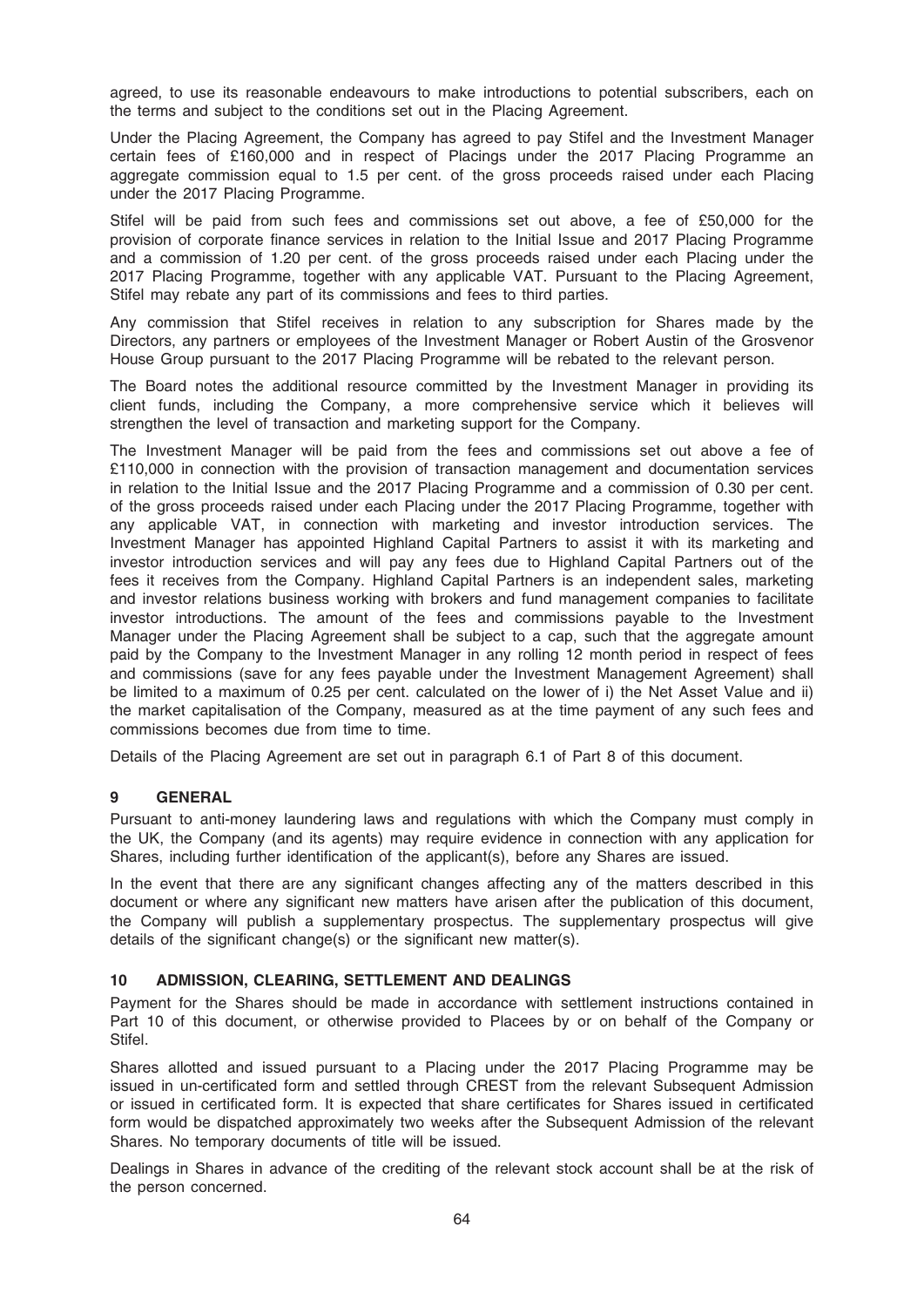The Company does not guarantee that at any particular time market maker(s) will be willing to make a market in the Shares, nor does it guarantee the price at which a market will be made in the Shares. Accordingly, the dealing price of the Shares may not necessarily reflect changes in the NAV per Share. Furthermore, the level of the liquidity in the Shares can vary significantly.

Application will be made to the UKLA and the London Stock Exchange for the Shares to be issued pursuant to any Placing under the 2017 Placing Programme to be admitted to the Premium Listing segment of the Official List and to trading on the London Stock Exchange's main market for listed securities. All Shares will be allotted and issued subject to the relevant Subsequent Admission of such Shares occurring. No application will be made for the Shares to be listed or dealt in on any other stock exchange or investment exchange.

It is expected that any Subsequent Admission in respect of Placing Shares issued under the 2017 Placing Programme will become effective and dealings in the Placing Shares issued pursuant to any Placing under the 2017 Placing Programme will commence during the period from 27 February 2017 to the Final Admission Date.

### 11 CREST

CREST is a paperless settlement procedure enabling securities to be evidenced otherwise than by a certificate and transferred otherwise than by written instrument. The Articles permit the holding of Shares within the CREST system. Settlement of transactions in the Shares following any Subsequent Admission may take place within the CREST system if any Shareholder so wishes.

CREST is a voluntary system and Shareholders who wish to receive and retain share certificates will be able to do so. An investor applying for Shares under the 2017 Placing Programme may elect to receive Shares in un-certificated form if such investor is a system-member (as defined in the CREST Regulations) in relation to CREST.

### 12 SCALING BACK AND ALLOCATION

The Company reserves the right to decline in whole or in part any application for Shares.

The Company will notify investors of the number of Shares in respect of which their application has been successful. An announcement of each allotment under the 2017 Placing Programme will be released through an RIS, including details of the number of new Shares allotted and the Placing Price for the allotment.

The aggregate maximum number of Shares available under the 2017 Placing Programme is 200 million. In the event that applications for Shares to be issued pursuant to any Placing were to exceed a level that the Directors determine, in their absolute discretion at the time of closing of that Placing, to be the appropriate maximum size of that Placing and, in any event, if applications under any Placing under the 2017 Placing Programme were to exceed the maximum number of Shares available under the 2017 Placing Programme, it would be necessary to scale back applications under the relevant Placing. The Company reserves the right, after consultation with Stifel and the Investment Manager, to scale back applications in such amounts as it considers appropriate.

Monies received in respect of unsuccessful applications (or to the extent scaled back) will be returned without interest at the risk of the applicant to the applicant from whom the money was received.

### 13 OVERSEAS PERSONS

The attention of potential investors who are Overseas Persons is drawn to the paragraphs below.

The offer of Shares pursuant to the 2017 Placing Programme to Overseas Persons may be affected by the laws of the relevant jurisdictions. Such persons should consult their professional advisers as to whether they require any government or other consents or need to observe any applicable legal requirements to enable them to obtain Shares under any Placing under the 2017 Placing Programme. It is the responsibility of all Overseas Persons receiving this document and/or wishing to subscribe for Shares under any Placing under the 2017 Placing Programme to satisfy themselves as to full observance of the laws of the relevant territory in connection therewith, including obtaining all necessary governmental or other consents that may be required and observing all other formalities needing to be observed and paying any issue, transfer or other taxes due in such territory.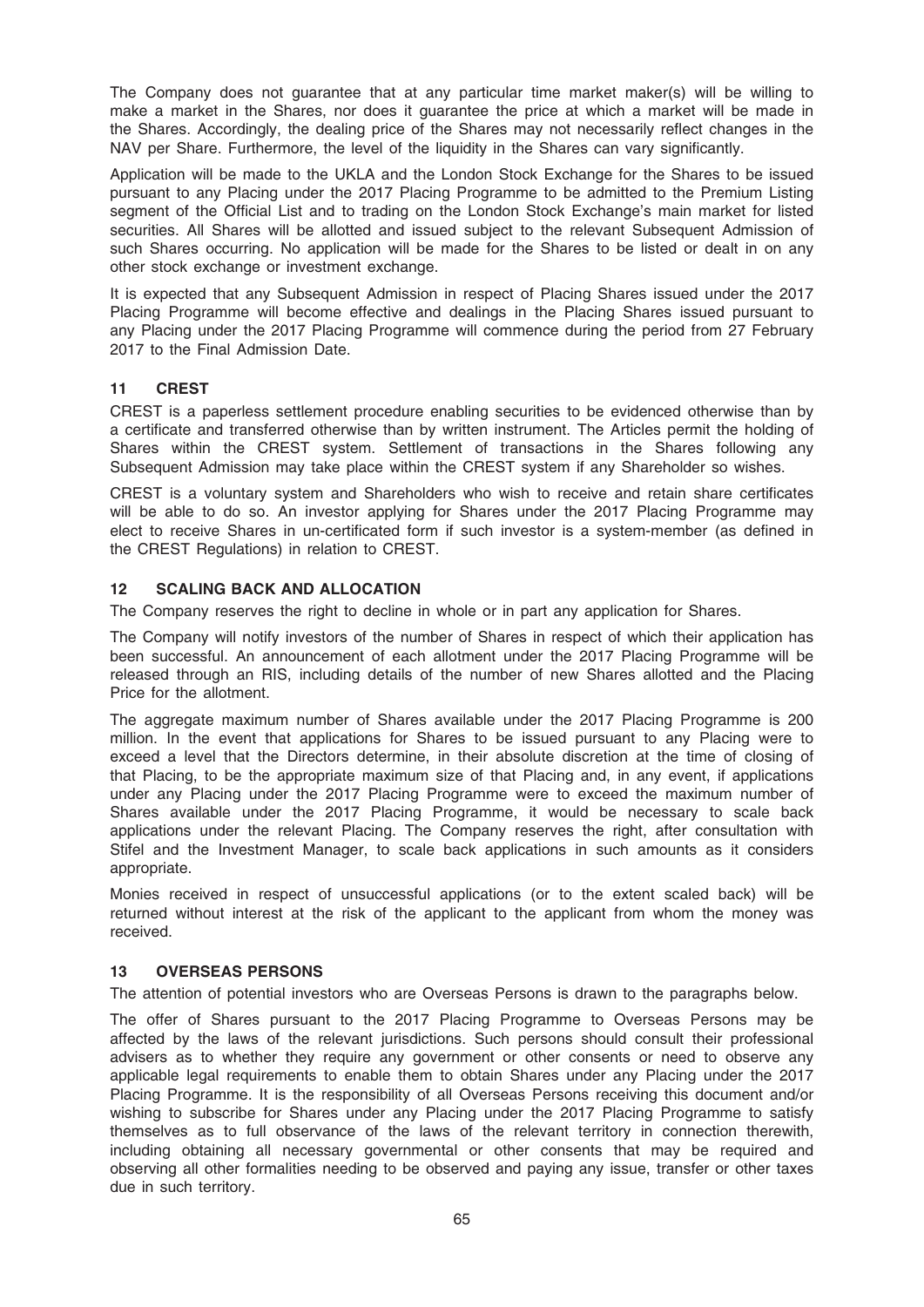No person receiving a copy of this document in any territory other than the UK may treat the same as constituting an offer or invitation to him/her, unless in the relevant territory such an offer can lawfully be made to him/her without compliance with any further registration or other legal requirements. Persons (including, without limitation, nominees and trustees) receiving this document may not distribute or send it to any U.S. Person or in or into the United States or any other jurisdiction where to do so would or might contravene local securities laws or regulations. In particular, investors should note that the Company has not, and will not be, registered under the U.S. Investment Company Act and the offer, issue and sale of the Shares have not been, and will not be, registered under the U.S. Securities Act or with any securities regulatory authority of any state or other jurisdiction of the United States.

Accordingly, the Shares will not be offered, sold or delivered, directly or indirectly within the United States or to any U.S. Person (as defined in Regulation S under the U.S. Securities Act), except pursuant to an exemption from, or in a transaction not subject to, the registration requirements of the U.S. Securities Act and in compliance with any applicable securities law of any state or other jurisdiction in the United States. Save in connection with such an exemption, the Shares may not be offered, sold, pledged or otherwise transferred or delivered, directly or indirectly, within the United States or to, or for the account or benefit of, any U.S. Person. Investors should additionally consider the provisions set out under the heading Important Information on page 31 of this document and the terms and conditions of a participation in the 2017 Placing Programme contained in Part 10 of this document.

The Company reserves the right to treat as invalid any agreement to subscribe for Shares under any Placing under the 2017 Placing Programme if it appears to the Company or its agents to have been entered into in a manner that may involve a breach of the securities legislation of any jurisdiction.

### United States transfer restrictions

Each of Stifel and the Investment Manager warranted in the Placing Agreement that it will not offer or sell or procure the offer or sale of the Shares except pursuant to an exemption from, or in a transaction not subject to, the registration requirements of the U.S. Securities Act and in compliance with any applicable securities law of any state or other jurisdiction in the United States. The Shares have not been, and will not be, registered under the U.S. Securities Act or with any securities regulatory authority of any state or other jurisdiction of the United States. Accordingly, investors may not reoffer, resell, pledge or otherwise transfer or deliver, directly or indirectly, any Shares within the United States, or to, or for the account or benefit of, any U.S. Person.

### 14 TYPICAL INVESTOR

Typical investors in the Company are expected to be institutional and sophisticated investors and private clients.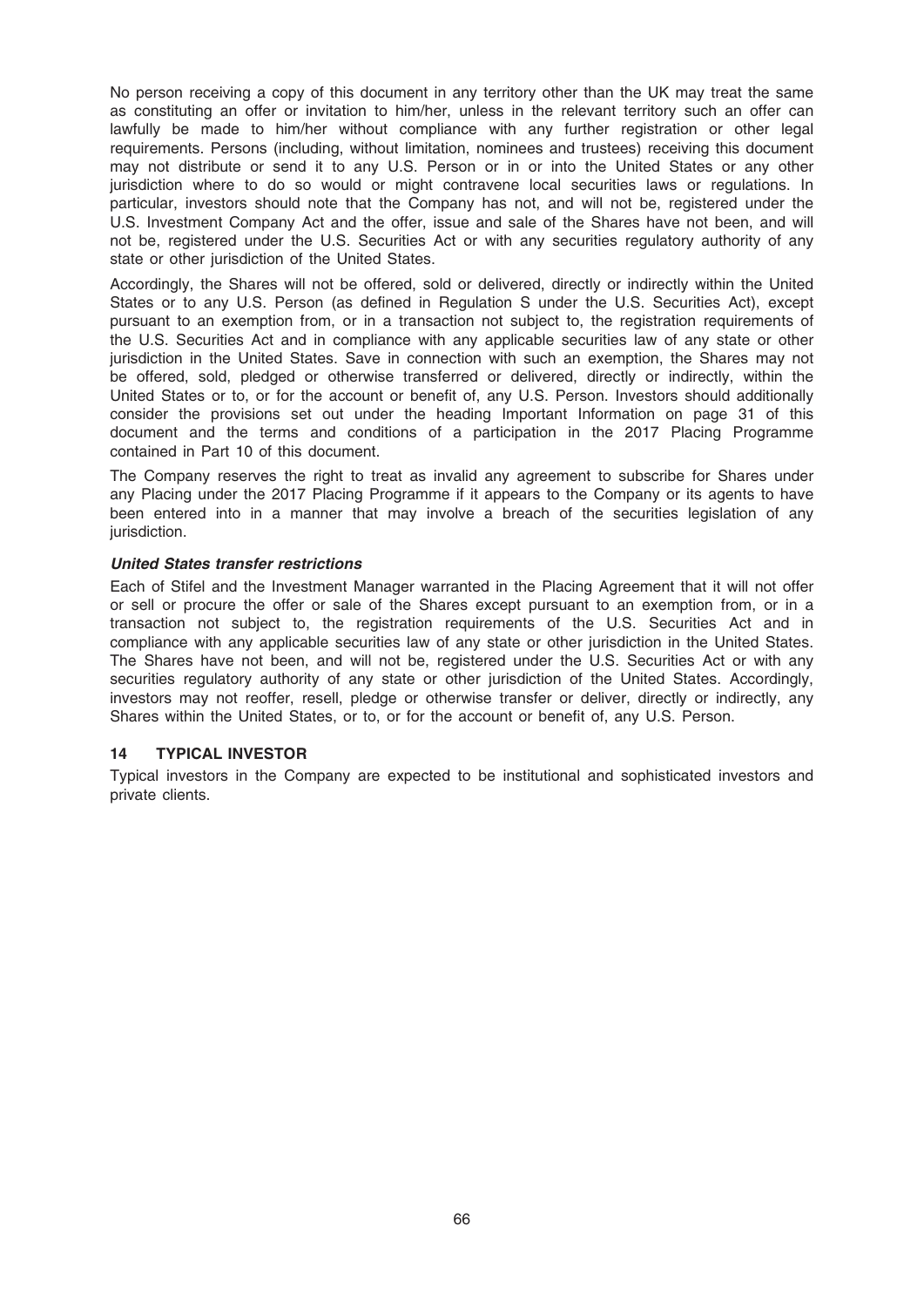### PART 5

### FINANCIAL INFORMATION ON THE GROUP

### 1 AUDITED CONSOLIDATED FINANCIAL STATEMENTS OF THE GROUP FOR THE FINANCIAL PERIOD FROM THE COMPANY'S INCORPORATION TO 30 JUNE 2014, THE FINANCIAL PERIOD FROM 1 JULY 2014 TO 30 JUNE 2015 AND THE FINANCIAL PERIOD FROM 1 JULY 2015 to 30 JUNE 2016

Audited consolidated financial statements of the Group for the financial period from the Company's incorporation to 30 June 2014, from 1 July 2014 to 30 June 2015 and from 1 July 2015 to 30 June 2016 in respect of which the Company's auditor, Ernst & Young LLP, Chartered Accountants and Statutory Auditor, of 1 More Place, London SE1 2AF, has given unqualified opinions that the accounts give a true and fair view of the state of affairs of the Group as at 30 June 2014, 30 June 2015 and 30 June 2016 respectively and its profits for the periods then ended, have been properly prepared in accordance with the Companies Act, have been delivered to Companies House and are incorporated into this document in full by reference to the same.

Save for the historical information of the Group from the Company's incorporation to 30 June 2016 set out below and incorporated by reference, in paragraph 2 of this Part 5, none of the information in this document has been audited. Unless otherwise indicated, all unaudited financial information relating to the Group contained in this document has been sourced, without material adjustment, from the internal accounting records of the Group which are maintained by the Administrators on the Group's behalf on a basis consistent with the Company's accounting policies.

### 2 AUDITED CONSOLIDATED FINANCIAL STATEMENTS OF THE GROUP FOR THE FINANCIAL PERIOD FROM THE COMPANY'S INCORPORATION TO 30 JUNE 2014, THE FINANCIAL PERIOD TO 30 JUNE 2015 AND THE FINANCIAL PERIOD TO 30 JUNE 2016

#### 2.1 Historical financial information

The audited consolidated financial statements of the Group for the financial period from the Company's incorporation to 30 June 2014 and the financial periods ended 30 June 2015 and 30 June 2016, which have been incorporated in this document by reference, include the information specified in the tables below. Where the audited consolidated financial statements of the Group for the financial period from the Company's incorporation to 30 June 2014 and the financial periods ended 30 June 2015 and 30 June 2016 make reference to other documents, such other documents are not incorporated into and do not form part of this document.

| <b>Nature of information</b>            | <b>Audited</b><br>consolidated<br>financial<br>statements of<br>the Group for<br>the period from<br>1 July 2015 to<br>30 June 2016<br>Page no(s) | <b>Audited</b><br>consolidated<br>financial<br>statements of<br>the Group for<br>the period from<br>30 June 2015<br>Page no(s) | <b>Audited</b><br>consolidated<br>financial<br>statements of<br>the Group for<br>the period from<br>the Company's<br>1 July 2014 to incorporation to<br>30 June 2014<br>Page no(s) |
|-----------------------------------------|--------------------------------------------------------------------------------------------------------------------------------------------------|--------------------------------------------------------------------------------------------------------------------------------|------------------------------------------------------------------------------------------------------------------------------------------------------------------------------------|
| Statements of Comprehensive Income      | 64                                                                                                                                               | 59                                                                                                                             | 54                                                                                                                                                                                 |
| <b>Statements of Financial Position</b> | 65                                                                                                                                               | 60                                                                                                                             | 55                                                                                                                                                                                 |
| Statements of Changes in Equity         | 66                                                                                                                                               | 61                                                                                                                             | 56                                                                                                                                                                                 |
| <b>Statements of Cash Flows</b>         | 67                                                                                                                                               | 62                                                                                                                             | 57                                                                                                                                                                                 |
| Notes to the Financial Statements       | 68                                                                                                                                               | 64                                                                                                                             | 58                                                                                                                                                                                 |
| Report of the Independent Auditor       | 58                                                                                                                                               | 56                                                                                                                             | 51                                                                                                                                                                                 |
| Chairman's Statement                    | 4                                                                                                                                                | 4                                                                                                                              | 4                                                                                                                                                                                  |
| Director's Report                       | 52                                                                                                                                               | 38                                                                                                                             | 34                                                                                                                                                                                 |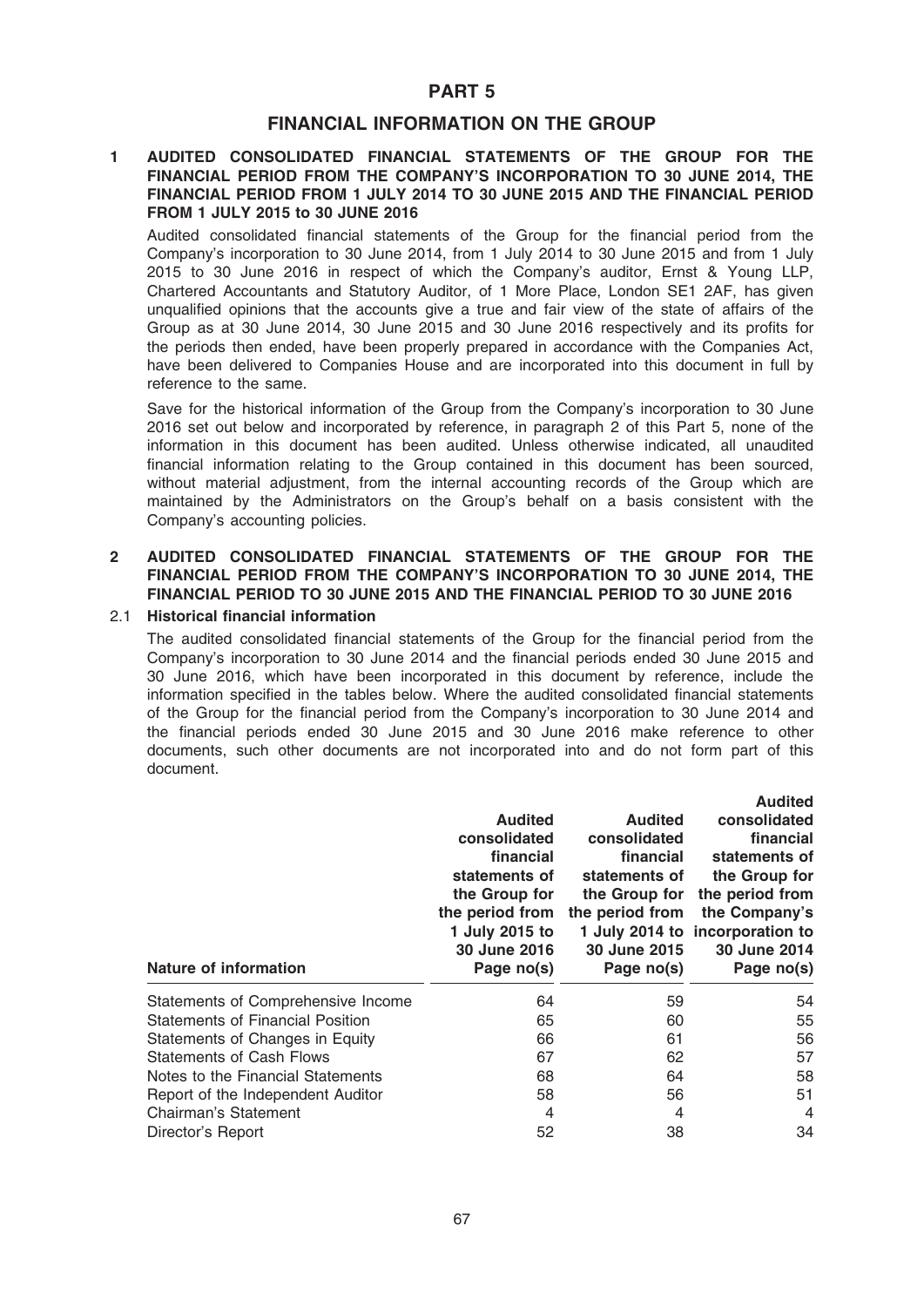### 2.2 Selected financial information

The key audited figures that summarise the Group's financial condition in respect of the financial period from the Company's incorporation to 30 June 2014 and the financial periods ended 30 June 2015 and 30 June 2016 which have been extracted directly on a straightforward basis without material adjustment from the historical financial information referred to in paragraph 2.1 of this Part 5, are set out in the following table:

### Consolidated Statement of Financial Position

|                                         | As at or for<br>the period<br>ended<br>30 June<br>2016<br>(audited)<br>£'000 | As at or for the<br>period ended<br>30 June<br>2015<br>(audited)<br>£'000 | As at or for<br>the period<br>ended<br>30 June<br>2014<br>(audited)<br>£'000 |
|-----------------------------------------|------------------------------------------------------------------------------|---------------------------------------------------------------------------|------------------------------------------------------------------------------|
| Assets and liabilities                  |                                                                              |                                                                           |                                                                              |
| <b>Investment Property</b>              | 424,787                                                                      | 177,220                                                                   | 151,560                                                                      |
| Trade and other receivables             | 6,867                                                                        | 18,683                                                                    | 1,315                                                                        |
| Cash and cash equivalents               | 66,337                                                                       | 106,292                                                                   | 3,629                                                                        |
| <b>Total assets</b>                     | 498,806                                                                      | 302,503                                                                   | 157,507                                                                      |
| Trade and other payables                | (6, 114)                                                                     | (4, 819)                                                                  | (2, 212)                                                                     |
| Deferred income                         | (5,235)                                                                      | (2, 442)                                                                  | (2,028)                                                                      |
| Interest bearing loans and borrowings   | (128, 174)                                                                   | (39, 569)                                                                 | (39, 456)                                                                    |
| Financial liabilities at amortised cost |                                                                              | (117, 422)                                                                |                                                                              |
| <b>Total liabilities</b>                | (140, 338)                                                                   | (164, 774)                                                                | (44, 652)                                                                    |
| Net assets                              | 358,468                                                                      | 137,729                                                                   | 112,855                                                                      |
| Number of Shares                        | 261,795,015                                                                  | 109,910,428                                                               | 109,910,428                                                                  |
|                                         |                                                                              | $(+ 120,000,000)$                                                         |                                                                              |
|                                         |                                                                              | C shares)                                                                 |                                                                              |
| NAV per Share (pence)                   | 136.93                                                                       | 125.51                                                                    | 102.64                                                                       |
|                                         |                                                                              | (C share $NAV =$                                                          |                                                                              |
|                                         |                                                                              | 97.85)                                                                    |                                                                              |

### Consolidated Statement of Comprehensive Income

|                                              | As at or for<br>the period<br>ended<br>30 June<br>2016<br>(audited)<br>£'000 | As at or for<br>the period<br>ended<br>30 June<br>2015<br>(audited)<br>£'000 | As at or for<br>the period<br>ended<br>30 June<br>2014<br>(audited)<br>£'000 |
|----------------------------------------------|------------------------------------------------------------------------------|------------------------------------------------------------------------------|------------------------------------------------------------------------------|
| Income and expenses                          |                                                                              |                                                                              |                                                                              |
| Revenue                                      | 22,482                                                                       | 11,505                                                                       | 9,132                                                                        |
| Property operating expenses                  | (4,600)                                                                      | (2,529)                                                                      | (1,664)                                                                      |
| Administration expenses                      | (5, 712)                                                                     | (2,001)                                                                      | (2, 357)                                                                     |
| Fair value gains on investment properties    | 27,156                                                                       | 25,660                                                                       | 5,010                                                                        |
| Operating profit                             | 39,326                                                                       | 32,635                                                                       | 10,121                                                                       |
| Finance expenses – other                     | (7,635)                                                                      |                                                                              |                                                                              |
| Net gains/(losses) on valuation of cash flow |                                                                              |                                                                              |                                                                              |
| hedges                                       | 214                                                                          | (261)                                                                        | 47                                                                           |
| Total comprehensive income for the period    | 28,542                                                                       | 31,020                                                                       | 7,756                                                                        |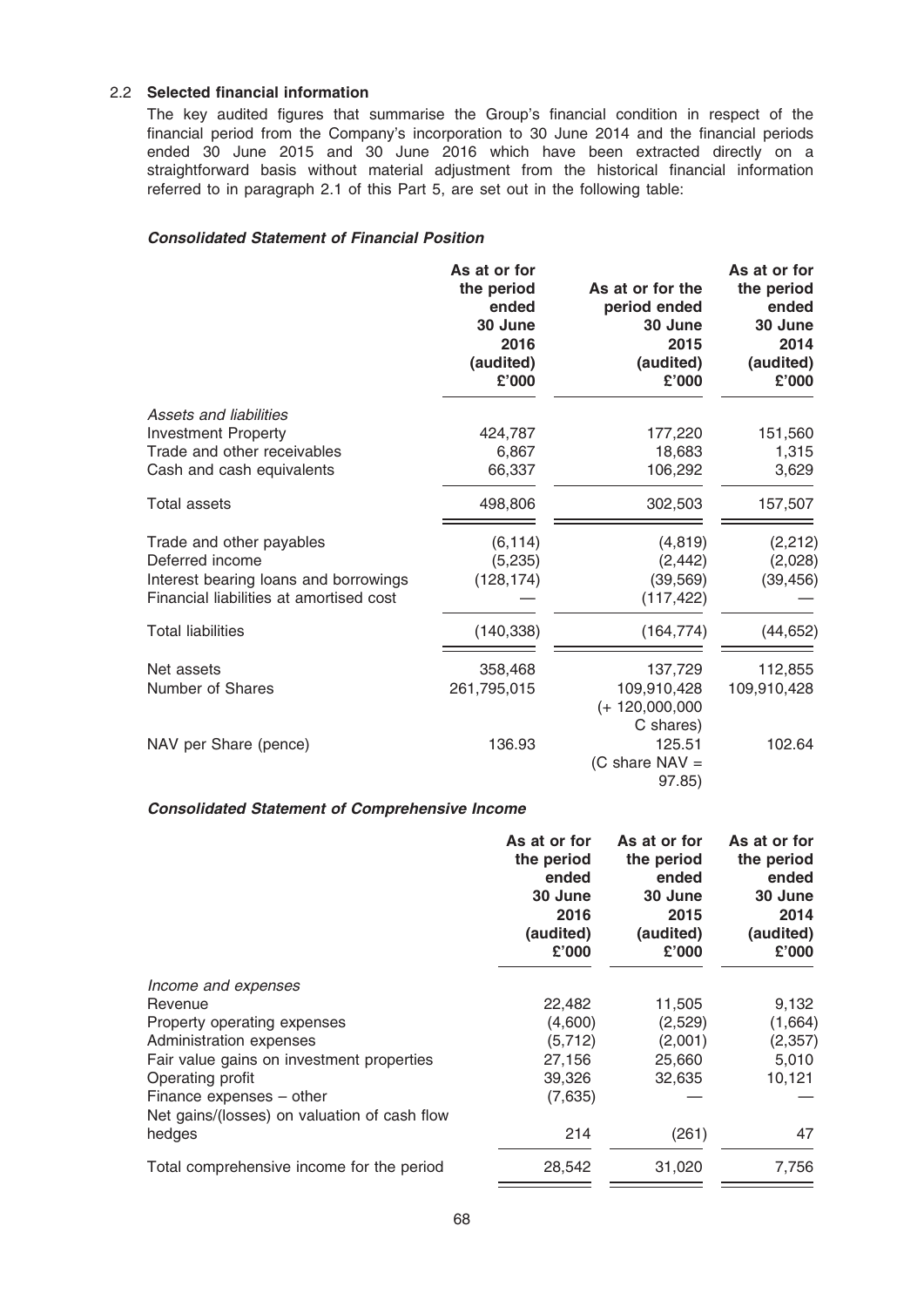### 2.3 Operating and financial review

The published audited consolidated financial statements of the Group for the financial period from the Company's incorporation to 30 June 2014 and the financial periods ended 30 June 2015 and 30 June 2016, which have been incorporated by reference into this document, include, on the pages specified in the table below, descriptions of the Group's financial condition (in both capital and revenue terms), details of the Group's investment activity and portfolio exposure, and changes in its financial condition for the financial period from the Company's incorporation to 30 June 2014 and the financial periods ended 30 June 2015 and 30 June 2016:

|                                | As at or for<br>the period<br>ended<br>30 June<br>2016<br>Page no(s) | As at or for<br>the period<br>ended<br>30 June<br>2015<br>Page no(s) | As at or for<br>the period<br>ended<br>30 June<br>2014<br>Page no(s) |
|--------------------------------|----------------------------------------------------------------------|----------------------------------------------------------------------|----------------------------------------------------------------------|
| Chairman's statement           | 4                                                                    | 4                                                                    | 4                                                                    |
| Strategic report               | 8                                                                    | 8                                                                    | 6                                                                    |
| Strategic overview             | 10                                                                   | 10                                                                   | 8                                                                    |
| Corporate governance statement | 40                                                                   | 44                                                                   | 42                                                                   |
| Review of the financial year   | 16                                                                   | 16                                                                   | 14                                                                   |
| Company performance            | 19                                                                   | 19                                                                   | 17                                                                   |
| Property portfolio             | 20                                                                   | 20                                                                   | 18                                                                   |

### 3 AVAILABILITY OF REPORTS AND FINANCIAL STATEMENTS FOR INSPECTION

Copies of the Company's annual report and audited accounts referred to in paragraph 2 of this Part 5 are available online at www.gcpuk.com/gcp-student-living-plc/ and are also available for inspection at the address set out in paragraph 14 of Part 8 of this document. Copies of the documents are also available using the hyperlinks below:

- \* https://www.gcpuk.com/documentdownload.axd?documentresourceid=134
- \* https://www.gcpuk.com/documentdownload.axd?documentresourceid=184
- \* https://www.gcpuk.com/documentdownload.axd?documentresourceid=275

The non-incorporated parts of the annual reports and audited accounts of the Company referred to in this Part 5 are either not relevant to investors or covered elsewhere in this document.

### 4 CAPITALISATION AND INDEBTEDNESS

The following table, sourced from the Company's internal accounting records, shows the Group's unaudited indebtedness (distinguishing between guaranteed and unguaranteed, secure and unsecured indebtedness) as at 31 December 2016 and the Company's audited capitalisation as at 30 June 2016.

Save in relation to the issue of 16,428,572 Shares on 20 December 2016 at a price of 140 pence per Share, as further described in Part 8 below, there has been no material change to the audited capitalisation of the Company since 30 June 2016 to the date of this document.

| Unaudited indebtedness as at 31 December 2016 | £'000   |
|-----------------------------------------------|---------|
| Total current debt                            |         |
| Guaranteed                                    |         |
| Secured                                       |         |
| Unguaranteed/unsecured                        |         |
| Total non-current debt                        | 130,000 |
| Guaranteed                                    |         |
| Secured                                       | 130,000 |
| Unguaranteed/unsecured                        |         |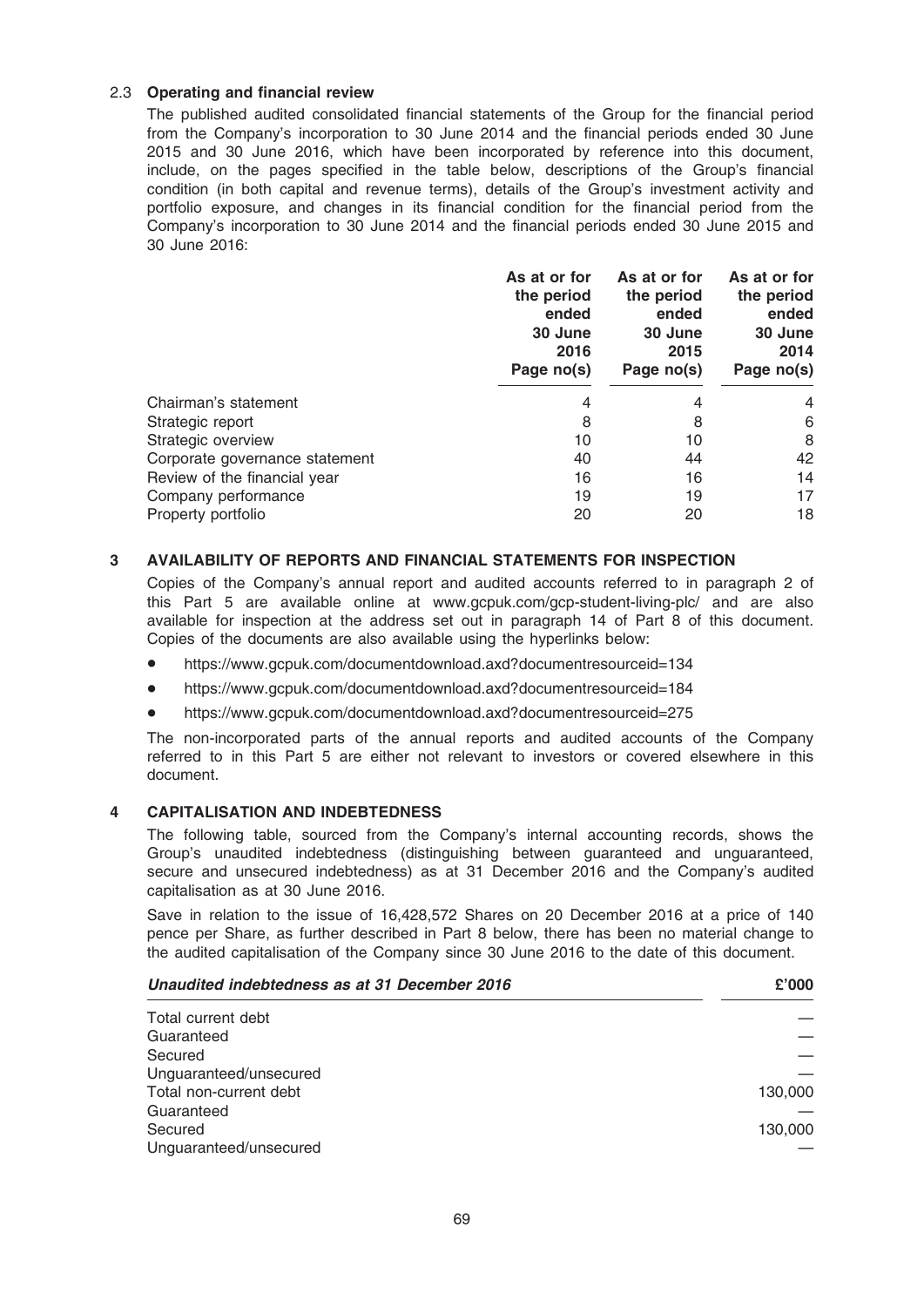| Audited Capitalisation as at 30 June 2016 |         |
|-------------------------------------------|---------|
| <b>Shareholder equity</b>                 |         |
| Share capital                             | 2.618   |
| Legal reserves                            |         |
| Other reserves                            | 239.652 |
| <b>Total</b>                              | 242,270 |

The following table shows the Company's unaudited net indebtedness as at 31 December 2016.

|    |                                                  | £'000     |
|----|--------------------------------------------------|-----------|
| A. | Cash                                             | 54,710    |
| В. | Cash equivalent                                  |           |
| C. | <b>Trading securities</b>                        |           |
| D. | Liquidity $(A + B + C)$                          | 54,710    |
| Е. | Current financial receivables                    |           |
| F. | Current bank debt                                |           |
| G. | Current portion of non-current debt              |           |
| Η. | Other current financial debt                     |           |
| I. | Current financial debt $(F + G + H)$             |           |
| J. | Net current financial debt $(I - E - D)$         | (54, 710) |
| K. | Non-current bank loans                           | 130,000   |
| L. | Bonds Issue                                      |           |
| Μ. | Other non-current loans                          |           |
| N. | Non-current financial indebtedness $(K + L + M)$ | 130,000   |
| O. | Net financial indebtedness $(J + N)$             | 75,290    |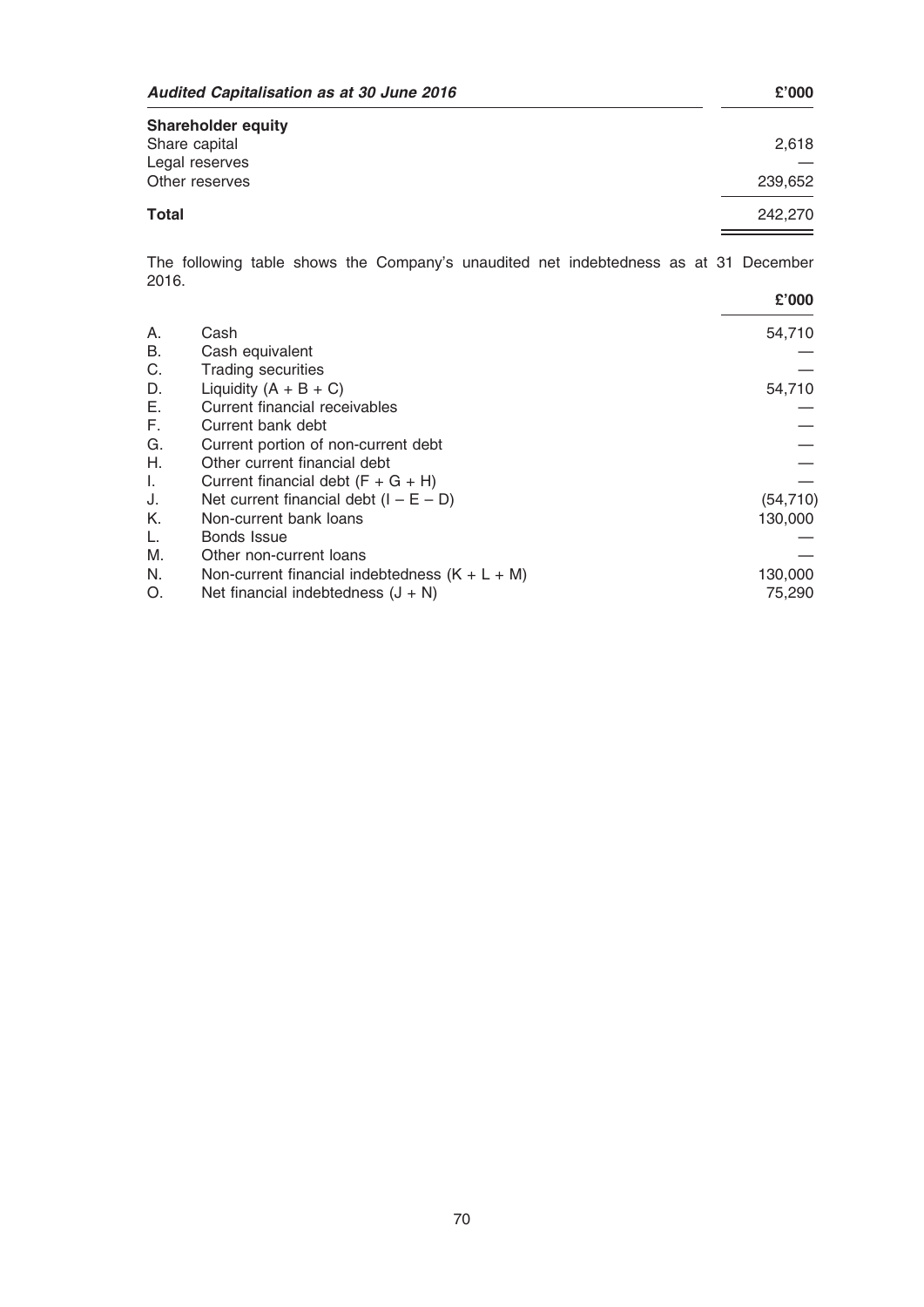# PART 6

## VALUATION REPORT

# **Knight Frank**



GCP Student Living plc 51 New North Road Exeter EX4 4EP Stifel Nicolaus Europe Limited 4th Floor, 150 Cheapside London EC2V 6ET

2 February 2017

Dear Sirs

### GCP Student Living plc (the ''Company'') Valuation Report as at 31 December 2016 of seven property assets

In accordance with the terms of engagement agreed with you, we have the pleasure in reporting as follows:

### Scope of Instructions

We are instructed to report to you our opinion as to the value of:

- Scape Shoreditch, Corsham Street, London N1 6DP ("Scape Shoreditch")
- Scape East, 438 490 Mile End Road, London, E1 4PE ("Scape East")
- Scape Greenwich, Bear Point, 2 East Parkside, London, SE10 0FQ ("Scape Greenwich")
- The Pad Phase One and Phase Two, Egham, 57-71 Egham Hill, Egham, TW20 0ER ("The Pad'')
- Scape Surrey, 1 Kernal Court, Walnut Tree Close, Guildford, Surrey, GU1 4BUD ("Scape Surrey'')
- Water Lane Apartments, Temple Street, Bristol, BS1 6HS ("Water Lane Apartments"), and
- Apex House, Fulton Way, Wembley, HA9 ("Apex House")

### (the ''Properties'').

The Properties are held by nominee companies:

- Scape East is owned by GCP Scape East Limited,
- The Pad is owned by GCP RHUL Limited,
- Scape Greenwich is owned by Leopard Guernsey Greenwich Limited and Leopard Guernsey Greenwich 2 Limited,
- Scape Shoreditch is owned by Leopard Guernsey Old Street Limited and Leopard Guernsey Old Street 2 Limited,
- Scape Surrey is owned by GCP SG Limited.
- Water Lane Apartments is owned by GCP WL Limited,
- Apex House, Fulton Way, Wembley is owned by GCP Apex Limited,
- all of which are wholly owned subsidiaries of the Company as at 31 December 2016 (the ''Valuation Date'').

Our valuation is of the entirety of the interest held by the Company in the Properties.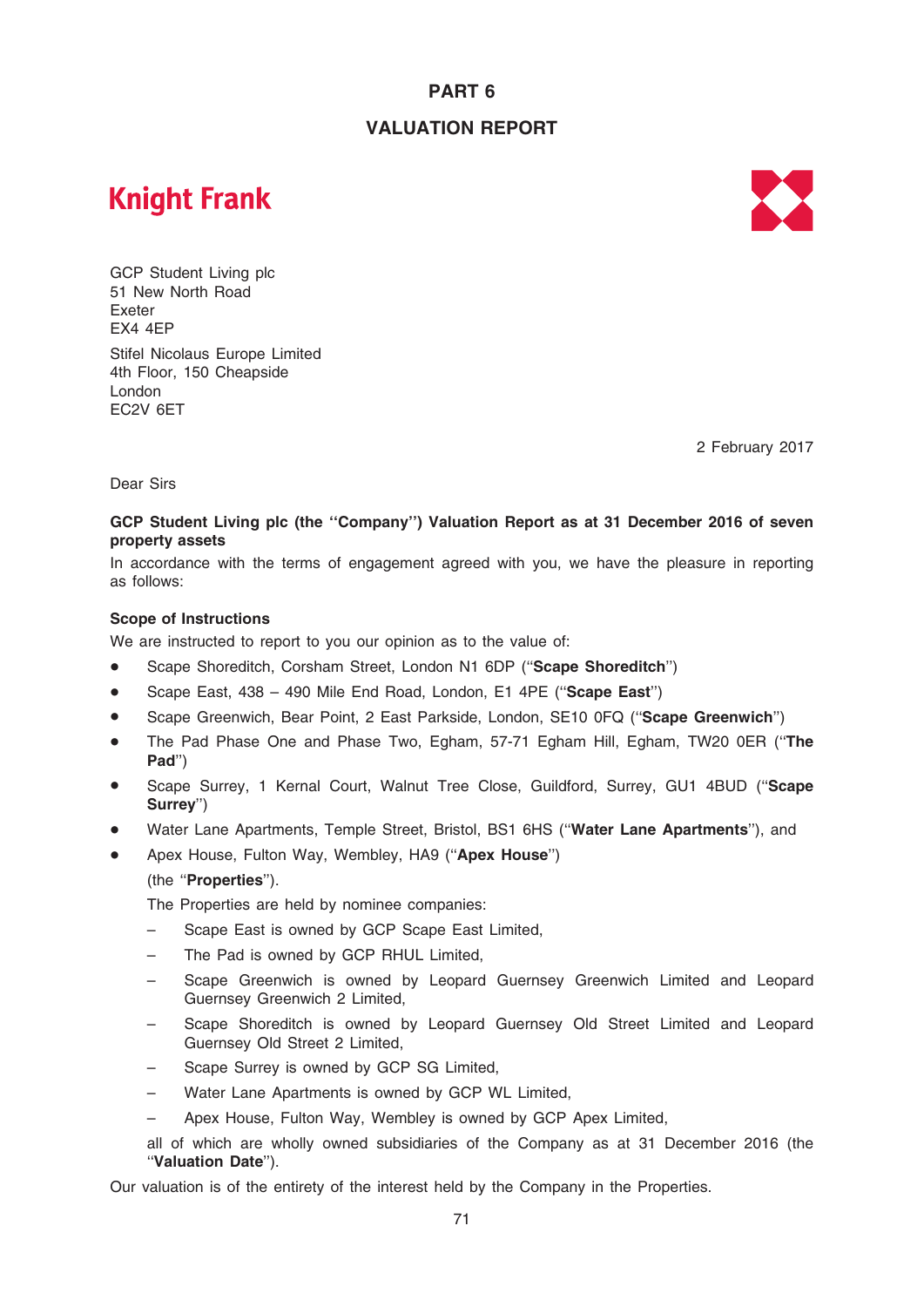### The Purpose of the Valuation

The valuation is required solely for the purpose of financial reporting under IFRS and for use in connection with the initial placing, offer for subscription and placing programme of ordinary shares of one pence each in the capital of the Company (the "Shares") and the admission(s) of the Shares to the premium segment of the Official List and to trading on the London Stock Exchange's main market for listed securities (together the "Transaction") and the prospectus to be issued by the Company in connection with the Transaction (the ''Prospectus'').

### The Properties

Full details of the Properties are included in the appendices to this report.

The properties were inspected on the following dates:

Scape East, London – 6 July 2016 The Pad, Egham – 18 August 2015 Scape Greenwich, Greenwich – 18 August 2015 Scape Shoreditch, London – 6 July 2016 Scape Surrey, Guildford – 18 August 2015 Water Lane Apartments, Bristol – 14 January 2016 Apex House, Fulton Way, Wembley – 14 June 2016

### Basis of Valuation

The Properties have been valued on the basis of ''Market Value'' (as defined below) subject to their existing tenancies at the Valuation Date in accordance with the relevant definitions, commentary and assumptions contained in the RICS Valuation – Professional Standards 2014 Global & UK edition (the "Red Book"), including the International Valuation Standards and in accordance with the relevant provisions of the Prospectus Rules issued by the Financial Conduct Authority and the ESMA update of the CESR recommendations for the consistent implementation of Commission Regulation (EU) No. 809/2004 implementing the Prospectus Directive.

The valuation has been undertaken by us as External Valuers (as defined in RICS Valuation – Professional Standards). We confirm that the Valuer meets the requirements of the RICS Valuation – Professional Standards VS 1.6, having sufficient current knowledge of the particular market and the skills and understanding to undertake the valuation competently.

Valuations undertaken on the basis of Market Value under RICS Valuation – Professional Standards adopt the definition and the conceptual framework settled by the International Valuation Standards Council ("IVSC").

''Market Value'' is defined as:

''The estimated amount for which an asset or liability should exchange on the valuation date between a willing buyer and a willing seller in an arm's length transaction after proper marketing and where the parties had each acted knowledgeably, prudently and without compulsion.''

In Section 11 of this report, we also make reference to the valuation of the Properties for financial reporting purposes on the basis of Fair Value (as defined below), in accordance with RICS Valuation – Professional Standards and International Valuation Standards.

''Fair Value'' is defined by the International Accounting Standards Board as:

''The price that would be received to sell an asset, or paid to transfer a liability, in an orderly transaction between market participants at the measurement date''.

Our opinion of the Market Value of a development site (Apex House, Wembley) in its existing condition is arrived at using the residual method which is a generally accepted method for valuing properties that are considered to have possible development potential. Having formed an opinion of the value of the completed units, we deduct from it the total costs of development, an allowance for the developer's profit and add back the build cost spend to date to arrive Market Value at a specific date in the construction timeline.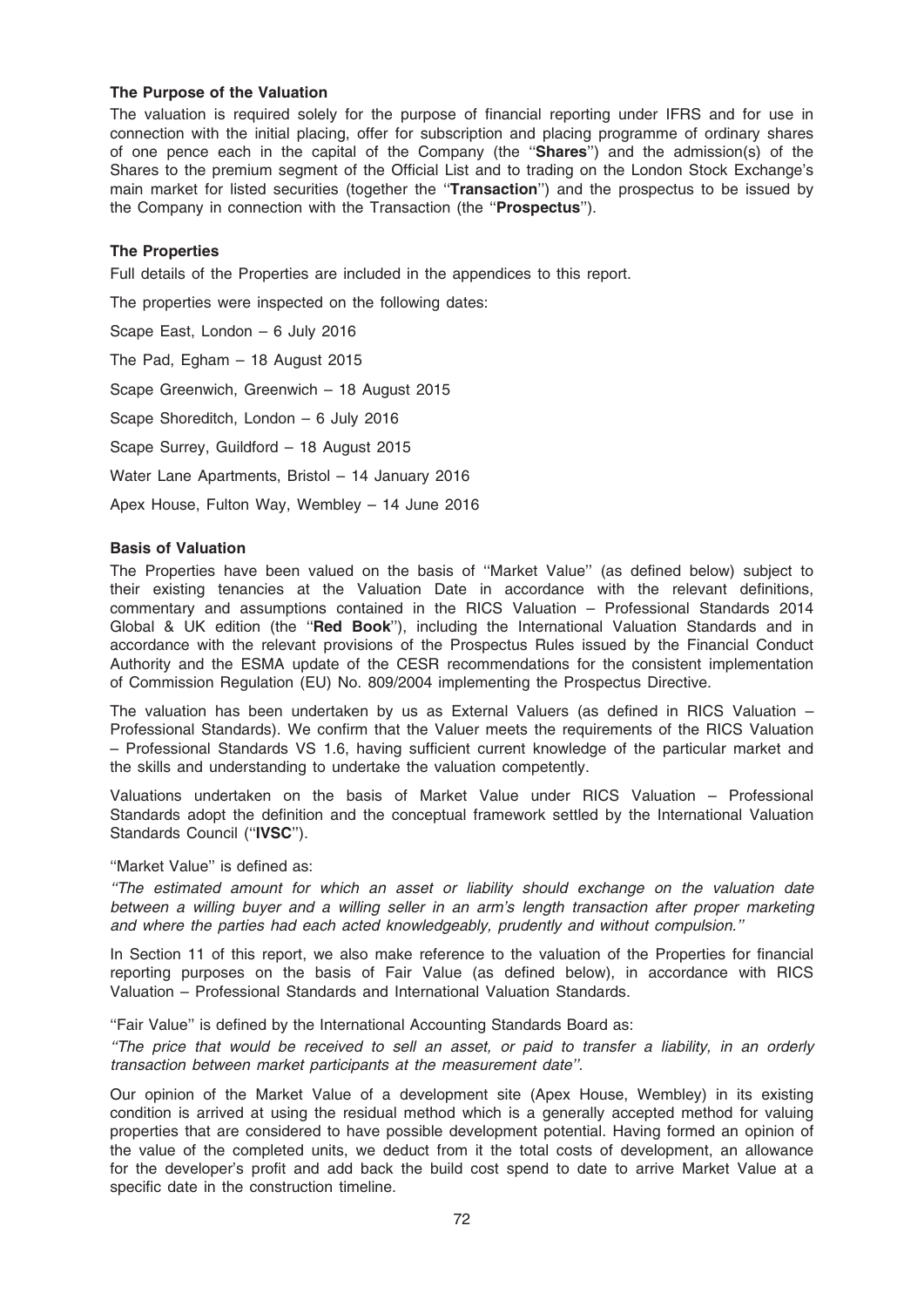### Tenure and Tenancies

We have not been provided with any title documents and we have assumed for the purpose of this valuation that a good and marketable title can be shown and that the Properties are not subject to any onerous restrictions, encumbrances or outgoings. We are providing this valuation on the basis that all documentation has been satisfactorily drawn on institutionally acceptable terms, and that there are no unusual outgoings, planning proposals, onerous restrictions or local authority intentions which affect any of the Properties nor any material litigation pending.

We have been informed that Scape Greenwich is held on a 250 year lease at a peppercorn rent and Scape Shoreditch is held on a 150 year lease from July 2013 at a current passing rent of £311,057. The other properties are held freehold.

Details of the occupation agreements of each of the Properties are contained in the appendices to this report.

### Town Planning

We have not made formal searches in respect of the Properties, but generally relied upon verbal enquiries and any informal information received from the Local Planning Authority, together with information provided by the Company. We have assumed that the Properties have been constructed and are occupied and used in accordance with the appropriate consents and that there are no outstanding statutory notices, consent or other statutory regulations. We assume that all conditions of any Section 106 agreements have been discharged. We assume the Properties comply with all relevant statutory requirements including fire and building regulations.

### Structure and Condition

We have not carried out a building, structural and ground condition survey of the Properties, nor tested any services, plant or machinery. We are therefore not able to give any opinion on the condition of any existing structures and services. During our inspections, no major defects or serious items of disrepair were noted which would be likely to give rise to a substantial capital expenditure in the foreseeable future or which fall outside the scope of the normal annual maintenance programme. Our valuation is on the basis that there were no defects, items of disrepair or other matters that would materially affect our valuation at the Valuation Date.

### Site Condition and Environmental Matters

We have not investigated ground conditions. Our valuation is on the basis that there are no unidentified adverse ground or soil conditions and that the load bearing quality of the sites are sufficient to support the buildings constructed thereon and that the Properties have been constructed having appropriate regard to existing ground conditions.

We have not carried out any scientific investigations or tests to establish the existence or otherwise of any environmental contamination in relation to the Properties, nor do we undertake searches of public archives to seek evidence of past activities which might identify potential for contamination.

Subject to the above, while carrying out our valuation inspection, we have not been made aware of any uses conducted at the Properties that would give cause for concern as to possible environmental contamination. Our valuation is provided on the assumption that the Properties are unaffected.

### Inspection

We inspected the Properties both internally and externally on the dates detailed above.

### Information Provided

Our valuation is based upon the information (including in relation to tenants and tenancies, tenure, accommodation, floor areas, legal title, planning, ground conditions, and environmental issues) with which we have been supplied by the Company. We have relied upon this as being complete and correct and on there being no undisclosed matters which would affect our valuation.

When considering the covenant strength of individual tenants we did not receive any formal report and did not carry out detailed investigations as to their financial standing, but have liaised with the Company and reflected in our valuation our general understanding of purchasers' likely perception of the tenant's financial status.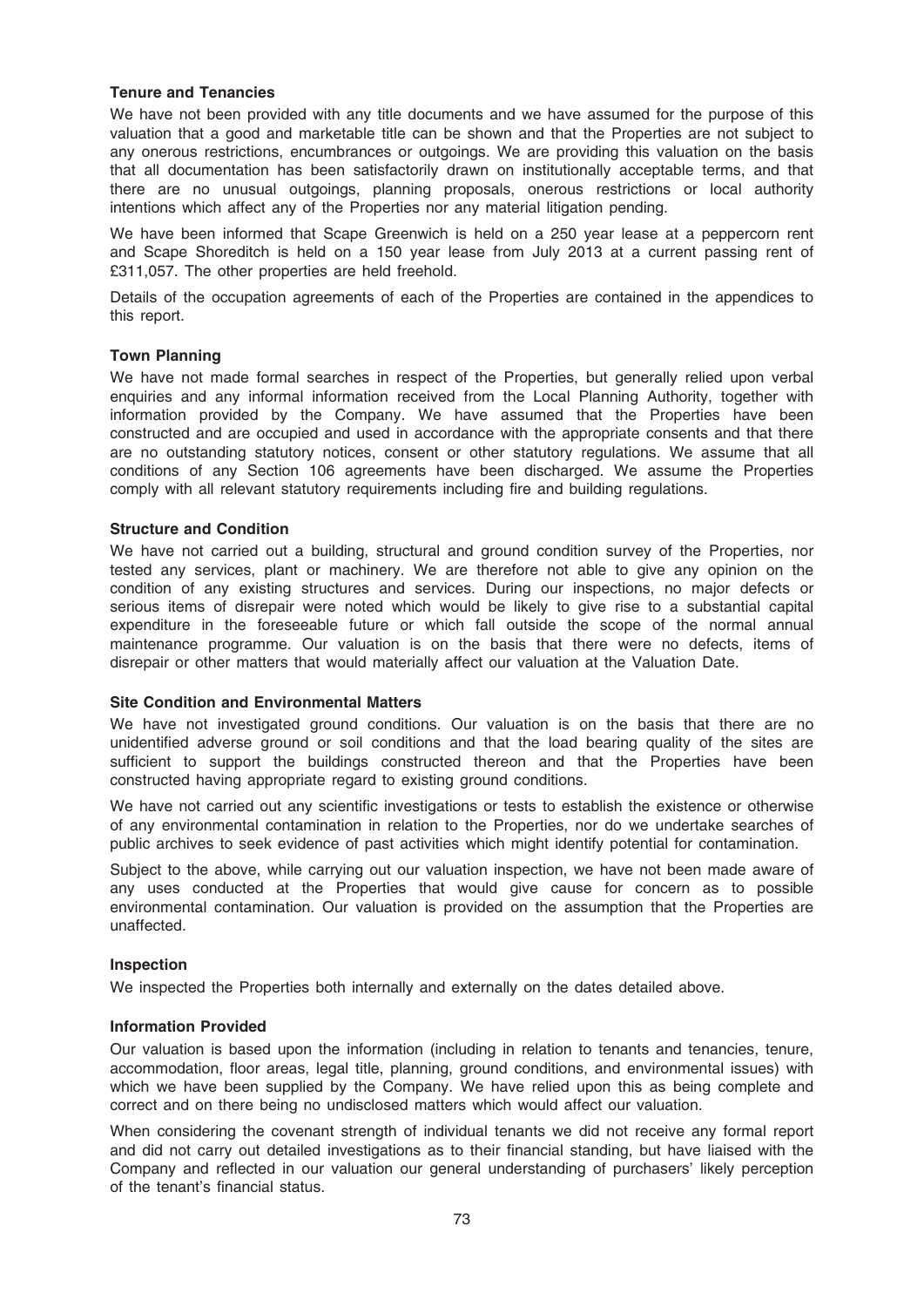We have assumed that there are no significant arrears of payment and that the tenants are capable of meeting their obligations under the terms of leases and agreements.

### Taxation and Costs

In accordance with market practice, we have deducted usual purchaser's costs in arriving at our opinion of Market Value, including liability to UK Stamp Duty Land Tax in accordance with Multiple Dwelling Relief as applicable at the valuation date (on the student accommodation element of the buildings).

No allowances were made for vendor's expenses of realisation or for any taxation liability arising from the sale of the Properties. Our valuations are exclusive of any VAT that may be chargeable. The Properties have been valued disregarding any mortgages or other charges.

### Valuation of the Properties as at 31 December 2016

### Valuation Methodology

The Market Value for the Properties have been calculated by adopting the gross Market Rent and capitalising the net income having deducted our estimate of operating costs, voids and estimated purchaser's costs.

### Market Value

We are of the opinion that the aggregate Market Value of the freehold and leasehold interests in the Properties subject to their existing occupational agreements as at the Valuation Date is:

### £465,697,500

### (Four Hundred and Sixty five Million, Six Hundred and Ninety Seven Thousand Five Hundred Pounds)

Valuation of operational assets valued on an Investment basis (6 assets)  $£431.067.500$ Valuation of assets under the course of construction (Apex House, Wembley)  $\epsilon$  34,630,000

| <b>Freehold</b> | Long Leasehold* | <b>Short Leasehold*</b> |
|-----------------|-----------------|-------------------------|
| £238,207,500    | £227.490.000    | £0                      |
| (5 properties)  | (2 properties)  | (0 properties)          |

\* more than 80 years unexpired

\*\* less than 80 years unexpired

Where valuation of assets is required for financial reporting purposes of an entity preparing financial statements in accordance with International Financial Reporting Standards (IFRS) the required basis of value is Fair Value, at the measurement date, in accordance with IFRS13 Fair value measurement issued by the International Accounting Standards Board. You have informed us that the financial statements of the Company will be prepared under IFRS. In our opinion the valuation of the Properties on the Fair Value basis (as defined in Section 3 of this report), at the same date, would not result in any difference to the value stated above on the Market Value basis.

As at 30 June 2016 the Group had total property assets of £424.8 million. The equivalent figure, as set out in this report, is £465.7 million. The increase of £40.9 million principally consists of the acquisition and ongoing construction of Apex House, Wembley of £34.6 million and an increase in the value of the Group's property assets, of £6.3 million.

The above valuation was dated 31 December 2016 and we confirm that there has been no material change in the value of the Properties as at the date of this report.

The net initial yield based on the aggregate of the individual market values as stated herein equates to 5.10% excluding the current value of Apex House Wembley.

### Key risks relating to the valuation

Net income achievable is a variable dependent upon achieving estimated weekly market rents, the occupancy levels and operating costs.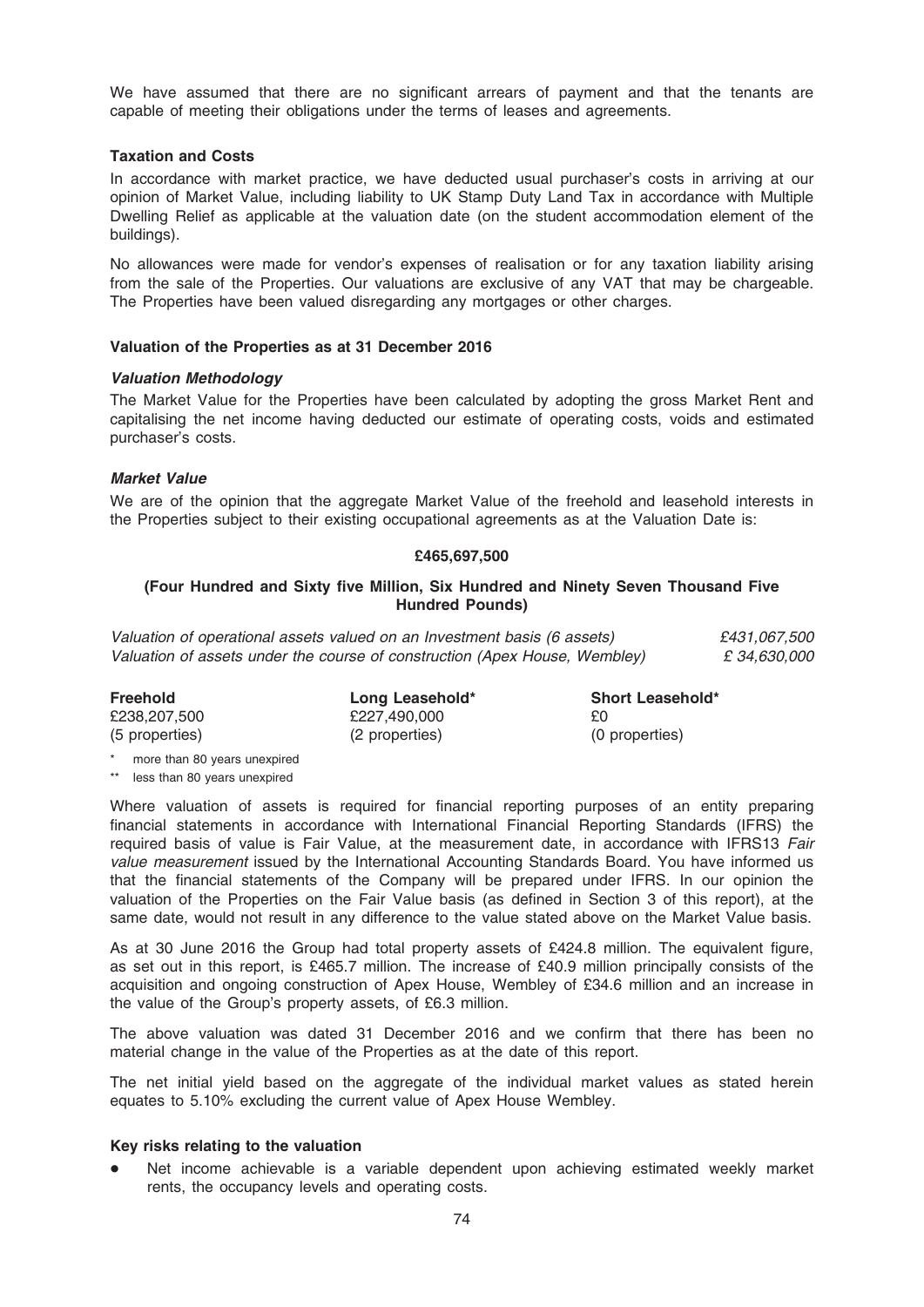- The student accommodation property sector is a growing specialised investment sector. The market remains characterised by limited transactional activity from which evidence of market levels or trends can be discerned. Accordingly, valuations in this sector rely to a greater extent upon professional judgment.
- Our valuation method involves a high degree of professional judgement. Our three key variables are net initial yields, rents/occupancy and facilities management costs. There are assumptions around each of these.
- The Properties derive their net income from lettings to students, whilst diversified in terms of numbers of individual lettings, are only secured for one year.
- The owner retains liability for operational costs which if in excess of assumed amounts could adversely affect net income receivable. The Properties will need active on-going management.
- Current and proposed new developments added to supply may impact rental growth.
- The market can be impacted by changes to Government policy and funding to Higher Education

### **Disclosure**

We confirm that Knight Frank LLP is appointed by the Company and Stifel Nicolaus Europe Limited as External Valuer, as defined in the RICS Valuation Standards as being ''a valuer who, together with any associates, has no material links with the client, an agent acting on behalf of the client, or the subject of the assignment''.

We further confirm that, in relation to Knight Frank LLP's preceding financial year, the proportion of the total fees paid by the Company to the total fee income of Knight Frank LLP was less than 5%. We recognise and support the RICS Rules of Conduct and have established procedures for identifying conflicts of interest.

We disclose that Knight Frank LLP has previously provided valuation advice to the lenders who provided development finance for the Properties. We do not consider that any conflict of interest arises for us in preparing this Valuation Report, and the Company has confirmed to us that it also considers this to be the case.

We confirm that we do not have any material interest in the Company or the Properties.

### **Responsibility**

This Valuation Report has been prepared for inclusion in the Prospectus and may not be reproduced or used in connection with any other purpose without our prior consent.

Save for any responsibility arising under Prospectus Rule 5.5.3R(2)(f) to any person as and to the extent there provided, to the fullest extent permitted by law we do not assume any responsibility and will not accept any liability to any other person for any loss suffered by any such person as a result of, arising out of, or in accordance with this Valuation Report or our statement, required by and given solely for the purposes of complying with Annex I item 23.1 of the Prospectus Directive Regulation, consenting to its inclusion in the Prospectus.

For the purpose of Prospectus Rule 5.5.3R(2)(f), we accept responsibility for the information within this Valuation Report and declare that we have taken all reasonable care to ensure that the information contained in this Valuation Report is, to the best of our knowledge, in accordance with the facts and contains no omission likely to affect its import. This declaration is included in the Prospectus in compliance with Annex I item 1.2 of the Prospectus Directive Regulation.

Yours faithfully

### Neil Armstrong MRICS

Partner, Student Property For and on behalf of Knight Frank LLP James Woolley MRICS Associate, Student Property For and on behalf of Knight Frank LLP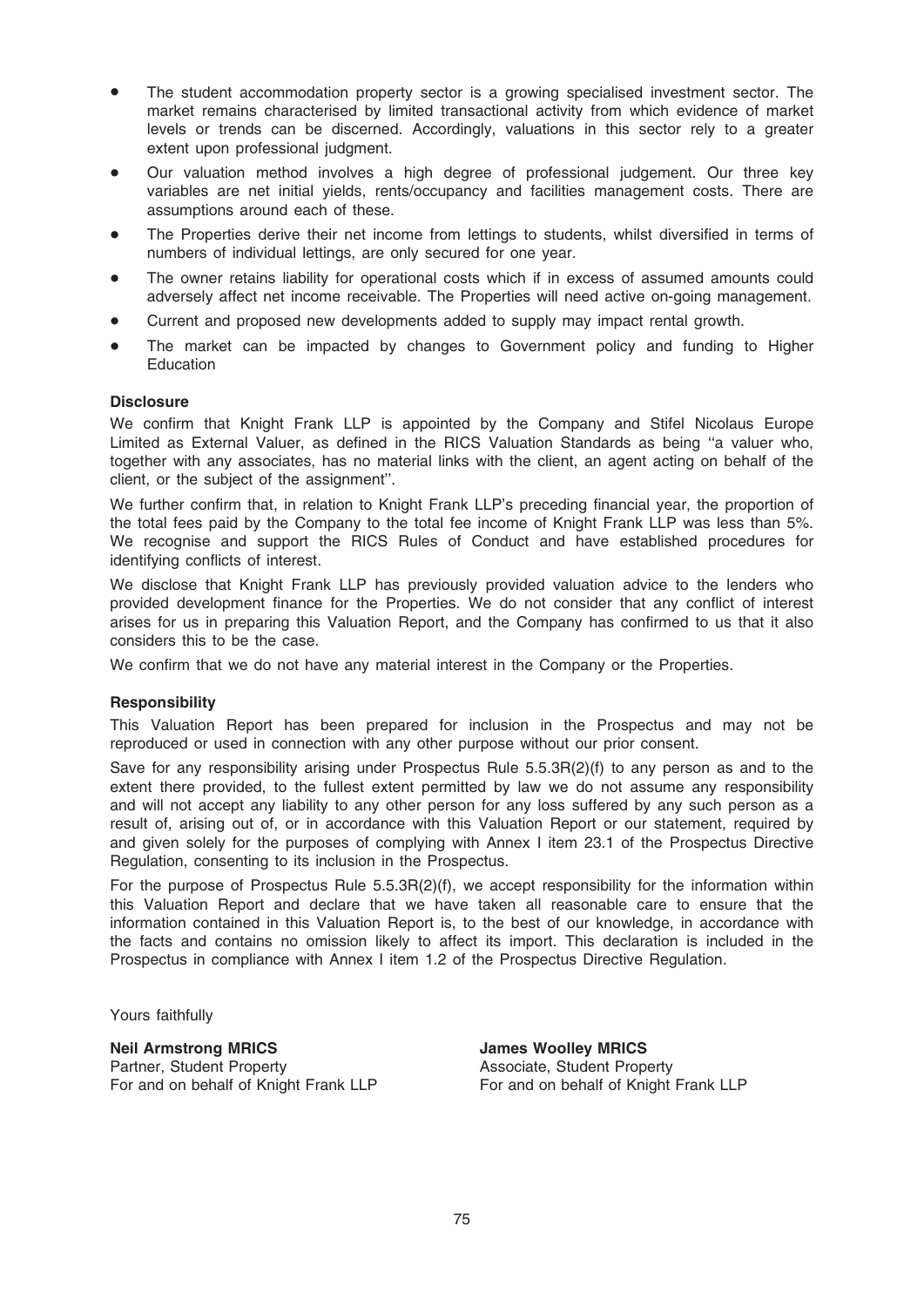# The Properties

| <b>Address</b>                                 | Scape Shoreditch, Corsham Street, London N1 6DP ("Scape<br>Shoreditch")                                                                                                                                                                                                                                                                                                                                                                                                                                                                                    |  |  |
|------------------------------------------------|------------------------------------------------------------------------------------------------------------------------------------------------------------------------------------------------------------------------------------------------------------------------------------------------------------------------------------------------------------------------------------------------------------------------------------------------------------------------------------------------------------------------------------------------------------|--|--|
| <b>Location</b>                                | The property is located in the London Borough of Hackney, on the<br>southern side of Shoreditch. To the north west of the site is iQ<br>Shoreditch; to the west is a Premier Inn and to the east is Hoxton<br>Square.                                                                                                                                                                                                                                                                                                                                      |  |  |
|                                                | In terms of the property's location in relation to higher education<br>institutions within London, it is located in close proximity to City<br>University London, located west of the site. London Metropolitan<br>University and Cass Business School all have campuses nearby.                                                                                                                                                                                                                                                                           |  |  |
|                                                | In terms of the property's location in relation to commercial uses,<br>it would be considered a good secondary location close to Old<br>Street roundabout although the building lacks prominence. The<br>planning permission allows for A1 and A3 uses although, in our<br>opinion, this would be considered a secondary location due to a<br>lack of prominence and a lack of footfall past the property.                                                                                                                                                 |  |  |
| <b>Description and</b><br><b>Accommodation</b> | The property comprises a brand new student accommodation<br>scheme totalling 541 studio bedrooms along with circa 50,000 sq<br>ft of commercial accommodation at ground and first floor levels.<br>The property is arranged over basement, ground and up to nine<br>upper floors. Practical completion was gained on 6 August 2015<br>in time for the start of the 2015/16 academic year.                                                                                                                                                                  |  |  |
| <b>Tenure</b>                                  | Leasehold - 150 years from 26 July 2013 at an initial rent of<br>£300,000 per annum. The rent is to be reviewed annually<br>upwards only to RPI (all items). We understand from GCP<br>Student Living plc that the initial rent was subject to an RPI review<br>on 26 July 2016 and that the rent was increased to £316,099 per<br>annum.                                                                                                                                                                                                                  |  |  |
| <b>Tenancies</b>                               | We understand that the student accommodation is to be let under<br>licences to occupy under the Housing Act 1996. There is<br>additional commercial space which is subject to a lease with<br>Corsham Tenant Limited with a guarantee from WeWork<br>Companies Inc. for a 15 year lease with no break options at a<br>rent of £54.50 per sq ft. There is a further small office area which<br>is to be let to Scape Student Living Limited for 15 years with no<br>break at a peppercorn rent. The property is fully let for the current<br>academic year. |  |  |
| <b>Valuation Considerations</b>                | The site is well located to serve the campuses of London<br>Metropolitan University and City University London, all of<br>which are situated within close proximity. Other higher<br>education institutions in close proximity include Cass<br><b>Business</b><br>School, The University of Law (London<br>Moorgate), University of Liverpool in London,<br>City<br>University London and University of the Arts London.                                                                                                                                   |  |  |
|                                                | The property is located in an area that is already established<br>as a student location with other schemes in close proximity<br>including iQ Shoreditch and Urbanest Hoxton.                                                                                                                                                                                                                                                                                                                                                                              |  |  |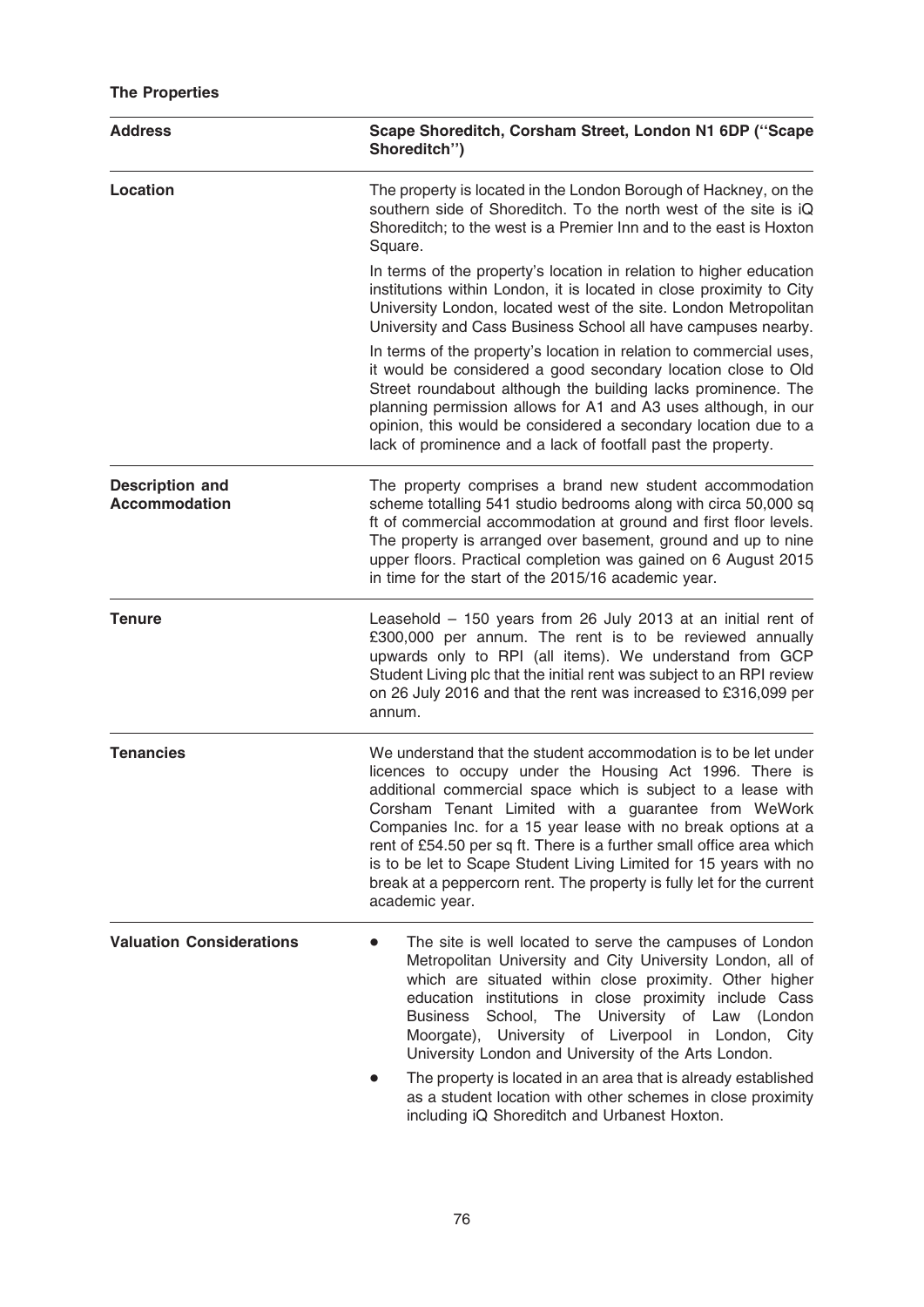- The investment market in student accommodation has seen a good volume of transactions which have demonstrated investor sentiment in the sector.
- London is a world-leading university city, with numerous higher education institutions, providing a strong supply of students.
- The property has excellent connectivity being within 5 minutes walking distance of Old Street Underground station and numerous bus routes. Liverpool Street train rail and underground station is approximately a 15 minute walk away.
- Given the location of the site it will appeal to full-time students studying at institutions across Central London.
- Whilst the standard studios are relatively small, the scheme offers high specification studio accommodation in addition to generous communal study and catering areas.
- The majority of the commercial accommodation is let to a newly formed company called Corsham Tenant Limited with a guarantee from its US based parent company, WeWork Companies Inc.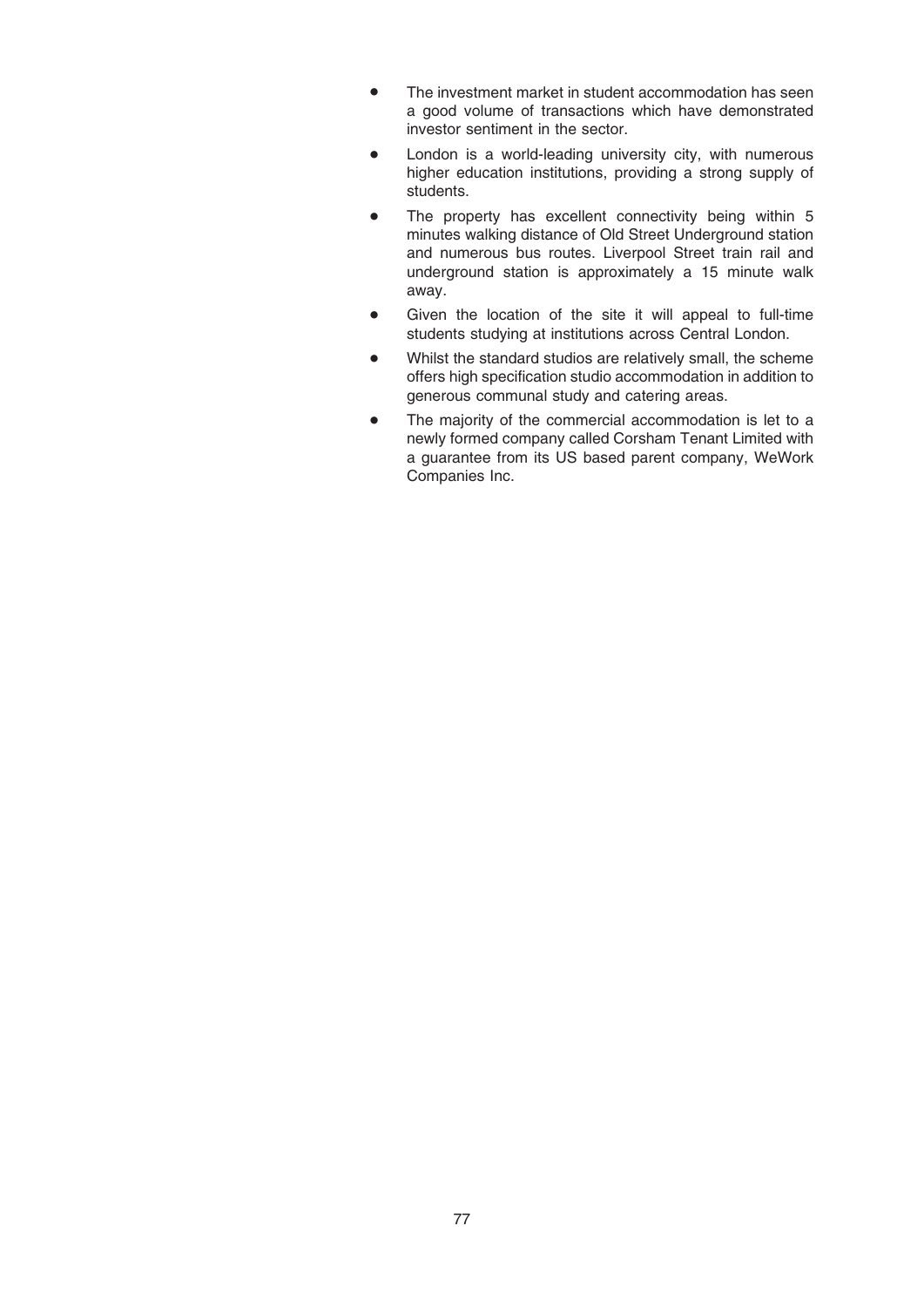| <b>Address</b>                                 | Scape East, 438 - 490 Mile End Road, London, E1 4PE                                                                                                                                                                                                                                                                                                                                                                                                                                                                                                                                                                                                                                                                                                                                                                                                                                    |  |
|------------------------------------------------|----------------------------------------------------------------------------------------------------------------------------------------------------------------------------------------------------------------------------------------------------------------------------------------------------------------------------------------------------------------------------------------------------------------------------------------------------------------------------------------------------------------------------------------------------------------------------------------------------------------------------------------------------------------------------------------------------------------------------------------------------------------------------------------------------------------------------------------------------------------------------------------|--|
| <b>Location</b>                                | The property is located in the borough of Tower Hamlets, in the<br>east of London, on the southern side of Mile End Road. To the<br>east and south east of the site are residential properties (which<br>form part of the Ocean Estate); to the south a Council depot and<br>to the west a multi-storey block of student housing. In terms of the<br>property's location in relation to higher education institutions<br>within London, it is located in close proximity to Queen Mary<br>University of London (Mile End campus) which is located opposite<br>the site.                                                                                                                                                                                                                                                                                                                |  |
| <b>Description and</b><br><b>Accommodation</b> | The property was completed in June 2012 and comprises a<br>purpose-built student accommodation scheme of 588 studios<br>together with an education facility (19,758 sq ft NIA) and retail<br>units (2,450 sq ft NIA) arranged over ground and eight upper<br>floors.                                                                                                                                                                                                                                                                                                                                                                                                                                                                                                                                                                                                                   |  |
| <b>Tenure</b>                                  | Freehold                                                                                                                                                                                                                                                                                                                                                                                                                                                                                                                                                                                                                                                                                                                                                                                                                                                                               |  |
| <b>Tenancies</b>                               | Of the 588 studios, 210 in respect of the 2016/17 academic year<br>are subject to a nominations agreement made between Mile End<br>Road Nominee (No.1) Limited and Mile End Road Nominee<br>(No.2) Limited (the "Owner") and Mile End Road 2 Limited<br>("INTO"). The agreement commenced on 15 September 2012<br>and expires on 4 September 2025. The remaining studios are let<br>directly to students on short-term lease or licence agreements of<br>one year or less.<br>The teaching facility is currently let to Espalier Property Project<br>004 Limited on a full repairing and insuring lease at a current<br>annual rent £467,651 for a term of 30 years (rent from September<br>2016). The retail units are both let on 10-year full repairing and<br>insuring leases for an annual rent of £38,357 per annum. The<br>property is fully let for the current academic year. |  |
| <b>Valuation Considerations</b>                | London is a world-leading university city, with numerous<br>higher education institutions, providing a strong supply of<br>students.<br>The subject property is purpose built and provides attractive<br>student accommodation in studios.<br>The property has excellent connectivity being within 5<br>$\bullet$<br>minutes walking distance of Mile End Road Underground<br>station and numerous bus routes. The property is positioned<br>opposite Queen Mary University campus.<br>Given the location of the property it will appeal to full-time<br>students studying at institutions across Central London and<br>the London Borough of Tower Hamlets.<br>offers<br>The<br>high<br>specification<br>studio<br>property<br>accommodation in addition to generous communal study<br>and catering areas.                                                                            |  |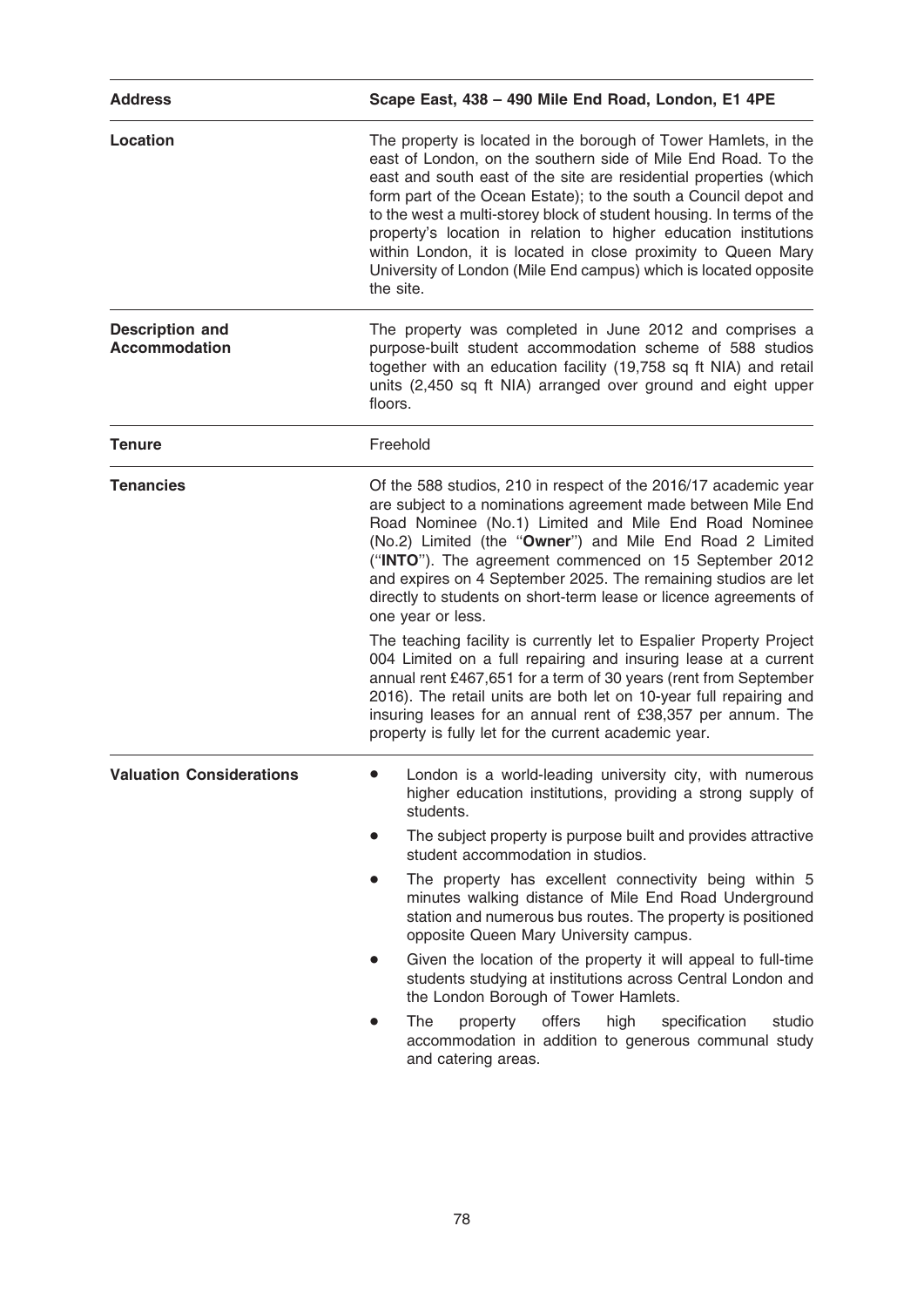| <b>Address</b>                                 | Scape Greenwich, Bear Point, 2 East Parkside, London,<br><b>SE10 0FQ</b>                                                                                                                                                                                                                                                                                                                                                                         |  |
|------------------------------------------------|--------------------------------------------------------------------------------------------------------------------------------------------------------------------------------------------------------------------------------------------------------------------------------------------------------------------------------------------------------------------------------------------------------------------------------------------------|--|
| <b>Location</b>                                | The site is located at the southeast segment of the Greenwich<br>Peninsular. The Greenwich Peninsular is located within the<br>pinnacle of land of North Greenwich bounded by the River<br>Thames. To the west is Blackwall Tunnel Approach (A102) and to<br>the east is the River Thames along which runs the North<br>Greenwich Pier.                                                                                                          |  |
| <b>Description and</b><br><b>Accommodation</b> | The property comprises two blocks of nine storey purpose built<br>student accommodation totalling 280 bedrooms. The two blocks<br>are joined by a shared reception area with bike store and common<br>room facilities. Phase one, which completed in September 2013,<br>comprises a total of 152 studios. Phase two, which completed in<br>December 2013, comprises a further 128 bedrooms.                                                      |  |
| <b>Tenure</b>                                  | Leasehold (250 years at a peppercorn rent).                                                                                                                                                                                                                                                                                                                                                                                                      |  |
| <b>Tenancies</b>                               | There are 100 bedrooms that benefit from a nominations<br>agreement to Ravensbourne College for 15 years from<br>September 2013 with full rental guarantees. The rent is to be<br>reviewed to effectively RPI $+$ 1% on an annual basis.<br>The remaining 180 bedrooms are to be let on licences or fixed<br>term assured short hold tenancy agreements, under the Housing<br>Act 1996. The property is fully let for the current academic year. |  |
|                                                |                                                                                                                                                                                                                                                                                                                                                                                                                                                  |  |
| <b>Valuation Considerations</b>                | London is a world-leading university city, with numerous<br>$\bullet$<br>higher education institutions, providing a strong supply of<br>students.                                                                                                                                                                                                                                                                                                |  |
|                                                | The subject property is located in the London Borough of<br>Greenwich which has a strong supply / demand imbalance.                                                                                                                                                                                                                                                                                                                              |  |
|                                                | Ravensbourne College are occupying 100 of the 152<br>$\bullet$<br>bedrooms in Phase one under a nominations agreement<br>for 15 years with rental guarantees. The rent is to be<br>reviewed annually to effectively RPI plus 1%.                                                                                                                                                                                                                 |  |
|                                                | The remaining bedrooms are directly let to students.                                                                                                                                                                                                                                                                                                                                                                                             |  |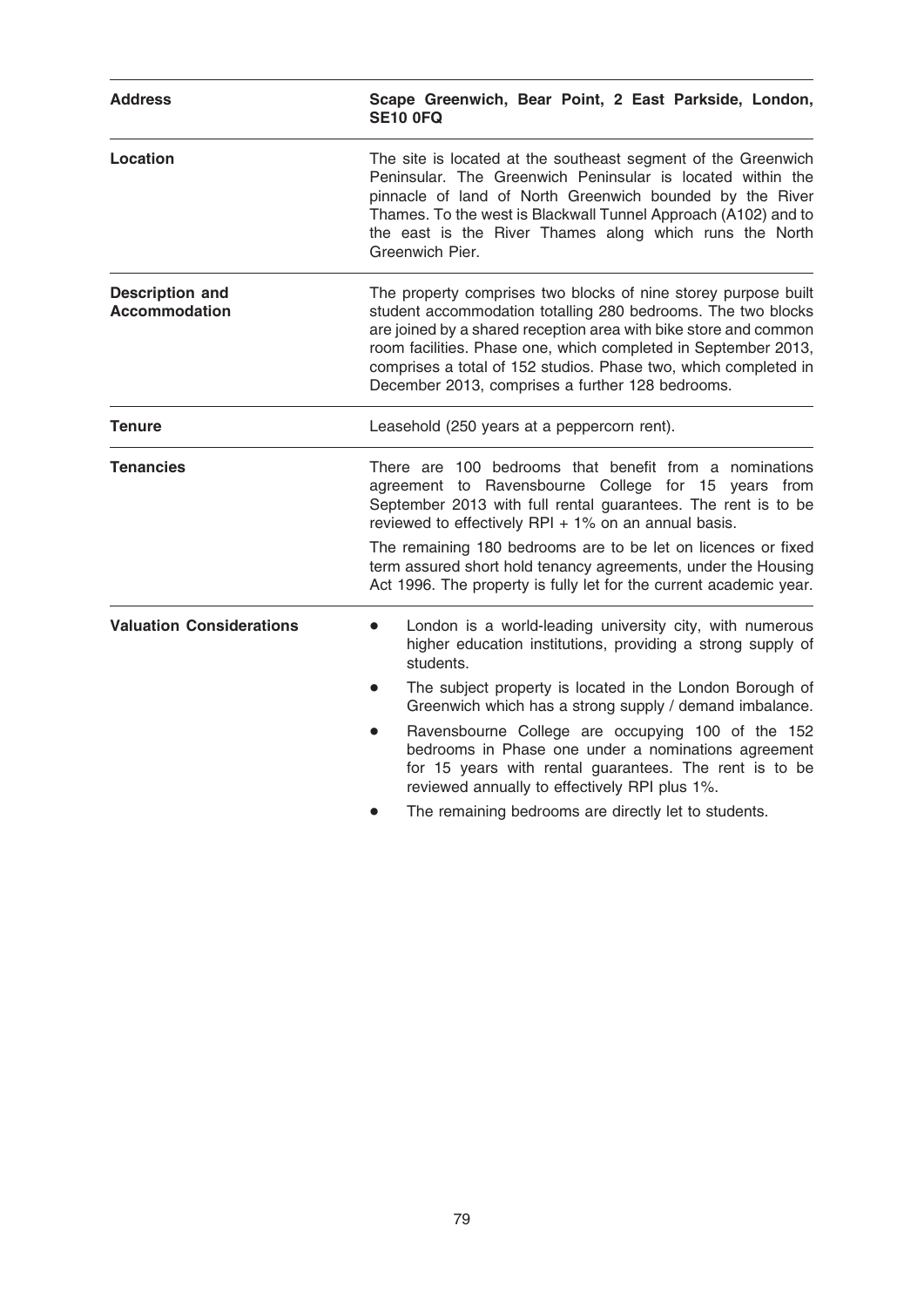| <b>Address</b>                                 | The Pad (Phase One and Two), 53-71 Egham Hill, Egham,<br><b>TW20 0QE</b>                                                                                                                                                                                                                                                                                                                                                                                                                                                                                                                                                                                                                                                                                                                                                                                                                                                                                                                                                                                                                                                                           |  |
|------------------------------------------------|----------------------------------------------------------------------------------------------------------------------------------------------------------------------------------------------------------------------------------------------------------------------------------------------------------------------------------------------------------------------------------------------------------------------------------------------------------------------------------------------------------------------------------------------------------------------------------------------------------------------------------------------------------------------------------------------------------------------------------------------------------------------------------------------------------------------------------------------------------------------------------------------------------------------------------------------------------------------------------------------------------------------------------------------------------------------------------------------------------------------------------------------------|--|
| <b>Location</b>                                | The subject site is located on Egham Hill adjacent to The Royal<br>Holloway and Bedford College in Egham.                                                                                                                                                                                                                                                                                                                                                                                                                                                                                                                                                                                                                                                                                                                                                                                                                                                                                                                                                                                                                                          |  |
| <b>Description and</b><br><b>Accommodation</b> | The property comprises a purpose built student accommodation<br>scheme developed in two phases. Phase One totals 116<br>bedrooms in a mix of en suite clusters and studio rooms, in<br>three blocks arranged as a "U" and Phase Two 104 bedrooms, all<br>arranged as studios. Phase One of the property opened in time<br>for the 2013/14 academic year, and Phase Two in time for the<br>2015/16 academic year.                                                                                                                                                                                                                                                                                                                                                                                                                                                                                                                                                                                                                                                                                                                                   |  |
| <b>Tenure</b>                                  | Freehold                                                                                                                                                                                                                                                                                                                                                                                                                                                                                                                                                                                                                                                                                                                                                                                                                                                                                                                                                                                                                                                                                                                                           |  |
| <b>Tenancies</b>                               | We understand that the individual rooms are let to students on a<br>fixed term short-hold assured tenancy agreements, under the<br>Housing Act 1996. The property is fully let for the current<br>academic year.                                                                                                                                                                                                                                                                                                                                                                                                                                                                                                                                                                                                                                                                                                                                                                                                                                                                                                                                   |  |
| <b>Valuation Considerations</b>                | The subject property is purpose built and opened in<br>$\bullet$<br>September 2013.<br>The property provides attractive student accommodation in<br>$\bullet$<br>a mix of en-suite cluster flats and studios.<br>The property has been fully let since its first operational<br>year.<br>The property is well located adjacent to the Royal Holloway<br>$\bullet$<br>University of London campus.<br>There is very strong demand in Egham for purpose built<br>$\bullet$<br>student accommodation. There are currently circa 8,785 full<br>time students of which 5,668 (64.7%) are unable to access<br>university or private sector purpose-built accommodation.<br>Egham is a good university town, with Royal Holloway<br>University of London ranking in the Top 30 in the Times<br>Higher Education World University Rankings category of<br>'International Outlook', providing a strong supply of students<br>but is a small market in terms of total size.<br>Although there is currently an absence of competitive<br>schemes and good underlying residential values, there<br>remains the risk of competitor incursion which could affect |  |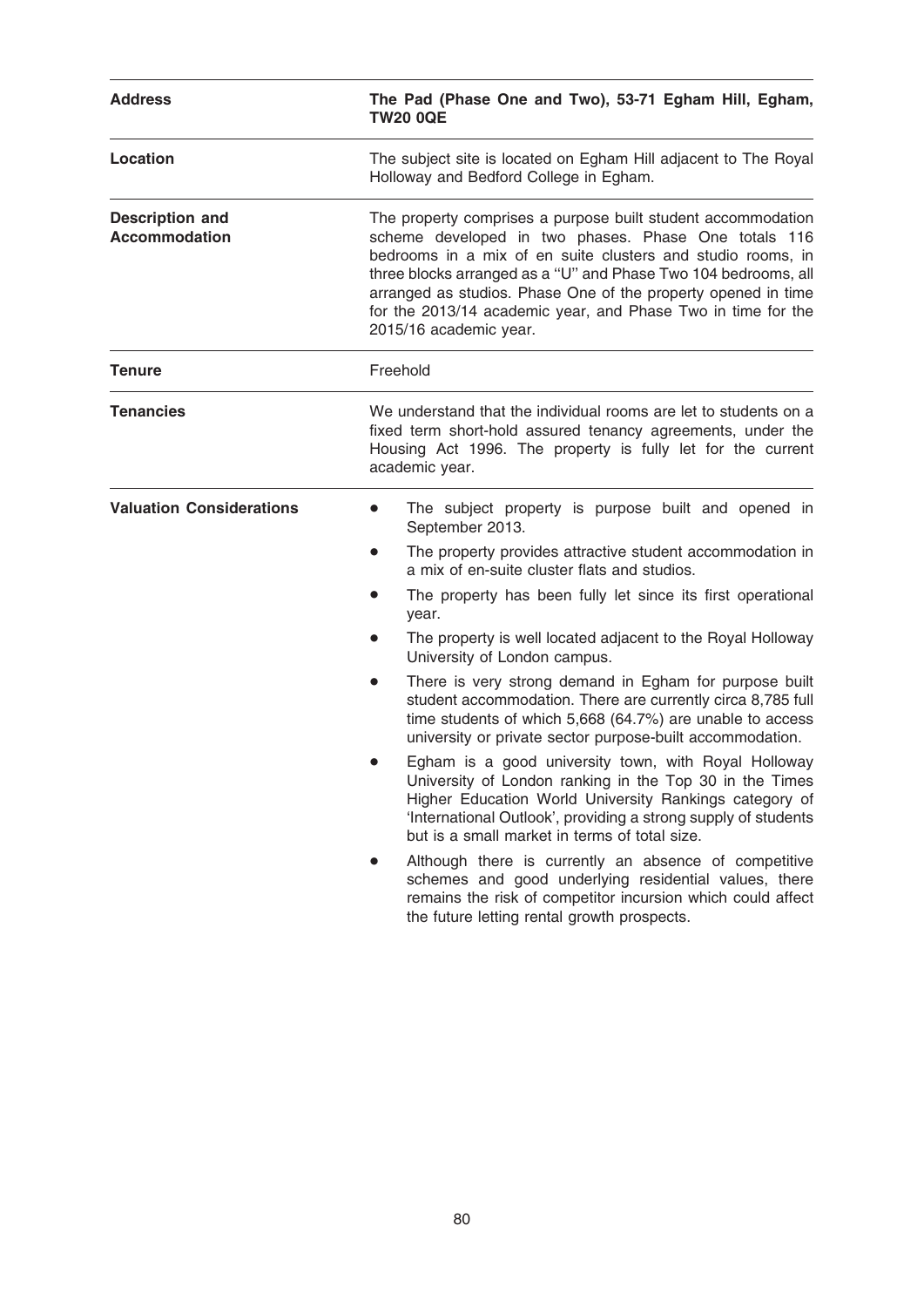| <b>Address</b>                                 | Scape Surrey, 1 Kernal Court, Walnut Tree Close, Guildford,<br>Surrey, GU1 4UD<br>The property is located on the corner of Kernal Court and Walnut<br>Tree Close in Guildford to the east of the University of Surrey.<br>Walnut Tree Close runs parallel to the River Wey and is situated<br>adjacent to the North Downs Railway Line. To the north of the<br>property via Woodbridge Meadows is the A3 connecting London<br>and Portsmouth. |  |
|------------------------------------------------|-----------------------------------------------------------------------------------------------------------------------------------------------------------------------------------------------------------------------------------------------------------------------------------------------------------------------------------------------------------------------------------------------------------------------------------------------|--|
| <b>Location</b>                                |                                                                                                                                                                                                                                                                                                                                                                                                                                               |  |
| <b>Description and</b><br><b>Accommodation</b> | The property is a purpose built student accommodation scheme<br>new for the 2015/16 academic year. It comprises 141 bedrooms<br>over ground to fourth floor in a mix of studio and en suite clusters.                                                                                                                                                                                                                                         |  |
| <b>Tenure</b>                                  | Freehold                                                                                                                                                                                                                                                                                                                                                                                                                                      |  |
| <b>Tenancies</b>                               | We understand that all rooms are let on fixed term assured short<br>hold tenancy agreements under the Housing Act 1996. The<br>property is fully let for the current academic year.                                                                                                                                                                                                                                                           |  |
| <b>Valuation Considerations</b>                | The University of Surrey, located in Guildford, is a strong<br>University ranked 8th in the Times Good University Guide<br>2016, and provides 12,000 full time students.<br>The University of Surrey has a high percentage of<br>postgraduates and most significantly international students<br>at 34% nearly 10% higher than the national average. These<br>specific groups have experienced strong growth since the                         |  |
|                                                | last decade.<br>The subject property provides a high specification student<br>accommodation scheme in close proximity to the University.                                                                                                                                                                                                                                                                                                      |  |
|                                                | The key characteristics that typify the Guildford student<br>accommodation market are that there is an acute under<br>supply and limited prospects for a swift rebalancing of the<br>market.                                                                                                                                                                                                                                                  |  |
|                                                | There is a strong demand in Guildford for purpose built<br>student accommodation. There are currently c.12,000 full<br>time students in Guildford of which 6,841 (57.0%) are<br>unable to access purpose built accommodation.                                                                                                                                                                                                                 |  |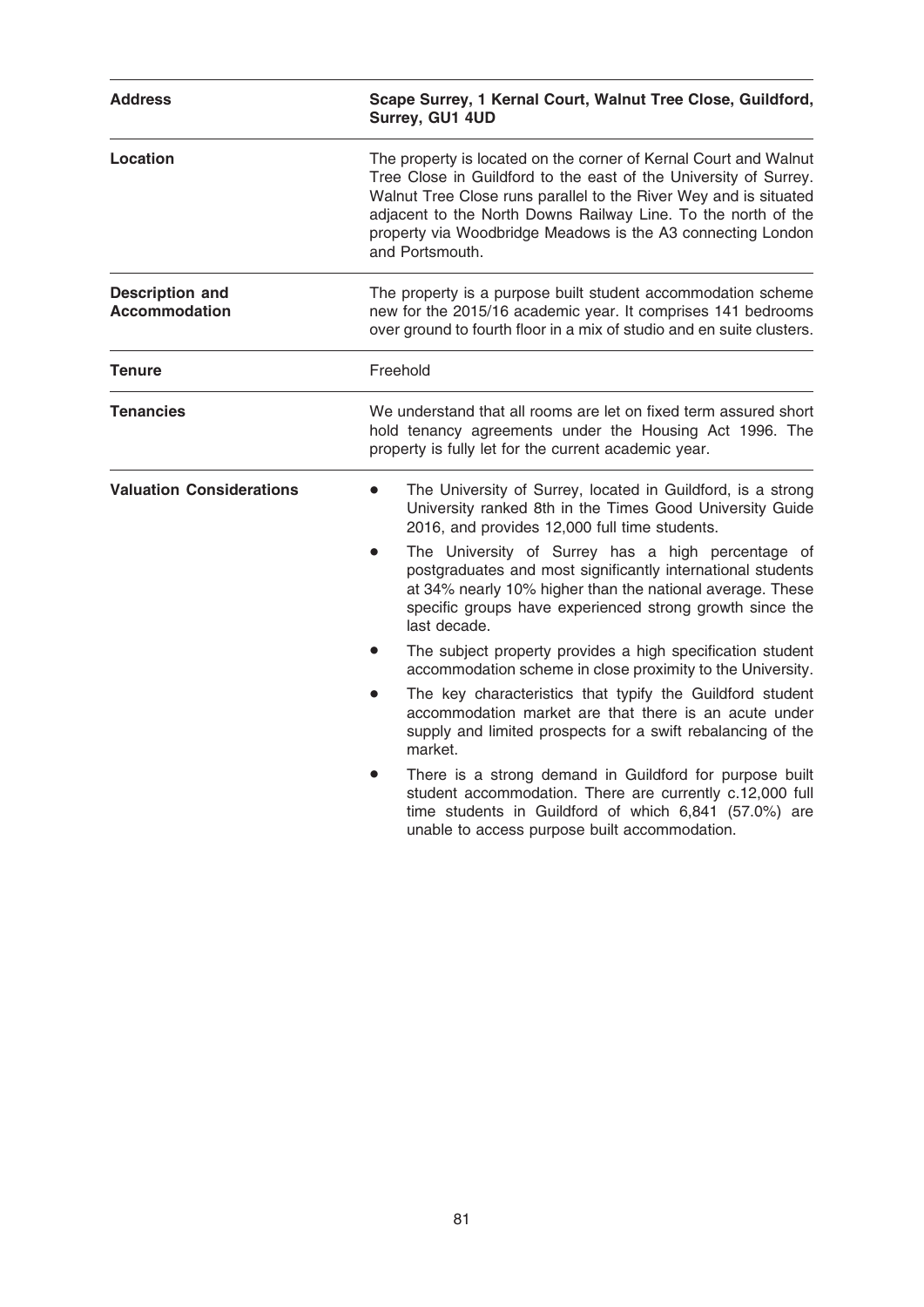| <b>Address</b>                                 | Water Lane Apartments, Temple Street, Bristol, BS1 6HS                                                                                                                                                                                                                                                                         |  |  |
|------------------------------------------------|--------------------------------------------------------------------------------------------------------------------------------------------------------------------------------------------------------------------------------------------------------------------------------------------------------------------------------|--|--|
| Location                                       | The subject property is situated on Water Lane in Bristol City<br>Centre. It lies just off Temple Way which is a main section of the<br>inner city ring road, connecting Cabot Circus shopping centre to<br>Bristol Temple Meads rail station. The University of Bristol main<br>campus is 1.5km (0.8 mile) to the north west. |  |  |
| <b>Description and</b><br><b>Accommodation</b> | The subject property comprises 153 studio bed spaces in a<br>converted office building. The scheme was new for September<br>2015 and has been finished to a good specification and offers a<br>high level of communal space.                                                                                                   |  |  |
| <b>Tenure</b>                                  | Freehold.                                                                                                                                                                                                                                                                                                                      |  |  |
| <b>Tenancies</b>                               | We understand that the property is fully let. We understand that<br>all occupied rooms are let on fixed term assured short hold<br>tenancy agreements under the Housing Act 1996. We understand<br>that the property benefits from an open C3 consent and as such<br>nine of the rooms are let to non-students.                |  |  |
| <b>Valuation Considerations</b>                | The property is well connected, being close to a main traffic<br>artery, a national rail station, and the city centre. It is also in<br>close proximity to the city centre and the University of<br>Bristol, though the property is not located within a traditional<br>student area in Bristol.                               |  |  |
|                                                | Student numbers at universities in Bristol have risen steadily<br>in the last decade.                                                                                                                                                                                                                                          |  |  |
|                                                | The specification of the scheme is regarded as good in<br>relation to competing schemes in Bristol.                                                                                                                                                                                                                            |  |  |
|                                                | The property benefits from a C3 Use class and can<br>therefore attract non-students                                                                                                                                                                                                                                            |  |  |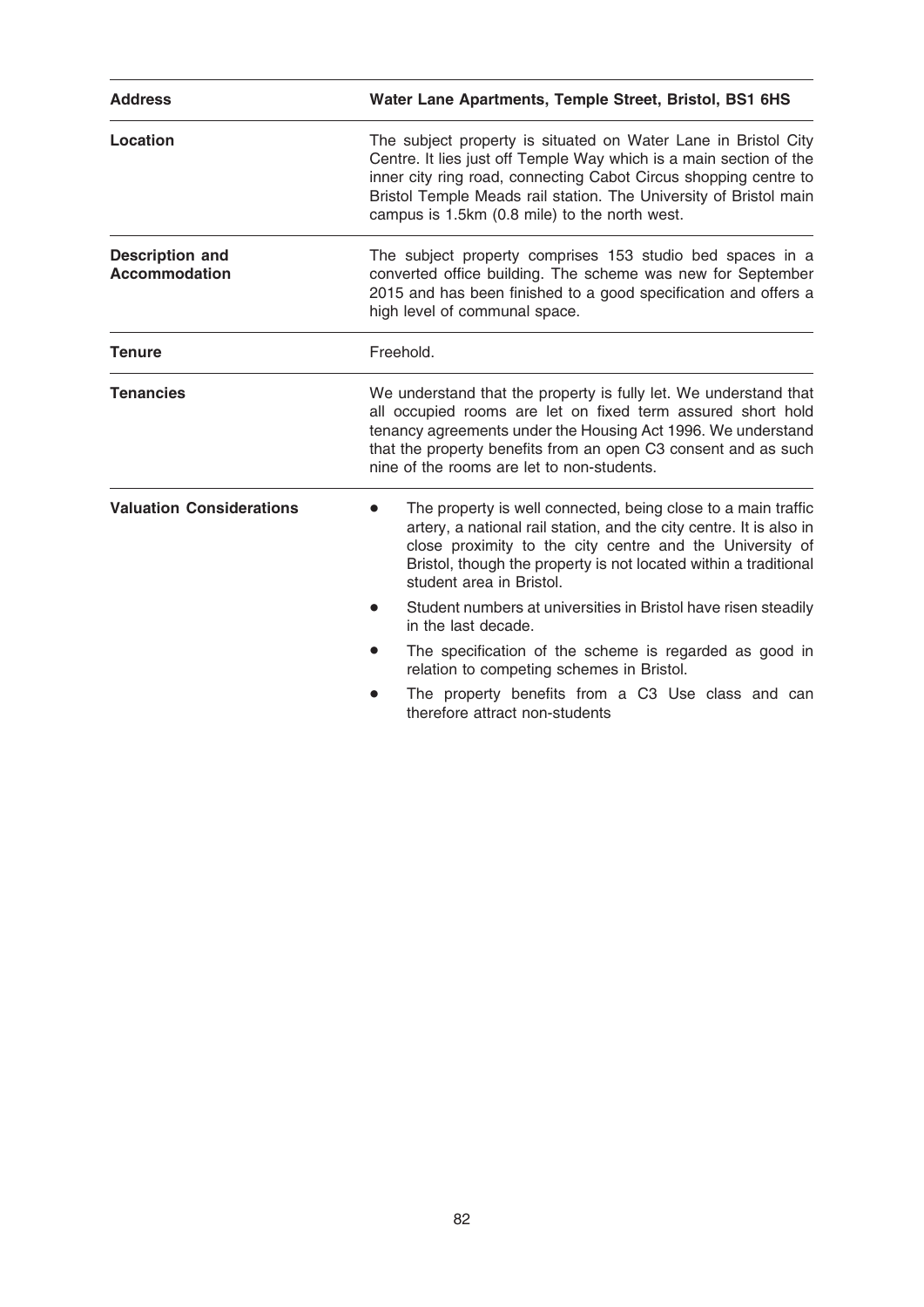| <b>Address</b>                                 | Apex House, Fulton Way, Wembley, HA9                                                                                                                                                                                                                                                                                                                                                                                                                                                                           |  |
|------------------------------------------------|----------------------------------------------------------------------------------------------------------------------------------------------------------------------------------------------------------------------------------------------------------------------------------------------------------------------------------------------------------------------------------------------------------------------------------------------------------------------------------------------------------------|--|
| Location                                       | The property is located on Fulton Way, a short walk from<br>Wembley Stadium and Wembley Park Underground Station.                                                                                                                                                                                                                                                                                                                                                                                              |  |
| <b>Description and</b><br><b>Accommodation</b> | The subject site fronts onto Fulton Road to the south and Albion<br>Way to the East. The site is bound to the west by Felda House, a<br>mixed use scheme including hotel, retail and residential. Karma<br>House a 450 bed student scheme is located immediately to the<br>north of the subject site. The property is currently under<br>construction and will provide 580 bedrooms across a mixture of<br>studios, en-suite bedrooms and twin rooms.                                                          |  |
| Tenure                                         | Freehold                                                                                                                                                                                                                                                                                                                                                                                                                                                                                                       |  |
| <b>Tenancies</b>                               | We understand that all rooms will be let on fixed term assured<br>short hold tenancy agreements under the Housing Act 1996. The<br>property is currently under construction.                                                                                                                                                                                                                                                                                                                                   |  |
| <b>Valuation Considerations</b>                | The site is located in the north west of London within the<br>London Borough of Brent and sits within the Wembley Area<br>Action plan.                                                                                                                                                                                                                                                                                                                                                                         |  |
|                                                | The site is approximately 320m from Wembley Park Tube<br>$\bullet$<br>Station which provides convenient access to<br>the<br>Metropolitan and Jubilee lines of the London Underground.                                                                                                                                                                                                                                                                                                                          |  |
|                                                | The site is bounded to the west by Shubette House, a mixed<br>use hotel, retail and residential development.                                                                                                                                                                                                                                                                                                                                                                                                   |  |
|                                                | The planning pipeline in London has reduced dramatically in<br>$\bullet$<br>recent years.                                                                                                                                                                                                                                                                                                                                                                                                                      |  |
|                                                | The perception of the Student Property sector appears to be<br>$\bullet$<br>that it offers a more risk averse asset than traditional sectors<br>with strong occupational demand and some counter cyclical<br>characteristics.                                                                                                                                                                                                                                                                                  |  |
|                                                | London has a huge range of institutions with over sixty<br>different colleges and universities. These institutions range<br>in size from a few hundred students to the capital's largest,<br>University College London, which has a full-time roll of over<br>28,145 students and is ranked 10th in the Good Time<br>University Guide 2016. While other global locations have<br>individual institutions with higher prestige, arguably no other<br>city has such a high concentration of academic excellence. |  |
|                                                | The Market Value of this asset has been derived on a<br>residual land value basis, with build costs spend to date<br>added to the residual land value. As the building nears<br>practical completion and<br>high booking levels are<br>demonstrated, an investment approach to the valuation<br>will be adopted.                                                                                                                                                                                               |  |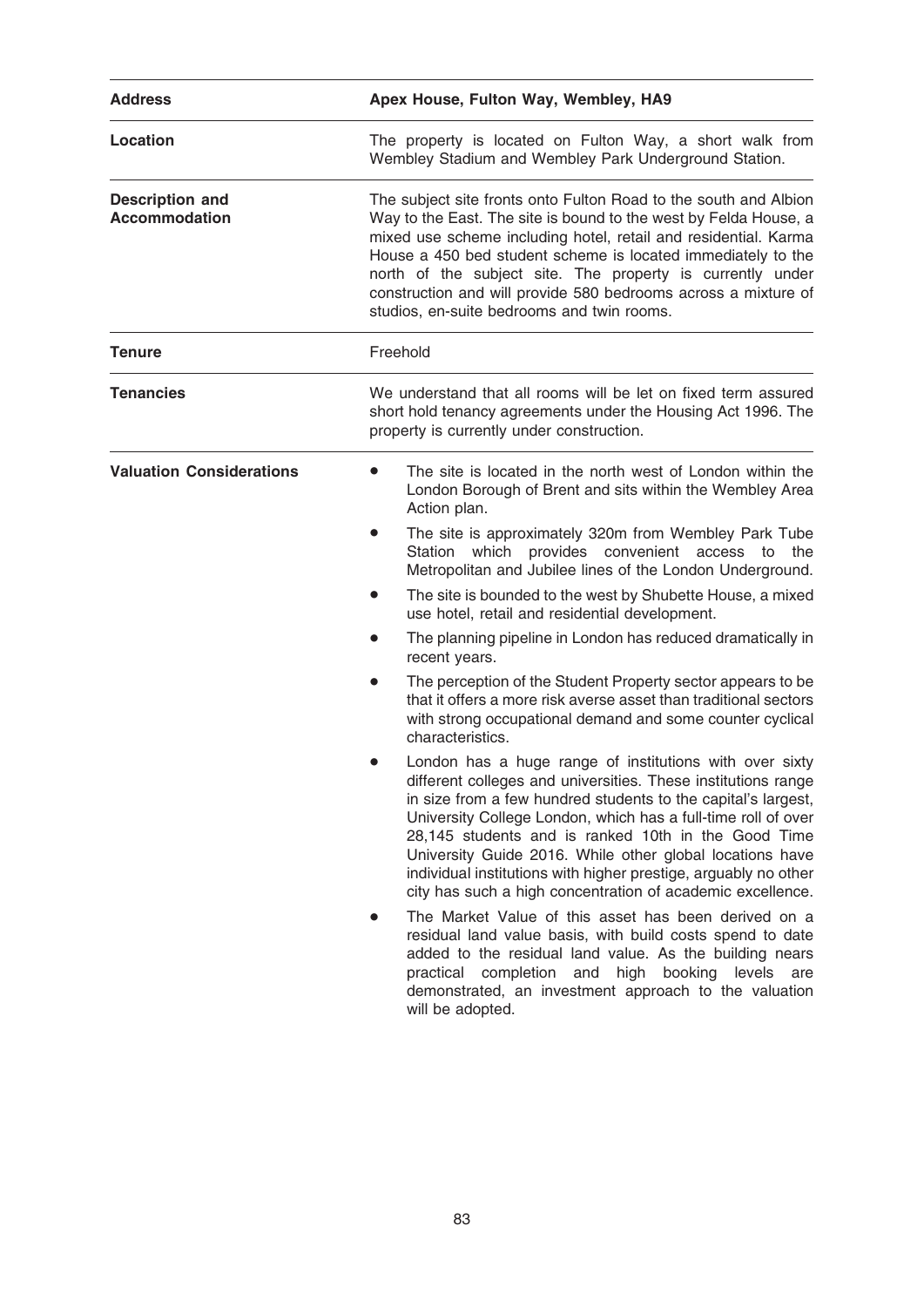# PART 7

# UK REIT STATUS AND TAXATION

The information below, which is of a general nature and which relates only to the United Kingdom, is applicable to the Company and to persons who are resident in the United Kingdom (except where indicated) and who hold Shares as an investment. It is based on existing law and practice and is subject to subsequent changes therein. Any change in the Company's tax status or in taxation legislation in the United Kingdom or any other tax jurisdiction affecting Shareholders or investors could affect the value of the investments held by the Company or affect the Company's ability to achieve its investment objective or alter the post-tax returns to Shareholders.

If you are in any doubt as to your tax position, you should consult your own professional adviser without delay.

#### 1 TAXATION OF THE COMPANY AND GROUP

### 1.1 REIT Status

On the basis that the Group continues to meet the conditions for the Group to remain a REIT in relation to an accounting period, the Group will generally be exempt from UK corporation tax on profits of the Property Rental Business and gains on disposals of properties used for the purposes of the Property Rental Business. However, UK corporation tax will still be payable in the normal way in respect of income and gains from any Residual Business of the Group.

### 2 UNITED KINGDOM TAX TREATMENT OF SHAREHOLDERS UNDER REIT STATUS

#### 2.1 Introduction

The following paragraphs are intended as a general guide only and are based on the Company's understanding of current UK tax law and HMRC practice, each of which is subject to change, possibly with retrospective effect. They do not constitute advice.

The following paragraphs relate only to certain limited aspects of the United Kingdom taxation treatment of PIDs and Non-PID Dividends paid by the Company on the Shares, and to disposals of Shares. Except where otherwise indicated, they apply only to Shareholders who are resident for tax purposes solely in the United Kingdom. They apply only to Shareholders who are both the absolute beneficial owners of their Shares and who hold their Shares as investments. They do not apply to Substantial Shareholders. They do not apply to certain categories of Shareholders, such as dealers in securities or distributions, persons who have or are deemed to have acquired their Shares by reason of their or another's employment, persons who hold their Shares as part of hedging or conversion transactions, or persons who hold their Shares in connection with a UK branch, agency or permanent establishment.

Shareholders who are in any doubt about their tax position, or who are subject to tax in a jurisdiction other than the United Kingdom, should consult their own appropriate independent professional adviser without delay.

#### 2.2 UK taxation of Non-PID Dividends

The Company is not obliged to withold UK income tax at source in respect of its non-PID Dividends.

#### (a) Individual Shareholders

In addition to any personal allowance a Shareholder who is an individual resident for tax purposes in the UK and who receives a Non-PID Dividend from the Company will be entitled to a dividend allowance in the form of a 0 per cent. tax rate on the first £5,000 of dividend income per year. UK resident individual Shareholders will pay tax on any dividends received over the £5,000 allowance at the following rates: 7.5 per cent. on dividend income within the basic rate band, 32.5 per cent. on dividend income within the higher rate band and 38.1 per cent. on dividend income within the additional rate band.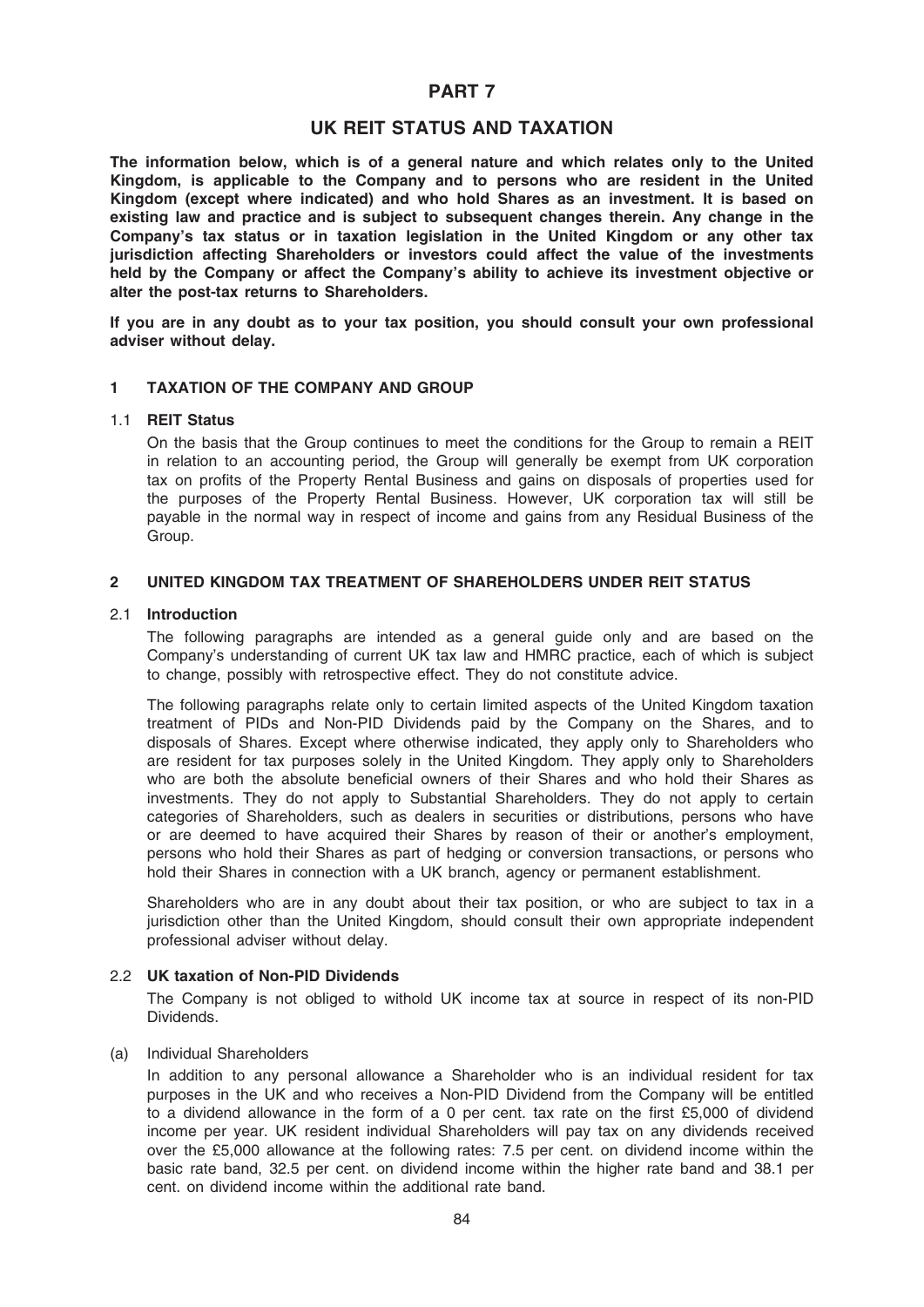### (b) Corporate Shareholders

A Shareholder within the charge to UK corporation tax which is a ''small company'' (for the purposes of UK taxation of dividends) will not generally be subject to tax on Non-PID Dividends from the Company, provided certain conditions are met.

Other Shareholders within the charge to UK corporation tax will not be subject to tax on Non-PID Dividends from the Company so long as they fall within an exempt class and do not fall within certain specified anti-avoidance provisions. Examples of dividends that are within an exempt class are dividends paid on "non-redeemable ordinary shares" for UK tax purposes and dividends in respect of portfolio holdings, where the recipient owns less than 10 per cent. of the issued share capital of the payer (or any class of that share capital).

### 2.3 UK taxation of PIDs

(a) UK taxation of individual Shareholders

Subject to certain exceptions, a PID will generally be treated in the hands of Shareholders who are individuals as the profit of a single UK property business (as defined in Section 264 of the Income Tax (Trading and Other Income) Act 2005). This means that, subject to the availability of any exemptions or reliefs, such Shareholders would be liable to UK income tax at the enitre amount of their PID. A PID is, together with any property income distribution from any other company to which Part 12 of the CTA 2010 applies, treated as a separate UK property business from any other UK property business (a ''different UK property business'') carried on by the relevant Shareholder. This means that surplus expenses from a Shareholder's different UK property business cannot be offset against a PID, arising in the same or future years as part of a single calculation of the profits of the Shareholder's UK property business.

In the 2016 budget, the UK government announced the introduction of a new personal income tax allowance of £1,000 for property income with effect from 6 April 2017. Individuals with property income up to the £1,000 allowance will no longer be required to declare or pay that income. Individuals with property income exceeding the £1,000 allowance will be allowed to deduct the £1,000 allowance from their property income.

Please see also paragraph 2.3(d) (Withholding tax) below.

(b) UK taxation of corporate Shareholders

Subject to certain exceptions, a PID will generally be treated in the hands of Shareholders who are within the charge to UK corporation tax as profit of a UK property business (as defined in Section 205 of the CTA 2009). This means that, subject to the availability of any exemptions or reliefs, such Shareholders should be liable to UK corporation tax on income on the entire amount of their PID. A PID is, together with any property income distribution from any other company to which Part 12 of the CTA 2010 applies, treated as a separate UK property business from any other UK property business (a "different UK prospects business'') carried on by the relevant Shareholder. This means that any surplus expenses from a Shareholder's different UK property business cannot be off-set against a PID as part of a single calculation of the Shareholder's UK property profits.

Please see also paragraph 2.3(d) (Withholding tax) below.

(c) UK taxation of Shareholders who are not resident for tax purposes in the UK

Where a Shareholder who is resident outside the UK receives a PID, the PID will generally be chargeable to UK income tax as profit of a UK property business and this tax will generally be collected by way of a withholding by the Company.

Please see also paragraph 2.3(d) (Withholding tax) below.

(d) Withholding tax

**General** 

Subject to certain exceptions summarised below, the Company is required to withhold UK income tax at source at the basic rate (currently 20 per cent.) from its PIDs. The Company will provide Shareholders with a certificate setting out the amount of tax withheld.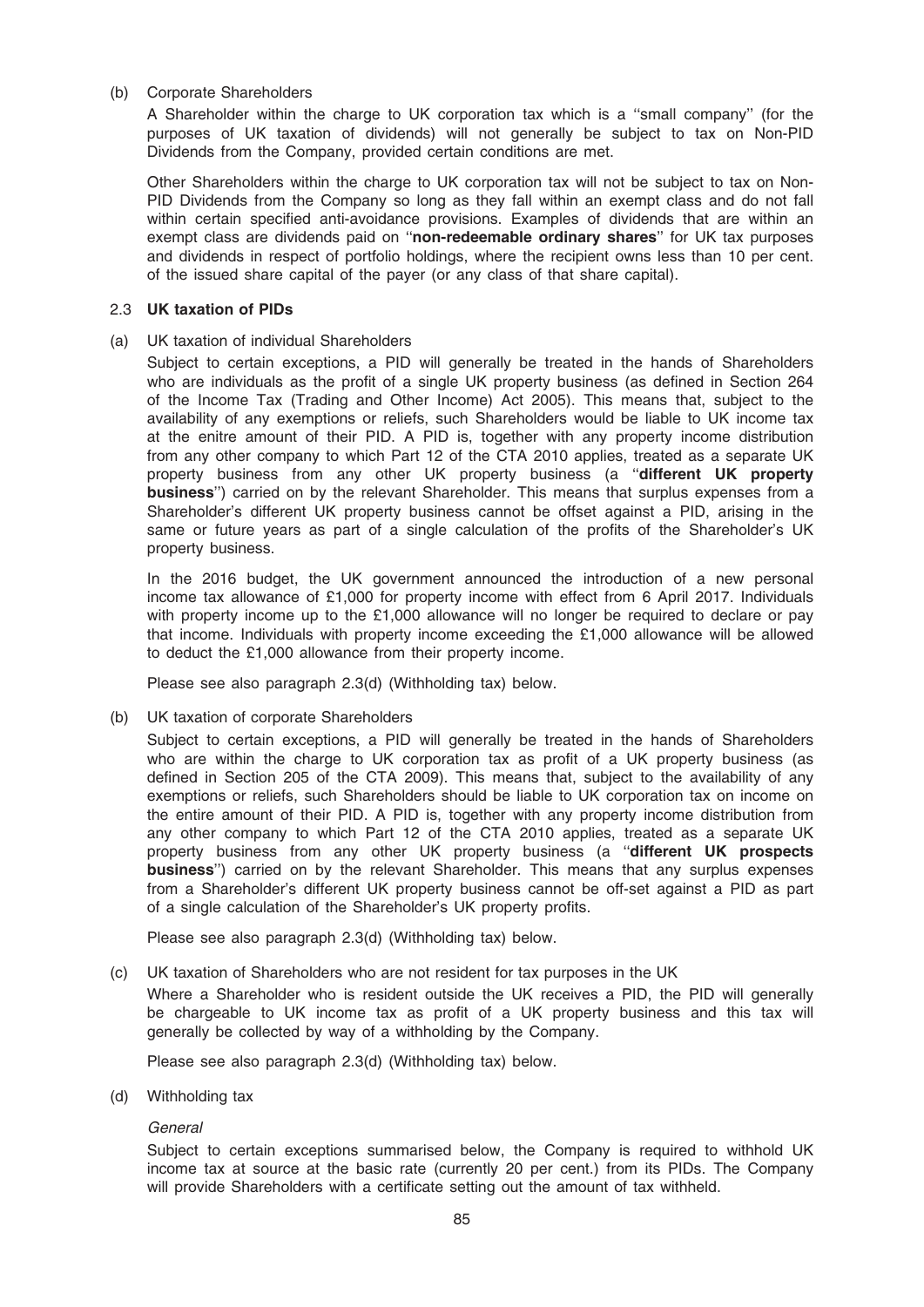#### Shareholders solely resident in the UK

Where UK income tax has been withheld at source, Shareholders who are individuals may, depending on their circumstances, either be liable to further tax on their PID at their applicable marginal rate, or be entitled to claim repayment of some or all of the tax withheld on their PID. Shareholders who are companies may, depending upon their circumstances, be liable to pay UK corporation tax on their PID but they should note that, where income tax is (exceptionally) withheld at source, the tax withheld can be set against the Shareholder's liability to UK corporation tax in the accounting period in which the PID is received.

#### Shareholders who are not resident for tax purposes in the UK

It is not possible for a Shareholder to make a claim under a relevant double taxation treaty with the UK for a PID to be paid by the Company gross or at a reduced rate. However, the Shareholder may be able to claim repayment from HMRC of any part of the tax withheld from a PID, depending on the existence and terms of any such double taxation treaty between the UK and the country in which the Shareholder is resident for tax purposes.

#### Exceptions to requirement to withhold income tax

Shareholders should note that in certain circumstances the Company may not be obliged to withhold UK income tax at source from a PID. These include where the Company reasonably believes that the person beneficially entitled to the PID is a company resident for tax purposes in the UK, a charity, or a body mentioned in Section 468 of the CTA 2010 which is allowed the same exemption from tax as a charity. They also include where the Company reasonably believes that the PID is paid to the scheme administrator of a registered pension scheme, or the sub-scheme administrator of certain pension sub-schemes or the account manager of an ISA, provided the Company reasonably believes that the PID will be applied for the purposes of the relevant scheme or account.

The Company will also not be required to withhold income tax at source from a PID where the Company reasonably believes that the body beneficially entitled to the PID is a partnership each member of which is a body described in the paragraph above.

In order to pay a PID without withholding tax, the Company will need to be satisfied that the Shareholder concerned is entitled to such treatment. For that purpose the Company will require such Shareholders to submit a valid claim form.

### 2.4 UK taxation of chargeable gains

Individual Shareholders who are resident in the UK for tax purposes will generally be subject to UK capital gains tax in respect of any gain arising on a disposal of their Shares.

For individual UK Shareholders, capital gains tax at the rate of 10 per cent. (for some basic rate taxpayers) or 20 per cent. (for higher or additional rate taxpayers and some basic rate taxpayers) will be payable on any gain. Individuals may benefit from certain reliefs and allowances (including an annual exemption, which exempts the first £11,100 (tax year 2016/ 17) of gains from tax) depending on their circumstances.

Shareholders who are individuals and who are temporarily non-resident in the UK may, under anti-avoidance legislation, still be liable to UK tax on any capital gain realised (subject to any available exemption or relief).

Corporate Shareholders who are resident in the UK for tax purposes will generally be subject to UK corporation tax on chargeable gains arising on a disposal of their Shares. The indexation allowance may reduce the amount of chargeable gain that is subject to UK corporation tax but may not create or increase any allowable loss.

### 2.5 UK stamp duty and SDRT

The following comments are intended as a guide to the general stamp duty and stamp duty reserve tax position and do not relate to persons such as market makers, brokers, dealers, intermediaries and persons connected with voluntary arrangements or clearance to whom special rules apply.

No UK stamp duty, or SDRT, will be payable on the issue, allotment and registration of the Shares.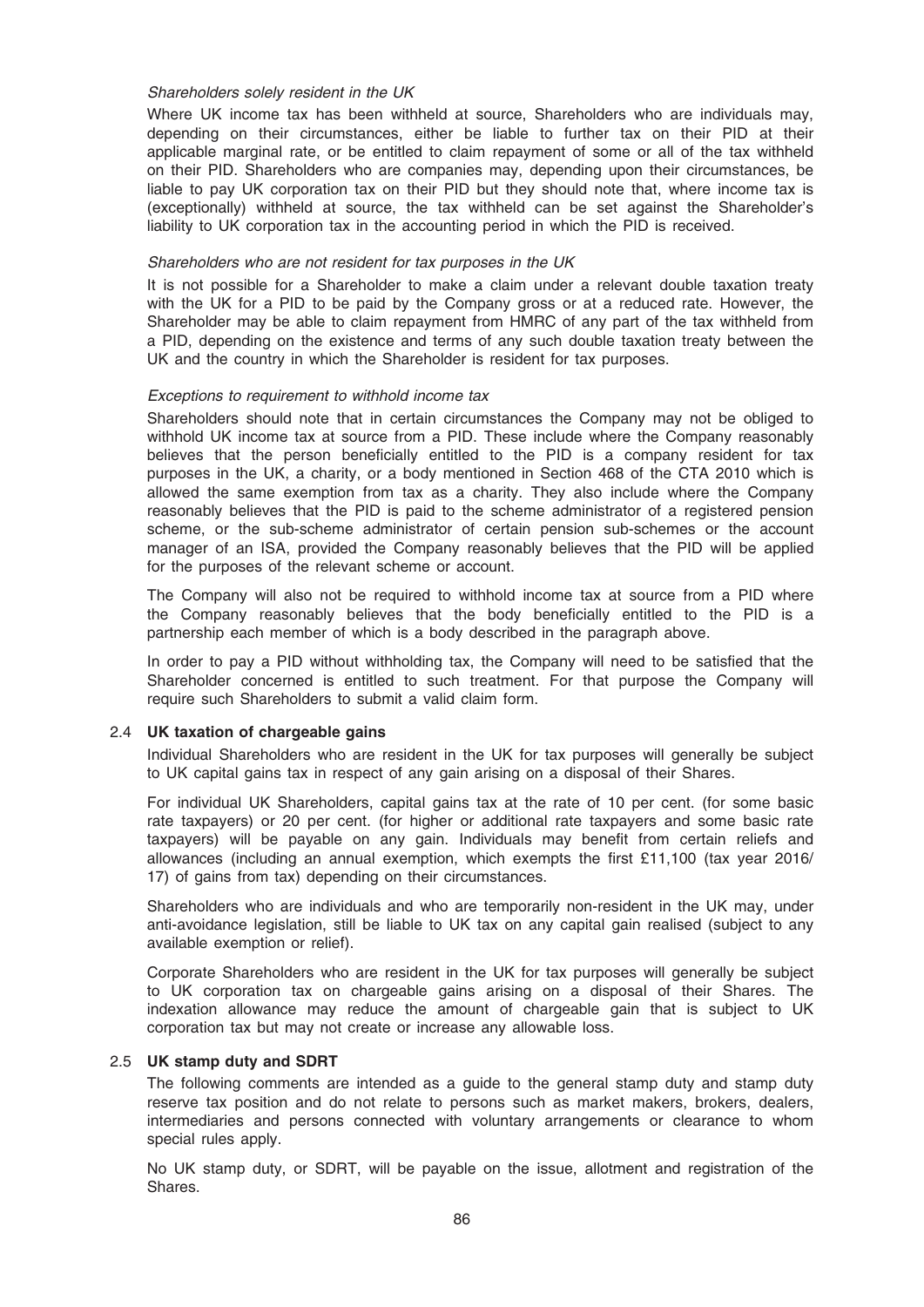Documents effecting transfers on sale of Shares will generally be subject to UK stamp duty at the rate of 0.5 per cent. of the chargeable consideration (broadly cash, marketable securities, and the creation, satisfaction, novation or assignment of debt) given for the transfer. The purchaser normally pays the stamp duty.

An agreement to transfer Shares will normally give rise to a charge to SDRT at the rate of 0.5 per cent. of the amount or value of the consideration payable for the transfer. If a duly stamped transfer in respect of the agreement is produced within six years of the date on which the agreement is made (or, if the agreement is conditional, the date on which the agreement becomes unconditional) any SDRT paid is repayable, generally with interest, and otherwise the SDRT charge is cancelled. SDRT is, in general, payable by the purchaser.

Paperless transfers of Shares within the CREST system will generally be liable to SDRT, rather than stamp duty, at the rate of 0.5 per cent, of the amount or value of the consideration payable. CREST is obliged to collect SDRT on relevant transactions settled within the CREST system. Deposits of Shares into CREST will not generally be subject to SDRT, unless the transfer into CREST is itself for consideration.

### 2.6 ISA, SSAS and SIPP

Shares acquired pursuant to the Initial Placing or the 2017 Placing Programme will not be qualifying investments for inclusion in an ISA. Shares acquired in the Offer for Subscription or in the secondary market should be eligible for inclusion in a stocks and shares ISA, subject to applicable subscription limits. Investors resident in the United Kingdom who are considering acquiring Shares in the Offer for Subscription or in the secondary market are recommended to consult their own tax and/or investment advisers in relation to the eligibility of the Shares for ISAs.

The Directors have been advised that the Shares should be eligible for inclusion in a SIPP or a SSAS, subject to the discretion of the trustees of the SIPP or the SSAS, as the case may be.

### 3 DESCRIPTION OF THE REIT PROVISIONS INCLUDED IN THE ARTICLES

#### 3.1 Introduction

The Articles contain provisions designed to enable the Company to demonstrate to HMRC that it has taken ''reasonable steps'' to avoid paying a dividend (or making any other distribution) to any Substantial Shareholder.

If a distribution is paid to a Substantial Shareholder and the Company has not taken reasonable steps to avoid doing so, the Company would become subject to a UK corporation tax charge.

The Articles contain special articles for this purpose (the "Special Articles"). The text of the Special Articles is set out in paragraph 4 of this Part 7.

The Special Articles:

- provide directors with powers to identify its Substantial Shareholders (if any);
- \* prohibit the payment of dividends on Shares that form part of a Substantial Shareholding, unless certain conditions are met;
- allow dividends to be paid on Shares that form part of a Substantial Shareholding where the Shareholder has disposed of its rights to dividends on its Shares; and
- seek to ensure that if a dividend is paid on Shares that form part of a Substantial Shareholding and arrangements of the kind referred to in the preceding paragraph are not met, the Substantial Shareholder concerned does not become beneficially entitled to that dividend.

The effect of the Special Articles is explained in more detail below.

#### 3.2 Identification of Substantial Shareholders

The share register of the Company records the legal owner and the number of Shares they own but does not identify the persons who are beneficial owners of the Shares or are entitled to control the voting rights attached to the Shares or are beneficially entitled to dividends. While the requirements for the notification of interests in shares provided in Part VI of the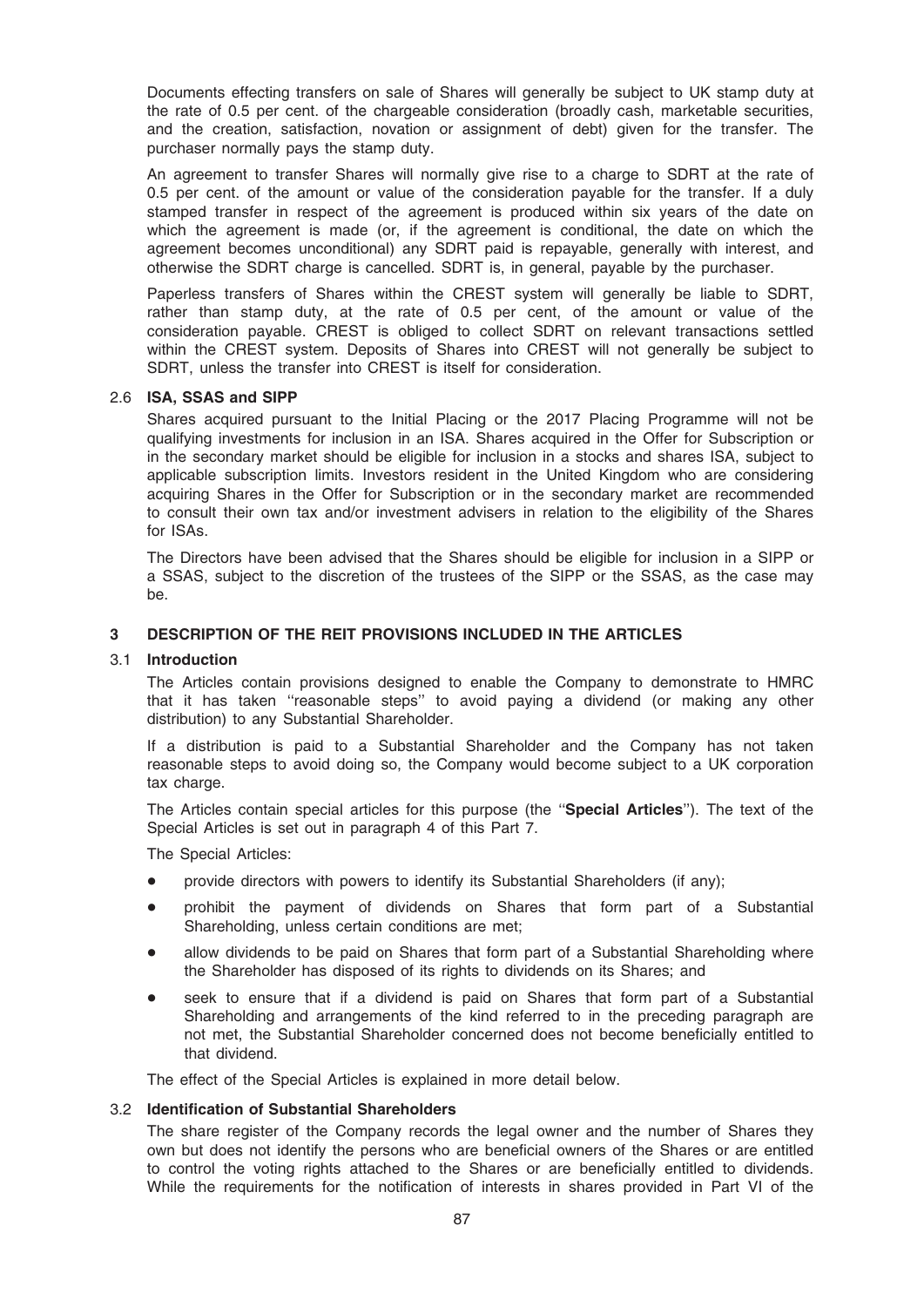Companies Act and the Board's rights to require disclosure of such interests (pursuant to Part 22 of the Companies Act and article 4 of the Articles) should assist in the identification of Substantial Shareholders, those provisions are not on their own sufficient.

Accordingly, the Special Articles require a Substantial Shareholder and any registered Shareholder holding Shares on behalf of a Substantial Shareholder to notify the Company if his Shares form part of a Substantial Shareholding. Such a notice must be given within two business days. The Special Articles give the Board the right to require any person to provide information in relation to any Shares in order to determine whether the Shares form part of a Substantial Shareholding. If the required information is not provided within the time specified (which is seven days after a request is made or such other period as the Board may decide), the Board is entitled to impose sanctions, including withholding dividends (as described in paragraph 3.3 below) and/or requiring the transfer of the Shares to another person who is not, and does not thereby become, a Substantial Shareholder (as described in paragraph 3.6 below).

### 3.3 Preventing payment of a dividend to a Substantial Shareholder

The Special Articles provide that a dividend will not be paid on any Shares that the Board believes may form part of a Substantial Shareholding unless the Board is satisfied that the Substantial Shareholder is not beneficially entitled to the dividend.

If in these circumstances payment of a dividend is withheld, the dividend will be paid subsequently if the Board is satisfied that:

- the Substantial Shareholder concerned is not beneficially entitled to the dividends (see also paragraph 3.4 below);
- the shareholding is not part of a Substantial Shareholding;
- all or some of the Shares and the right to the dividend have been transferred to a person who is not, and does not thereby become, a Substantial Shareholder (in which case the dividends will be paid to the transferee); or
- sufficient Shares have been transferred (together with the right to the dividends) such that the Shares retained are no longer part of a Substantial Shareholding (in which case the dividends will be paid on the retained Shares).

For this purpose references to the ''transfer'' of a Share include the disposal (by any means) of beneficial ownership of, control of voting rights in respect of and beneficial entitlement to dividends in respect of, that Share.

### 3.4 Payment of a dividend where rights to it have been transferred

The Special Articles provide that dividends may be paid on Shares that form part of a Substantial Shareholding if the Board is satisfied that the right to the dividend has been transferred to a person who is not, and does not thereby become, a Substantial Shareholder and the Board may be satisfied that the right to the dividend has been transferred if it receives a certificate containing appropriate confirmations and assurances from the Substantial Shareholder. Such a certificate may apply to a particular dividend or to all future dividends in respect of Shares forming part of a specified Substantial Shareholding, until notice rescinding the certificate is received by the Company. A certificate that deals with future dividends will include undertakings by the person providing the certificate:

- to ensure that the entitlement to future dividends will be disposed of; and
- to inform the Company immediately of any circumstances which would render the certificate no longer accurate.

The Directors may require that any such certificate is copied or provided to such persons as they may determine, including HMRC.

If the Board believes a certificate given in these circumstances is or has become inaccurate, then it will be able to withhold payment of future dividends (as described in paragraph 3.3 above). In addition, the Board may require a Substantial Shareholder to pay to the Company the amount of any tax payable (and other costs incurred) as a result of a dividend having been paid to a Substantial Shareholder which would include circumstances where a dividend has been paid in reliance on an inaccurate certificate. The Board may require a sale of the relevant Shares and retain the amount claimed from the proceeds.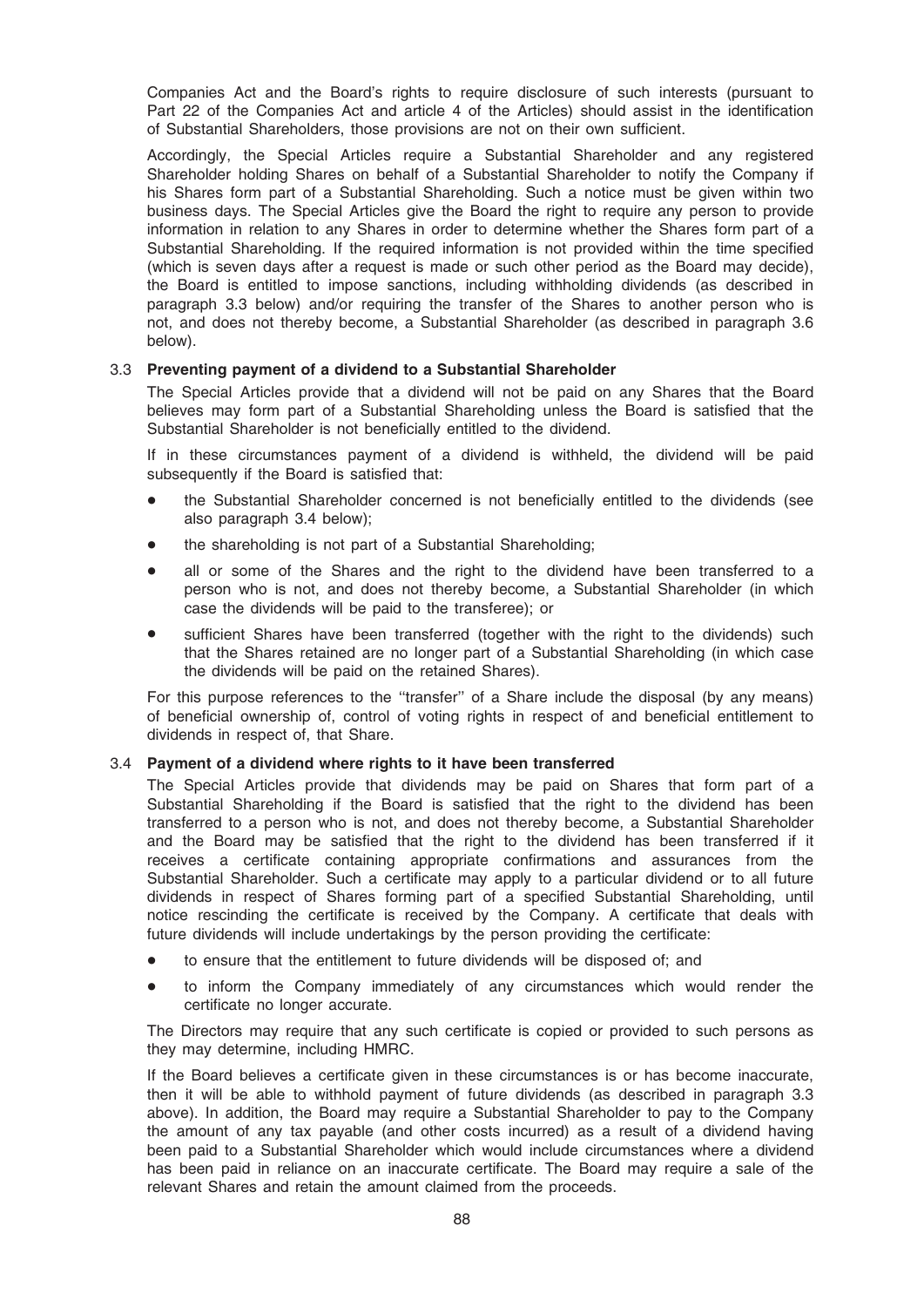Certificates provided in the circumstances described above will be of considerable importance to the Company in determining whether dividends can be paid. If the Company suffers loss as a result of any misrepresentation or breach of undertaking given in such a certificate, it may seek to recover damages directly from the person who has provided it. Any such tax may also be recovered out of dividends to which the Substantial Shareholder concerned may become entitled in the future.

The effect of these provisions is that there is no restriction on a person becoming or remaining a Substantial Shareholder provided that the person who does so makes appropriate arrangements to divest itself of the entitlement to dividends.

### 3.5 Trust arrangements where rights to dividends have not been disposed of by a Substantial Shareholder

The Special Articles provide that if a dividend is in fact paid on Shares forming part of a Substantial Shareholding (which might occur, for example, if a Substantial Shareholding is split among a number of nominees and is not notified to the Company prior to a dividend payment date) the dividends so paid are to be held on trust by the recipient for any person (who is not a Substantial Shareholder) nominated by the Substantial Shareholder concerned. The person nominated as the beneficiary could be the purchaser of the Shares if the Substantial Shareholder is in the process of selling down their holding so as not to cause the Company to breach the Substantial Shareholder rule. If the Substantial Shareholder does not nominate anyone within twelve years, the dividend concerned will be held on trust for the Company or such charity as the Board may nominate.

If the recipient of the dividend passes it on to another without being aware that the Shares in respect of which the dividend was paid were part of a Substantial Shareholding, the recipient will have no liability as a result. However, the Substantial Shareholder who receives the dividend should do so subject to the terms of the trust and as a result may not claim to be beneficially entitled to the dividend.

### 3.6 Mandatory sale of Substantial Shareholdings

The Special Articles also allow the Board to require by service of a notice (a "Disposal Notice'') the disposal of Shares forming part of a Substantial Shareholding if:

- a Substantial Shareholder has been identified and a dividend has been announced or declared and the Board has not been satisfied that the Substantial Shareholder has transferred the right to the dividend (or otherwise is not beneficially entitled to it);
- there has been a failure to provide information requested by the Board; or
- any information provided by any person proves materially inaccurate or misleading.

If a Disposal Notice is not complied with or withdrawn or if the Company incurs a charge to tax, the Board may, instead of requiring the Shareholder to dispose of the Shares, arrange for the sale of the relevant Shares and for the Company to retain from the sale proceeds an amount equal to any tax so payable.

### 3.7 Takeovers

The Special Articles do not prevent a person from acquiring control of the Company through a takeover. Such an event may cause the Company to cease to qualify as a REIT.

### 3.8 Other

The Special Articles also give the Company power to require any Shareholder who applies to be paid dividends without any tax withheld to provide such certificate as the Board may require to establish the Shareholder's entitlement to that treatment.

The Special Articles may be amended by special resolution passed by the Shareholders in the future, including to give powers to the Directors to ensure that the Company is not and does not become a close company and in order that the Group maintains its status as a REIT, which powers may include the ability to arrange for the sale of Shares on behalf of Shareholders.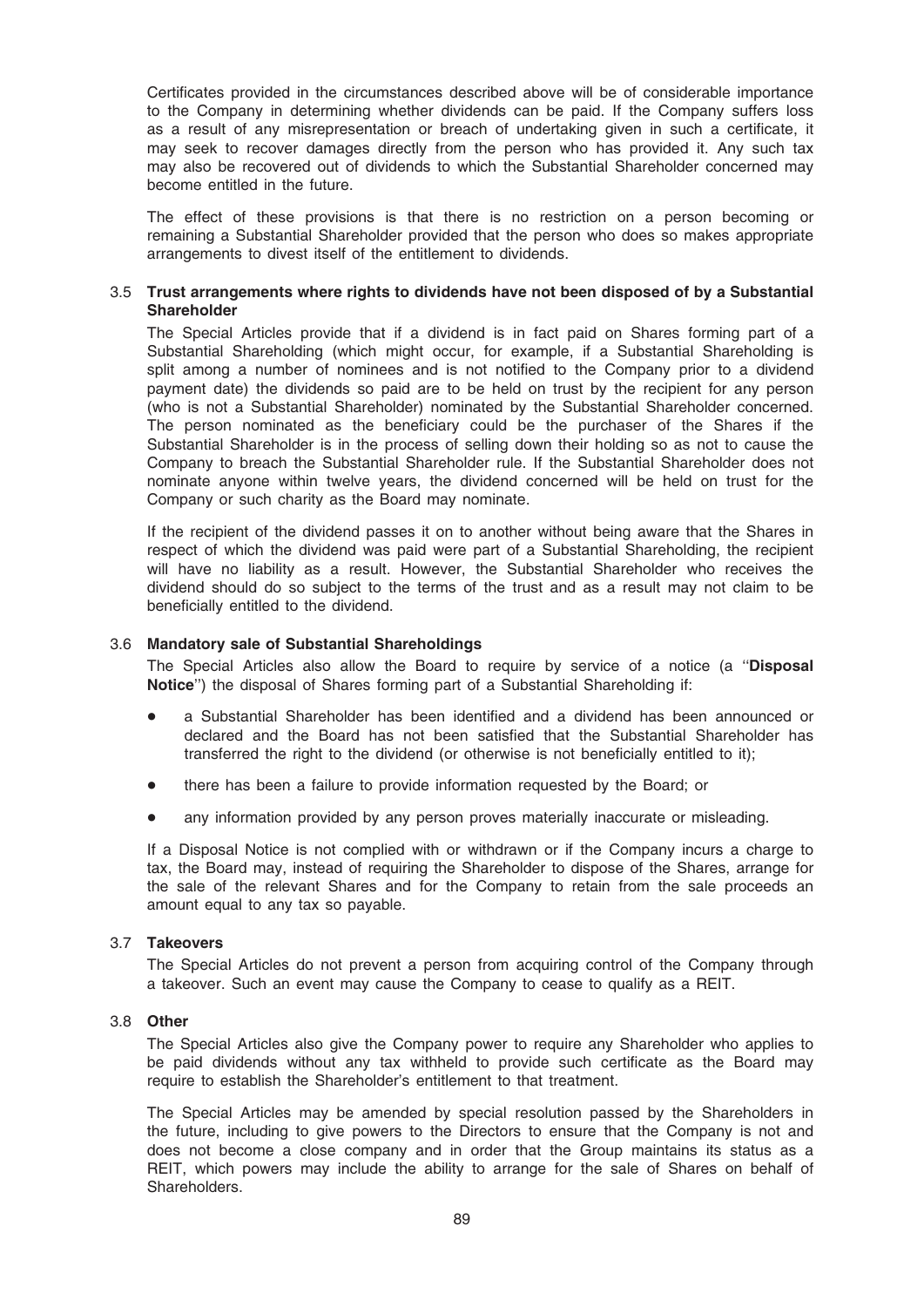### 4 THE SPECIAL ARTICLES

### REAL ESTATE INVESTMENT TRUST

### 3. Cardinal principle

It is a cardinal principle that, for so long as the Company qualifies as a REIT or is the principal company of a group REIT for the purposes of Part 12 of the CTA 2010, it should not be liable to pay tax under Section 551 of the CTA 2010 on or in connection with the making of a Distribution to a Substantial Shareholder.

Articles 4 to 8 support such cardinal principle by, among other things, imposing restrictions and obligations on the members and, indirectly, certain other persons who may have an interest in the Company, and shall be construed accordingly so as to give effect to such cardinal principle.

# 4 NOTIFICATION OF SUBSTANTIAL SHAREHOLDER AND OTHER STATUS

- 4.1 Each member and any other relevant person shall serve notice in writing on the Company at the Office on:
	- him becoming a Substantial Shareholder (together with the percentage of voting rights, share capital or dividends he controls or is beneficially entitled to, details of the identity of the member(s) who hold(s) the relevant Substantial Shareholding and such other information, certificates or declarations as the Directors may require from time to time);
	- him becoming a Relevant Registered Shareholder (together with such details of the relevant Substantial Shareholder and such other information, certificates or declarations as the Directors may require from time to time); and
	- any change to the particulars contained in any such notice, including on the relevant person ceasing to be a Substantial Shareholder or a Relevant Registered Shareholder.

Any such notice shall be delivered by the end of the second Business Day after the day on which the person becomes a Substantial Shareholder or a Relevant Registered Shareholder or the change in relevant particulars or within such shorter or longer period as the Directors may specify from time to time.

4.2 The Directors may at any time give notice in writing to any person requiring him, within such period as may be specified in the notice (being seven days from the date of service of the notice or such shorter or longer period as the Directors may specify in the notice), to deliver to the Company at the Office such information, certificates and declarations as the Directors may require to establish whether or not he is a Substantial Shareholder or a Relevant Registered Shareholder or to comply with any Reporting Obligation. Each such person shall deliver such information, certificates and declarations within the period specified in such notice.

### 5 DISTRIBUTIONS IN RESPECT OF SUBSTANTIAL SHAREHOLDINGS

- 5.1 In respect of any Distribution, the Directors may, if the Directors determine that the condition set out in Article 5.2 is satisfied in relation to any Shares, withhold payment of such Distribution on or in respect of such Shares. Any Distribution so withheld shall be paid as provided in Article 5.3 and until such payment the persons who would otherwise be entitled to the Distribution shall have no right to the Distribution or its payment.
- 5.2 The condition referred to in Article 5.1 is that, in relation to any Shares and any Distribution to be paid or made on and in respect of such Shares:
	- (a) the Directors believe that such Shares comprise all or part of a Substantial Shareholding of a Substantial Shareholder; and
	- (b) the Directors are not satisfied that such Substantial Shareholder would not be beneficially entitled to the Distribution if it was paid, and, for the avoidance of doubt, if the Shares comprise all or part of a Substantial Shareholding in respect of more than one Substantial Shareholder this condition is not satisfied unless it is satisfied in respect of all such Substantial Shareholders.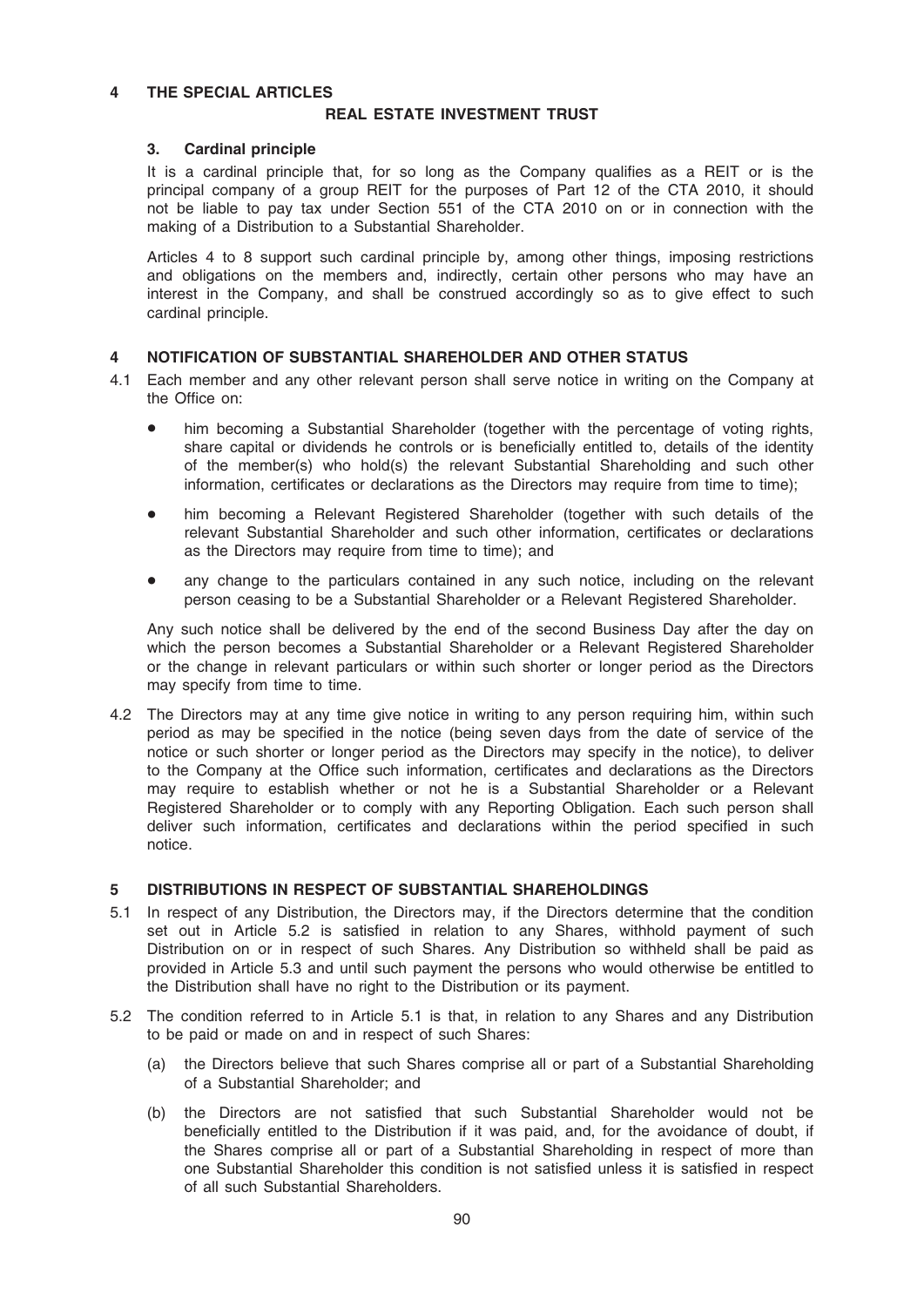- 5.3 If a Distribution has been withheld on or in respect of any Shares in accordance with Article 5.1, it shall be paid as follows:
	- (a) if it is established to the satisfaction of the Directors that the condition in Article 5.2 is not satisfied in relation to such Shares, in which case the whole amount of the Distribution withheld shall be paid; and
	- (b) if the Directors are satisfied that sufficient interests in all or some of the Shares concerned have been transferred to a third party so that such transferred Shares no longer form part of the Substantial Shareholding, in which case the Distribution attributable to such Shares shall be paid (provided the Directors are satisfied that following such transfer such Shares concerned do not form part of a Substantial Shareholding); and
	- (c) if the Directors are satisfied that as a result of a transfer of interests in Shares referred to in Article 5.3.2 above the remaining Shares no longer form part of a Substantial Shareholding, in which case the Distribution attributable to such Shares shall be paid.

In this Article 5.3, references to the ''transfer'' of a Share include the disposal (by any means) of beneficial ownership of, control of voting rights in respect of and beneficial entitlement to dividends in respect of that Share.

- 5.4 A Substantial Shareholder may satisfy the Directors that he is not beneficially entitled to a Distribution by providing a Distribution Transfer Certificate. The Directors shall be entitled to (but shall not be bound to) accept a Distribution Transfer Certificate as evidence of the matters therein stated and the Directors shall be entitled to require such other information, certifications or declarations as they think fit.
- 5.5 The Directors may withhold payment of a Distribution on or in respect of any Shares if any notice given by the Directors pursuant to Article 4.2 in relation to such Shares shall not have been complied with to the satisfaction of the Directors within the period specified in such notice. Any Distribution so withheld will be paid when the notice is complied with to the satisfaction of the Directors unless the Directors withhold payment pursuant to Article 5.1 and until such payment the persons who would otherwise be entitled to the Distribution shall have no right to the Distribution or its payment.
- 5.6 If the Directors decide that payment of a Distribution should be withheld under Article 5.1 or Article 5.5, they shall within seven Business Days give notice in writing of that decision to the Relevant Registered Shareholder.
- 5.7 If any Distribution shall be paid on a Substantial Shareholding and an Excess Charge becomes payable, the Substantial Shareholder shall pay the amount of such Excess Charge and all costs and expenses incurred by the Company in connection with the recovery of such amount to the Company on demand by the Company. Without prejudice to the right of the Company to claim such amount from the Substantial Shareholder, such recovery may be made out of the proceeds of any disposal pursuant to Article 7.2 or out of any subsequent Distribution in respect of the Shares to such person or to the members of all Shares in relation to or by virtue of which the Directors believe that person has an interest in the Company (whether that person is at that time a Substantial Shareholder or not).

# 6 DISTRIBUTION TRUST

- 6.1 If a Distribution is paid in respect of a Substantial Shareholding in circumstances where the Substantial Shareholder is not beneficially entitled to the Distribution, the Distribution and any income arising from it shall be held by the payee or other recipient to whom the Distribution is transferred by the payee on trust absolutely for the persons nominated by the relevant Substantial Shareholder under Article 6.2 in such proportions as the relevant Substantial Shareholder shall in the nomination direct, subject to and in default of such nomination being validly made within 12 years after the date the Distribution is made, for the Company or for such charity as may be nominated by the Directors from time to time.
- 6.2 The relevant Substantial Shareholder of Shares in respect of which a Distribution is paid shall be entitled to nominate in writing any two or more persons (not being Substantial Shareholders) to be the beneficiaries of the trust on which the Distribution is held under Article 6.1 and the Substantial Shareholder may in any such nomination state the proportions in which the Distribution is to be held on trust for the nominated persons, failing which the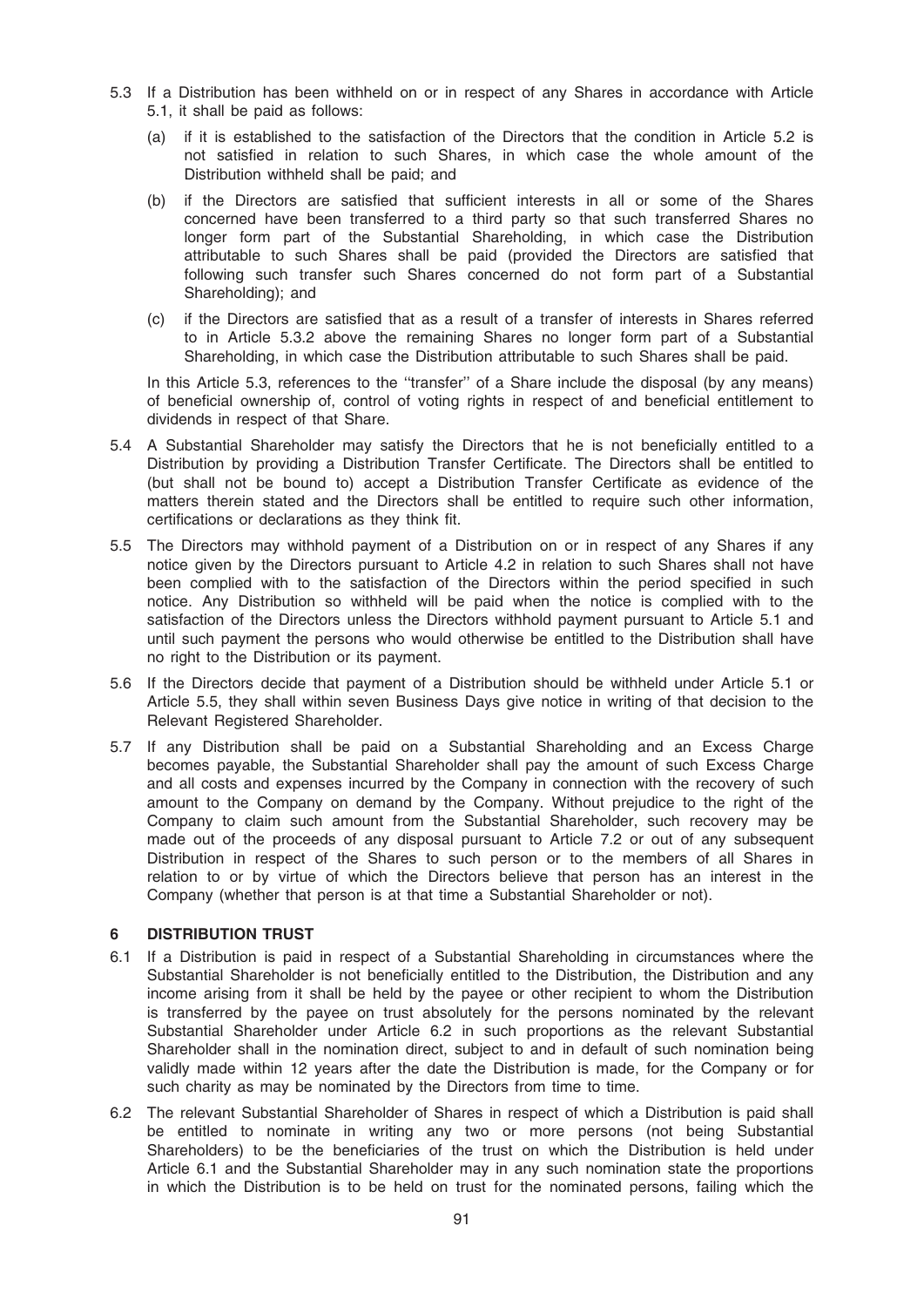Distribution shall be held on trust for the nominated persons in equal proportions. No person may be nominated under this Article 6.2 who is or would, on becoming a beneficiary in accordance with the nomination, become a Substantial Shareholder. If the Substantial Shareholder making the nomination is not by virtue of Article 6.1 the trustee of the trust, the nomination shall not take effect until it is delivered to the person who is the trustee.

- 6.3 Any income arising from a Distribution which is held on trust under Article 6.1 shall until the earlier of (i) the making of a valid nomination under Article 6.2 and (ii) the expiry of the period of 12 years from the date when the Distribution is paid be accumulated as an accretion to the Distribution. Income shall be treated as arising when payable, so that no apportionment shall take place.
- 6.4 No person who by virtue of Article 6.1 holds a Distribution on trust shall be under any obligation to invest the Distribution or to deposit it in an interest-bearing account.
- 6.5 No person who by virtue of Article 6.1 holds a Distribution on trust shall be liable for any breach of trust unless due to his own wilful fraud or wrongdoing or, in the case of an incorporated person, the fraud or wilful wrongdoing of its directors, officers or employees.

### 7 OBLIGATION TO DISPOSE

- 7.1 If at any time, the Directors believe that:
	- (a) in respect of any Distribution declared or announced, the condition set out in Article 5.2 is satisfied in respect of any Shares in relation to that Distribution; or
	- (b) a notice given by the Directors pursuant to Article 4.2 in relation to any Shares has not been complied with to the satisfaction of the Directors within the period specified in such notice; or
	- (c) any information, certificate or declaration provided by a person in relation to any Shares for the purposes of this Article 7.1 was materially inaccurate or misleading,

the Directors may give notice in writing (a "Disposal Notice") to any persons they believe are Relevant Registered Shareholders in respect of the relevant Shares requiring such Relevant Registered Shareholders within 21 days of the date of service of the notice (or such longer or shorter time as the Directors consider to be appropriate in the circumstances) to dispose of such number of Shares the Directors may in such notice specify or to take such other steps as will cause the condition set out in Article 5.2 no longer to be satisfied. The Directors may, if they think fit, withdraw a Disposal Notice.

- 7.2 If:
	- (a) the requirements of a Disposal Notice are not complied with to the satisfaction of the Directors within the period specified in the relevant notice and the relevant Disposal Notice is not withdrawn; or
	- (b) a Distribution is paid on a Substantial Shareholding and an Excess Charge becomes payable,

the Directors may arrange for the Company to sell all or some of the Shares to which the Disposal Notice relates or, as the case may be, that form part of the Substantial Shareholding concerned. For this purpose, the Directors may make such arrangements as they deem appropriate. In particular, without limitation, they may authorise any officer or employee of the Company to execute any transfer or other document on behalf of the holder or holders of the relevant Share and, in the case of Shares in uncertificated form, may make such arrangements as they think fit on behalf of the relevant holder or holders to transfer title to the relevant Share through a relevant system.

- 7.3 Any sale pursuant to Article 7.2 above shall be at the price which the Directors consider is the best price reasonably obtainable and the Directors shall not be liable to the holder or holders of the relevant Share for any alleged deficiency in the amount of the sale proceeds or any other matter relating to the sale.
- 7.4 The net proceeds of the sale of any Share under Article 7.2 (less any amount to be retained pursuant to Article 5.5 and the expenses of sale) shall be paid over by the Company to the former holder or holders of the relevant Share upon surrender of any certificate or other evidence of title relating to it, without interest. The receipt of the Company shall be a good discharge for the purchase money.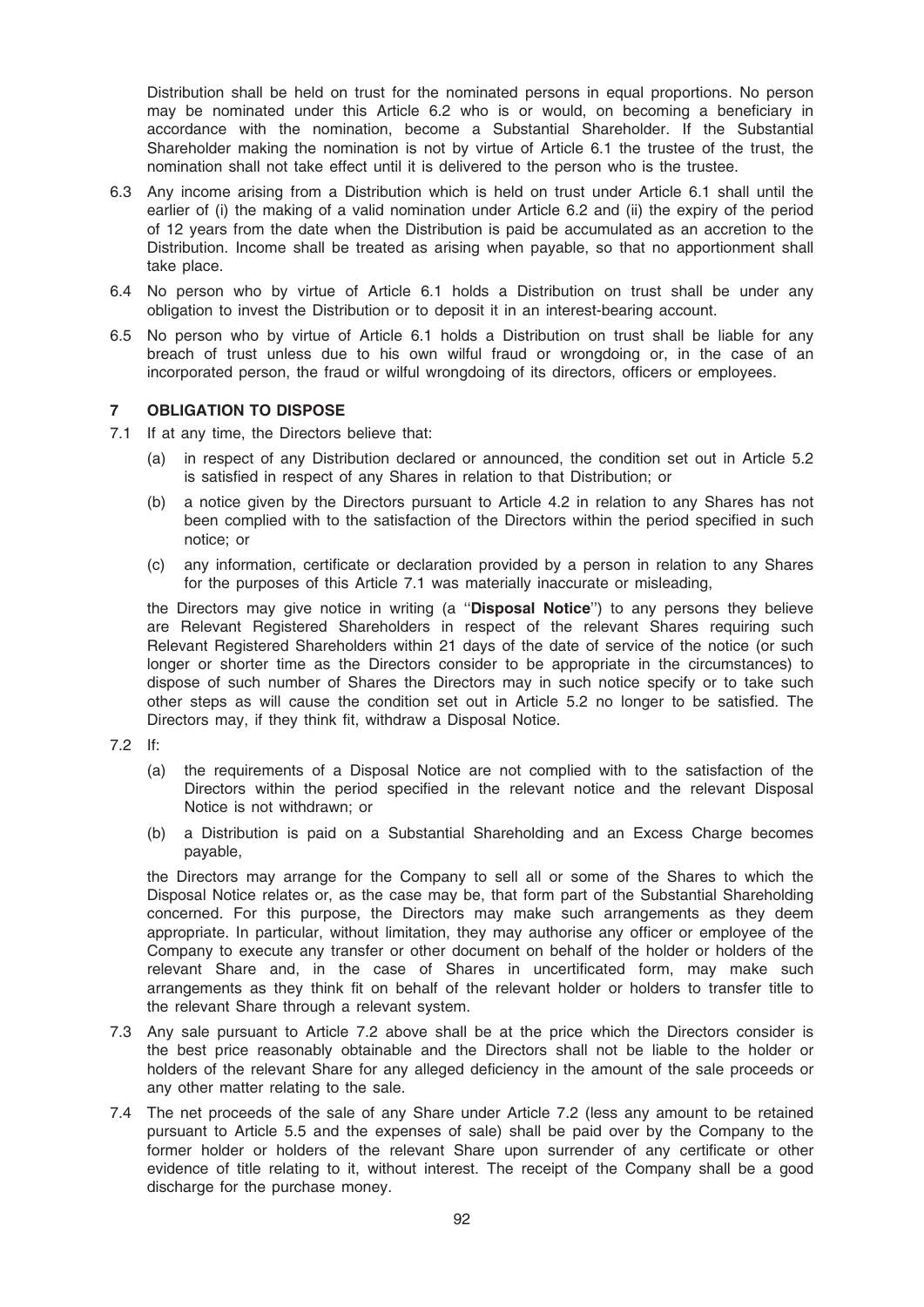7.5 The title of any transferee of Shares shall not be affected by an irregularity or invalidity of any actions purportedly taken pursuant to this Article 7.

# 8 GENERAL

- 8.1 The Directors shall be entitled to presume without enquiry, unless any Director has reason to believe otherwise, that a person is not a Substantial Shareholder or a Relevant Registered Shareholder.
- 8.2 The Directors shall not be required to give any reasons for any decision or determination (including any decision or determination not to take action in respect of a particular person) pursuant to Articles 3 to 8 and any such determination or decision shall be final and binding on all persons unless and until it is revoked or changed by the Directors. Any disposal or transfer made or other thing done by or on behalf of the Board or any Director pursuant to Articles 3 to 8 shall be binding on all persons and shall not be open to challenge on any ground whatsoever.
- 8.3 Without limiting their liability to the Company, the Directors shall be under no liability to any other person, and the Company shall be under no liability to any member or any other person, for identifying or failing to identify any person as a Substantial Shareholder or a Relevant Registered Shareholder.
- 8.4 The Directors shall not be obliged to serve any notice required under Articles 3 to 8 upon any person if they do not know either his identity or his address. The absence of service of such a notice in such circumstances or any accidental error in or failure to give any notice to any person upon whom notice is required to be served under Articles 3 to 8 shall not prevent the implementation of or invalidate any procedure under Articles 3 to 8.
- 8.5 The provisions of Articles 160 to 165 shall apply to the service upon any person of any notice required by Articles 3 to 8. Any notice required by Articles 3 to 8 to be served upon a person who is not a member or upon a person who is a member but whose address is not within the United Kingdom shall be deemed validly served if such notice is sent through the post in a pre-paid cover addressed to that person or member at the address if any, at which the Directors believe him to be resident or carrying on business or, in the case of a holder of depository receipts or similar securities, to the address, if any, in the register of holders of the relevant securities. Service shall, in such a case be deemed to be effected on the day of posting and it shall be sufficient proof of service if that notice was properly addressed, stamped and posted.
- 8.6 Any notice required or permitted to be given pursuant to Articles 3 to 8 may relate to more than one Share and shall specify the Share or Shares to which it relates.
- 8.7 The Directors may require from time to time any person who is or claims to be a person to whom a Distribution may be paid without deduction of tax under Regulation 7 of the Real Estate Investment Trusts (Assessment and Recovery of Tax) Regulations 2006 to provide such certificates or declarations as they may require from time to time.
- 8.8 Any of Articles 3 to 8 may be amended by special resolution from time to time, including to give powers to the Directors to take such steps as they may require in order to ensure that the Company can satisfy Condition D of Section 528 of the CTA 2010 which relates to close company status, which powers may include the ability to arrange for the sale of Shares on behalf of members.
- 8.9 Where any certificate or declaration may be or is required to be provided by any person (including, without limitation, a Distribution Transfer Certificate) pursuant to any of Articles 3 to 8, such certificate or declaration may be required by the Directors (without limitation):
	- (a) to be addressed to the Company, the Directors or such other persons as the Directors may determine (including HMRC);
	- (b) to include such information as the Directors consider is required for the Company to comply with any Reporting Obligation;
	- (c) to contain such legally binding representations and obligations as the Directors may determine;
	- (d) to include an undertaking to notify the Company if the information in the certificate or declaration becomes incorrect, including prior to such change;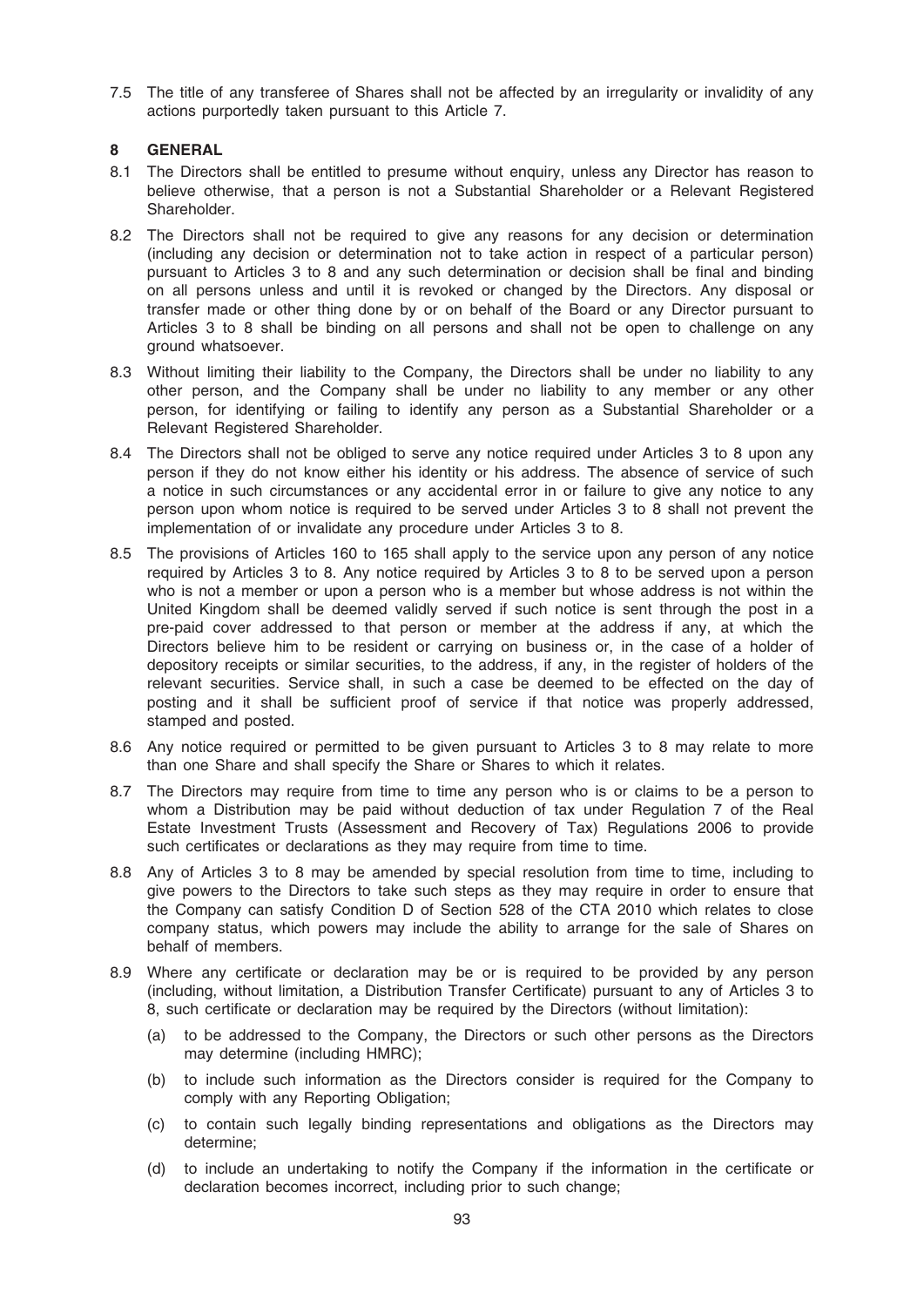- (e) to be copied or provided to such persons as the Directors may determine (including HMRC); and
- (f) to be executed in such form (including as a deed or deed poll) as the Directors may determine.

The provisions of Articles 3 to 8 shall apply notwithstanding any provisions to the contrary in any other Article (including, without limitation, Articles 146 to 158).''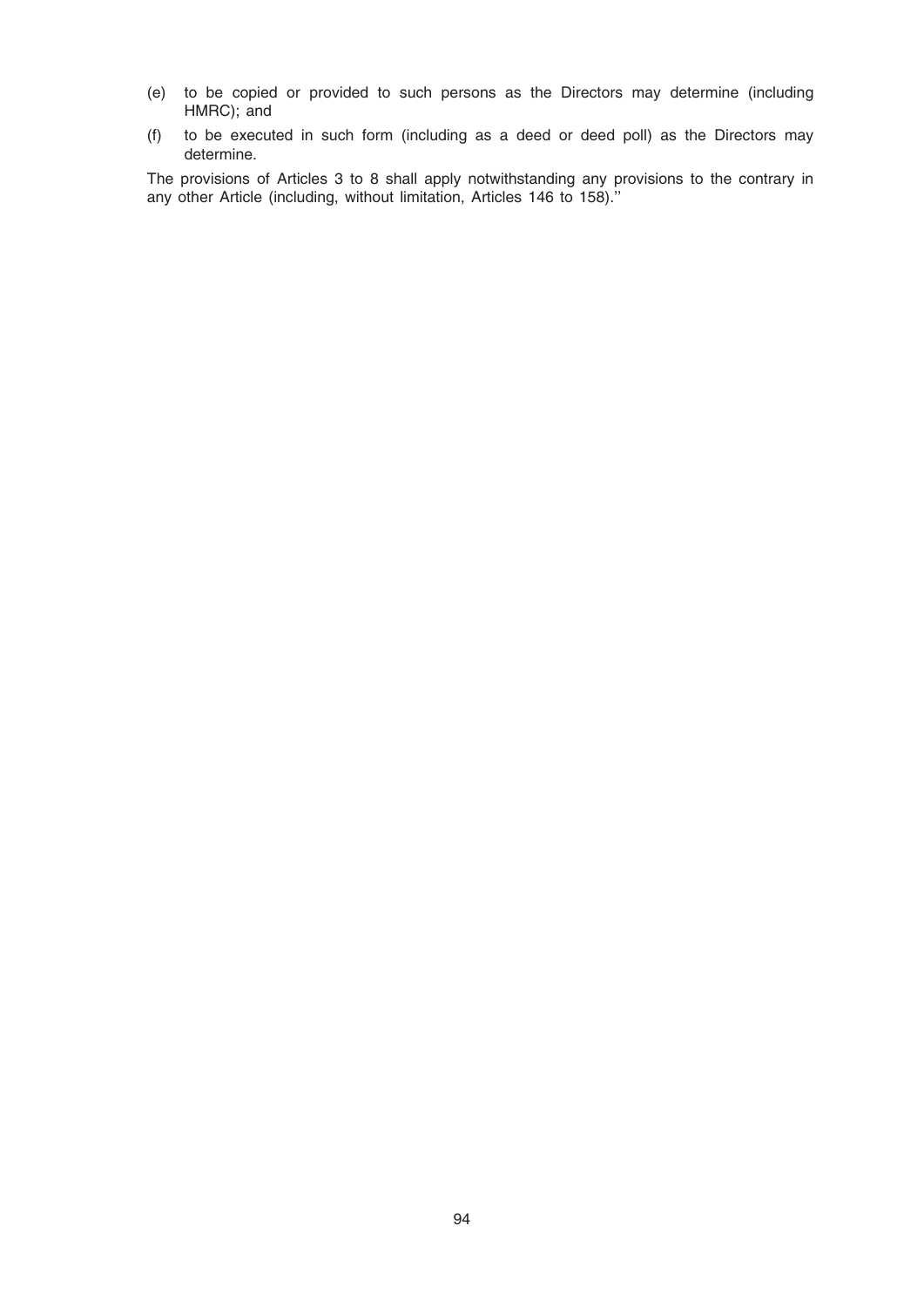# PART 8

# GENERAL INFORMATION

### 1 THE COMPANY

- 1.1 The Company was incorporated in England and Wales on 26 February 2013 with registered number 8420243 as a public company limited by shares under the Companies Act. The Company is domiciled in England and Wales.
- 1.2 The principal place of business and the registered office of the Company is 51 New North Road, Exeter EX4 4EP with telephone number 01392 477500.
- 1.3 The principal legislation under which the Company operates is the Companies Act. The Company is not regulated as a collective investment scheme by the FCA. However it is subject to the Prospectus Rules, the Market Abuse Regulation, the Disclosure Guidance and Transparency Rules, the Listing Rules and the rules of the London Stock Exchange.
- 1.4 The Company's accounting period ends on 30 June of each year. The annual report and accounts are prepared in Sterling according to accounting standards laid out under IFRS.
- 1.5 On 2 April 2013, the Company was granted a certificate under Section 761 of the Companies Act entitling it to commence business and to exercise its borrowing powers.
- 1.6 The Company has given notice to the Registrar of Companies of its intention to carry on business as an investment company pursuant to Section 833 of the Companies Act.
- 1.7 The Company is the parent company of the Group. The following table contains a list of the subsidiaries of the Company as at the date of this document:

| <b>Name</b>                                            | $%$ of<br>beneficial<br>interest | <b>Field of</b><br>activity             | <b>Country of</b><br>incorporation | <b>Registered Office</b>                        |
|--------------------------------------------------------|----------------------------------|-----------------------------------------|------------------------------------|-------------------------------------------------|
| <b>GCP Topco Limited</b>                               | 100                              | Property<br>investment                  | <b>UK</b>                          | 51 New North Road,<br>Exeter EX4 4EP            |
| <b>GCP Holdco Limited</b>                              | 100                              | Property<br>investment                  | <b>UK</b>                          | 51 New North Road,<br>Exeter EX4 4EP            |
| <b>GCP Scape East Limited</b>                          | 100                              | Property<br>investment                  | <b>UK</b>                          | 51 New North Road.<br>Exeter EX4 4EP            |
| <b>GCP Brunswick Limited</b>                           | 100                              | Property<br>investment                  | <b>UK</b>                          | 51 New North Road.<br>Exeter EX4 4EP            |
| <b>GCP Operations Limited</b>                          | 100                              | Employer of<br>the Group's<br>employees | <b>UK</b>                          | 51 New North Road.<br>Exeter EX4 4EP            |
| <b>Leopard Guernsey Greenwich</b><br><b>JV Limited</b> | 100                              | Property<br>investment                  | Guernsey                           | 1 Le Truchot St Peter Port,<br>Guernsey GY1 1WD |
| Leopard Guernsey Greenwich<br>Limited                  | 100                              | Property<br>investment                  | Guernsey                           | 1 Le Truchot St Peter Port,<br>Guernsey GY1 1WD |
| Leopard Guernsey Greenwich<br>2 Limited                | 100                              | Property<br>investment                  | Guernsey                           | 1 Le Truchot St Peter Port,<br>Guernsey GY1 1WD |
| <b>GCP RHUL Limited</b>                                | 100                              | Property<br>investment                  | <b>UK</b>                          | 51 New North Road.<br>Exeter EX4 4EP            |
| <b>GCP RHUL 2 Limited</b>                              | 100                              | Property<br>investment                  | <b>UK</b>                          | 51 New North Road.<br>Exeter EX4 4EP            |
| <b>GCP SG Limited</b>                                  | 100                              | Property<br>investment                  | <b>UK</b>                          | 51 New North Road.<br>Exeter EX4 4EP            |
| <b>Old Street Acquisitions</b><br>Limited              | 100                              | Property<br>investment                  | Guernsey                           | 1 Le Truchot St Peter Port,<br>Guernsey GY1 1WD |
| Leopard Guernsey Old Street<br>Limited                 | 100                              | Property<br>investment                  | Guernsey                           | 1 Le Truchot St Peter Port,<br>Guernsey GY1 1WD |
| Leopard Guernsey Old Street<br>2 Limited               | 100                              | Property<br>investment                  | Guernsey                           | 1 Le Truchot St Peter Port,<br>Guernsey GY1 1WD |
| <b>GCP WL Limited</b>                                  | 100                              | Property<br>investment                  | <b>UK</b>                          | 51 New North Road.<br>Exeter EX4 4EP            |
| <b>GCP Apex Limited</b>                                | 100                              | Property<br>investment                  | <b>UK</b>                          | 51 New North Road,<br>Exeter EX4 4EP            |
| <b>GCP Brunswick 2 Limited</b>                         | 100                              | Property<br>investment                  | <b>UK</b>                          | 51 New North Road,<br>Exeter EX4 4EP            |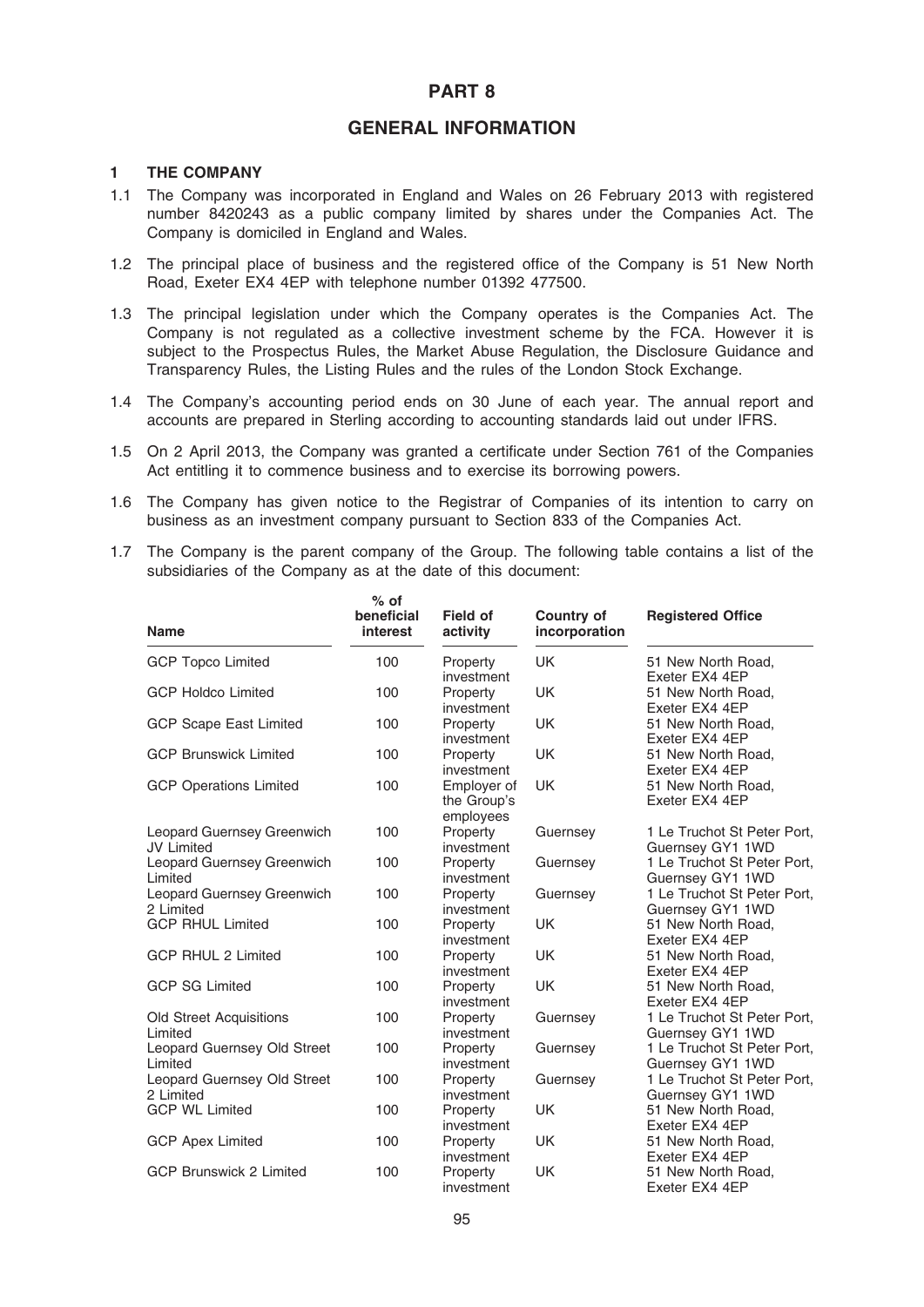### 2 SHARE CAPITAL

2.1 The following table shows the issued share capital as at the date of this document and following completion of the 2017 Placing Programme (assuming that 200 million Shares are issued pursuant to the Initial Issue and the 2017 Placing Programme):

|                                                    | Aggregate     |                      |
|----------------------------------------------------|---------------|----------------------|
|                                                    | nominal value | <b>Shares Number</b> |
| As at the date of this document                    | £2.782.235.87 | 278.223.587          |
| Following completion of the 2017 Placing Programme | £4.782.235.87 | 478.223.587          |

The Company's issued share capital history since its incorporation to the date of this document is as follows:

- (a) on incorporation, one Share was issued at £1.00 (fully paid) for the purposes of incorporation to the subscriber of the Company's memorandum of association;
- (b) on 21 March 2013: (i) 100,001 non-voting redeemable fixed rate preference shares of 50 pence each were issued at par (fully paid) to the Initial Asset Partners; and (ii) a further 100,000 Shares were issued at £1.00 per Share (nil paid) to the Initial Asset Partners;
- (c) on 20 May 2013, the 100,000 Shares issued to the Initial Asset Partners were fully paid up and 70,000,000 Shares were issued fully paid pursuant to a placing and offer for subscription. Simultaneous to the issue of such Shares, the non-voting redeemable fixed rate preference shares of 50 pence each were redeemed and cancelled in accordance with the Articles:
- (d) by an order of the High Court of Justice (Chancery Division) dated 31 July 2013 the cancellation of the Company's share premium account was approved and a statement of capital approved by the High Court of Justice (Chancery Division) in respect of the cancellation was registered by the Registrar of Companies on 31 July 2013;
- (e) on 22 May 2014, following an open offer, placing and offer for subscription by the Company, the Company issued 39,810,427 Shares;
- (f) on 30 June 2015, following an open offer, placing and offer for subscription, the Company issued 120,000,000 C Shares of one pence each (''C Shares'') at a price of 100 pence per C Share;
- (g) on 27 October 2015, 93,725,280 C Shares converted into Shares. Each holder of C Shares received 0.781044 Shares for every C Share held by him/her;
- (h) on 27 October 2015, 26,274,720 C Shares were redeemed by the Company;
- (i) on 12 February 2016, 14,074,075 Shares were issued by the Company at a price of 135 pence per Share;
- (j) on 20 May 2016, 44,085,232 Shares were issued by the Company at a price of 136.10 pence per Share; and
- (k) on 20 December 2016, 16,428,572 Shares were issued by the Company at a price of 140 pence per Share.
- 2.2 Save as set out in paragraphs 2.1(c) and 2.1(h) above, the Company has not repurchased or redeemed any shares since its incorporation and no Shares are held in treasury.
- 2.3 By ordinary and special resolutions passed on 27 October 2016:
	- a) the Directors have authority to issue Shares with an aggregate nominal value of £261,795 on a non-pre-emptive basis, such authority to expire on the earlier of the conclusion of the annual general meeting of the Company to be held in 2017 and 31 December 2017;
	- b) the Company was authorised in accordance with Section 701 of the Companies Act to make market purchases (within the meaning of Section 693(4) of the Companies Act) of Shares provided that the maximum number of Shares authorised to be purchased is 39,243,072 Shares (equivalent to 14.99 per cent. of the Shares in issue as at 30 September 2016). The minimum price which may be paid for a Share is one pence. The maximum price which may be paid for a Share must not be more than the higher of (i) 105 per cent. above the average of the mid-market value of the Shares for the five Business Days before the purchase is made or (ii) the higher of the last independent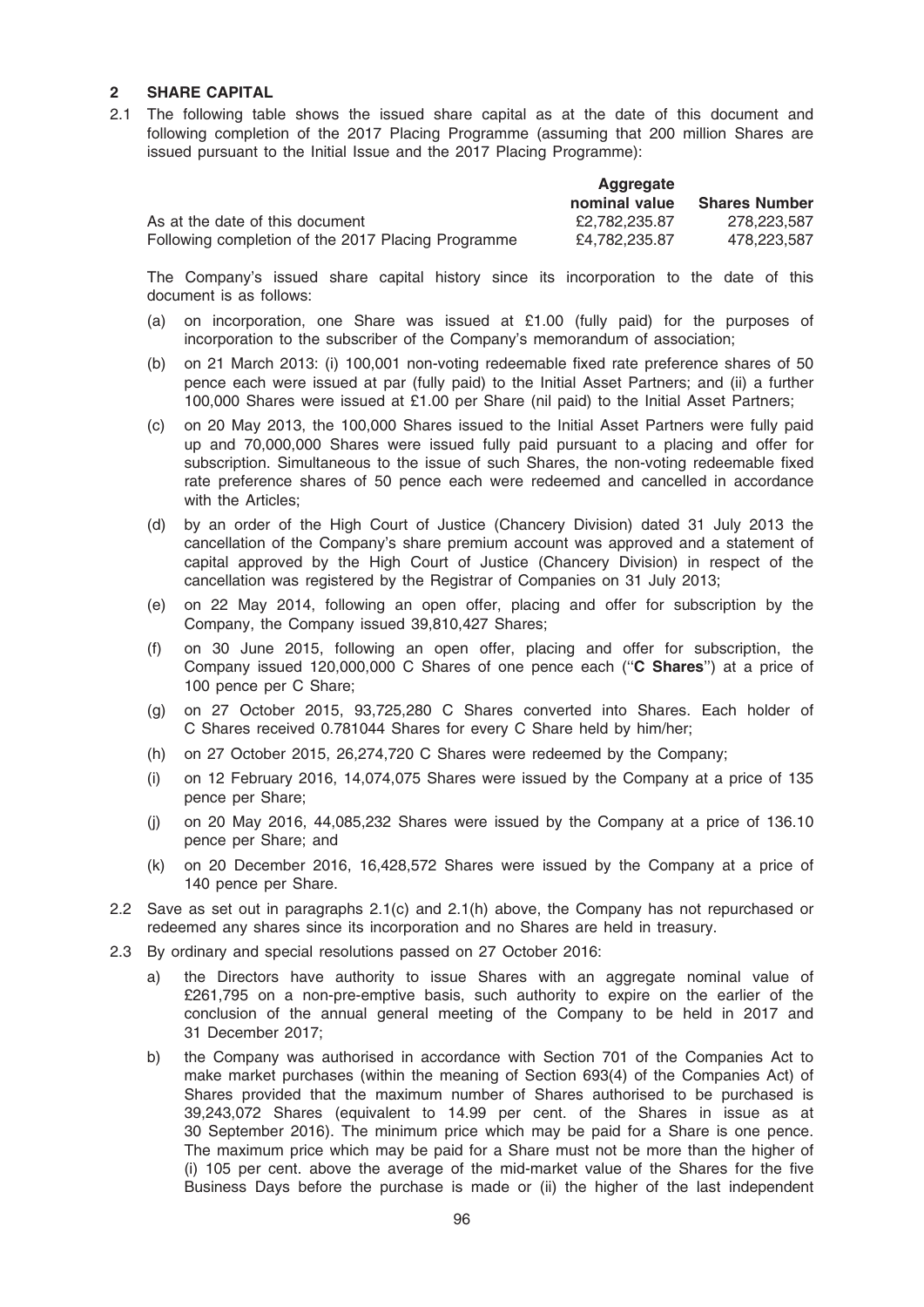trade and the highest current independent bid for Shares. Such authority will expire on the earlier of the conclusion of the annual general meeting of the Company to be held in 2017 and 31 December 2017 save that the Company may contract to purchase Shares under the authority thereby conferred prior to the expiry of such authority, which contract will or may be executed wholly or partly after the expiry of such authority and may purchase Shares in pursuance of such contract; and

- c) a general meeting of the Company other than an annual general meeting may be called on not less than 14 clear days' notice.
- 2.4 By ordinary and special resolutions passed on 31 January 2017 the Directors have authority to issue up to 200,000,000 Shares on a non-pre-emptive basis, such authority to expire on 16 February 2018 (unless previously renewed, varied or revoked by the Company in general meeting).
- 2.5 In accordance with the power granted to the Directors by the Articles, it is expected that the Shares to be issued pursuant to the Initial Issue and the 2017 Placing Programme will be allotted (conditionally upon the relevant Admission) pursuant to a resolution of the Board to be passed shortly before the relevant Admission in accordance with the Companies Act.
- 2.6 The provisions of Section 561(1) of the Companies Act (which, to the extent not dis-applied pursuant to Sections 570 and 573 of the Companies Act, confer on Shareholders rights of pre-emption in respect of the allotment of equity securities which are, or are to be, paid up in cash) apply to issues by the Company of equity securities save, as at the date of this document, to the extent dis-applied as mentioned in paragraphs 2.3 and 2.4 above.
- 2.7 The Companies Act abolished the requirement for companies incorporated in England and Wales to have an authorised share capital. Furthermore, the Articles do not contain a provision expressly limiting the number of shares that can be issued by the Company.
- 2.8 Save as disclosed in this paragraph 2, no share or loan capital of the Company has since the date of incorporation of the Company to the date of this document been issued or been agreed to be issued, fully or partly paid, either for cash or for a consideration other than cash, and no such issue is now proposed.
- 2.9 As at the date of this document, the Company has not granted any options over its share or loan capital which remain outstanding and has not agreed, conditionally or unconditionally to grant any such options and no convertible securities, exchangeable securities or securities with warrants have been issued by the Company.
- 2.10 All of the Shares will be in registered form and will be eligible for settlement in CREST. Temporary documents of title will not be issued.
- 2.11 Applicants who have signed and returned Application Forms in respect of the Offer for Subscription may not withdraw their applications for Shares subject to their statutory rights of withdrawal in the event of the publication of a supplementary prospectus.

# 3 INTERESTS OF DIRECTORS AND MAJOR SHAREHOLDERS

3.1 Insofar as is known to the Company, the interests of each Director (including any connected person, the existence of which is known to, or could with reasonable diligence be ascertained by, that Director whether or not held through another party) in the share capital of the Company as at the date of this document are:

|                 |               | % of issued<br>share capital |
|-----------------|---------------|------------------------------|
|                 |               | as at                        |
|                 | Number of     | 31 January                   |
| <b>Director</b> | <b>Shares</b> | 2017                         |
| Robert Peto*    | 41.714        | 0.0165                       |
| Malcolm Naish   | 31.286        | 0.012                        |
| Peter Dunscombe | 52.144        | 0.020                        |
| Marlene Wood    | 7.810         | 0.003                        |

\*The legal and beneficial interest in 50 per cent. of Mr. Peto's Shares are held by Mr. Peto's spouse.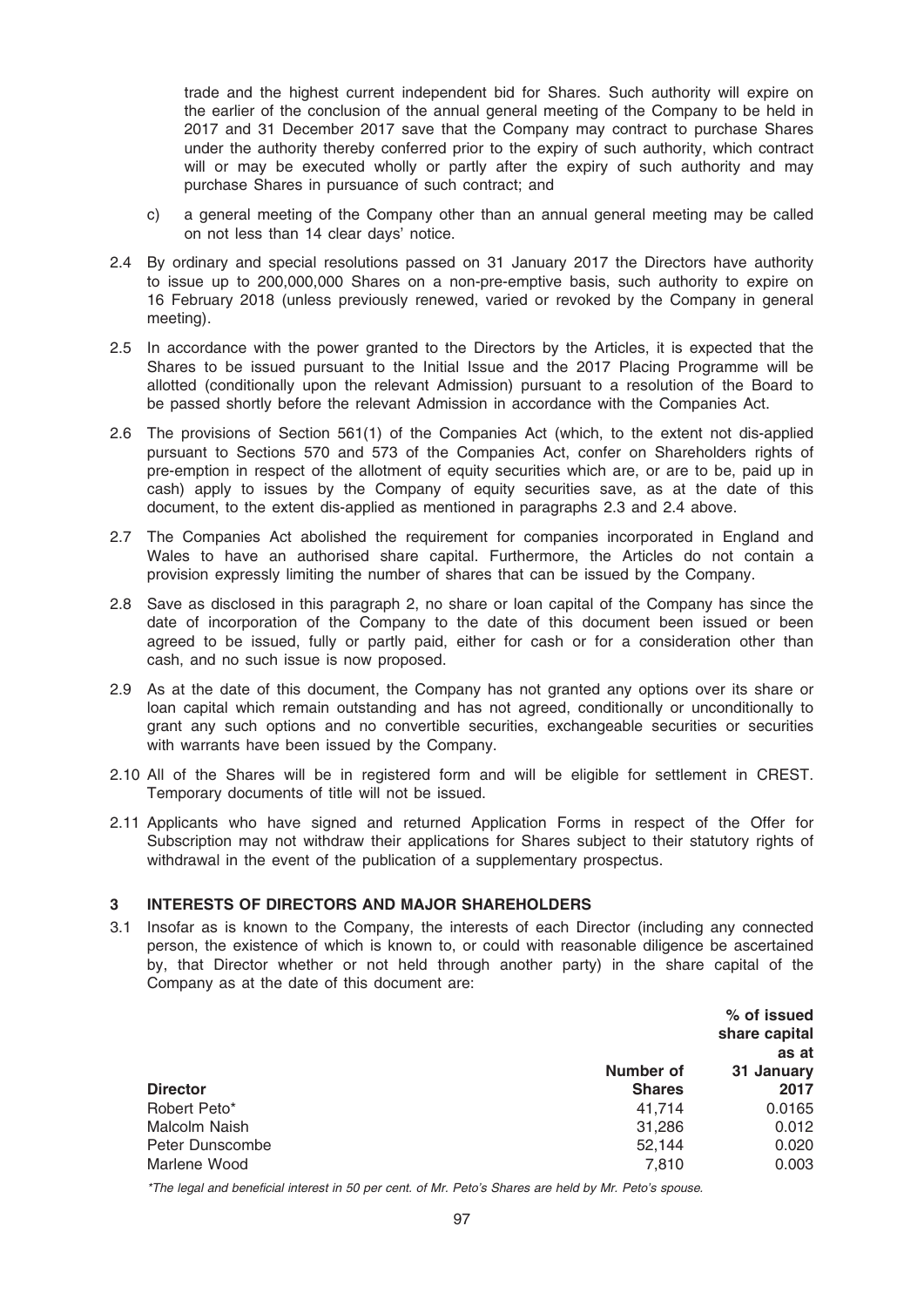- 3.2 No Director has a service contract with the Company, nor are any such contracts proposed, each Director having been appointed pursuant to a letter of appointment entered into with the Company. The Directors' appointments can be terminated in accordance with the Articles and without compensation. The Directors are subject to retirement by rotation in accordance with the Articles. There is no notice period specified in the letters of appointment or Articles for the removal of Directors. The Articles provide that the office of Director shall be terminated by, among other things: (i) written resignation; (ii) unauthorised absences from board meetings for six consecutive months or more; or (iii) written request of all of the other Directors.
- 3.3 Each of the Directors is entitled to receive a fee from the Company at such rate as may be determined in accordance with the Articles. As at 1 July 2016, save for the Chairman of the Board, each Director receives £37,000 per annum. The Chairman receives £45,000 per annum. An additional payment of £5,000 is made to the chair of the audit committee. The Directors are also entitled to out-of-pocket expenses incurred in the proper performance of their duties. The aggregate remuneration of the Directors in respect of the Company's accounting period ended on 30 June 2016 was £121,000. No benefits in kind were received.
- 3.4 No amount has been set aside or accrued by the Company to provide pensions, retirement or other similar benefits.
- 3.5 None of the Directors has, or has had, an interest in any transaction which is or was unusual in its nature or conditions or significant to the business of the Company or that has been effected by the Company since its incorporation.
- 3.6 The Company has not made any loans to the Directors which are outstanding, nor has it ever provided any guarantees for the benefit of any Director or the Directors collectively.
- 3.7 Over the five years preceding the date of this document, the Directors hold or have held the following directorships (apart from their directorships of the Company and the Subsidiaries) or memberships of administrative, management or supervisory bodies and/or partnerships:

| Name        | Current                                                                                                                                                                                                                                                                                                                                                                                                                                                                                                                                                                                                                               | <b>Previous</b>                                                                                                                                                                                                                           |
|-------------|---------------------------------------------------------------------------------------------------------------------------------------------------------------------------------------------------------------------------------------------------------------------------------------------------------------------------------------------------------------------------------------------------------------------------------------------------------------------------------------------------------------------------------------------------------------------------------------------------------------------------------------|-------------------------------------------------------------------------------------------------------------------------------------------------------------------------------------------------------------------------------------------|
| Robert Peto | DTZ Investment Management Limited<br>Lend Lease Europe GP Limited<br>Bath and West Enterprises Limited<br>Base2stay Developments Limited<br>Nadler Hotels Limited<br>The Nadler Kensington Limited<br>The Nadler Kensington Holdings Limited<br>The Nadler Soho Limited<br>The Nadler Soho Holdings Limited<br>The Nadler Victoria Limited Standard Life<br><b>Investments Property Income Trust</b><br>Limited<br>Standard Life Investments Property<br><b>Holdings Limited</b><br>DTZ IM (SPFS) Limited<br>Mactaggart Heritable Limited<br>Western Heritable Limited<br>Nadler Holdings Limited<br>The Nadler Palace Street Limited | Mactaggart Heritable Holdings Limited<br>Western Heritable Investment Company<br>Limited<br>Ceres Court Properties Limited<br>Property Industry Alliance<br>Debt Group<br>Surveyor to the Worshipful Company of<br>Armourers and Brasiers |
|             | The Nadler Victoria Limited<br>Standard Life Investment SLIPIT                                                                                                                                                                                                                                                                                                                                                                                                                                                                                                                                                                        |                                                                                                                                                                                                                                           |
|             | (General Partner) Limited<br>Standard Life Investments (SLIPIT)<br>Limited Partnership<br>Standard Life Investments (SLIPIT                                                                                                                                                                                                                                                                                                                                                                                                                                                                                                           |                                                                                                                                                                                                                                           |
|             | Nominee) Limited<br>Cushman & Wakefield Corporate Finance<br>Limited<br><b>Western America Limited</b><br>Insight Investment Management (Global)                                                                                                                                                                                                                                                                                                                                                                                                                                                                                      |                                                                                                                                                                                                                                           |
|             | Limited<br>DTZ Debenham Tie Leung Limited<br>Insight Investments (Global) Limited                                                                                                                                                                                                                                                                                                                                                                                                                                                                                                                                                     |                                                                                                                                                                                                                                           |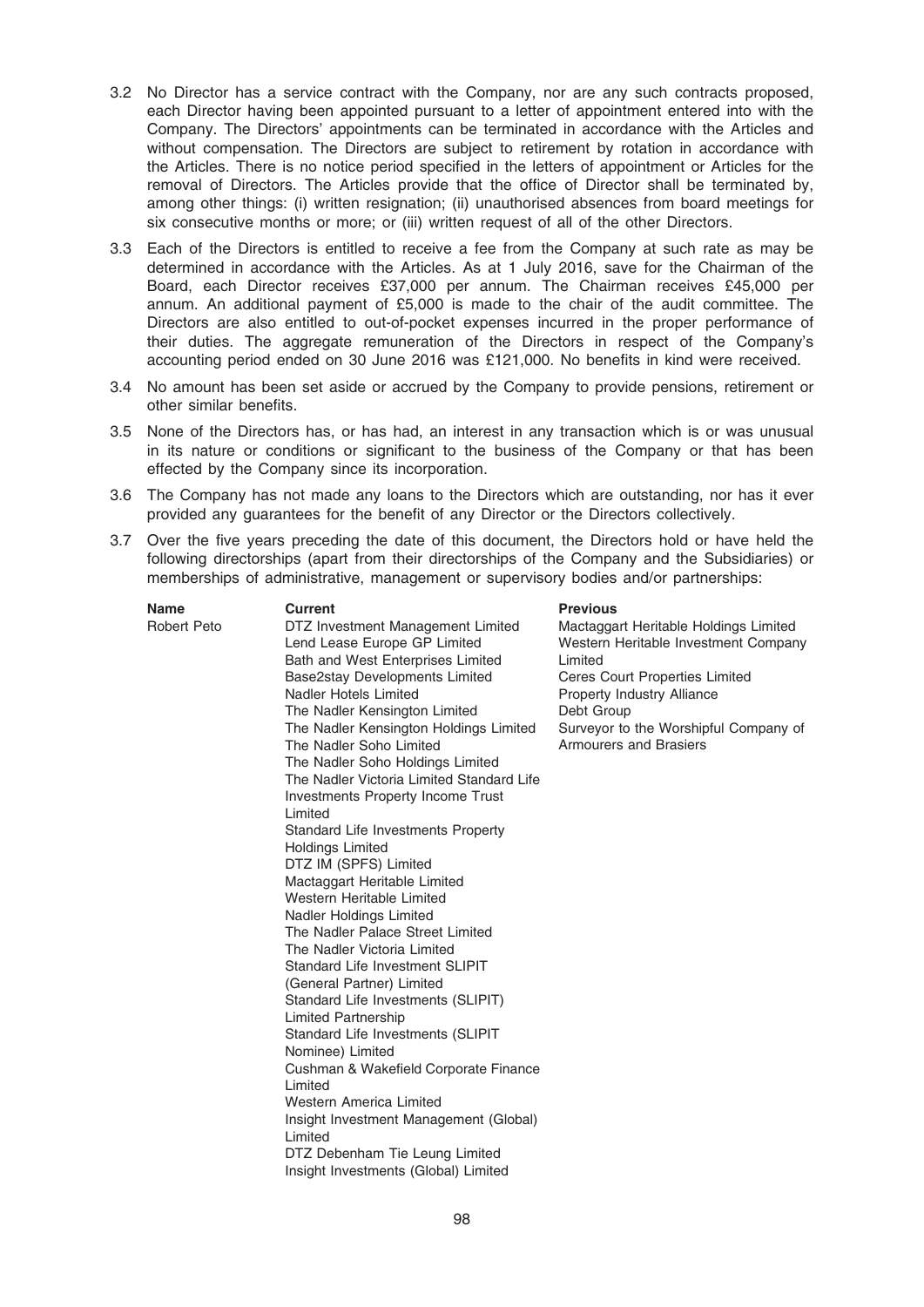| <b>Name</b><br>Malcolm Naish | Current<br>Ground Rents Income Fund plc<br>Mapledurham Glade Management<br>Company Limited<br>Target Healthcare REIT Limited<br>The Charities Property Fund<br><b>Greenwich Hospital</b><br>Canal and River Trust and DEFRA<br>Membership of DTZ Investors Investment<br>Committees<br>Aberdeen European Residential<br>Opportunities Fund | <b>Previous</b><br>Pace Trustees Limited (DTZ Investment<br>Management Ltd)<br>Aurora Europe General Partner Limited<br><b>GE Common Investment Fund</b>                                                          |
|------------------------------|--------------------------------------------------------------------------------------------------------------------------------------------------------------------------------------------------------------------------------------------------------------------------------------------------------------------------------------------|-------------------------------------------------------------------------------------------------------------------------------------------------------------------------------------------------------------------|
| Peter Dunscombe              | Sarda House (Freehold) Limited<br>Sarda House Management Company<br>Limited<br>Murray International Trust plc<br>St James Place plc<br>Reed Elsevier Pension Fund<br>Nuffield Foundation Hg Capital Trust plc                                                                                                                              | The Private Equity Investors Association<br>BBC (Monkswood Nominee) Limited<br>The Pensions Trust                                                                                                                 |
| Marlene Wood                 | One Parent Families Scotland<br>2010 Finance Limited<br>Scottish Funding Council<br>RM Secured Direct Lending PLC                                                                                                                                                                                                                          | Sanderson Bros. (Engineering) Limited<br>(members' voluntary liquidation -<br>dissolved $15/03/12$ )<br>Edinburgh Printmakers Limited<br>University of the Highlands and Islands<br><b>Strategy Working Group</b> |

- 3.8 The Directors in the five years before the date of this document:
	- (a) do not have any convictions in relation to fraudulent offences;
	- (b) have not been associated with any bankruptcies, receiverships or liquidations of any partnership or company through acting in the capacity as a member of the administrative, management or supervisory body or as a partner, founder or senior manager of such partnership or company; and
	- (c) do not have any official public incrimination and/or sanctions by statutory or regulatory authorities (including designated professional bodies) and have not been disqualified by a court from acting as a member of the administration, management or supervisory bodies of any issuer or from acting in the management or conduct of the affairs of any issuer.
- 3.9 As at the date of this document, none of the Directors has any conflict of interest or potential conflict of interest between any duties to the Company and their private interests and/or other duties.
- 3.10 The Company maintains directors' and officers' liability insurance on behalf of the Directors at the expense of the Company.
- 3.11 So far as is known to the Company by virtue of the notifications made pursuant to the Disclosure Guidance and Transparency Rules, as at the Latest Practicable Date the following persons hold directly or indirectly three per cent. or more of the Company's voting rights:

|                                      | Number of<br><b>Shares</b> | % of issued<br>share capital |
|--------------------------------------|----------------------------|------------------------------|
|                                      |                            |                              |
| <b>Bank of Montreal</b>              | 25.429.101                 | 9.14                         |
| CCLA Investment Management Ltd       | 21,430,788                 | 7.70                         |
| Old Mutual plc                       | 15.244.727                 | 5.48                         |
| Investec Wealth & Investment Limited | 12.050.466                 | 4.33                         |
| Aviva plc & its subsidiaries         | 8,477,736                  | 3.05                         |

- 3.12 All Shareholders have the same voting rights in respect of the share capital of the Company.
- 3.13 As at the date of this document, the Company and the Directors are not aware of any other person who, directly or indirectly, jointly or severally, exercises or could exercise control over the Company.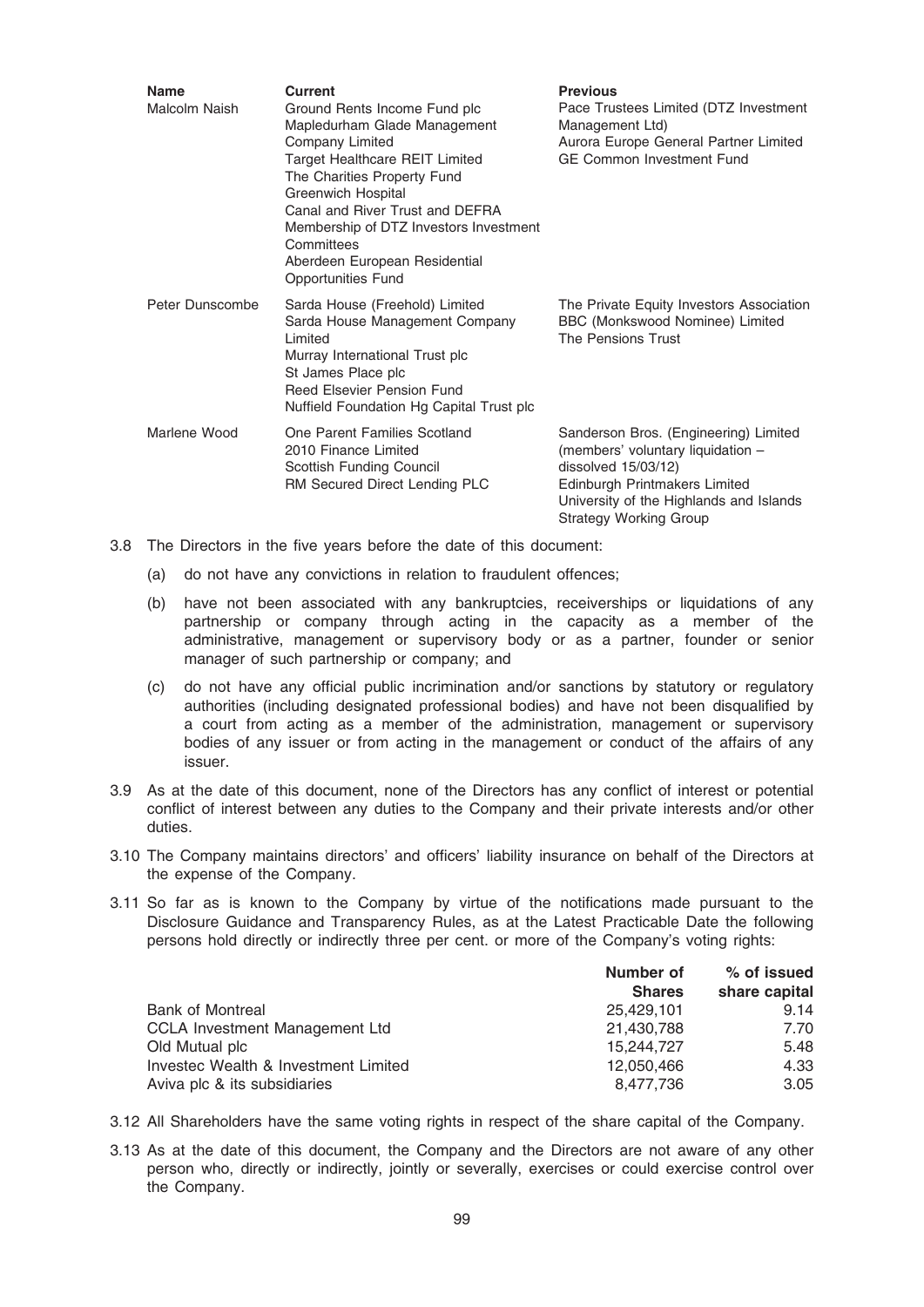3.14 The Company and the Directors are not aware of any arrangements, the operation of which may at a subsequent date result in a change in control of the Company.

# 4 THE ARTICLES

In addition to the rights of the holders of the Shares, which are summarised in Part 1 of this document, this paragraph 4 contains a summary of the provisions of the Articles.

## 4.1 Objects/purposes

The Articles do not provide for any objects of the Company and accordingly the Company's objects are unrestricted.

## 4.2 Voting rights

- (a) Subject to the provisions of the Companies Act, to any special terms as to voting on which any shares may have been issued or may from time-to-time be held and to any suspension or abrogation of voting rights pursuant to the Articles, at any general meeting, every member who is present in person shall, on a show of hands, have one vote, every proxy who has been appointed by a member entitled to vote on the resolution shall, on a show of hands, have one vote and every member present in person or by proxy shall, on a poll, have one vote for each share of which he is a holder. A shareholder entitled to more than one vote need not, if he votes, use all his votes or vest all the votes he uses the same way. In the case of joint holders, the vote of the senior who tenders a vote, whether in person or by proxy, shall be accepted to the exclusion of the votes of the other joint holders.
- (b) Unless the Board otherwise determines, no member shall be entitled to be present and vote at a general meeting or a separate general meeting of the holders of any class of shares, either in person or (save as proxy for another member) by proxy, or be reckoned in a quorum, or to exercise any other right or privilege as a member in respect of a share held by him, unless and until he shall have paid all calls for the time being due and payable by him in respect of that share, whether alone or jointly with any other person, together with interest and expenses (if any) payable by him to the Company.
- (c) Notwithstanding any other provision of the Articles, where required by the Listing Rules, a vote must be decided by a resolution of the holders of the Company's shares that have been admitted to premium listing. In addition, where the Listing Rules require that a particular resolution must in addition be approved by the independent shareholders (as such term is defined in the Listing Rules), only independent shareholders who hold the Company's shares that have been admitted to premium listing can vote on such separate resolution.

### 4.3 Dividends

- (a) Subject to the provisions of the Companies Act and of the Articles, the Company may by ordinary resolution declare dividends to be paid to members according to their respective rights and interests in the profits of the Company. However, no dividend shall exceed the amount recommended by the Board.
- (b) Subject to the provisions of the Companies Act, the Board may declare and pay such interim dividends (including any dividend payable at a fixed rate) as appears to the Board to be justified by the profits of the Company available for distribution. If at any time the share capital of the Company is divided into different classes, the Board may pay such interim dividends on shares which rank after shares conferring preferential rights with regard to dividends as well as on shares conferring preferential rights, unless at the time of payment any preferential dividend is in arrears. Provided that the Board acts in good faith, it shall not incur any liability to the holders of shares conferring preferential rights for any loss that they may suffer by the lawful payment of any interim dividend on any shares ranking after those preferential rights.
- (c) All dividends, interest or other sums payable and unclaimed for a period of twelve months after having become payable may be invested or otherwise used by the Board for the benefit of the Company until claimed and the Company shall not be constituted a trustee in respect thereof. All dividends unclaimed for a period of twelve years after having become payable shall, if the Board so resolves, be forfeited and shall cease to remain owing by, and shall become the property of, the Company.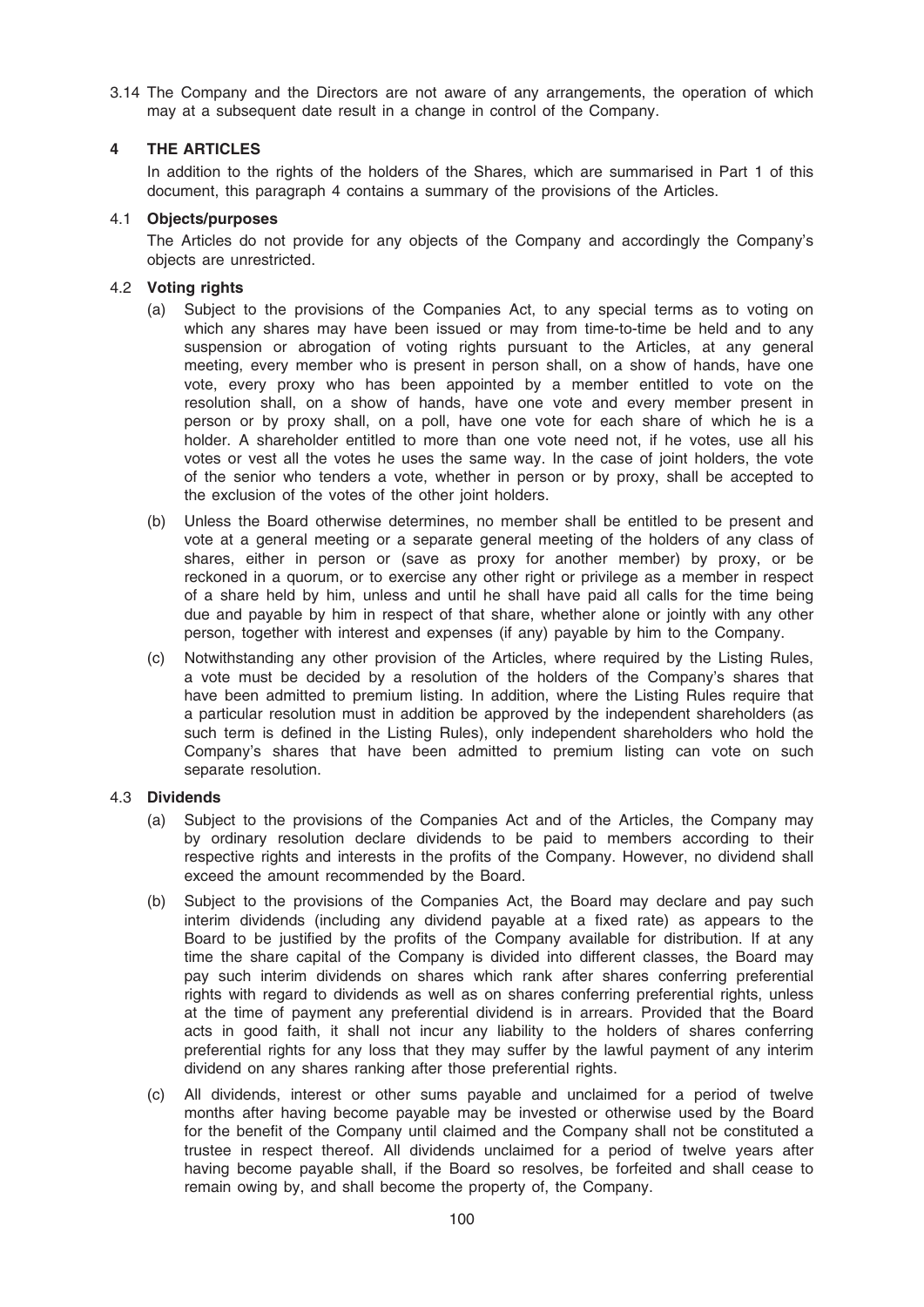- (d) The Board may, with the authority of an ordinary resolution of the Company, direct that payment of any dividend declared may be satisfied wholly or partly by the distribution of assets, and in particular of paid up shares or debentures of any other company, or in any one or more of such ways.
- (e) The Board may also, with the prior authority of an ordinary resolution of the Company and subject to the Articles and such terms and conditions as the Board may determine, offer to holders of shares the right to elect to receive shares of the same class, credited as fully paid, instead of the whole (or some part, to be determined by the Board) of any dividend specified by the ordinary resolution.
- (f) Unless the Board otherwise determines, the payment of any dividend or other money that would otherwise be payable in respect of shares will be withheld by the Company if such shares represent at least 0.25 per cent. in nominal value of their class and the holder, or any other person whom the Company reasonably believes to be interested in those shares, has been duly served with a notice pursuant to the Companies Act requiring such person to provide information about his interests in the Company's shares and has failed to supply the required information within 14 days. Furthermore such a holder shall not be entitled to elect to receive shares instead of a dividend.

### 4.4 Winding up

- (a) If the Company is wound up the liquidator may, with the sanction of a special resolution and any other sanction required by law and subject to the Companies Act, divide among the shareholders in specie the whole or any part of the assets of the Company and may, for that purpose, value any assets and determine how the division shall be carried out as between the shareholders or different classes of shareholders. The liquidator may, with the like sanction, vest the whole or any part of the assets in trustees upon such trusts for the benefit of the shareholders as he may with the like sanction determine, but no shareholder shall be compelled to accept any shares or other securities upon which there is a liability.
- (b) The Directors are also required to propose the Continuation Resolution (i) at the fifth annual general meeting of the Company; and (ii) at each third annual general meeting of the Company thereafter.
- (c) If the Continuation Resolution is not passed, the Directors are required to put proposals for the reconstruction, reorganisation or winding up of the Company to the shareholders for their approval.

# 4.5 Transfer of shares

- (a) Subject to such of the restrictions in the Articles as may be applicable, each member may transfer all or any of his shares which are in certificated form by instrument of transfer in writing in any usual form or in any form approved by the Board. Such instrument shall be executed by or on behalf of the transferor and (in the case of a transfer of a share which is not fully paid up) by or on behalf of the transferee. The transferor shall be deemed to remain the holder of such share until the name of the transferee is entered in the register of members.
- (b) The Board may, in its absolute discretion, refuse to register any transfer of a share in certificated form (or renunciation of a renounceable letter of allotment) unless:
	- (i) it is in respect of a share which is fully paid up;
	- (ii) it is in respect of only one class of shares;
	- (iii) it is in favour of a single transferee or not more than four joint transferees;
	- (iv) it is duly stamped (if so required); and
	- (v) it is delivered for registration to the registered office for the time being of the Company or such other place as the Board may from time-to-time determine, accompanied (except in the case of (a) a transfer by a recognised person where a certificate has not been issued (b) a transfer of an uncertificated share or (c) a renunciation) by the certificate for the share to which it relates and such other evidence as the Board may reasonably require to prove the title of the transferor or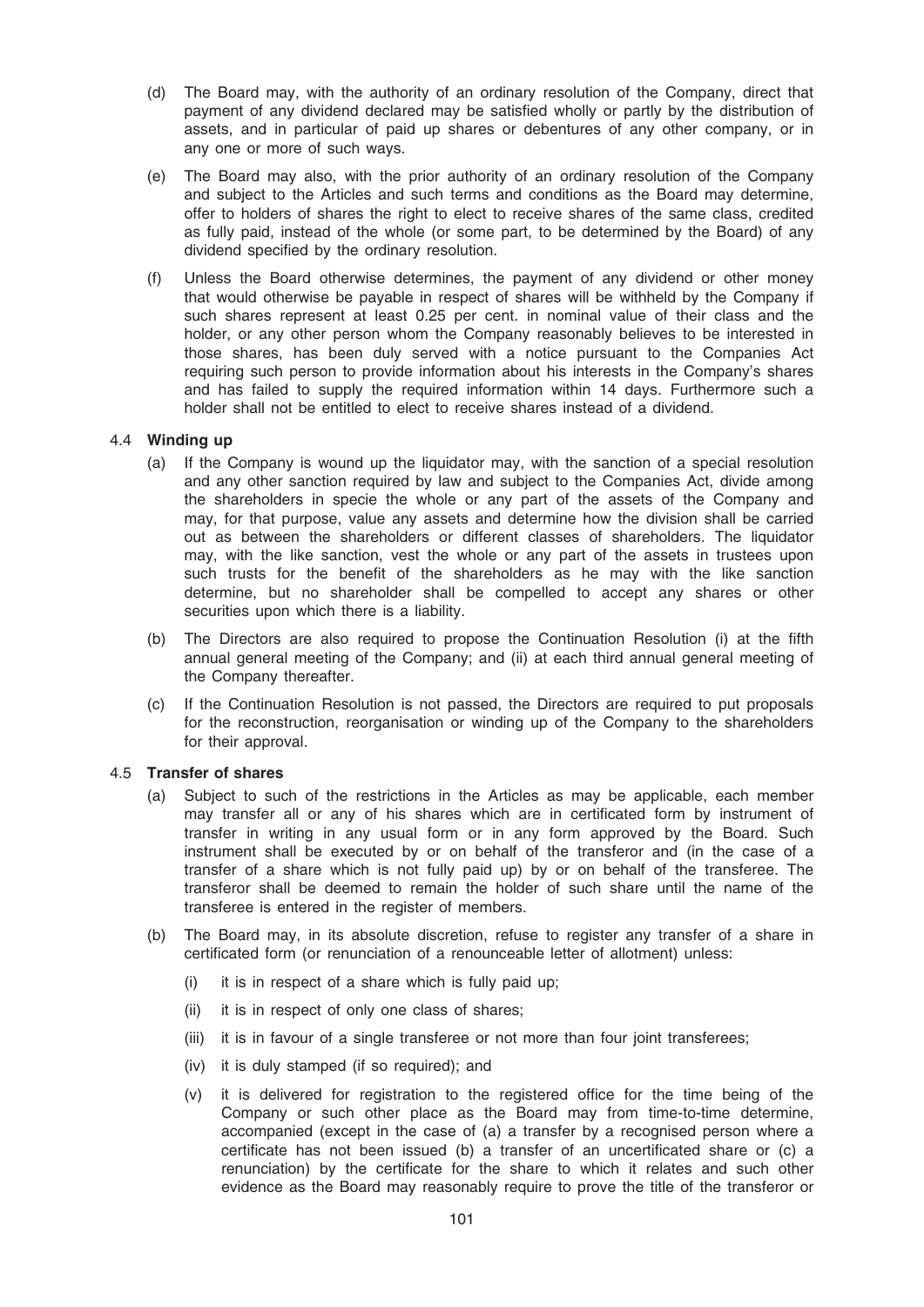person renouncing and the due execution of the transfer or renunciation by him or, if the transfer or renunciation is executed by some other person on his behalf, the authority of that person to do so,

provided that the Board shall not refuse to register a transfer or renunciation of a partly paid share in certificated form on the grounds that it is partly paid in circumstances where such refusal would prevent dealings in such share from taking place on an open and proper basis on the market on which such share is admitted to trading. The Board may refuse to register a transfer of an uncertificated share in such other circumstances as may be permitted or required by the Uncertificated Securities Regulations 2001 (SI 2001 No. 3755) and the relevant electronic system.

- (c) Unless the Board otherwise determines, a transfer of shares will not be registered if the transferor or any other person whom the Company reasonably believes to be interested in the transferor's shares has been duly served with a notice pursuant to the Companies Act requiring such person to provide information about his interests in the Company's shares, has failed to supply the required information within 14 days and the shares in respect of which such notice has been served represent at least 0.25 per cent. in nominal value of their class, unless the member is not himself in default as regards supplying the information required and proves to the satisfaction of the Board that no person in default as regards supplying such information is interested in any of the shares the subject of the transfer, or unless such transfer is by way of acceptance of a takeover offer, in consequence of a sale on a recognised investment exchange or any other stock exchange outside the United Kingdom on which the Company's shares are normally traded or is in consequence of a bona fide sale to an unconnected party.
- (d) If the Board refuses to register a transfer of a share, it shall send the transferee notice of its refusal, together with its reasons for refusal, as soon as practicable and in any event within two months after the date on which the transfer was lodged with the Company.
- (e) No fee shall be charged for the registration of any instrument of transfer or any other document relating to or affecting the title to any shares.
- (f) If at any time the holding or beneficial ownership of any shares in the Company by any person (whether on its own or taken with other shares), in the opinion of the Directors would cause the assets of the Company to be treated as ''plan assets'' of any benefit plan investor under Section 3(42) of ERISA or the U.S. Code; or (ii) would or might result in the Company and/or its shares being required to register or qualify under the U.S. Investment Company Act and/or the U.S. Securities Act and/or the U.S. Securities Exchange Act 1934 and/or any laws of any state of the U.S. that regulate the offering and sale of securities; or (iii) may cause the Company not to be considered a ''Foreign Private Issuer'' under the U.S. Securities Exchange Act 1934; or (iv) may cause the Company to be a ''controlled foreign corporation'' for the purpose of the U.S. Code; or (v) creates a significant legal or regulatory issue for the Company under the U.S. Bank Holding Company Act of 1956 (as amended) or regulations or interpretations thereunder, then any shares which the Directors decide are shares which are so held or beneficially owned ("**Prohibited Shares**") must be dealt with in accordance with paragraph  $4.5(q)$ below. The Directors may at any time give notice in writing to the holder of a share requiring him to make a declaration as to whether or not the share is a Prohibited Share.
- (g) The Directors shall give written notice to the holder of any share which appears to them to be a Prohibited Share requiring him within 21 days (or such extended time as the Directors consider reasonable) to transfer (and/or procure the disposal of interests in) such share to another person so that it will cease to be a Prohibited Share. From the date of such notice until registration for such a transfer or a transfer arranged by the Directors as referred to below, the share will not confer any right on the holder to receive notice of or to attend and vote at a general meeting of the Company and of any class of shareholder and those rights will vest in the Chairman of any such meeting, who may exercise or refrain from exercising them entirely at his discretion. If the notice is not complied with within 21 days to the satisfaction of the Directors, the Directors shall arrange for the Company to sell the share at the best price reasonably obtainable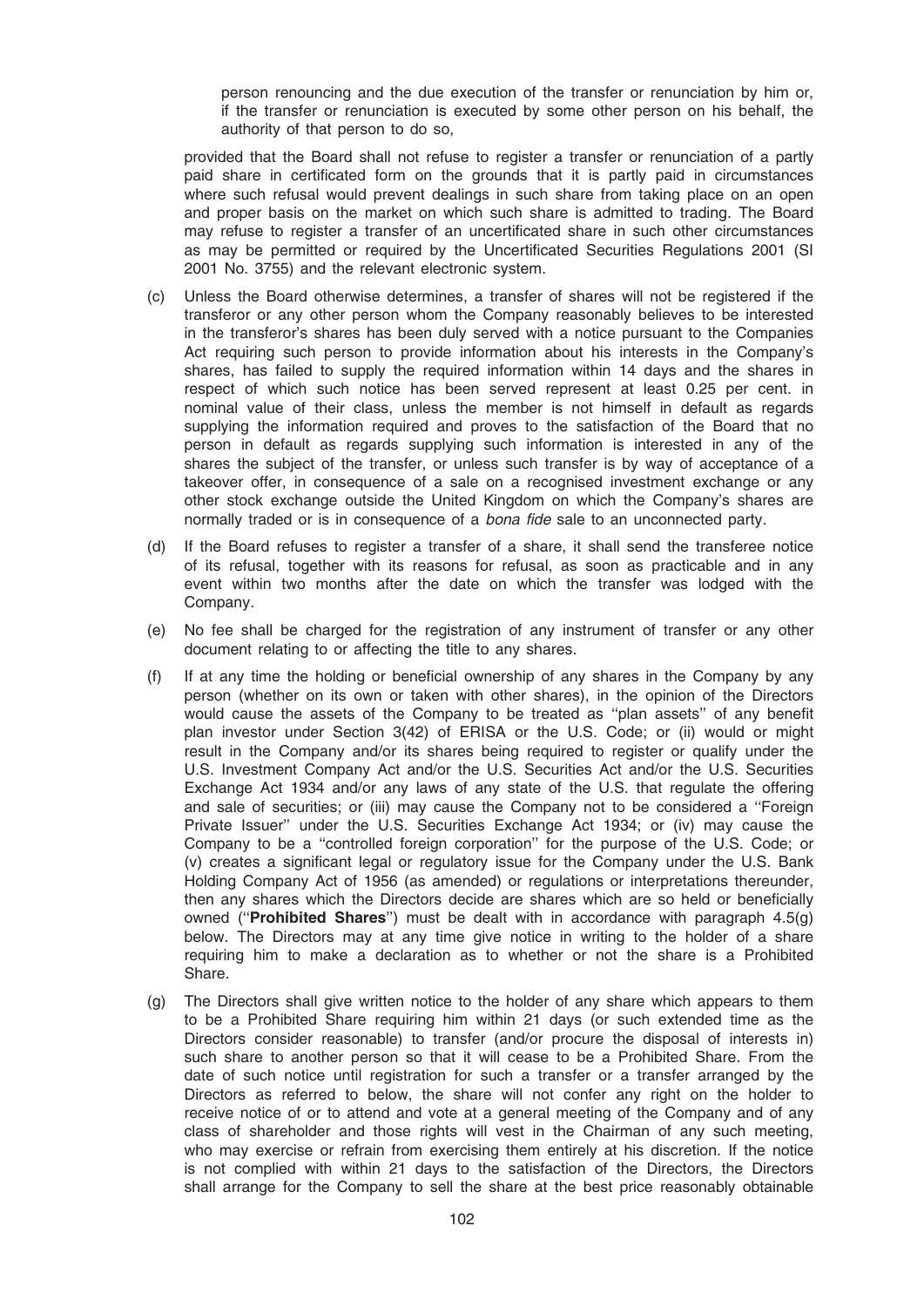to any other person so that the share will cease to be a Prohibited Share. The net proceeds of sale (after payment of the Company's costs of sale and together with interest at such rate as the Directors consider appropriate) shall be paid over by the Company to the former holder upon surrender by him of the relevant share certificate (if applicable).

(h) Upon transfer of a share the transferee of such share shall be deemed to have represented and warranted to the Company that such transferee is acquiring shares in an offshore transaction meeting the requirements of Regulation S and is not, nor is acting on behalf of: (i) a benefit plan investor and no portion of the assets used by such transferee to acquire or hold an interest in such share constitutes or will be treated as ''plan assets'' of any benefit plan investor under Section 3(42) of ERISA; and/or (ii) a U.S. Person.

### 4.6 Variation of rights

- (a) If at any time the share capital of the Company is divided into shares of different classes, any of the rights for the time being attached to any shares (whether or not the Company may be or is about to be wound up) may from time-to-time be varied or abrogated in such manner (if any) as may be provided in the Articles by such rights or, in the absence of any such provision, either with the consent in writing of the holders of not less than three-quarters in nominal value of the issued shares of the relevant class (excluding any shares of that class held as treasury shares) or with the sanction of a special resolution passed at a separate general meeting of the holders of the class duly convened and held in accordance with the Companies Act.
- (b) The quorum at every such meeting shall be not less than two persons present (in person or by proxy) holding at least one-third of the nominal amount paid up on the issued shares of the relevant class (excluding any shares of that class held as treasury shares) and at an adjourned meeting not less than one person holding shares of the relevant class or his proxy.

### 4.7 Alteration of share capital

The Company may, from time to time, by ordinary resolution:

- (a) authorise the Directors to increase its share capital by allotting new shares;
- (b) consolidate and divide all or any of its share capital into shares of larger nominal amount than its existing shares;
- (c) subject to the provisions of the Companies Act, sub-divide its shares or any of them, into shares of smaller nominal amount and may by such resolution determine that, as between the shares resulting from such a sub-division, one or more of the shares may, as compared with the others, have any such preferred, deferred or other special rights or be subject to any such restrictions, as the Company has power to attach to new shares; and
- (d) redenominate its share capital by converting shares from having a fixed nominal value in one currency to having a fixed nominal value in another currency.

### 4.8 General meetings

- (a) The Board may convene a general meeting (which is not an annual general meeting) whenever it thinks fit.
- (b) A general meeting shall be convened by such notice as may be required by law from time-to-time.
- (c) The notice of any general meeting shall include such statements as are required by the Companies Act and shall in any event specify:
	- (i) whether the meeting is convened as an annual general meeting or any other general meeting;
	- (ii) the place, the day, and the time of the meeting;
	- (iii) the general nature of the business to be transacted at the meeting;
	- (iv) if the meeting is convened to consider a special resolution, the text of the resolution and the intention to propose the resolution as such; and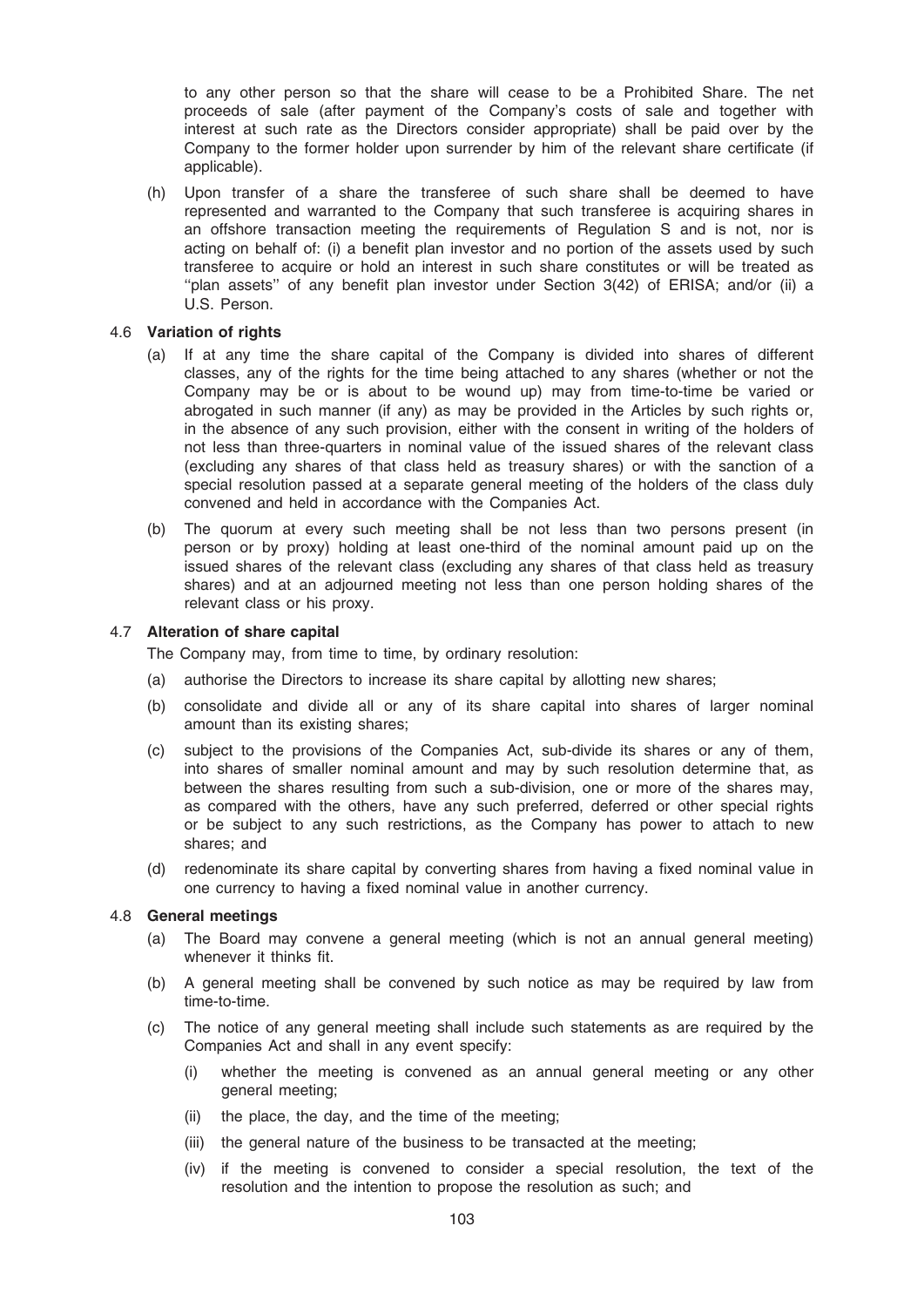- (v) with reasonable prominence, that a member entitled to attend and vote is entitled to appoint one or (provided each proxy is appointed to exercise the rights attached to a different share held by the member) more proxies to attend and to speak and vote instead of the member and that a proxy need not also be a member.
- (d) The notice shall be given to the members (other than any who, under the provisions of the Articles or of any restrictions imposed on any shares, are not entitled to receive notice from the Company), to the Directors and the auditors and to any other person who may be entitled to receive it. The accidental omission to give or send notice of any meeting, or, in cases where it is intended that it be given or sent out with the notice, any other document relating to the meeting including an appointment of proxy to, or the non-receipt of either by, any person entitled to receive the same, shall not invalidate the proceedings at that meeting.
- (e) The right of a member to participate in the business of any general meeting shall include without limitation the right to speak, vote, be represented by a proxy or proxies and have access to all documents which are required by the Companies Act or the Articles to be made available at the meeting.
- (f) A Director shall, notwithstanding that he is not a member, be entitled to attend and speak at any general meeting and at any separate meeting of the holders of any class of shares of the Company. The Chairman of any general meeting may also invite any person to attend and speak at that meeting if he considers that this will assist in the deliberations of the meeting.
- (g) No business shall be transacted at any general meeting unless a quorum is present when the meeting proceeds to business. Subject to the Articles, two persons entitled to attend and to vote on the business to be transacted, each being a member so entitled or a proxy for a member so entitled or a duly authorised representative of a corporation which is a member so entitled, shall be a quorum. If, at any time, there is only one person entitled to attend and to vote on the business to be transacted, such person being the sole member so entitled or a proxy for such sole member so entitled or a duly authorised representative of a corporation which is such sole member so entitled, shall be a quorum. The Chairman of the meeting may, with the consent of the meeting at which a quorum is present, and shall, if so directed by the meeting, adjourn the meeting from time-to-time (or indefinitely) and from place to place as the meeting shall determine. Where a meeting is adjourned indefinitely, the Board shall fix a time and place for the adjourned meeting. Whenever a meeting is adjourned for 30 days or more or indefinitely, seven clear days' notice at the least, specifying the place, the day and time of the adjourned meeting and the general nature of the business to be transacted, must be given in the same manner as in the case of the original meeting.
- (h) A resolution put to a vote of the meeting shall be decided on a show of hands unless (before or on the declaration of the result on a show of hands) a poll is duly demanded. Subject to the provisions of the Companies Act, a poll may be demanded by:
	- (i) the chairman of the meeting; or
	- (ii) at least five members having the right to vote on the resolution; or
	- (iii) a member or members representing not less than five per cent. of the total voting rights of all the members having the right to vote on the resolution (excluding any voting rights attached to shares held as treasury shares); or
	- (iv) member or members holding shares conferring the right to vote on the resolution, being shares on which an aggregate sum has been paid up equal to not less than ten per cent. of the total sum paid up on all the shares conferring that right (excluding any voting rights attached to shares in the Company conferring a right to vote on the resolution held as treasury shares).

# 4.9 Borrowing powers

Subject to the provisions of the Companies Act, the Directors may exercise all the powers of the Company to borrow money and to mortgage or charge all or any part of its undertaking, property and assets (present and future) and uncalled capital or any part or parts thereof and to issue debentures and other securities, whether outright or as collateral security for any debt, liability or obligation of the Company or of any third party.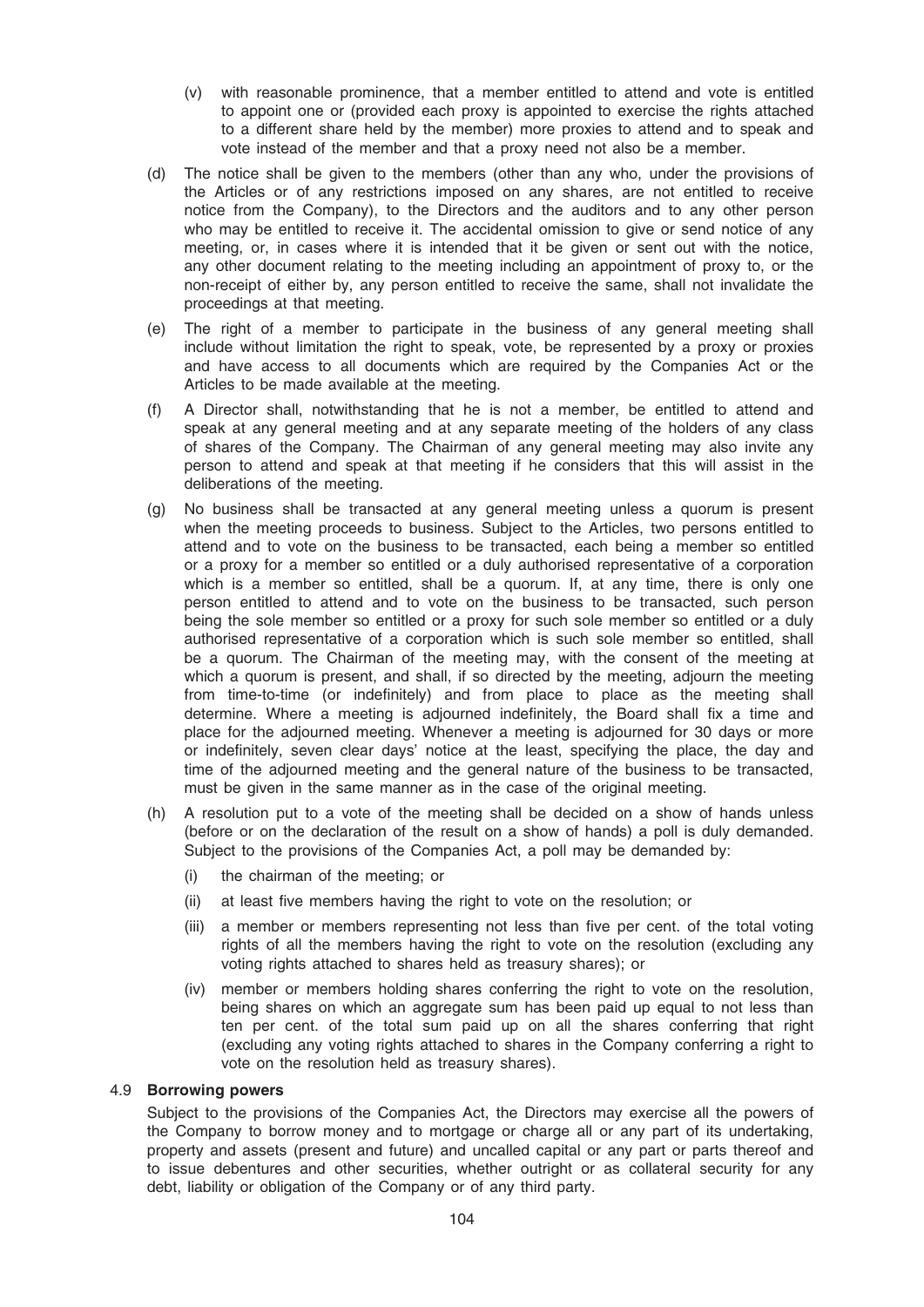### 4.10 Issue of shares

- (a) Subject to the provisions of the Companies Act, and to any relevant authority of the Company required by the Companies Act, the Board may allot, grant options over, offer or otherwise deal with or dispose of any new shares or rights to subscribe for or convert any security into shares, at such times and generally on such terms and conditions as the Board may decide.
- (b) Subject to the provisions of the Companies Act and to any rights for the time being attached to any existing shares, any shares may be allotted or issued with or have attached to them such preferred, deferred or other rights or restrictions, whether in regard to dividend, voting, transfer, return of capital or otherwise, as the Company may from time-to-time by ordinary resolution determine or, if no such resolution has been passed or so far as the resolution does not make specific provision, as the Board may determine and any share may be issued which is, or at the option of the Company or the holder of such share is liable to be, redeemed in accordance with the Articles or as the Directors may determine.

### 4.11 General

The business of the Company shall be managed by the Directors who, subject to the provisions of the Companies Act, the Articles and to any directions given by special resolution to take, or refrain from taking, specified action, may exercise all the powers of the Company, whether relating to the management of the business or not. Any Director may appoint any other Director, or any other person approved by resolution of the Directors and willing to act and permitted by law to do so, to be an alternate Director.

### 4.12 Directors' fees

- (a) The Directors (other than alternate Directors) shall be entitled to receive by way of fees for their services as Directors such sum as the Board may from time-to-time determine (not exceeding in aggregate £200,000 per annum or such other sum as the Company in general meeting shall from time-to-time determine). Any such fees payable shall be distinct from any salary, remuneration or other amounts payable to a Director pursuant to any other provision of the Articles or otherwise and shall accrue from day-to-day.
- (b) The Directors are entitled to be repaid all reasonable travelling, hotel and other expenses properly incurred by them in or about the performance of their duties as Directors.

### 4.13 Directors' interests

- (a) The Board may authorise any matter proposed to it in accordance with the Articles which would, if not so authorised, involve a breach by a Director of his duty to avoid conflicts of interest under the Companies Act, including any matter which relates to a situation in which a Director has or can have an interest which conflicts, or possibly may conflict, with the interest of the Company (including the exploitation of any property, information or opportunity, whether or not the Company could take advantage of it but excluding any situation which cannot reasonably be regarded as likely to give rise to a conflict of interest). This does not apply to a conflict of interest arising in relation to a transaction or arrangement with the Company. Any authorisation will only be effective if any quorum requirement at any meeting at which the matter was considered is met without counting the Director in question or any other interested Director and the matter was agreed to without their voting or would have been agreed to if their votes had not been counted. The Board may impose limits or conditions on any such authorisation or may vary or terminate it at any time.
- (b) Subject to having, where required, obtained authorisation of the conflict from the Board, a Director shall be under no duty to the Company with respect to any information which he obtains or has obtained otherwise than as a Director of the Company and in respect of which he has a duty of confidentiality to another person. In particular, a Director shall not be in breach of the general duties he owes to the Company under the Companies Act because he fails to disclose any such information to the Board or to use or apply any such information in performing his duties as a Director, or because he absents himself from meetings of the Board at which any matter relating to a conflict of interest, or possible conflict, of interest is discussed and/or makes arrangements not to receive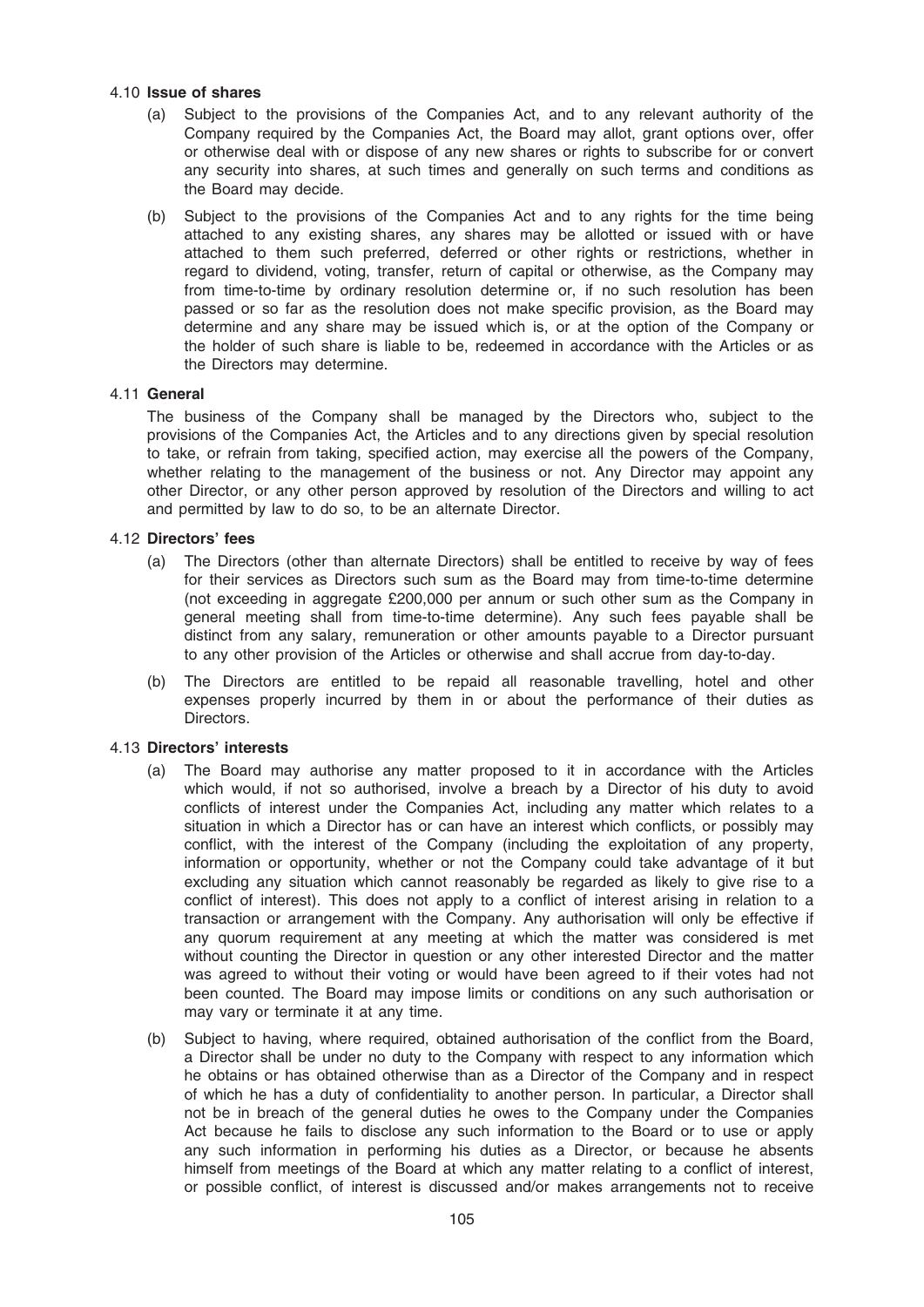documents or information relating to any matter which gives rise to a conflict of interest or possible conflict of interest and/or makes arrangements for such documents and information to be received and read by a professional adviser.

- (c) Provided that his interest is disclosed at a meeting of the Board, or in the case of a transaction or arrangement with the Company, in the manner set out in the Companies Act, a Director, notwithstanding his office:
	- (i) may be a party to or otherwise be interested in any transaction or arrangement with the Company or in which the Company is otherwise interested:
	- (ii) may hold any other office or place of profit under the Company (except that of auditor of the Company or any of its subsidiaries);
	- (iii) may act by himself or through his firm in a professional capacity for the Company, and in any such case on such terms as to remuneration and otherwise as the Board may arrange;
	- (iv) may be a director or other officer of, or employed by, or a party to any transaction or arrangement with, or otherwise interested in, any company promoted by the Company or in which the Company is otherwise interested or as regards which the Company has any powers of appointment; and
	- (v) shall not be liable to account to the Company for any profit, remuneration or other benefit realised by any office or employment or from any transaction or arrangement or from any interest in any body corporate. No such transaction or arrangement shall be liable to be avoided on the grounds of any such interest or benefit nor shall the receipt of any such profit, remuneration or any other benefit constitute a breach of his duty not to accept benefits from third parties.
- (d) A Director need not declare an interest in the case of a transaction or arrangement with the Company if the other Directors are already aware, or ought reasonably to be aware, of the interest or it concerns the terms of his service contract that have been or are to be considered at a meeting of the Directors or if the interest consists of him being a director, officer or employee of a company in which the Company is interested.
- (e) The Board may cause the voting rights conferred by the shares in any other company held or owned by the Company or any power of appointment to be exercised in such manner in all respects as it thinks fit and a Director may vote on and be counted in the quorum in relation to any of these matters.

### 4.14 Restrictions on Directors voting

- (a) A Director shall not vote on, or be counted in the quorum in relation to, any resolution of the Board or of a committee of the Board concerning any transaction or arrangement in which he has an interest which is to his knowledge a material interest and, if he purports to do so, his vote shall not be counted, but this prohibition shall not apply in respect of any resolution concerning any one or more of the following matters:
	- (i) any transaction or arrangement in which he is interested by means of an interest in shares, debentures or other securities or otherwise in or through the Company;
	- (ii) the giving of any guarantee, security or indemnity in respect of money lent to, or obligations incurred by him or any other person at the request of or for the benefit of, the Company or any of its subsidiary undertakings;
	- (iii) the giving of any guarantee, security or indemnity in respect of a debt or obligation of the Company or any of its subsidiary undertakings for which he himself has assumed responsibility in whole or in part under a guarantee or indemnity or by the giving of security;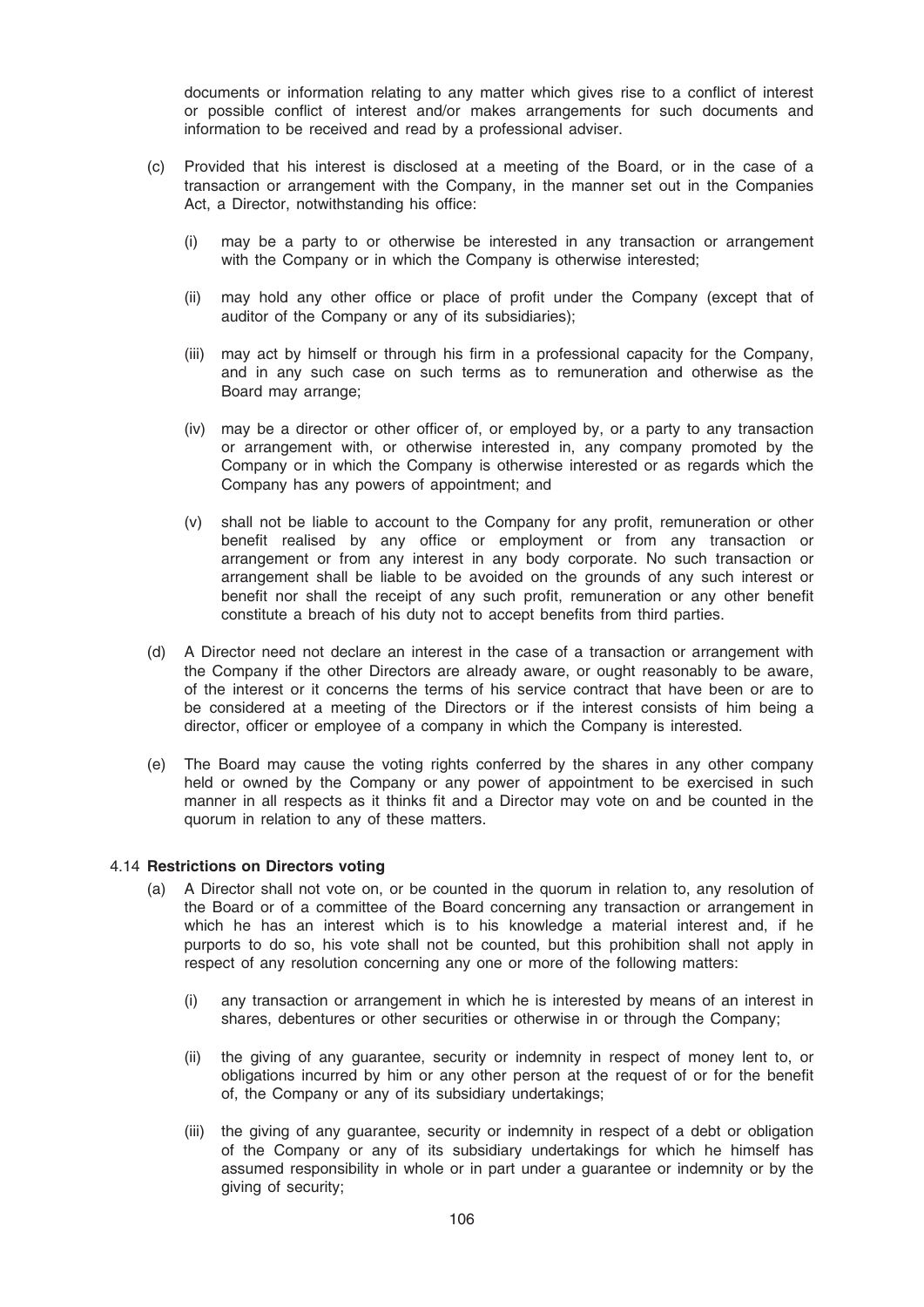- (iv) the giving of any other indemnity where all other Directors are also being offered indemnities on substantially the same terms;
- (v) any proposal concerning an offer of shares or debentures or other securities of or by the Company or any of its subsidiary undertakings in which offer he is or may be entitled to participate as a holder of securities or in the underwriting or subunderwriting of which he is to participate;
- (vi) any proposal concerning any other body corporate in which he does not to his knowledge have an interest (as the term is used in Part 22 of the Companies Act) in one per cent. or more of the issued equity share capital of any class of such body corporate (calculated exclusively of any shares of that class in that company held as treasury shares) nor to his knowledge holds one per cent. or more of the voting rights which he holds as shareholder or through his direct or indirect holding of financial instruments (within the meaning of the Disclosure Guidance and Transparency Rules) in such body corporate;
- (vii) any proposal relating to an arrangement for the benefit of the employees of the Company or any of its subsidiary undertakings which does not award him any privilege or benefit not generally awarded to the employees to whom such arrangement relates;
- (viii) any proposal concerning insurance which the Company proposes to maintain or purchase for the benefit of Directors or for the benefit of persons who include Directors;
- (ix) any proposal concerning the funding of expenditure by one or more Directors on defending proceedings against him or them, or doing anything to enable such Director or Directors to avoid incurring such expenditure; or
- (x) any transaction or arrangement in respect of which his interest, or the interest of Directors generally has been authorised by ordinary resolution.
- (b) A Director shall not vote or be counted in the quorum on any resolution of the Board or committee of the Board concerning his own appointment (including fixing or varying the terms of his appointment or its termination) as the holder of any office or place of profit with the Company or any company in which the Company is interested.

### 4.15 Number of Directors

Unless and until otherwise determined by an ordinary resolution of the Company, the number of Directors (other than alternate Directors) shall be not less than two and the number is not subject to a maximum.

### 4.16 Directors' appointment and retirement

- (a) Directors may be appointed by the Company by ordinary resolution or by the Board. If appointed by the Board, a Director shall hold office only until the next annual general meeting and shall not be taken into account in determining the number of Directors who are to retire by rotation.
- (b) At each annual general meeting of the Company, any Directors appointed by the Board since the last annual general meeting shall retire. In addition one-third of the remaining Directors or, if their number is not three or a multiple of three, the number nearest to but not exceeding one-third, shall retire from office by rotation. If there are fewer than three such Directors, one Director shall retire from office.
- (c) At each annual general meeting, any Director who was last elected or last re-elected at or before the annual general meeting held in the third calendar year before the current year shall retire by rotation. If the number of Directors so retiring is less than the minimum number of Directors who are required to retire by rotation, additional Directors up to that number shall retire (namely, those Directors who are subject to rotation but who wish to retire and not offer themselves for re-election and those Directors who have been Directors longest since their appointment or last reappointment (and, as between those who have been in office an equal length of time, those to retire shall, unless they otherwise agree, be determined by lot)).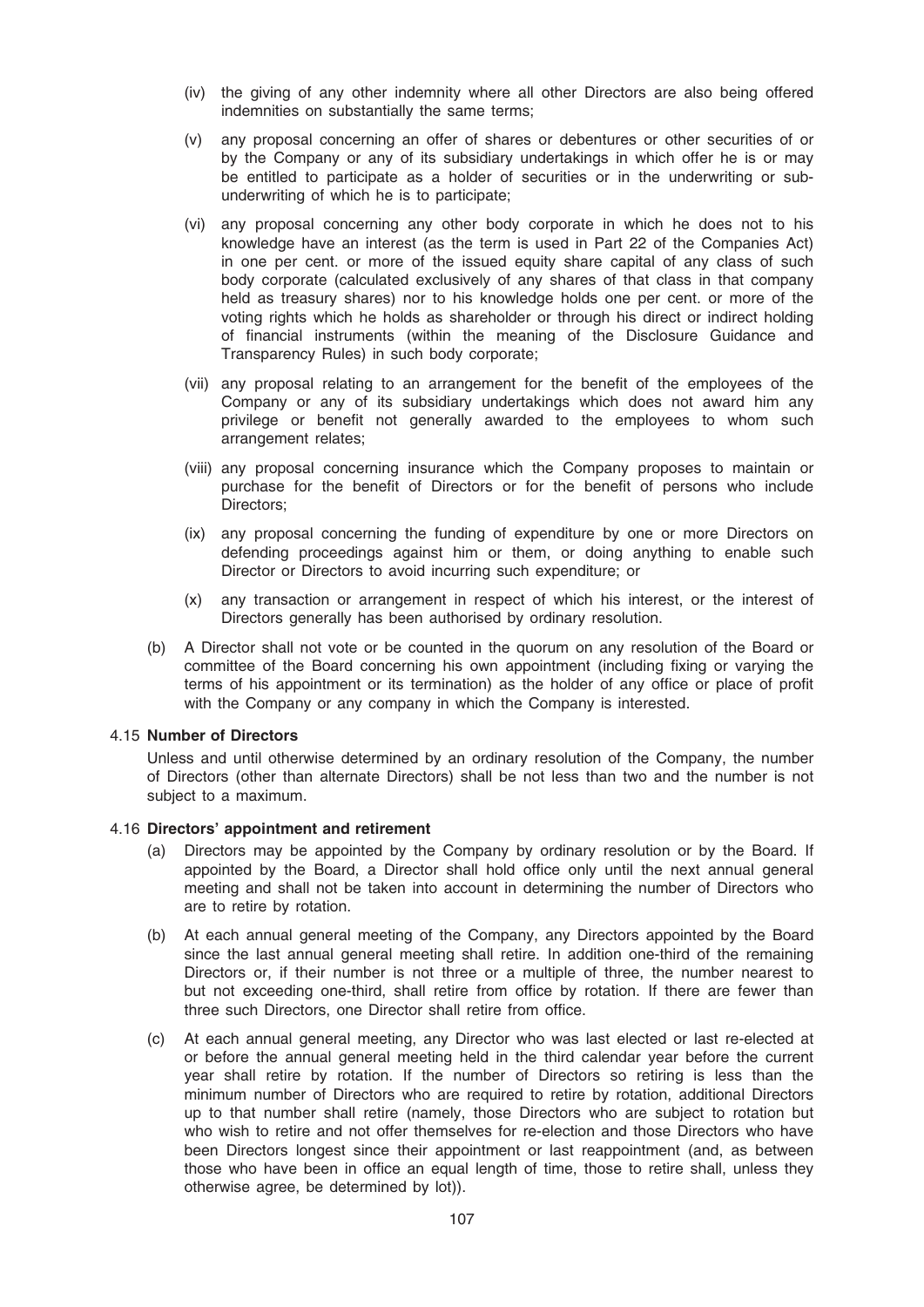(d) Any Director who would not otherwise be required to retire shall also retire if he has been with the Company for a continuous period of nine years or more at the date of the meeting and shall not be taken into account when deciding which and how many Directors should retire by rotation at the annual general meeting.

### 4.17 Notice requiring disclosure of interest in shares

- (a) The Company may, by notice in writing, require a person whom the Company knows to be, or has reasonable cause to believe is, interested in any shares or at any time during the three years immediately preceding the date on which the notice is issued to have been interested in any shares, to confirm that fact or (as the case may be) to indicate whether or not this is the case and to give such further information as may be required by the Directors. Such information may include, without limitation, particulars of the person's identity, particulars of the person's own past or present interest in any shares and to disclose the identity of any other person who has a present interest in the shares held by him, where the interest is a present interest and any other interest, in any shares, which subsisted during that three year period at any time when his own interest subsisted to give (so far as is within his knowledge) such particulars with respect to that other interest as may be required and where a person's interest is a past interest to give (so far as is within his knowledge) like particulars for the person who held that interest immediately upon his ceasing to hold it.
- (b) If any shareholder is in default in supplying to the Company the information required by the Company within the prescribed period (which is 14 days after service of the notice), or such other reasonable period as the Directors may determine, the Directors in their absolute discretion may serve a direction notice on the shareholder. The direction notice may direct that in respect of the shares in respect of which the default has occurred (the "default shares") the shareholder shall not be entitled to vote in general meetings or class meetings. Where the default shares represent at least 0.25 per cent. in nominal value of the class of shares concerned, the direction notice may additionally direct that dividends on such shares will be retained by the Company (without interest) and that no transfer of the default shares (other than a transfer authorised under the Articles) shall be registered until the default is rectified.

# 4.18 Untraced shareholders

Subject to the Articles, the Company may sell any shares registered in the name of a member remaining untraced for twelve years who fails to communicate with the Company following advertisement of an intention to make such a disposal. Until the Company can account to the member, the net proceeds of sale will be available for use in the business of the Company or for investment, in either case at the discretion of the Board. The proceeds will not carry interest.

### 4.19 Indemnity of officers

Subject to the provisions of the Companies Act, but without prejudice to any indemnity to which he may otherwise be entitled, every past or present Director (including an alternate Director) or officer of the Company or a director or officer of an associated company (except the auditors or the auditors of an associated company) may at the discretion of the Board be indemnified out of the assets of the Company against all costs, charges, losses, damages and liabilities incurred by him for negligence, default, breach of duty, breach of trust or otherwise in relation to the affairs of the Company or of an associated company, or in connection with the activities of the Company, or of an associated company, or as a trustee of an occupational pension scheme (as defined in Section 235(6) Companies Act). In addition the Board may purchase and maintain insurance at the expense of the Company for the benefit of any such person indemnifying him against any liability or expenditure incurred by him for acts or omissions as a Director or officer of the Company (or of an associated company).

### 4.20 REIT provisions

A summary of the REIT provisions included in the Articles is set out in paragraph 3 of Part 7 of this document.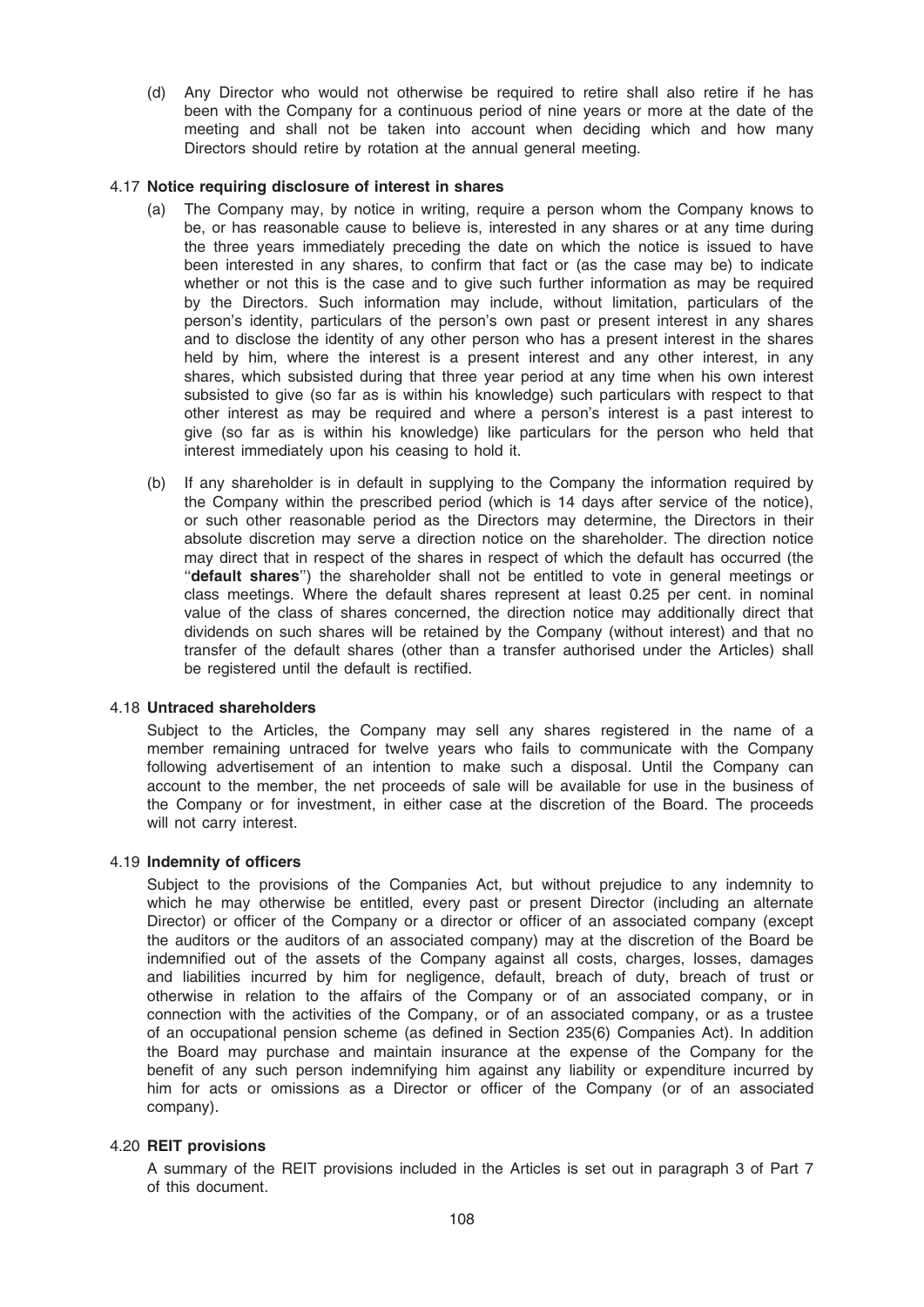## 5 CITY CODE ON TAKEOVERS AND MERGERS

## 5.1 Mandatory bid

The City Code applies to the Company. Under Rule 9 of the City Code, if:

- a person acquires an interest in Shares which, when taken together with Shares already held by him or persons acting in concert with him, carry 30 per cent. or more of the voting rights in the Company; or
- a person who, together with persons acting in concert with him, is interested in not less than 30 per cent. and not more than 50 per cent. of the voting rights in the Company acquires additional interests in Shares which increase the percentage of Shares carrying voting rights in which that person is interested,

the acquirer and, depending on the circumstances, its concert parties, would be required (except with the consent of the Panel on Takeovers and Mergers) to make a cash offer for the outstanding Shares at a price not less than the highest price paid for any interests in the Shares by the acquirer or its concert parties during the previous twelve months.

#### 5.2 Compulsory acquisition

Under Sections 974 – 991 of the Companies Act, if an offeror acquires or contracts to acquire (pursuant to a takeover offer) not less than 90 per cent. of the shares (in value and by voting rights) to which such offer relates it may then compulsorily acquire the outstanding shares not assented to the offer. It would do so by sending a notice to outstanding holders of shares telling them that it will compulsorily acquire their shares and then, six weeks later, it would execute a transfer of the outstanding shares in its favour and pay the consideration to the Company, which would hold the consideration on trust for the outstanding holders of Shares. The consideration offered to the holders whose shares are compulsorily acquired under the Companies Act must, in general, be the same as the consideration that was available under the takeover offer.

In addition, pursuant to Section 983 of the Companies Act, if an offeror acquires or agrees to acquire not less than 90 per cent. of the shares (in value and by voting rights) to which the offer relates, any holder of shares to which the offer relates who has not accepted the offer may require the offeror to acquire his shares on the same terms as the takeover offer.

The offeror would be required to give any holder of shares notice of his right to be bought out within one month of that right arising. Sell-out rights cannot be exercised after the end of the period of three months from the last date on which the offer can be accepted or, if later, three months from the date on which the notice is served on the holder of shares notifying them of their sell-out rights. If a holder of shares exercises its rights, the offeror is bound to acquire those shares on the terms of the takeover offer or on such other terms as may be agreed.

## 6 MATERIAL CONTRACTS OF THE GROUP

The following are all of the contracts, not being contracts entered into in the ordinary course of business that have been entered into by the Group in the two years immediately preceding the date of this document and which are, or may be, material or contain any provision under which the Group has any obligation or entitlement which is or may be material to it as at the date of this document:

#### 6.1 The Placing Agreement

The Placing Agreement dated 2 February 2017 between the Company, the Investment Manager and Stifel, pursuant to which, Stifel has agreed to use its reasonable endeavours to procure subscribers for Shares under the Initial Issue and the 2017 Placing Programme and the Investment Manager has agreed, to use its reasonable endeavours to make introductions to potential subscribers, each on the terms and subject to the conditions set out in the Placing Agreement.

Under the Placing Agreement, the Company has agreed to pay Stifel and the Investment Manager certain fees and also aggregate commissions equal to £160,000 and 1.5 per cent. of the gross proceeds raised under the Initial Issue and each Placing under the 2017 Placing Programme.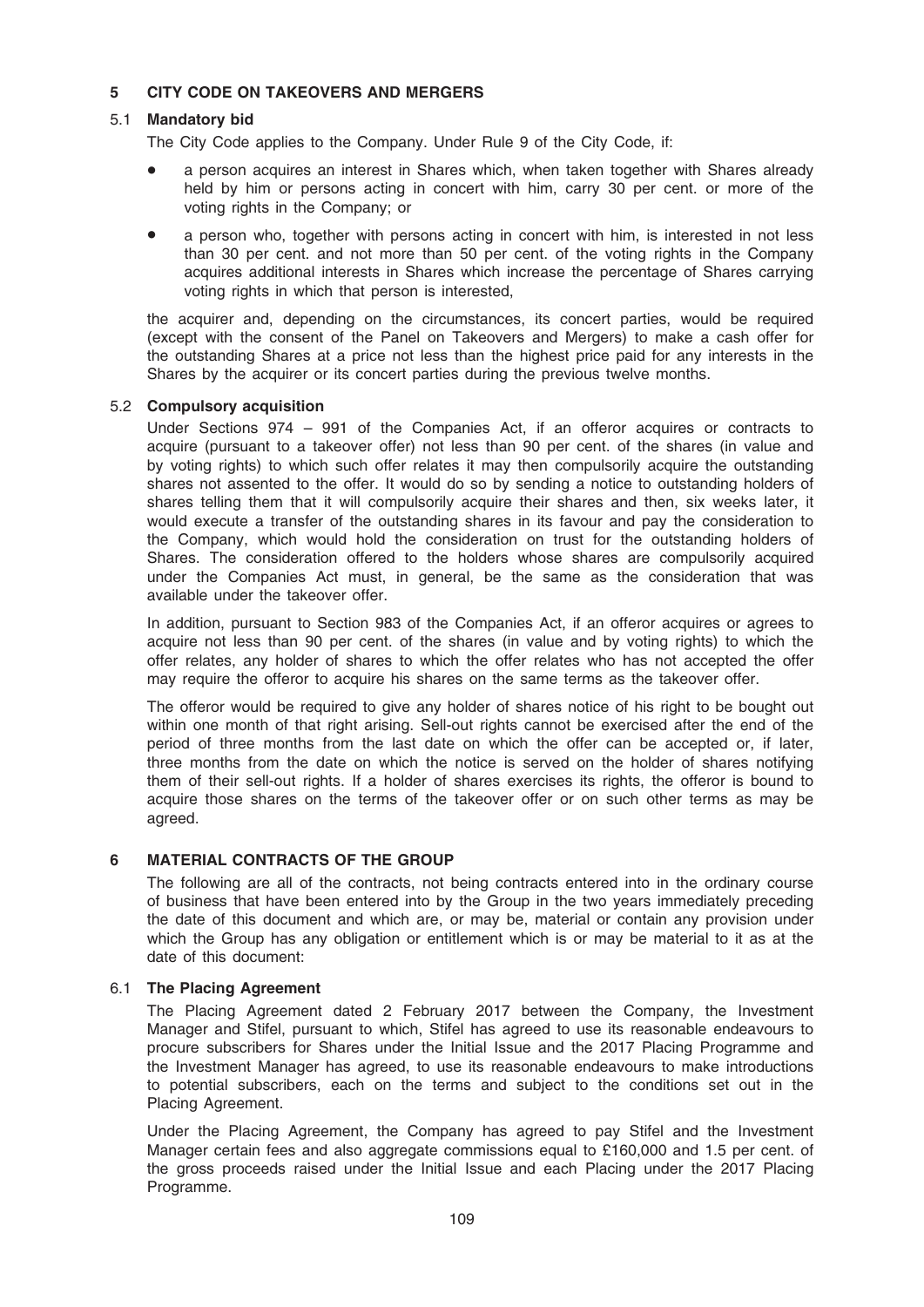Stifel will be paid from such fees and commissions set out above, a fee of £50,000 for the provision of corporate finance services in relation to the Initial Issue and 2017 Placing Programme and a commission of 1.20 per cent. of the gross proceeds raised under the Initial Issue and each Placing under the 2017 Placing Programme, together with any applicable VAT. Pursuant to the Placing Agreement, Stifel may rebate any part of its commissions and fees to third parties.

The Investment Manager will be paid from the fees and commissions set out above a fee of £110,000 in connection with the provision of transaction management and documentation services in relation to the Initial Issue and the 2017 Placing Programme and a commission of 0.30 per cent. of the gross proceeds raised under the Initial Issue and each Placing under the 2017 Placing Programme, together with any applicable VAT, in connection with marketing and investor introduction services. The Investment Manager has appointed Highland Capital Partners to assist it with its marketing and investor introduction services and will pay any fees due to Highland Capital Partners out of the fees it receives from the Company. The amount of the fees and commissions payable to the Investment Manager under the Placing Agreement shall be subject to a cap, such that the aggregate amount paid by the Company to the Investment Manager in any rolling 12 month period in respect of fees and commissions (save for any fees payable under the Investment Management Agreement) shall be limited to a maximum of 0.25 per cent. calculated on the lower of i) the Net Asset Value and ii) the market capitalisation of the Company, measured as at the time payment of any such fees and commissions becomes due from time to time.

The Placing Agreement contains warranties given by the Company and the Investment Manager to Stifel as to the accuracy of the information contained in this document and other matters relating to the Company and its business, and also contains indemnities given by the Company and the Investment Manager to Stifel and indemnities given by the Company to the Investment Manager, each in a form customary for this type of agreement. Stifel is entitled to terminate the Placing Agreement in certain specified circumstances.

The Placing Agreement is governed by the laws of England and Wales.

#### 6.2 Receiving Agent Agreement

The Receiving Agent Agreement dated 2 February 2017 between the Company and Capita Asset Services pursuant to which the Receiving Agent has agreed to act as receiving agent to the Company in connection with the Offer for Subscription.

The Receiving Agent Agreement provides for the payment by the Company of the fees and charges of the Receiving Agent. Under the terms of the Receiving Agent Agreement, the Receiving Agent is entitled to a fee at an hourly rate of £250 per hour (subject to a separate minimum advisory fee of £2,500), plus a processing fee per application. The Receiving Agent will also be entitled to reimbursement of all reasonable out-of-pocket expenses reasonably incurred by it in connection with its duties. These fees will be for the account of the Company.

The Company has given certain market standard indemnities in favour of the Receiving Agent in respect of the Receiving Agent's potential losses in carrying on its responsibilities under the Receiving Agent Agreement. The Receiving Agent's liability under the Receiving Agent Agreement is limited (with certain exceptions) to an amount equal to the lesser of £250,000 and five times the fees paid to the Receiving Agent thereunder.

The Receiving Agent Agreement is governed by the laws of England and Wales.

#### 6.3 Wembley Forward Funding Agreement

Pursuant to a sale and purchase agreement dated 17 June 2016 between GCP Apex Limited, Fulton Wembley Limited and the Company, the Group committed to acquire Scape Wembley. Completion of the site acquisition in respect of Scape Wembley occurred on 28 September 2016.

Simultaneously with the entry into the sale and purchase agreement the same parties entered into the Wembley Forward Funding Agreement. The Wembley Forward Funding Agreement was conditional upon completion of the site acquisition in respect of Scape Wembley, which condition was satisfied on 28 September 2016.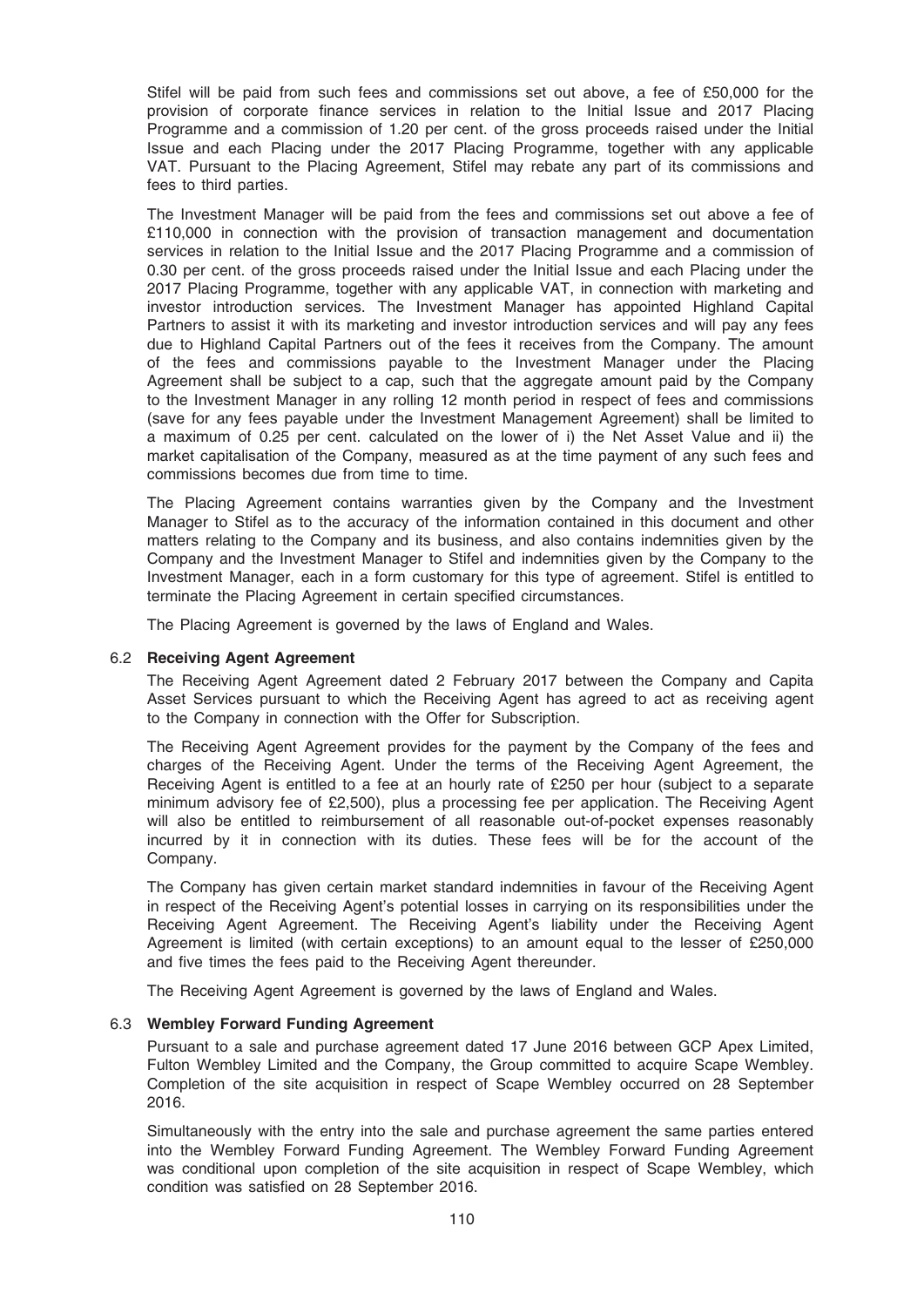The Wembley Forward Funding Agreement provides for Fulton Wembley Limited to develop Scape Wembley as a 580 bed 28 story student accommodation facility in accordance with plans and specifications annexed to the Wembley Forward Funding Agreement. GCP Apex Limited is responsible for the development costs, up to a maximum sum.

The Company agreed to guarantee the performance by GCP Apex Limited of its obligations under the Wembley Forward Funding Agreement and the sale and purchase agreement.

The sale and purchase agreement and Wembley Forward Funding Agreement are governed by the laws of England and Wales.

## 6.4 Placing Agreement between the Company, the Investment Manager and Stifel in relation to the 2016 Placing Programme (the ''2016 Placing Agreement'')

The 2016 Placing Agreement dated 29 April 2016 between the Company, the Investment Manager and Stifel, pursuant to which, Stifel agreed to use its reasonable endeavours to procure placees in the 2016 Placing Programme and the Investment Manager agreed, inter alia, to use its reasonable endeavours to make introductions to potential places in the 2016 Placing Programme, each on the terms and subject to the conditions set out in the 2016 Placing Agreement.

Under the 2016 Placing Agreement, the Company agreed to pay Stifel and the Investment Manager certain fees and also aggregate commissions equal to £160,000 and 1.5 per cent. of the gross proceeds raised from each placing under the 2016 Placing Programme.

Stifel was paid from such fees and commissions set out above, a fee of £30,000 for the provision of corporate finance services and a placing commission of 1.20 per cent. of the gross proceeds raised from each placing under the 2016 Placing Programme, together with any applicable VAT. Pursuant to the 2016 Placing Agreement, Stifel was entitled to rebate any part of its commissions and fees to third parties.

The Investment Manager was paid from the fees and commissions set out above a fee of £110,000 in connection with the provision of transaction management and documentation services and a commission of 0.30 per cent. of the gross proceeds raised from each placing under the 2016 Placing Programme, together with any applicable VAT, in connection with marketing and investor introduction services. The Investment Manager appointed Highland Capital Partners to assist it with its marketing and investor introduction services and paid any fees due to Highland Capital Partners out of the fees it received from the Company.

The 2016 Placing Agreement contained warranties given by the Company and the Investment Manager to Stifel as to the accuracy of the information contained in the prospectus relating to the 2016 Placing Programme and other matters relating to the Company and its business, and also contains indemnities given by the Company and the Investment Manager to Stifel and indemnities given by the Company to the Investment Manager, each in a form customary for this type of agreement. Stifel was entitled to terminate the 2016 Placing Agreement in certain specified circumstances.

The 2016 Placing Agreement is governed by the laws of England and Wales.

6.5 Sponsor Agreement (the ''2016 Sponsor Agreement'') between the Company, the Investment Manager and Stifel in relation to the migration of the Company from the Specialist Fund Segment to a listing on the premium listing segment of the Official List and to trading on the London Stock Exchange plc's main market for listed securities (the ''Migration'')

The 2016 Sponsor Agreement dated 13 September 2016 between the Company, the Investment Manager and Stifel, pursuant to which, Stifel agreed to act as sponsor to the Company in connection with the Migration.

Under the 2016 Sponsor Agreement, the Company agreed to pay Stifel fees of £40,000 together with any applicable VAT in connection with the Migration.

The 2016 Sponsor Agreement contained warranties given by the Company and the Investment Manager to Stifel as to certain matters relating to the Company and its business, and also contains indemnities given by the Company and the Investment Manager to Stifel, in a form customary for this type of agreement. Stifel was entitled to terminate the 2016 Sponsor Agreement in certain specified circumstances.

The 2016 Sponsor Agreement is governed by the laws of England and Wales.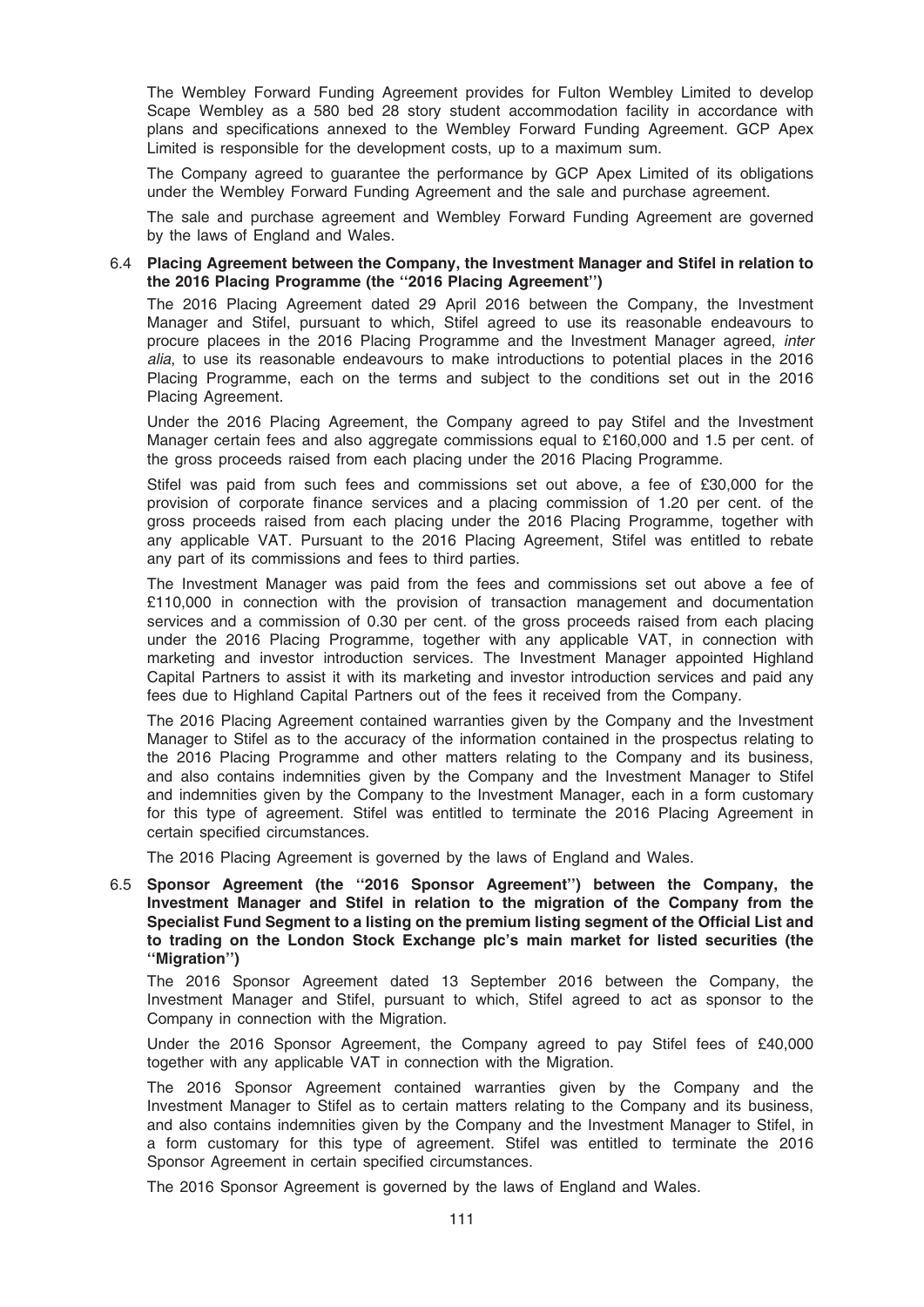## 6.6 Engagement letter between the Company and the Investment Manager in relation to the Migration (the ''2016 GCP Engagement Letter'')

The 2016 GCP Engagement Letter dated 13 September 2016 between the Company and the Investment Manager, pursuant to which, the Investment Manager agreed to provide certain services to the Company in connection with the Migration.

Under the 2016 GCP Engagement Letter, the Company agreed to pay the Investment Manager fees of £25,000 together with any applicable VAT in connection with the Migration.

The 2016 GCP Engagement Letter contained indemnities given by the Company to the Investment Manager, in a form customary for this type of agreement.

The 2016 GCP Engagement Letter is governed by the laws of England and Wales.

#### 6.7 Pricoa Facility Agreement

Pursuant to the facility agreement dated 25 September 2015 and made between, amongst others, GCP Holdco Limited (the "Borrower"), the parties listed therein as guarantors (together with the Borrower the "Obligors") and The Prudential Insurance Company of America (as arranger, agent, security trustee and original lender) (the "Lender") (the "Pricoa Facility Agreement") the Lender has made available to the Borrower a term loan facility of up to £130 million (the "Pricoa Loan").

The purpose of the Pricoa Loan was/is to (1) refinance certain properties, (2) finance the acquisition of Scape Shoreditch, (3) pay for fees, costs and expenses in connection with the Pricoa Facility Agreement and (4) be used by the Borrower for its working capital and/or general purposes.

The Pricoa Loan is repayable on 30 September 2024 (the "Repayment Date").

Subject to the terms of the Pricoa Facility Agreement, interest is payable on the Pricoa Loan for each interest period at the percentage rate per annum equal to the greater of (i) the aggregate of the margin (being 1.34 per cent. per annum) and the relevant LIBOR swap rate or (ii) 3.02 per cent per annum. The interest payment dates are 20 February, 20 May, 20 August and 20 November and the Repayment Date.

The Pricoa Facility Agreement contains undertakings, representations and warranties customary for a loan of this nature, including:

- (a) a negative pledge not to create or allow to exist any security interest on any assets of the Obligors (this restriction is subject to certain customary exemptions);
- (b) restrictions on the disposal of assets (this restriction is subject to certain customary exemptions); and
- (c) financial covenants concerning loan-to-value and interest service cover.

The Pricoa Facility Agreement includes various events of default customary for a secured facility of this nature, including insolvency events of default. An event of default that is continuing would entitle the Lender to:

- (a) cancel all or part of the total commitments under the Pricoa Loan; and/or
- (b) declare that all or part of the amounts outstanding under the finance documents be immediately due and payable; and/or
- (c) declare that all or part of the Pricoa Loan be payable on demand; and/or
- (d) take or direct the Lender (in its capacity as security trustee) to exercise any or all of the rights, remedies, powers or discretions of the finance parties under the finance documents.

The Pricoa Loan is secured by:

- (a) each first ranking debenture over the assets of an Obligor in favour of the Lender as security trustee;
- (b) each share charge granted in favour of the Lender as security trustee over the entire issued share capital of the Borrower and each guarantor incorporated under English law;
- (c) each share security interest agreement in favour of the Lender as security trustee granting security over the shares of an Obligor under the Pricoa Facility Agreement incorporated in Guernsey;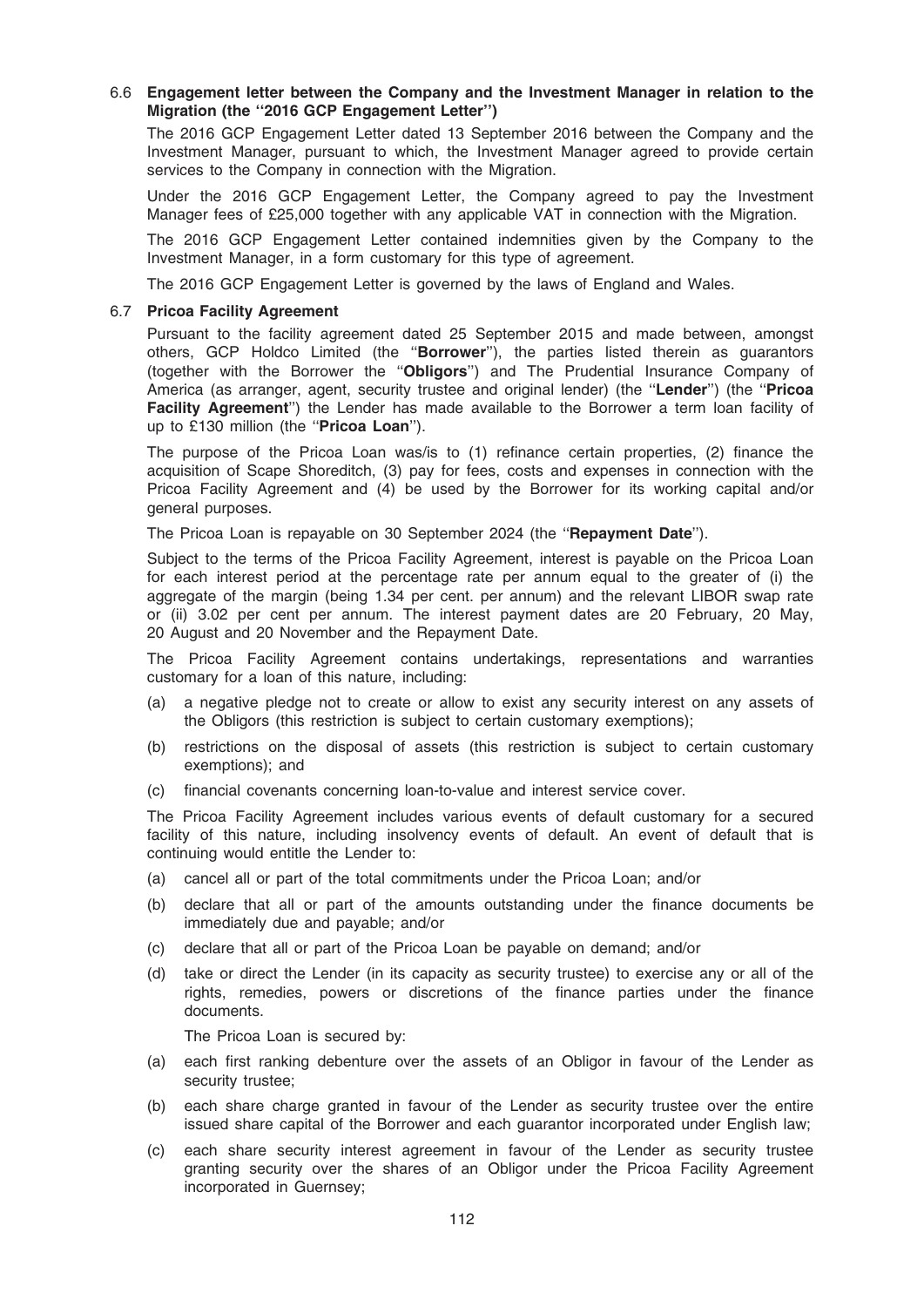- (d) each security interest agreement governed by Guernsey law in favour of the Lender as security trustee granted by an Obligor;
- (e) each subordinated debt security assignment granted by a subordinated creditor (as such term is defined in the Pricoa Facility Agreement) in favour of the Lender as security trustee; and
- (f) each receivables security interest agreement governed by Guernsey law granted by an Obligor in favour of the Lender as security trustee.

The Pricoa Facility Agreement is governed and construed in accordance with English law.

#### 6.8 Forward Purchase Agreement

The Forward Purchase Agreement dated 14 April 2016 between Danehurst The Pad 3 Limited, GCP RHUL 2 Limited and the Company pursuant to which the Group committed to acquire the Forward Purchase Asset subject to the fulfilment of certain conditions and the Company agreed to guarantee the performance by GCP RHUL 2 Limited of its obligations under the agreement.

The Group is required to acquire the Forward Purchase Asset when, amongst other things, building works have been completed and the development has achieved lettings of 75 per cent. or more of its study bedrooms.

The purchase price to be paid by the Group for the Forward Purchase Asset is based on a multiple of the net income of the Forward Purchase Asset at such time as the development achieves lettings of 75 per cent. or more of its study bedrooms assuming full occupancy. In the event that the development is not fully occupied, the consideration attributable to the net income shortfall will be deducted from the purchase price and held as a retention in an escrow account and on any such unoccupied rooms being let in the relevant academic year, monies will be released to the seller from the retention accordingly.

Pursuant to the terms of the Forward Purchase Agreement, subject to certain exceptions, completion of the acquisition of the Forward Purchase Asset shall take place 30 Business Days after satisfaction of all of the conditions referred to in the Forward Purchase Agreement and subject to an extension of time of 12 months for GCP RHUL 2 Limited to obtain satisfactory funding.

The Forward Purchase Agreement is governed by the laws of England and Wales.

#### 6.9 The Investment Management Agreement

The Investment Management Agreement dated 12 April 2013 and amended and restated on 1 April 2014, 26 January 2015, 29 May 2015, 25 September 2015 and 27 October 2016 between the Company and the Investment Manager pursuant to which the Investment Manager was appointed as the investment manager to the Company and as the Company's AIFM for the purposes of AIFMD.

Under the Investment Management Agreement, the Investment Manager provides certain investment management services, including recommending and regularly reviewing the Company's investment policy, making investment recommendations to the Board, identifying potential investments for the Company and performing and/or procuring all due diligence in relation to potential investments for the Company. The Company is under no obligation to follow the Investment Manager's advice.

In addition, the Investment Manager is responsible, *inter alia*, for the following:

- maintaining a website showing, *inter alia*, the NAV from time to time of the Shares;
- presenting to meetings of the Board in relation to: (i) performance of existing projects; and (ii) opportunities in relation to new projects;
- monitoring the financial and property market generally;
- overseeing the accounting, reporting and tax advisory services provided by third party service providers who are engaged by the Company in the ordinary course of business and to provide those service providers with the information they need to calculate the Company's NAV; and
- conducting investor relationship management activities, including making presentations to existing and potential investors and intermediaries.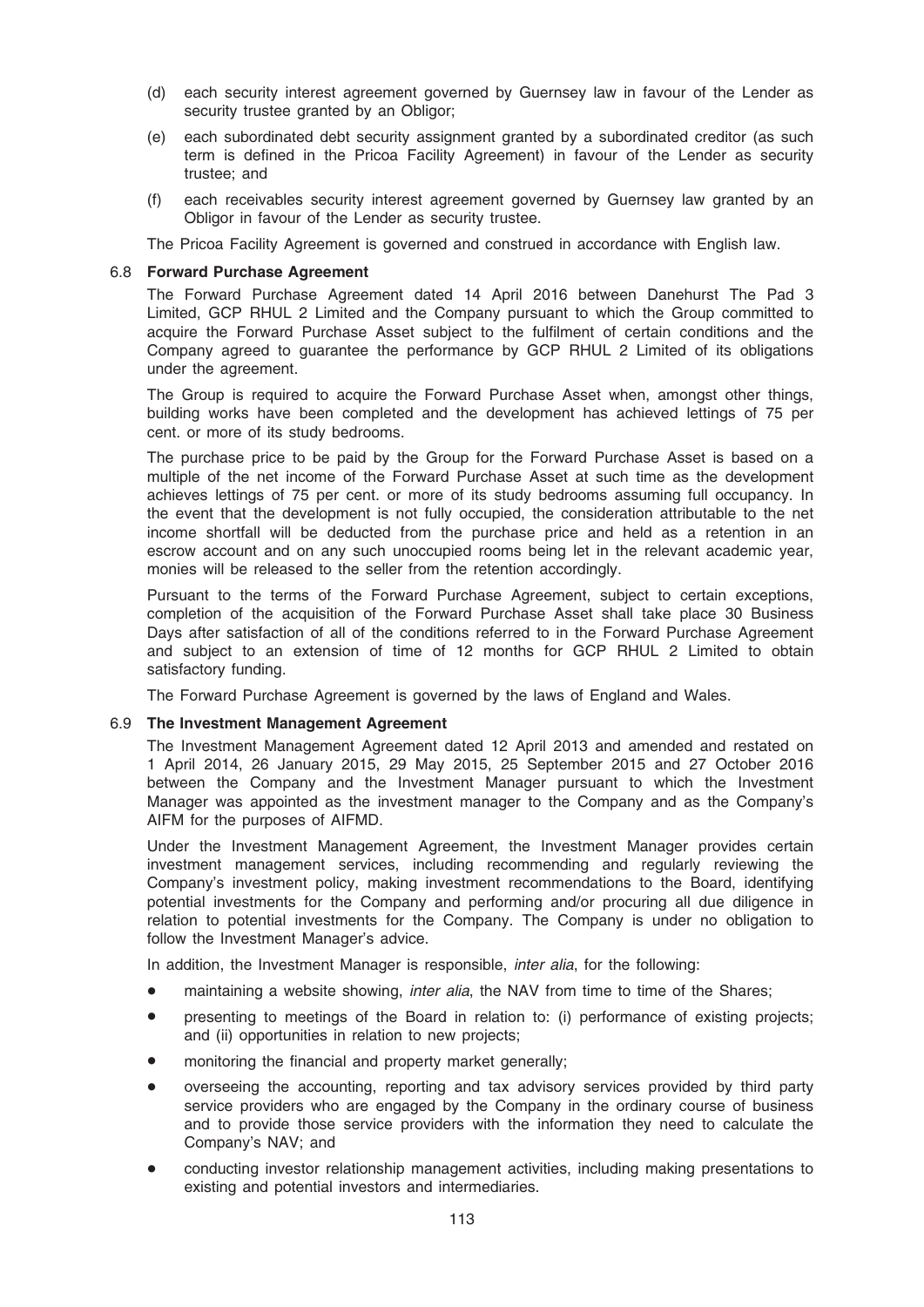The Investment Management Agreement is terminable by the Company on not less than 12 months' written notice to the Investment Manager at any time, such notice to expire no earlier than six years from 27 October 2016, and is terminable by the Investment Manager on not less than 12 months' written notice to the Company at any time, such notice to expire no earlier than 31 October 2025. If the ordinary resolution to continue the Company's business as presently constituted, to be proposed at the fifth annual general meeting of the Company in 2018, is not passed, then the Investment Management Agreement will be terminable upon twenty four months' written notice by either party. The Investment Management Agreement can be terminated at any time in the event of the insolvency of the Company or the Investment Manager.

If any key person of the Investment Manager providing services to the Company should die or otherwise become incapacitated or shall retire, resign or otherwise cease to provide services to the Company, the Investment Manager shall have 30 business days to nominate an individual with significant relevant experience as a replacement for approval by the Company and the Company, in its absolute discretion, shall approve or decline the nomination within ten business days. If the Company declines the nomination to replace two successive key persons, the Company may terminate the Investment Management Agreement on giving 60 business days written notice to the Investment Manager.

The Investment Manager is entitled to receive from the Company, in respect of its services provided under the Investment Management Agreement, a management fee payable quarterly in arrears calculated at an annual rate of one per cent. of the prevailing NAV. The Investment Manager, is also entitled to a fee in relation to its services provided to the Company in its role as the Company's AIFM comprising: (a) a fee of £15,000 per annum, paid quarterly within 5 business days of the publication of the relevant quarter NAV such fee to automatically increase on 1 January each year at the rate of the RPI prevailing at that time; and (b) a fee of £7,500 per annum, paid quarterly within 5 Business Days of the publication of the relevant quarter NAV such fee to be reviewed on 1 September in each year in respect of any increase to be paid in the subsequent year.

The Investment Manager will not, in the absence of fraud, negligence or wilful default on its part or on the part of its employees, be liable for any loss, damage, cost, claim or expenses sustained or suffered by the Company as a result, or in the course of, the discharge of its duties pursuant to the Investment Management Agreement. In addition, the Company has agreed to indemnify the Investment Manager and its employees from and against any and all liabilities, losses, damages, penalties, actions, judgments, suits, costs, expenses or disbursements of any kind or nature whatsoever (other than those resulting from fraud, negligence, or wilful default on the part of the Investment Manager or its employees) incurred in performing their obligations or duties pursuant to the Investment Management Agreement.

The Investment Manager or any associate of the Investment Manager or any directors, officers, employees, agents and affiliates of any of them (each an ''Interested Party'') may be involved in other financial, investment or other professional activities which may, on occasion, give rise to conflicts of interest with the Company, including with regard to the allocation of investment opportunities to different clients. Whenever such conflicts arise, the Investment Manager shall endeavour to ensure that they are resolved, and any relevant investment opportunities allocated, fairly. Each such conflict will be fully disclosed to the Company by the Investment Manager provided that such disclosure does not breach the rules of the FCA.

Neither the Investment Manager nor, *inter alia*, any employee of the Investment Manager, may (while the Investment Management Agreement is in force) without the express prior written consent of the Company act as the adviser, manager or sponsor of any fund or entity that may invest in assets within the scope of the Company's investment policy or engage in any activity which may compete in the same or substantially similar investment area as the Company.

The Investment Manager will, subject to such insurance being available in the market at commercial rates, maintain, at the cost of the Company, professional indemnity insurance to cover each and every professional liability which may arise under the Investment Management Agreement, with a limit of indemnity of not less than £10 million in aggregate. This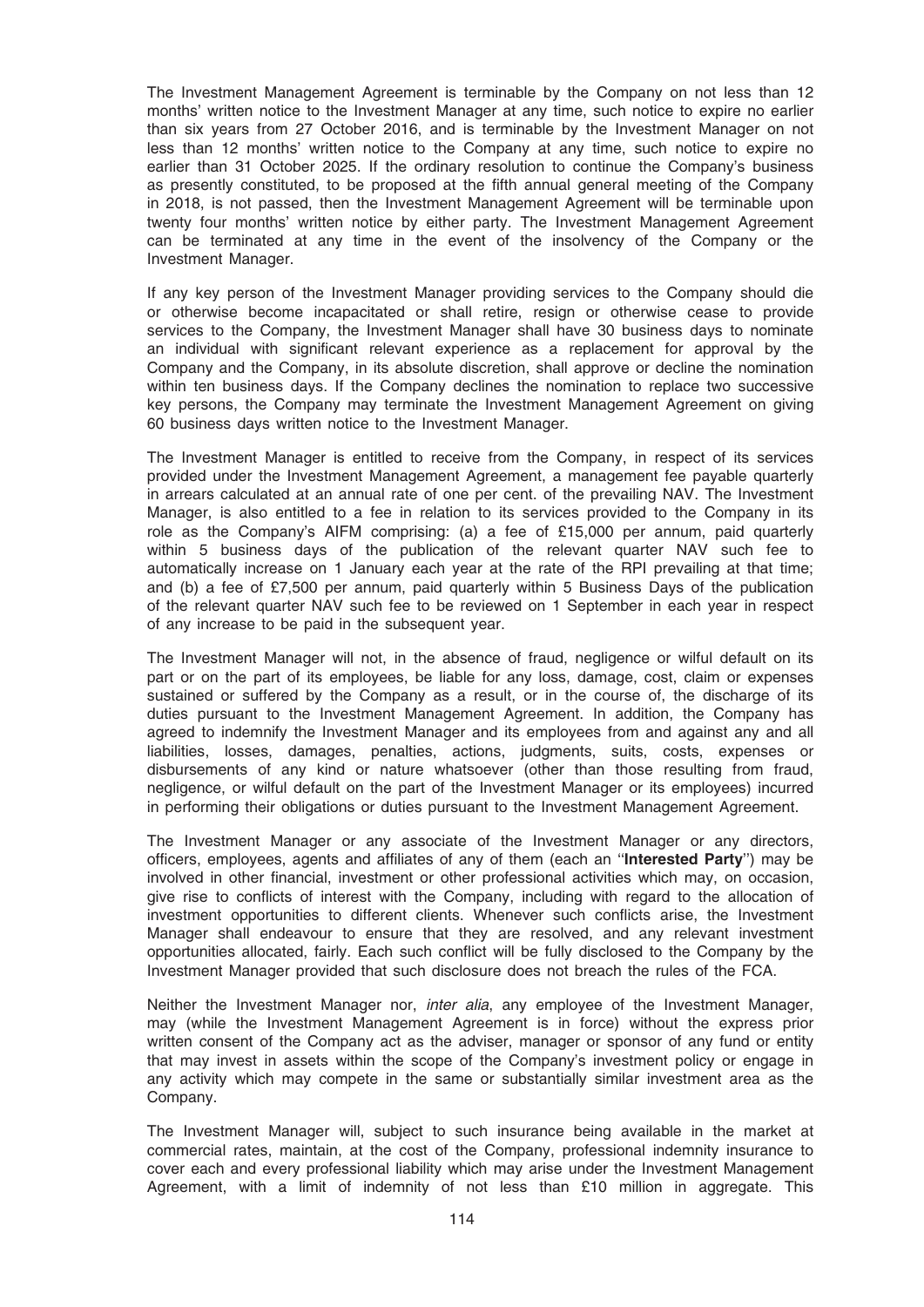professional indemnity insurance will be maintained for a period expiring not less than six years after the winding up of the Company or the termination of the Investment Management Agreement, whichever is the earlier.

The Investment Management Agreement is governed by the laws of England and Wales.

## 6.10 The placing and offer agreement in relation to an open offer, placing and offer for subscription of C Shares (''2015 Issue'')

The placing and offer agreement dated 29 May 2015 between the Company, the Investment Manager and Cenkos Securities plc (''Cenkos''), pursuant to which, subject to certain conditions, Cenkos agreed to use reasonable endeavours to procure subscribers for C shares of one pence each in the capital of the Company at a price of 100 pence per C share.

The placing and offer agreement was terminable by Cenkos in certain customary circumstances. The Company appointed Cenkos as financial adviser and placing agent to the Company in connection with the 2015 Issue.

In consideration for its services in relation to the 2015 Issue, Cenkos was paid a corporate finance fee and a commission of 1.5 per cent. of the gross proceeds raised pursuant to the 2015 Issue.

The Company and the Investment Manager gave warranties to Cenkos concerning, inter alia, the accuracy of the information contained in the prospectus published by the Company in connection with the 2015 Issue. The Company and the Investment Manager also gave indemnities to Cenkos. The warranties and indemnities given by the Company and the Investment Manager were standard for an agreement of the nature of the placing and offer agreement.

The placing and offer agreement was governed by the laws of England and Wales.

#### 6.11 The Depositary Agreement

The Depositary Agreement dated 22 July 2014 was entered into between the Company, the Investment Manager and Langham Hall UK LLP and subsequently novated from Langham Hall UK LLP to Langham Hall UK Depositary LLP on 23 April 2015 pursuant to which the Company appointed the Depositary to act as the sole depositary of the Company and be responsible for: (i) ensuring the Company's cash flows are properly monitored; (ii) the safe keeping of Custody Assets and the Non-custody Assets of the Company entrusted to it (which it shall hold on trust for the Company); and (iii) the oversight and supervision of the Investment Manager and the Company.

Under the terms of the Depositary Agreement, the Depositary is entitled to a fee of £44,000 per annum (exclusive of VAT). The fee will be increased in line with RPI on 1 January in each year. The Depositary is entitled to reimbursement of all expenses (exclusive of VAT) properly incurred in connection with its duties.

The Depositary Agreement is terminable by either the Company and/or the Investment Manager or the Depositary giving to the other not less than six months' written notice. The Depositary Agreement may be terminated with immediate effect by either the Company, the Investment Manager or the Depositary on the occurrence of certain events, including inter alia: (i) if the other party has committed a material breach of the terms of the Depositary Agreement and where such breach is capable of being remedied, shall not have been remedied within 30 days after service in writing requiring the same to be remedied; or (ii) in the case of insolvency of either the Depositary, the Investment Manager or the Company.

The Company has given certain market standard indemnities in favour of the Depositary in respect of the Depositary's potential losses in carrying on its responsibilities under the Depositary Agreement.

The Depositary Agreement is governed by the laws of England and Wales.

#### 6.12 The Pipeline Agreement

The Pipeline Agreement dated 12 April 2013 between Scape Student Living and the Company pursuant to which Scape Student Living has undertaken to use its reasonable endeavours to procure that the owner or owners of the next two student residential property developments to be developed, managed or operated by Scape Student Living or any of its affiliates and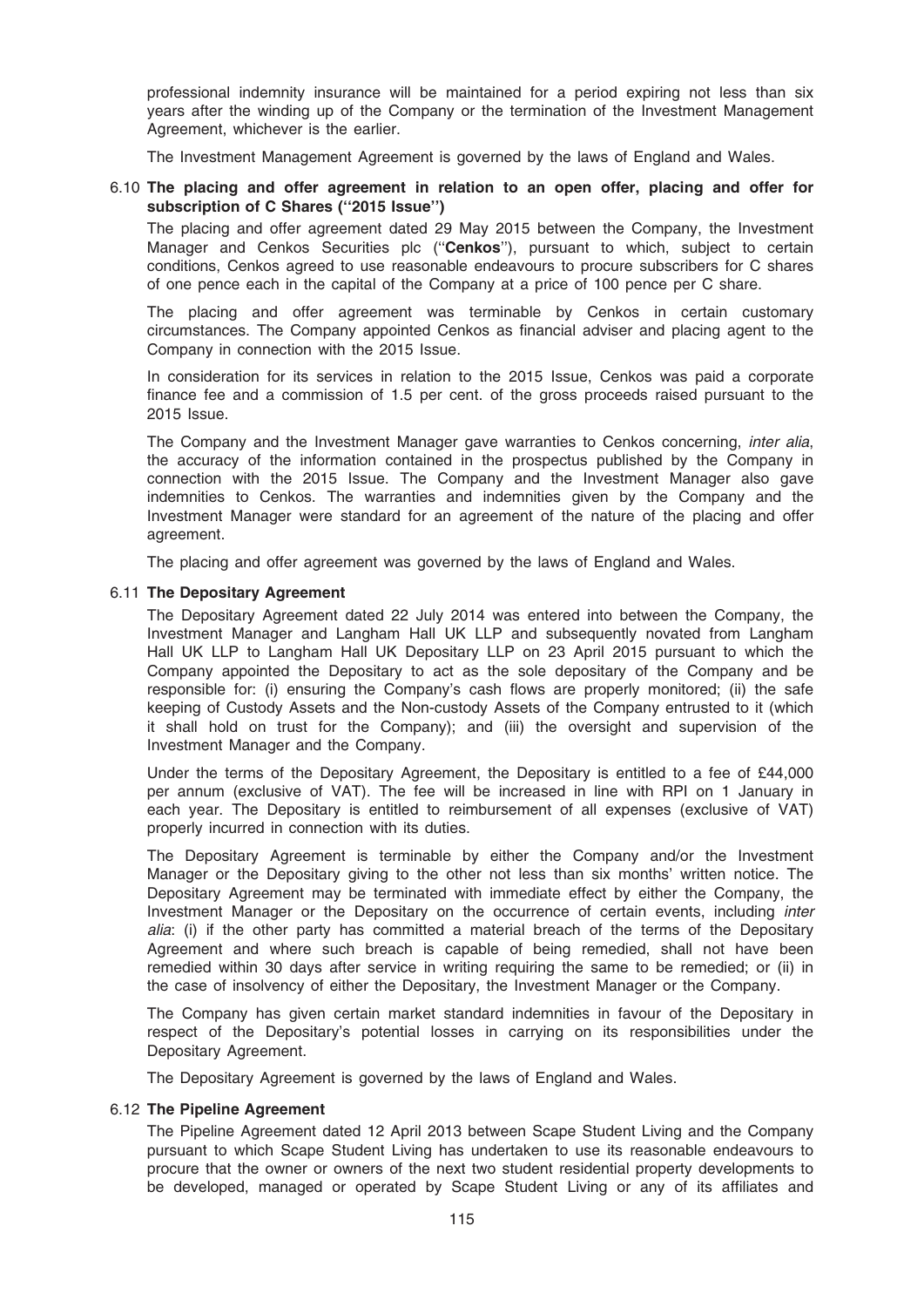branded under the 'Scape Student Living' brand enter into right of first offer agreements in respect of such assets as soon as practicable following completion of their practical completion.

Under the agreement, each party has limited termination rights for material breach and insolvency of the other party.

The Pipeline Agreement is governed by the laws of England and Wales.

#### 6.13 The Administration Agreements

#### Capita Sinclair Henderson Limited

The administration agreement dated 12 April 2013 between the Company and Capita Sinclair Henderson Limited pursuant to which Capita Sinclair Henderson Limited agreed to act as administrator to the Company.

Capita Sinclair Henderson Limited has been appointed as the administrator to the Company and its onshore subsidiaries and provides the day-to-day administration for these entities.

Under the terms of the administration agreement, Capita Sinclair Henderson Limited is entitled to an administration fee of £83,500 per annum (exclusive of VAT).

The administration agreement contains provisions whereby the Company indemnifies and holds harmless Capita Sinclair Henderson Limited, its affiliates and their directors, officers, employees and agents from and against any and all losses incurred by such parties resulting or arising from the administration agreement except to the extent that any such claims have resulted from the negligence, fraud, breach of the administration agreement or wilful default of any such person. Further, the liability of the administrator to the Company under the administration agreement is limited (with certain exceptions) to £1,000,000.

The administration agreement is terminable, inter alia, upon six months' written notice. The administration agreement is also terminable immediately upon the occurrence of certain events including the insolvency of the Company or the administrator or a party committing a material breach of the administration agreement (where such breach has not been remedied within sixty days of written notice being given).

#### Belasko Administration Limited

Belasko Administration Limited has been appointed as administrator to the Company's offshore subsidiaries and provides the day-to-day administration for these entities.

Under the terms of its administration agreement, Belasko Administration Limited is entitled to an administration fee of £95,600 per annum (exclusive of VAT). The administration agreements are terminable upon three months' written notice.

The administration agreements are governed by the laws of Guernsey.

## 6.14 The Secretary Agreement

The Secretary Agreement dated 10 April 2013 (varied by addendum agreements dated 3 December 2013 and 5 July 2016) between the Company and Capita pursuant to which the Secretary has been appointed to act as secretary to the Company.

The Secretary is entitled to a company secretarial fee of £60,000 per annum (exclusive of VAT) in respect of the Company, £1,750 per annum (exclusive of VAT) in respect of each onshore subsidiary and an additional fee of £2,000 per annum (exclusive of VAT) payable in respect of GCP Operations Limited, subject to an annual RPI increase. The secretarial agreement is terminable upon six months' written notice.

The Secretary Agreement contains provisions whereby the Company indemnifies and holds harmless Capita, its affiliates and their directors, officers, employees and agents from and against any and all losses incurred by such parties resulting or arising from the Secretary Agreement and, in addition, any third party claims relating to or arising from or in connection with the Secretary Agreement or the services contemplated therein except to the extent that any such claims have resulted from the negligence, fraud, breach of the Secretary Agreement or wilful default of any such person. Further, the liability of Capita to the Company under the Secretary Agreement is limited (with certain exceptions) to the lesser of (a) £1,000,000 and (b) an amount equal to ten times the annual fee paid to the Secretary thereunder.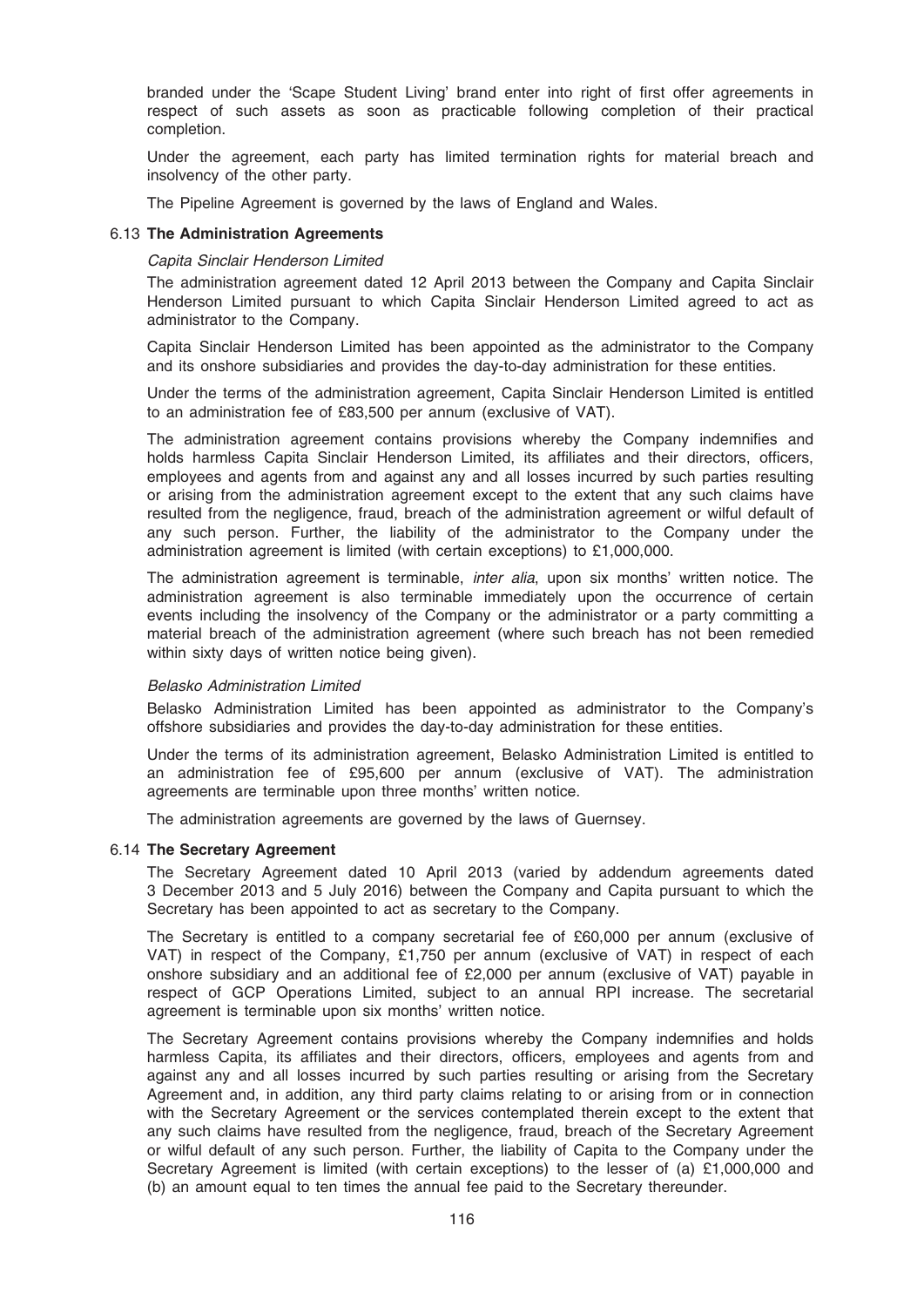The Secretary Agreement is terminable, inter alia, upon six months' written notice. The Secretary Agreement is also terminable immediately upon the occurrence of certain events including the insolvency of the Company or the Secretary or a party committing a material breach of the Secretary Agreement (where such breach has not been remedied within 45 days of written notice being given).

The Secretary Agreement is governed by the laws of England and Wales.

#### 6.15 The Registrar Agreement

The Registrar Agreement dated 12 April 2013 between the Company and Capita Asset Services pursuant to which the Registrar has agreed to act as registrar to the Company.

Under the terms of the Registrar Agreement, the Registrar is entitled to an annual maintenance fee of £1.70 per Shareholder account per annum, subject to a minimum fee of £5,156 per annum (exclusive of VAT) thereafter. The fee is subject to increase in line with the RPI. The Registrar is also entitled to activity fees under the Registrar Agreement.

The Registrar Agreement may be terminated on six months' notice and is also terminable on three months' notice in the event of breach of the agreement (which has not been remedied within 45 days' written notice of such breach) or insolvency.

The Company has given certain market standard indemnities in favour of the Registrar in respect of the Registrar's potential losses in carrying on its responsibilities under the Registrar Agreement. The Registrar's liability under the Registrar Agreement is limited (with certain exceptions) to the lesser of (a)  $£1,000,000$  and (b) an amount equal to ten times the annual fee paid to the Registrar thereunder.

The Registrar Agreement is governed by the laws of England and Wales.

## 7 RELATED PARTY TRANSACTIONS

Save for entry into the Investment Management Agreement, the Placing Agreement, the 2016 Placing Agreement, the 2016 GCP Engagement Letter and certain transactions between the Company and its Subsidiaries, the Company has not entered into any related party transaction at any time during the period from incorporation to the Latest Practicable Date.

#### 8 LITIGATION

There were no governmental, legal or arbitration proceedings (including any such proceedings which are pending or threatened of which the Company is aware) during the twelve months immediately preceding the date of this document which may have, or have had in the recent past, significant effects on the Company's financial position or profitability.

#### 9 WORKING CAPITAL

The Company is of the opinion that, after taking into account existing available facilities to the Group, the working capital available to the Group is sufficient for its present requirements, that is for at least the next twelve months from the date of this document.

#### 10 NO SIGNIFICANT CHANGE

Save to the extent disclosed below, as at the date of this document, there has been no significant change in the financial or trading position of the Company or the Group subsequent to the period covered by the historical financial information.

On 15 June 2016, GCP Apex Limited, a new wholly owned subsidiary of the Company, was incorporated and on 17 June 2016 GCP Apex Limited exchanged contracts to acquire the site in respect of Scape Wembley and entered into the Forward Funding Agreement in relation to, Scape Wembley on the same date. On 28 September 2016, GCP Apex Limited completed the site acquisition in respect of Scape Wembley.

On 16 September 2016 the Company was admitted to the Premium Listing segment of the Official List and transferred from trading on the Specialist Fund Segment to trading on the Premium Segment of the main market of the London Stock Exchange.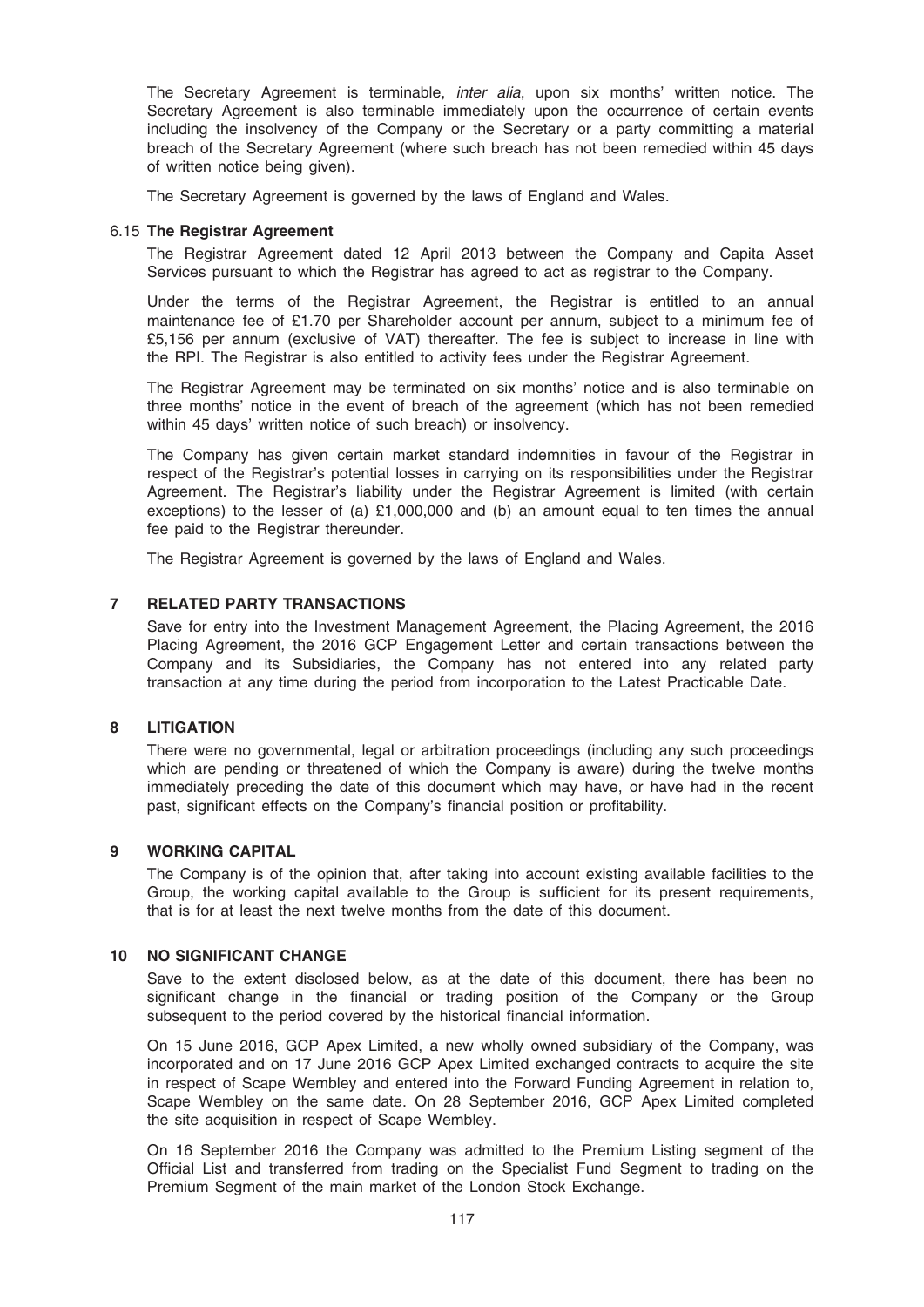The independent Valuer completed valuations of the Company's property portfolio as at 30 September 2016 and 31 December 2016. Pursuant to such valuations, the independent Valuer valued the Company's property portfolio at £449.9 million and £465.7 million respectively, compared to the valuation of £424.8 million as at 30 June 2016.

On 20 December 2016, 16,428,572 Shares were issued by the Company at a price of 140 pence per Share.

The Company declared, and on 5 September 2016 paid, a fourth interim dividend of 1.43 pence per Share in respect of the quarter ended 30 June 2016. In respect of dividends relating to the current financial year, the Company has paid or declared dividends totaling 2.86 pence per Share for the interim period to 31 December 2016.

### 11 EMPLOYEES

As at the Latest Practicable Date, the Group employed 86 persons.

#### 12 GENERAL

- 12.1 No Director has any interest in the promotion of, or in any property acquired or proposed to be acquired by, the Company.
- 12.2 No application is being made for the Shares to be dealt with in or on any stock exchange or investment exchange other than the London Stock Exchange (being the exchange on which the Shares are currently traded).
- 12.3 Stifel is acting as sponsor and placing agent in relation to the Initial Issue and the 2017 Placing Programme. Stifel has given and not withdrawn its written consent to the inclusion in this document of references to its name in the form and context in which it appears.
- 12.4 PricewaterhouseCoopers LLP of 7 More London Riverside, London SE1 2RT are the reporting accountants to the Company. PricewaterhouseCoopers LLP is a member of the Institute of Chartered Accountants of England and Wales. PricewaterhouseCoopers LLP holds no Shares in the Company and has no right to subscribe (or to nominate any person to subscribe) for Shares.
- 12.5 Ernst & Young LLP of 1 More London Place, London, SE1 2AF are the statutory auditor of the Group and have been the only auditors of the Company since its incorporation. Ernst & Young LLP is a member of the Institute of Chartered Accountants of England and Wales. Ernst & Young LLP holds no Shares in the Company and has no right to subscribe (or to nominate any person to subscribe) for Shares.
- 12.6 The Valuer has given and not withdrawn its written consent to the inclusion in this document of references to its name in the form and context in which it appears and has authorised the contents of the report for the purposes of Prospectus Rule 5.5.3R(2)(c). The Valuer accepts responsibility for the Valuation. To the best of the knowledge and belief of the Valuer (who has taken all reasonable care to ensure that such is the case), the information contained in the Valuation Report is in accordance with the facts and does not omit anything likely to affect the import of such information. The Valuer was incorporated in England and Wales on 3 November 2003 under the Limited Liability Partnership Act 2000 (registered number OC305934). The Valuer holds no shares in the Company and has no right to subscribe (or to nominate any person to subscribe) for shares.
- 12.7 The Company confirms that there has been no material change in the valuation of the Company's properties since the date of the Valuation Report.
- 12.8 The Company's current properties are, and future properties will be, held via subsidiaries of the Company. No custodian, trustee or other fiduciary is appointed in respect of the Company's properties.
- 12.9 The Investment Manager has given and not withdrawn its written consent to the inclusion in this document of references to its name in the form and context in which they appear.
- 12.10 Where third party information has been referenced in this document, the source of that third party information has been disclosed. All information in this document that has been sourced from third parties has been accurately reproduced and, as far as the Company is aware and able to ascertain from information published by such third parties, no facts have been omitted which would render the reproduced information inaccurate or misleading.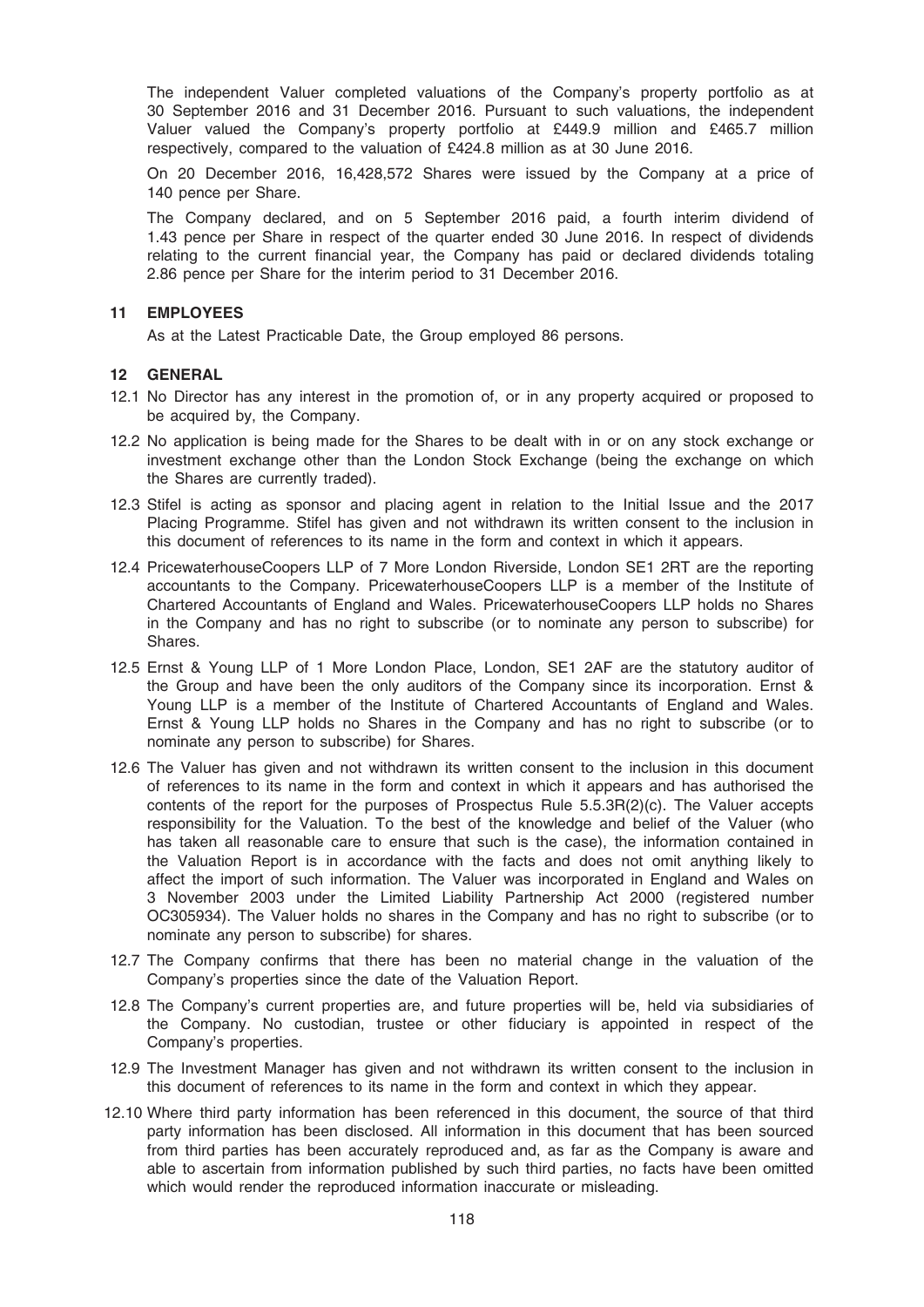## 13 AVAILABILITY OF THIS DOCUMENT

Copies of this document are available, for inspection only from the date of this document from the National Storage Mechanism (www.morningstar.co.uk/uk/nsm) and may be obtained from the date of this document until the Final Admission Date from the registered office of the Company.

## 14 DOCUMENTS AVAILABLE FOR INSPECTION

- 14.1 Copies of the following documents will be available for inspection at the registered office of the Company during normal business hours on any weekday (Saturdays, Sundays and public holidays excepted) from the date of this document until the Final Admission Date:
	- (a) the memorandum of association of the Company and the Articles;
	- (b) the Valuation Report;
	- (c) the consolidated financial statements of the Group for the financial period from the incorporation of the Company to 30 June 2014;
	- (d) the consolidated financial statements of the Group for the financial period from 1 July 2014 to 30 June 2015;
	- (e) the consolidated financial statements of the Group for the financial period from 1 July 2015 to 30 June 2016; and
	- (f) this document.

Dated: 2 February 2017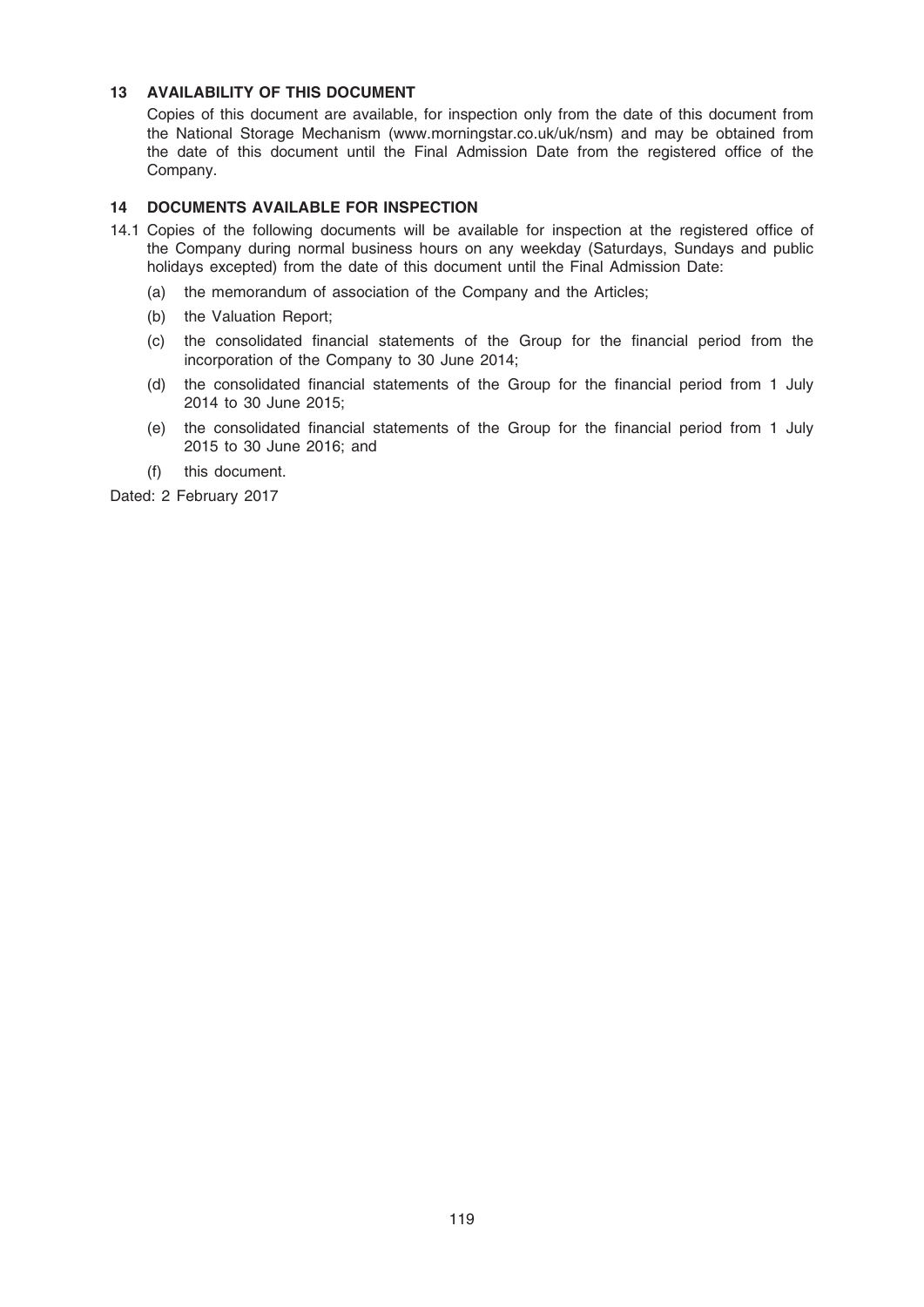## PART 9

# DEFINITIONS AND GLOSSARY

The following definitions apply throughout this document unless the context requires otherwise:

| 2016 Placing Agreement                                      | as defined in paragraph 6.4 of Part 8 of this document                                                                                                                                                                                           |
|-------------------------------------------------------------|--------------------------------------------------------------------------------------------------------------------------------------------------------------------------------------------------------------------------------------------------|
| 2016 GCP Engagement Letter                                  | as defined in paragraph 6.6 of Part 8 of this document                                                                                                                                                                                           |
| 2016 Placing Programme                                      | the placing programme to issue up to 65 million Shares, in<br>connection with which the Company published a prospectus on<br>29 April 2016                                                                                                       |
| 2017 Placing Programme                                      | the proposed programme of placings of up to 200 million Shares,<br>as described in this document                                                                                                                                                 |
| 2016 Sponsor Agreement                                      | as defined in paragraph 6.5 of Part 8 of this document                                                                                                                                                                                           |
| <b>Administration Agreements</b>                            | the administration agreements between the Company and the<br>Administrators, a summary of which is set out in paragraph 6.13<br>of Part 8 of this document                                                                                       |
| <b>Administrators</b>                                       | Capita Sinclair Henderson Limited and Belasko Administration<br>Limited                                                                                                                                                                          |
| <b>Admission</b>                                            | admission of the Shares pursuant to the Initial Issue or a Placing<br>under the 2017 Placing Programme to the Premium Listing<br>segment of the Official List and to trading on the London Stock<br>Exchange's main market for listed securities |
| <b>AIC</b>                                                  | Association of Investment Companies                                                                                                                                                                                                              |
| <b>AIC Code</b>                                             | the AIC Code of Corporate Governance                                                                                                                                                                                                             |
| <b>AIC Guide</b>                                            | the AIC Corporate Governance Guide for Investment Companies                                                                                                                                                                                      |
| <b>AIFM</b>                                                 | an alternative investment fund manager                                                                                                                                                                                                           |
| <b>AIFMD</b>                                                | Directive 2011/61/EU on Alternative Investment Fund Managers                                                                                                                                                                                     |
| <b>Application Form</b>                                     | the application form attached to this document for use in<br>connection with the Offer for Subscription                                                                                                                                          |
| <b>Articles</b>                                             | the articles of association of the Company                                                                                                                                                                                                       |
| <b>Asset and Facilities Managers</b>                        | Scape Student Living and Collegiate                                                                                                                                                                                                              |
| <b>Asset and Facilities</b><br><b>Management Agreements</b> | the Scape Agreements and the Collegiate Agreement and Asset<br>and Facilities Management Agreement shall be construed<br>accordingly                                                                                                             |
| <b>Business Day</b>                                         | any day which is not a Saturday or Sunday, Christmas Day, Good<br>Friday or a bank holiday in the City of London                                                                                                                                 |
| <b>Capita Asset Services</b>                                | a trading name of Capita Registrars Limited                                                                                                                                                                                                      |
| capital gains tax or CGT                                    | UK taxation of capital gains or corporation tax on chargeable<br>gains, as the context may require                                                                                                                                               |
| certificated or in certificated<br>form                     | not in uncertificated form                                                                                                                                                                                                                       |
| <b>City Code</b>                                            | the City Code on Takeovers and Mergers                                                                                                                                                                                                           |
| <b>COB Rules</b>                                            | the Conduct of Business Rules contained in the FCA Handbook                                                                                                                                                                                      |
| Collegiate                                                  | <b>Collegiate Accommodation Consulting Limited</b>                                                                                                                                                                                               |
| <b>Collegiate Agreement</b>                                 | the agreement between GCP WL Limited and Collegiate dated<br>16 December 2014 in relation to the provision of asset and<br>facilities management services in respect of Water Lane<br>Apartments                                                 |
| <b>Companies Act or Act</b>                                 | the Companies Act 2006 and any statutory modification or re-<br>enactment thereof for the time being in force                                                                                                                                    |
| Company                                                     | <b>GCP Student Living plc</b>                                                                                                                                                                                                                    |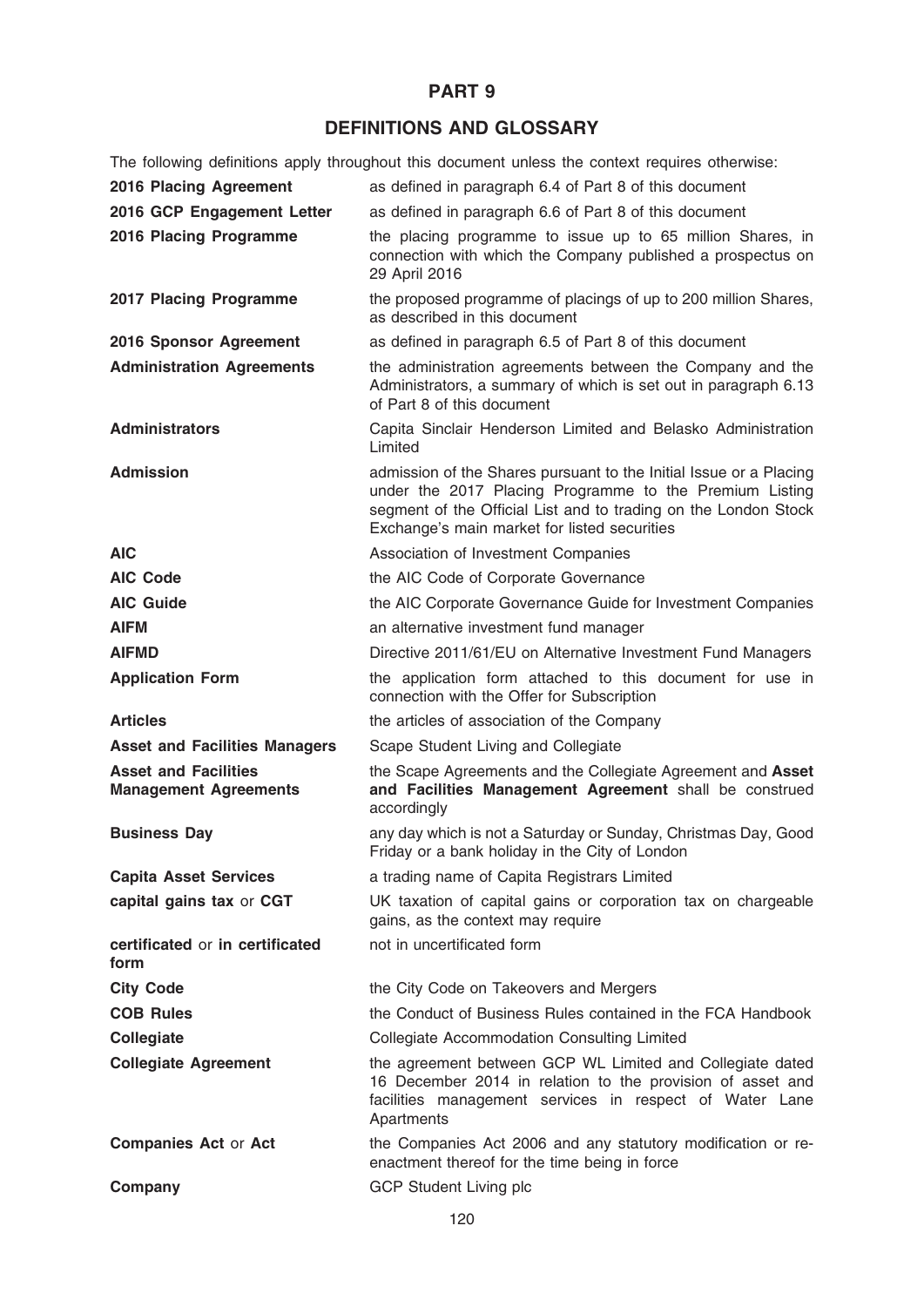| <b>Continuation Resolution</b>                              | has the meaning given to it in paragraph 15 of Part 1 of this<br>document                                                                                                                                                                                                                                                                                                                                                                                                                                                                                         |
|-------------------------------------------------------------|-------------------------------------------------------------------------------------------------------------------------------------------------------------------------------------------------------------------------------------------------------------------------------------------------------------------------------------------------------------------------------------------------------------------------------------------------------------------------------------------------------------------------------------------------------------------|
| <b>CREST Manual</b>                                         | the compendium of documents entitled "CREST Manual" issued<br>by Euroclear from time-to-time                                                                                                                                                                                                                                                                                                                                                                                                                                                                      |
| <b>CREST</b>                                                | the computerised settlement system operated by Euroclear which<br>facilitates the transfer of title to shares in uncertificated form                                                                                                                                                                                                                                                                                                                                                                                                                              |
| <b>CRS</b>                                                  | the Common Reporting Standard developed by the OECD, as<br>implemented by the International Tax Compliance Regulations<br>2015                                                                                                                                                                                                                                                                                                                                                                                                                                    |
| <b>CTA 2009</b>                                             | Corporation Tax Act 2009 and any statutory modification or re-<br>enactment thereof for the time being in force                                                                                                                                                                                                                                                                                                                                                                                                                                                   |
| <b>CTA 2010</b>                                             | Corporation Tax Act 2010 and any statutory modification or re-<br>enactment thereof for the time being in force                                                                                                                                                                                                                                                                                                                                                                                                                                                   |
| <b>Custody Assets</b>                                       | (i) all financial instruments which are not capable of being<br>physically delivered to the Depositary but that can be registered<br>or held in an account directly or indirectly in the name of the<br>Depositary and are transferable securities including those which<br>embed derivatives, money market instruments or units of<br>collective investment undertakings; and (ii) all financial<br>instruments belonging to the Company or the Investment<br>Manager acting on its behalf, which are capable of being<br>physically delivered to the Depositary |
| <b>Depositary</b>                                           | Langham Hall UK Depositary LLP, in its capacity as the<br>Company's depositary                                                                                                                                                                                                                                                                                                                                                                                                                                                                                    |
| <b>Depositary Agreement</b>                                 | the depositary agreement between the Company, the Investment<br>Manager and the Depositary, a summary of which is set out in<br>paragraph 6.11 of Part 8 of this document                                                                                                                                                                                                                                                                                                                                                                                         |
| <b>Directors or Board of Directors</b><br>or <b>Board</b>   | the board of directors of the Company                                                                                                                                                                                                                                                                                                                                                                                                                                                                                                                             |
| direct let agreements                                       | direct leases and/or licences for a dwelling with students                                                                                                                                                                                                                                                                                                                                                                                                                                                                                                        |
| <b>Disclosure Guidance and</b><br><b>Transparency Rules</b> | the disclosure guidance published by the FCA and the<br>transparency rules made by the FCA under Section 73A of FSMA                                                                                                                                                                                                                                                                                                                                                                                                                                              |
| <b>Distribution</b>                                         | any dividend or other distribution on or in respect of the shares of<br>the Company and references to a Distribution being paid include<br>a distribution not involving a cash payment being made                                                                                                                                                                                                                                                                                                                                                                 |
| <b>Distribution Transfer</b>                                | a disposal or transfer (however effected) by a Person of his rights<br>to a Distribution from the Company such that he is not beneficially<br>entitled (directly or indirectly) to such a Distribution and no Person<br>who is so entitled subsequent to such disposal or transfer<br>(whether the immediate transferee or not) is (whether as a result<br>of the transfer or not) a Substantial Shareholder                                                                                                                                                      |
| <b>Distribution Transfer Certificate</b>                    | a certificate in such form as the Directors may specify from time to<br>time to the effect that the relevant person has made a Distribution<br>Transfer, which certificate may be required by the Directors to<br>satisfy them that a Substantial Shareholder is not beneficially<br>entitled (directly or indirectly) to a Distribution                                                                                                                                                                                                                          |
| <b>ERISA</b>                                                | U.S. Employee Retirement Income Security Act of 1976, as<br>amended                                                                                                                                                                                                                                                                                                                                                                                                                                                                                               |
| EU                                                          | the European Union                                                                                                                                                                                                                                                                                                                                                                                                                                                                                                                                                |
| <b>Euro</b>                                                 | the lawful currency of the EU                                                                                                                                                                                                                                                                                                                                                                                                                                                                                                                                     |
| <b>Euroclear</b>                                            | Euroclear UK & Ireland Limited, being the operator of CREST                                                                                                                                                                                                                                                                                                                                                                                                                                                                                                       |
| <b>Excess Charge</b>                                        | in relation to a Distribution which is paid or payable to a Person,<br>all tax or other amounts which the Directors consider may<br>become payable by the Company under Section 551 of the CTA                                                                                                                                                                                                                                                                                                                                                                    |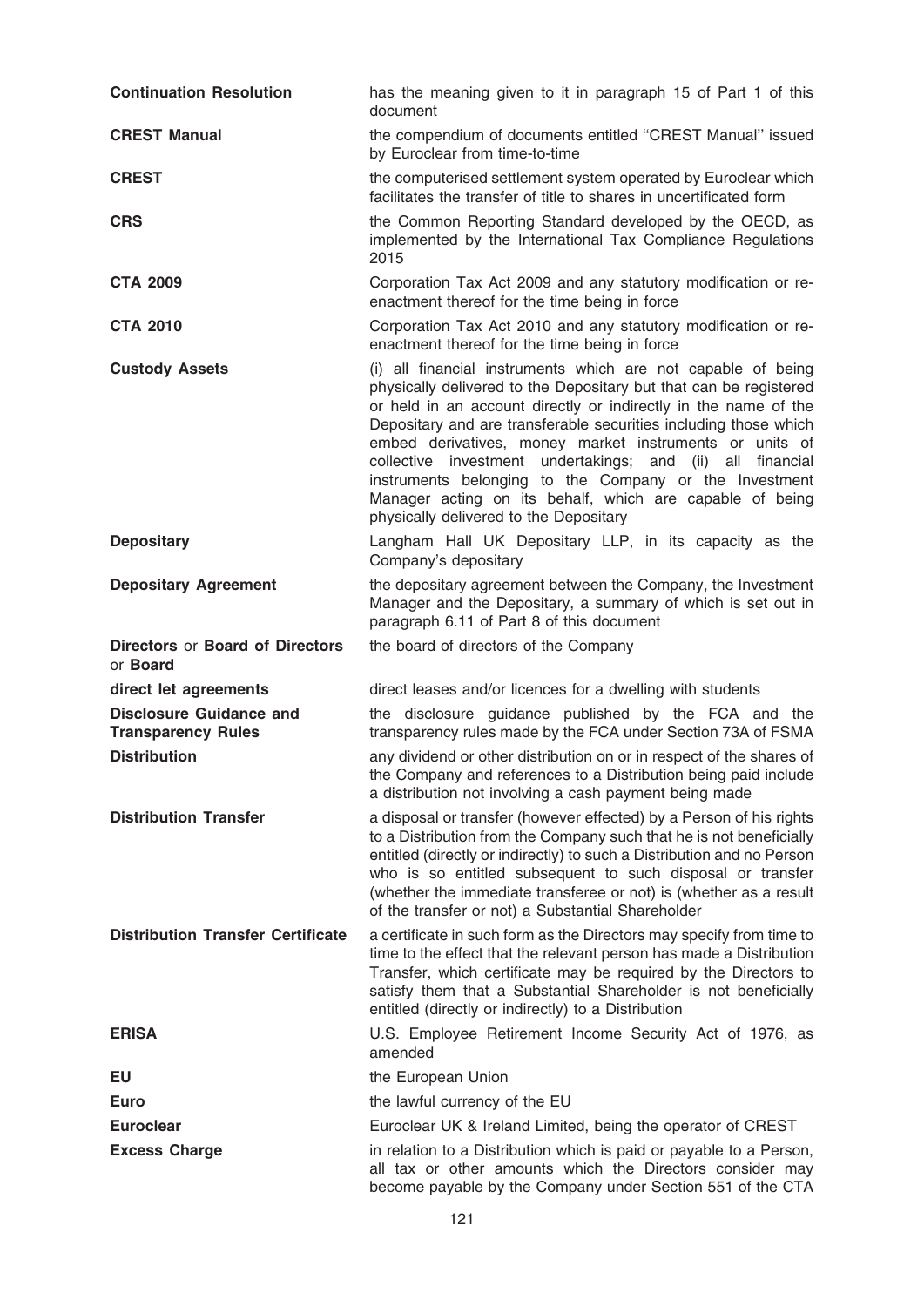|                                                  | 2010 and any interest, penalties, fines or surcharge attributable to<br>such tax as a result of such Distribution being paid to or in respect<br>of that Person                                                                                                      |
|--------------------------------------------------|----------------------------------------------------------------------------------------------------------------------------------------------------------------------------------------------------------------------------------------------------------------------|
| <b>FATCA</b>                                     | the Foreign Account Tax Compliance Act and regulations and<br>laws relating thereto                                                                                                                                                                                  |
| <b>FCA</b>                                       | the Financial Conduct Authority                                                                                                                                                                                                                                      |
| <b>Final Admission Date</b>                      | 1 February 2018, or such earlier date or time (a) at which the<br>maximum number of Placing Shares to be issued pursuant to the<br>2017 Placing Programme have been issued, or (b) as determined<br>by the Directors                                                 |
| <b>Forward Purchase Agreement</b>                | the agreement dated 14 April 2016 between Danehurst The Pad 3<br>Limited, GCP RHUL 2 Limited and the Company pursuant to<br>which the Group committed to acquire the Forward Purchase<br>Asset subject to the fulfilment of certain conditions                       |
| <b>Forward Purchase Asset or</b><br>Podium       | the freehold property situated at Middle Hill, Egham, Surrey<br>TW20 0JG and comprising Sandy Lodge, The Cedars and Ingle<br>Cottage, and referred to as 'Podium, Royal Holloway, London'                                                                            |
| FRI                                              | full repairing and insuring                                                                                                                                                                                                                                          |
| <b>FSL</b>                                       | the Financial Services (Jersey) Law 1998, as amended                                                                                                                                                                                                                 |
| <b>FSMA</b>                                      | the Financial Services and Markets Act 2000 and any statutory<br>modification or re-enactment thereof for the time being in force                                                                                                                                    |
| general meeting                                  | a general meeting of Shareholders                                                                                                                                                                                                                                    |
| Group                                            | the Company and the other companies in its group for the<br>purposes of Section 606 of CTA 2010                                                                                                                                                                      |
| <b>Gross Assets</b>                              | the aggregate value of the total assets of the Company as<br>determined in accordance with the accounting principles adopted<br>by the Company from time-to-time                                                                                                     |
| hard nominations agreement                       | a long term marketing arrangement with an HEI to place their<br>students in private accommodation, typically of between 2 and 30<br>years in duration                                                                                                                |
| <b>HEI</b>                                       | higher education institute                                                                                                                                                                                                                                           |
| <b>HMRC</b>                                      | Her Majesty's Revenue and Customs                                                                                                                                                                                                                                    |
| <b>IFRS</b>                                      | international financial reporting standards as adopted by the<br>European Union                                                                                                                                                                                      |
| <b>Initial Admission</b>                         | admission of the Initial Issue Shares to be issued pursuant to the<br>Initial Issue to the Premium Listing segment of the Official List and<br>to trading on the London Stock Exchange's main market for listed<br>securities                                        |
| <b>Initial Asset Partners</b>                    | Stephen Ellis, Nick Parker, Tom Ward, Rollo Wright, Ronan<br>Kierans, Adam Brockley, Paul Williams, Edward Andrews, Robert<br>Austin, Peter Copley, Nigel Taee and Chris Taee, being the<br>ultimate beneficial owners of Mile End Investment Limited<br>Partnership |
| <b>Initial Issue</b>                             | the Initial Placing and the Offer for Subscription                                                                                                                                                                                                                   |
| <b>Initial Issue Price</b>                       | 140.0 pence per Share                                                                                                                                                                                                                                                |
| <b>Initial Issue Shares</b>                      | the Shares to be issued pursuant to the Initial Issue                                                                                                                                                                                                                |
| <b>Initial Placing</b>                           | the placing of Shares at the Initial Issue Price, as described and<br>made on the terms and conditions set out in this document                                                                                                                                      |
| interest in the Company                          | includes, without limitation, an interest in a Distribution made or to<br>be made by the Company                                                                                                                                                                     |
| <b>Investment Management</b><br><b>Agreement</b> | the investment management agreement dated 12 April 2013 and<br>amended and restated on 1 April 2014, 26 January 2015, 29 May<br>2015, 25 September 2015 and 27 October 2016 between the                                                                              |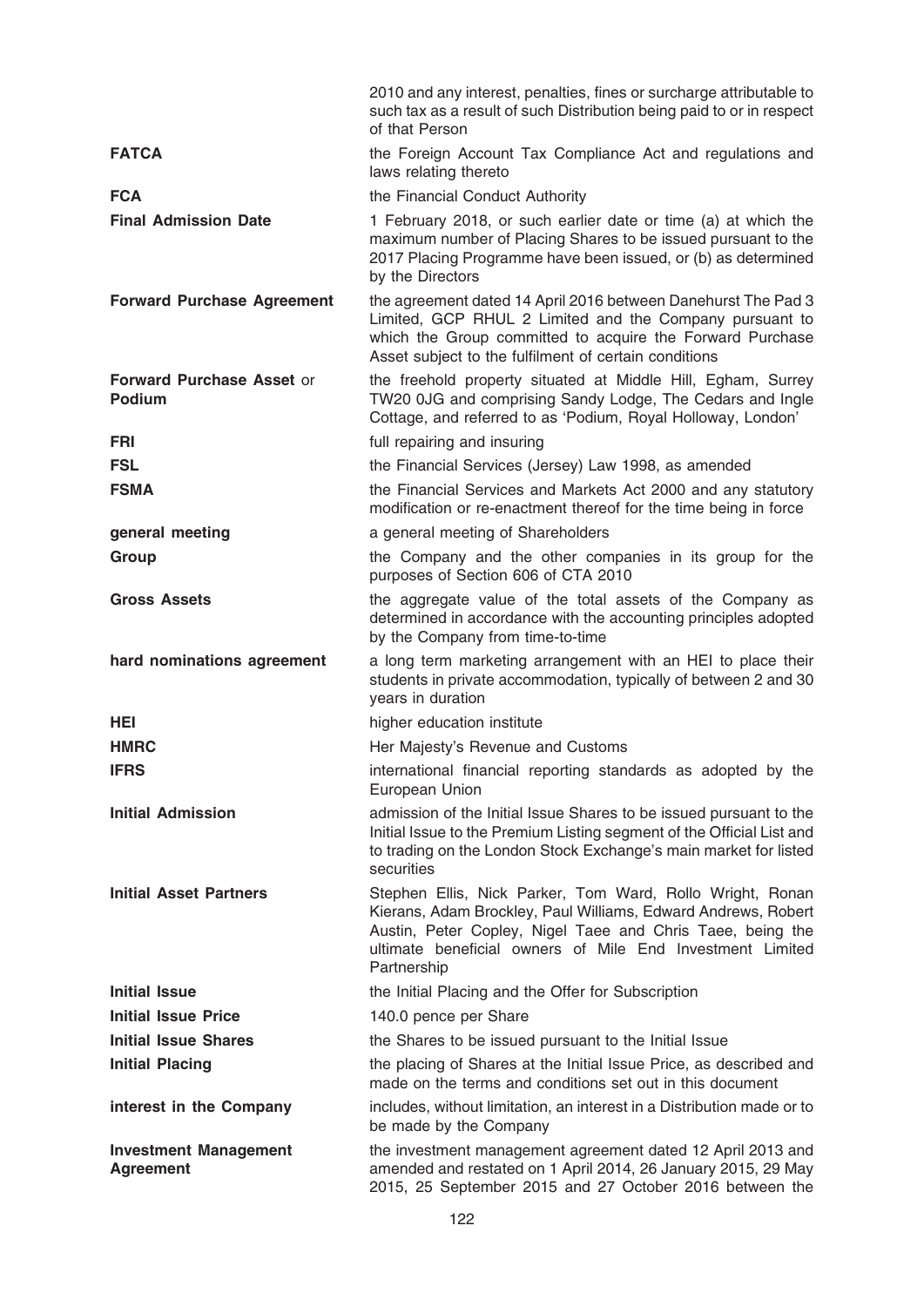|                                               | Company and the Investment Manager, a summary of which is<br>set out in paragraph 6.9 of Part 8 of this document                                                                                                                                                                                         |
|-----------------------------------------------|----------------------------------------------------------------------------------------------------------------------------------------------------------------------------------------------------------------------------------------------------------------------------------------------------------|
| <b>Investment Manager</b>                     | <b>Gravis Capital Partners LLP</b>                                                                                                                                                                                                                                                                       |
| <b>IPO Admission</b>                          | the admission of 70,100,001 Shares to trading on the London<br>Stock Exchange (Specialist Fund Segment) which took place on<br>20 May 2013                                                                                                                                                               |
| <b>ISA</b>                                    | a UK individual savings account maintained in accordance with<br>the UK Individual Savings Account Regulations 1998 (as<br>amended from time to time)                                                                                                                                                    |
| <b>ISIN</b>                                   | International Securities Identification Number                                                                                                                                                                                                                                                           |
| <b>Latest Practicable Date</b>                | 31 January 2017 (the latest practicable date prior to the<br>publication of this document)                                                                                                                                                                                                               |
| Let                                           | the grant of a lease or licence to occupy                                                                                                                                                                                                                                                                |
| <b>LIBOR</b>                                  | the London Interbank Offered Rate                                                                                                                                                                                                                                                                        |
| <b>Listing Rules</b>                          | the listing rules made by the UK Listing Authority under section<br>73A of FSMA                                                                                                                                                                                                                          |
| London Stock Exchange or LSE                  | London Stock Exchange plc                                                                                                                                                                                                                                                                                |
| member account ID                             | the identification code or number attached to any member<br>account in CREST                                                                                                                                                                                                                             |
| <b>Market Abuse Regulation</b>                | EU Market Abuse Regulation (594/2014)                                                                                                                                                                                                                                                                    |
| <b>Migration</b>                              | as defined in paragraph 6.5 of Part 8 of this document                                                                                                                                                                                                                                                   |
| <b>Minimum Gross Proceeds</b>                 | £42,500,000                                                                                                                                                                                                                                                                                              |
| <b>Multiple Dwelling Relief</b>               | a tax relief pursuant to which the rate of SDLT is fixed by<br>reference to the average consideration for multiple purchases of<br>dwellings rather than the aggregate consideration                                                                                                                     |
| <b>NAV or Net Asset Value</b>                 | the value, as at any date, of the assets of the Company less its<br>total liabilities (excluding the impact of interest rate hedging<br>contracts and the mark to market valuation of the Group's debt)<br>valued in accordance with the accounting policies adopted by the<br>Company from time to time |
| <b>NAV per Share</b>                          | at any time, the NAV attributable to the Shares divided by the<br>number of Shares in issue (other than Shares held in treasury)                                                                                                                                                                         |
| net initial yield                             | the annual rent from a property divided by the combined total of<br>its acquisition price and expenses (which include, among other<br>factors, legal fees, surveys, debt breakage costs and any<br>applicable SDLT)                                                                                      |
| <b>Non-Custody Assets</b>                     | assets which, in accordance with applicable national law, are only<br>directly registered in the name of the Group with the issuer itself<br>as agent, such as a registrar or a transfer agent                                                                                                           |
| <b>Non-PID Dividend</b>                       | a distribution by the Company which is not a PID                                                                                                                                                                                                                                                         |
| <b>OECD</b>                                   | the Organisation for Economic Co-operation and Development                                                                                                                                                                                                                                               |
| Offer or Offer for Subscription               | the offer for subscription of Shares at the Initial Issue Price as<br>described and on the terms and conditions set out in this<br>document                                                                                                                                                              |
| <b>Official List</b>                          | the official list of the UK Listing Authority                                                                                                                                                                                                                                                            |
| <b>Overseas Person</b>                        | a potential investor who is not resident in, or who is not a citizen<br>of, the UK                                                                                                                                                                                                                       |
| PID or Property Income<br><b>Distribution</b> | the distribution by the Company of the profits of the Company's<br>Property Rental Business by way of a dividend in cash or the<br>issue of share capital in lieu of a cash dividend in accordance with<br>Section 530 of the CTA 2010                                                                   |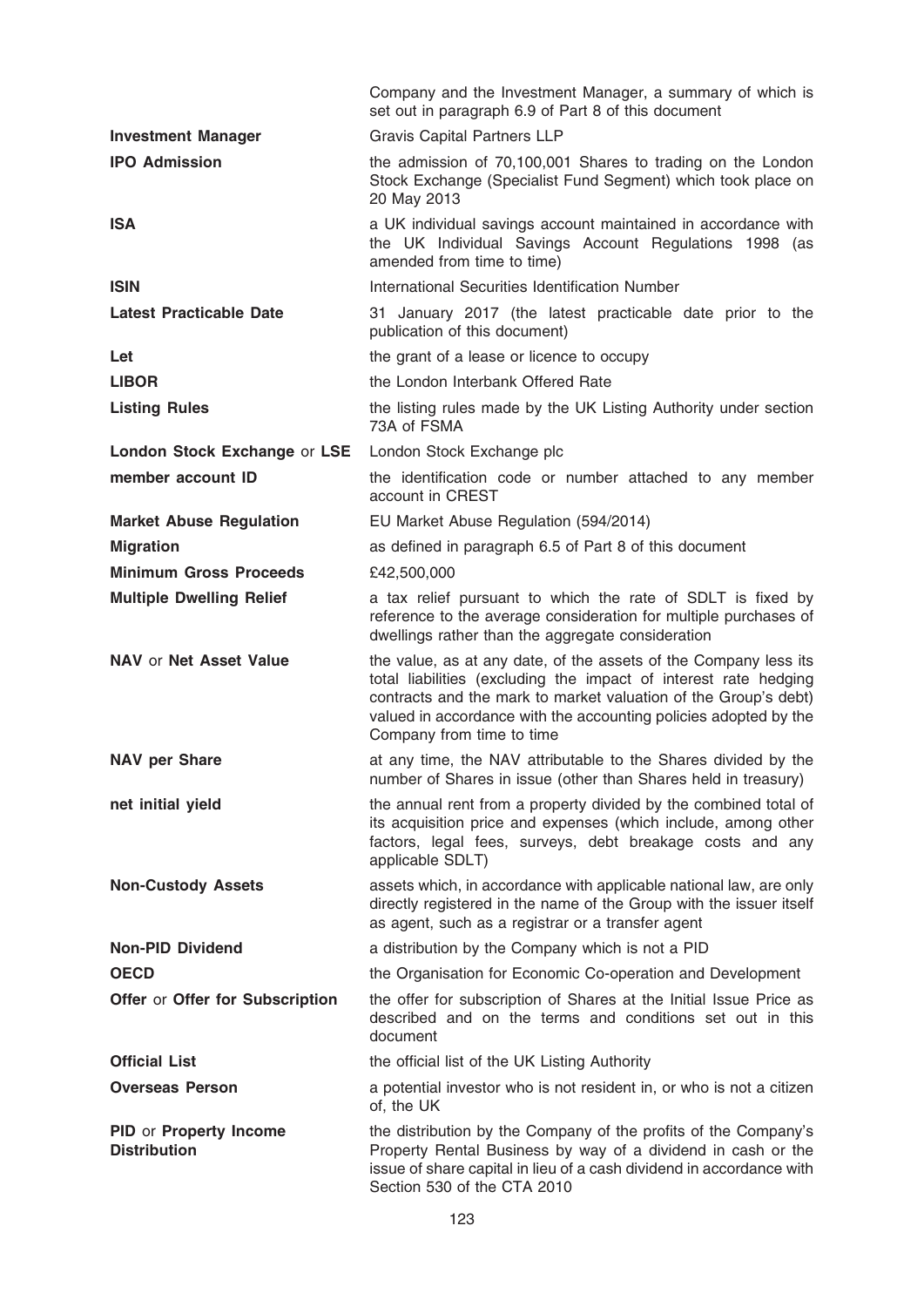| <b>Pipeline Agreement</b>                             | the agreement dated 12 April 2013 between Scape Student Living<br>and the Company pursuant to which Scape Student Living has<br>undertaken to use its reasonable endeavours to procure that the<br>owner or owners of the next two student residential property<br>developments to be developed, managed or operated by Scape<br>Student Living or any of its affiliates and branded under the<br>'Scape Student Living' brand enter into right of first offer<br>agreements in respect of such assets as soon as practicable<br>following completion of their practical completion |
|-------------------------------------------------------|-------------------------------------------------------------------------------------------------------------------------------------------------------------------------------------------------------------------------------------------------------------------------------------------------------------------------------------------------------------------------------------------------------------------------------------------------------------------------------------------------------------------------------------------------------------------------------------|
| <b>Placee</b>                                         | a person subscribing for Shares under the Initial Placing or the<br>2017 Placing Programme                                                                                                                                                                                                                                                                                                                                                                                                                                                                                          |
| <b>Placing</b>                                        | any placing of Placing Shares under the 2017 Placing<br>Programme                                                                                                                                                                                                                                                                                                                                                                                                                                                                                                                   |
| <b>Placing Agreement</b>                              | the placing agreement between the Company, the Investment<br>Manager and Stifel, a summary of which is set out in paragraph<br>6.1 of Part 8 of this document                                                                                                                                                                                                                                                                                                                                                                                                                       |
| <b>Placing Price</b>                                  | the price per Placing Share determined in respect of any Placing                                                                                                                                                                                                                                                                                                                                                                                                                                                                                                                    |
| <b>Placing Shares</b>                                 | any Shares to be issued pursuant to the 2017 Placing<br>Programme                                                                                                                                                                                                                                                                                                                                                                                                                                                                                                                   |
| <b>Premium Listing</b>                                | a listing on the Official List which complies with the requirements<br>of the Listing Rules for a premium listing                                                                                                                                                                                                                                                                                                                                                                                                                                                                   |
| <b>Pricoa</b>                                         | Prudential Insurance Company of America                                                                                                                                                                                                                                                                                                                                                                                                                                                                                                                                             |
| <b>Pricoa Debt Facility</b>                           | the debt facility made available to the Group under the terms of<br>the Pricoa Facility Agreement                                                                                                                                                                                                                                                                                                                                                                                                                                                                                   |
| <b>Pricoa Facility Agreement</b>                      | the agreement between, inter alia, the Company and Pricoa dated<br>25 September 2015 setting out the terms of the Pricoa Debt<br>Facility, a summary of which is set out in paragraph 6.7 of Part 8<br>of this document                                                                                                                                                                                                                                                                                                                                                             |
| <b>Property Rental Business</b>                       | as defined in section 519 of CTA 2010                                                                                                                                                                                                                                                                                                                                                                                                                                                                                                                                               |
| <b>Prospectus Directive</b>                           | the EU Prospectus Directive 2003/71/EC                                                                                                                                                                                                                                                                                                                                                                                                                                                                                                                                              |
| <b>Prospectus Rules</b>                               | the prospectus rules made by the Financial Conduct Authority<br>under Section 73A of FSMA                                                                                                                                                                                                                                                                                                                                                                                                                                                                                           |
| <b>Receiving Agent</b>                                | Capita Asset Services, a trading name of Capita Registrars<br>Limited                                                                                                                                                                                                                                                                                                                                                                                                                                                                                                               |
| <b>Register</b>                                       | the register of members of the Company                                                                                                                                                                                                                                                                                                                                                                                                                                                                                                                                              |
| Registrar                                             | Capita Asset Services in its capacity as the Company's registrar                                                                                                                                                                                                                                                                                                                                                                                                                                                                                                                    |
| <b>Registrar Agreement</b>                            | the registrar agreement between the Company and the Registrar<br>dated 12 April 2013, a summary of which is set out in<br>paragraph 6.15 of Part 8 of this document                                                                                                                                                                                                                                                                                                                                                                                                                 |
| <b>Regulation S</b>                                   | Regulation S promulgated under the U.S. Securities Act                                                                                                                                                                                                                                                                                                                                                                                                                                                                                                                              |
| <b>Regulatory Information Service</b>                 | a service authorised by the UKLA to release regulatory<br>announcements to the London Stock Exchange                                                                                                                                                                                                                                                                                                                                                                                                                                                                                |
| <b>REIT or Real Estate Investment</b><br><b>Trust</b> | a Group UK REIT as defined in Part 12 of the CTA 2010                                                                                                                                                                                                                                                                                                                                                                                                                                                                                                                               |
| <b>Relevant Member State</b>                          | a member state of the European Economic Area which has<br>implemented the Prospectus Directive                                                                                                                                                                                                                                                                                                                                                                                                                                                                                      |
| <b>Relevant Registered</b><br><b>Shareholder</b>      | a Shareholder who holds all or some of the shares in the<br>Company that comprise a Substantial Shareholding (whether or<br>not a Substantial Shareholder)                                                                                                                                                                                                                                                                                                                                                                                                                          |
| <b>Reporting Obligation</b>                           | any obligation from time to time of the Company to provide<br>information or reports to HMRC as a result of or in connection with<br>the Company's status, or the Group's status as a REIT                                                                                                                                                                                                                                                                                                                                                                                          |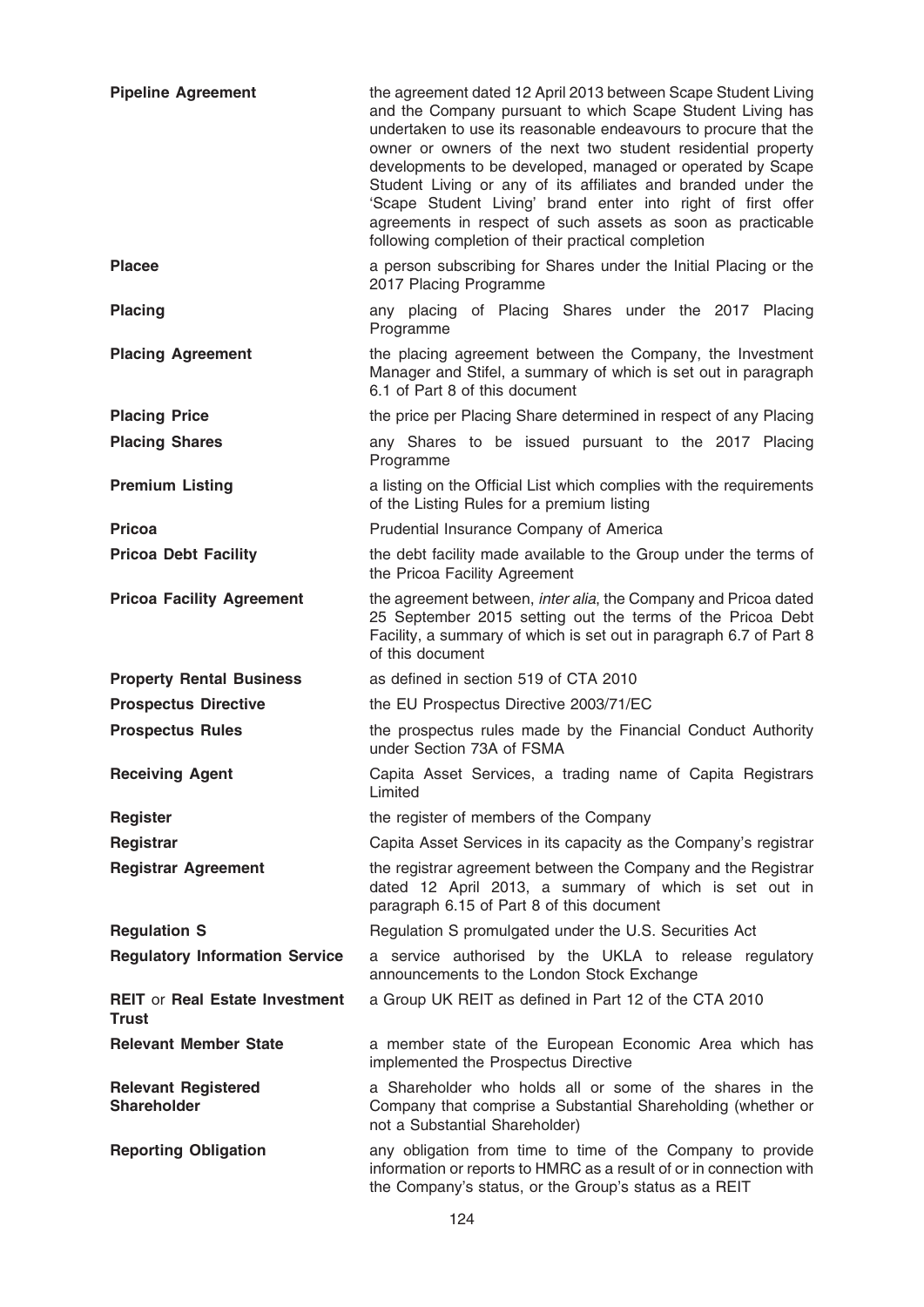| <b>Residual Business</b>       | that part of the business of companies within a REIT that is not<br>part of the Property Rental Business                                                                                             |
|--------------------------------|------------------------------------------------------------------------------------------------------------------------------------------------------------------------------------------------------|
| <b>RICS</b>                    | Royal Institution of Chartered Surveyors                                                                                                                                                             |
| <b>RPI</b>                     | Retail Price Index, an inflationary indicator that measures the<br>change in the cost of a fixed basket of retail goods as calculated<br>on a monthly basis by the Office of National Statistics     |
| <b>Scape Agreements</b>        | the asset and facilities management agreements entered into with<br>Scape Student Living in relation to each of the Scape Standing<br>Assets                                                         |
| <b>Scape East</b>              | the student residential property comprising 588 dwellings,<br>teaching facilities and restaurants at 438 - 490 Mile End Road,<br>London E1 4PE known as "Scape East"                                 |
| <b>Scape Greenwich</b>         | the student residential property comprising 280 dwellings, at Bear<br>Point, 2 East Parkside, Greenwich, London SE10 0FQ known as<br>"Scape Greenwich"                                               |
| <b>Scape Shoreditch</b>        | the student residential property comprising 541 dwellings and<br>commercial space at 41 Brunswick Place, London, N1 6DX<br>known as "Scape Shoreditch"                                               |
| <b>Scape Standing Assets</b>   | Scape East, Scape Greenwich, Scape Shoreditch, Scape Surrey<br>and the Pad                                                                                                                           |
| <b>Scape Student Living</b>    | Scape Student Living Limited                                                                                                                                                                         |
| <b>Scape Surrey</b>            | the student residential property comprising 141 dwellings known<br>as "Scape Surrey", Walnut Tree Close, Guildford, GU1 4UD                                                                          |
| <b>Scape Wembley</b>           | the student residential development at Albion House and Apex<br>House, Wembley, which will comprise c.580 dwellings upon<br>completion and known as "Scape Wembley"                                  |
| <b>SDLT</b>                    | stamp duty land tax                                                                                                                                                                                  |
| <b>SDRT</b>                    | Stamp Duty Reserve Tax, a transaction tax on certain electronic<br>paperless transactions in the shares of UK companies                                                                              |
|                                |                                                                                                                                                                                                      |
| <b>Secretary</b>               | Capita Company Secretarial Services Limited, in its capacity as<br>the Company's secretary                                                                                                           |
| <b>Secretary Agreement</b>     | the secretary agreement between the Company and the<br>Secretary dated 10 April 2013, a summary of which is set out in<br>paragraph 6.14 of Part 8 of this document                                  |
| <b>Shareholder</b>             | a holder of Shares                                                                                                                                                                                   |
| <b>Shares</b>                  | ordinary shares of one pence each in the capital of the Company<br>having the rights and being subject to the restrictions set out in<br>the Articles                                                |
| <b>SIPP</b>                    | a self-invested personal pension as defined in Regulation 3 of the<br>UK Retirement Benefits Schemes (Restriction on Discretion to<br>Approve) (Permitted Investments) Regulations 2001              |
| soft nominations agreement     | a pari passu marketing arrangement with an HEI to place their<br>students in private accommodation                                                                                                   |
| <b>Specialist Fund Segment</b> | the Specialist Fund Segment of the London Stock Exchange                                                                                                                                             |
| <b>SSAS</b>                    | a small self-administered scheme as defined in Regulation 2 of<br>the UK Retirement Benefits Schemes (Restriction on Discretion<br>to Approve) (Small Self-Administered Schemes) Regulations<br>1991 |
| Sterling or £                  | the lawful currency of the United Kingdom                                                                                                                                                            |
| <b>Stifel</b>                  | Stifel Nicolaus Europe Limited                                                                                                                                                                       |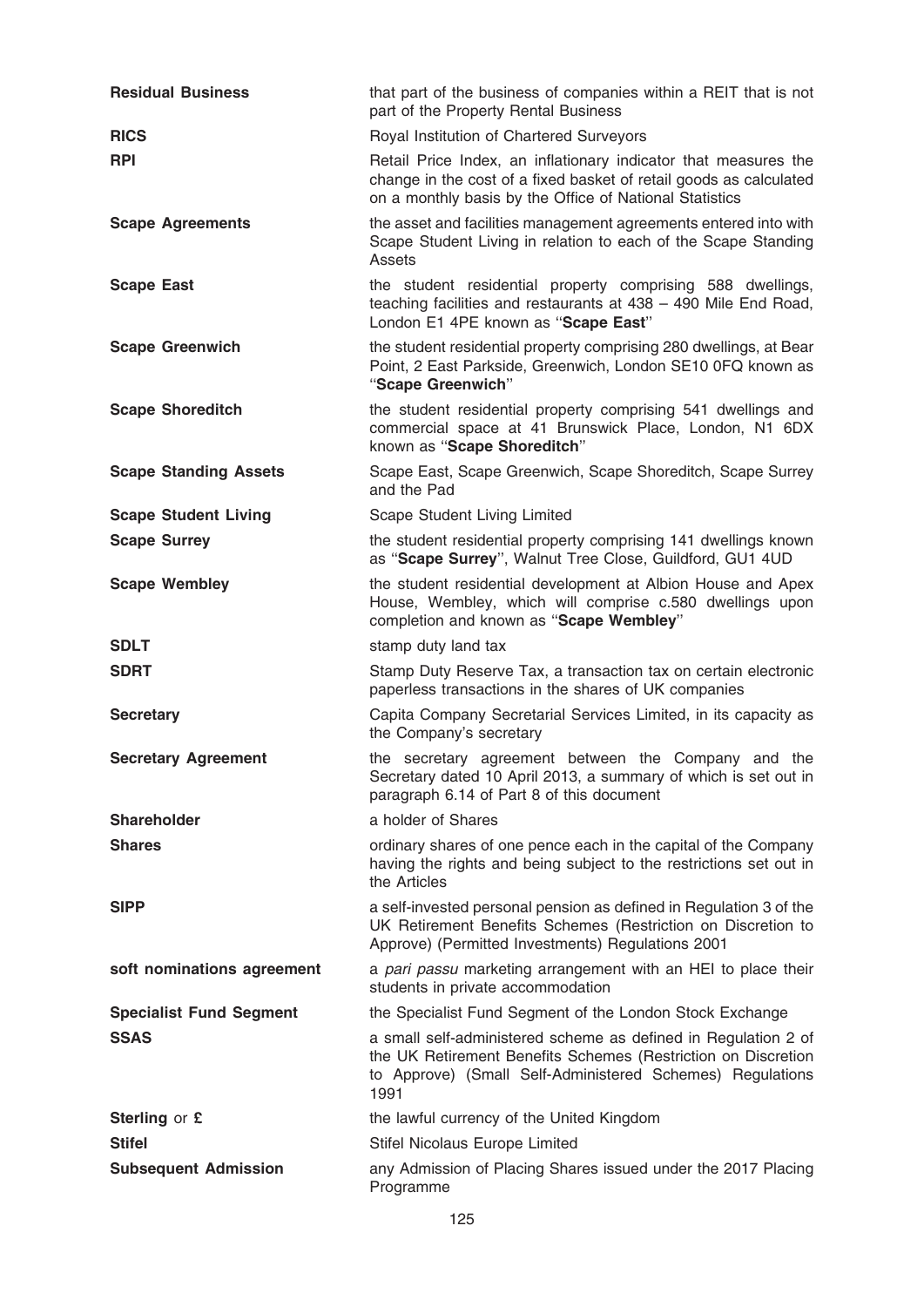| <b>Subsidiaries</b>                                           | GCP Brunswick Limited, GCP Scape East Limited, GCP<br>Operations Limited, Leopard Guernsey Greenwich JV Limited,<br>Leopard Guernsey Greenwich Limited, Leopard Guernsey<br>Greenwich 2 Limited, GCP RHUL Limited, GCP RHUL 2<br>Limited, GCP SG Limited, GCP Topco Limited, GCP Holdco<br>Limited, Old Street Acquisitions Limited, Leopard Guernsey Old<br>Street Limited, Leopard Guernsey Old Street 2 Limited, GCP WL<br>Limited, GCP Apex Limited and GCP Brunswick 2 Limited |
|---------------------------------------------------------------|-------------------------------------------------------------------------------------------------------------------------------------------------------------------------------------------------------------------------------------------------------------------------------------------------------------------------------------------------------------------------------------------------------------------------------------------------------------------------------------|
| <b>Substantial Shareholder</b>                                | any person whose interest in the Company, whether legal or<br>beneficial, direct or indirect, may cause the Company to be liable<br>to pay tax under Section 551 of the CTA 2010 (as such legislation<br>may be modified, supplemented or replaced from time to time) on<br>or in connection with the making of a Distribution to or in respect<br>of such person including any holder of excessive rights as defined<br>in Section 553 of the CTA 2010                             |
| <b>Substantial Shareholding</b>                               | the Shares in relation to which or by virtue of which (in whole or in<br>part) a person is a Substantial Shareholder                                                                                                                                                                                                                                                                                                                                                                |
| <b>Takeover Code</b>                                          | the UK City Code on Takeovers and Mergers                                                                                                                                                                                                                                                                                                                                                                                                                                           |
| <b>Target Asset</b>                                           | as defined on page 45 of this document                                                                                                                                                                                                                                                                                                                                                                                                                                              |
| <b>The Pad</b>                                                | the student residential properties at 57, 59 and 71 Egham Hill,<br>Egham known as "The Pad"                                                                                                                                                                                                                                                                                                                                                                                         |
| The Pad 1                                                     | the student residential property at 71 Egham Hill, Egham                                                                                                                                                                                                                                                                                                                                                                                                                            |
| The Pad 2                                                     | the student residential property at 57 and 59 Egham Hill, Egham                                                                                                                                                                                                                                                                                                                                                                                                                     |
| <b>UCAS</b>                                                   | the Universities and Colleges Admissions Service                                                                                                                                                                                                                                                                                                                                                                                                                                    |
| <b>UK Corporate Governance</b><br>Code                        | the UK Corporate Governance Code as published by the<br>Financial Reporting Council from time-to-time                                                                                                                                                                                                                                                                                                                                                                               |
| <b>UK Listing Authority or UKLA</b>                           | the FCA acting in its capacity as the competent authority for the<br>purposes of Part VI of FSMA                                                                                                                                                                                                                                                                                                                                                                                    |
| <b>UK Money Laundering</b><br><b>Regulations</b>              | the UK Money Laundering Regulations 2007, as amended                                                                                                                                                                                                                                                                                                                                                                                                                                |
| United Kingdom or UK                                          | the United Kingdom of Great Britain and Northern Ireland                                                                                                                                                                                                                                                                                                                                                                                                                            |
| <b>United States of America,</b><br>United States, US or U.S. | the United States of America, its territories and possessions, any<br>state of the United States of America and the District of Columbia                                                                                                                                                                                                                                                                                                                                            |
| <b>U.S. Tax Code</b>                                          | U.S. Internal Revenue Code, as amended                                                                                                                                                                                                                                                                                                                                                                                                                                              |
| <b>U.S. Investment Company Act</b>                            | U.S. Investment Company Act of 1940, as amended                                                                                                                                                                                                                                                                                                                                                                                                                                     |
| <b>U.S. Person</b>                                            | any person who is a U.S. person within the meaning of Regulation<br>S adopted under the U.S. Securities Act                                                                                                                                                                                                                                                                                                                                                                         |
| <b>U.S. Securities Act</b>                                    | U.S. Securities Act of 1933, as amended                                                                                                                                                                                                                                                                                                                                                                                                                                             |
| $U.S.\$ \$ or \$                                              | the lawful currency of the United States of America                                                                                                                                                                                                                                                                                                                                                                                                                                 |
| <b>Valuation Report</b>                                       | the valuation report prepared by the Valuer in relation to the<br>Scape Standing Assets, Water Lane Apartments and Scape<br>Wembley, as set out at Part 6 of this document                                                                                                                                                                                                                                                                                                          |
| <b>Valuer</b>                                                 | Knight Frank LLP, in its capacity as the Company's valuer                                                                                                                                                                                                                                                                                                                                                                                                                           |
| <b>VAT</b>                                                    | value added tax                                                                                                                                                                                                                                                                                                                                                                                                                                                                     |
| <b>Water Lane Apartments</b>                                  | the property at Water Lane Apartments, Bristol, BS1 6HS, known<br>as "Water Lane Apartments"                                                                                                                                                                                                                                                                                                                                                                                        |
| <b>Wembley Forward Funding</b><br><b>Agreement</b>            | the agreement dated 17 June 2016 between GCP Apex Limited,<br>Fulton Wembley Limited and the Company pursuant to which the<br>Group committed to fund the development of Scape Wembley                                                                                                                                                                                                                                                                                              |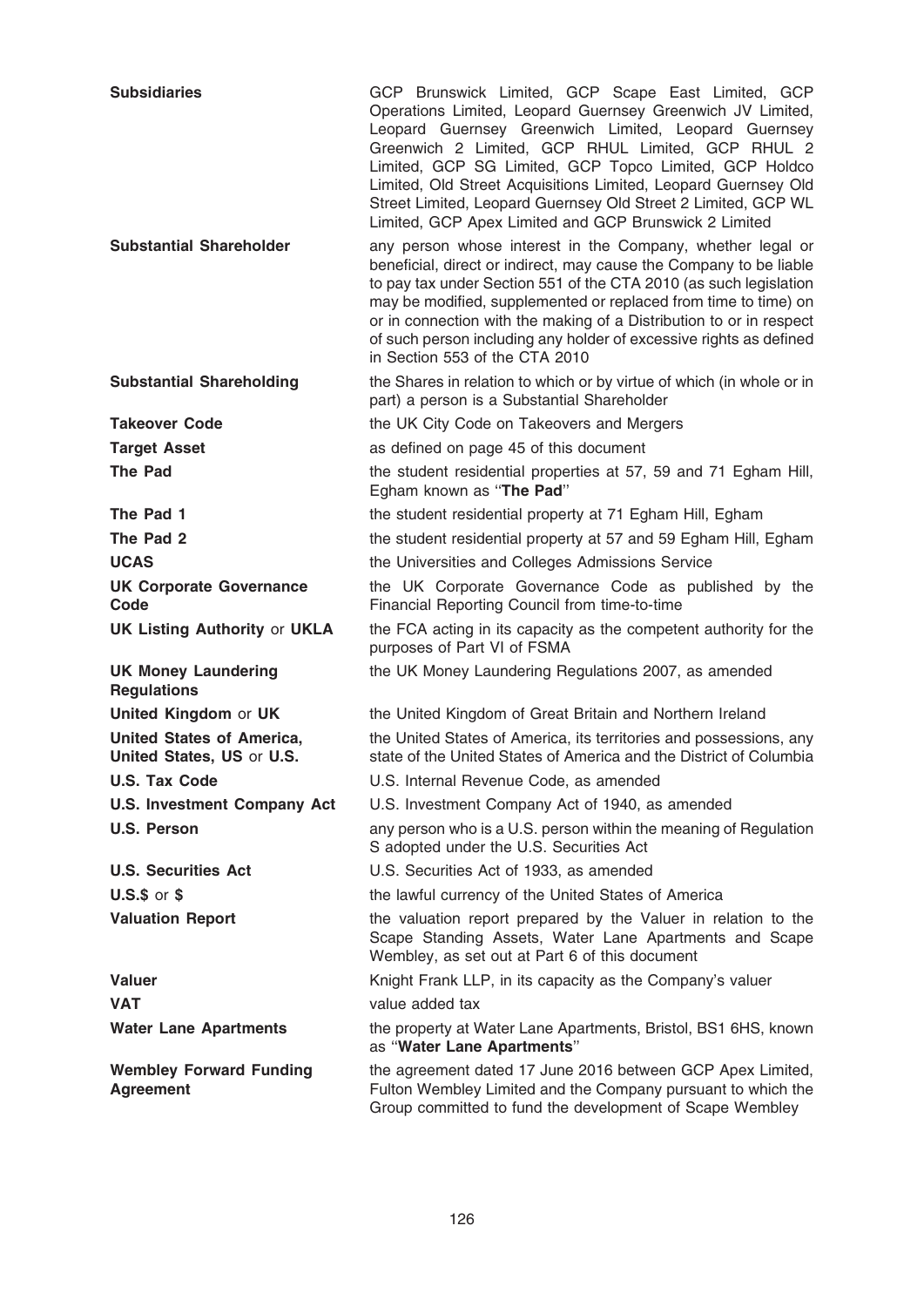## PART 10

## TERMS AND CONDITIONS OF THE INITIAL PLACING AND THE 2017 PLACING PROGRAMME

## 1 INTRODUCTION

- 1.1 For the purpose of this Part 10, the term 'Placing Shares' shall means Shares to be issued pursuant to the Initial Placing or any Placing under the 2017 Placing Programme.
- 1.2 Placing Shares are available under the Initial Placing at the Initial Issue Price and the 2017 Placing Programme at the relevant Placing Price. The Placing Shares will, when issued and fully paid, include the right to receive dividends or other distributions made, paid or declared, if any, by reference to a record date after the date of their issue.
- 1.3 Each Placee which confirms its agreement (whether orally or in writing) to Stifel to subscribe for Placing Shares under the Initial Placing or the 2017 Placing Programme (as applicable) will be bound by these terms and conditions and will be deemed to have accepted them.
- 1.4 The Company and/or Stifel may require any Placee to agree to such further terms and/or conditions and/or give such additional warranties and/or representations as it (in its absolute discretion) sees fit and/or may require any such Placee to execute a separate placing letter (a ''Placing Letter'').

## 2 AGREEMENT TO SUBSCRIBE FOR PLACING SHARES

- 2.1 A Placee agrees to become a member of the Company and agrees to subscribe for those Placing Shares allocated to it by Stifel at the Initial Issue Price or the relevant Placing Price (as applicable), conditional on:
	- (a) in the case of the Initial Placing:
		- (i) Initial Admission occurring by 8.00 a.m. on 24 February 2017 (or such later time and/or date, not being later than 8.00 a.m. on 29 March 2017, as the Company and Stifel may agree);
		- (ii) the Minimum Gross Proceeds being raised; and
		- (iii) the Placing Agreement not having being terminated in accordance with its terms, and
	- (b) in the case of any Placing under the 2017 Placing Programme:
		- (i) Shareholder authority for the disapplication of pre-emption rights in respect of the relevant allotment being in place;
		- (ii) the Placing Price being not less than the prevailing published NAV per Share at the time of allotment together with a premium intended to at least cover the costs and expenses of the relevant placing of Shares (including, without limitation, any placing commissions);
		- (iii) the Company having a placing agreement or equivalent arrangement in place at the time of the issue;
		- (iv) a valid supplementary prospectus being published by the Company when required; and
		- (v) the relevant Subsequent Admission of the Placing Shares issued pursuant to the allotment.

In circumstances where these conditions are not fully met, the relevant issue of Placing Shares pursuant to the 2017 Placing Programme will not take place.

- 2.2 To the fullest extent permitted by law, each Placee acknowledges and agrees that it will not be entitled to exercise any remedy of rescission at any time. This does not affect any other rights the Placee may have.
- 2.3 There is no minimum or maximum subscription.

## 3 PAYMENT FOR PLACING SHARES

3.1 Each Placee must pay the Initial Issue Price or the relevant Placing Price (as applicable) for the Placing Shares issued to the Placee in such manner and by the time directed by Stifel. If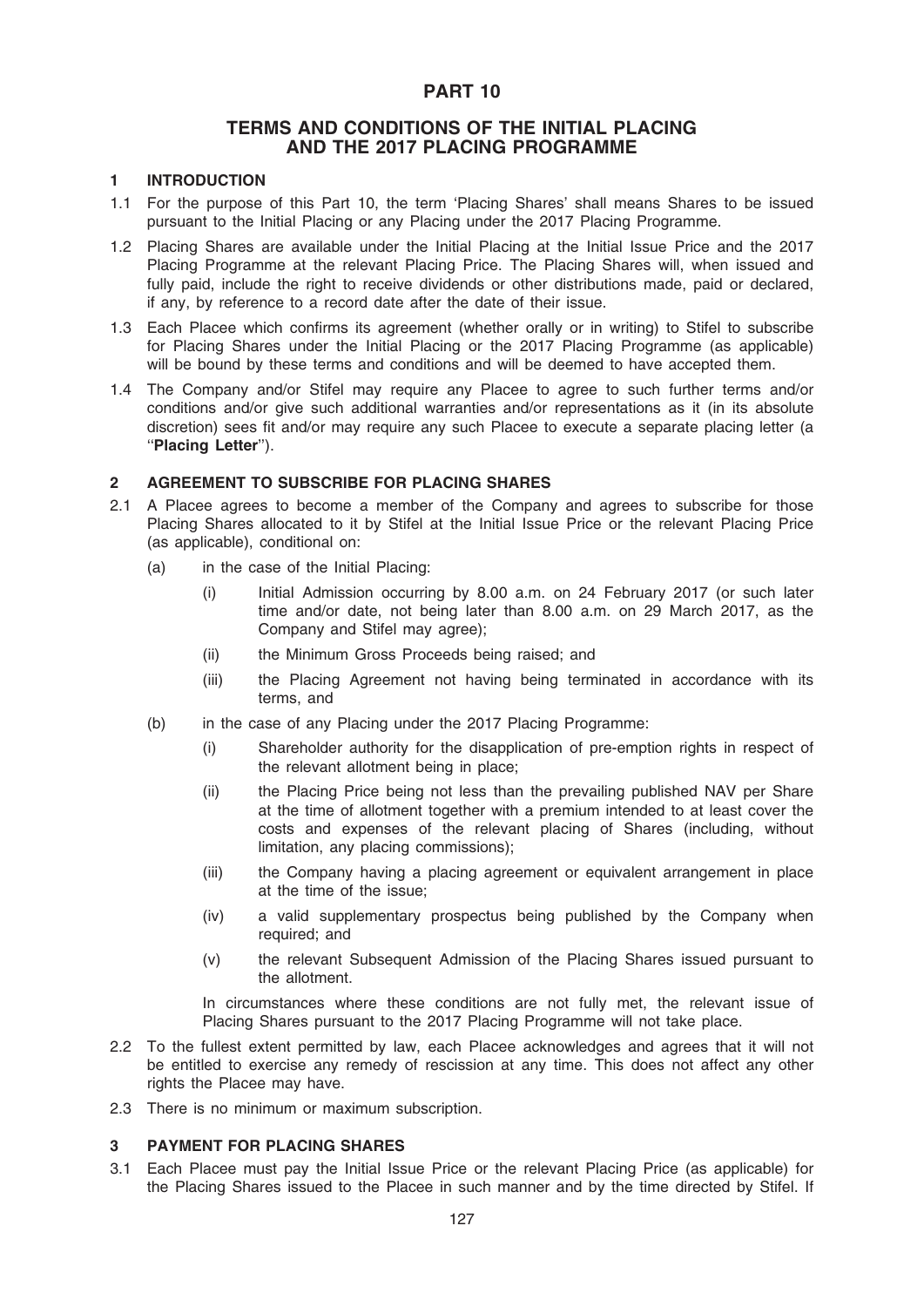any Placee fails to pay as so directed and/or by the time required, the relevant Placee's application for Placing Shares may, at the discretion of Stifel, either be rejected or accepted and, in the latter case, paragraph 3.2 of these terms and conditions shall apply.

3.2. Each Placee is deemed to agree that if it does not comply with its obligation to pay the Initial Issue Price or the relevant Placing Price (as applicable) for the Placing Shares allocated to it in accordance with paragraph 3.1 of these terms and conditions and Stifel elects to accept that Placee's application, Stifel may sell all or any of the Placing Shares allocated to the Placee on such Placee's behalf and retain from the proceeds, for Stifel's own account and profit, an amount equal to the aggregate amount owed by the Placee plus any interest due. The Placee will, however, remain liable for any shortfall below the aggregate amount owed by such Placee and it may be required to bear any tax or other charges (together with any interest or penalties) which may arise upon the sale of such Placing Shares on such Placee's behalf.

#### 4 REPRESENTATIONS AND WARRANTIES

By agreeing to subscribe for Placing Shares, each Placee which enters into a commitment to subscribe for Placing Shares will (for itself and any person(s) procured by it to subscribe for Placing Shares and any nominee(s) for any such person(s)) be deemed to agree, represent and warrant to each of the Company, the Investment Manager, Stifel and the Registrar that:

- 4.1 in agreeing to subscribe for Placing Shares under the Initial Placing or the 2017 Placing Programme (as applicable), it is relying solely on this document and any supplementary prospectus issued by the Company and not on any other information given, or representation or statement made at any time, by any person concerning the Company and/or the Initial Placing or the 2017 Placing Programme (as applicable). It agrees that none of the Company, the Investment Manager, Stifel or the Registrar, nor any of their respective officers, agents or employees, will have any liability for any other information or representation. It irrevocably and unconditionally waives any rights it may have in respect of any other information or representation;
- 4.2 if the laws of any territory or jurisdiction outside the United Kingdom are applicable to its agreement to subscribe for Placing Shares under the Initial Placing or the 2017 Placing Programme (as applicable), it warrants that it has complied with all such laws, obtained all governmental and other consents which may be required, complied with all requisite formalities and paid any issue, transfer or other taxes due in connection with its application in any territory and that it has not taken any action or omitted to take any action which will result in the Company, the Investment Manager, Stifel or the Registrar or any of their respective officers, agents or employees acting in breach of the regulatory or legal requirements, directly or indirectly, of any territory or jurisdiction outside the United Kingdom in connection with the Initial Placing or the 2017 Placing Programme (as applicable);
- 4.3 it has carefully read and understands this document in its entirety and acknowledges that it is acquiring Placing Shares on the terms and subject to the conditions set out in this Part 10 and the Articles as in force at the date of Admission of the relevant Shares;
- 4.4 it has not relied on Stifel or any person affiliated with Stifel in connection with any investigation of the accuracy of any information contained in this document;
- 4.5 it acknowledges that the content of this document is exclusively the responsibility of the Company and its Directors and neither Stifel nor any person acting on their respective behalf nor any of its respective affiliates are responsible for or shall have any liability for any information, representation or statement contained in this document or any information published by or on behalf of the Company and will not be liable for any decision by a Placee to participate in the Initial Placing or the 2017 Placing Programme based on any information, representation or statement contained in this document or otherwise;
- 4.6 it acknowledges that no person is authorised in connection with the Initial Placing or the 2017 Placing Programme to give any information or make any representation other than as contained in this document and, if given or made, any information or representation must not be relied upon as having been authorised by the Company, the Investment Manager or Stifel;
- 4.7 it is not applying as, nor is it applying as nominee or agent for, a person who is or may be liable to notify and account for tax under the Stamp Duty Reserve Tax Regulations 1986 at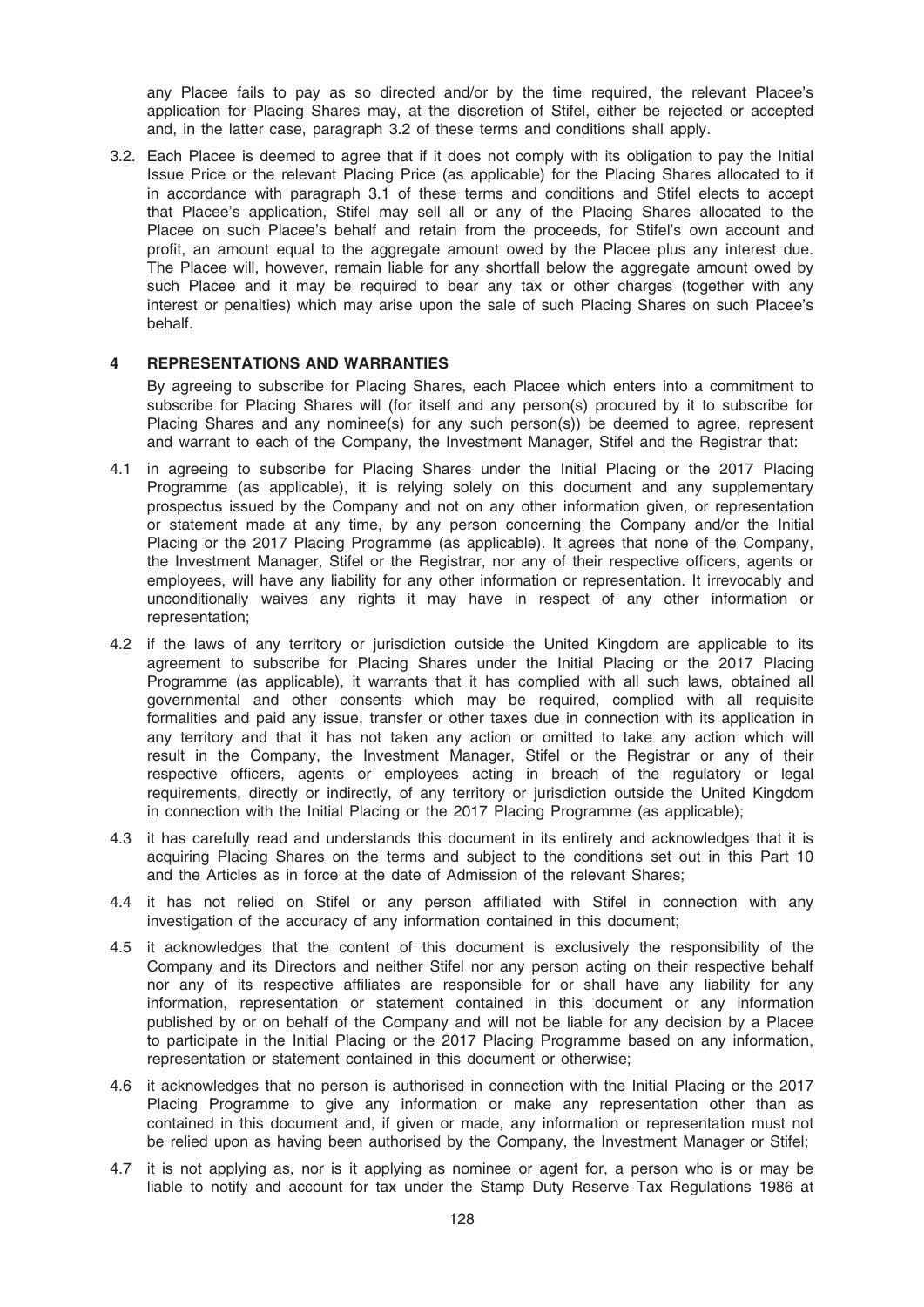any of the increased rates referred to in section 67, 70, 93 or 96 of the Finance Act 1986 (depositary receipts and clearance services);

- 4.8 if it is within the United Kingdom, it is (i) a person who falls within Articles 49(2)(a) to (d) or 19(5) of the Financial Services and Markets Act 2000 (Financial Promotions) Order 2005 or it is a person to whom the Placing Shares may otherwise lawfully be offered under such Order or (ii) is a person who is a ''professional client'' or an ''eligible counterparty'' within the meaning of Chapter 3 of the FCA's Conduct of Business Sourcebook;
- 4.9 if it is a resident in the EEA (other than the United Kingdom): (a) it is a qualified investor within the meaning of the law in the Relevant Member State implementing Article 2(1)(e)(i), (ii) or (iii) of the Prospectus Directive; and (b) if that Relevant Member State has implemented the AIFMD, that it is a person to whom the Placing Shares may lawfully be marketed under the AIFMD or under the applicable implementing legation (if any) of that Relevant Member State;
- 4.10 if it is within the Bailiwick of Guernsey, it is a person licensed under any of the Protection of Investors (Bailiwick of Guernsey) Law, 1987 as amended, the Insurance Business (Bailiwick of Guernsey) Law, 2002 (as amended), the Banking Supervision (Bailiwick of Guernsey) Law, 1994 (as amended), or the Regulation of Fiduciaries, Administration Businesses and Company Directors, etc. (Bailiwick of Guernsey) Law, 2000 (as amended);
- 4.11 in the case of any Placing Shares acquired by a Placee as a financial intermediary within the EEA (other than the United Kingdom) as that term is used in Article 3(2) of the Prospectus Directive: (a) the Placing Shares acquired by it in the Initial Placing or the 2017 Placing Programme (as applicable) have not been acquired on behalf of, nor have they been acquired with a view to their offer or resale to, persons in any Relevant Member State other than qualified investors, as that term is defined in the 2010 PD Amending Directive, or in circumstances in which the prior consent of Stifel has been given to the offer or resale; or (b) where Placing Shares have been acquired by it on behalf of persons in any Relevant Member State other than qualified investors, the offer of those Shares to it is not treated under the Prospectus Directive as having been made to such persons;
- 4.12 it has only communicated or caused to be communicated and will only communicate or cause to be communicated any invitation or inducement to engage in investment activity (within the meaning of section 21 of FSMA) relating to the Shares in circumstances in which section 21(1) of FSMA does not require approval of the communication by an authorised person and acknowledges and agrees that no document is being issued by Stifel in connection with the Initial Placing or the 2017 Placing Programme in its capacity as an authorised person under section 21 of FSMA and it may not therefore be subject to the controls which would apply if they were made or approved as a financial promotion by an authorised person;
- 4.13 it is aware of and acknowledges that it is required to comply with all applicable provisions of FSMA with respect to anything done by it in relation to the Shares in, from or otherwise involving, the United Kingdom;
- 4.14 it is aware of the provisions of the Criminal Justice Act 1993 regarding insider dealing, the Market Abuse Regulation and the Proceeds of Crime Act 2002 and confirms that it has and will continue to comply with any obligations imposed by such statutes:
- 4.15 no action has been taken or will be taken in any jurisdiction other than the United Kingdom that would permit a public offering of the Shares or possession of this document (and any supplementary prospectus issued by the Company), in any country or jurisdiction where action for that purpose is required;
- 4.16 that, save in the event of fraud on the part of Stifel, neither Stifel, its ultimate holding companies nor any direct or indirect subsidiary undertakings of such holding companies, nor any of their respective directors, members, partners, officers and employees shall be responsible or liable to such Placee or any of its clients for any matter arising out of Stifel's role as placing agent or otherwise in connection with the Initial Placing and/or the 2017 Placing Programme and that where any such responsibility or liability nevertheless arises as a matter of law such Placee and, if relevant, its clients, will immediately waive any claim against any of such persons which such investor or any of its clients may have in respect thereof;
- 4.17 that it is aware of, has complied with and will at all times comply with its obligations in connection with money laundering under the Proceeds of Crime Act 2002;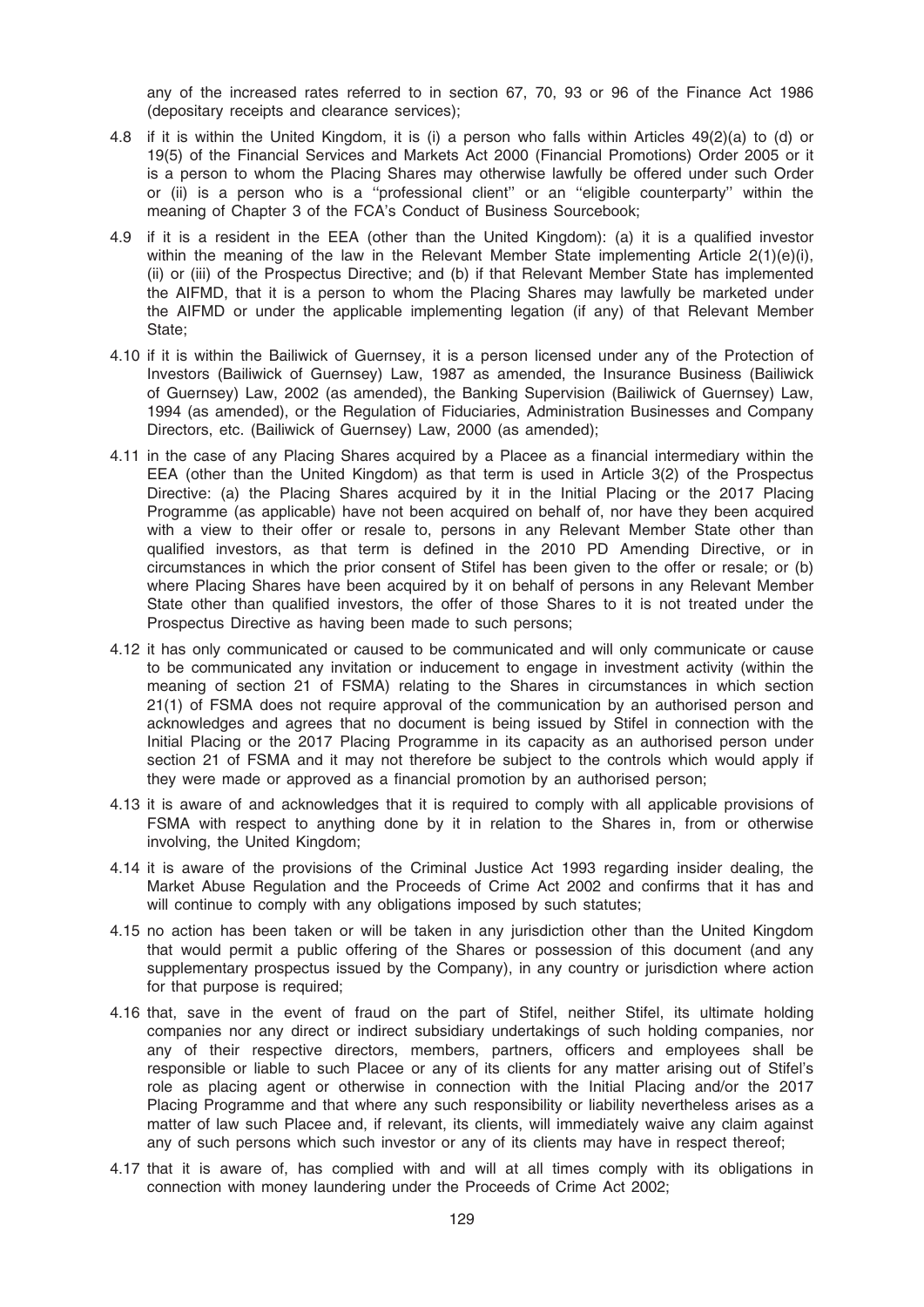- 4.18 the commitment to subscribe for Shares on the terms set out in these terms and conditions will continue notwithstanding any amendment that may in the future be made to the terms of the Initial Placing or the 2017 Placing Programme (as applicable) and that it will have no right to be consulted or require that its consent be obtained with respect to the Company's conduct of the Initial Placing or the 2017 Placing Programme;
- 4.19 it does not have a registered address in, and is not a citizen, resident or national of, any jurisdiction in which it is unlawful to make or accept an offer of the Placing Shares and it is not acting on a non-discretionary basis for any such person;
- 4.20 if the Placee is a natural person, such Placee is not under the age of majority (18 years of age in the United Kingdom) on the date of such Placee's agreement to subscribe for Placing Shares under the Initial Placing or the 2017 Placing Programme and will not be any such person on the date any such agreement to subscribe under the Initial Placing or 2017 Placing Programme (as applicable) is accepted;
- 4.21 it has not, directly or indirectly, distributed, forwarded, transferred or otherwise transmitted this document or any other offering materials concerning the Initial Placing or the 2017 Placing Programme or the Shares to any persons within the United States or to any U.S. Persons, nor will it do any of the foregoing;
- 4.22 it acknowledges that neither Stifel nor any of its affiliates, nor any person acting on its or their behalf is making any recommendations to it, advising it regarding the suitability of any transactions it may enter into in connection with the Initial Placing or the 2017 Placing Programme or providing any advice in relation to the Initial Placing or the 2017 Placing Programme and participation in the Initial Placing or the 2017 Placing Programme (as applicable) is on the basis that it is not and will not be a client of Stifel and that Stifel does not have any duties or responsibilities to it for providing the protections afforded to its clients or for providing advice in relation to the Initial Placing or the 2017 Placing Programme nor in respect of any representations, warranties, undertakings or indemnities otherwise required to be given by it in connection with its application under the Initial Placing or the 2017 Placing Programme (as applicable);
- 4.23 it acknowledges that where it is subscribing for Placing Shares for one or more managed, discretionary or advisory accounts, it is authorised in writing for each such account: (a) to subscribe for the Placing Shares for each such account; (b) to make on each such account's behalf the representations, warranties and agreements set out in this document; and (c) to receive on behalf of each such account any documentation relating to the Initial Placing or the 2017 Placing Programme (as applicable) in the form provided by the Company and/or Stifel. It agrees that the provision of this paragraph shall survive any resale of the Placing Shares by or on behalf of any such account;
- 4.24 it irrevocably appoints any director of the Company and any director of Stifel to be its agent and on its behalf (without any obligation or duty to do so), to sign, execute and deliver any documents and do all acts, matters and things as may be necessary for, or incidental to, its subscription for all or any of the Placing Shares for which it has given a commitment under the Initial Placing or the 2017 Placing Programme (as applicable), in the event of its own failure to do so;
- 4.25 it accepts that if the Initial Placing or the 2017 Placing Programme (as applicable) does not proceed or the conditions to the Placing Agreement are not satisfied or the Placing Shares for which valid applications are received and accepted are not admitted to trading on the London Stock Exchange for any reason whatsoever then neither Stifel, nor the Investment Manager, nor the Company, nor persons controlling, controlled by or under common control with any of them nor any of their respective employees, agents, officers, members, stockholders, partners or representatives, shall have any liability whatsoever to it or any other person;
- 4.26 in connection with its participation in the Initial Placing or the 2017 Placing Programme (as applicable) it has observed all relevant legislation and regulations;
- 4.27 it acknowledges that Stifel and the Company are entitled to exercise any of their rights under the Placing Agreement or any other right in their absolute discretion without any liability whatsoever to it:
- 4.28 the representations, undertakings and warranties contained in this document are irrevocable. It acknowledges that Stifel and the Company and their respective affiliates will rely upon the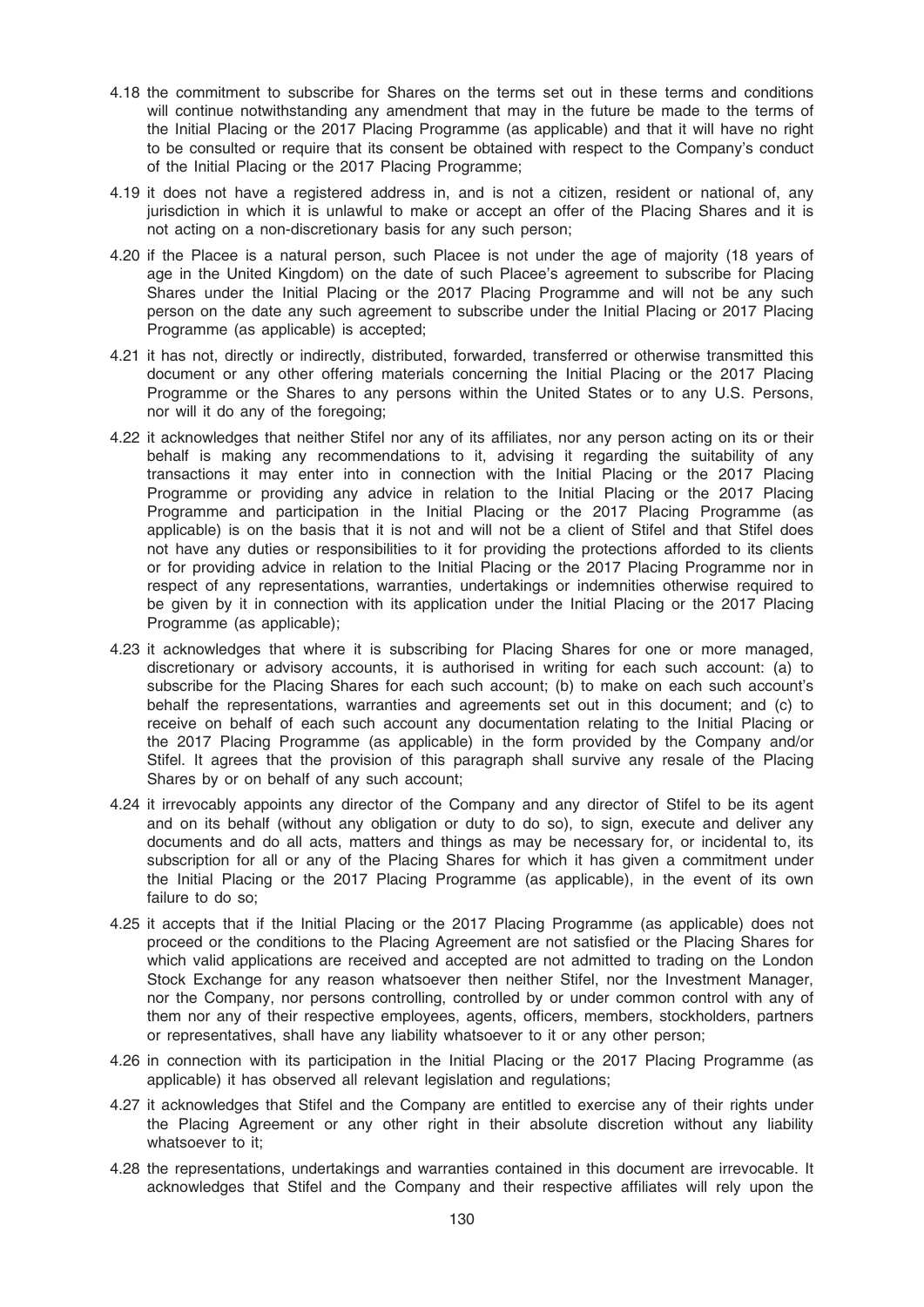truth and accuracy of the foregoing representations and warranties and it agrees that if any of the representations or warranties made or deemed to have been made by its subscription of the Placing Shares are no longer accurate, it shall promptly notify Stifel and the Company;

- 4.29 where it or any person acting on behalf of it is dealing with Stifel, any money held in an account with Stifel on behalf of it and/or any person acting on behalf of it will not be treated as client money within the meaning of the relevant rules and regulations of the FCA which therefore will not require Stifel to segregate such money, as that money will be held by Stifel under a banking relationship and not as trustee;
- 4.30 any of its clients, whether or not identified to Stifel, will remain its sole responsibility and will not become clients of Stifel for the purposes of the rules of the FCA or for the purposes of any other statutory or regulatory provision;
- 4.31 it accepts that the allocation of Placing Shares shall be determined by Stifel in its absolute discretion (in consultation with the Company and the Investment Manager) and that Stifel may scale down any commitments for this purpose on such basis as it may determine; and
- 4.32 time shall be of the essence as regards its obligations to settle payment for the Placing Shares and to comply with its other obligations under the Initial Issue or the 2017 Placing Programme (as applicable).

## 5 UNITED STATES PURCHASE AND TRANSFER RESTRICTIONS

- 5.1 By participating in the Initial Issue or the 2017 Placing Programme (as applicable), each Placee acknowledges and agrees that it will (for itself and any person(s) procured by it to subscribe for Shares and any nominee(s) for any such person(s)) be further deemed to represent and warrant to each of the Company, the Investment Manager, the Registrar and Stifel that:
	- 5.1.1 it is either: (i) not a U.S. Person or located in the United States and it acknowledges that the Shares are being offered or sold outside the United States in reliance on Regulation S; or (ii) is a U.S. Person to whom Shares may be offered pursuant to an exemption from, or in a transaction not subject to, the registration requirements of the U.S. Securities Act and in compliance with any applicable securities laws of any state or other jurisdiction in the United States;
	- 5.1.2 it acknowledges that the Shares have not been and will not be registered under the U.S. Securities Act or with any securities regulatory authority of any state or other jurisdiction of the United States and may not be offered or sold in the United States or to, or for the account or benefit of, U.S. Persons absent registration or an exemption from registration under the U.S. Securities Act;
	- 5.1.3 it acknowledges that the Company has not registered under the U.S. Investment Company Act and that the Company has put in place restrictions for transactions not involving any public offering in the United States, and to ensure that the Company is not and will not be required to register under the U.S. Investment Company Act;
	- 5.1.4 unless the Company expressly consents otherwise in writing, no portion of the assets used to purchase, and no portion of the assets used to hold, the Shares or any beneficial interest therein constitutes or will constitute the assets of: (a) an ''employee benefit plan" as defined in Section 3(3) of ERISA that is subject to Title I of ERISA; (b) a ''plan'' as defined in Section 4975 of the US Tax Code, including an individual retirement account or other arrangement that is subject to Section 4975 of the US Tax Code; or (c) an entity which is deemed to hold the assets of any of the foregoing types of plans, accounts or arrangements that is subject to Title I of ERISA or Section 4975 of the US Tax Code. In addition, if a Placee is a governmental, church, non-US or other employee benefit plan that is subject to any federal, state, local or non-US law that is substantially similar to the provisions of Title I of ERISA or Section 4975 of the US Tax Code, its purchase, holding, and disposition of the Placing Shares must not constitute or result in a non-exempt violation of any such substantially similar law;
	- 5.1.5 if any Placing Shares offered and sold pursuant to Regulation S are issued in certificated form, then such certificates evidencing ownership will contain a legend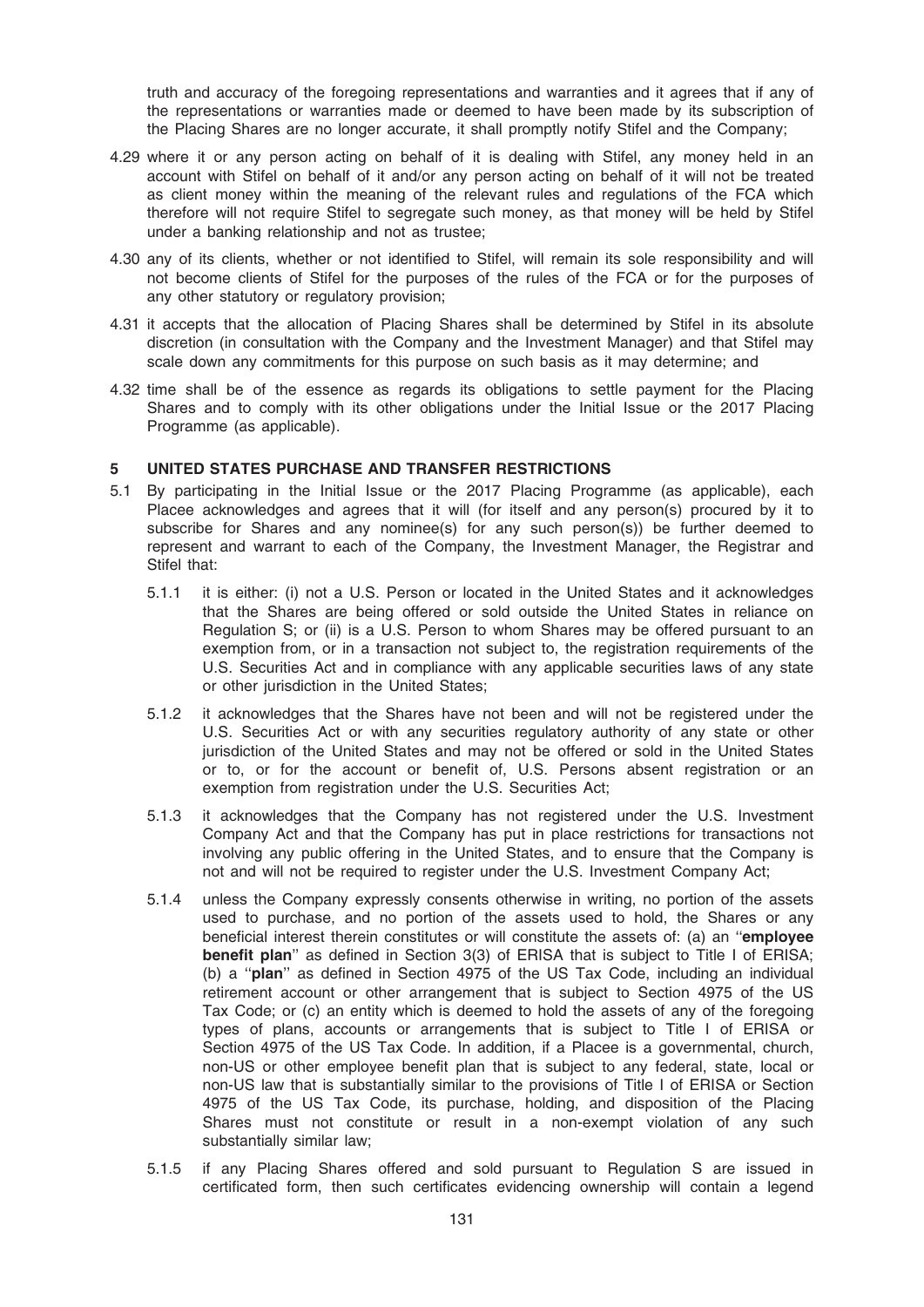substantially to the following effect, unless otherwise determined by the Company in accordance with applicable law:

''GCP STUDENT LIVING PLC (THE ''COMPANY'') HAS NOT BEEN AND WILL NOT BE REGISTERED UNDER THE U.S. INVESTMENT COMPANY ACT OF 1940, AS AMENDED. IN ADDITION, THE SECURITIES OF THE COMPANY REPRESENTED BY THIS CERTIFICATE HAVE NOT BEEN AND WILL NOT BE REGISTERED UNDER THE U.S. SECURITIES ACT OF 1933, AS AMENDED, OR WITH ANY SECURITIES REGULATORY AUTHORITY OF ANY STATE OR OTHER JURISDICTION OF THE UNITED STATES. ACCORDINGLY, THIS SECURITY MAY NOT BE OFFERED, SOLD, PLEDGED, EXERCISED OR OTHERWISE TRANSFERRED WITHIN THE UNITED STATES OR TO, OR FOR THE ACCOUNT OR BENEFIT OF, US PERSONS EXCEPT IN ACCORDANCE WITH THE SECURITIES ACT OR AN EXEMPTION THEREFROM AND UNDER CIRCUMSTANCES WHICH WILL NOT REQUIRE THE COMPANY TO REGISTER UNDER THE US INVESTMENT COMPANY ACT, IN EACH CASE IN ACCORDANCE WITH ALL APPLICABLE SECURITIES LAWS. FURTHER, NO PURCHASE, SALE OR TRANSFER OF THE SECURITIES REPRESENTED BY THIS CERTIFICATE MAY BE MADE UNLESS SUCH PURCHASE, SALE OR TRANSFER WILL NOT RESULT IN THE ASSETS OF THE COMPANY CONSTITUTING ''PLAN ASSETS'' WITHIN THE MEANING OF THE EMPLOYEE RETIREMENT INCOME SECURITY ACT OF 1974, AS AMENDED (''ERISA''), THAT ARE SUBJECT TO PART 4 OF TITLE I OF ERISA OR SECTION 4975 OF THE INTERNAL REVENUE CODE OF 1986, AS AMENDED'';

- 5.1.6 if in the future the Placee decides to offer, sell, transfer, assign or otherwise dispose of any Shares, it will do so only in compliance with an exemption from the registration requirements of the U.S. Securities Act and under circumstances which: (a) will not require the Company to register under the U.S. Investment Company Act; and (b) will not result in the assets of the Company constituting ''plan assets'' within the meaning of ERISA, that are subject to Part 4 of Title I of ERISA or Section 4975 of the Internal Revenue Code. It acknowledges that any sale, transfer, assignment, pledge or other disposal made other than in compliance with such laws and the above stated restrictions will be subject to the compulsory transfer provisions as provided in the Articles;
- 5.1.7 it is purchasing the Placing Shares for its own account or for one or more investment accounts for which it is acting as a fiduciary or agent, in each case for investment only, and not with a view to or for sale or other transfer in connection with any distribution of the Shares in any manner that would violate the U.S. Securities Act, the U.S. Investment Company Act or any other applicable securities laws;
- 5.1.8 it acknowledges that the Company reserves the right to make inquiries of any holder of the Shares or interests therein at any time as to such person's status under U.S. federal securities laws and to require any such person that has not satisfied the Company that holding by such person will not violate or require registration under U.S. securities laws to transfer such Shares or interests in accordance with the Articles;
- 5.1.9 it acknowledges and understands the Company is required to comply with FATCA and the CRS and that the Company will follow FATCA's and/or the CRS's extensive reporting and withholding requirements. The Placee agrees to provide the Company at the time or times prescribed by applicable law and at such time or times reasonably requested by the Company such information and documentation prescribed by applicable law and such additional documentation reasonably requested by the Company as may be necessary for the Company to comply with its obligations under FATCA and the CRS;
- 5.1.10 it is entitled to acquire the Placing Shares under the laws of all relevant jurisdictions which apply to it, it has fully observed all such laws and obtained all governmental and other consents which may be required thereunder and complied with all necessary formalities and it has paid all issue, transfer or other taxes due in connection with its acceptance in any jurisdiction of the Placing Shares and that it has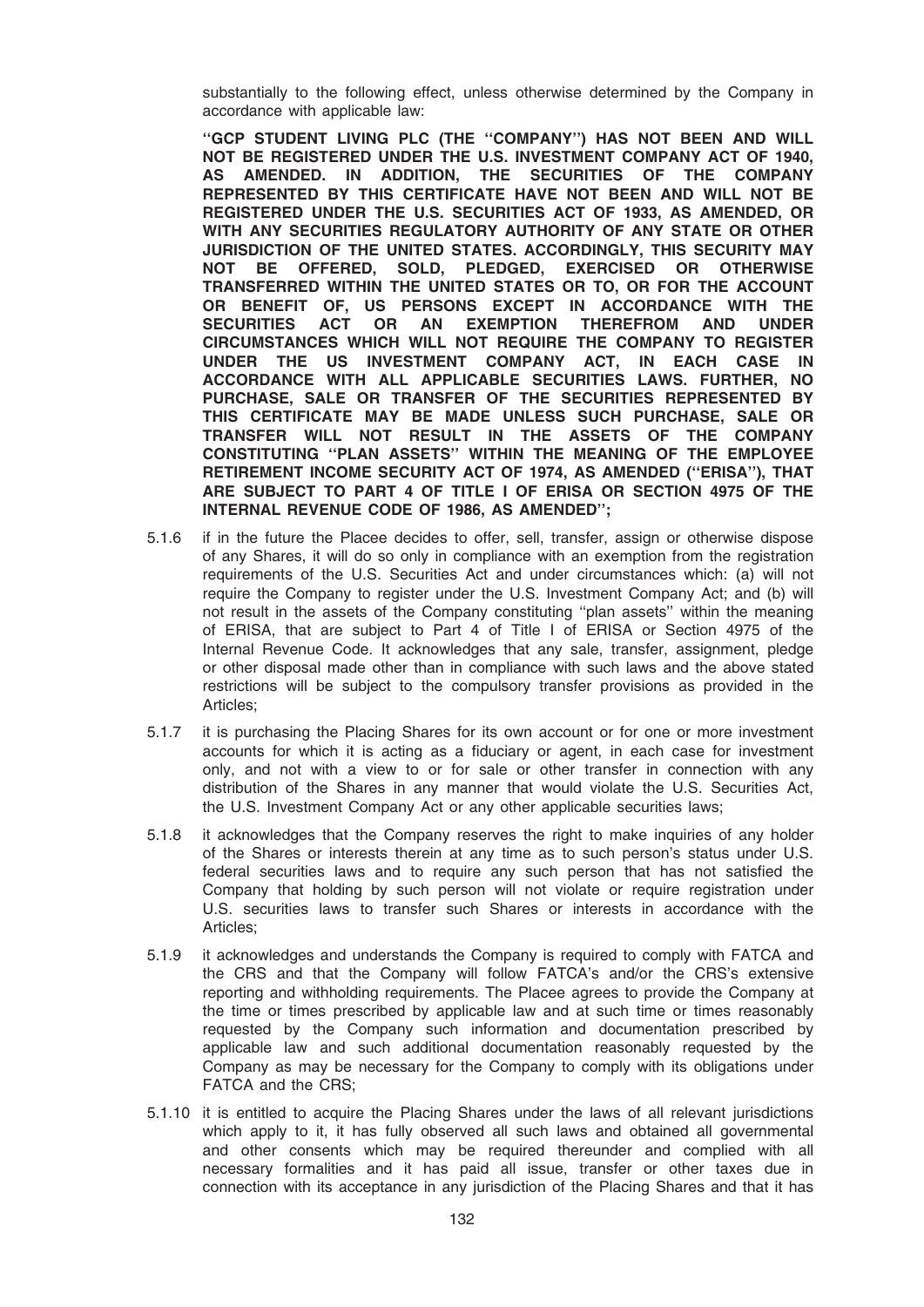not taken any action, or omitted to take any action, which may result in the Company, the Investment Manager, the Registrar, Stifel or their respective directors, officers, agents, employees and advisers being in breach of the laws of any jurisdiction in connection with the Initial Placing or the 2017 Placing Programme (as applicable) or its acceptance of participation in the Initial Placing or the 2017 Placing Programme (as applicable);

- 5.1.11 it has received, carefully read and understands this document, and has not, directly or indirectly, distributed, forwarded, transferred or otherwise transmitted this document or any other presentation or offering materials concerning the Placing Shares to or within the United States or to any U.S. Persons, nor will it do any of the foregoing; and
- 5.1.12 if it is acquiring any Placing Shares as a fiduciary or agent for one or more accounts, the Placee has sole investment discretion with respect to each such account and full power and authority to make such foregoing representations, warranties, acknowledgements and agreements on behalf of each such account.
- 5.2 The Company, the Investment Manager, the Registrar, Stifel and their respective directors, officers, agents, employees, advisers and others will rely upon the truth and accuracy of the foregoing representations, warranties, acknowledgments and agreements.
- 5.3 If any of the representations, warranties, acknowledgments or agreements made by the Placee are no longer accurate or have not been complied with, the Placee will immediately notify the Company and Stifel.

#### 6 MONEY LAUNDERING

Each Placee acknowledges and agrees that:

- 6.1 its application is only made on the basis that it accepts full responsibility for any requirement to verify the identity of its clients and other persons in respect of whom it has applied. In addition, it warrants that it is a person: (a) subject to the Money Laundering Regulations 2007 in force in the United Kingdom; or (b) subject to the Money Laundering Directive (2005/60/EC of the European Parliament and of the EC Council of 26 October 2005 on the prevention of the use of the financial system for the purpose of money laundering and terrorist financing) (the "Money Laundering Directive"); or (c) acting in the course of a business in relation to which an overseas regulatory authority exercises regulatory functions and is based or incorporated in, or formed under the law of, a country in which there are in force provisions at least equivalent to those required by the Money Laundering Directive; and
- 6.2 due to anti-money laundering requirements, Stifel and the Company may require proof of identity and verification of the source of the payment before the application can be processed and that, in the event of delay or failure by the applicant to produce any information required for verification purposes, Stifel and the Company may refuse to accept the application and the subscription moneys relating thereto. It holds harmless and will indemnify Stifel and the Company against any liability, loss or cost ensuing due to the failure to process such application, if such information as has been required has not been provided by it.

## 7 THE DATA PROTECTION ACT

- 7.1 Each Placee acknowledges and agrees that, pursuant to The Data Protection Act 1998 (the ''DP Act'') the Company and/or the Registrar, may hold personal data (as defined in the DP Act) relating to past and present shareholders. Personal data may be retained on record for a period exceeding six years after it is no longer used. The Registrar will only use such information for the purposes set out below (collectively, the ''Purposes''), being to:
	- 7.1.1 process its personal data (including sensitive personal data) as required by or in connection with its holding of Shares, including processing personal data in connection with credit and money laundering checks on it;
	- 7.1.2 communicate with it as necessary in connection with its affairs and generally in connection with its holding of Shares;
	- 7.1.3 provide personal data to such third parties as the Registrar may consider necessary in connection with its affairs and generally in connection with its holding of Shares or as the DP Act may require, including to third parties outside the EEA;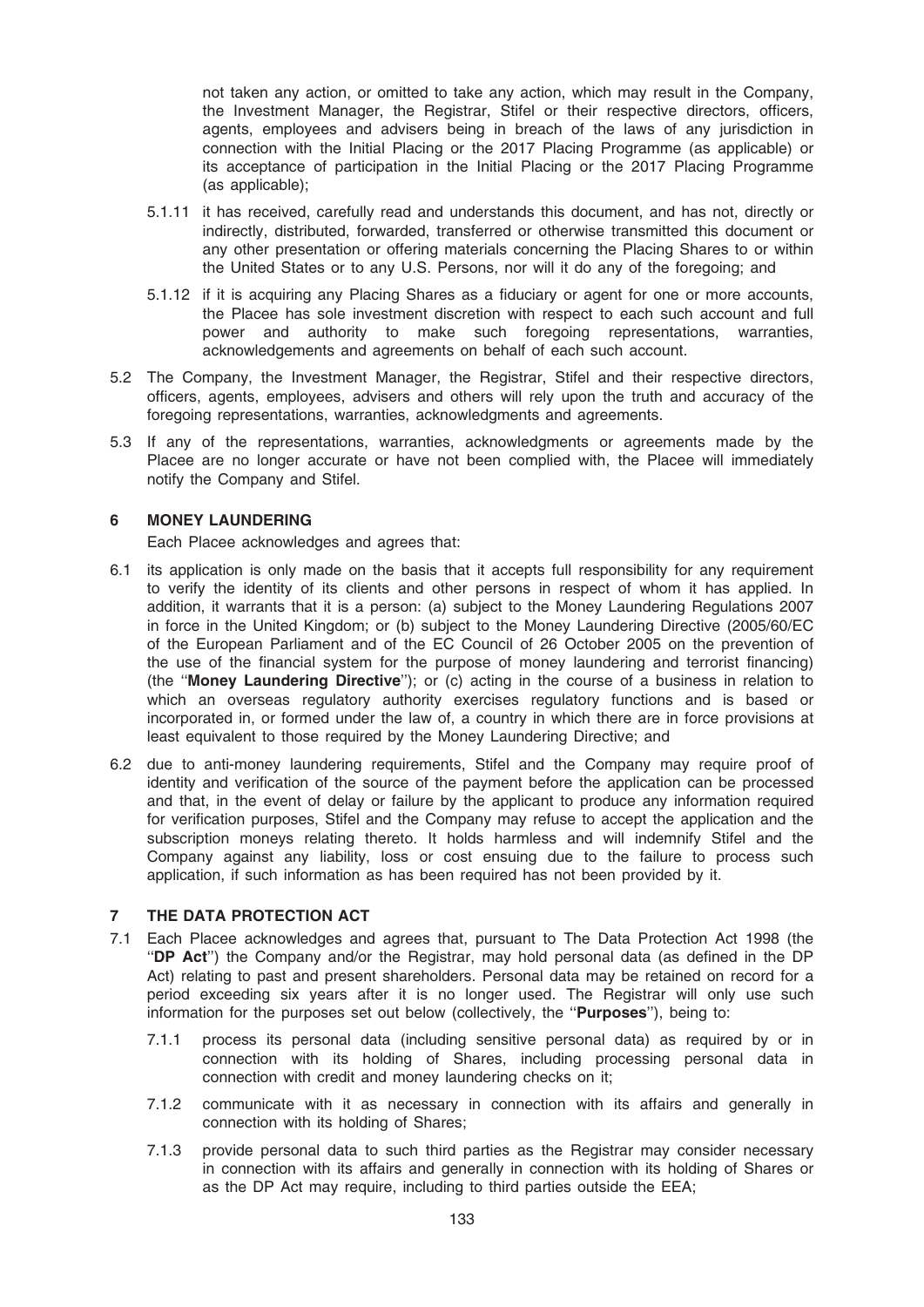- 7.1.4 without limitation, provide such personal data to the Company or the Investment Manager and their respective associates for processing, notwithstanding that any such party may be outside the EEA; and
- 7.1.5 process its personal data for the Registrar's internal administration.
- 7.2 By becoming registered as a holder of Shares a person becomes a data subject (as defined in the DP Act) and is deemed to have consented to the processing by the Company or its Registrar of any personal data relating to them in the manner described above. In providing the Registrar with information, it hereby represents and warrants to the Registrar that it has obtained the consent of any data subject to the Registrar and their respective associates holding and using their personal data for the Purposes (including the explicit consent of the data subjects for the processing of any sensitive personal data for the Purposes set out above in this paragraph 7).

## 8 SUPPLY AND DISCLOSURE OF INFORMATION

If Stifel, the Registrar or the Company or any of their agents request any information about a Placee's agreement to subscribe for Placing Shares under the Initial Placing or the 2017 Placing Programme (as applicable), such Placee must promptly disclose it to them.

#### 9 NON UNITED KINGDOM INVESTORS

- 9.1 If the Placee is outside the United Kingdom, neither this document nor any other offering, marketing or other material in connection with the Initial Placing or the 2017 Placing Programme constitutes an invitation, offer or promotion to, or arrangement with, it or any person whom it is procuring to subscribe for Placing Shares pursuant to the Initial Placing or the 2017 Placing Programme unless, in the relevant territory, such offer, invitation or other course of conduct could lawfully be made to it or such person and such documents or materials could lawfully be provided to it or such person and Shares could lawfully be distributed to and subscribed and held by it or such person without compliance with any unfulfilled approval, registration, qualification, publication or other regulatory or legal requirements.
- 9.2 The offer and sale of Placing Shares have not been, and will not be, registered under the applicable securities laws of the United States, Australia, Canada, the Republic of South Africa or Japan. The Placing Shares may not be offered, sold or delivered, directly or indirectly within the United States or to any U.S. Person (as defined in Regulation S under the U.S. Securities Act), except pursuant to an exemption from, or in a transaction not subject to, the registration requirements of the U.S. Securities Act and in compliance with any applicable securities law of any state or other jurisdiction in the United States, or within Australia, Canada, the Republic of South Africa or Japan or to any national, resident or citizen of Australia, Canada, the Republic of South Africa or Japan.

## 10 MISCELLANEOUS

- 10.1 The rights and remedies of the Company, the Investment Manager, Stifel and the Registrar under these terms and conditions are in addition to any rights and remedies which would otherwise be available to each of them and the exercise or partial exercise of one will not prevent the exercise of others.
- 10.2 On application, if a Placee is a discretionary fund manager, that Placee may be asked to disclose in writing or orally the jurisdiction in which its funds are managed or owned. All documents provided in connection with the Initial Placing or the 2017 Placing Programme will be sent at the Placee's risk. They may be returned by post to such Placee at the address notified by such Placee.
- 10.3 Each Placee agrees to be bound by the Articles once the Placing Shares, which the Placee has agreed to subscribe for pursuant to the Initial Placing or the 2017 Placing Programme (as applicable), have been acquired by the Placee. The contract to subscribe for Placing Shares under the Initial Placing or the 2017 Placing Programme (as applicable) and the appointments and authorities mentioned in this document and all disputes and claims arising out of or in connection with its subject matter or formation (including non-contractual disputes or claims) will be governed by, and construed in accordance with, the laws of England and Wales. For the exclusive benefit of the Company, the Investment Manager, Stifel and the Registrar, each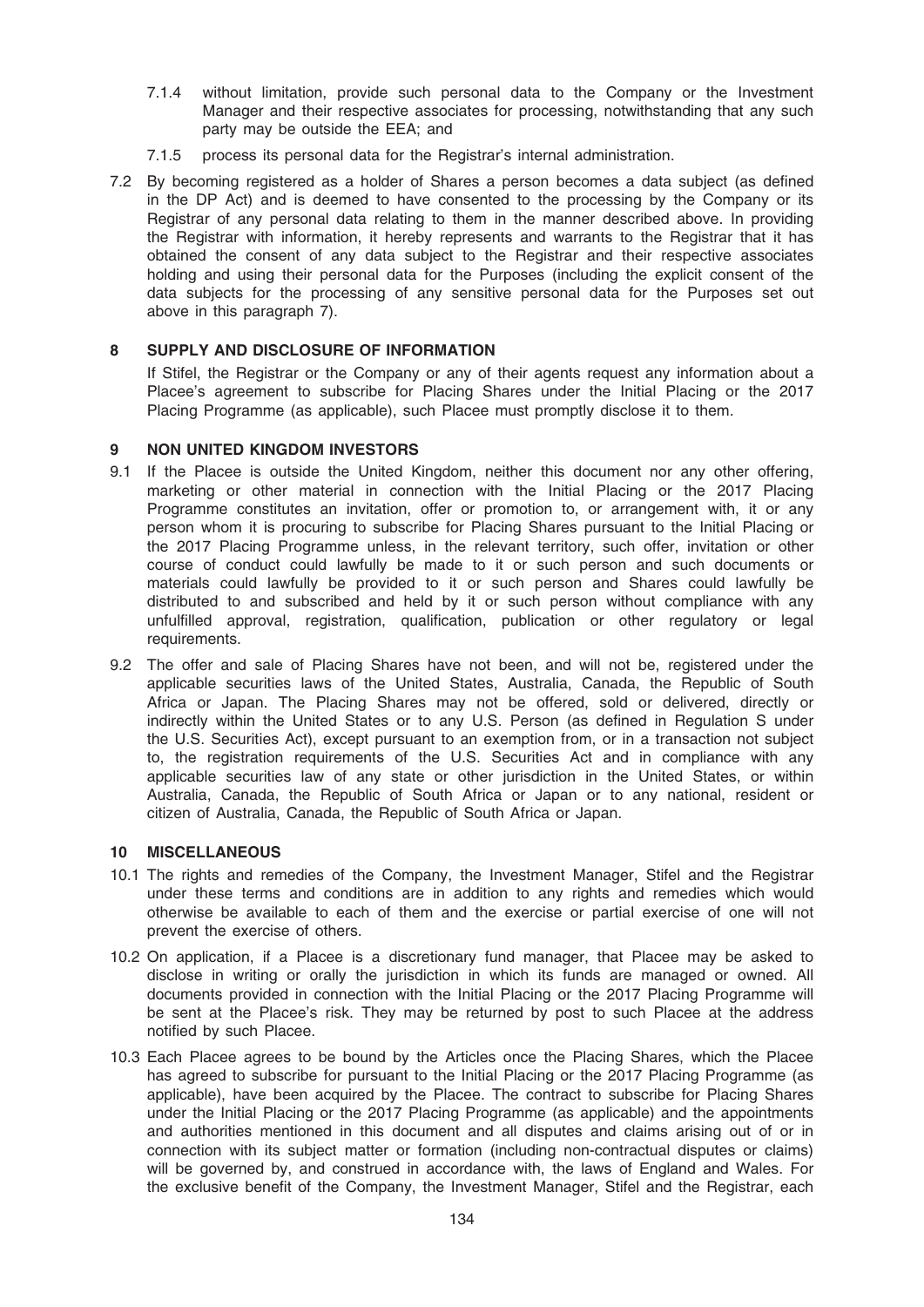Placee irrevocably submits to the jurisdiction of the courts of England and Wales and waives any objection to proceedings in any such court on the ground of venue or on the ground that proceedings have been brought in an inconvenient forum. This does not prevent an action being taken against the Placee in any other jurisdiction.

- 10.4 In the case of a joint agreement to subscribe for Placing Shares under the Initial Placing or the 2017 Placing Programme, references to a ''Placee'' in these terms and conditions are to each of the Placees who are a party to that joint agreement and their liability is joint and several.
- 10.5 Stifel and the Company expressly reserve the right to modify the Initial Placing or the 2017 Placing Programme (including, without limitation, the timetable and settlement) at any time. The Initial Placing and the 2017 Placing Programme are subject to the satisfaction of the conditions contained in the Placing Agreement and the Placing Agreement not having been terminated. Further details of the terms of the Placing Agreement are contained in paragraph 6.1 of Part 8 of this document.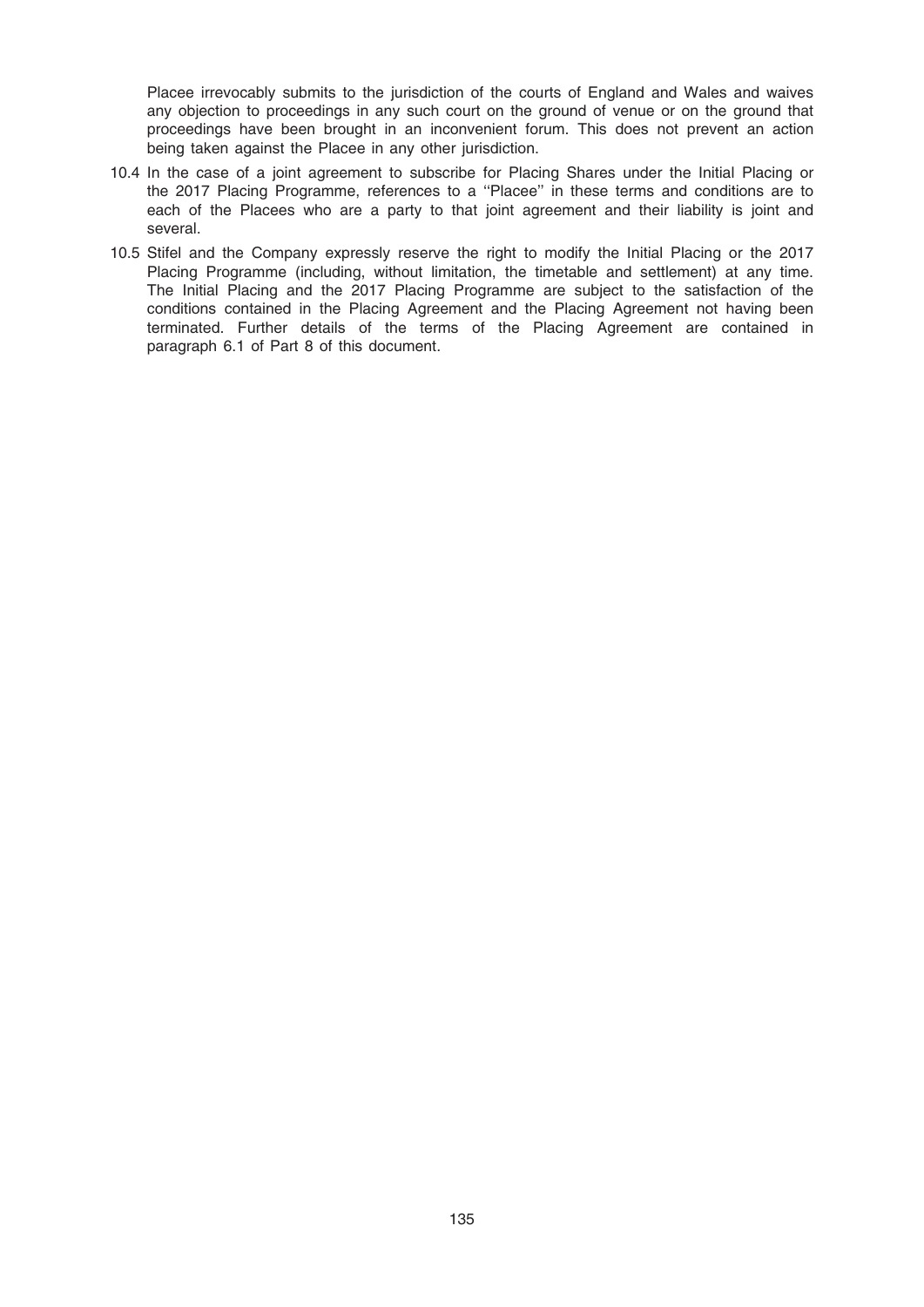## PART 11

## TERMS AND CONDITIONS OF APPLICATION UNDER THE OFFER FOR **SUBSRIPTION**

## 1. INTRODUCTION

Shares are available under the Offer for Subscription at a price of 140.0 pence per Share.

Applications must be made on the application form (the "Application Form") attached at the end of this document (the "Prospectus") or otherwise published by the Company. Commitments under the Offer for Subscription, once made, may not be withdrawn without the consent of the Board.

If you are a new investor, in addition to completing and returning the Application Form to Capita Asset Services, you will also need to complete and return a Tax Residency Self Certification Form. The ''tax residency self-certification – individuals'' form can be found at Appendix 2 of this document, further copies of this form and the relevant form for joint holdings or corporate entity holdings can be requested from Capita Asset Services on 0371 664 0321. Calls are charged at the standard geographic rate and will vary by provider. Calls outside of the United Kingdom will be charged at the applicable international rate. The helpline is open between 9.00 a.m. – 5.30 p.m., Monday to Friday excluding public holidays in England and Wales. Please note that Capita Asset Services cannot provide any financial, legal or tax advice and calls may be recorded and monitored for security and training purposes.

It is a condition of any Application under the Offer for Subscription that (where applicable) a completed version of the relevant form is provided with the Application Form before any application under the Offer for Subscription can be accepted. Offer for Subscription Application Forms that are returned without the completed Tax Residency Self-Certification Form will be referred to the Company after the Offer for Subscription closes at 1.00 p.m. on 21 February 2017. It will then be the Company's decision if these Application Forms can be accepted under the Offer for Subscription.

## 2. EFFECT OF APPLICATION

Applications under the Offer for Subscription must be for Shares with a minimum subscription amount of 1,000 Shares and thereafter in multiples of 100 Shares. Multiple applications will not be accepted.

#### 2.1 Offer to acquire Shares

By completing and delivering an Application Form, you, as the applicant, and, if you sign the Application Form on behalf of another person or a corporation, that person or corporation:

- (a) offer to subscribe for such number of Shares at 140.0 pence per Share as may be purchased by the subscription amount specified in Box 1B on your Application Form (being a minimum of 1,000 Shares); or such smaller number for which such application is accepted, on the terms, and subject to the conditions, set out in the Prospectus, including these Terms and Conditions of Application and the memorandum and articles of association of the Company in force from time to-time;
- (b) agree that, in consideration of the Company agreeing that it will not, prior to the date of Initial Admission, offer for subscription any Shares to any person other than by means of the procedures referred to in the Prospectus, your application may not be revoked (subject to any legal right to withdraw your application which arises as a result of the publication of a supplementary prospectus) and that this paragraph shall constitute a collateral contract between you and the Company which will become binding upon despatch by post to or, in the case of delivery by hand, on receipt by, the Receiving Agent of your Application Form;
- (c) undertake to pay the subscription amount specified in Box 1B on your Application Form in full on application and warrant that the remittance accompanying your Application Form will be honoured on first presentation and agree that if such remittance is not so honoured you will not be entitled to receive a share certificate for the Shares applied for in certificated form or be entitled to commence dealing in Shares applied for in uncertificated form or to enjoy or receive any rights in respect of such Shares unless and until you make payment in cleared funds for such Shares and such payment is accepted by the Receiving Agent (which acceptance shall not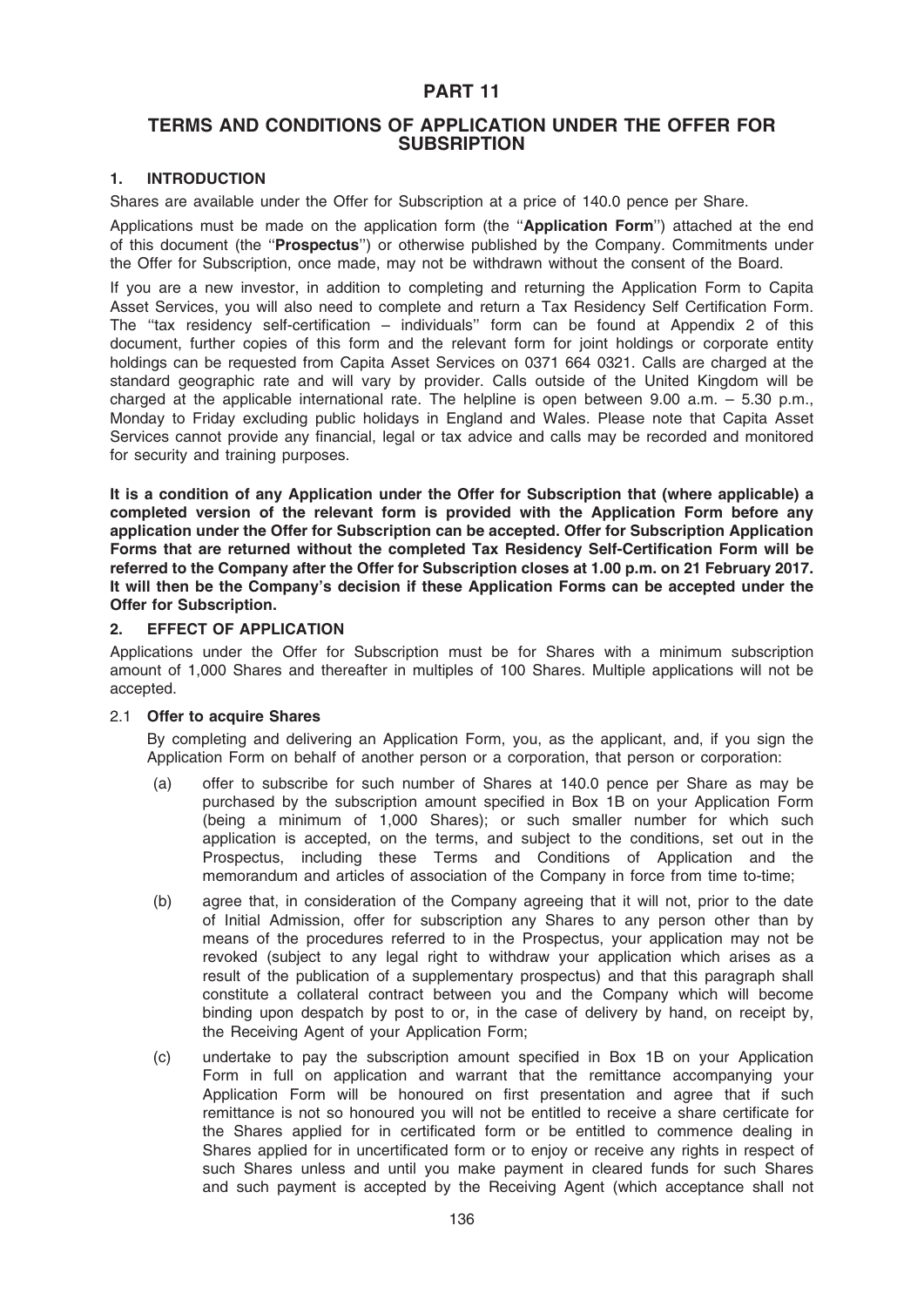constitute an acceptance of your application under the Offer for Subscription and shall be in its absolute discretion and on the basis that you indemnify the Receiving Agent, the Company and Stifel against all costs, damages, losses, expenses and liabilities arising out of, or in connection with, the failure of your remittance to be honoured on first presentation) and the Company may (without prejudice to any other rights it may have) avoid the agreement to allot the Shares and may allot them to some other person, in which case you will not be entitled to any refund or payment in respect thereof (other than the refund by way of a cheque in your favour at your risk, for an amount equal to the proceeds of the remittance which accompanied your Application Form, without interest);

- (d) agree, that where on your Application Form a request is made for Shares to be deposited into a CREST account (a "CREST Account"), (i) the Company may in its absolute discretion issue such Shares in certificated form registered in the name(s) of the holder(s) specified in your Application Form (and recognise that the Receiving Agent will so amend the form if there is any delay in satisfying the identity of the applicant or the owner of the CREST Account or in receiving your remittance in cleared funds) and (ii) the Receiving Agent, the Company or Stifel may authorise your financial adviser or whoever he or she may direct to send a document of title for or credit your CREST Account in respect of the number of Shares for which your application is accepted, and/or a crossed cheque for any monies returnable, by post at your risk to your address set out on your Application Form;
- (e) agree, in respect of applications for Shares in certificated form (or where the Receiving Agent exercises its discretion pursuant to paragraph 2.1(d) above to issue Shares in certificated form), that any share certificate to which you or, in the case of joint applicants, any of the persons specified by you in your Application Form may become entitled or pursuant to paragraph 2.1(d) above (and any monies returnable to you) may be retained by the Receiving Agent:
	- pending clearance of your remittance;
	- pending investigation of any suspected breach of the warranties contained in paragraphs 2.5(a), (b), (f), (h), (m), (n), (o), (p) or (q) below or any other suspected breach of these Terms and Conditions of Application in respect of the Offer for Subscription; or
	- pending any verification of identity which is, or which the Receiving Agent considers may be, required for the purpose of the UK Money Laundering Regulations 2007, as amended ("Money Laundering Regulations") and any other regulations applicable thereto,

and any interest accruing on such retained monies shall accrue to and for the benefit of the Company;

- (f) agree, on the request of the Receiving Agent to disclose promptly in writing to them such information as the Company and/or Receiving Agent may request in connection with your application and authorise the Receiving Agent to disclose any information relating to your application which they may consider appropriate;
- (g) agree that if evidence of identity satisfactory to the Receiving Agent is not provided to the Receiving Agent within a reasonable time (in the opinion of the Receiving Agent) following a request therefor, the Company may terminate the agreement with you to allot Shares and, in such case, the Shares which would otherwise have been allotted to you may be re-allotted or sold to some other party and the lesser of your application monies or such proceeds of sale (as the case may be, with the proceeds of any gain derived from a sale accruing to the Company) will be returned by a cheque drawn on a branch of a UK clearing bank to the bank account on which the payment accompanying the application was first drawn without interest and at your risk;
- (h) agree that you are not applying on behalf of a person engaged in money laundering or any sanctioned individual or entity;
- (i) undertake to ensure that, in the case of an application signed by someone else on your behalf, the original of the relevant power of attorney (or a complete copy certified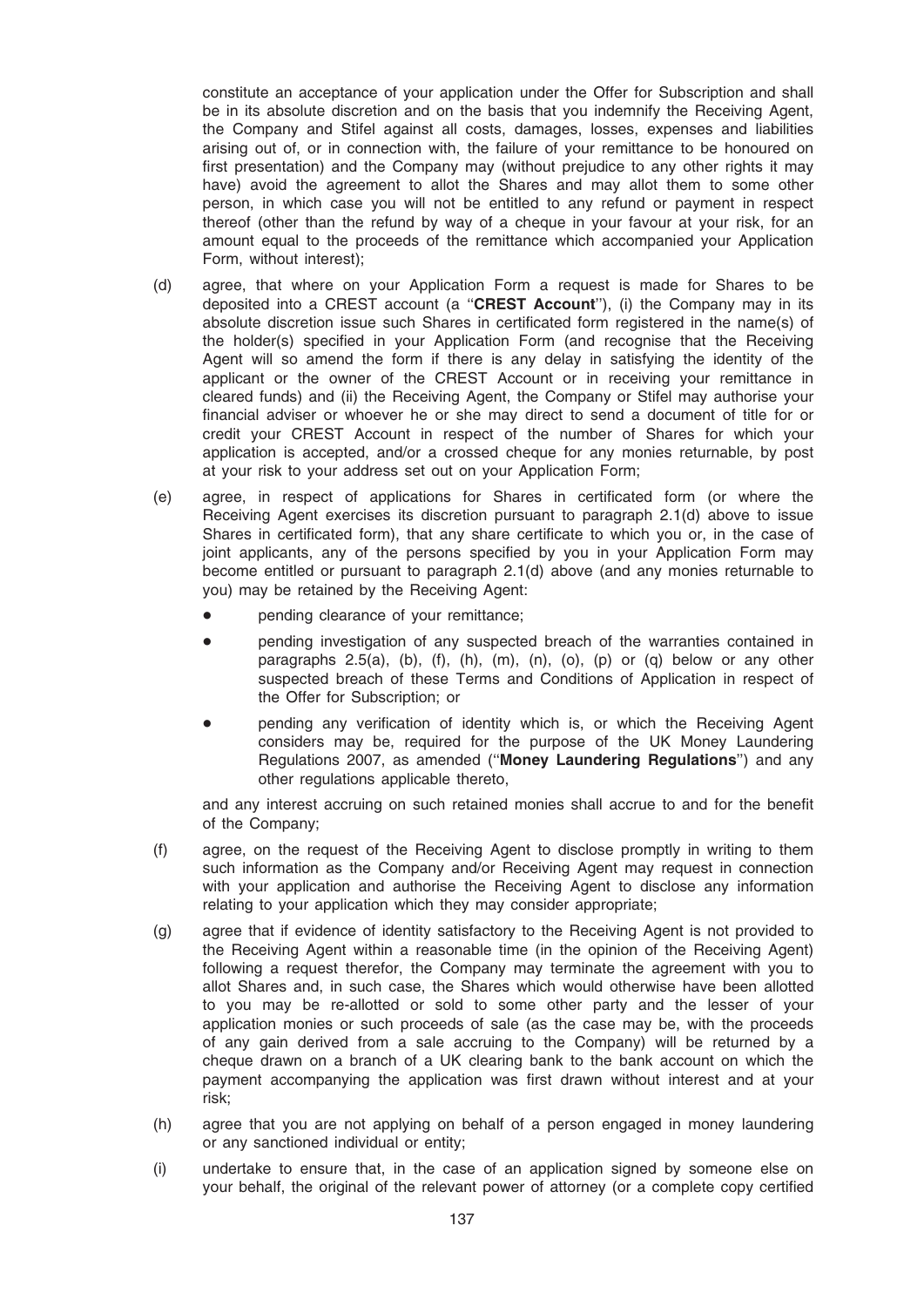by a solicitor or notary) is enclosed with your Application Form together with full identity documents for the person so signing;

- (j) undertake to pay interest at the rate described in paragraph 2.2 below if the remittance accompanying your Application Form is not honoured on first presentation;
- (k) authorise the Receiving Agent to procure that there be sent to you definitive certificates in respect of the number of Shares for which your application is accepted or if you have completed Section 2B on your Application Form, but subject to paragraph 2.1(d) above, to deliver the number of Shares for which your application is accepted into CREST, and/or to return any monies returnable by a cheque drawn on a branch of a UK clearing house to the bank account name from which such monies were received without interest and at your risk;
- (l) confirm that you have read and complied with paragraph 2.7 below;
- (m) agree that all subscription cheques and payments will be processed through a bank account (the ''Acceptance Account'') in the name of ''Capita Registrars Limited re: GCP Student Living plc - Offer for Subscription a/c" opened by the Receiving Agent:
- (n) agree that your Application Form is addressed to the Company and the Receiving Agent;
- (o) acknowledge that the offer to the public of Shares is being made only in the United Kingdom and represent that you are a United Kingdom resident (unless you are able to provide such evidence as the Company may, in its absolute discretion, require that you are entitled to apply for Shares);
- (p) agree that if a fractional entitlement to a Share arises on your application, the number of Shares issued to you will be rounded down to the nearest whole number and any fractions shall be retained by the Company for its benefit; and
- (q) agree that any application may be rejected in whole or in part at the sole discretion of the Company.

#### 2.2 Acceptance of your offer

The Receiving Agent may on behalf of the Company, accept your offer to subscribe (if your application is received (and for new investors, accompanied by the validly completed Tax Residency Self-Certification Form), valid (or treated as valid), processed and not rejected) by the London Stock Exchange being notified through a Regulatory Information Service of the basis of allocation (in which case the acceptance will be on that basis).

The basis of allocation will be determined by Stifel in consultation with the Company and the Investment Manager. The right is reserved notwithstanding the basis as so determined to reject in whole or in part and/or scale back any application. The right is reserved to treat as valid any application not complying fully with these Terms and Conditions of Application in respect of the Offer for Subscription or not in all respects completed or delivered in accordance with the instructions accompanying the Application Form. In particular, but without limitation, the Company may accept an application made otherwise than by completion of an Application Form where you have agreed with the Company in some other manner to apply in accordance with these Terms and Conditions of Application in respect of the Offer for Subscription.

The Receiving Agent will present all cheques and banker's drafts for payment on receipt and will retain documents of title and surplus monies pending clearance of successful applicants' payments.

The Receiving Agent may, as agent of the Company, require you to pay interest or its other resulting costs (or both) if the payment accompanying your application is not honoured on first presentation. If you are required to pay interest you will be obliged to pay the amount determined by the Company to be the interest on the amount of the payment from the date on which all payments in cleared funds are due to be received until the date of receipt of cleared funds. The rate of interest will be the then published bank base rate of a clearing bank selected by the Company plus four per cent. per annum. The right is also reserved to reject in whole or in part, or to scale down or limit, any application.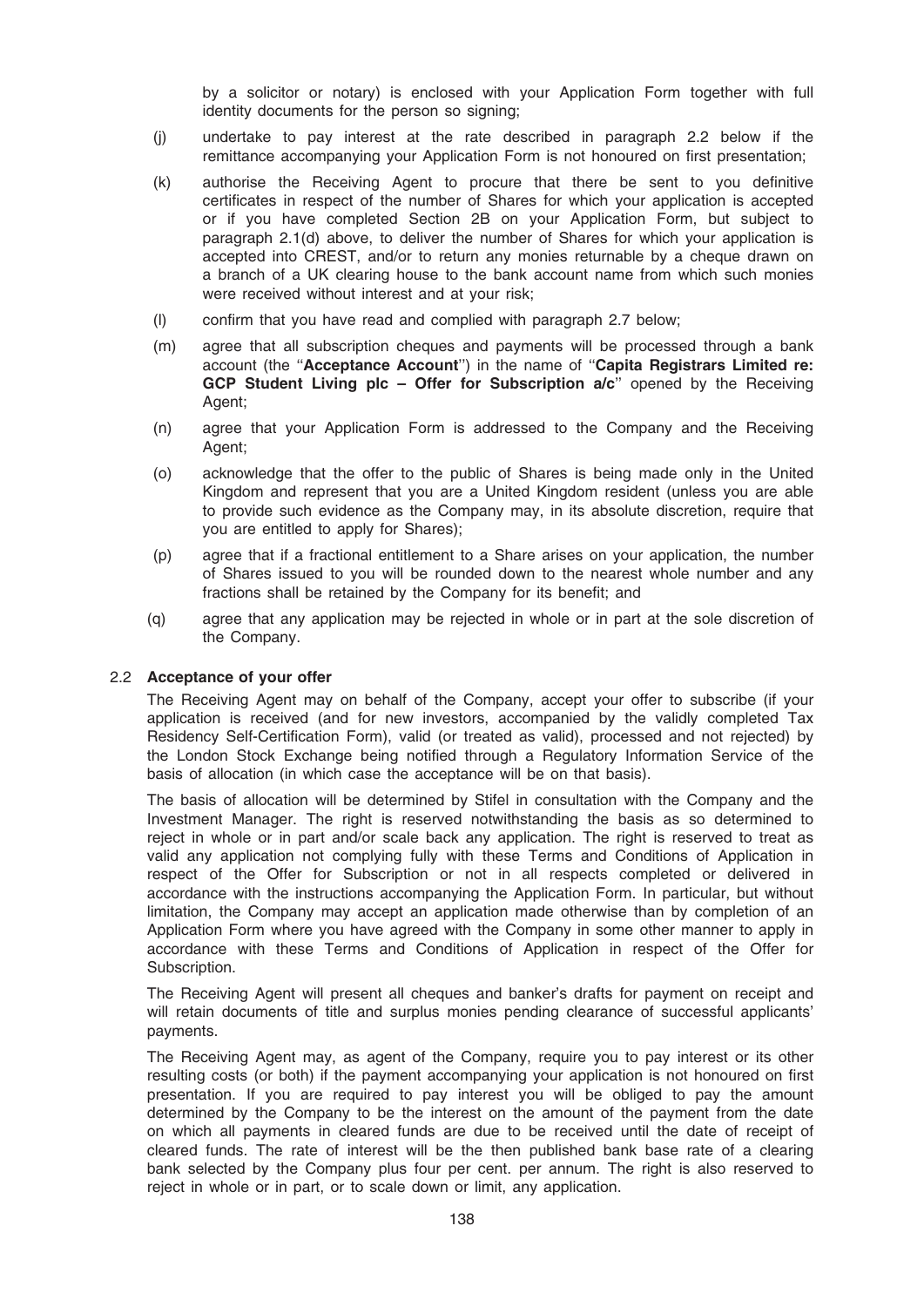Except as provided below, payments may be made by cheque or banker's draft in Sterling drawn on a branch in the United Kingdom of a bank or building society that is either a member of the Cheque and Credit Clearing Company Limited or the CHAPS Clearing Company Limited or that has arranged for its cheques or bankers' drafts to be cleared through the facilities provided for members of either of those companies. Such cheques or bankers' drafts must bear the appropriate sort code in the top right hand corner. Cheques, which must be drawn on the personal account of an individual Applicant where they have sole or joint title to the funds, should be made payable to "Capita Registrars Limited re: GCP Student Living plc - Offer for Subscription a/c" and crossed "a/c Payee Only". Third party cheques may not be accepted with the exception of building society cheques or bankers' drafts where the building society or bank has confirmed the name of the account holder by stamping/endorsing the cheque or banker's draft to that effect. However, third party cheques may be subject to the Money Laundering Regulations which would delay Shareholders receiving their Shares. The account name should be the same as that shown on the Application Form.

Applicants choosing to settle via CREST, that is DVP, will need to input their instructions to Capita Asset Services' Participant account RA06 by no later than 1.00 p.m. on 21 February 2017, allowing for the delivery and acceptance of Shares to be made against payment of the Initial Issue Price per Share, following the CREST matching criteria set out in the Application Form.

The maximum number of Shares available under the Initial Issue is 64,285,715. In the event that the Initial Issue is oversubscribed it would be necessary to scale back applications under the Initial Issue. Stifel (in consultation with the Company and the Investment Manager) reserves the right to scale back applications in such amounts as it considers appropriate. The Company reserves the right to decline in whole or in part any application for Shares pursuant to the Initial Issue.

## 2.3 Conditions

The contracts created by the acceptance of applications (in whole or in part) under the Offer for Subscription will be conditional upon:

- (a) Initial Admission occurring by 8.00 a.m. (London time) on 24 February 2017 (or such later time and/or date, not being later than 8.00 a.m. on 29 March 2017, as the Company and Stifel may agree); and
- (b) the Placing Agreement not having being terminated in accordance with its terms.

You will not be entitled to exercise any remedy of rescission for innocent misrepresentation (including pre-contractual representations) at any time after acceptance. This does not affect any other right you may have.

#### 2.4 Return of application monies

Where application monies have been banked and/or received, if any application is not accepted in whole, or is accepted in part only, or if any contract created by acceptance does not become unconditional, the application monies or, as the case may be, the balance of the amount paid on application will be returned without interest by returning your cheque, or by crossed cheque in your favour, by post at the risk of the person(s) entitled thereto, without interest, within 14 days of Initial Admission. In the meantime, application monies will be retained by the Receiving Agent in a separate non-interest bearing account.

#### 2.5 Warranties

By completing an Application Form, you:

(a) undertake and warrant that, if you sign the Application Form on behalf of somebody else or on behalf of a corporation, you have due authority to do so on behalf of that other person and that such other person will be bound accordingly and will be deemed also to have given the confirmations, warranties and undertakings contained in these Terms and Conditions of Application under the Offer for Subscription and undertake to enclose your power of attorney or other authority or a complete copy thereof duly certified by a solicitor or notary;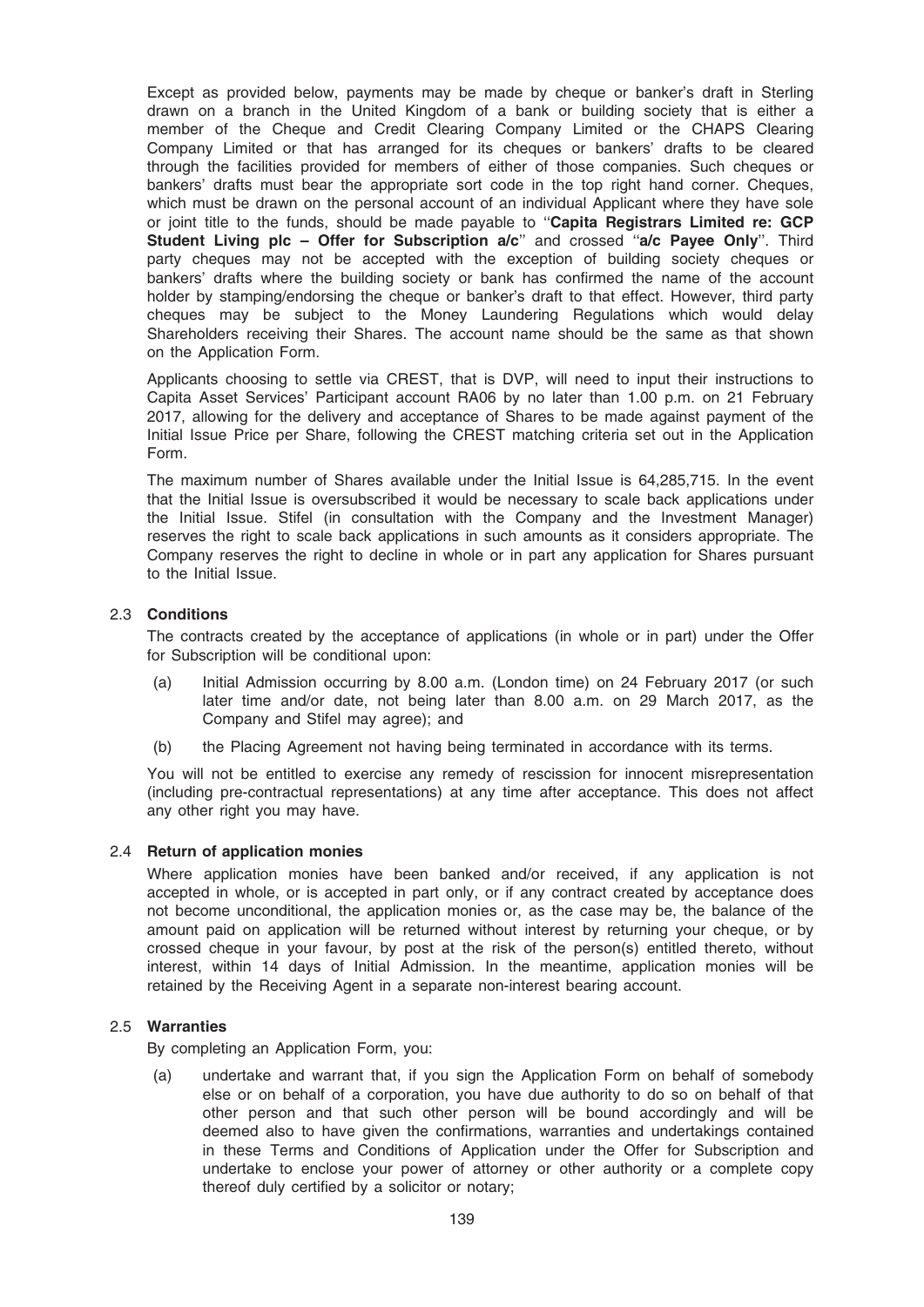- (b) represent and warrant that you have complied with the laws of all relevant territories, obtained all governmental and other consents which may be required, complied with all requisite formalities and paid any issue, transfer or other taxes due in connection with your application in any territory and that you have not taken any action or omitted to take any action which will result in the Company or the Receiving Agent or any of their respective officers, agents or employees acting in breach of the regulatory or legal requirements, directly or indirectly, of any territory or jurisdiction in connection with the Offer for Subscription in respect of your application;
- (c) confirm that (save for advice received from your financial adviser (if any)) in making an application you are not relying on any information or representations in relation to the Company other than those contained in the Prospectus (on the basis of which alone your application is made) and accordingly you agree that no person responsible solely or jointly for the Prospectus or any part thereof shall have any liability for any such other information or representation;
- (d) agree that, having had the opportunity to read the Prospectus, you shall be deemed to have had notice of all information and representations contained therein;
- (e) acknowledge that no person is authorised in connection with the Offer for Subscription to give any information or make any representation other than as contained in the Prospectus and, if given or made, any information or representation must not be relied upon as having been authorised by the Company, Stifel or the Receiving Agent;
- (f) represent and warrant that you are not under the age of 18 on the date of your application;
- (g) agree that all documents and monies sent by post to, by, from or on behalf of the Company or the Receiving Agent, will be sent at your risk and, in the case of documents and returned application cheques and payments to be sent to you, may be sent to you at your address (or, in the case of joint holders, the address of the first named holder) as set out in your Application Form;
- (h) confirm that you have reviewed the restrictions contained in paragraph 2.7 below and warrant that you (and any person on whose behalf you apply) comply with the provisions therein;
- (i) agree that, in respect of those Shares for which your Application Form has been received and processed and not rejected, acceptance of your Application Form shall be constituted by the Company instructing the Registrar to enter your name on the Register;
- (j) agree that all applications, acceptances of applications and contracts resulting therefrom under the Offer for Subscription shall be governed by and construed in accordance with the laws of England and Wales and that you submit to the jurisdiction of the English Courts and agree that nothing shall limit the right of the Company to bring any action, suit or proceedings arising out of or in connection with any such applications, acceptances of applications and contracts in any other manner permitted by law or in any court of competent jurisdiction;
- (k) irrevocably authorise the Company, Stifel and/or the Receiving Agent or any other person authorised by any of them, as your agent, to do all things necessary to effect registration of any Shares subscribed by or issued to you into your name and authorise any representatives of the Company and/or Stifel and/or the Receiving Agent to execute any documents required therefor and to enter your name on the Register;
- (l) agree to provide the Company with any information which it, Stifel or the Receiving Agent may request in connection with your application or to comply with any other relevant legislation (as the same may be amended from time-to-time) including without limitation satisfactory evidence of identity to ensure compliance with the Money Laundering Regulations;
- (m) represent and warrant that, in connection with your application, you have observed the laws of all requisite territories, obtained any requisite governmental or other consents, complied with all requisite formalities and paid any issue, transfer or other taxes due in connection with your application in any territory and that you have not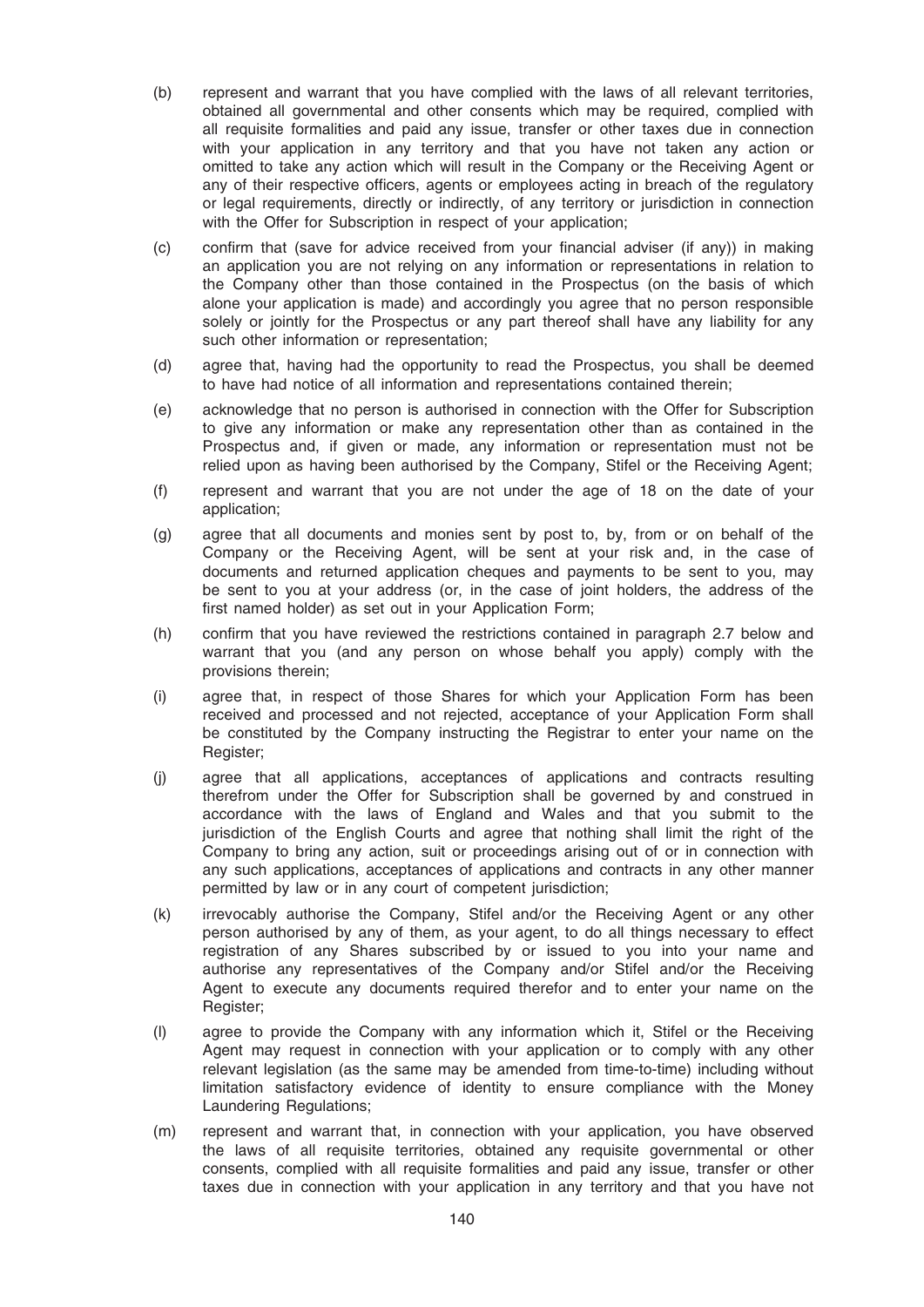taken any action which will or may result in the Company, Stifel or the Receiving Agent acting in breach of the regulatory or legal requirements of any territory in connection with the Offer for Subscription or your application;

- (n) represent and warrant to the Company that (i) you are not a U.S. Person, are not located within the United States and are not acquiring the Shares for the account or benefit of a U.S. Person; (ii) you are acquiring the Shares in an offshore transaction meeting the requirements of Regulation S; (iii) you understand and acknowledge that the Shares have not been and will not be registered under the U.S. Securities Act or with any securities regulatory authority of any state or other jurisdiction of the United States and may not be offered, sold, resold, transferred, delivered or distributed, directly or indirectly, into or within the United States or to, or for the account or benefit of, U.S. Persons; and (iv) you understand and acknowledge that the Company has not registered and will not register as an investment company under the U.S. Investment Company Act;
- (o) represent and warrant to the Company that if in the future you decide to offer, sell, transfer, assign or otherwise dispose of the Shares, you will do so only (i) in an offshore transaction complying with the provisions of Regulation S under the U.S. Securities Act to a person outside the United States and not known by the transferor to be a U.S. Person, by pre-arrangement or otherwise, or (ii) to the Company or a subsidiary thereof. You understand and acknowledge that any sale, transfer, assignment, pledge or other disposal made other than in compliance with the above stated restrictions may be subject to the compulsory transfer provisions as provided in the Articles;
- (p) agree that the Receiving Agent is acting for the Company in connection with the Offer for Subscription and for no-one else and that it will not treat you as its customer by virtue of such application being accepted or owe you any duties or responsibilities concerning the price of the Shares or concerning the suitability of the Shares for you or be responsible to you for the protections afforded to their customers;
- (q) represent and warrant that you (i) are highly knowledgeable and experienced in business and financial matters as to be capable of evaluating the merits and risks of an investment in the Shares, (ii) fully understand the risks associated with such investment and (iii) are able to bear the economic risk of your investment in the Company and are currently able to afford the complete loss of such investment;
- (r) represent and warrant that you are not subscribing for the Shares using a loan which would not have been given to you or any associate or not given to you on such favourable terms, if you had not been proposing to subscribe for the Shares;
- (s) represent and warrant that the information contained in the Application Form is true and accurate; and
- (t) agree that if you request that Shares are issued to you on a date other than Initial Admission and such Shares are not issued on such date that the Company and its agents and Directors will have no liability to you arising from the issue of such Shares on a different date.

## 2.6 Money Laundering

You agree that, in order to ensure compliance with the Money Laundering Regulations and any other applicable regulations, the Receiving Agent may at its absolute discretion require verification of identity of you (the "holder(s)") as the applicant lodging an Application Form and further may request from you and you will assist in providing identification of:

- (a) the owner(s) and/or controller(s) (the ''payor'') of any bank account not in the name of the holder(s) on which is drawn a payment by way of banker's draft or cheque; or
- (b) where it appears to the Receiving Agent that a holder or the payor is acting on behalf of some other person or persons.

Failure to provide the necessary evidence of identity may result in your application being rejected or delays in crediting CREST accounts or the despatch of documents.

If you use a building society cheque or banker's draft you should ensure that the bank or building society issuing the payment enters the name, address and account number of the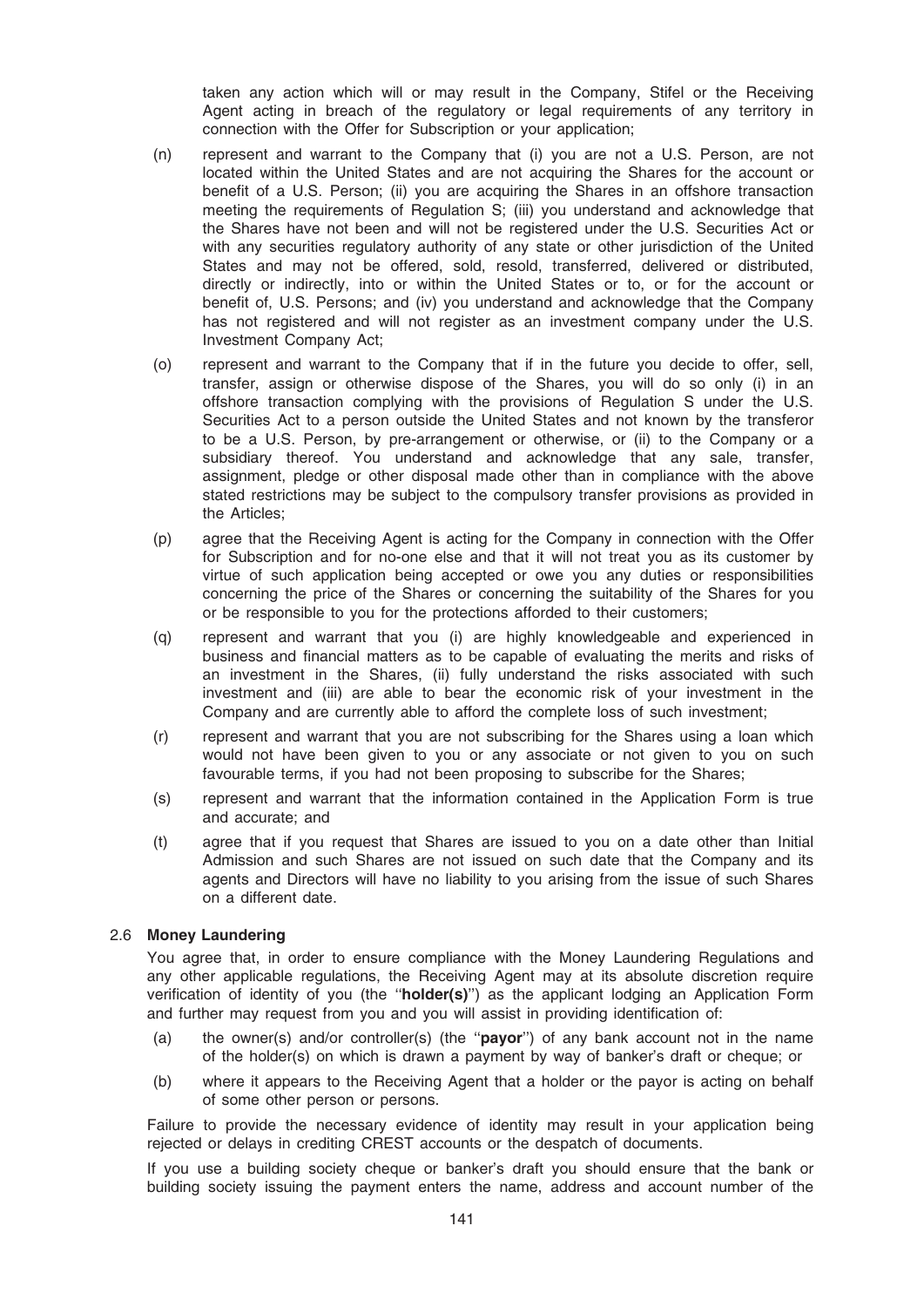person whose account is being debited on the reverse of the cheque or banker's draft and adds its stamp.

If, in such circumstances, the person whose account is being debited is not a holder you will be required to provide for both the holder and the payor an original or a copy of that person's passport or driving licence certified by a solicitor and an original or certified copy of the following no more than three months old, a gas, electricity, water or telephone (not mobile) bill, a recent bank statement or a council tax bill, in their name and showing their current address (which originals will be returned by post at the addressees' risk) together with a signed declaration as to the relationship between the payor and you the holder.

For the purpose of the Money Laundering Regulations a person making an application for Shares will not be considered as forming a business relationship with the Company or the Receiving Agent but will be considered as effecting a one-off transaction with either the Company or with the Receiving Agent.

The person(s) submitting an application for Shares will ordinarily be considered to be acting as principal in the transaction unless the Receiving Agent determines otherwise, whereupon you may be required to provide the necessary evidence of identity of the underlying beneficial owner(s).

### 2.7 Non-United Kingdom investors

If you receive a copy of the Prospectus or an Application Form in any territory other than the United Kingdom you may not treat it as constituting an invitation or offer to you, nor should you, in any event, use an Application Form unless, in the relevant territory, such an invitation or offer could lawfully be made to you or an Application Form could lawfully be used without contravention of any registration or other legal requirements. It is your responsibility, if you are outside the UK and wish to make an application for Shares under the Offer for Subscription, to satisfy yourself as to full observance of the laws of any relevant territory or jurisdiction in connection with your application, including obtaining any requisite governmental or other consents, observing any other formalities requiring to be observed in such territory and paying any issue, transfer or other taxes required to be paid in such territory.

None of the Shares have been or will be registered under the laws of Canada, Japan, Australia, the Republic of South Africa or under the U.S. Securities Act or with any securities regulatory authority of any state or other political subdivision of the United States, Canada, Japan, Australia or the Republic of South Africa. If you subscribe for Shares you will, unless the Company and the Receiving Agent agree otherwise in writing, be deemed to represent and warrant to the Company that you are not a U.S. Person or a resident of Canada, Japan, Australia, the Republic of South Africa or a corporation, partnership or other entity organised under the laws of the U.S., Canada (or any political subdivision of either) or Japan or Australia or the Republic of South Africa and that you are not subscribing for such Shares for the account of any U.S. Person or resident of Canada, Japan, Australia or the Republic of South Africa and will not offer, sell, renounce, transfer or deliver, directly or indirectly, any of the Shares in or into the United States, Canada, Japan, Australia or the Republic of South Africa or to any U.S. Person or person resident in Canada, Japan, Australia or the Republic of South Africa. No application will be accepted if it shows the applicant, payor or a holder having an address in the United States, Canada, Japan, Australia or the Republic of South Africa.

Persons (including, without limitation, nominees and trustees) receiving this document should not distribute or send it to any U.S Person or in or into Canada, Japan, Australia, the Republic of South Africa, the U.S. or any other jurisdiction where to do so would or might contravene local securities law or regulations.

The Company reserves the right to treat as invalid any agreement to subscribe for Shares pursuant to the Offer for Subscription if it appears to the Company or its agents to have been entered into in a manner that may involve a breach of the securities legislation of any jurisdiction.

#### 2.8 The Data Protection Act 1998

Pursuant to the Data Protection Act 1998 (the "DP Act") the Company and/or the Registrar may hold personal data (as defined in the DP Act) relating to past and present shareholders.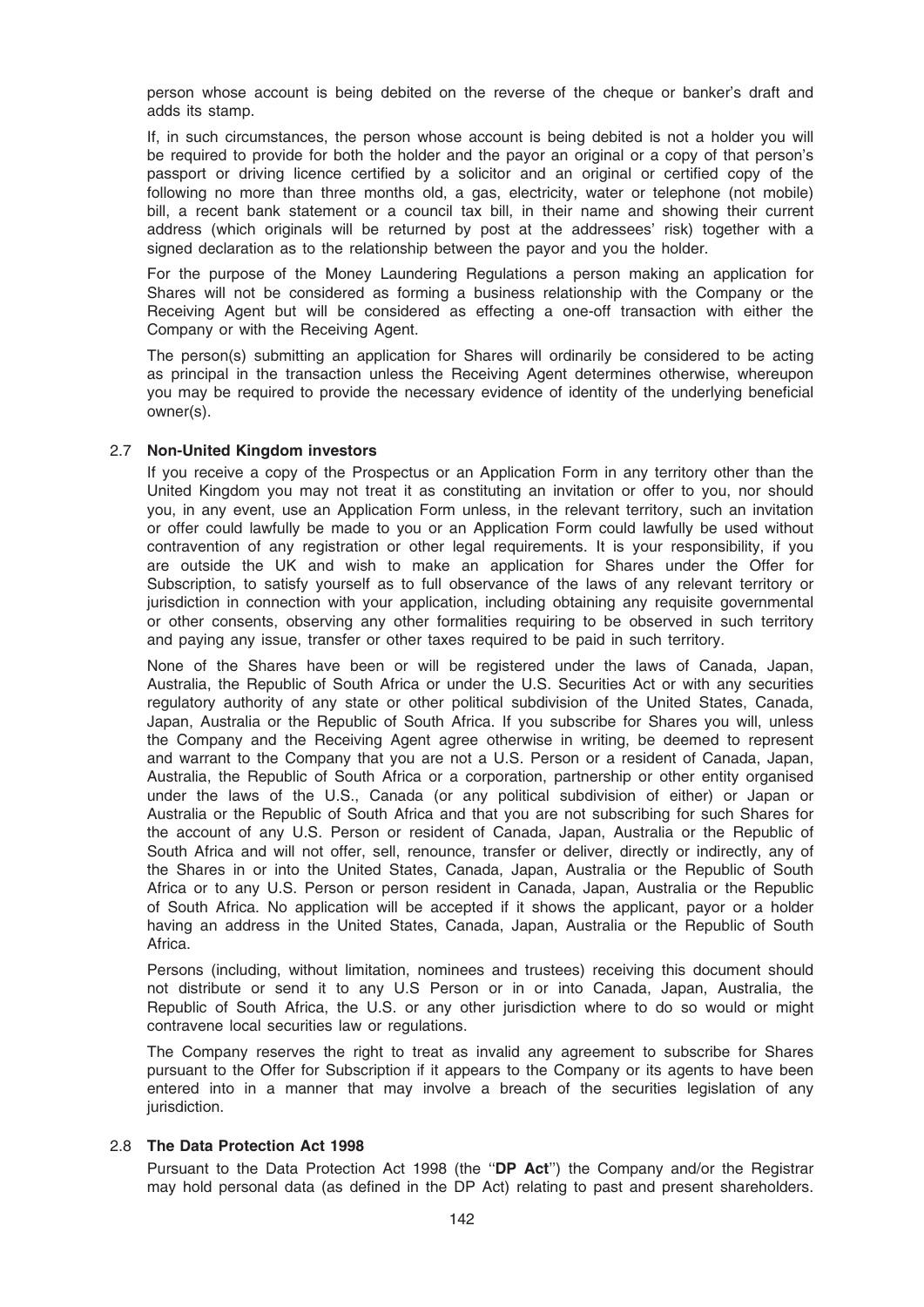Such personal data held is used by the Registrar to maintain the Register and mailing lists and this may include sharing such data with third parties in one or more of the countries mentioned below when: (a) effecting the payment of dividends and other distributions to Shareholders; and (b) filing returns of Shareholders and their respective transactions in Shares with statutory bodies and regulatory authorities. Personal data may be retained on record for a period exceeding six years after it is no longer used.

The countries referred to in the paragraph immediately above include, but need not be limited to, those in the European Economic Area and any of their respective dependent territories overseas, Argentina, Australia, Brazil, Canada, Hong Kong, Hungary, India, Japan, New Zealand, Republic of Korea, Russian Federation, Singapore, South Africa, Switzerland and the United States.

By becoming registered as a holder of Shares a person becomes a data subject (as defined in the DP Act) and is deemed to have consented to the processing by the Company or its Registrar of any personal data relating to them in the manner described above.

#### 2.9 Miscellaneous

To the extent permitted by law, all representations, warranties and conditions, express or implied and whether statutory or otherwise (including, without limitation, pre-contractual representations but excluding any fraudulent representations), are expressly excluded in relation to the Shares and the Offer for Subscription.

The rights and remedies of the Company, Stifel and the Receiving Agent under these Terms and Conditions of Application under the Offer for Subscription are in addition to any rights and remedies which would otherwise be available to any of them and the exercise or partial exercise of one will not prevent the exercise of others.

The Company reserves the right to extend the closing time and/or date of the Offer for Subscription from 1.00 p.m. on 21 February 2017. In that event, the new closing time and/or date will be notified to applicants.

The Company may terminate the Offer for Subscription in its absolute discretion at any time prior to Initial Admission. If such right is exercised, the Offer for Subscription will lapse and any monies will be returned as indicated without interest.

You agree that Stifel and the Receiving Agent are acting for the Company in connection with the Initial Issue and for no-one else, and that neither Stifel nor the Receiving Agent will treat you as its customer by virtue of such application being accepted or owe you any duties concerning the price of the Shares or concerning the suitability of the Shares for you or otherwise in relation to the Issue or for providing the protections afforded to their customers.

Save where the context requires otherwise, terms used in these Terms and Conditions of Application bear the same meaning as where used in the Prospectus.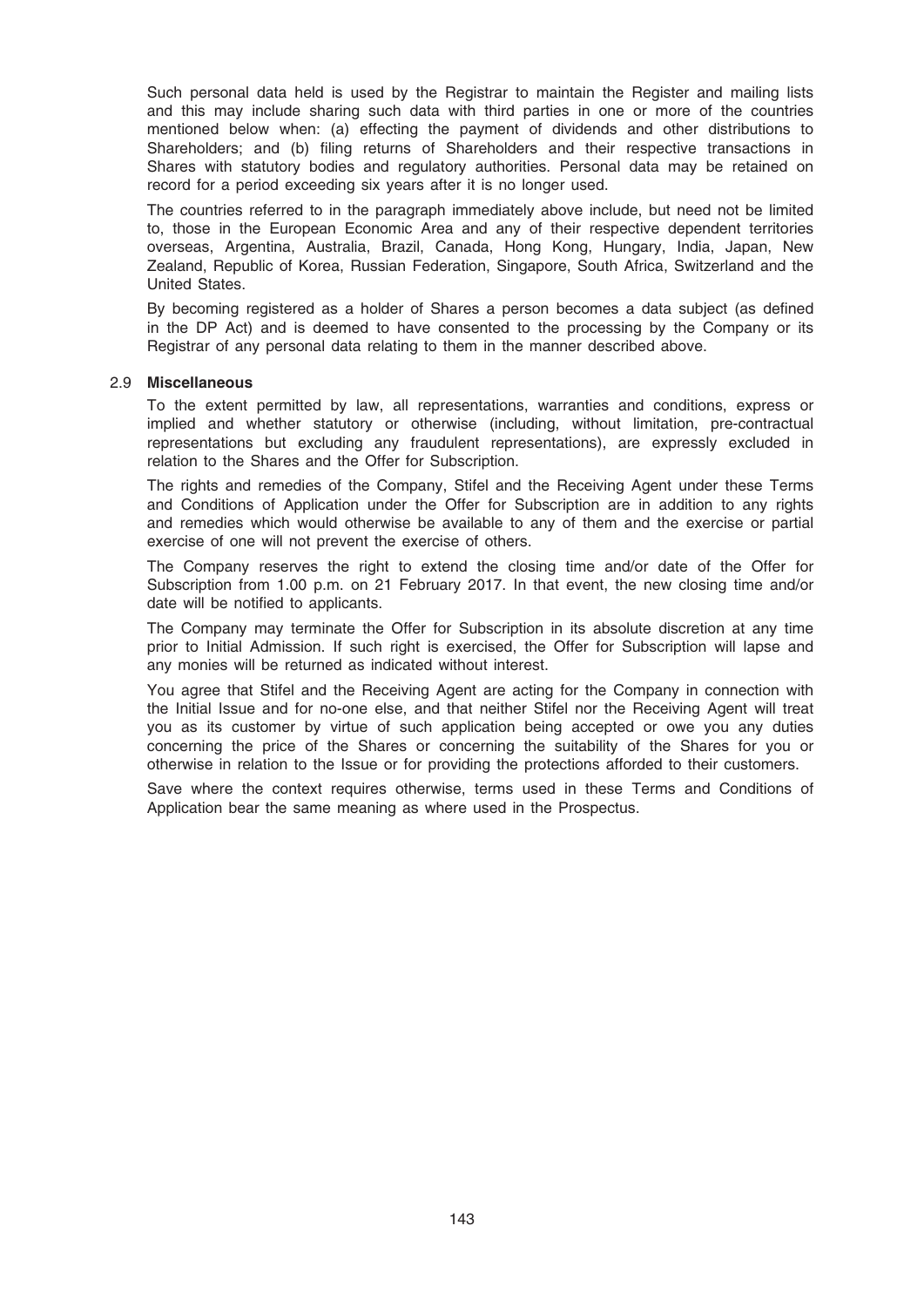## NOTES ON HOW TO COMPLETE THE APPLICATION FORM

## Applications should be returned to the Receiving Agent, Capita Asset Services, Corporate Actions, The Registry, 34 Beckenham Road, Beckenham, Kent BR3 4TU so as to be received no later than 1.00 p.m. (London time) on 21 February 2017.

If you are a new investor, in addition to completing and returning the Application Form to Capita Asset Services, you will also need to complete and return a Tax Residency Self Certification Form. The ''tax residency self-certification – individuals'' form can be found at Appendix 2 of this document, further copies of this form and the relevant form for joint holdings or corporate entity holdings can be requested from Capita Asset Services on 0371 664 0321. Calls are charged at the standard geographic rate and will vary by provider. Calls outside of the United Kingdom will be charged at the applicable international rate. The helpline is open between 9.00 a.m. – 5.30 p.m., Monday to Friday excluding public holidays in England and Wales. Please note that Capita Asset Services cannot provide any financial, legal or tax advice and calls may be recorded and monitored for security and training purposes.

It is a condition of any Application under the Offer for Subscription that (where applicable) a completed version of the relevant form is provided with the Application Form before any application under the Offer for Subscription can be accepted. Offer for Subscription Application Forms that are returned without the completed Tax Residency Self-Certification Form will be referred to the Company after the Offer for Subscription closes at 1.00 p.m. on 21 February 2017. It will then be the Company's decision if these Application Forms can be accepted under the Offer for Subscription.

SHAREHOLDER HELPLINE: If you have a query concerning completion of this Application Form please call Capita Asset Services on 0371 664 0321. Calls are charged at the standard geographic rate and will vary by provider. Calls outside the United Kingdom will be charged at the applicable international rate. The helpline is open between 9.00 a.m. – 5.30 p.m., Monday to Friday excluding public holidays in England and Wales. Please note that Capita Asset Services cannot provide any financial, legal or tax advice and calls may be recorded and monitored for security and training purposes.

## 1. APPLICATION

Fill in (in figures) in Box 1A the number of Shares being subscribed for and in Box 1B the monetary amount. The monetary amount being subscribed must be a minimum of 1,000 Shares multiplied by 140.0 pence and thereafter in multiples of 100 Shares multiplied by 140.0 pence. Financial intermediaries who are investing on behalf of clients should make separate applications or, if making a single application for more than one client, provide details of all clients in respect of whom application is made in order to benefit most favourably from any scaling back should this be required.

## 2A. HOLDER DETAILS

Fill in (in block capitals) the full name and address of each holder. Applications may only be made by persons aged 18 or over. In the case of joint holders only the first named may bear a designation reference and the address given for the first named will be entered as the registered address for the holding on the share register and used for all future correspondence. A maximum of four joint holders is permitted. All holders named must sign the Application Form at Section 3.

## 2B. CREST

If you wish your Shares to be deposited in a CREST Account in the name of the holders given in Section 2A, enter in Section 2B the details of that CREST Account. The CREST Account must be in the same name(s) as the details of the Holder(s) of Shares provided in Box(es) 2A and 3. If you are not a CREST Participant or CREST Sponsored Member, you should leave Section 2B blank and you will automatically receive a share certificate for your Shares.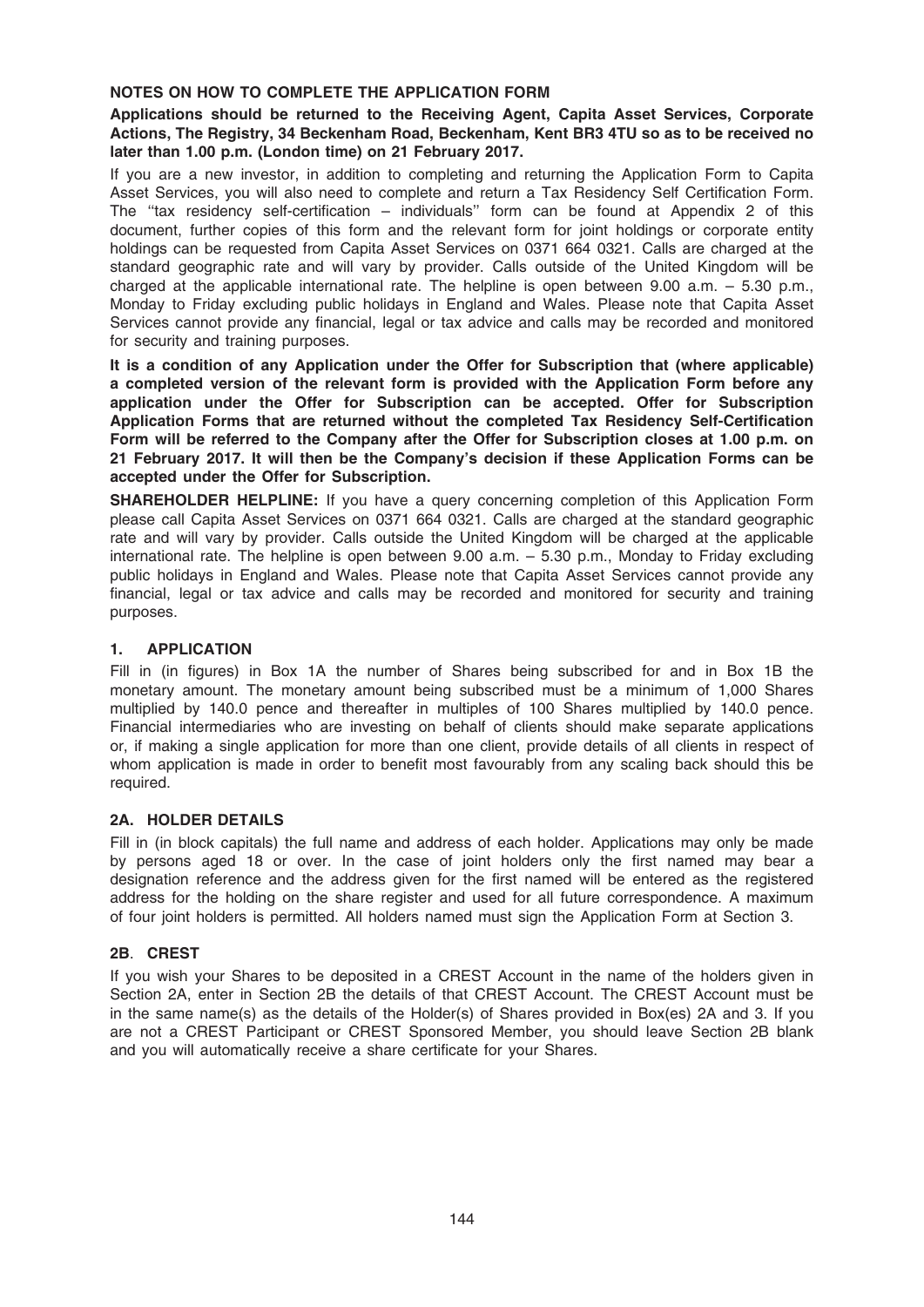# 3. SIGNATURE

All holders named in Section 2A must sign Section 3 and insert the date. The Application Form may be signed by another person on behalf of each holder if that person is duly authorised to do so under a power of attorney. The power of attorney (or a copy duly certified by a solicitor or a bank) must be enclosed for inspection (which originals will be returned by post at the addressee's risk). A corporation should sign under the hand of a duly authorised official whose representative capacity should be stated and a copy of a notice issued by the corporation authorising such person to sign should accompany the Application Form.

# 4. SETTLEMENT

# (a) Cheques/Banker's draft

Payments must be made by cheque or banker's draft in Sterling drawn on a branch in the United Kingdom of a bank or building society which is either a member of the Cheque and Credit Clearing Company Limited or the CHAPS Clearing Company Limited or which has arranged for its cheques or banker's drafts to be cleared through the facilities provided for members of any of these companies. Such cheques or banker's drafts must bear the appropriate sort code in the top right hand corner. Cheques, which must be drawn on the personal account of the individual investor where they have a sole or joint title to the funds, should be made payable to "Capita Registrars Limited re: GCP Student Living plc - Offer for Subscription  $a/c$ " and crossed " $a/c$  Payee Only". Third party cheques may not be accepted with the exception of building society cheques or banker's drafts where the building society or bank has confirmed the name of the account holder by stamping and endorsing the cheque/banker's draft to such effect. However, third party cheques may be subject to the Money Laundering Regulations which would delay Shareholders receiving their Shares. The account name should be the same as that shown on the application.

# (b) Crest Settlement

Applicants choosing to settle via CREST, that is DVP, will need to input their instructions to Capita Asset Services' Participant account RA06 by no later than 1.00 p.m. on 21 February 2017. You or your settlement agent/custodian's CREST account must allow for the delivery and acceptance of Shares to be made against payment at the Initial Issue Price per Share, following the CREST matching criteria set out in the Application Form. You must also ensure that you or your settlement agent/custodian have a sufficient ''debit cap'' within the CREST system to facilitate settlement in addition to your/their own daily trading and settlement requirements.

# 5. RELIABLE INTRODUCER DECLARATION

Applications will be subject to verification of identity requirements. This will involve you providing the verification of identity documents listed in Section 6 of the Application Form UNLESS you can have the declaration provided at Section 5 of the Application Form given and signed by a firm acceptable to the Receiving Agent. In order to ensure your application is processed timely and efficiently all applicants are strongly advised to have the declaration provided in Section 5 of the Application Form completed and signed by a suitable firm.

# 6. IDENTITY INFORMATION

Applicants need only consider Section 6 of the Application Form if the declaration in Section 5 cannot be completed. Notwithstanding that the declaration in Section 5 has been completed and signed the Receiving Agent reserves the right to request of you the identity documents listed in Section 6 and/or to seek verification of identity of each holder and payor (if necessary) from you or their bankers or from another reputable institution, agency or professional adviser in the applicable country of residence. If satisfactory evidence of identity has not been obtained within a reasonable time your application might be rejected or revoked. Where certified copies of documents are provided such copy documents should be certified by a senior signatory of a firm which is either a governmental approved bank, stockbroker or investment firm, financial services firm or an established law firm or accountancy firm which is itself subject to regulation in the conduct of its business in its own country of operation and the name of the firm should be clearly identified on each document certified.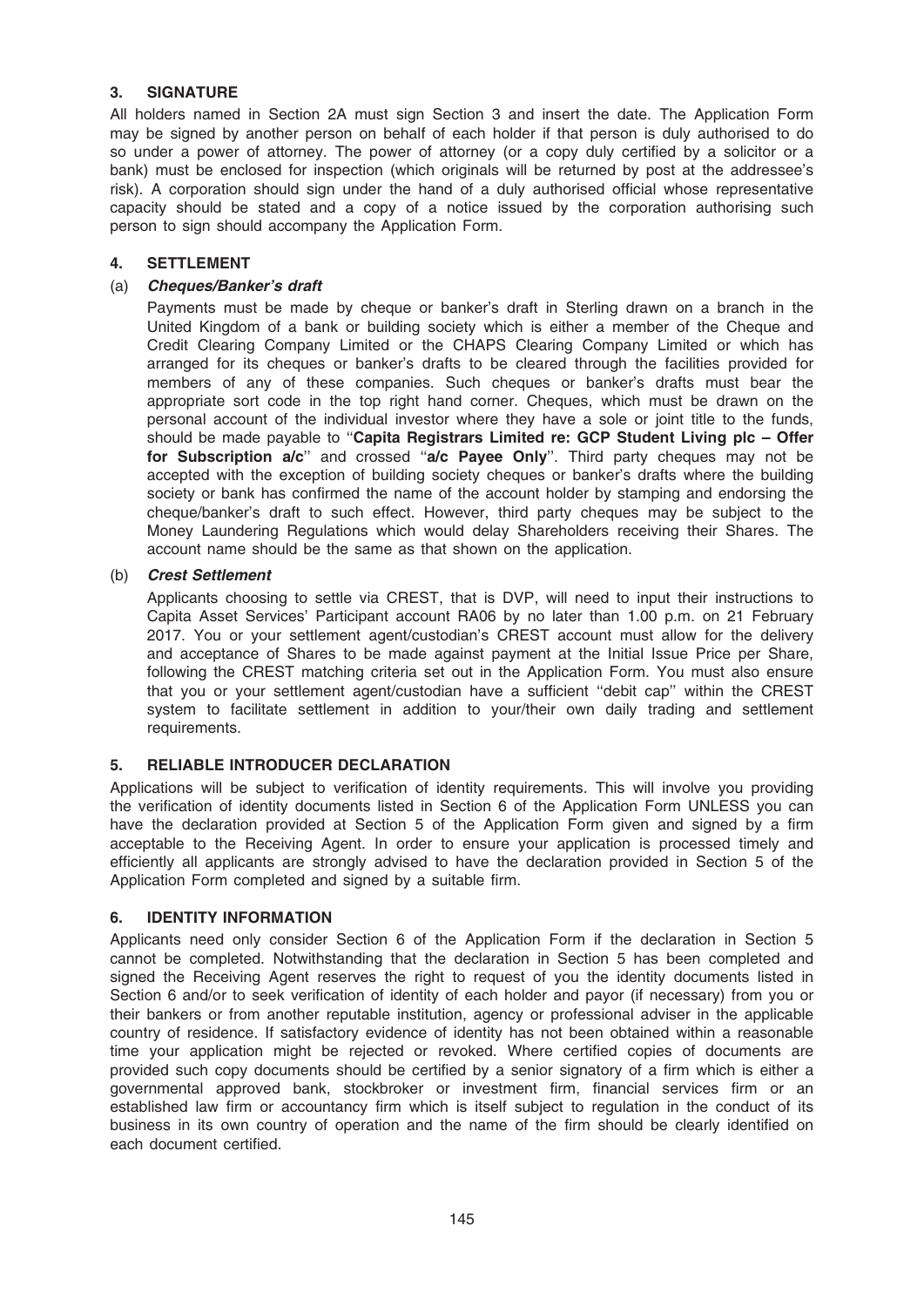# 7. CONTACT DETAILS

To ensure the efficient and timely processing of your Application Form, please provide daytime contact details of a person the Receiving Agent may contact with all enquiries concerning your application. Ordinarily this contact person should be the person signing in Section 3 on behalf of the first named holder. If no details are provided here but a regulated person is identified in Section 5, the Receiving Agent will contact the regulated person. If no details are entered here and no regulated person is named in Section 5 and the Receiving Agent requires further information, any delay in obtaining that additional information may result in your application being rejected or revoked.

INSTRUCTIONS FOR DELIVERY OF COMPLETED APPLICATION FORMS – Completed Application Forms should be returned, by post or by hand (during normal business hours only), to the Receiving Agent, Capita Asset Services, Corporate Actions, The Registry, 34 Beckenham Road, Beckenham, Kent BR3 4TU so as to be received no later than 1.00 p.m. (London time) on 21 February 2017, together in each case with payment in full in respect of the application. If you post your Application Form, you are recommended to use first class post and to allow at least four business days for delivery. Application Forms received after this date may be returned.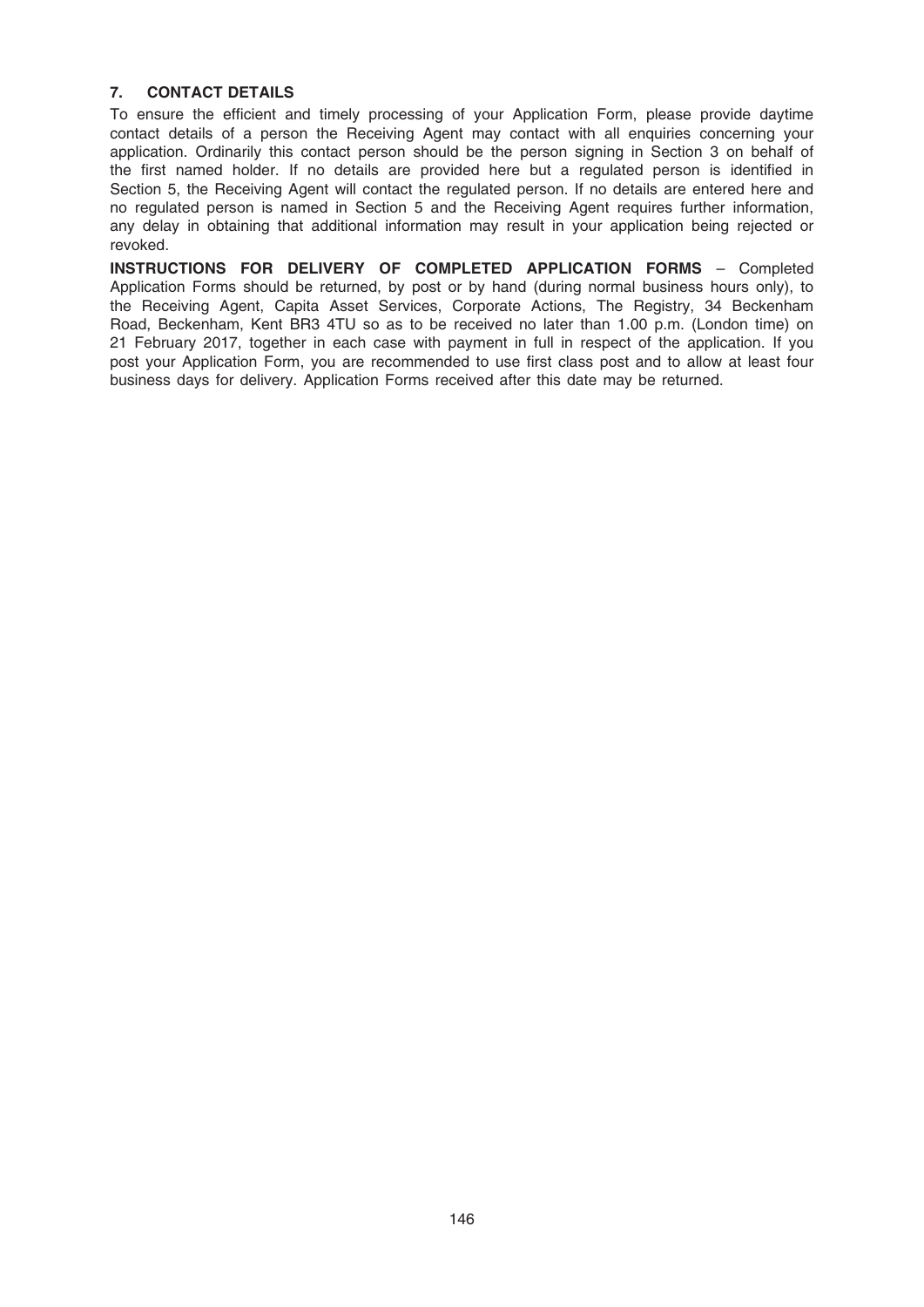# APPENDIX 1 – APPLICATION FORM

Please send this completed form by post or by hand (during normal business hours only) to the Receiving Agent, Capita Asset Services, Corporate Actions, The Registry, 34 Beckenham Road, Beckenham, Kent BR3 4TU so as to be received no later than 1.00 p.m. (London time) on 21 February 2017.

The Directors may, with the prior approval of Stifel, alter such date and thereby shorten or lengthen the offer period. In the event that the offer period is altered, the Company will notify investors of such change.

Important: Before completing this form, it is strongly recommended that you should read the Prospectus dated 2 February 2017 and the Terms and Conditions of Application under the Offer for Subscription set out in the Prospectus and accompanying notes to this form.

To: GCP Student Living plc and the Receiving Agent

Box 1A minimum subscription of 1,000 Shares and multiples of 100 thereafter

Box 1B: Amount payable (being the number in box 1A multiplied by the Initial Issue Price being 140.0 pence per Share)



## 1. APPLICATION

I/We the person(s) detailed in Section 2A below offer to subscribe the amount shown in Box 1B for Shares subject to the Terms and Conditions of Application under the Offer for Subscription set out in the Prospectus dated 2 February 2017 and subject to the memorandum and articles of association of the Company in force from time-to-time.

## 2A. DETAILS OF HOLDER(S) IN WHOSE NAME(S) SHARES WILL BE ISSUED

(BLOCK CAPITALS)

–––––––––––––––––––––––––– ––––––––––––––––––––––––––––– –––––––––––––––––––––––––––––

 $\chi$ 

–

| 1:                 | Mr, Mrs, Ms or Title: | Forenames (in full): |  |  |  |
|--------------------|-----------------------|----------------------|--|--|--|
|                    | Surname/Company name: |                      |  |  |  |
| Address (in full): |                       |                      |  |  |  |
|                    |                       | Postcode:            |  |  |  |
|                    | Designation (if any): |                      |  |  |  |
| 2:                 | Mr, Mrs, Ms or Title: | Forenames (in full): |  |  |  |
|                    | Surname/Company name: |                      |  |  |  |
|                    |                       |                      |  |  |  |
| 3:                 | Mr, Mrs, Ms or Title: | Forenames (in full): |  |  |  |
|                    | Surname/Company name: |                      |  |  |  |
|                    |                       |                      |  |  |  |
| 4:                 | Mr, Mrs, Ms or Title: | Forenames (in full): |  |  |  |
|                    | Surname/Company name: |                      |  |  |  |
|                    |                       |                      |  |  |  |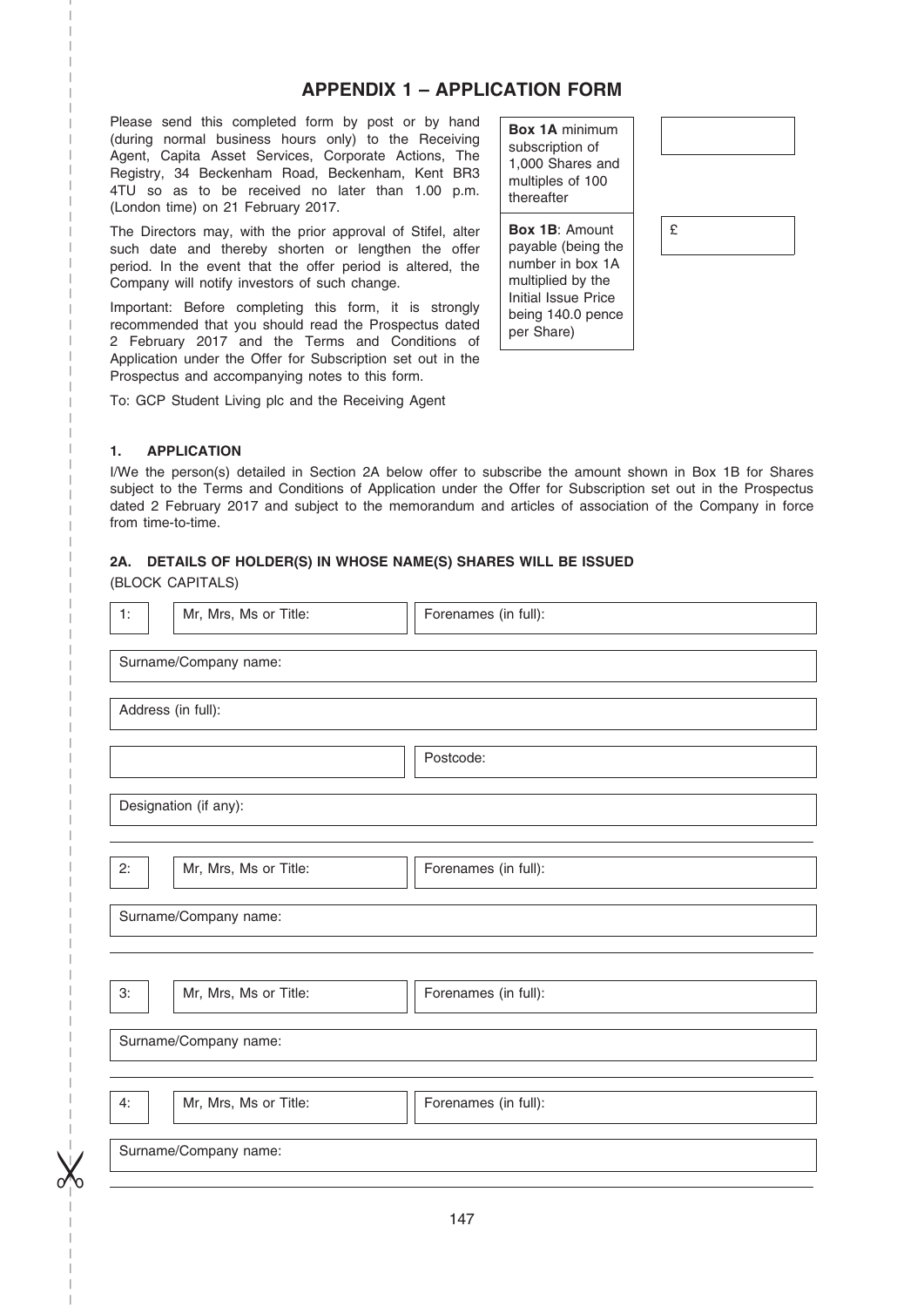## 2B. CREST ACCOUNT DETAILS INTO WHICH SHARES ARE TO BE DEPOSITED (IF APPLICABLE)

Only complete this Section if Shares allotted are to be deposited in a CREST Account which must be in the same name as the holder(s) given in Section 2A.

# (BLOCK CAPITALS) CREST Participant ID:

CREST Member Account ID:

## 3. SIGNATURE(S): ALL HOLDERS MUST SIGN

By completing box 3 below you are deemed to have read the Prospectus and agreed to the terms and conditions in Part 11 of the Prospectus (Terms and Conditions of Application under the Offer for Subscription) and to have given the warranties, representations and undertakings set out therein.

| First Applicant Signature:  | Date: |
|-----------------------------|-------|
| Second Applicant Signature: | Date: |
| Third Applicant Signature:  | Date: |
| Fourth Applicant Signature: | Date: |

## Execution by a Company

| Executed by (Name of Company):                             | Date:                    |       |
|------------------------------------------------------------|--------------------------|-------|
| Name of Director:                                          | Signature:               | Date: |
| Name of Director/Secretary:                                | Signature:               | Date: |
| If you are affixing a company seal,<br>please mark a cross | Affix Company Seal here: |       |

## 4A. CHEQUE/BANKER'S DRAFT

Attach to this form your cheque or banker's draft for the exact amount shown in Box 1B made payable to "Capita Registrars Limited re: GCP Student Living plc - Offer for Subscription a/c" and crossed "A/C Payee Only". Cheques and banker's payments must be drawn in Sterling on an account at a bank branch in the United Kingdom and must bear the appropriate bank sort code number in the top right hand corner. If you use a banker's draft or a building society cheque you should ensure that the bank or building society issuing the payment enters the name, address and account number of the person whose account is being debited on the reverse of the banker's draft or cheque and adds its stamp.

## 4B. CREST SETTLEMENT BY DELIVERY VERSUS PAYMENT (DVP)

Only complete this Section if you choose to settle your application within CREST, that is delivery versus payment (DVP). Instructions must be received by the party given in Section 2A for the amount detailed in Box 1B.

Please indicate the CREST Participant ID from which the DEL message will be received by the Receiving Agent for matching.

CREST Participant ID: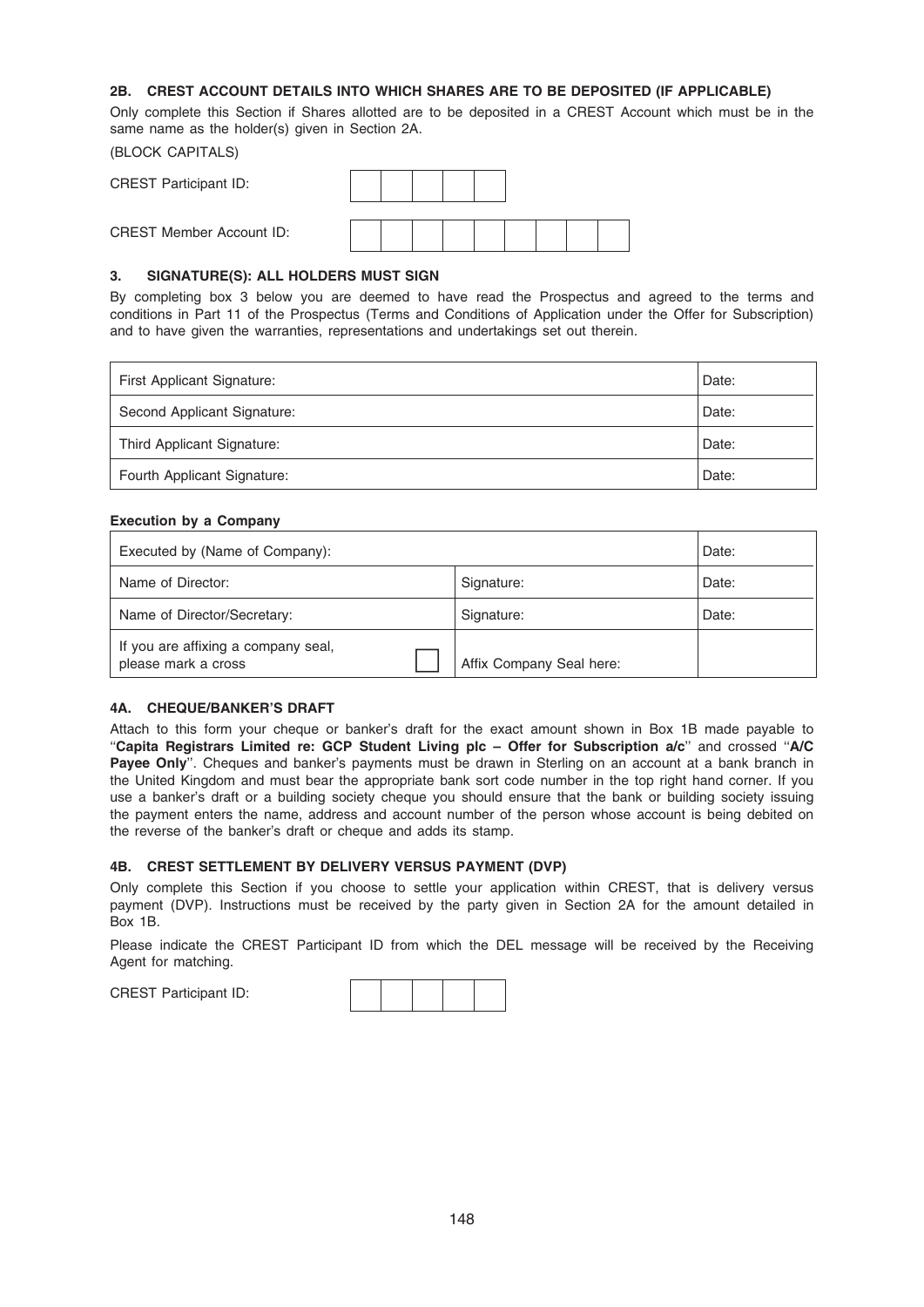You or your settlement agent/custodian's CREST account must allow for the delivery and acceptance of Shares to be made against payment at the Initial Issue Price per Share, following the CREST matching criteria set below:

| Trade Date:                    | 22 February 2017                    |
|--------------------------------|-------------------------------------|
| Settlement Date:               | 24 February 2017                    |
| Trade system of origin:        | Leave blank                         |
| <b>SDRT</b> status:            | No SDRT, Result of Corporate Action |
| Company:                       | GCP Student Living plc              |
| Security Description:          | ordinary shares of one pence each   |
| SEDOL:                         | B8460Z4                             |
| ISIN code:                     | GB00B8460Z43                        |
| TIDM:                          | <b>DIGS</b>                         |
| <b>CREST Instruction Type:</b> | <b>DEL</b>                          |

You should input your instructions to Capita Asset Services Participant account ID RA06 as soon as possible and in any event to ensure the DEL message is input by no later than 1.00 p.m. on 21 February 2017.

Capita will not take any action until a valid DEL message is received to participant ID RA06.

You must also ensure that you or your settlement agent/custodian have a sufficient ''debit cap'' within the CREST system to facilitate settlement in addition to your/their own daily trading and settlement requirements.

### 5. RELIABLE INTRODUCER DECLARATION

–––––––––––––––––––––––––– ––––––––––––––––––––––––––––– –––––––––––––––––––––––––––––

 $\chi$ 

–

Completion and signing of this declaration by a suitable person or institution may avoid presentation being requested of the identity documents detailed in Section 6 of this form.

The declaration below may only be signed by a person or institution (such as a governmental approved bank, stockbroker or investment firm, financial services firm or an established law firm or accountancy firm) (the ''firm'') which is itself subject in its own country to operation of ''know your customer'' and anti-money laundering regulations no less stringent than those which prevail in the United Kingdom.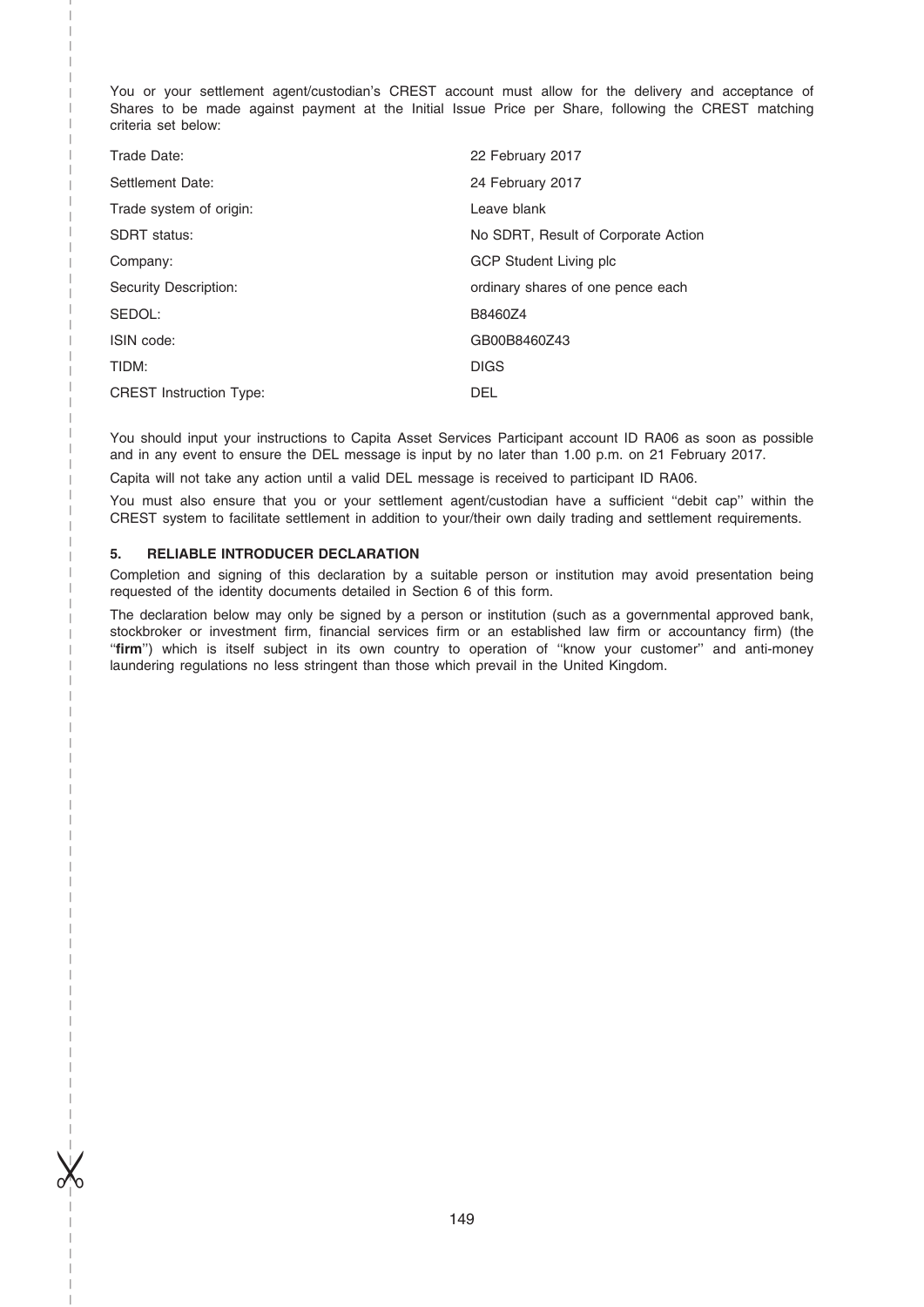## DECLARATION:

#### To the Company and the Receiving Agent

With reference to the holder(s) detailed in Section 2A, all persons signing at Section 3 and the payor identified in Section 6 if not also a holder (collectively the ''subjects'') WE HEREBY DECLARE:

- 1. we operate in the United Kingdom, or in a country where money laundering regulations under the laws of that country are, to the best of our knowledge, no less stringent than those which prevail in the United Kingdom and our firm is subject to such regulations;
- 2. we are regulated in the conduct of our business and in the prevention of money laundering by the regulatory authority identified below;
- 3. each of the subjects is known to us in a business capacity and we hold valid identity documentation on each of them and we undertake to immediately provide to you copies thereof on demand;
- 4. we confirm the accuracy of the names and residential business address(es) of the holder(s) given at Section 2A and if a CREST Account is cited at Section 2B that the owner thereof is named in Section  $2A$ :
- 5. having regard to all local money laundering regulations we are, after enquiry, satisfied as to the source and legitimacy of the monies being used to subscribe for the Shares mentioned; and
- 6. where the payor and holder(s) are different persons we are satisfied as to the relationship between them and reason for the payor being different to the holder(s).

The above information is given in strict confidence for your own use only and without any guarantee, responsibility or liability on the part of this firm or its officials.

| Signed:                                                      | Name: |                        | Position: |  |
|--------------------------------------------------------------|-------|------------------------|-----------|--|
| Name of regulatory authority:                                |       | Firm's licence number: |           |  |
| Website address or telephone number of regulatory authority: |       |                        |           |  |

STAMP of firm giving full name and business address: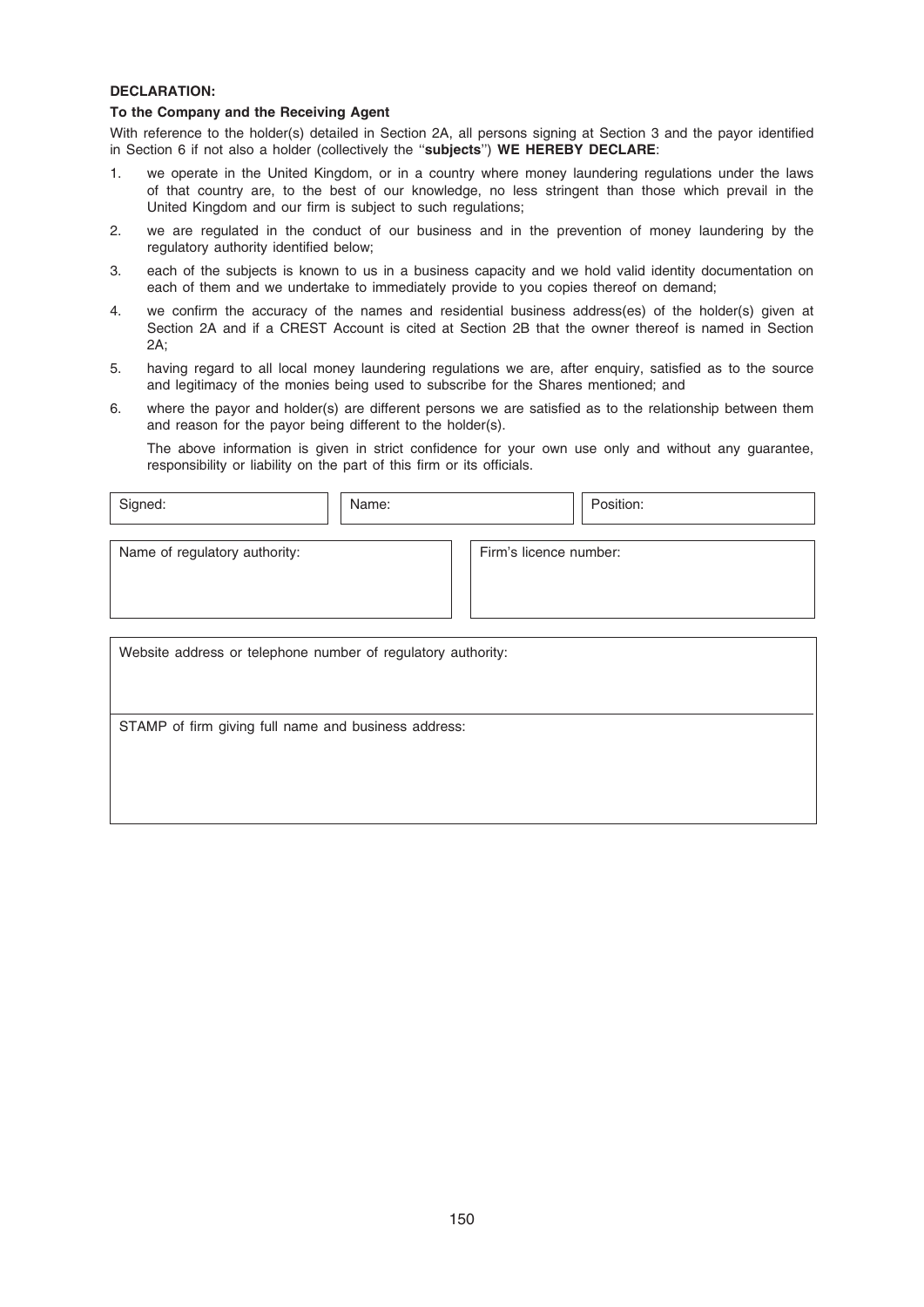## 6. IDENTITY INFORMATION

–––––––––––––––––––––––––– ––––––––––––––––––––––––––––– –––––––––––––––––––––––––––––

 $\chi$ 

–

If the declaration in Section 5 cannot be signed, please enclose with that Application Form the documents mentioned below, as appropriate. Please also tick the relevant box to indicate which documents you have enclosed, all of which will be returned by the Receiving Agent to the first named Applicant.

In accordance with internationally recognised standards for the prevention of money laundering, the documents and information set out below must be provided:

#### A. For each holder being an individual enclose:

- (1) an original or a certified clear photocopy of one of the following identification documents which bear both a photograph and the signature of the person: current passport – Government or Armed Forces identity card – driving licence; and
- (2) an original or certified copies of at least two of the following documents no more than 3 months old which purport to confirm that the address given in Section 2A is that person's residential address: a recent gas, electricity, water or telephone (not mobile) bill – a recent bank statement – a council rates bill – or similar document issued by a recognised authority; and
- (3) if none of the above documents show their date and place of birth, enclose a note of such information; and
- (4) details of the name and address of their personal bankers from which the Receiving Agent may request a reference, if necessary.

## B. For each holder being a company (a ''holder company'') enclose:

- (1) a certified copy of the certificate of incorporation of the holder company; and
- (2) the name and address of the holder company's principal bankers from which the Receiving Agent may request a reference, if necessary; and
- (3) a statement as to the nature of the holder company's business, signed by a director; and
- (4) a list of the names and residential addresses of each director of the holder company; and
- (5) for each director provide documents and information similar to that mentioned in A above; and
- (6) a copy of the authorised signatory list for the holder company; and
- (7) a list of the names and residential/registered address of each ultimate beneficial owner interested in more than five per cent. of the issued share capital of the holder company and, where a person is named, also complete C below and, if another company is named (hereinafter a ''beneficiary company''), also complete D below. If the beneficial owner(s) named do not directly own the holder company but do so indirectly via nominee(s) or intermediary entities, provide details of the relationship between the beneficial owner(s) and the holder company.
- C. For each person named in B(7) as a beneficial owner of a holder company enclose for each such person documents and information similar to that mentioned in A(1) to (4).



Tick here for documents provided





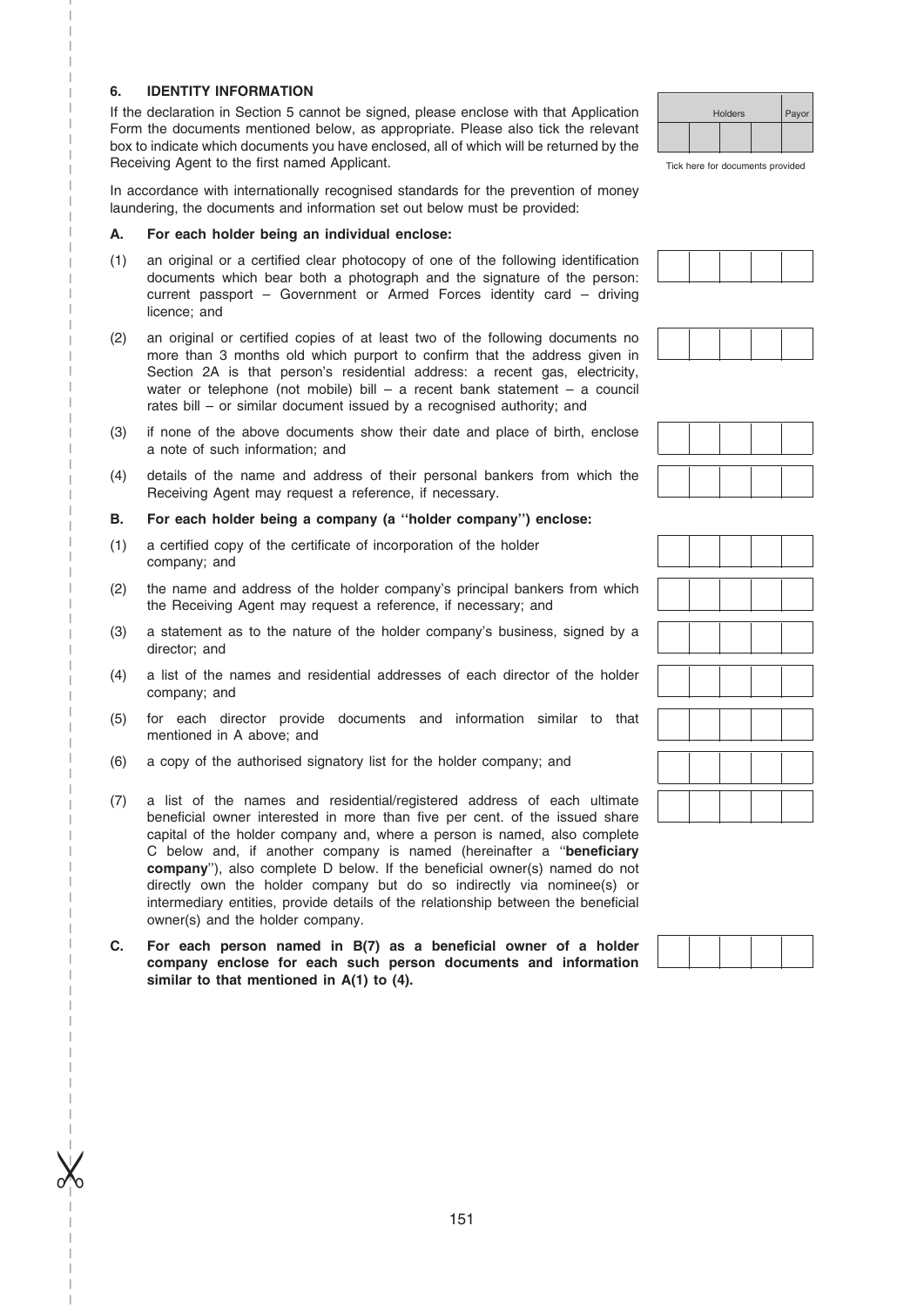- D. For each beneficiary company named in B(7) as a beneficial owner of a holder company enclose:
- (1) a certified copy of the certificate of incorporation of that beneficiary company; and
- (2) a statement as to the nature of that beneficiary company's business signed by a director; and
- (3) the name and address of that beneficiary company's principal bankers from which the Receiving Agent may request a reference, if necessary; and
- (4) a list of the names and residential/registered address of each beneficial owner owning more than 5 per cent. of the issued share capital of that beneficiary company.
- E. If the payor is not a holder and is not a bank providing its own cheque or banker's payment on the reverse of which is shown details of the account being debited with such payment (see note 5 on how to complete this form) enclose:
- (1) if the payor is a person, for that person the documents mentioned in A(1) to (4); or
- (2) if the payor is a company, for that company the documents mentioned in B(1) to (7); and
- (3) an explanation of the relationship between the payor and the holder(s).

The Receiving Agent reserves the right to ask for additional documents and information.

### 7. CONTACT DETAILS

To ensure the efficient and timely processing of this application please enter below the contact details of a person the Receiving Agent may contact with all enquiries concerning this application. Ordinarily this contact person should be the person signing in Section 3 on behalf of the first named holder. If no details are provided here but a regulated person is identified in Section 5, the Receiving Agent will contact the regulated person. If no details are entered here and no regulated person is named in Section 5 and the Receiving Agent requires further information, any delay in obtaining that additional information may result in your application being rejected or revoked.

| Contact name:    | E-mail address: |
|------------------|-----------------|
| Contact address: |                 |
|                  | Postcode:       |
| Telephone No:    | Fax No:         |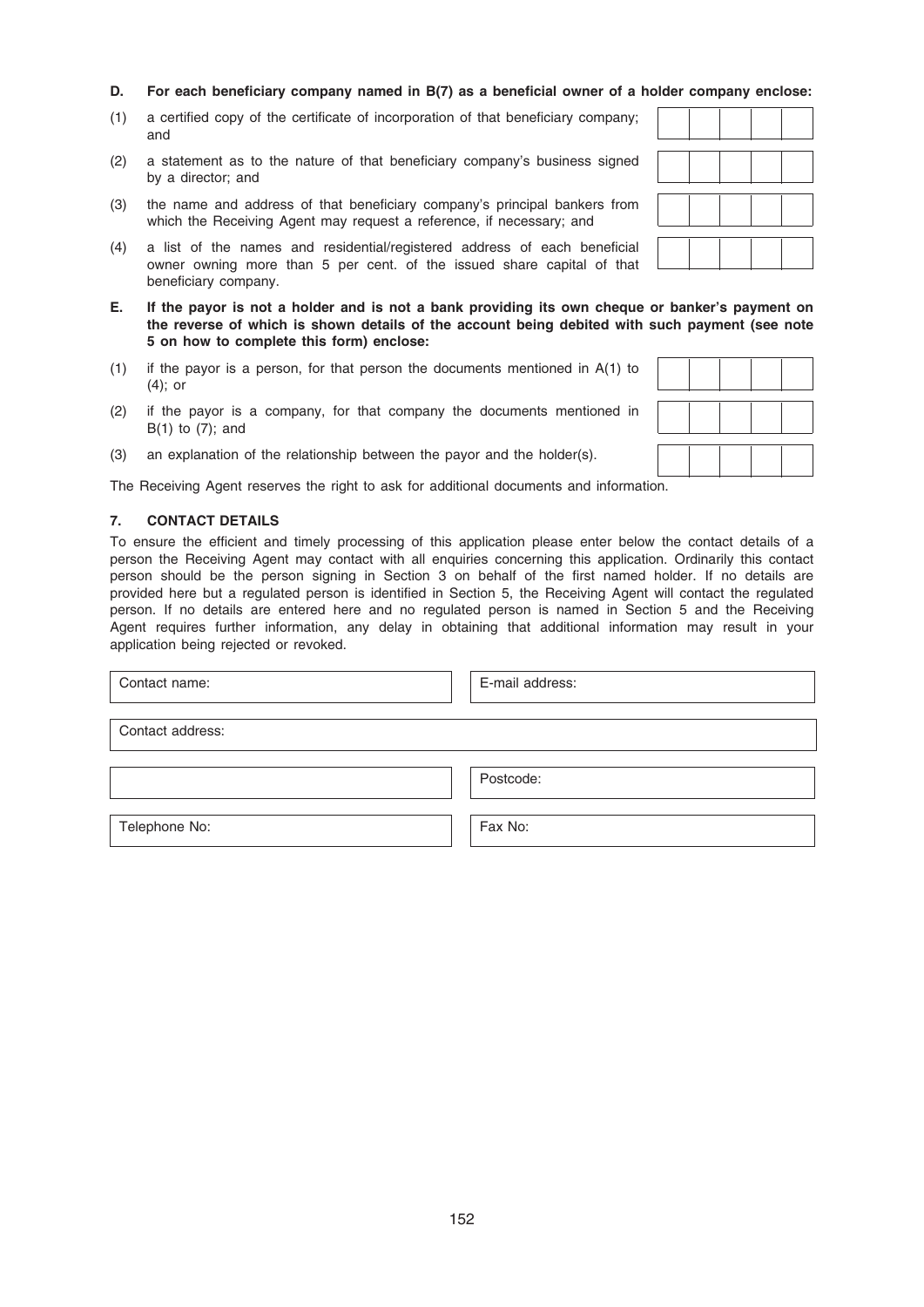# APPENDIX 2 – TAX RESIDENCY SELF-CERTIFICATION FORM (INDIVIDUALS)

Please send this completed form by post or by hand (during normal business hours only) to the Receiving Agent, Capita Asset Services, Corporate Actions, The Registry, 34 Beckenham Road, Beckenham, Kent BR3 4TU so as to be received no later than 1.00 p.m. (London time) on 21 February 2017.

| Name of Company in<br>which shares are held:                                                                                 | <b>GCP Student Living plc</b>                                                       |                                                                                                                                                                                                                                                                                                                           |  |  |
|------------------------------------------------------------------------------------------------------------------------------|-------------------------------------------------------------------------------------|---------------------------------------------------------------------------------------------------------------------------------------------------------------------------------------------------------------------------------------------------------------------------------------------------------------------------|--|--|
| <b>Investor code</b><br>e.g. 00000999999 This can be found on your share certificate or tax voucher                          |                                                                                     |                                                                                                                                                                                                                                                                                                                           |  |  |
| Part 1 - Identification of Individual Shareholder<br>A separate form is required for each holder                             |                                                                                     |                                                                                                                                                                                                                                                                                                                           |  |  |
| Name of Holder:                                                                                                              |                                                                                     |                                                                                                                                                                                                                                                                                                                           |  |  |
| Address of Holder:                                                                                                           |                                                                                     |                                                                                                                                                                                                                                                                                                                           |  |  |
|                                                                                                                              | A. Please provide your Tax Residence Address - If different from above              |                                                                                                                                                                                                                                                                                                                           |  |  |
| Address:<br>Include your Postal or<br>ZIP Code & Country:                                                                    |                                                                                     |                                                                                                                                                                                                                                                                                                                           |  |  |
| <b>B. Date of Birth</b><br>(DD/MM/YYYY)                                                                                      |                                                                                     |                                                                                                                                                                                                                                                                                                                           |  |  |
|                                                                                                                              | Part 2 - Country/Countries of Residence for Tax Purposes                            |                                                                                                                                                                                                                                                                                                                           |  |  |
| Country of residence for tax purposes                                                                                        |                                                                                     | <b>Tax Identification Number</b><br>In the UK this would be your NI number                                                                                                                                                                                                                                                |  |  |
| 1.                                                                                                                           |                                                                                     | 1                                                                                                                                                                                                                                                                                                                         |  |  |
| 2                                                                                                                            |                                                                                     | $\overline{2}$                                                                                                                                                                                                                                                                                                            |  |  |
| 3                                                                                                                            |                                                                                     | 3                                                                                                                                                                                                                                                                                                                         |  |  |
| 4                                                                                                                            |                                                                                     | 4                                                                                                                                                                                                                                                                                                                         |  |  |
| Part 2b - US Person                                                                                                          | Please mark the box ONLY if you are a US Person (see Definitions)                   |                                                                                                                                                                                                                                                                                                                           |  |  |
| Part 3 - Declarations and Signature                                                                                          |                                                                                     |                                                                                                                                                                                                                                                                                                                           |  |  |
| Account information.                                                                                                         |                                                                                     | I acknowledge that the information contained in this form and information regarding my shares may be<br>reported to the local tax authority and exchanged with tax authorities of another country or countries in<br>which I may be tax resident where those countries have entered into Agreements to exchange Financial |  |  |
|                                                                                                                              | Declaration within 30 days of such change in circumstances.                         | I undertake to advise the Company within 30 days of any change in circumstances which causes the<br>information contained herein to become incorrect and to provide the Company with a suitably updated                                                                                                                   |  |  |
|                                                                                                                              | I certify that I am the shareholder (or am authorised to sign for the shareholder). |                                                                                                                                                                                                                                                                                                                           |  |  |
|                                                                                                                              |                                                                                     | If this relates to a joint holding: I also acknowledge that as a joint holder I may be reported to the relevant<br>tax authority if all the other holders do not provide a Tax Residency Self-Certification.                                                                                                              |  |  |
| I declare that all statements made in this declaration are, to the best of my knowledge and belief, correct<br>and complete. |                                                                                     |                                                                                                                                                                                                                                                                                                                           |  |  |
| Signature:                                                                                                                   |                                                                                     |                                                                                                                                                                                                                                                                                                                           |  |  |
| <b>Print Name:</b>                                                                                                           |                                                                                     |                                                                                                                                                                                                                                                                                                                           |  |  |
| Date:                                                                                                                        |                                                                                     |                                                                                                                                                                                                                                                                                                                           |  |  |
| Daytime telephone<br>number / email address                                                                                  |                                                                                     |                                                                                                                                                                                                                                                                                                                           |  |  |
|                                                                                                                              |                                                                                     | If signing under a power of attorney, please also attach a certified copy of the power of attorney.                                                                                                                                                                                                                       |  |  |

–––––––––––––––––––––––––– ––––––––––––––––––––––––––––– –––––––––––––––––––––––––––––

 $\chi$ 

–

We will only contact you if there is a question around the completion of the self-certification form.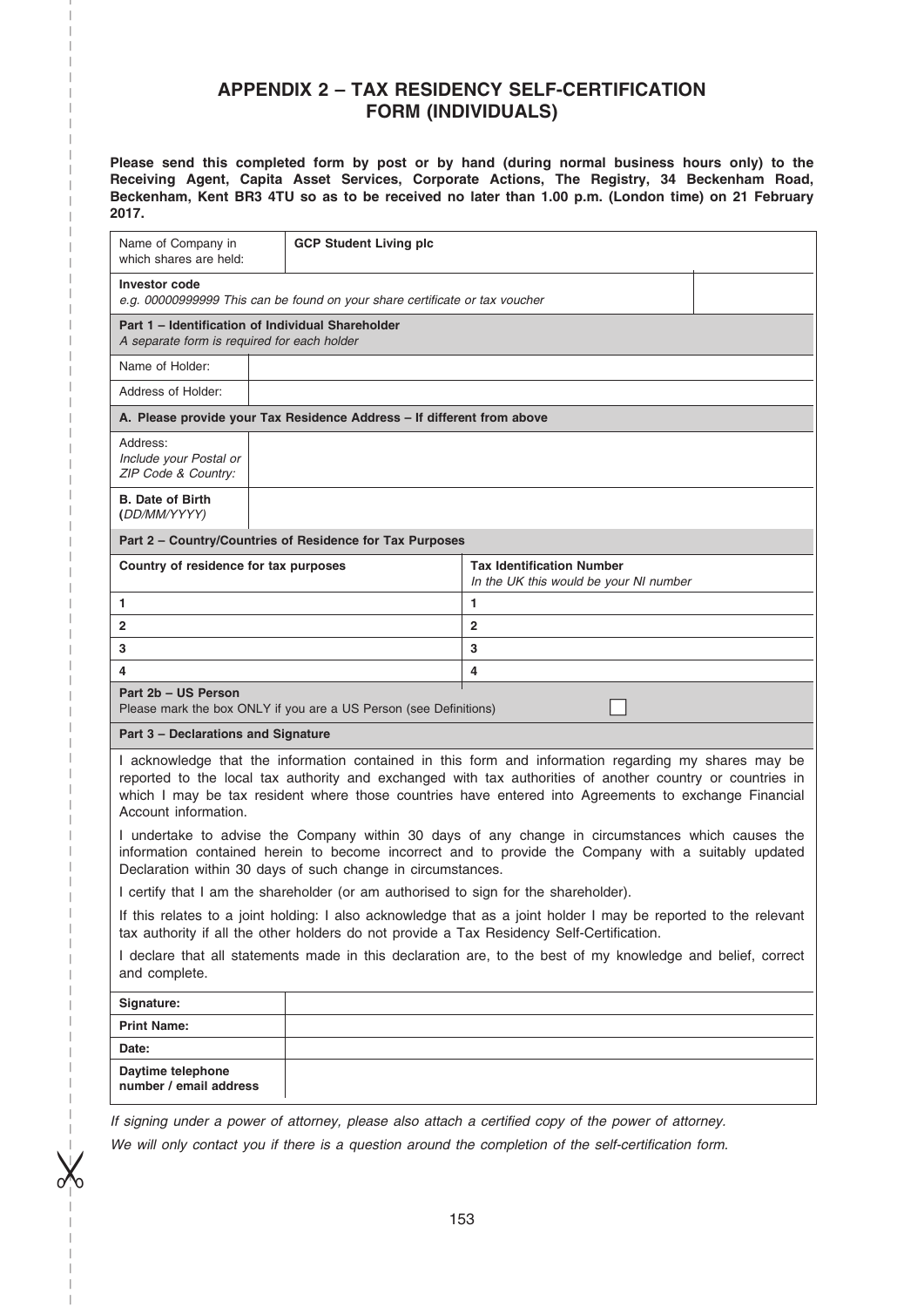### Introduction

The law requires that Financial Institutions collect, retain and report certain information about their account holders, including their tax residency.

Please complete the form above and provide any additional information requested.

If your declared country/countries of residence for tax purposes is not the same as that of the Financial Institution and is either the US or is on the OECD list of countries which have agreed to exchange information (http://www.oecd.org/tax/transparency/AEOI-commitments.pdf), the Financial Institution will be obliged to share this information with its local tax authority who may then share it with other relevant local tax authorities.

Failure to validly complete and return this form will result in you being reported onwards to the relevant local tax authority. Additionally, if this form has been issued in conjunction with an application for a new holding, then your application may be adversely impacted.

Definitions of terms used in this form can be found below.

If your address (or name) has changed from that shown on the form, then you must advise us separately. Any details you enter in the ''Tax Residence Address'' will be used for tax purposes only and will not be used to update your registered details.

If any of the information about your tax residency changes, you are required to provide the Company with a new, updated, self-certification form within 30 days of such change in circumstances.

#### Joint Holders (if relevant)

All joint holders are treated as separate holders for these tax purposes and every joint holder is required to give an Individual Tax Residency Self-Certification. If any one or more is reportable, the value of the whole shareholding will be reported for that/those joint shareholder(s).

If we do not receive the self-certification from each joint shareholder, then the whole holding will be treated as undocumented and all holders (including those who have completed the self-certification form) will be reported to the relevant tax authorities.

#### If you have any remaining questions about how to complete this form or about how to determine your tax residency status you should contact your tax adviser.

#### **Definitions**

The OECD Common Reporting Standard for Automatic Exchange of Financial Account Information (''The Common Reporting Standard'') http://www.oecd.org/tax/automatic-exchange/common-reporting-standard/ contains definitions for the terms used within it. However, the following definitions are for general guidance only to help you in completing this form.

#### ''Account Holder''

The Account Holder is either the person(s) whose name(s) appears on the share register of a Financial Institution. Or where Capita holds the shares on your behalf, the person whose name appears on the register of entitlement that Capita maintains.

#### ''Country/Countries of residence for tax purposes''

You are required to list the country or countries in which you are resident for tax purposes, together with the tax reference number which has been allocated to you, often referred to as a tax identification number (TIN). Special circumstances (such as studying abroad, working overseas, or extended travel) may cause you to be resident elsewhere or resident in more than one country at the same time (dual residency). The country/ countries in which you might be obliged to submit a tax return are likely to be your country/countries of tax residence. If you are a US citizen or hold a US passport or green card, you will also be considered tax resident in the US even if you live outside the US.

#### ''Tax Identification Number or TIN''

The number used to identify the shareholder in the country of residence for tax purposes.

Different countries (or jurisdictions) have different terminology for this and could include such as a National Insurance number, social security number or resident registration number. Some jurisdictions that do issue TINs have domestic law that does not require the collection of the TIN for domestic reporting purposes so that a TIN is not required to be completed by a shareholder resident in such jurisdictions. Some jurisdictions do not issue a TIN or do not issue a TIN to all residents.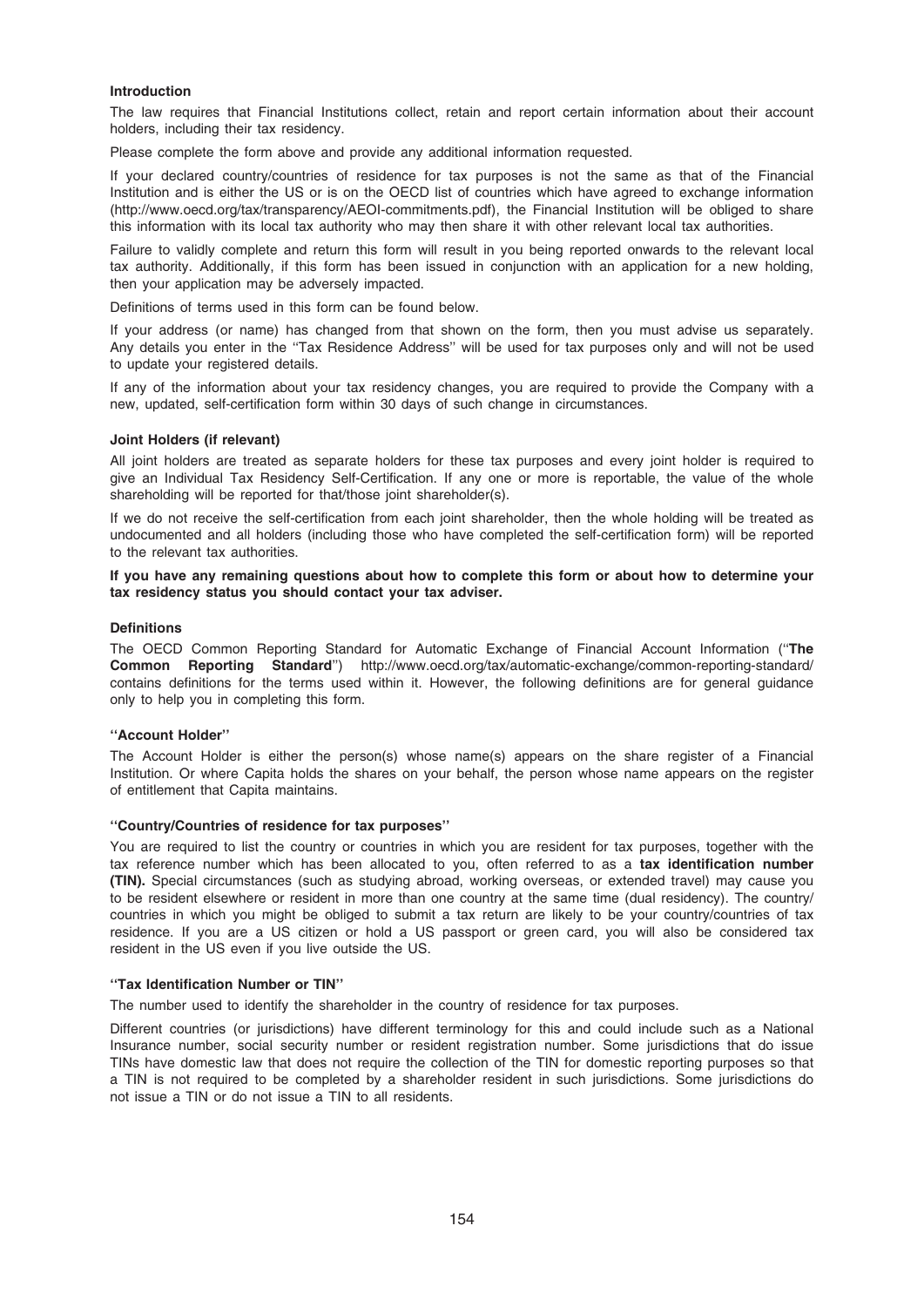#### ''US Person''

–

–––––––––––––––––––––––––– ––––––––––––––––––––––––––––– –––––––––––––––––––––––––––––

 $\chi$ 

- All US citizens. An individual is a citizen if that person was born in the United States or if the individual has been naturalized as a US citizen.
- You can also be a US citizen, even if born outside the United States if one or both of your parents are US citizens.
- You are a 'tax resident' of the United States. You can become a tax resident under two rules: 1) The 'substantial presence test'. This is a 'day count' test and based on the number of days you are in the US over a three year period and 2) The 'green card' test. A person who has obtained a 'green card' has been granted the right to lawful permanent residence in the United States.

If you have any questions about these definitions or require further details about how to complete this form then please contact your tax adviser.

NOTHING IN THIS DOCUMENT CAN BE CONSIDERED TO BE TAX ADVICE.